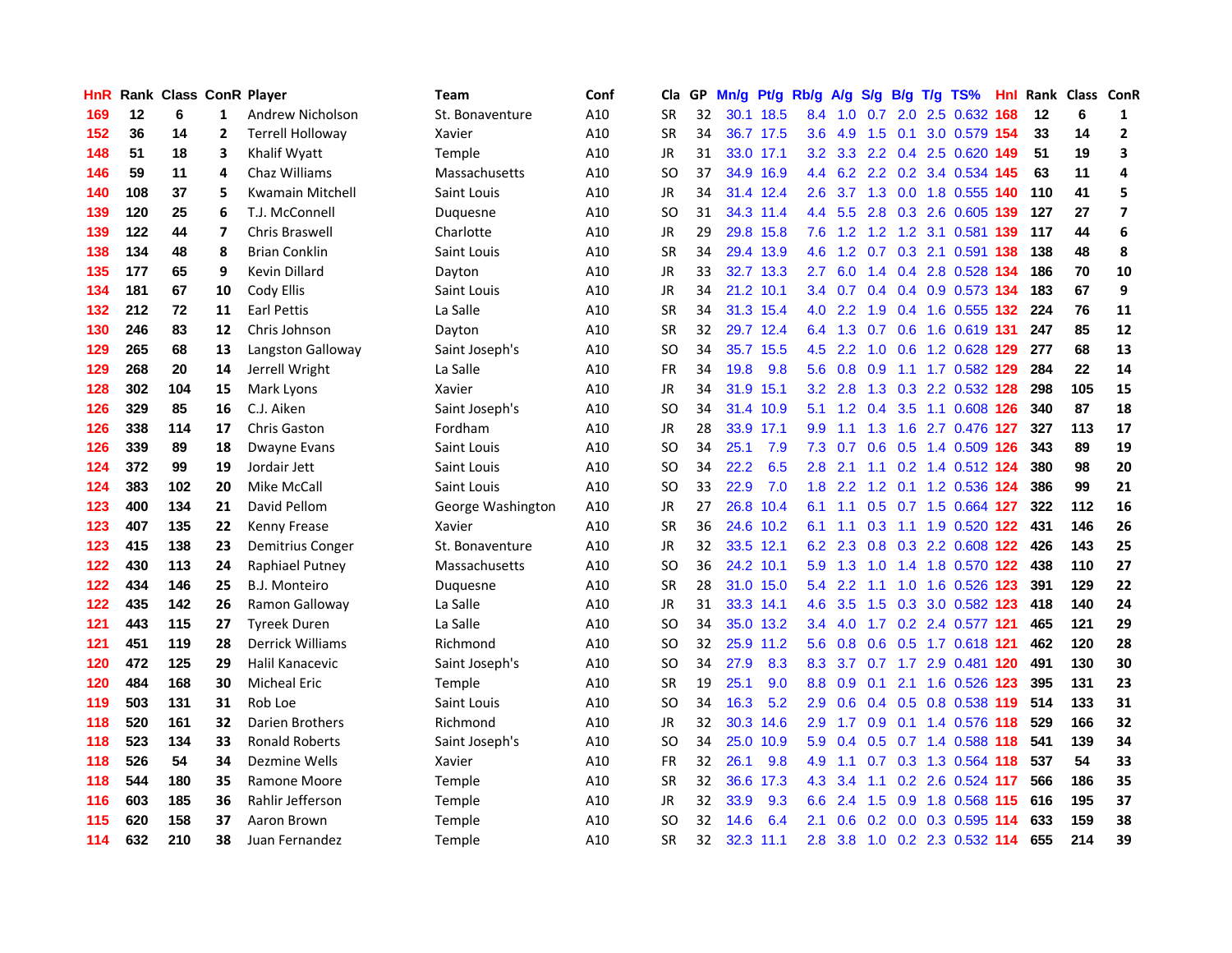| <b>HnR</b> |      | Rank Class ConR Player |    |                        | Team                 | Conf | Cla       |    | GP Mn/g | Pt/g      | Rb/g             | A/g                 | S/g             |     | B/g T/g TS%               | HnI. | Rank | <b>Class</b> | ConR |
|------------|------|------------------------|----|------------------------|----------------------|------|-----------|----|---------|-----------|------------------|---------------------|-----------------|-----|---------------------------|------|------|--------------|------|
| 114        | 641  | 163                    | 39 | DeMario Mayfield       | Charlotte            | A10  | SO        | 29 |         | 30.6 11.2 | 7.0              | 2.6                 | 1.0             | 0.3 | 1.8 0.470                 | 113  | 660  | 164          | 40   |
| 113        | 663  | 205                    | 40 | Lasan Kromah           | George Washington    | A10  | <b>JR</b> | 31 |         | 29.4 11.1 | 5.1              | 2.5                 | 1.7             | 0.6 | 2.5 0.467 113             |      | 685  | 215          | 41   |
| 113        | 686  | 211                    | 41 | Eric Mosley            | St. Bonaventure      | A10  | <b>JR</b> | 32 | 16.3    | 6.6       | 2.2              | 1.7                 | 0.7             | 0.1 | 1.4 0.539 112 706         |      |      | 221          | 42   |
| 112        | 696  | 215                    | 42 | Carl Jones             | Saint Joseph's       | A10  | <b>JR</b> | 33 |         | 36.5 17.0 |                  | $3.3\quad 3.3$      |                 |     | 1.2 0.0 2.8 0.544 112 712 |      |      | 224          | 44   |
| 112        | 704  | 229                    | 43 | <b>Kyle Cassity</b>    | Saint Louis          | A10  | <b>SR</b> | 34 | 17.9    | 3.3       |                  | $1.4$ 1.9           |                 |     | 0.7 0.1 0.5 0.514 112 707 |      |      | 228          | 43   |
| 112        | 719  | 81                     | 44 | Kendall Anthony        | Richmond             | A10  | FR        | 32 | 25.5    | 13.0      | 1.3              | 1.7                 |                 |     | 0.7 0.0 1.6 0.566 112 720 |      |      | 80           | 45   |
| 112        | 732  | 222                    | 45 | Matt Kavanaugh         | Dayton               | A10  | JR        | 33 | 23.9    | 9.0       | 5.9              | 0.8                 |                 |     | 0.5 0.2 1.9 0.592 111     |      | 748  | 230          | 46   |
| 112        | 740  | 241                    | 46 | Andre Walker           | Xavier               | A10  | <b>SR</b> | 36 | 28.1    | 5.3       | 5.8              | 1.9                 | 0.8             |     | 0.8 1.3 0.482 111         |      | 763  | 245          | 48   |
| 112        | 744  | 226                    | 47 | Josh Benson            | Dayton               | A10  | <b>JR</b> | 14 | 26.5    | 10.9      | 5.2              | 1.0                 | 0.5             | 1.1 | 2.2 0.618 116             |      | 597  | 189          | 36   |
| 111        | 765  | 199                    | 48 | Sam Mills              | La Salle             | A10  | <b>SO</b> | 33 |         | 35.5 10.6 | $2.4^{\circ}$    | 2.6                 | 1.1             |     | 0.0 1.2 0.539 111         |      | 758  | 196          | 47   |
| 111        | 773  | 247                    | 49 | <b>Tony Taylor</b>     | George Washington    | A10  | <b>SR</b> | 31 |         | 34.4 13.1 | $2.5\,$          | 4.3                 | 1.4             | 0.1 | 2.8 0.498 110             |      | 802  | 252          | 49   |
| 110        | 801  | 253                    | 50 | Sean Johnson           | Duquesne             | A10  | <b>JR</b> | 31 |         | 25.9 13.5 | 3.2 <sub>2</sub> | 1.4                 | 0.8             |     | 0.3 1.8 0.542             | 109  | 811  | 256          | 50   |
| 109        | 855  | 102                    | 51 | Maxie Esho             | <b>Massachusetts</b> | A10  | FR        | 37 | 13.8    | 5.1       | 3.4              | 0.2                 | 0.8             | 0.6 | 1.0 0.511 108             |      | 860  | 104          | 51   |
| 109        | 856  | 276                    | 52 | Orion Outerbridge      | Rhode Island         | A10  | <b>SR</b> | 31 | 30.3    | 12.6      | 6.8              | 0.4                 | 0.7             | 1.8 | 1.5 0.476 107             |      | 937  | 308          | 55   |
| 108        | 906  | 112                    | 53 | Anthony Lee            | Temple               | A10  | <b>FR</b> | 32 | 17.9    | 5.0       | 5.2              | 0.2                 | 0.3             | 1.2 | 0.9 0.518 107             |      | 919  | 110          | 53   |
| 108        | 921  | 301                    | 54 | Sean Carter            | Massachusetts        | A10  | <b>SR</b> | 37 | 28.5    | 8.1       | 6.5              | 0.8                 | 0.7             | 1.1 | 1.6 0.561 107             |      | 932  | 306          | 54   |
| 107        | 933  | 233                    | 55 | Jesse Morgan           | <b>Massachusetts</b> | A10  | SO        | 37 | 26.7    | 9.9       | 2.9 <sup>°</sup> |                     | $2.2 \quad 1.4$ |     | 0.2 1.9 0.506 107         |      | 942  | 233          | 56   |
| 107        | 946  | 283                    | 56 | <b>Terrell Vinson</b>  | Massachusetts        | A10  | JR        | 37 | 26.2    | 9.9       | 5.1              | 1.1                 | 0.8             |     | 0.4 1.3 0.512 107         |      | 955  | 288          | 57   |
| 106        | 981  | 315                    | 57 | Javarris Barnett       | Charlotte            | A10  | <b>SR</b> | 30 | 31.9    | 12.1      | 5.6              |                     |                 |     | 1.3 0.5 0.2 1.5 0.548 105 |      | 1030 | 333          | 62   |
| 106        | 1004 | 325                    | 58 | Luke Fabrizius         | Dayton               | A10  | <b>SR</b> | 30 | 16.4    | 5.7       | $2.5^{\circ}$    | 0.8                 | 0.1             |     | 0.5 0.6 0.566 106         |      | 1006 | 326          | 58   |
| 106        | 1006 | 127                    | 59 | Pierria Henry          | Charlotte            | A10  | FR        | 28 | 30.2    | 7.2       | 3.6 <sup>2</sup> | 3.4                 | 2.6             |     | 0.4 2.4 0.475 105         |      | 1025 | 129          | 61   |
| 106        | 1017 | 250                    | 60 | Cedrick Lindsay        | Richmond             | A10  | SO        | 31 | 32.2    | 11.2      | $2.5^{\circ}$    | 3.7                 | 1.0             |     | 0.2 2.2 0.528 106         |      | 1012 | 250          | 59   |
| 106        | 1023 | 252                    | 61 | Jerry Jones            | Duquesne             | A10  | <b>SO</b> | 29 | 19.4    | 6.4       | 3.2              | 0.9                 | 0.5             |     | 0.3 0.8 0.632 105         |      | 1041 | 256          | 63   |
| 105        | 1064 | 342                    | 62 | <b>Darrius Garrett</b> | Richmond             | A10  | <b>SR</b> | 32 | 25.6    | 4.5       | 6.5              | 1.0                 | 0.5             |     | 3.3 1.7 0.469 105         |      | 1058 | 343          | 64   |
| 104        | 1089 | 352                    | 63 | Josh Parker            | Dayton               | A10  | <b>SR</b> | 33 | 23.0    | 8.7       | 1.9              | 1.8                 | 0.9             | 0.1 | 1.7 0.515 104 1103        |      |      | 356          | 67   |
| 104        | 1090 | 269                    | 64 | Charlon Kloof          | St. Bonaventure      | A10  | SO        | 32 | 25.0    | 6.4       | 2.1              | 2.7                 | 0.8             |     | 0.2 1.5 0.544 104         |      | 1099 | 271          | 66   |
| 104        | 1094 | 332                    | 65 | Chris Johnson          | St. Bonaventure      | A10  | <b>JR</b> | 30 | 15.7    | 6.6       | 2.3              | 0.7                 | 0.5             |     | 0.1 1.3 0.537 104         |      | 1092 | 330          | 65   |
| 104        | 1099 | 353                    | 66 | <b>Eric Evans</b>      | Duquesne             | A10  | <b>SR</b> | 31 | 26.0    | 9.4       | $2.4\phantom{0}$ | 2.5                 | 1.1             |     | 0.0 1.1 0.510 104 1123    |      |      | 362          | 69   |
| 104        | 1102 | 273                    | 67 | Matthew Wright         | St. Bonaventure      | A10  | SO        | 32 | 27.3    | 6.8       | 2.5              | 2.8                 | 0.9             | 0.3 | 1.5 0.472 104             |      | 1112 | 274          | 68   |
| 104        | 1119 | 360                    | 68 | <b>Paul Williams</b>   | Dayton               | A10  | <b>SR</b> | 33 | 30.0    | 9.2       | 2.6              | 1.7                 | 0.5             | 0.1 | 1.2 0.477 103 1135        |      |      | 368          | 70   |
| 104        | 1129 | 364                    | 69 | Kervin Bristol         | Fordham              | A10  | <b>SR</b> | 29 | 25.4    | 5.4       | 8.0              | 0.4                 | 0.6             |     | 2.4 1.0 0.541 103 1156    |      |      | 376          | 71   |
| 103        | 1146 | 283                    | 70 | <b>Billy Baron</b>     | Rhode Island         | A10  | SO        | 20 | 32.3    | 13.0      | 4.5              | 2.6                 |                 |     | 1.2 0.0 2.1 0.534 108     |      | 868  | 216          | 52   |
| 103        | 1152 | 154                    | 71 | Jonathan Holton        | Rhode Island         | A10  | <b>FR</b> | 31 | 28.5    | 10.2      | 8.1              |                     | $1.0 \t0.8$     |     | 1.1 2.3 0.472 101 1232    |      |      | 165          | 73   |
| 102        | 1195 | 347                    | 72 | <b>Travis Taylor</b>   | Xavier               | A10  | JR        | 36 | 14.7    | 4.5       | 3.7              | 0.3                 |                 |     | 0.2 0.4 0.9 0.487 101     |      | 1211 | 353          | 72   |
| 101        | 1264 | 322                    | 73 | Devin Oliver           | Dayton               | A10  | SO        | 33 | 20.5    | 4.9       | 5.0              | 1.0                 | 0.7             |     | 0.2 1.3 0.497 100 1273    |      |      | 321          | 75   |
| 101        | 1267 | 173                    | 74 | <b>Justin Martin</b>   | Xavier               | A10  | FR        | 31 | 11.8    | 2.9       | $2.5\,$          | 0.5                 | 0.5             | 0.3 | 0.6 0.479                 | 101  | 1251 | 167          | 74   |
| 100        | 1283 | 372                    | 75 | Javorn Farrell         | Massachusetts        | A10  | <b>JR</b> | 36 | 21.5    | 6.3       | 2.7              | $\overline{2}$<br>4 | 1.1             | 0.2 | 1.9 0.465                 | 100  | 1280 | 370          | 76   |
| 100        | 1308 | 416                    | 76 | Devon White            | La Salle             | A10  | SR        | 32 | 16.3    | 5.8       | 4.7              | 0.6                 | 0.6             |     | 0.9 2.0 0.489 100         |      | 1296 | 416          | 78   |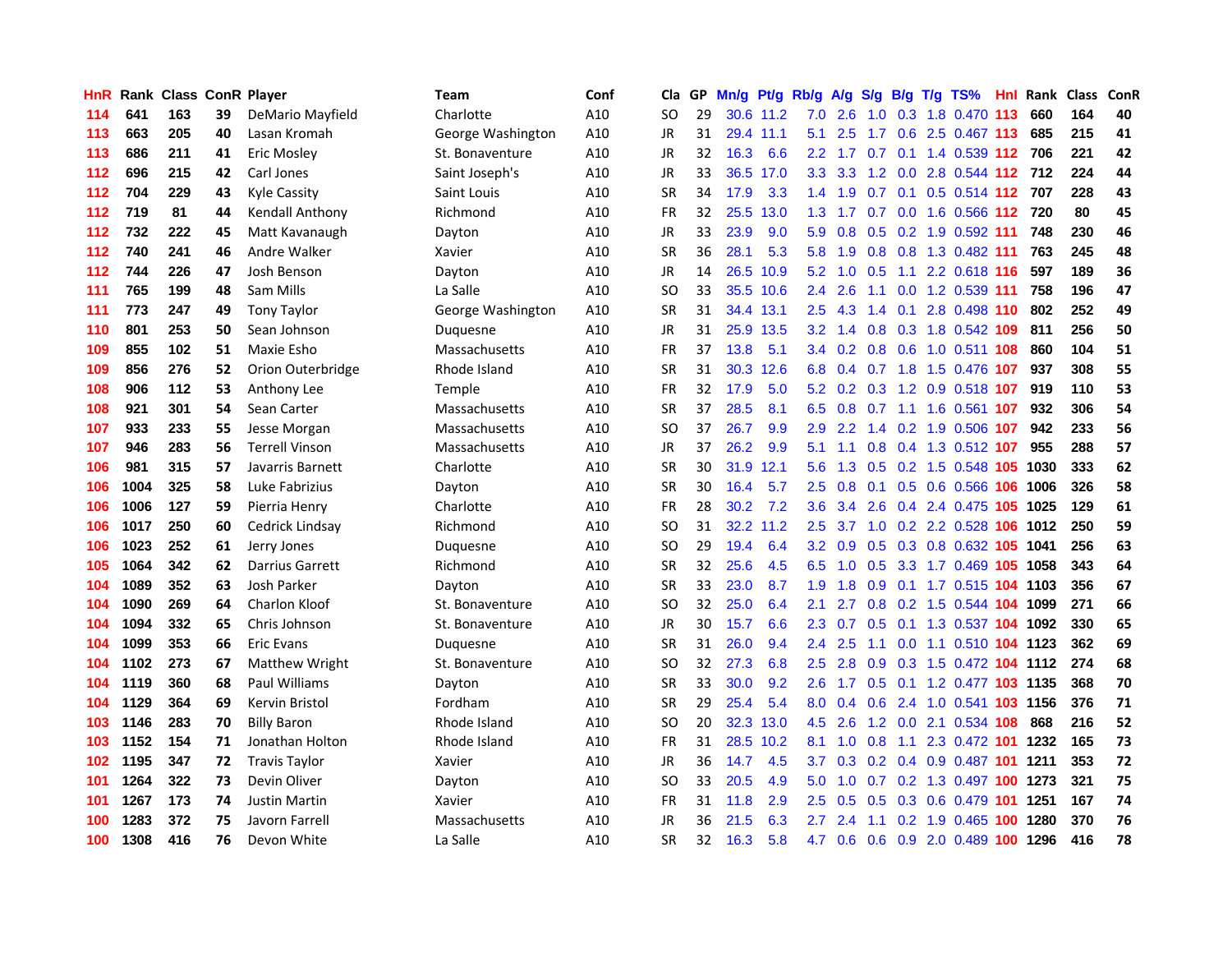| HnR |      | Rank Class ConR Player |     |                              | Team              | Conf | Cla       | GP | Mn/g | Pt/g | Rb/g             | A/g            | S/g                       | B/g             | $T/g$ TS%                       | Hnl | Rank Class |     | <b>ConR</b> |
|-----|------|------------------------|-----|------------------------------|-------------------|------|-----------|----|------|------|------------------|----------------|---------------------------|-----------------|---------------------------------|-----|------------|-----|-------------|
| 99  | 1336 | 422                    | 77  | Da'Quan Cook                 | St. Bonaventure   | A10  | <b>SR</b> | 31 | 26.8 | 7.6  | 4.6              | 0.9            | 0.5                       | 0.3             | 2.0 0.495                       | 100 | 1291       | 414 | 77          |
| 99  | 1357 | 394                    | 78  | <b>Greg Robbins</b>          | Richmond          | A10  | <b>JR</b> | 32 | 16.9 | 3.6  | 2.6              | 1.0            | 0.8                       | 0.3             | $0.5$ 0.521                     | 99  | 1351       | 390 | 79          |
| 98  | 1373 | 402                    | 79  | Dwayne Smith                 | George Washington | A10  | <b>JR</b> | 29 | 16.3 | 5.5  | 3.9              | 0.4            | 0.6                       |                 | 0.4 1.2 0.464                   | 98  | 1396       | 408 | 80          |
| 97  | 1427 | 441                    | 80  | Jamal Wilson                 | Rhode Island      | A10  | SR        | 11 | 34.3 | 16.4 | 5.1              | 2.1            |                           |                 | $1.2$ 0.2 3.1 0.495             | 106 | 1016       | 328 | 60          |
| 97  | 1468 | 430                    | 81  | Cory Remekun                 | Saint Louis       | A10  | <b>JR</b> | 33 | 9.5  | 1.9  | 1.6 <sup>1</sup> |                |                           |                 | $0.2$ 0.2 0.6 0.5 0.552         | -97 | 1436       | 426 | 81          |
| 97  | 1490 | 462                    | 82  | <b>Francis-Cedric Martel</b> | Richmond          | A10  | <b>SR</b> | 32 | 25.1 | 5.0  | 3.4              | 1.4            |                           |                 | 1.0 0.4 1.1 0.473               | 96  | 1479       | 465 | 82          |
| 95  | 1549 | 484                    | 83  | Derrio Green                 | Charlotte         | A10  | <b>SR</b> | 25 | 18.8 | 6.5  | 1.3 <sup>°</sup> | 1.8            | 1.0                       |                 | $0.1$ 1.4 $0.451$               | 95  | 1538       | 484 | 83          |
| 95  | 1572 | 462                    | 84  | T.J. DiLeo                   | Temple            | A10  | <b>JR</b> | 32 | 16.5 | 2.9  | 2.0              | 0.9            | 0.8                       | 0.1             | 0.6 0.634                       | 95  | 1590       | 469 | 84          |
| 94  | 1611 | 497                    | 85  | Jabari Edwards               | George Washington | A10  | <b>SR</b> | 31 | 18.7 | 3.0  | 3.7              | 0.5            | 0.5                       | 1.5             | 0.8 0.497                       | 94  | 1642       | 505 | 86          |
| 94  | 1617 | 480                    | 86  | Nikola Malesevic             | Rhode Island      | A10  | <b>JR</b> | 22 | 25.9 | 11.0 | 3.0              | 1.3            | 0.8                       | 0.6             | 1.6 0.485                       | 93  | 1677       | 499 | 88          |
| 94  | 1636 | 488                    | 87  | Jamar Briscoe                | Charlotte         | A10  | <b>JR</b> | 30 | 20.5 | 7.3  | 2.1              | 1.1            | 0.9                       | 0.0             | 1.1 0.463                       | 93  | 1674       | 498 | 87          |
| 93  | 1662 | 250                    | 88  | Chris Wilson                 | Saint Joseph's    | A10  | <b>FR</b> | 33 | 20.5 | 3.3  | 2.7              | 2.7            | 0.5                       | 0.1             | 1.5 0.478                       | 94  | 1631       | 241 | 85          |
| 93  | 1668 | 415                    | 89  | <b>Branden Frazier</b>       | Fordham           | A10  | SO        | 29 | 33.9 | 11.7 | 2.4              | 4.1            | 1.1                       | 0.4             | 2.1 0.454                       | 93  | 1696       | 425 | 89          |
| 92  | 1744 | 525                    | 90  | Josh Duinker                 | Richmond          | A10  | <b>SR</b> | 32 | 11.4 | 3.5  | 2.0              | 0.8            | 0.2                       | 0.2             | $0.7$ 0.481                     | 92  | 1734       | 521 | 90          |
| 92  | 1749 | 526                    | 91  | Jeff Robinson                | Xavier            | A10  | <b>JR</b> | 36 | 13.6 | 3.6  | 2.9              | 0.1            | 0.1                       | 0.5             | 0.8 0.535                       | -91 | 1772       | 532 | 91          |
| 91  | 1799 | 276                    | 92  | <b>Mike Powell</b>           | Rhode Island      | A10  | <b>FR</b> | 31 | 30.4 | 8.7  | 3.1              | 3.5            | 0.8                       | 0.0             | 3.2 0.470                       | -89 | 1884       | 293 | 94          |
| 89  | 1872 | 292                    | 93  | D.J. Peterson                | La Salle          | A10  | <b>FR</b> | 34 | 17.9 | 3.0  | 2.0 <sub>1</sub> | 0.8            |                           | $0.4\quad 0.1$  | 0.5 0.660                       | -89 | 1893       | 296 | 95          |
| 89  | 1873 | 293                    | 94  | Youssou Ndoye                | St. Bonaventure   | A10  | FR        | 31 | 10.4 | 2.6  |                  | $2.4\quad 0.1$ |                           |                 | $0.2$ 0.5 0.8 0.593             | -89 | 1863       | 289 | 93          |
| 89  | 1881 | 468                    | 95  | Mike Talley                  | Duquesne          | A10  | <b>SO</b> | 31 | 20.6 | 7.5  | 1.2 <sub>1</sub> | 1.9            |                           |                 | $0.6$ 0.0 1.5 0.463             | -89 | 1900       | 472 | 96          |
| 89  | 1885 | 566                    | 96  | Andre Marhold                | Duguesne          | A10  | JR        | 29 | 21.5 | 5.1  | 4.0              |                | $0.2 \quad 0.5$           |                 | 1.4 1.2 0.482                   | 90  | 1828       | 547 | 92          |
| 88  | 1932 | 478                    | 97  | Nemanja Mikic                | George Washington | A10  | <b>SO</b> | 31 | 24.5 | 7.6  | $2.6\,$          | 0.6            | 0.6                       |                 | $0.1$ 1.0 0.487                 | 88  | 1953       | 482 | 97          |
| 88  | 1967 | 585                    | 98  | Freddie Riley                | Massachusetts     | A10  | <b>JR</b> | 37 | 17.3 | 6.5  | $1.5^{\circ}$    | 0.7            | 0.6                       | 0.1             | 0.9 0.456                       | 87  | 1983       | 592 | 98          |
| 86  | 2051 | 335                    | 99  | Alex Gavrilovic              | Dayton            | A10  | <b>FR</b> | 30 | 12.9 | 4.0  | 2.8              | 0.1            | 0.1                       |                 | $0.2$ 0.8 0.548                 | 87  | 2014       | 324 | 99          |
| 86  | 2078 | 339                    | 100 | Kadeem Pantophlet            | Duquesne          | A10  | <b>FR</b> | 30 | 13.6 | 3.5  | 1.8              | 0.4            |                           |                 | $0.2$ 0.2 0.3 0.559             | 85  | 2080       | 342 | 100         |
| 85  | 2092 | 618                    | 101 | <b>Brad Redford</b>          | Xavier            | A10  | <b>JR</b> | 35 | 11.1 | 3.2  | 0.7              | 0.3            |                           |                 | 0.2 0.0 0.3 0.546               | 85  | 2102       | 621 | 101         |
| 84  | 2166 | 367                    | 102 | <b>Bryan Smith</b>           | Fordham           | A10  | FR        | 29 | 30.2 | 9.6  | $3.2\phantom{0}$ | 1.7            |                           | $1.3 \quad 0.1$ | 1.7 0.433                       | 83  | 2190       | 377 | 103         |
| 81  | 2280 | 561                    | 103 | Daryus Quarles               | Saint Joseph's    | A10  | SO        | 31 | 19.6 | 4.7  | 2.3              | 0.7            |                           |                 | $0.2$ 0.2 0.6 0.459             | 84  | 2169       | 526 | 102         |
| 80  | 2328 | 408                    | 104 | T.J. Buchanan                | Rhode Island      | A10  | <b>FR</b> | 30 | 20.6 | 3.9  | 2.6              | 1.3            | 0.7                       |                 | $0.1$ 1.0 $0.451$               | 79  | 2362       | 417 | 106         |
| 80  | 2332 | 680                    | 105 | <b>Bryan Bynes</b>           | George Washington | A10  | <b>JR</b> | 29 | 20.0 | 4.4  | 1.9              | 1.6            | 0.7                       | 0.1             | 1.1 0.393                       | 81  | 2302       | 672 | 104         |
| 80  | 2346 | 410                    | 106 | <b>Terrence Williams</b>     | Charlotte         | A10  | <b>FR</b> | 29 | 13.7 | 2.9  | 2.8              | 1.1            | 0.3                       | 0.2             | 1.1 0.451                       | 80  | 2354       | 414 | 105         |
| 80  | 2360 | 675                    | 107 | Aaron Ware                   | George Washington | A10  | <b>SR</b> | 31 | 17.7 | 5.2  | 2.8              | 0.6            | 0.3                       | 0.1             | $1.2 \quad 0.441$               | 79  | 2380       | 679 | 107         |
| 79  | 2402 | 431                    | 108 | Jordan Gathers               | St. Bonaventure   | A10  | <b>FR</b> | 31 | 11.7 | 1.7  | 1.2 <sub>1</sub> |                | $1.2 \quad 0.4 \quad 0.1$ |                 | 0.5 0.391                       | 79  | 2385       | 424 | 108         |
| 78  | 2439 | 448                    | 109 | Devon McMillan               | Fordham           | A10  | <b>FR</b> | 28 | 27.1 | 7.4  | 2.7              | 2.9            |                           |                 | 1.2 0.3 3.0 0.383               | 78  | 2421       | 438 | 109         |
| 76  | 2481 | 610                    | 110 | <b>Marvin Dominique</b>      | Fordham           | A10  | SO        | 29 | 12.2 | 2.9  | 3.1              |                |                           |                 | $0.2$ $0.2$ $0.3$ $0.6$ $0.431$ | 76  | 2497       | 616 | 111         |
| 76  | 2508 | 463                    | 111 | Dominique McKoy              | Rhode Island      | A10  | <b>FR</b> | 30 | 13.6 | 3.1  | 2.1              | 0.5            | 0.5                       |                 | $0.1$ 0.9 0.477                 | 74  | 2543       | 472 | 112         |
| 76  | 2510 | 464                    | 112 | Steve Zack                   | La Salle          | A10  | FR        | 32 | 9.5  | 1.4  | $2.3\phantom{0}$ | 0.5            | 0.1                       | 0.5             | $0.6$ 0.400                     | 76  | 2491       | 460 | 110         |
| 74  | 2541 | 473                    | 113 | John Kopriva                 | George Washington | A10  | <b>FR</b> | 31 | 12.7 | 2.7  | 2.0              | 0.3            | 0.3                       | 0.3             | 0.5 0.444                       |     | 2557       | 477 | 113         |
| 74  | 2561 | 480                    | 114 | Victor E. Nickerson          | Charlotte         | A10  | FR        | 30 | 16.9 | 3.1  | 2.1              | 0.8            |                           |                 | $0.8$ 0.2 1.1 0.385             | 73  | 2594       | 487 | 114         |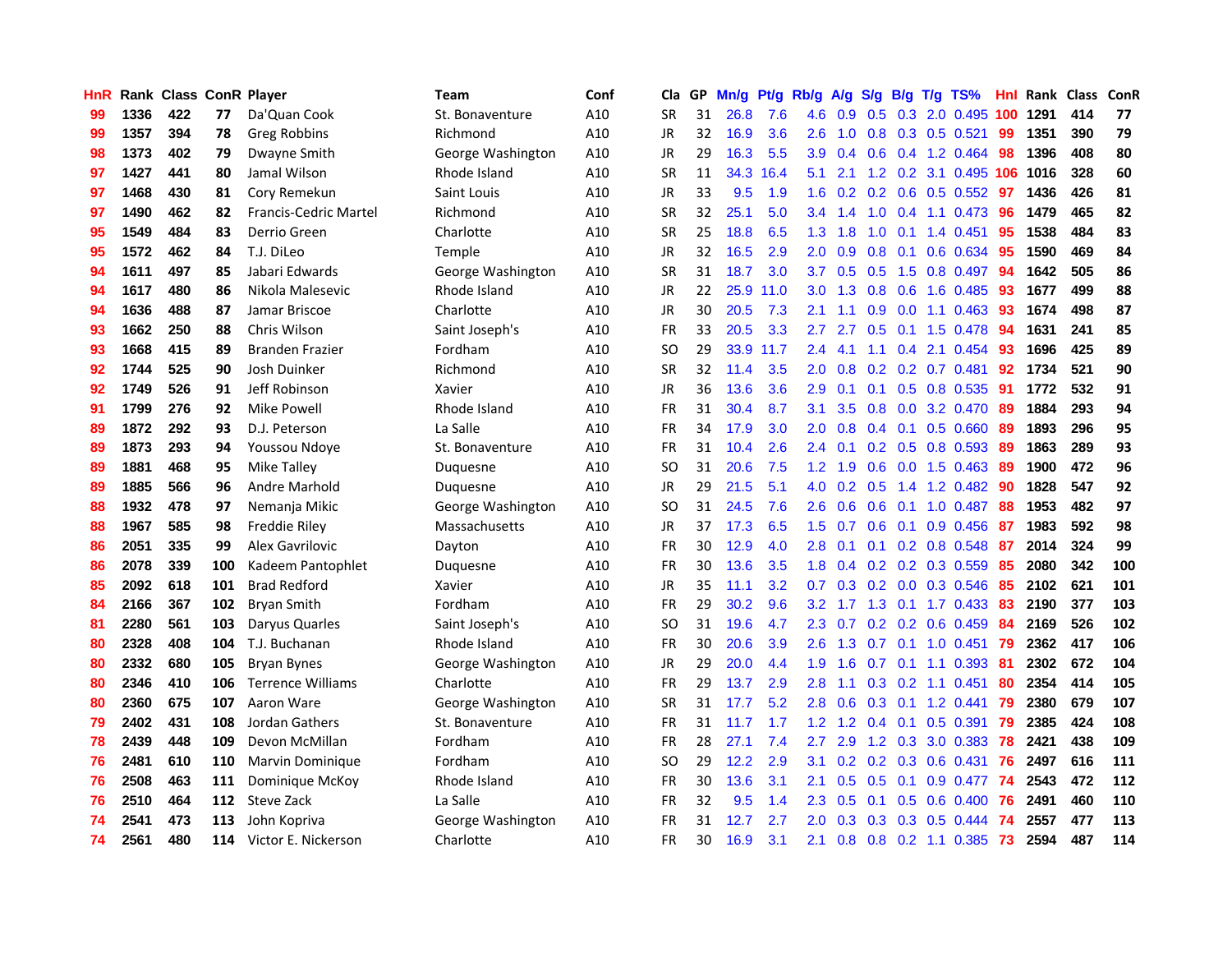| HnR |      | <b>Rank Class ConR Player</b> |     |                        | Team               | Conf       | Cla           |    | GP Mn/g | Pt/g      | Rb/g             | A/g             |                 |                 | S/g B/g T/g TS%               | Hnl | Rank Class |     | ConR           |
|-----|------|-------------------------------|-----|------------------------|--------------------|------------|---------------|----|---------|-----------|------------------|-----------------|-----------------|-----------------|-------------------------------|-----|------------|-----|----------------|
| 66  | 2738 | 538                           | 115 | Dee Davis              | Xavier             | A10        | FR            | 36 | 11.1    | 1.9       | 0.6              | 0.8             | 0.6             | 0.0             | 0.8 0.430                     | 66  | 2757       | 546 | 116            |
| 66  | 2742 | 784                           | 116 | Ki Sherrill            | Charlotte          | A10        | <b>JR</b>     | 25 | 13.1    | 2.8       | $1.4^{\circ}$    |                 | $0.2$ 0.3 0.4   |                 | 0.8 0.538                     | 68  | 2702       | 774 | 115            |
| 64  | 2791 | 752                           | 117 | Alberto Estwick        | Fordham            | A10        | <b>SR</b>     | 28 | 20.3    | 3.8       | 2.0 <sub>1</sub> | 0.4             | $0.4 \quad 0.1$ |                 | 0.8 0.425                     | -64 | 2796       | 752 | 117            |
| 62  | 2826 | 696                           | 118 | Levan Shengelia        | Rhode Island       | A10        | SO            | 31 | 9.3     | 2.1       |                  |                 |                 |                 | 1.7 0.3 0.2 0.2 0.7 0.468     | -60 | 2845       | 700 | 118            |
| 56  | 2894 | 595                           | 119 | Mamadou Datt           | Duquesne           | A10        | <b>FR</b>     | 31 | 10.5    | 2.1       |                  | $2.2 \quad 0.1$ |                 |                 | 0.1 0.1 0.8 0.455 55          |     | 2899       | 596 | 119            |
| 181 | 4    | $\mathbf{2}$                  | 1   | Mike Scott             | Virginia           | ACC        | <b>SR</b>     | 32 |         | 31.2 18.0 |                  |                 |                 |                 | 8.3 1.2 0.7 0.5 2.1 0.614 178 |     | 5          | 3   | $\mathbf{1}$   |
| 171 | 11   | 5                             | 2   | <b>Tyler Zeller</b>    | North Carolina     | ACC        | <b>SR</b>     | 38 |         | 28.2 16.3 | 9.6              | 0.9             |                 |                 | 0.9 1.5 1.9 0.609 169         |     | 11         | 5   | $\overline{2}$ |
| 153 | 34   | 14                            | 3   | John Henson            | North Carolina     | ACC        | <b>JR</b>     | 35 |         | 29.1 13.7 | 9.9 <sup>°</sup> | 1.3             | 0.6             |                 | 2.9 1.3 0.502 153             |     | 34         | 12  | 3              |
| 151 | 41   | 17                            | 4   | <b>Bernard James</b>   | Florida St.        | <b>ACC</b> | <b>SR</b>     | 35 |         | 28.0 10.8 | 8.1              | 0.5             |                 |                 | 0.7 2.3 2.1 0.596 151         |     | 42         | 18  | 4              |
| 147 | 54   | 19                            | 5   | <b>Mason Plumlee</b>   | Duke               | <b>ACC</b> | JR            | 34 |         | 28.4 11.1 | 9.2              | 1.6             | 0.8             |                 | 1.6 2.2 0.561                 | 146 | 58         | 21  | 5              |
| 146 | 62   | 12                            | 6   | <b>Terrell Stoglin</b> | Maryland           | ACC        | SO            | 32 |         | 32.7 21.6 |                  | $3.4$ 1.9       |                 |                 | 0.7 0.1 2.2 0.544 143         |     | 88         | 17  | $\overline{7}$ |
| 144 | 73   | 14                            | 7   | Kendall Marshall       | North Carolina     | ACC        | SO            | 36 | 33.0    | 8.1       | 2.6              | 9.8             |                 |                 | 1.2 0.2 2.8 0.554 144         |     | 80         | 15  | 6              |
| 142 | 95   | 19                            | 8   | Lorenzo Brown          | <b>NC State</b>    | <b>ACC</b> | <b>SO</b>     | 37 |         | 34.3 12.7 | 4.5              | 6.3             | 1.8             | 0.5             | 3.2 0.529 141                 |     | 103        | 21  | 10             |
| 140 | 113  | 41                            | 9   | Ryan Kelly             | Duke               | ACC        | JR            | 31 |         | 25.9 11.8 | 5.4              | 1.1             | 0.8             | 1.0             | 1.4 0.590 142                 |     | 99         | 36  | 9              |
| 140 | 116  | 43                            | 10  | Erick Green            | Virginia Tech      | <b>ACC</b> | <b>JR</b>     | 31 |         | 34.5 15.6 | 3.3 <sub>2</sub> | 2.8             | 1.3             | 0.1             | 1.5 0.538 141                 |     | 104        | 37  | 11             |
| 138 | 133  | 47                            | 11  | <b>Tanner Smith</b>    | Clemson            | <b>ACC</b> | <b>SR</b>     | 31 |         | 32.6 11.2 | 5.1              | 4.1             | 1.7             |                 | 0.2 2.1 0.558 138             |     | 139        | 49  | 12             |
| 137 | 141  | 53                            | 12  | Michael Snaer          | Florida St.        | <b>ACC</b> | JR            | 35 |         | 30.4 14.0 | 3.8 <sup>°</sup> | 1.9             |                 |                 | 1.1 0.4 2.1 0.562 137         |     | 151        | 56  | ${\bf 14}$     |
| 136 | 162  | 38                            | 13  | C.J. Leslie            | <b>NC State</b>    | ACC        | SO            | 34 |         | 29.0 14.7 | 7.3              | 1.1             | 1.1             |                 | 1.6 2.3 0.543 137             |     | 143        | 31  | 13             |
| 135 | 171  | 54                            | 14  | <b>Miles Plumlee</b>   | <b>Duke</b>        | ACC        | <b>SR</b>     | 34 | 20.5    | 6.6       | 7.1              | 0.5             |                 |                 | 0.5 0.9 1.2 0.614 135         |     | 174        | 57  | 15             |
| 135 | 176  | 43                            | 15  | <b>Harrison Barnes</b> | North Carolina     | ACC        | <b>SO</b>     | 38 |         | 29.2 17.1 | 5.2              | 1.1             |                 |                 | 1.1 0.3 1.9 0.524 134         |     | 198        | 48  | 16             |
| 131 | 230  | 79                            | 16  | Andre Young            | Clemson            | <b>ACC</b> | <b>SR</b>     | 31 |         | 34.5 13.3 | 2.7              | 3.1             |                 |                 | 1.7 0.0 1.3 0.553 131         |     | 243        | 84  | 19             |
| 131 | 240  | 80                            | 17  | <b>Durand Scott</b>    | Miami (FL)         | ACC        | JR            | 30 |         | 33.2 12.9 | 5.4              | 3.1             | 1.0             |                 | 0.2 1.8 0.537 131             |     | 242        | 83  | 18             |
| 129 | 272  | 21                            | 18  | <b>Quinn Cook</b>      | Duke               | <b>ACC</b> | <b>FR</b>     | 33 | 11.7    | 4.4       | 1.0 <sub>1</sub> | 1.9             | 0.4             | 0.1             | 0.5 0.520 129                 |     | 279        | 21  | 20             |
| 129 | 281  | 72                            | 19  | Kenny Kadji            | Miami (FL)         | ACC        | SO            | 32 | 27.4    | 11.7      | 5.3              | 0.7             | 0.6             |                 | 1.6 1.6 0.556 127             |     | 310        | 77  | 21             |
| 128 | 293  | 76                            | 20  | Reggie Bullock         | North Carolina     | ACC        | <b>SO</b>     | 38 | 25.4    | 8.8       | 5.1              | 1.4             |                 |                 | 0.7 0.2 1.0 0.556 127         |     | 319        | 80  | 22             |
| 128 | 304  | 106                           | 21  | Glen Rice Jr.          | Georgia Tech       | <b>ACC</b> | JR            | 21 |         | 29.9 13.0 | 6.7              | 2.3             |                 | $1.3 \quad 0.9$ | 2.3 0.535 143                 |     | 91         | 34  | 8              |
| 127 | 319  | 111                           | 22  | Seth Curry             | Duke               | <b>ACC</b> | JR            | 34 |         | 30.2 13.2 | 2.6              | 2.4             | 1.3             | 0.2             | 2.0 0.568 127                 |     | 328        | 114 | 23             |
| 127 | 323  | 113                           | 23  | Reggie Johnson         | Miami (FL)         | ACC        | JR            | 23 |         | 26.2 10.0 | 7.2              | 1.6             | 0.6             | 1.0             | 1.6 0.537 132                 |     | 222        | 78  | 17             |
| 126 | 335  | 88                            | 24  | Joe Harris             | Virginia           | <b>ACC</b> | <sub>SO</sub> | 32 |         | 30.3 11.3 | 3.9              | 1.7             |                 |                 | 0.7 0.4 1.4 0.566 124         |     | 375        | 96  | 25             |
| 126 | 340  | 115                           | 25  | <b>Richard Howell</b>  | <b>NC State</b>    | ACC        | JR            | 37 |         | 27.0 10.8 |                  | $9.2 \quad 1.1$ |                 |                 | 1.0 0.3 2.0 0.514 125         |     | 355        | 121 | 24             |
| 125 | 351  | 95                            | 26  | Daniel Miller          | Georgia Tech       | ACC        | SO            | 31 | 30.0    | 8.1       | 6.5              | 1.5             |                 |                 | 0.9 2.4 1.6 0.521 123         |     | 408        | 102 | 29             |
| 124 | 374  | 123                           | 27  | Luke Loucks            | Florida St.        | <b>ACC</b> | <b>SR</b>     | 35 | 27.0    | 7.1       | 3.3 <sub>1</sub> | 4.3             |                 |                 | 1.2 0.3 2.5 0.510 124         |     | 383        | 125 | 26             |
| 124 | 376  | 29                            | 28  | <b>Austin Rivers</b>   | <b>Duke</b>        | <b>ACC</b> | FR            | 34 |         | 33.2 15.5 | $3.4^{\circ}$    | 2.1             | 1.0             |                 | 0.0 2.3 0.533 124             |     | 385        | 31  | 27             |
| 123 | 402  | 105                           | 29  | Ian Miller             | Florida St.        | <b>ACC</b> | SO            | 24 |         | 23.5 10.3 | 2.0              | 1.3             | 1.3             |                 | 0.1 1.3 0.517 123             |     | 399        | 100 | 28             |
| 121 | 466  | 37                            | 30  | James Michael McAdoo   | North Carolina     | ACC        | <b>FR</b>     | 38 | 15.6    | 6.1       | 3.9              | 0.3             |                 |                 | 0.9 0.3 0.8 0.473 120         |     | 500        | 43  | 32             |
| 120 | 488  | 149                           | 31  | C.J. Harris            | <b>Wake Forest</b> | ACC        | JR            | 30 | 35.1    | 16.7      | 3.1              | 2.5             | 1.1             | 0.1             | 2.4 0.615 120                 |     | 479        | 152 | 31             |
| 120 | 493  | 150                           | 32  | Devin Booker           | Clemson            | <b>ACC</b> | <b>JR</b>     | 31 |         | 29.2 10.5 | 7.0              | 1.3             | 0.9             | 0.9             | 1.8 0.506                     | 119 | 510        | 156 | 33             |
| 119 | 500  | 46                            | 33  | <b>Darion Atkins</b>   | Virginia           | <b>ACC</b> | <b>FR</b>     | 27 | 10.2    | 2.3       |                  | $2.3 \quad 0.1$ |                 |                 | 0.4 0.7 0.2 0.581 118         |     | 539        | 55  | 34             |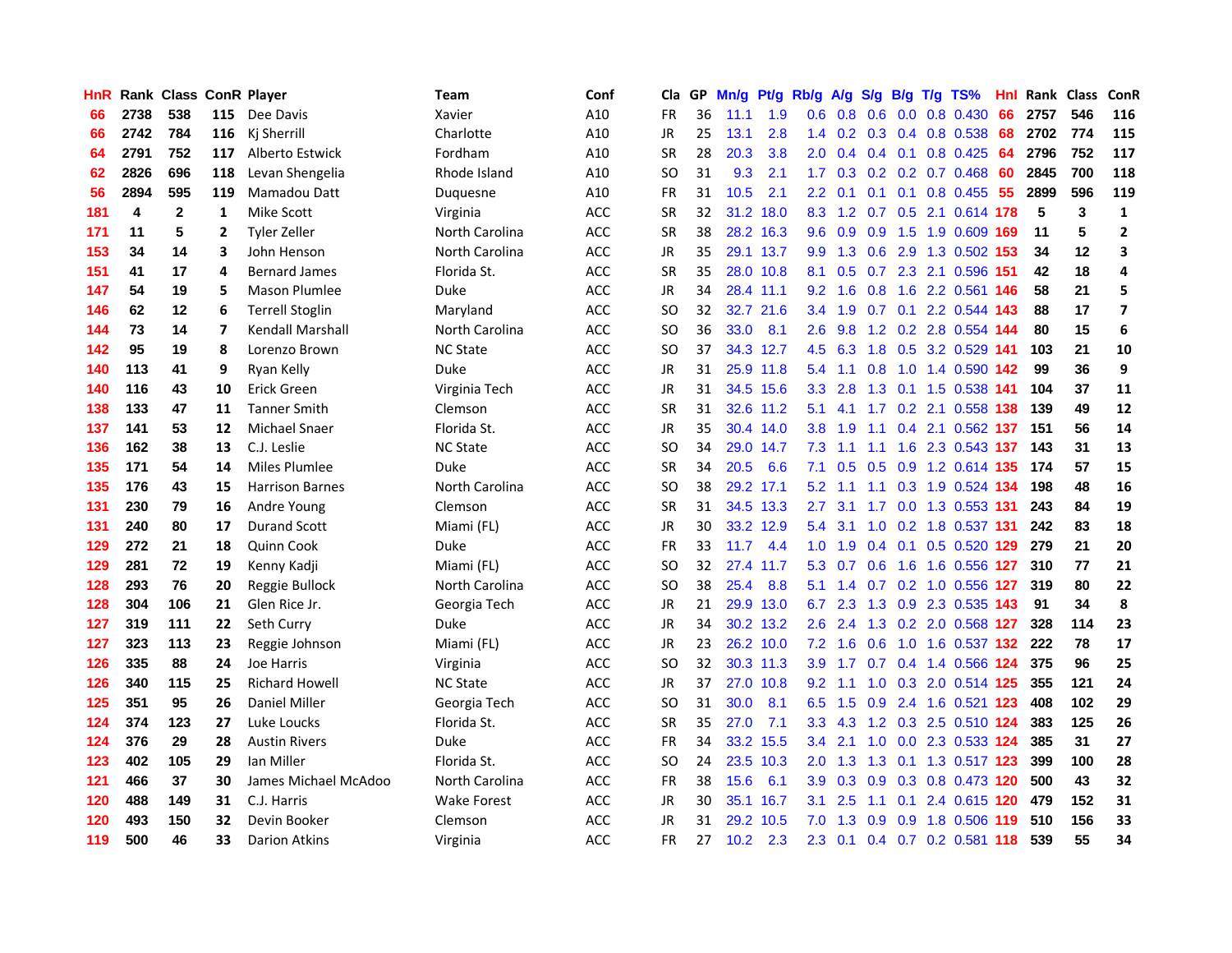| HnR |      | <b>Rank Class ConR Player</b> |    |                            | Team                  | Conf       | Cla           | GP | Mn/g | Pt/g      | Rb/g             | A/g | S/g | B/g             | $T/g$ TS%                     | Hnl | Rank Class |     | ConR |
|-----|------|-------------------------------|----|----------------------------|-----------------------|------------|---------------|----|------|-----------|------------------|-----|-----|-----------------|-------------------------------|-----|------------|-----|------|
| 118 | 533  | 176                           | 34 | Xavier Gibson              | Florida St.           | ACC        | <b>SR</b>     | 35 | 18.4 | 6.8       | 4.3              | 0.4 | 0.5 | 1.3             | 2.0 0.520                     | 118 | 548        | 179 | 35   |
| 117 | 555  | 141                           | 35 | <b>Travis McKie</b>        | Wake Forest           | ACC        | SO            | 31 |      | 34.5 16.1 | 7.0              | 1.1 | 0.8 | 0.6             | 2.5 0.561 117                 |     | 573        | 146 | 36   |
| 117 | 565  | 188                           | 36 | Deividas Dulkys            | Florida St.           | <b>ACC</b> | <b>SR</b>     | 35 | 24.5 | 7.0       | 2.6              | 1.2 | 1.3 | 0.5             | 1.6 0.572 116                 |     | 582        | 192 | 37   |
| 117 | 574  | 62                            | 37 | Ryan Anderson              | <b>Boston College</b> | <b>ACC</b> | FR            | 31 |      | 29.9 11.2 | 7.4              |     |     |                 | 1.0 0.5 0.5 1.5 0.504 116     |     | 591        | 62  | 38   |
| 116 | 587  | 181                           | 38 | Scott Wood                 | <b>NC State</b>       | ACC        | <b>JR</b>     | 36 |      | 32.9 12.4 | 2.3              | 1.6 |     |                 | 0.7 0.6 1.1 0.623 116         |     | 596        | 188 | 39   |
| 116 | 588  | 195                           | 39 | C.J. Williams              | <b>NC State</b>       | ACC        | <b>SR</b>     | 37 |      | 31.1 10.6 | 3.8 <sup>°</sup> | 1.8 | 1.1 |                 | 0.4 1.2 0.573 115             |     | 603        | 197 | 40   |
| 116 | 590  | 196                           | 40 | Sammy Zeglinski            | Virginia              | ACC        | <b>SR</b>     | 30 | 32.3 | 8.6       | $3.4^{\circ}$    | 2.7 | 1.6 |                 | 0.1 1.7 0.513 115             |     | 624        | 205 | 43   |
| 116 | 593  | 151                           | 41 | <b>Cadarian Raines</b>     | Virginia Tech         | <b>ACC</b> | <sub>SO</sub> | 33 | 18.8 | 5.9       | 3.9              | 0.4 |     |                 | 0.7 0.8 0.8 0.516 115         |     | 617        | 156 | 42   |
| 116 | 598  | 152                           | 42 | Okaro White                | Florida St.           | <b>ACC</b> | <sub>SO</sub> | 35 | 22.6 | 7.7       | $4.4^{\circ}$    | 0.5 | 0.6 |                 | 0.4 1.5 0.557 115             |     | 612        | 154 | 41   |
| 116 | 602  | 184                           | 43 | Jontel Evans               | Virginia              | ACC        | JR            | 32 | 30.8 | 7.3       | 2.0              | 3.9 | 1.6 |                 | 0.2 2.4 0.500 114             |     | 645        | 205 | 44   |
| 114 | 635  | 161                           | 44 | Jarell Eddie               | Virginia Tech         | ACC        | <b>SO</b>     | 33 | 27.3 | 9.1       | 4.8              | 1.4 | 0.5 |                 | 0.4 1.4 0.591 113             |     | 661        | 165 | 45   |
| 114 | 652  | 203                           | 45 | Dexter Strickland          | North Carolina        | ACC        | JR            | 19 | 24.3 | 7.5       | 2.1              | 2.1 | 1.3 |                 | 0.2 1.4 0.587 122             |     | 433        | 145 | 30   |
| 113 | 664  | 72                            | 46 | K.J. McDaniels             | Clemson               | <b>ACC</b> | <b>FR</b>     | 30 | 10.1 | 3.9       | 1.8              | 0.2 | 0.3 | 0.7             | 0.4 0.504 113                 |     | 665        | 71  | 46   |
| 112 | 729  | 221                           | 47 | <b>Andre Dawkins</b>       | Duke                  | <b>ACC</b> | <b>JR</b>     | 34 | 22.4 | 8.4       | 2.1              | 0.6 | 0.4 | 0.1             | 0.8 0.563 112                 |     | 743        | 229 | 47   |
| 111 | 746  | 86                            | 48 | Shane Larkin               | Miami (FL)            | <b>ACC</b> | <b>FR</b>     | 32 | 25.6 | 7.4       | 2.5              | 2.5 | 1.6 | 0.1             | 1.9 0.500 110                 |     | 793        | 92  | 49   |
| 111 | 750  | 195                           | 49 | <b>Rion Brown</b>          | Miami (FL)            | ACC        | SO            | 31 | 19.9 | 7.2       | 2.8              | 0.5 |     |                 | 0.5 0.0 0.7 0.573 110         |     | 800        | 205 | 50   |
| 111 | 754  | 228                           | 50 | James Padgett              | Maryland              | ACC        | JR            | 32 | 23.6 | 8.8       | 5.8              | 0.6 |     |                 | 0.1 0.3 1.4 0.528 109         |     | 823        | 259 | 53   |
| 110 | 803  | 205                           | 51 | Kammeon Holsey             | Georgia Tech          | <b>ACC</b> | <b>SO</b>     | 31 | 24.3 | 9.4       | 4.9              | 0.9 |     |                 | 0.6 0.4 2.2 0.579 108         |     | 880        | 219 | 55   |
| 110 | 808  | 96                            | 52 | P.J. Hairston              | North Carolina        | <b>ACC</b> | FR            | 37 | 13.0 | 5.7       | 2.2 <sub>2</sub> | 0.8 |     |                 | 0.4 0.2 0.7 0.463 109         |     | 816        | 97  | 51   |
| 110 | 809  | 253                           | 53 | Victor Davila              | Virginia Tech         | ACC        | SR            | 25 | 22.9 | 7.5       | 4.2              | 0.6 |     |                 | 0.4 0.6 1.4 0.584 109         |     | 828        | 259 | 54   |
| 110 | 816  | 255                           | 54 | Sean Mosley                | Maryland              | ACC        | <b>SR</b>     | 32 | 32.4 | 10.2      | 5.0              | 2.1 |     |                 | 1.0 0.5 1.6 0.522 108         |     | 881        | 284 | 56   |
| 110 | 821  | 257                           | 55 | Catalin Baciu              | Clemson               | ACC        | <b>SR</b>     | 31 | 10.6 | 4.1       | 2.1              | 0.0 |     | $0.2 \quad 0.5$ | 0.8 0.581                     | 109 | 821        | 258 | 52   |
| 109 | 845  | 263                           | 56 | <b>Trey McKinney-Jones</b> | Miami (FL)            | <b>ACC</b> | <b>JR</b>     | 33 | 24.1 | 7.0       | 3.5              | 1.4 |     |                 | 0.7 0.1 1.3 0.585 108         |     | 897        | 275 | 57   |
| 109 | 863  | 104                           | 57 | Alex Len                   | Maryland              | ACC        | FR            | 22 | 21.2 | 6.0       | 5.4              | 0.6 | 0.2 | 2.1             | 1.5 0.560 110                 |     | 785        | 91  | 48   |
| 108 | 899  | 111                           | 58 | Dorian Finney-Smith        | Virginia Tech         | ACC        | <b>FR</b>     | 33 | 29.0 | 6.3       | 7.0              | 1.9 | 0.7 |                 | $0.7$ 1.7 $0.424$ 107         |     | 923        | 112 | 60   |
| 108 | 901  | 294                           | 59 | Dorenzo Hudson             | Virginia Tech         | ACC        | SR            | 33 | 29.4 | 10.9      | 2.8              | 1.5 | 0.7 | 0.1             | 1.9 0.513 107                 |     | 927        | 303 | 61   |
| 108 | 904  | 295                           | 60 | DeQuan Jones               | Miami (FL)            | ACC        | SR            | 23 | 17.3 | 5.9       | 3.6              | 0.4 | 0.6 | 0.5             | 0.9 0.489 108                 |     | 900        | 292 | 58   |
| 108 | 911  | 297                           | 61 | Malcolm Grant              | Miami (FL)            | <b>ACC</b> | <b>SR</b>     | 31 | 28.7 | 10.8      | 2.1              | 1.9 | 0.7 |                 | 0.0 1.7 0.485 108             |     | 906        | 296 | 59   |
| 107 | 931  | 231                           | 62 | Akil Mitchell              | Virginia              | <b>ACC</b> | SO            | 32 | 22.0 | 4.1       | $4.4^{\circ}$    | 0.8 | 0.7 | 0.3             | 0.8 0.506 106                 |     | 1013       | 251 | 64   |
| 107 | 958  | 238                           | 63 | <b>Tyler Thornton</b>      | Duke                  | ACC        | SO            | 34 | 21.1 | 4.1       | 1.9              | 2.0 |     |                 | 0.9 0.0 1.0 0.552 107         |     | 957        | 237 | 63   |
| 107 | 961  | 291                           | 64 | <b>Milton Jennings</b>     | Clemson               | ACC        | <b>JR</b>     | 28 | 26.4 | 9.8       | 5.6              | 1.1 |     |                 | 0.9 0.9 2.4 0.488 107         |     | 940        | 283 | 62   |
| 105 | 1044 | 134                           | 65 | Malcolm Brogdon            | Virginia              | ACC        | FR            | 28 | 22.4 | 6.7       | 2.8              | 1.4 | 0.5 |                 | 0.1 1.6 0.511 <b>105 1028</b> |     |            | 131 | 65   |
| 103 | 1147 | 152                           | 66 | Robert Brown               | Virginia Tech         | <b>ACC</b> | <b>FR</b>     | 33 | 22.3 | 6.8       | 2.1              | 1.9 | 0.8 |                 | 0.3 1.5 0.460 103 1166        |     |            | 154 | 66   |
| 102 | 1182 | 381                           | 67 | Alex Johnson               | <b>NC State</b>       | <b>ACC</b> | <b>SR</b>     | 37 | 19.5 | 4.4       | 1.7              | 2.8 | 0.8 |                 | 0.0 1.6 0.471 102 1190        |     |            | 386 | 68   |
| 102 | 1191 | 163                           | 68 | C.J. Barksdale             | Virginia Tech         | ACC        | <b>FR</b>     | 32 | 11.8 | 2.7       | 2.7              | 0.3 | 0.3 |                 | 0.3 0.4 0.483 102 1200        |     |            | 161 | 69   |
| 100 | 1292 | 374                           | 69 | DeShawn Painter            | <b>NC State</b>       | ACC        | JR            | 37 | 20.0 | 6.2       | 4.3              | 0.4 | 0.2 | 0.6             | 0.9 0.474                     | 100 | 1298       | 377 | 70   |
| 100 | 1296 | 177                           | 70 | Lonnie Jackson             | <b>Boston College</b> | ACC        | FR            | 31 | 27.4 | 8.3       | 2.5              | 1.6 | 0.9 | 0.3             | 1.7 0.584                     | 100 | 1306       | 181 | 71   |
| 99  | 1331 | 184                           | 71 | <b>Nick Faust</b>          | Maryland              | <b>ACC</b> | <b>FR</b>     | 32 | 27.7 | 8.9       | 4.0              | 2.1 |     |                 | 1.0 0.3 2.5 0.455             | 98  | 1412       | 198 | 74   |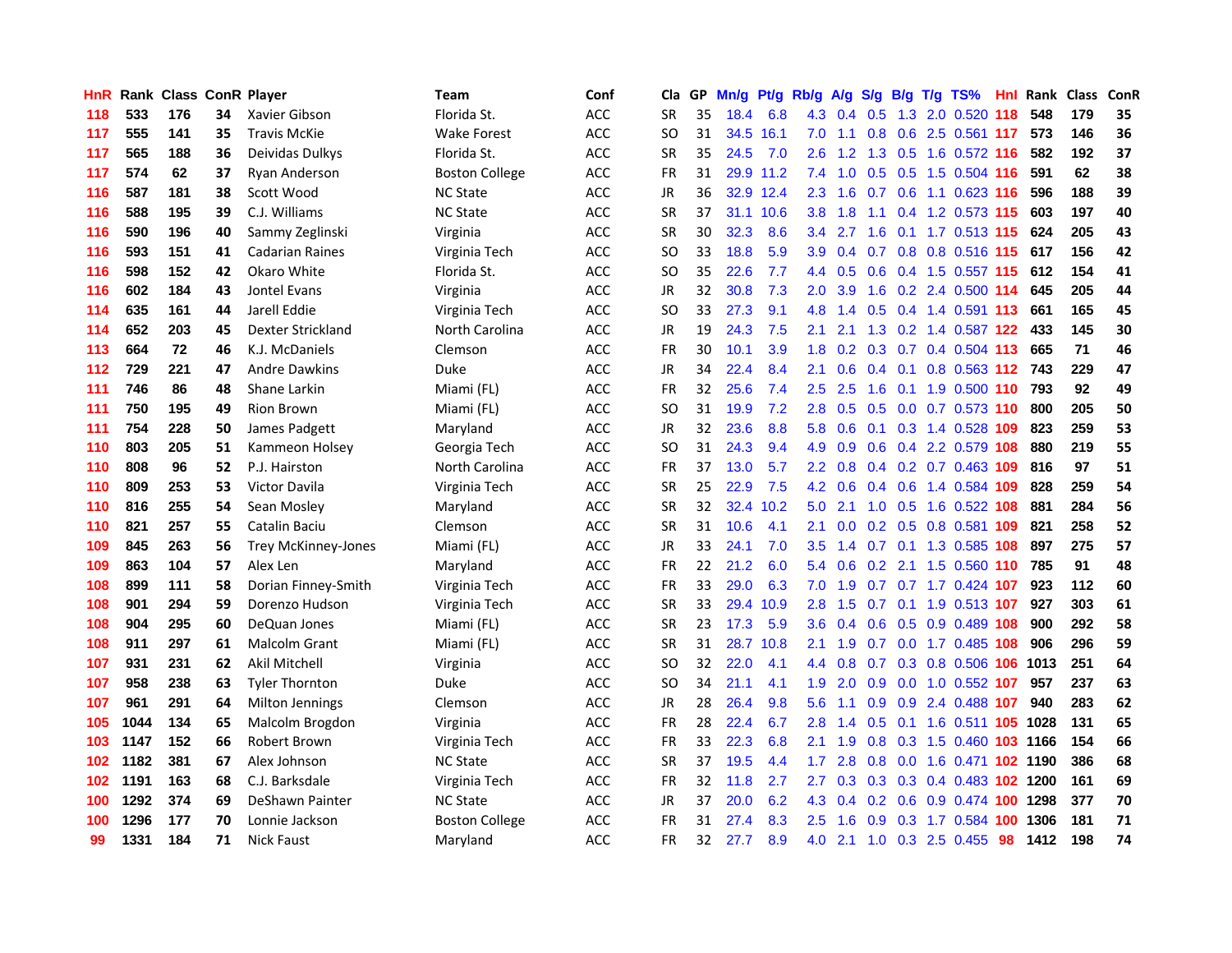| <b>HnR</b> |      |     |                | <b>Rank Class ConR Player</b> | <b>Team</b>           | Conf       | Cla       |    | GP Mn/g | Pt/g      | Rb/g             | A/g             |                  |                 | S/g B/g T/g TS%            | Hnl | Rank Class |     | ConR           |
|------------|------|-----|----------------|-------------------------------|-----------------------|------------|-----------|----|---------|-----------|------------------|-----------------|------------------|-----------------|----------------------------|-----|------------|-----|----------------|
| 97         | 1435 | 442 | 72             | Jon Kreft                     | Florida St.           | <b>ACC</b> | <b>SR</b> | 35 | 10.3    | 2.8       | 2.3              | 0.2             | 0.3              | 0.6             | 1.1 0.503                  | 97  | 1451       | 453 | 75             |
| 97         | 1470 | 214 | 73             | Dennis Clifford               | <b>Boston College</b> | ACC        | <b>FR</b> | 31 | 26.7    | 8.9       | 4.7              | 1.1             |                  | $0.4 \quad 0.9$ | 2.5 0.549                  | 97  | 1477       | 210 | 77             |
| 97         | 1481 | 216 | 74             | <b>Ashton Pankey</b>          | Maryland              | ACC        | <b>FR</b> | 32 | 20.3    | 4.7       | 4.9              | 0.4             |                  | $0.2 \quad 0.6$ | 0.5 0.473                  | 95  | 1554       | 227 | 78             |
| 97         | 1482 | 435 | 75             | Mfon Udofia                   | Georgia Tech          | <b>ACC</b> | JR        | 31 | 31.8    | 9.9       | 3.4              | 2.8             |                  |                 | $0.5$ $0.1$ 2.7 $0.483$    | -95 | 1566       | 458 | 79             |
| 97         | 1484 | 458 | 76             | Ty Walker                     | Wake Forest           | <b>ACC</b> | <b>SR</b> | 20 | 19.9    | 4.2       | 4.6              | 0.6             |                  |                 | $0.4$ 2.6 1.2 0.500        | -99 | 1329       | 425 | 73             |
| 97         | 1488 | 436 | 77             | Garrius Adams                 | Miami (FL)            | ACC        | JR        | 19 | 16.8    | 4.5       | 2.1              | 0.9             |                  |                 | $0.6$ $0.1$ $0.7$ $0.512$  | -99 | 1315       | 382 | 72             |
| 96         | 1494 | 464 | 78             | Assane Sene                   | Virginia              | ACC        | <b>SR</b> | 17 | 20.9    | 4.9       | 3.7              | 0.4             |                  |                 | 0.4 0.9 1.1 0.549 102 1176 |     |            | 383 | 67             |
| 94         | 1631 | 403 | 79             | <b>Carson Desrosiers</b>      | <b>Wake Forest</b>    | ACC        | SO.       | 31 | 21.6    | 4.8       | $4.4^{\circ}$    | 0.7             |                  |                 | $0.4$ 1.9 0.7 0.505        | 93  | 1653       | 413 | 81             |
| 94         | 1656 | 247 | 80             | Patrick Heckmann              | Boston College        | <b>ACC</b> | <b>FR</b> | 22 | 22.0    | 8.3       | 3.0 <sub>2</sub> | 1.6             | 0.5              | 0.1             | 3.0 0.568                  | 94  | 1602       | 238 | 80             |
| 92         | 1732 | 519 | 81             | Matt Humphrey                 | <b>Boston College</b> | <b>ACC</b> | JR        | 31 | 30.2    | 10.3      | 3.4              | 1.6             | 1.1              |                 | 0.3 2.0 0.458              | 92  | 1741       | 519 | 82             |
| 92         | 1757 | 437 | 82             | <b>Mychal Parker</b>          | Maryland              | ACC        | <b>SO</b> | 32 | 18.0    | 4.3       | 3.0              | 1.0             |                  |                 | 0.5 0.3 1.4 0.521          | 90  | 1813       | 450 | 83             |
| 91         | 1781 | 272 | 83             | Julian Royal                  | Georgia Tech          | ACC        | <b>FR</b> | 30 | 16.0    | 4.4       | $2.4^{\circ}$    | 0.6             |                  |                 | $0.3$ $0.3$ $0.9$ $0.510$  | -90 | 1851       | 286 | 85             |
| 91         | 1802 | 448 | 84             | <b>Brandon Reed</b>           | Georgia Tech          | <b>ACC</b> | SO.       | 31 | 25.7    | 7.5       | 3.2              | 1.2             | 0.8              | 0.0             | 1.9 0.452                  | -89 | 1895       | 471 | 87             |
| 91         | 1803 | 449 | 85             | <b>Tony Chennault</b>         | Wake Forest           | ACC        | SO        | 31 | 30.2    | 9.0       | 3.2 <sub>2</sub> | 2.8             | 1.0              | 0.0             | 2.2 0.464                  | 90  | 1819       | 452 | 84             |
| 89         | 1878 | 467 | 86             | Jason Morris                  | Georgia Tech          | <b>ACC</b> | <b>SO</b> | 31 | 24.6    | 7.8       | 3.3              | 1.1             | 0.5              | 0.5             | 1.9 0.436                  | 88  | 1967       | 488 | 88             |
| 89         | 1906 | 563 | 87             | Jeff Peterson                 | Florida St.           | <b>ACC</b> | <b>SR</b> | 34 | 15.7    | 3.1       | 1.6              | 1.8             | 0.6              |                 | $0.0$ 1.8 $0.467$          | -89 | 1874       | 556 | 86             |
| 88         | 1959 | 315 | 88             | Jordan Daniels                | <b>Boston College</b> | ACC        | FR        | 31 | 24.8    | 6.4       | 1.6              | 2.6             |                  | $0.7 \quad 0.1$ | 2.0 0.458                  | -88 | 1970       | 309 | 89             |
| 87         | 2019 | 596 | 89             | Nikita Mescheriakov           | <b>Wake Forest</b>    | <b>ACC</b> | <b>SR</b> | 31 | 25.5    | 8.0       | 3.9              | 1.8             |                  |                 | 0.5 0.2 1.8 0.470 86       |     | 2039       | 602 | 90             |
| 86         | 2041 | 332 | 90             | Chase Fischer                 | Wake Forest           | ACC        | <b>FR</b> | 31 | 26.1    | 6.3       |                  | $2.2 \quad 1.5$ |                  |                 | $0.8$ 0.0 1.1 0.496        | -86 | 2058       | 337 | 91             |
| 86         | 2080 | 617 | 91             | <b>Bryan Narcisse</b>         | Clemson               | ACC        | <b>SR</b> | 31 | 14.6    | 2.6       | 2.1              | 0.6             |                  |                 | $0.5$ $0.5$ $0.5$ $0.452$  | -85 | 2088       | 618 | 92             |
| 84         | 2139 | 357 | 92             | Rod Hall                      | Clemson               | <b>ACC</b> | FR        | 31 | 16.7    | 3.7       | 1.3              | 1.1             |                  |                 | $0.5$ 0.0 0.9 0.487        | 84  | 2143       | 357 | 93             |
| 84         | 2154 | 634 | 93             | <b>Berend Weijs</b>           | Maryland              | <b>ACC</b> | <b>SR</b> | 32 | 11.1    | 1.9       | 1.7              | 0.3             |                  |                 | 0.2 0.7 0.4 0.477          | 83  | 2217       | 644 | 94             |
| 82         | 2241 | 650 | 94             | John Cahill                   | <b>Boston College</b> | <b>ACC</b> | <b>SR</b> | 27 | 14.3    | 2.2       | 1.3              | 0.4             | 0.5              | 0.1             | 0.3 0.606                  | 83  | 2222       | 645 | 95             |
| 81         | 2296 | 566 | 95             | Pe'Shon Howard                | Maryland              | ACC        | SO.       | 14 | 32.9    | 6.5       | 3.7              | 3.7             | 0.9              | 0.1             | 3.2 0.462                  | -97 | 1452       | 369 | 76             |
| 78         | 2436 | 445 | 96             | T.J. Sapp                     | Clemson               | ACC        | FR        | 30 | 16.1    | 3.6       | 1.6              | 0.7             | 0.7              |                 | $0.0$ $0.9$ $0.412$        | -78 | 2408       | 433 | 96             |
| 75         | 2529 | 623 | 97             | <b>Gabriel Moton</b>          | <b>Boston College</b> | <b>ACC</b> | <b>SO</b> | 29 | 15.6    | 2.9       | 1.6              | 1.0             | $0.4^{\circ}$    | 0.1             | 1.0 0.494                  | -75 | 2515       | 621 | 97             |
| 66         | 2746 | 541 | 98             | Marquis Rankin                | Virginia Tech         | <b>ACC</b> | FR        | 24 | 13.5    | 2.5       | 1.1              | 1.1             |                  |                 | $0.4$ 0.1 1.2 0.427        | -71 | 2632       | 495 | 98             |
| 65         | 2764 | 746 | 99             | Nick Foreman                  | Georgia Tech          | ACC        | <b>SR</b> | 30 | 10.8    | 1.5       | 1.2 <sub>1</sub> | 0.3             |                  |                 | 0.3 0.2 0.3 0.541          | 64  | 2793       | 751 | 99             |
| 59         | 2860 | 761 | 100            | Pierre Jordan                 | Georgia Tech          | <b>ACC</b> | <b>SR</b> | 28 | 11.5    | 1.5       | 0.9              | 0.9             |                  | $0.4 \quad 0.1$ | $0.7$ 0.420                | -60 | 2863       | 761 | 100            |
| 56         | 2893 | 594 | 101            | <b>KC Caudill</b>             | <b>Boston College</b> | ACC        | <b>FR</b> | 28 | 10.0    | 2.2       | 1.1              | 0.5             |                  |                 | $0.0$ $0.2$ $0.9$ $0.504$  | -57 | 2893       | 593 | 101            |
| 138        | 130  | 48  | 1              | <b>Tommy Brenton</b>          | <b>Stony Brook</b>    | AEC        | JR        | 32 | 29.6    | 7.8       | 8.1              | 3.4             |                  |                 | 1.7 0.2 2.0 0.572 138      |     | 134        | 51  | 1              |
| 132        | 210  | 72  | $\overline{2}$ | Gerardo Suero                 | Albany (NY)           | <b>AEC</b> | JR        | 32 |         | 31.7 21.5 | 5.8              | 3.1             |                  |                 | 1.3 0.3 4.2 0.563 134      |     | 185        | 69  | $\overline{2}$ |
| 121        | 446  | 116 | 3              | <b>Brian Voelkel</b>          | Vermont               | <b>AEC</b> | SO.       | 36 | 30.6    | 4.6       | 8.6              | 5.1             |                  |                 | 1.7 0.2 2.0 0.404 121      |     | 459        | 118 | 4              |
| 119        | 504  | 132 | 4              | D.J. Irving                   | Boston U.             | AEC        | <b>SO</b> | 29 |         | 33.0 11.4 | 2.9              | 5.4             | 1.1              |                 | 0.1 2.3 0.525 121          |     | 451        | 114 | 3              |
| 115        | 606  | 198 | 5              | Dallis Joyner                 | <b>Stony Brook</b>    | <b>AEC</b> | <b>SR</b> | 32 | 26.1    | 9.0       | 6.6              | 0.8             |                  |                 | 0.4 0.7 1.8 0.601 115      |     | 608        | 199 | 5              |
| 113        | 657  | 166 | 6              | Luke Apfeld                   | Vermont               | AEC        | SO.       | 35 | 21.3    | 9.9       | 4.1              | 0.5             | 0.5              | 0.5             | 1.3 0.613 114              |     | 650        | 163 | 6              |
| 111        | 779  | 201 | 7              | <b>Clancy Rugg</b>            | Vermont               | <b>AEC</b> | SO        | 36 | 13.6    | 5.0       | 3.1              | 0.5             | 0.2 <sub>0</sub> | 0.3             | 0.6 0.657                  | 110 | 778        | 201 | 7              |
| 109        | 831  | 262 | 8              | Darryl Partin                 | Boston U.             | <b>AEC</b> | <b>SR</b> | 32 |         | 33.7 19.6 | 3.9              | 1.1             | $1.1 \quad 0.1$  |                 | 3.2 0.505 109              |     | 850        | 271 | 8              |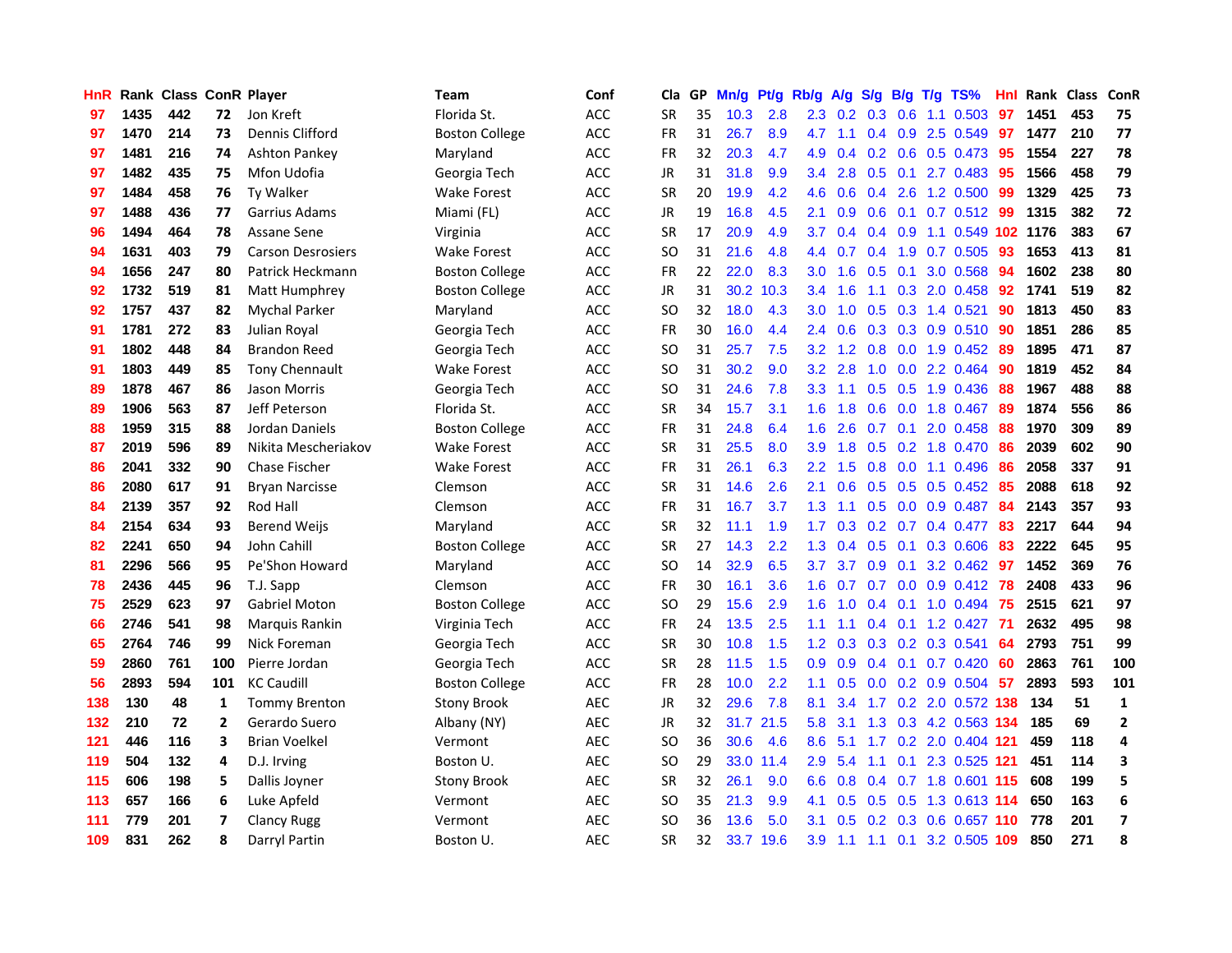| <b>HnR</b> |      | <b>Rank Class ConR Player</b> |    |                        | Team               | Conf       | Cla       |    | GP Mn/g Pt/g Rb/g |           |                  | A/g            |               |                 | S/g B/g T/g TS%                    | Hnl | Rank Class ConR |     |    |
|------------|------|-------------------------------|----|------------------------|--------------------|------------|-----------|----|-------------------|-----------|------------------|----------------|---------------|-----------------|------------------------------------|-----|-----------------|-----|----|
| 108        | 895  | 292                           | 9  | <b>Matt Glass</b>      | Vermont            | AEC        | <b>SR</b> | 36 |                   | 26.0 11.9 | 3.7              | 1.0            | 0.3           | 0.2             | 1.0 0.557                          | 108 | 876             | 281 | 9  |
| 106        | 1002 | 324                           | 10 | Bryan Dougher          | <b>Stony Brook</b> | <b>AEC</b> | <b>SR</b> | 32 |                   | 29.8 13.2 | 2.5              | 1.6            | 0.9           | 0.1             | 1.3 0.505 106                      |     | 995             | 323 | 10 |
| 105        | 1045 | 338                           | 11 | <b>Andres Torres</b>   | Hartford           | <b>AEC</b> | <b>SR</b> | 31 |                   | 32.8 11.8 | 3.1              | 4.2            | 1.9           | 0.1             | 3.5 0.546 105                      |     | 1056            | 342 | 11 |
| 105        | 1072 | 346                           | 12 | <b>Brian Benson</b>    | New Hampshire      | <b>AEC</b> | <b>SR</b> | 29 | 28.8              | 8.0       | 8.6              |                | $0.2$ 0.5 0.9 |                 | 1.2 0.563 104 1074                 |     |                 | 348 | 13 |
| 105        | 1075 | 137                           | 13 | Four McGlynn           | Vermont            | <b>AEC</b> | FR        | 36 |                   | 24.2 12.0 |                  |                |               |                 | 1.7 1.2 0.7 0.1 1.5 0.541 105 1067 |     |                 | 138 | 12 |
| 104        | 1123 | 338                           | 14 | Mike Black             | Albany (NY)        | AEC        | JR        | 34 |                   | 33.0 13.4 | 2.8              | 4.3            | 1.1           |                 | 0.0 2.6 0.554 103 1158             |     |                 | 343 | 16 |
| 103        | 1133 | 367                           | 15 | Pat Bergmann           | Vermont            | AEC        | <b>SR</b> | 36 | 9.7               | 3.6       |                  | $2.4\quad 0.3$ |               |                 | 0.1 0.5 0.8 0.594 103 1136         |     |                 | 369 | 14 |
| 103        | 1143 | 151                           | 16 | <b>Justin Edwards</b>  | Maine              | <b>AEC</b> | <b>FR</b> | 29 |                   | 31.2 13.9 | 5.6              | 3.3            |               |                 | 1.4 0.6 3.0 0.492 102 1170         |     |                 | 156 | 17 |
| 103        | 1148 | 284                           | 17 | Anthony Jackson        | <b>Stony Brook</b> | <b>AEC</b> | <b>SO</b> | 32 | 12.5              | 5.5       | 1.3              | 0.6            | 0.5           | 0.1             | 1.1 0.557 103 1147                 |     |                 | 283 | 15 |
| 102        | 1215 | 391                           | 18 | Patrick Hazel          | Boston U.          | <b>AEC</b> | <b>SR</b> | 32 | 23.5              | 6.6       | 5.3              | 0.7            | 0.5           | 1.6             | 1.7 0.537                          | 101 | 1240            | 402 | 18 |
| 101        | 1243 | 316                           | 19 | <b>Chase Plummer</b>   | <b>UMBC</b>        | <b>AEC</b> | SO.       | 29 |                   | 28.3 15.4 | 7.4              | 1.4            | $1.4^{\circ}$ | 0.3             | 3.9 0.481                          | -99 | 1327            | 331 | 20 |
| 100        | 1285 | 327                           | 20 | Sandro Carissimo       | Vermont            | <b>AEC</b> | SO.       | 36 | 29.2              | 7.1       | 2.9              | 2.4            | $1.2^{\circ}$ | 0.2             | 1.4 0.528                          | 100 | 1278            | 324 | 19 |
| 98         | 1395 | 434                           | 21 | Al Rapier              | <b>Stony Brook</b> | <b>AEC</b> | <b>SR</b> | 31 | 24.6              | 7.9       | 5.0              | 1.0            | 0.5           | 0.1             | 1.9 0.533                          | 98  | 1392            | 439 | 21 |
| 96         | 1500 | 379                           | 22 | Alasdair Fraser        | Maine              | <b>AEC</b> | <b>SO</b> | 27 |                   | 31.4 12.9 | 7.8              | 0.9            | 0.4           | 1.4             | 2.4 0.552                          | 96  | 1484            | 375 | 22 |
| 96         | 1503 | 380                           | 23 | Dave Coley             | <b>Stony Brook</b> | <b>AEC</b> | <b>SO</b> | 32 |                   | 25.6 10.0 | 3.6              | 1.4            | 0.5           | 0.0             | 1.9 0.475                          | 96  | 1496            | 378 | 23 |
| 95         | 1562 | 387                           | 24 | <b>Malik Thomas</b>    | Boston U.          | AEC        | SO.       | 25 | 15.4              | 4.8       | 3.9              | 0.4            |               | $0.4\quad 0.6$  | 1.0 0.463                          | -95 | 1585            | 394 | 25 |
| 95         | 1564 | 460                           | 25 | Jacob lati             | Albany (NY)        | <b>AEC</b> | JR        | 25 | 13.5              | 5.2       | 1.1              | $0.4^{\circ}$  |               |                 | 0.5 0.0 0.3 0.670                  | -95 | 1560            | 455 | 24 |
| 94         | 1607 | 477                           | 26 | Jayson Guerrier        | Albany (NY)        | <b>AEC</b> | JR        | 34 | 19.5              | 6.6       |                  | $3.4\quad 0.6$ |               |                 | $0.4$ $0.3$ $0.6$ $0.597$          | -93 | 1654            | 489 | 28 |
| 94         | 1610 | 399                           | 27 | Dom Morris             | Boston U.          | <b>AEC</b> | SO.       | 32 | 26.0              | 6.8       | 5.9              | 1.0            |               |                 | 0.4 0.3 1.5 0.535                  | 94  | 1635            | 406 | 27 |
| 94         | 1632 | 487                           | 28 | <b>Ben Crenca</b>      | Vermont            | <b>AEC</b> | JR        | 32 | 11.1              | 4.0       | 2.9              | 0.2            |               |                 | $0.0$ $0.3$ $0.9$ $0.582$          | -94 | 1604            | 473 | 26 |
| 94         | 1648 | 493                           | 29 | Logan Aronhalt         | Albany (NY)        | AEC        | JR        | 30 | 31.4              | 13.8      | 4.3              | 1.0            | 0.7           |                 | 0.6 1.9 0.536                      | 93  | 1690            | 502 | 29 |
| 92         | 1731 | 520                           | 30 | <b>Matt Griffin</b>    | Boston U.          | <b>AEC</b> | <b>SR</b> | 32 | 25.3              | 5.7       | 2.6              | 2.0            | 1.0           |                 | $0.0$ 1.1 $0.500$                  | 92  | 1753            | 527 | 30 |
| 92         | 1770 | 268                           | 31 | Mark Nwakamma          | Hartford           | <b>AEC</b> | FR        | 31 | 23.1              | 9.2       | 3.9              | 1.0            | 0.7           |                 | 0.7 2.4 0.584                      | 91  | 1771            | 267 | 31 |
| 91         | 1790 | 275                           | 32 | Ben Dickinson          | Binghamton         | <b>AEC</b> | FR        | 30 |                   | 31.5 13.5 | 6.1              | 2.5            | 0.6           | 0.6             | 3.1 0.463                          | 90  | 1805            | 275 | 32 |
| 91         | 1794 | 444                           | 33 | <b>Travis Robinson</b> | Boston U.          | <b>AEC</b> | <b>SO</b> | 32 | 20.9              | 5.3       | 2.9              | 1.2            | 0.6           | 0.1             | 1.1 0.573                          | 90  | 1815            | 451 | 33 |
| 91         | 1810 | 543                           | 34 | Gerald McLemore        | Maine              | <b>AEC</b> | <b>SR</b> | 27 |                   | 35.4 17.0 | 2.4              | 1.3            | 0.8           | 0.2             | 1.7 0.557                          | 90  | 1824            | 547 | 34 |
| 90         | 1845 | 549                           | 35 | Raheem Singleton       | Maine              | AEC        | <b>SR</b> | 29 | 25.6              | 7.9       | 3.3 <sub>2</sub> | 3.4            | 0.9           | 0.0             | 1.6 0.501                          | 89  | 1875            | 557 | 37 |
| 90         | 1850 | 555                           | 36 | Mike Allison           | Maine              | <b>AEC</b> | JR        | 22 | 26.1              | 7.1       | 6.9              | 0.5            | 0.5           |                 | 2.2 1.4 0.527                      | 90  | 1830            | 548 | 35 |
| 89         | 1874 | 465                           | 37 | Patrick Konan          | New Hampshire      | <b>AEC</b> | <b>SO</b> | 29 | 25.9              | 9.7       | 5.8              | 1.2            | 0.6           |                 | 0.2 2.2 0.495                      | 89  | 1872            | 465 | 36 |
| 89         | 1880 | 565                           | 38 | <b>Blake Metcalf</b>   | Albany (NY)        | AEC        | JR        | 34 | 22.3              | 4.4       | 5.3              | 0.7            | 0.6           |                 | 0.7 0.7 0.547                      | 88  | 1920            | 575 | 38 |
| 89         | 1927 | 304                           | 39 | Xavier Pollard         | Maine              | AEC        | <b>FR</b> | 27 | 11.3              | 3.6       | $2.2^{\circ}$    | 0.9            |               | $0.6 \quad 0.1$ | 0.8 0.521                          | 88  | 1947            | 306 | 39 |
| 88         | 1976 | 589                           | 40 | Jimmy Gray             | Binghamton         | <b>AEC</b> | JR        | 31 | 34.5              | 8.4       | 3.6              | 3.6            |               |                 | 1.9 0.2 2.7 0.494                  | 86  | 2033            | 604 | 43 |
| 87         | 1983 | 591                           | 41 | Ferg Myrick            | New Hampshire      | <b>AEC</b> | JR        | 28 | 22.0              | 8.5       | 3.7              | 1.1            |               |                 | 0.8 0.5 2.3 0.482                  | -87 | 1982            | 591 | 40 |
| 87         | 1984 | 492                           | 42 | Luke Devlin            | Albany (NY)        | <b>AEC</b> | SO.       | 32 | 20.4              | 5.7       | 4.3              | 0.8            |               |                 | $0.4$ 0.2 0.7 0.496                | 87  | 2000            | 497 | 42 |
| 87         | 1993 | 493                           | 43 | Josh Elbaum            | Vermont            | <b>AEC</b> | <b>SO</b> | 36 | 12.8              | 1.8       | 1.3              | 1.5            | 0.9           |                 | $0.1$ 1.1 0.521                    | 87  | 1993            | 495 | 41 |
| 85         | 2090 | 617                           | 44 | <b>Marcus Rouse</b>    | <b>Stony Brook</b> | AEC        | <b>JR</b> | 31 | 14.6              | 4.5       | 1.3              | 0.5            | 0.5           | 0.0             | 0.5 0.495                          | 85  | 2077            | 613 | 44 |
| 85         | 2099 | 622                           | 45 | Alvin Abreu            | New Hampshire      | AEC        | <b>SR</b> | 29 | 35.7              | 13.5      | 3.6              | 1.6            | 1.0           | 0.1             | 2.5 0.492                          | 85  | 2108            | 624 | 45 |
| 85         | 2110 | 624                           | 46 | <b>Chandler Rhoads</b> | New Hampshire      | <b>AEC</b> | <b>JR</b> | 29 |                   | 36.6 11.2 | 3.5              | 2.7            |               |                 | 1.0 0.2 2.2 0.461                  | 85  | 2121            | 629 | 47 |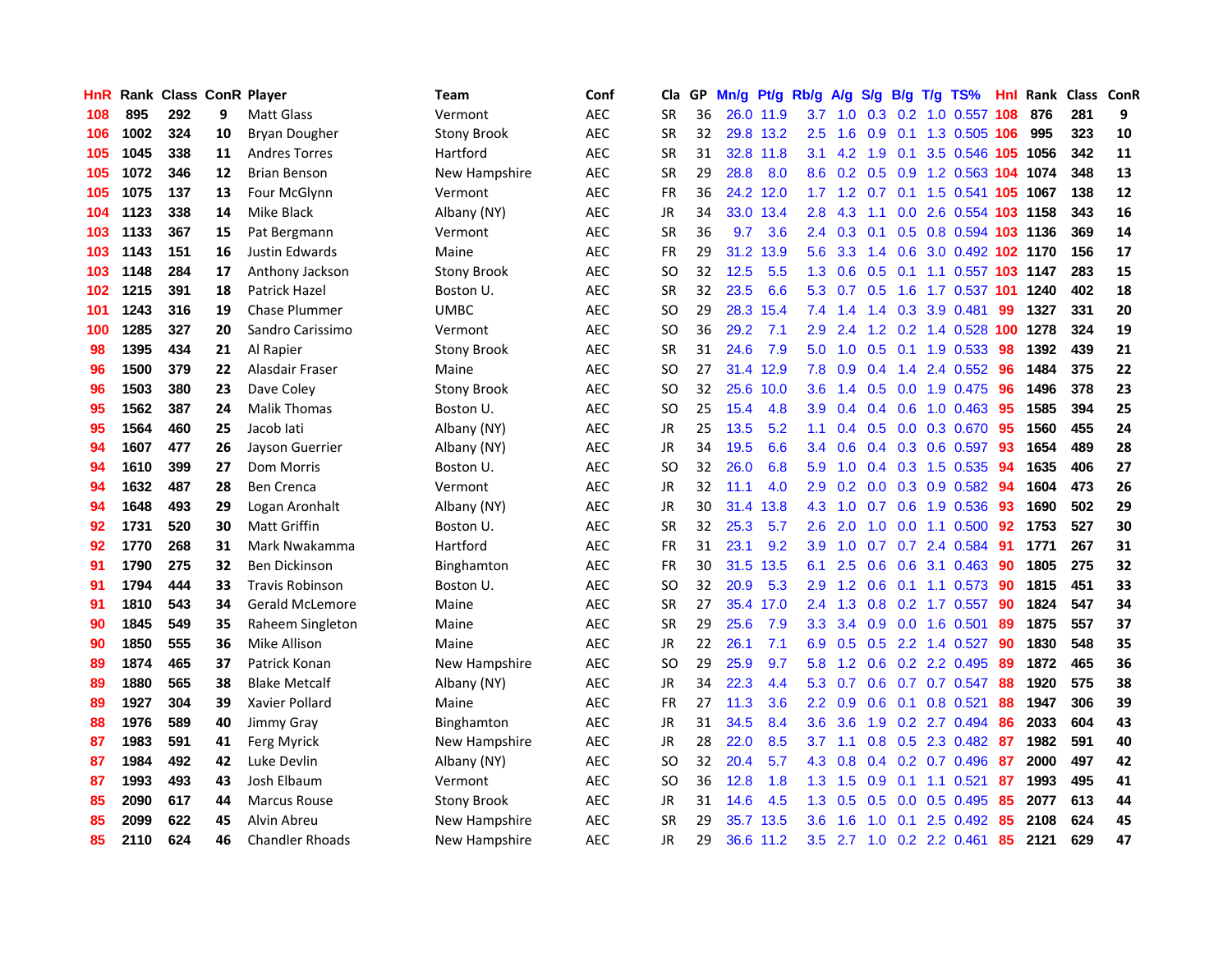| <b>HnR</b> |      | Rank Class ConR Player |    |                         | <b>Team</b>        | Conf       | Cla       |    | GP Mn/g Pt/g |           | Rb/g             | A/g |               |                 | S/g B/g T/g TS%               | Hnl | Rank Class |     | ConR         |
|------------|------|------------------------|----|-------------------------|--------------------|------------|-----------|----|--------------|-----------|------------------|-----|---------------|-----------------|-------------------------------|-----|------------|-----|--------------|
| 85         | 2112 | 626                    | 47 | <b>Ryan Cook</b>        | UMBC               | <b>AEC</b> | JR        | 25 |              | 29.8 12.5 | 4.3              | 1.6 | 0.9           | 0.4             | 1.9 0.460                     | 85  | 2118       | 627 | 46           |
| 83         | 2215 | 652                    | 48 | Brendan Bald            | Vermont            | <b>AEC</b> | JR        | 36 | 23.9         | 7.6       | 1.8              | 0.6 | 0.6           | 0.2             | 1.4 0.418                     | 83  | 2216       | 652 | 48           |
| 82         | 2250 | 551                    | 49 | <b>Robert Mansell</b>   | Binghamton         | AEC        | SO.       | 28 | 32.6         | 14.0      | 3.3 <sub>2</sub> | 1.5 | 0.9           |                 | 0.2 2.7 0.500                 | 82  | 2236       | 547 | 49           |
| 82         | 2258 | 391                    | 50 | Wes Cole                | Hartford           | <b>AEC</b> | <b>FR</b> | 30 | 17.8         | 7.7       | 1.5              | 0.6 |               |                 | 0.6 0.0 0.8 0.469             | 82  | 2268       | 392 | 50           |
| 81         | 2307 | 663                    | 51 | <b>Genesis Maciel</b>   | Hartford           | <b>AEC</b> | <b>SR</b> | 26 | 17.3         | 6.4       | 2.1              | 1.0 |               |                 | $0.2$ 0.2 1.1 0.511           | -81 | 2295       | 657 | 51           |
| 81         | 2309 | 664                    | 52 | <b>Andrew Rogers</b>    | Maine              | <b>AEC</b> | <b>SR</b> | 29 | 22.0         | 3.4       | 1.7 <sub>z</sub> | 3.3 |               |                 | 1.0 0.0 1.2 0.426             | 80  | 2334       | 668 | 54           |
| 81         | 2319 | 405                    | 53 | Nate Sikma              | Hartford           | AEC        | FR        | 30 | 28.2         | 8.7       | 4.3              | 2.2 | 0.6           |                 | $0.3$ 2.4 0.499               | 81  | 2324       | 406 | 53           |
| 80         | 2330 | 575                    | 54 | Jordon Bronner          | New Hampshire      | <b>AEC</b> | SO.       | 28 | 26.9         | 5.0       | 2.1              | 2.4 | 0.8           |                 | $0.0$ 1.0 $0.449$             | 81  | 2321       | 574 | 52           |
| 80         | 2338 | 683                    | 55 | <b>Brian Neller</b>     | <b>UMBC</b>        | <b>AEC</b> | JR        | 30 | 30.7         | 11.4      | 2.2              | 1.1 | 0.8           | 0.1             | 1.0 0.494                     | -78 | 2432       | 700 | 55           |
| 78         | 2419 | 437                    | 56 | <b>Chandler Thomas</b>  | <b>UMBC</b>        | <b>AEC</b> | <b>FR</b> | 30 | 17.5         | 6.0       | 3.4              | 0.3 |               |                 | $0.4$ 0.4 1.0 0.501           | 76  | 2496       | 461 | 57           |
| 77         | 2474 | 455                    | 57 | Yolonzo Moore           | Hartford           | <b>AEC</b> | FR        | 31 | 27.3         | 6.8       | 2.9              | 1.1 | 0.8           |                 | 0.0 1.4 0.507                 | 76  | 2475       | 459 | 56           |
| 76         | 2487 | 698                    | 58 | Jeff Pelage             | Boston U.          | <b>AEC</b> | <b>SR</b> | 32 | 11.0         | 2.2       | 2.7              | 0.1 | 0.3           |                 | 0.3 0.8 0.559                 | 76  | 2499       | 699 | 58           |
| 75         | 2531 | 469                    | 59 | Jamie Schneck           | Hartford           | <b>AEC</b> | FR        | 26 | 14.7         | 3.3       | 2.7              | 0.8 | 0.2           |                 | $0.7$ 1.2 0.538               | 75  | 2524       | 468 | 59           |
| 74         | 2545 | 707                    | 60 | <b>Clayton Brothers</b> | Hartford           | <b>AEC</b> | <b>SR</b> | 30 | 28.6         | 4.4       | 3.3 <sub>2</sub> | 1.6 | 1.2           | 0.0             | 1.5 0.424                     | -75 | 2537       | 708 | 60           |
| 72         | 2603 | 754                    | 61 | <b>Leonard Hayes</b>    | <b>Stony Brook</b> | <b>AEC</b> | <b>JR</b> | 32 | 15.8         | 3.5       | 1.7              | 1.0 | 0.2           | 0.0             | 0.6 0.378                     | 72  | 2609       | 753 | 61           |
| 72         | 2613 | 759                    | 62 | <b>Taylor Johnston</b>  | Binghamton         | <b>AEC</b> | JR        | 28 | 13.4         | 2.6       | 1.8              | 0.5 |               | $0.2 \quad 0.1$ | 0.4 0.592                     | -71 | 2640       | 763 | 62           |
| 71         | 2625 | 719                    | 63 | Jake Wasco              | <b>UMBC</b>        | AEC        | <b>SR</b> | 30 | 21.0         | 4.3       | 3.9              | 0.7 |               |                 | $0.2$ 0.2 0.8 0.498           | -69 | 2683       | 734 | 65           |
| 70         | 2660 | 505                    | 64 | <b>Joey Getz</b>        | UMBC               | <b>AEC</b> | <b>FR</b> | 18 | 23.2         | 5.0       | 2.6              | 2.1 |               |                 | 1.2 0.0 2.0 0.450 69          |     | 2676       | 510 | 63           |
| 70         | 2667 | 508                    | 65 | Jabrille Williams       | Binghamton         | AEC        | FR        | 23 | 13.8         | 2.7       | 2.1              | 0.3 |               |                 | $0.3$ 0.3 0.6 0.604           | 69  | 2692       | 517 | 67           |
| 69         | 2670 | 510                    | 66 | Kilian Cato             | Maine              | AEC        | FR        | 28 | 17.0         | 4.1       | 2.0 <sub>2</sub> | 0.5 |               |                 | $0.4$ 0.1 0.6 0.523           | -69 | 2680       | 512 | 64           |
| 69         | 2677 | 511                    | 67 | Chris Longoria          | Binghamton         | <b>AEC</b> | FR        | 31 | 22.4         | 6.5       | 2.4              | 1.4 | 0.9           |                 | 0.1 1.9 0.467                 | 68  | 2712       | 529 | 68           |
| 67         | 2718 | 673                    | 68 | <b>Ralph Watts</b>      | Albany (NY)        | <b>AEC</b> | <b>SO</b> | 30 | 16.5         | 2.5       | 1.9              | 1.5 | 0.5           |                 | 0.2 1.1 0.434                 | 69  | 2689       | 668 | 66           |
| 65         | 2759 | 789                    | 69 | Chris Matagrano         | New Hampshire      | AEC        | JR        | 26 | 11.7         | 2.8       | 2.2 <sub>2</sub> | 0.2 |               |                 | 0.2 0.3 0.9 0.497             | 66  | 2756       | 790 | 69           |
| 63         | 2801 | 561                    | 70 | <b>Omar Richards</b>    | Binghamton         | <b>AEC</b> | FR        | 27 | 21.3         | 5.2       | 3.8              | 0.4 |               |                 | $0.4$ 0.5 1.7 0.486           | 63  | 2809       | 559 | 70           |
| 61         | 2838 | 574                    | 71 | Corban Wroe             | Hartford           | <b>AEC</b> | <b>FR</b> | 31 | 9.9          | 1.6       | $1.4^{\circ}$    | 0.5 |               |                 | $0.4$ 0.0 0.8 0.521           | 60  | 2847       | 576 | 72           |
| 60         | 2839 | 808                    | 72 | <b>Adrian Satchell</b>  | <b>UMBC</b>        | <b>AEC</b> | <b>JR</b> | 20 | 12.3         | 3.4       | 3.1              | 0.5 |               |                 | $0.3$ $0.2$ 1.2 $0.404$       | 60  | 2849       | 814 | 73           |
| 60         | 2855 | 702                    | 73 | Jamar Wertz             | <b>UMBC</b>        | <b>AEC</b> | SO.       | 29 | 12.2         | 3.0       | 1.7              | 0.4 |               | $0.2 \quad 0.0$ | $0.6$ $0.442$                 | 58  | 2880       | 708 | 77           |
| 59         | 2866 | 706                    | 74 | <b>Quentin Jones</b>    | <b>UMBC</b>        | <b>AEC</b> | <b>SO</b> | 24 | 16.9         | 3.6       | 1.8              | 1.5 | 0.5           | 0.0             | 1.5 0.441                     | 59  | 2865       | 704 | 74           |
| 58         | 2876 | 762                    | 75 | Danny Carter            | <b>Stony Brook</b> | <b>AEC</b> | <b>SR</b> | 30 | 11.2         | 1.5       | 1.6              |     | $0.2$ 0.2 0.1 |                 | 0.3 0.430                     | -59 | 2870       | 763 | 75           |
| 57         | 2881 | 711                    | 76 | John Puk                | Albany (NY)        | AEC        | SO.       | 31 | 15.2         | 2.2       | 2.7              | 0.3 |               |                 | $0.0$ $0.5$ $0.9$ $0.527$     | -59 | 2872       | 706 | 76           |
| 57         | 2884 | 819                    | 77 | Javon Ralling           | Binghamton         | AEC        | JR        | 29 | 16.3         | 3.6       | $2.3^{\circ}$    | 0.6 |               |                 | $0.1$ 0.0 1.0 0.460 57        |     | 2890       | 820 | 78           |
| 50         | 2922 | 725                    | 78 | Alex Ogundadegbe        | Binghamton         | <b>AEC</b> | <b>SO</b> | 29 | 13.4         | 2.4       | 2.0              | 0.2 |               |                 | $0.3$ 0.1 0.5 0.397           | 50  | 2930       | 727 | 79           |
| 49         | 2926 | 606                    | 79 | Jarrel Lane             | UMBC               | <b>AEC</b> | FR        | 17 | 27.1         | 2.8       | 1.9              | 2.9 |               |                 | 0.8 0.0 2.1 0.302             | 60  | 2843       | 573 | 71           |
| 39         | 2950 | 617                    | 80 | Will Wise               | <b>UMBC</b>        | <b>AEC</b> | FR        | 28 | 9.0          | 1.7       | 1.4              | 0.1 | 0.1           |                 | 0.3 0.6 0.425                 | 38  | 2956       | 621 | 80           |
| 144        | 72   | 28                     | 1  | Kerron Johnson          | Belmont            | ASun       | JR        | 34 | 28.6         | 13.8      | 3.1              | 5.2 | 1.4           | 0.0             | 2.4 0.615 145                 |     | 65         | 26  | 1            |
| 138        | 135  | 29                     | 2  | <b>Torrey Craig</b>     | <b>USC Upstate</b> | ASun       | SO.       | 34 | 29.7         | 16.4      | 7.7              | 1.5 | 1.3           | 1.1             | 2.7 0.548                     | 138 | 140        | 30  | $\mathbf{2}$ |
| 134        | 190  | 64                     | 3  | <b>Scott Saunders</b>   | Belmont            | ASun       | <b>SR</b> | 35 | 17.1         | 10.2      | 5.0              | 0.4 | 0.4           | 0.7             | 1.1 0.600                     | 133 | 201        | 67  | 3            |
| 131        | 237  | 62                     | 4  | Daniel Coursey          | Mercer             | ASun       | <b>SO</b> | 38 | 19.6         | 8.2       |                  |     |               |                 | 4.2 0.4 0.3 2.3 1.3 0.618 130 |     | 252        | 61  | 4            |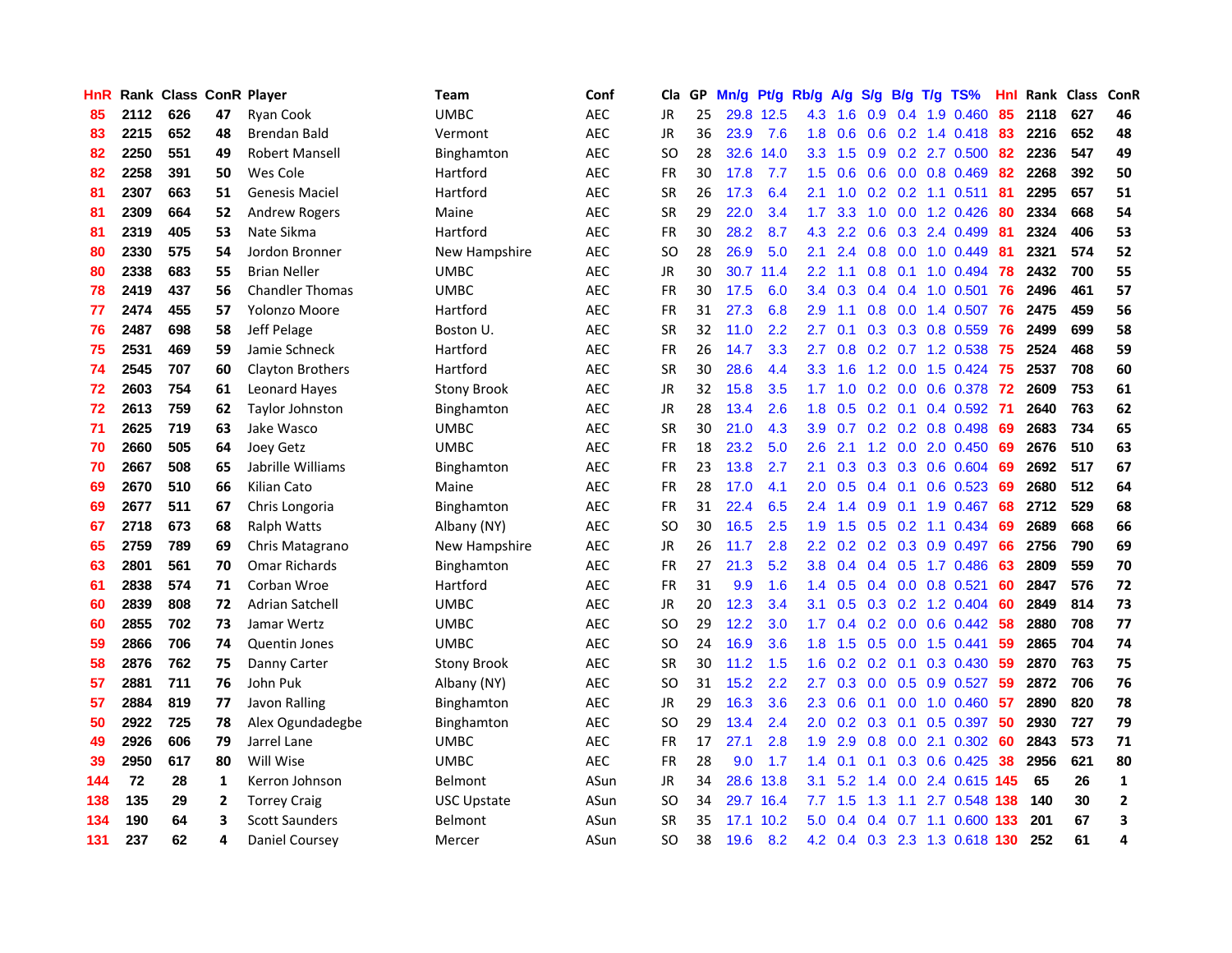| HnR. |      | Rank Class ConR Player |                         |                         | <b>Team</b>               | Conf | Cla       |    | GP Mn/g | Pt/g      | Rb/g             | <b>A/g</b> | <b>S/g</b> |     | B/g T/g TS%                        | Hnl |      | Rank Class ConR |                         |
|------|------|------------------------|-------------------------|-------------------------|---------------------------|------|-----------|----|---------|-----------|------------------|------------|------------|-----|------------------------------------|-----|------|-----------------|-------------------------|
| 127  | 321  | 81                     | 5.                      | Ricardo Glenn           | <b>USC Upstate</b>        | ASun | SO        | 34 | 22.3    | 9.5       | 7.3              | 1.5        | 0.8        | 0.3 | 1.4 0.534                          | 127 | 333  | 84              | 5                       |
| 125  | 366  | 98                     | 6                       | Jake Gollon             | Mercer                    | ASun | SO        | 38 | 31.8    | 10.5      | 5.9              | 3.3        | 1.6        | 0.4 | 3.1 0.573 124                      |     | 372  | 95              | 6                       |
| 123  | 404  | 132                    | $\overline{\mathbf{z}}$ | Adam Sollazzo           | East Tennessee St.        | ASun | <b>SR</b> | 31 |         | 34.9 14.9 | 5.5 <sub>1</sub> | 4.4        | 1.6        | 0.1 | 3.1 0.496 122                      |     | 423  | 142             | 8                       |
| 123  | 408  | 106                    | 8                       | <b>Travis Wallace</b>   | North Florida             | ASun | <b>SO</b> | 32 |         | 19.9 10.9 |                  | 5.3 0.9    |            |     | 0.3 0.4 1.2 0.529 123              |     | 415  | 103             | $\overline{\mathbf{z}}$ |
| 122  | 420  | 139                    | 9                       | lan Clark               | <b>Belmont</b>            | ASun | JR        | 34 |         | 27.6 12.7 | $2.6^{\circ}$    | 2.4        |            |     | 1.0 0.1 1.3 0.603 122              |     | 428  | 144             | 9                       |
| 121  | 445  | 152                    | 10                      | Drew Hanlen             | <b>Belmont</b>            | ASun | <b>SR</b> | 35 |         | 31.5 10.8 | $3.4^{\circ}$    | 3.9        | 1.1        |     | 0.0 1.7 0.659 121                  |     | 464  | 157             | 10                      |
| 118  | 532  | 166                    | 11                      | <b>Travis Smith</b>     | Mercer                    | ASun | JR        | 30 | 21.7    | 8.8       | 2.5              | 1.8        |            |     | 0.8 0.0 1.5 0.613 120              |     | 499  | 154             | 11                      |
| 117  | 564  | 144                    | 12                      | <b>Jodd Maxey</b>       | <b>USC Upstate</b>        | ASun | SO        | 34 | 21.6    | 7.7       | 4.8              | 1.0        | 1.6        |     | 1.4 1.8 0.531 117                  |     | 572  | 145             | 12                      |
| 117  | 568  | 146                    | 13                      | JJ Mann                 | Belmont                   | ASun | SO        | 35 | 21.8    | 8.3       | 3.6 <sup>°</sup> | 1.8        | 1.1        |     | 0.0 1.2 0.518 116                  |     | 580  | 148             | 13                      |
| 116  | 580  | 192                    | 14                      | Mick Hedgepeth          | <b>Belmont</b>            | ASun | <b>SR</b> | 35 | 22.9    | 9.6       | 5.6              | 0.5        | 0.5        |     | 0.5 1.3 0.559 116                  |     | 592  | 195             | 16                      |
| 116  | 581  | 178                    | 15                      | Parker Smith            | North Florida             | ASun | <b>JR</b> | 32 |         | 27.4 14.5 | $2.4^{\circ}$    | 1.0        |            |     | 0.7 0.1 1.8 0.614 116              |     | 587  | 183             | 15                      |
| 116  | 596  | 197                    | 16                      | Isiah Brown             | East Tennessee St.        | ASun | <b>SR</b> | 31 |         | 30.3 12.4 | 5.9              | 1.1        | 1.4        |     | 1.4 2.5 0.556 115                  |     | 609  | 200             | 17                      |
| 114  | 638  | 198                    | 17                      | Sherwood Brown          | Florida Gulf Coast        | ASun | JR        | 28 |         | 27.0 12.8 | 5.9              | 0.8        |            |     | 1.2 0.4 1.2 0.576 116              |     | 584  | 182             | 14                      |
| 112  | 694  | 179                    | 18                      | Langston Hall           | Mercer                    | ASun | SO        | 38 |         | 34.7 11.4 | 3.4              | 4.2        | 1.3        |     | 0.2 2.7 0.522 112 711              |     |      | 181             | 18                      |
| 112  | 695  | 214                    | 19                      | Glenn Powell            | Jacksonville              | ASun | JR        | 30 | 27.9    | 10.9      | 6.4              | 0.4        | 1.1        |     | 1.2 1.9 0.541 112                  |     | 726  | 225             | 20                      |
| 112  | 697  | 227                    | 20                      | <b>Justin Cecil</b>     | Mercer                    | ASun | <b>SR</b> | 38 | 25.1    | 10.8      | 3.6              | 0.7        | 0.4        |     | 0.4 1.1 0.548 112 714              |     |      | 231             | 19                      |
| 112  | 720  | 188                    | 21                      | <b>Bud Thomas</b>       | Mercer                    | ASun | SO        | 38 | 31.6    | 8.6       | 4.6              | 2.1        |            |     | 1.2 0.5 1.9 0.578 112 739          |     |      | 188             | 22                      |
| 110  | 782  | 243                    | 22                      | Adam Pegg               | Stetson                   | ASun | JR        | 29 | 27.9    | 14.9      | $5.5^{\circ}$    |            |            |     | 1.4 0.6 0.4 2.3 0.572 110          |     | 796  | 249             | 24                      |
| 110  | 793  | 203                    | 23                      | <b>Blake Jenkins</b>    | <b>Belmont</b>            | ASun | <b>SO</b> | 33 | 15.3    | 6.0       |                  |            |            |     | 3.1 0.8 0.4 0.3 1.2 0.581 110      |     | 782  | 202             | 23                      |
| 110  | 812  | 254                    | 24                      | Delwan Graham           | Jacksonville              | ASun | <b>SR</b> | 30 | 23.8    | 9.1       | 6.6              | 1.3        |            |     | 1.1 0.9 2.4 0.506 109              |     | 818  | 257             | 25                      |
| 109  | 833  | 264                    | 25                      | Justin Glenn            | Lipscomb                  | ASun | <b>SR</b> | 31 | 25.0    | 7.9       | 7.4              | 1.5        | 0.8        |     | 1.6 2.1 0.578 108                  |     | 875  | 280             | 26                      |
| 106  | 995  | 247                    | 26                      | Monty Brown             | Mercer                    | ASun | SO        | 38 | 11.6    | 4.7       | $2.5\,$          | 0.2        |            |     | 0.1 0.5 1.1 0.601 106              |     | 997  | 245             | 27                      |
| 106  | 1007 | 128                    | 27                      | <b>Bernard Thompson</b> | Florida Gulf Coast        | ASun | <b>FR</b> | 32 | 27.5    | 11.5      | 5.2              | 2.2        | 1.8        |     | 0.1 2.7 0.529 105                  |     | 1026 | 130             | 28                      |
| 105  | 1027 | 131                    | 28                      | <b>Ty Greene</b>        | <b>USC Upstate</b>        | ASun | <b>FR</b> | 34 |         | 30.5 11.4 | 2.9              | 2.4        | 1.5        |     | 0.1 1.9 0.542 105                  |     | 1035 | 132             | 29                      |
| 105  | 1060 | 340                    | 29                      | Jordan Burgason         | Lipscomb                  | ASun | <b>SR</b> | 19 |         | 33.6 16.4 | 3.2 <sub>2</sub> | 1.6        |            |     | 0.5 0.2 2.1 0.672 112 735          |     |      | 240             | 21                      |
| 104  | 1101 | 272                    | 30                      | <b>Shamile Cabell</b>   | Jacksonville              | ASun | <b>SO</b> | 29 |         | 25.2 12.3 | 1.8              | 2.5        | 0.8        |     | 0.1 2.0 0.511 104 1091             |     |      | 269             | 30                      |
| 103  | 1132 | 366                    | 31                      | Matt Sauev              | North Florida             | ASun | <b>SR</b> | 32 | 22.3    | 5.8       | 3.8 <sup>°</sup> | 0.7        | 0.8        |     | 1.2 0.9 0.589 103                  |     | 1134 | 367             | 31                      |
| 102  | 1197 | 302                    | 32                      | Aaron Graham            | Stetson                   | ASun | SO        | 29 |         | 28.6 12.7 | 4.3              | 2.5        | 1.3        |     | 0.2 2.7 0.547 102 1203             |     |      | 304             | 32                      |
| 102  | 1219 | 393                    | 33                      | <b>Tommy Hubbard</b>    | East Tennessee St.        | ASun | <b>SR</b> | 30 |         | 32.4 10.1 | 7.2              | 1.2        | 2.2        | 0.1 | 2.3 0.507 101                      |     | 1220 | 396             | 34                      |
| 101  | 1235 | 357                    | 34                      | Sheldon Cooley          | East Tennessee St.        | ASun | JR        | 27 | 30.2    | 9.6       | 3.1              | 1.9        | 2.5        |     | 0.0 1.8 0.514 101                  |     | 1214 | 354             | 33                      |
| 101  | 1246 | 361                    | 35                      | <b>Andy Diaz</b>        | North Florida             | ASun | JR        | 32 | 21.0    | 9.0       | 4.3              | 1.0        |            |     | 0.7 0.7 2.4 0.512 101 1234         |     |      | 358             | 35                      |
| 101  | 1259 | 171                    | 36                      | Malcolm Smith           | Lipscomb                  | ASun | <b>FR</b> | 31 | 18.5    | 9.9       |                  |            |            |     | 4.4 0.3 0.3 0.2 1.4 0.518 100 1299 |     |      | 179             | 39                      |
| 101  | 1261 | 320                    | 37                      | <b>Chase Fieler</b>     | Florida Gulf Coast        | ASun | SO        | 32 | 24.6    | 6.8       |                  | 4.4 1.9    | 0.8        |     | 1.2 1.3 0.558 100 1275             |     |      | 322             | 37                      |
| 101  | 1262 | 321                    | 38                      | Babatunde Olomuwiya     | <b>USC Upstate</b>        | ASun | SO        | 34 | 16.6    | 5.6       | 3.2              | 0.6        | 0.4        |     | 1.0 1.2 0.531 101                  |     | 1260 | 317             | 36                      |
| 100  | 1279 | 326                    | 39                      | Christophe Varidel      | <b>Florida Gulf Coast</b> | ASun | SO        | 32 | 21.5    | 9.2       | $2.5\,$          | 0.9        | 0.8        |     | 0.2 1.3 0.599 100                  |     | 1288 | 327             | 38                      |
| 99   | 1338 | 186                    | 40                      | <b>Brett Comer</b>      | <b>Florida Gulf Coast</b> | ASun | <b>FR</b> | 32 | 28.3    | 9.1       | 3.8              | 5.6        | 1.3        | 0.0 | 4.3 0.503                          | 98  | 1365 | 192             | 42                      |
| 99   | 1344 | 345                    | 41                      | <b>Willie Green</b>     | Stetson                   | ASun | <b>SO</b> | 29 | 22.1    | 7.3       | 4.6              | 1.3        | 0.3        | 1.3 | 1.4 0.549                          | 98  | 1363 | 343             | 41                      |
| 99   | 1355 | 393                    | 42                      | Adam Barnes             | <b>Belmont</b>            | ASun | JR        | 35 | 10.2    | 2.8       | 1.3 <sup>°</sup> |            |            |     | 0.7 0.3 0.1 0.5 0.649              | -99 | 1360 | 394             | 40                      |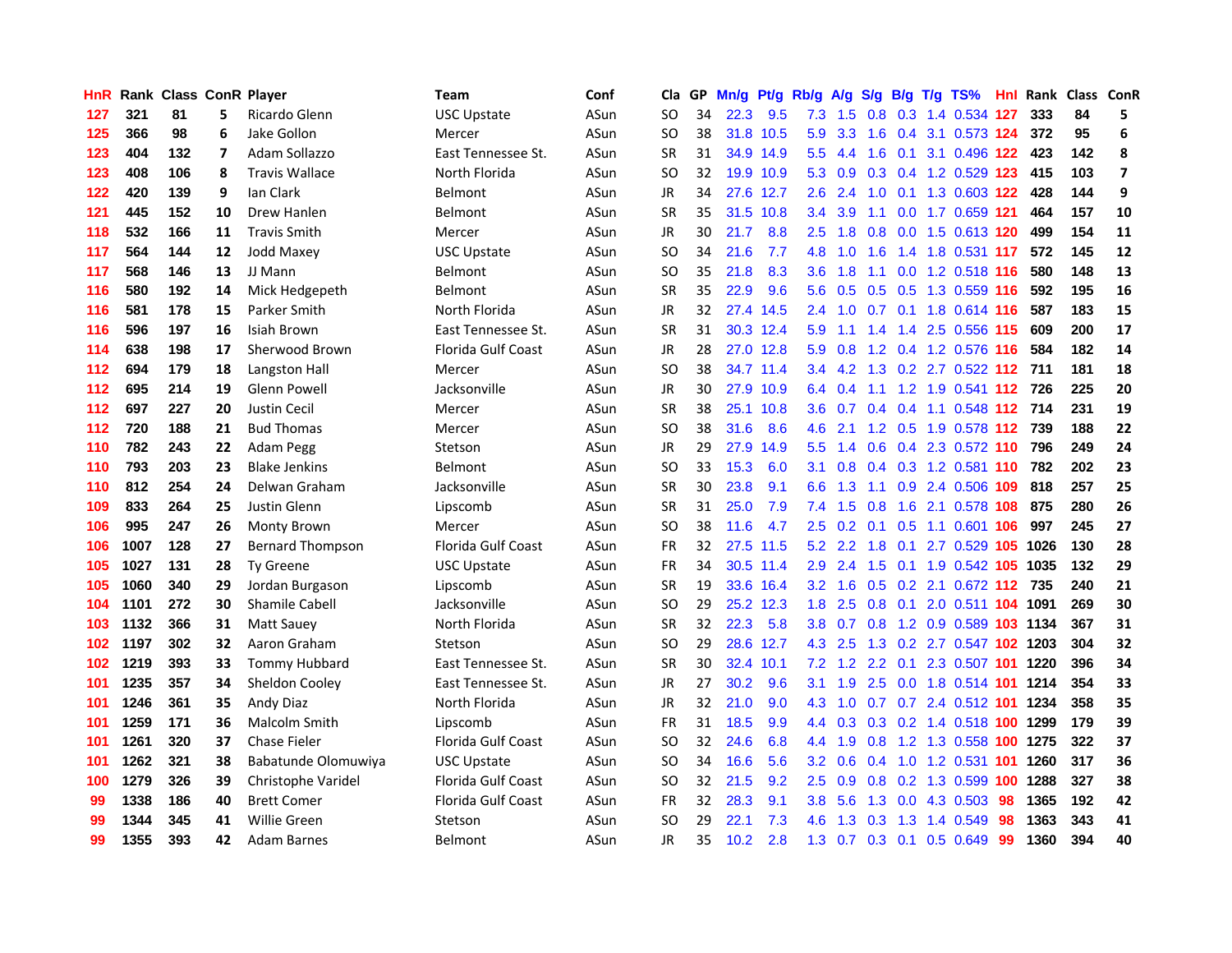| HnR |      | <b>Rank Class ConR Player</b> |    |                          | Team                      | Conf | Cla           |    | GP Mn/g | Pt/g      | Rb/g             | A/g             | S/g |     | B/g T/g TS%               | Hnl | Rank Class |     | ConR |
|-----|------|-------------------------------|----|--------------------------|---------------------------|------|---------------|----|---------|-----------|------------------|-----------------|-----|-----|---------------------------|-----|------------|-----|------|
| 98  | 1388 | 195                           | 43 | <b>Filip Cvieticanin</b> | Florida Gulf Coast        | ASun | FR            | 32 | 15.4    | 6.8       | 1.8              | 0.3             | 0.2 | 0.2 | $0.6$ $0.613$             | 98  | 1413       | 199 | 45   |
| 98  | 1391 | 408                           | 44 | <b>Markeith Cummings</b> | Kennesaw St.              | ASun | <b>JR</b>     | 30 | 34.8    | 15.4      | 5.3              | 2.1             | 1.1 | 0.6 | 2.9 0.514                 | 98  | 1368       | 397 | 43   |
| 98  | 1405 | 414                           | 45 | <b>Eddie Murray</b>      | <b>Florida Gulf Coast</b> | ASun | <b>JR</b>     | 32 | 22.3    | 6.5       | 3.9              | 0.5             | 0.6 | 0.9 | $0.6$ $0.623$             | 97  | 1430       | 423 | 46   |
| 97  | 1430 | 421                           | 46 | <b>Brandon Baker</b>     | Belmont                   | ASun | <b>JR</b>     | 33 | 13.1    | 2.6       | $2.7^{\circ}$    | 1.1             |     |     | $0.6$ $0.2$ $0.5$ $0.437$ | 98  | 1401       | 411 | 44   |
| 97  | 1467 | 372                           | 47 | <b>Chris Perez</b>       | Stetson                   | ASun | <b>SO</b>     | 29 |         | 31.1 13.5 | 4.5              | 1.7             |     |     | 1.1 0.0 2.0 0.521         | 97  | 1476       | 372 | 47   |
| 96  | 1504 | 437                           | 48 | Jerron Granberry         | North Florida             | ASun | JR            | 31 | 28.9    | 10.9      | 3.0 <sub>1</sub> | 1.0             |     |     | $0.7$ $0.2$ 1.5 $0.554$   | 96  | 1488       | 434 | 48   |
| 96  | 1507 | 438                           | 49 | Aaron Anderson           | Kennesaw St.              | ASun | JR            | 31 | 32.3    | 8.9       | $9.0^{\circ}$    | 1.1             | 0.6 |     | $0.5$ 1.1 0.521           | 96  | 1522       | 440 | 50   |
| 96  | 1515 | 472                           | 50 | Jimmy Williams           | North Florida             | ASun | <b>SR</b>     | 32 | 21.4    | 5.8       | 3.4              | 3.5             | 1.0 |     | 0.2 2.9 0.483             | 96  | 1507       | 475 | 49   |
| 93  | 1680 | 499                           | 51 | <b>Russell Powell</b>    | Jacksonville              | ASun | <b>JR</b>     | 30 | 32.0    | 8.3       | 2.9              | 4.0             | 1.3 |     | $0.0$ 1.8 $0.463$         | 93  | 1697       | 506 | 51   |
| 93  | 1686 | 255                           | 52 | Zavion Williams          | Lipscomb                  | ASun | <b>FR</b>     | 26 | 22.7    | 9.1       | 2.8              | 2.6             | 1.3 |     | $0.0$ 2.5 $0.453$         | 92  | 1725       | 261 | 55   |
| 93  | 1688 | 501                           | 53 | Deonte Alexander         | Lipscomb                  | ASun | <b>JR</b>     | 31 | 25.3    | 8.6       | 3.4              | 1.9             | 1.1 | 0.1 | 1.1 0.465                 | 92  | 1740       | 518 | 56   |
| 93  | 1699 | 505                           | 54 | Lukas Poderis            | East Tennessee St.        | ASun | JR            | 31 | 20.5    | 4.0       | 4.6              | 0.4             | 0.5 | 1.0 | $0.5$ 0.486               | 92  | 1714       | 511 | 53   |
| 93  | 1712 | 512                           | 55 | <b>Marcus Dubose</b>     | East Tennessee St.        | ASun | <b>JR</b>     | 31 | 25.8    | 10.8      | 2.8              | 0.5             | 0.7 | 0.1 | 2.0 0.492                 | 92  | 1721       | 513 | 54   |
| 92  | 1718 | 260                           | 56 | <b>Adrian Rogers</b>     | <b>USC Upstate</b>        | ASun | FR            | 33 | 20.0    | 8.2       | 2.1              | 1.8             | 0.8 | 0.1 | 2.2 0.474                 | 93  | 1700       | 254 | 52   |
| 92  | 1739 | 434                           | 57 | Keith McDougle           | Jacksonville              | ASun | SO            | 19 |         | 26.5 11.2 | 3.2              | 1.3             | 1.0 | 0.0 | 1.7 0.472                 | 92  | 1749       | 436 | 57   |
| 92  | 1747 | 524                           | 58 | Joel Naburgs             | Stetson                   | ASun | JR            | 28 | 29.2    | 9.2       | 5.0              | 2.6             | 0.9 | 0.1 | 2.1 0.541                 | 92  | 1756       | 527 | 58   |
| 92  | 1772 | 533                           | 59 | Jarvis Jones             | East Tennessee St.        | ASun | JR            | 31 | 20.9    | 5.9       | 1.9              | 1.0             | 1.1 |     | $0.0$ 0.8 0.497           | -91 | 1782       | 534 | 61   |
| 92  | 1773 | 532                           | 60 | <b>Tevin Galvin</b>      | Jacksonville              | ASun | <b>SR</b>     | 25 | 29.1    | 8.5       | 5.0              | 1.7             |     |     | 1.1 0.4 2.1 0.494 91      |     | 1768       | 532 | 59   |
| 91  | 1780 | 271                           | 61 | <b>Martin Smith</b>      | Lipscomb                  | ASun | <b>FR</b>     | 31 | 19.6    | 5.9       | 2.4              | 1.0             |     |     | 0.8 0.1 1.1 0.579         | -90 | 1820       | 279 | 63   |
| 91  | 1792 | 537                           | 62 | Jacob Arnett             | Lipscomb                  | ASun | JR            | 31 | 28.5    | 8.1       | 3.6 <sup>2</sup> |                 |     |     | 2.2 0.8 0.1 1.7 0.489     | -90 | 1839       | 551 | 64   |
| 91  | 1793 | 538                           | 63 | Chris Smith              | Mercer                    | ASun | JR            | 38 | 9.7     | 2.6       | 1.5              | 0.4             |     |     | $0.4$ 0.2 0.7 0.516       | -91 | 1803       | 542 | 62   |
| 90  | 1828 | 282                           | 64 | Damarius Smith           | Lipscomb                  | ASun | <b>FR</b>     | 29 | 22.2    | 5.2       | 2.4              | 3.4             |     |     | $1.1$ 0.2 2.4 0.472       | -89 | 1856       | 288 | 65   |
| 89  | 1876 | 466                           | 65 | Robert Boyd              | Lipscomb                  | ASun | <sub>SO</sub> | 13 | 27.9    | 11.2      | 3.3 <sub>1</sub> | 1.2             | 1.6 |     | 0.4 2.2 0.487             | 91  | 1776       | 442 | 60   |
| 88  | 1966 | 316                           | 66 | Delbert Love             | Kennesaw St.              | ASun | FR            | 31 |         | 36.5 12.4 | 3.0              | 3.0             | 1.7 | 0.1 | 2.8 0.539                 | 87  | 1987       | 317 | 66   |
| 85  | 2093 | 619                           | 67 | Liam McInerney           | Stetson                   | ASun | JR            | 29 | 22.6    | 4.3       | 4.1              | 1.4             | 0.8 |     | 0.5 1.4 0.585             | 85  | 2110       | 624 | 68   |
| 85  | 2120 | 352                           | 68 | Dante Holmes             | <b>Florida Gulf Coast</b> | ASun | <b>FR</b>     | 28 | 21.0    | 8.4       | 2.3              | 0.7             | 1.1 | 0.1 | 2.1 0.522                 | 86  | 2047       | 330 | 67   |
| 85  | 2127 | 629                           | 69 | Spencer Dixon            | Kennesaw St.              | ASun | <b>SR</b>     | 31 | 37.0    | 13.4      | 2.8              | 3.8             | 1.5 | 0.1 | 3.0 0.464                 | 84  | 2148       | 631 | 69   |
| 83  | 2235 | 385                           | 70 | <b>Mario Blessing</b>    | <b>USC Upstate</b>        | ASun | <b>FR</b>     | 34 | 22.9    | 4.7       | $1.5^{\circ}$    | 1.8             | 0.5 |     | 0.1 1.7 0.479             | 82  | 2239       | 386 | 70   |
| 80  | 2343 | 684                           | 71 | David Jeune              | North Florida             | ASun | <b>JR</b>     | 32 | 17.8    | 2.9       | 3.9              | 0.4             | 0.5 | 0.3 | $1.0$ $0.503$             | 80  | 2341       | 685 | 71   |
| 79  | 2400 | 685                           | 72 | Shamile Jeffers          | Jacksonville              | ASun | <b>SR</b>     | 30 | 9.6     | 2.2       | 1.8              | 0.1             |     |     | 0.4 0.5 0.8 0.575         | 78  | 2403       | 684 | 72   |
| 78  | 2440 | 705                           | 73 | <b>William Wilson</b>    | North Florida             | ASun | JR            | 32 | 20.6    | 2.0       | 1.7 <sup>2</sup> | 3.1             |     |     | 0.8 0.0 2.1 0.390         | 78  | 2434       | 702 | 73   |
| 75  | 2530 | 468                           | 74 | <b>Marvin Williams</b>   | Lipscomb                  | ASun | FR            | 24 | 12.2    | 4.1       | 3.1              | 0.1             |     |     | $0.3$ $0.2$ $0.9$ $0.442$ | -76 | 2500       | 462 | 74   |
| 73  | 2592 | 640                           | 75 | <b>Charles McRov</b>     | North Florida             | ASun | <b>SO</b>     | 31 | 15.9    | 3.8       | 2.8              | 0.5             |     |     | $0.4$ 0.1 1.2 0.442       | -73 | 2583       | 638 | 75   |
| 72  | 2608 | 491                           | 76 | <b>Fred Landers</b>      | North Florida             | ASun | FR            | 30 | 10.1    | 2.6       |                  | $1.4 \quad 0.4$ |     |     | $0.2$ 0.1 0.4 0.451       | 72  | 2600       | 489 | 76   |
| 72  | 2618 | 649                           | 77 | Chris Davis              | Jacksonville              | ASun | SO            | 30 | 17.0    | 4.0       | 2.0              | 0.8             |     |     | $0.4$ 0.2 1.3 0.480       | -71 | 2627       | 652 | 77   |
| 71  | 2620 | 760                           | 78 | <b>Tyshawn Patterson</b> | Stetson                   | ASun | <b>JR</b>     | 29 | 13.1    | 3.4       | 1.6              | 1.5             | 0.7 | 0.1 | 1.8 0.450                 | -71 | 2630       | 760 | 78   |
| 67  | 2720 | 737                           | 79 | <b>Chalmers Rogers</b>   | <b>USC Upstate</b>        | ASun | <b>SR</b>     | 34 | 12.4    | 2.2       | 1.4              | 0.4             | 0.4 | 0.1 | 0.5 0.490                 | 67  | 2732       | 739 | 79   |
| 66  | 2753 | 743                           | 80 | Kevin Cantinol           | <b>Florida Gulf Coast</b> | ASun | <b>SR</b>     | 31 | 15.2    | 2.8       | 3.0              |                 |     |     | 0.4 0.4 0.7 0.9 0.365     | 66  | 2760       | 744 | 80   |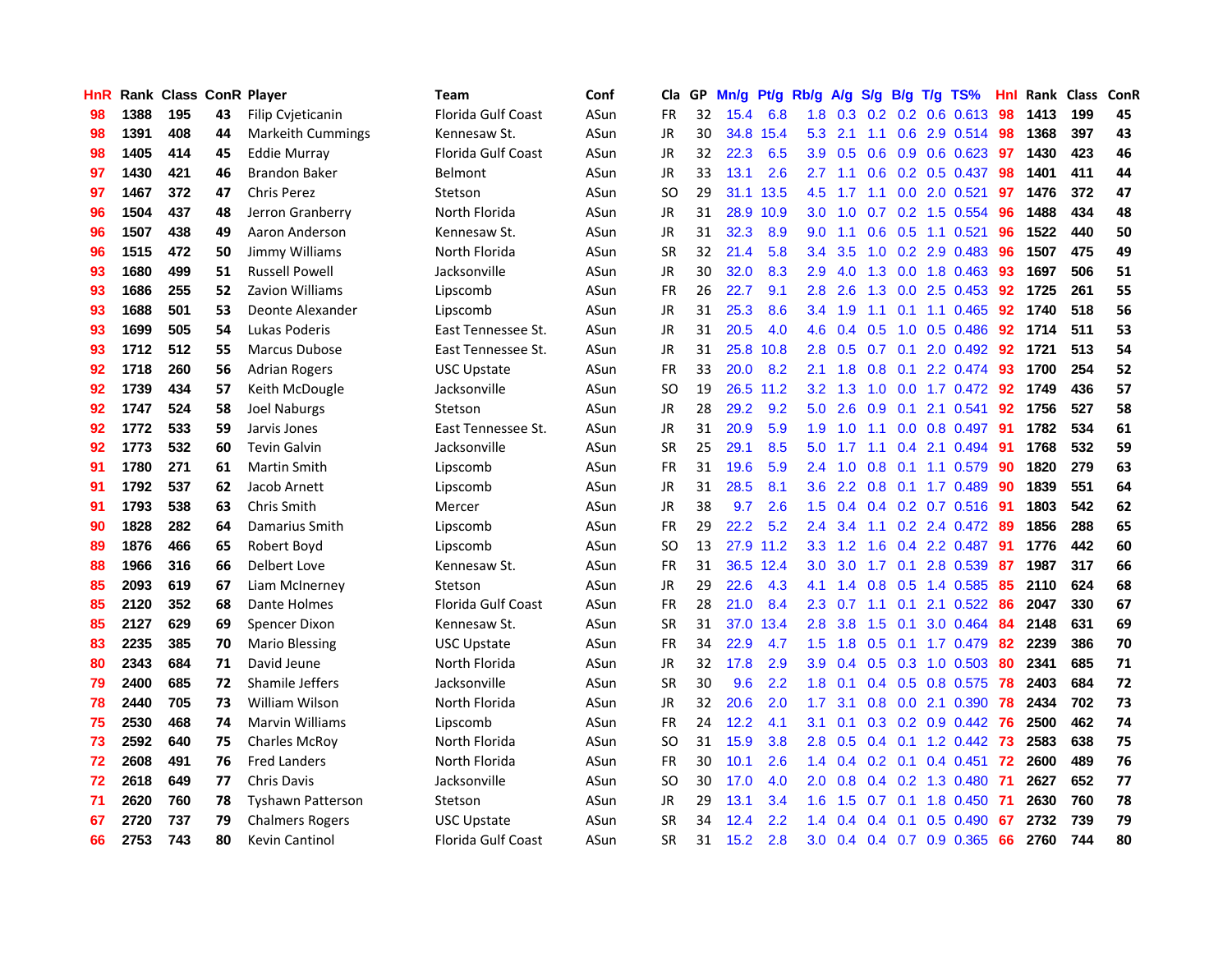| HnR |                | Rank Class ConR Player |                |                       | Team               | Conf       | Cla           |    | GP Mn/g | Pt/g      | Rb/g             | <b>A/g</b>      |     |     | S/g B/g T/g TS%               | Hnl | Rank Class   |              | ConR                    |
|-----|----------------|------------------------|----------------|-----------------------|--------------------|------------|---------------|----|---------|-----------|------------------|-----------------|-----|-----|-------------------------------|-----|--------------|--------------|-------------------------|
| 64  | 2785           | 553                    | 81             | Fred Miller           | <b>USC Upstate</b> | ASun       | FR            | 34 | 11.9    | 2.4       | 1.3              | 1.1             | 0.6 | 0.0 | 0.9 0.319                     | 64  | 2800         | 558          | 81                      |
| 61  | 2836           | 758                    | 82             | Romain Henry          | Kennesaw St.       | ASun       | <b>SR</b>     | 31 | 21.4    | 3.5       | 2.0              | 1.3             | 0.5 | 0.0 | $1.6 \quad 0.460$             | 60  | 2853         | 759          | 84                      |
| 60  | 2852           | 581                    | 83             | Evin Graham           | Jacksonville       | ASun       | <b>FR</b>     | 26 | 15.8    | 1.8       | 2.7              | 0.7             | 0.5 | 0.1 | 1.3 0.407                     | 63  | 2823         | 568          | 82                      |
| 59  | 2869           | 707                    | 84             | <b>Brandon Dawson</b> | Kennesaw St.       | ASun       | SO            | 31 | 17.6    | 3.6       | 2.1              |                 |     |     | 0.2 0.4 0.4 0.6 0.448         | 58  | 2877         | 707          | 86                      |
| 59  | 2870           | 587                    | 85             | Dennis Diaz           | Stetson            | ASun       | <b>FR</b>     | 29 | 10.4    | 2.7       |                  |                 |     |     | 1.4 0.7 0.3 0.0 1.2 0.485     | 58  | 2875         | 588          | 85                      |
| 55  | 2895           | 822                    | 86             | Mirza Sabic           | Kennesaw St.       | ASun       | <b>JR</b>     | 27 | 13.2    | 3.6       |                  |                 |     |     | 1.3 0.3 0.2 0.0 0.9 0.548     | 56  | 2894         | 822          | 87                      |
| 55  | 2898           | 824                    | 87             | Amara Thompson        | Stetson            | ASun       | JR            | 17 | 15.4    | 3.2       | $2.3^{\circ}$    | $2.2^{\circ}$   |     |     | $0.5$ $0.2$ $2.9$ $0.447$     | 62  | 2824         | 810          | 83                      |
| 184 | $\overline{2}$ | $\mathbf{1}$           | 1              | Jared Sullinger       | Ohio St.           | <b>B10</b> | <b>SO</b>     | 37 |         | 30.4 17.5 | 9.2              | 1.2             | 1.2 |     | 1.1 1.9 0.585                 | 186 | $\mathbf{2}$ | $\mathbf{1}$ | $\mathbf{1}$            |
| 181 | 5              | 3                      | $\overline{2}$ | Draymond Green        | Michigan St.       | <b>B10</b> | <b>SR</b>     | 37 |         | 33.2 16.2 | 10.6             | 3.8             | 1.5 |     | 0.9 3.0 0.538                 | 180 | 4            | $\mathbf{2}$ | $\overline{\mathbf{c}}$ |
| 177 | 6              | $\mathbf{2}$           | 3              | Cody Zeller           | Indiana            | <b>B10</b> | <b>FR</b>     | 36 |         | 28.5 15.6 | 6.6              | 1.3             | 1.4 |     | 1.2 1.7 0.656                 | 176 | 6            | $\mathbf{2}$ | 3                       |
| 175 | $\overline{7}$ | 1                      | 4              | <b>Tim Frazier</b>    | Penn St.           | <b>B10</b> | <b>JR</b>     | 32 |         | 37.1 18.8 | 4.7              |                 |     |     | 6.2 2.4 0.2 3.7 0.504 173     |     | 10           | 3            | 4                       |
| 158 | 23             | 5                      | 5              | Meyers Leonard        | <b>Illinois</b>    | <b>B10</b> | <b>SO</b>     | 32 |         | 31.8 13.6 |                  | 8.2 1.3         | 0.5 |     | 1.9 2.1 0.612 157             |     | 25           | 5            | 5                       |
| 157 | 25             | 9                      | 6              | Robbie Hummel         | Purdue             | <b>B10</b> | <b>SR</b>     | 35 |         | 32.2 16.4 | 7.2              | 1.9             | 0.7 |     | 1.2 0.9 0.537                 | 157 | -27          | 10           | 6                       |
| 156 | 27             | 11                     | 7              | John Shurna           | Northwestern       | <b>B10</b> | <b>SR</b>     | 33 |         | 37.3 20.0 | 5.4              | 2.8             | 1.2 | 1.6 | 1.6 0.585                     | 155 | 31           | 13           | 8                       |
| 155 | 28             | 12                     | 8              | Jordan Taylor         | Wisconsin          | <b>B10</b> | <b>SR</b>     | 36 |         | 36.0 14.8 | 3.8              | 4.1             | 1.0 | 0.0 | 1.6 0.533 155                 |     | 28           | 11           | $\overline{7}$          |
| 151 | 42             | 8                      | 9              | <b>Deshaun Thomas</b> | Ohio St.           | <b>B10</b> | <sub>SO</sub> | 39 |         | 31.4 15.9 |                  | 5.4 0.9         |     |     | 0.4 0.2 1.2 0.593 150         |     | 46           | 8            | 9                       |
| 145 | 64             | 13                     | 10             | Aaron Craft           | Ohio St.           | <b>B10</b> | SO            | 39 | 32.2    | 8.8       |                  |                 |     |     | 3.2 4.6 2.5 0.2 2.2 0.586 144 |     | 72           | 13           | 11                      |
| 144 | 80             | 29                     | 11             | Rodney Williams       | Minnesota          | <b>B10</b> | <b>JR</b>     | 38 |         | 31.9 12.2 | 5.6              |                 |     |     | 1.7 1.3 1.4 1.6 0.590 142     |     | 94           | 35           | 13                      |
| 143 | 83             | 5                      | 12             | <b>Trey Burke</b>     | Michigan           | <b>B10</b> | <b>FR</b>     | 34 |         | 36.1 14.8 | 3.5              | 4.6             |     |     | 0.9 0.4 2.8 0.534 143         |     | 87           | 6            | 12                      |
| 143 | 90             | $\overline{7}$         | 13             | Branden Dawson        | Michigan St.       | <b>B10</b> | <b>FR</b>     | 31 | 20.6    | 8.4       |                  | 4.5 0.9         |     |     | 0.9 0.8 1.4 0.579 145         |     | 70           | 5            | 10                      |
| 140 | 110            | 39                     | 14             | Jared Berggren        | Wisconsin          | <b>B10</b> | <b>JR</b>     | 36 |         | 27.8 10.5 | 4.9              | 0.8             | 0.9 |     | 1.7 1.4 0.545 140             |     | 109          | 40           | 14                      |
| 139 | 121            | 45                     | 15             | Lewis Jackson         | Purdue             | <b>B10</b> | <b>SR</b>     | 35 | 26.9    | 10.4      |                  | $3.2$ 4.2       |     |     | 1.2 0.0 1.7 0.523 139         |     | 124          | 45           | 15                      |
| 139 | 127            | 28                     | 16             | Adreian Payne         | Michigan St.       | <b>B10</b> | <b>SO</b>     | 37 | 17.9    | 7.0       |                  | $4.2 \quad 0.3$ | 0.7 |     | 1.1 1.1 0.595 138             |     | 135          | 29           | 16                      |
| 138 | 137            | 50                     | 17             | <b>Derrick Nix</b>    | Michigan St.       | <b>B10</b> | <b>JR</b>     | 37 | 18.9    | 8.1       | 3.8 <sub>1</sub> | 1.0             |     |     | 0.7 0.4 1.4 0.562 137         |     | 144          | 54           | 17                      |
| 137 | 144            | 50                     | 18             | <b>William Buford</b> | Ohio St.           | <b>B10</b> | <b>SR</b>     | 39 |         | 33.8 14.5 | 5.0              | 2.7             |     |     | 0.8 0.2 2.2 0.518 136         |     | 158          | 52           | 18                      |
| 136 | 152            | 58                     | 19             | <b>Ryan Evans</b>     | Wisconsin          | <b>B10</b> | JR.           | 36 |         | 30.5 11.0 | 6.8              | 1.6             | 0.7 | 0.9 | 1.6 0.494 136                 |     | 159          | 61           | 19                      |
| 136 | 153            | 35                     | 20             | Victor Oladipo        | Indiana            | <b>B10</b> | <b>SO</b>     | 36 |         | 26.7 10.8 | 5.3              | 2.0             | 1.4 | 0.6 | 2.1 0.540                     | 136 | 163          | 38           | 20                      |
| 135 | 172            | 64                     | 21             | Jordan Hulls          | Indiana            | <b>B10</b> | <b>JR</b>     | 36 |         | 30.1 11.7 | 2.5              | 3.3             | 1.1 | 0.1 | 2.1 0.659 134                 |     | 179          | 66           | 21                      |
| 133 | 205            | 52                     | 22             | Lenzelle Smith Jr.    | Ohio St.           | <b>B10</b> | <sub>SO</sub> | 39 | 25.4    | 6.8       | 4.6              | 2.0             | 0.9 | 0.1 | 1.2 0.570 132                 |     | 218          | 53           | 22                      |
| 132 | 208            | 71                     | 23             | <b>Brandon Paul</b>   | <b>Illinois</b>    | <b>B10</b> | <b>JR</b>     | 32 |         | 33.4 14.7 | 4.7              | 2.9             |     |     | 1.4 0.8 3.4 0.514 132 219     |     |              | 77           | 23                      |
| 132 | 211            | 53                     | 24             | Keith Appling         | Michigan St.       | <b>B10</b> | SO            | 37 |         | 30.8 11.4 | 2.9              | 3.9             |     |     | 1.2 0.4 2.3 0.536 132 223     |     |              | 55           | 24                      |
| 132 | 223            | 57                     | 25             | Evan Smotrycz         | Michigan           | <b>B10</b> | <sub>SO</sub> | 34 | 21.1    | 7.7       | 4.9              | 0.9             |     |     | 0.8 0.3 1.4 0.614 131         |     | 233          | 58           | 25                      |
| 131 | 232            | 78                     | 26             | Christian Watford     | Indiana            | <b>B10</b> | JR            | 36 |         | 28.4 12.6 | 5.8              | 1.3             |     |     | 0.8 0.4 1.7 0.550 130         |     | 253          | 87           | 26                      |
| 131 | 238            | 81                     | 27             | <b>Bo Spencer</b>     | Nebraska           | <b>B10</b> | <b>SR</b>     | 30 |         | 32.5 15.4 | 2.6              | 3.3             | 1.3 | 0.1 | 3.0 0.542 130                 |     | 264          | 88           | 27                      |
| 128 | 288            | 94                     | 28             | <b>Brandon Wood</b>   | Michigan St.       | <b>B10</b> | <b>SR</b>     | 37 | 26.9    | 8.8       | 2.8              | 1.9             | 0.6 |     | 0.2 1.0 0.557 128             |     | 301          | 99           | 29                      |
| 128 | 301            | 78                     | 29             | Josh Gasser           | Wisconsin          | <b>B10</b> | <b>SO</b>     | 36 | 34.1    | 7.6       | 4.2              | 1.9             | 0.7 | 0.1 | 1.2 0.618                     | 128 | 300          | 74           | 28                      |
| 128 | 309            | 107                    | 30             | Julian Welch          | Minnesota          | B10        | JR            | 36 | 24.6    | 9.5       | $2.4^{\circ}$    | 2.9             | 1.1 |     | 0.2 2.3 0.594                 | 126 | 334          | 116          | 31                      |
| 127 | 316            | 110                    | 31             | D.J. Byrd             | Purdue             | <b>B10</b> | <b>JR</b>     | 33 | 19.5    | 8.9       |                  | $2.3 \quad 0.9$ |     |     | 0.4 0.2 0.5 0.590 127         |     | 308          | 110          | 30                      |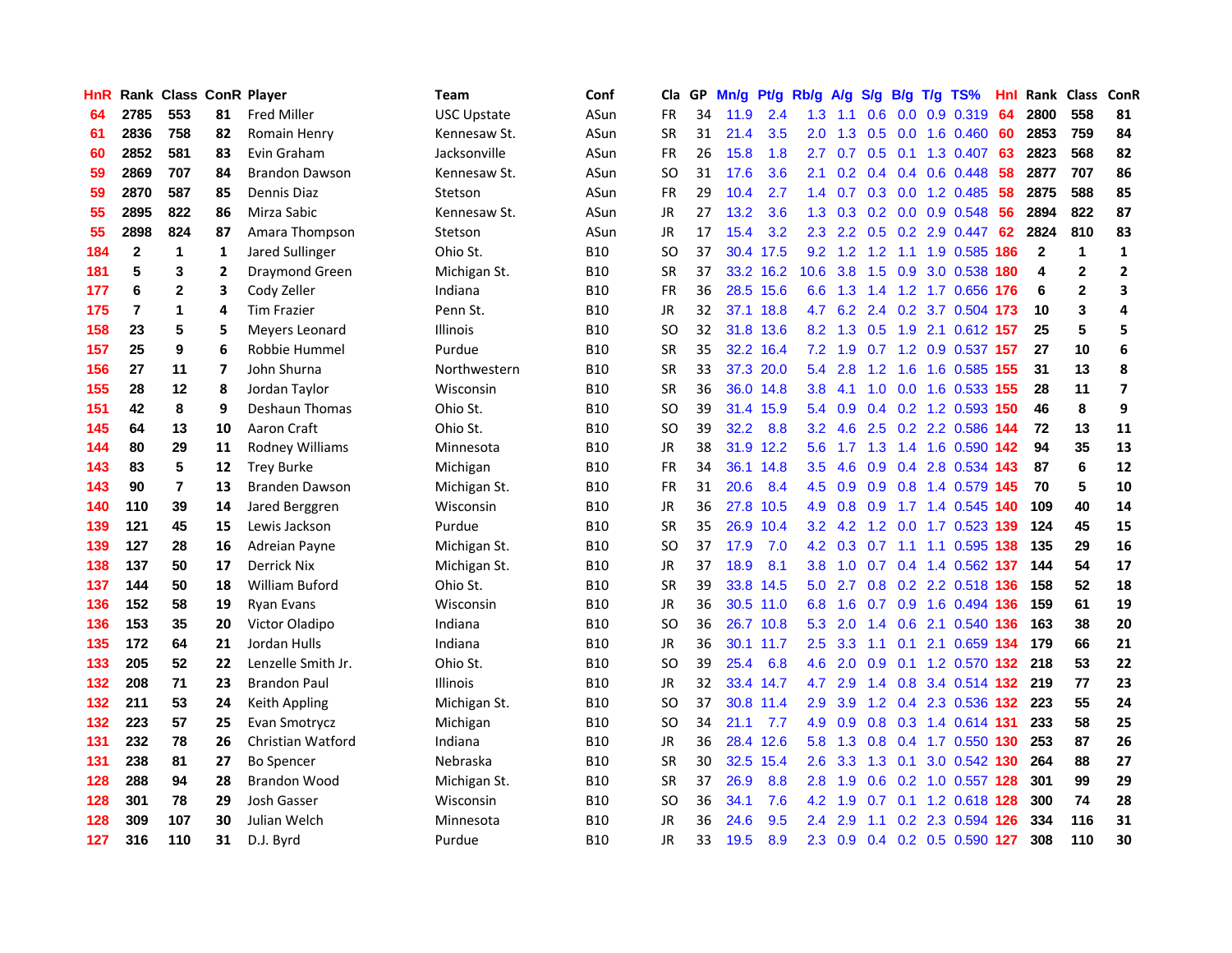| HnR |      | <b>Rank Class ConR Player</b> |    |                       | Team            | Conf       | Cla           |    | GP Mn/g | Pt/g      | Rb/g             | A/g             | S/g           | B/g             | $T/g$ TS%                     | Hnl. | Rank Class |     | ConR |
|-----|------|-------------------------------|----|-----------------------|-----------------|------------|---------------|----|---------|-----------|------------------|-----------------|---------------|-----------------|-------------------------------|------|------------|-----|------|
| 125 | 353  | 119                           | 32 | Drew Crawford         | Northwestern    | <b>B10</b> | <b>JR</b>     | 33 |         | 34.6 16.1 | 4.7              | 2.1             | 1.2           | 0.6             | 1.6 0.578                     | 124  | 370        | 127 | 32   |
| 125 | 365  | 120                           | 33 | <b>Matt Gatens</b>    | lowa            | <b>B10</b> | <b>SR</b>     | 35 |         | 34.6 15.2 | 3.6              | 2.0             | $1.4^{\circ}$ |                 | 0.2 1.1 0.613 124             |      | 373        | 122 | 33   |
| 125 | 367  | 27                            | 34 | Aaron White           | lowa            | <b>B10</b> | <b>FR</b>     | 35 |         | 23.8 11.1 | 5.7              | 0.9             | 0.9           |                 | 0.7 1.4 0.570 124             |      | 379        | 30  | 34   |
| 124 | 381  | 126                           | 35 | Matt Roth             | Indiana         | <b>B10</b> | <b>SR</b>     | 34 | 11.8    | 4.3       |                  |                 |               |                 | 0.6 0.4 0.1 0.0 0.1 0.810 123 |      | 393        | 130 | 35   |
| 124 | 390  | 129                           | 36 | Mike Bruesewitz       | Wisconsin       | <b>B10</b> | <b>JR</b>     | 36 | 25.5    | 5.6       |                  | $5.1 \quad 1.8$ |               |                 | 0.6 0.3 1.1 0.494 123         |      | 394        | 134 | 36   |
| 123 | 412  | 107                           | 37 | Roy Devyn Marble      | lowa            | <b>B10</b> | <b>SO</b>     | 35 |         | 29.5 11.5 | 3.8              | 3.6             |               |                 | 1.5 0.4 1.7 0.516 122         |      | 425        | 105 | 37   |
| 122 | 424  | 141                           | 38 | Austin Thornton       | Michigan St.    | <b>B10</b> | <b>SR</b>     | 37 | 21.8    | 5.2       | 3.3 <sub>1</sub> | 1.1             |               |                 | 0.6 0.2 0.7 0.666 122         |      | 439        | 147 | 38   |
| 121 | 448  | 117                           | 39 | <b>Ben Brust</b>      | Wisconsin       | <b>B10</b> | <sub>SO</sub> | 36 | 21.4    | 7.3       | $2.2^{\circ}$    | 0.7             |               |                 | 0.7 0.0 0.7 0.537 121         |      | 461        | 119 | 40   |
| 121 | 459  | 122                           | 40 | Tim Hardaway Jr.      | Michigan        | <b>B10</b> | <sub>SO</sub> | 34 |         | 34.2 14.6 | 3.8              | 2.1             | 0.5           |                 | 0.3 1.9 0.521                 | 121  | 473        | 125 | 41   |
| 121 | 465  | 160                           | 41 | Ralph Sampson         | Minnesota       | <b>B10</b> | <b>SR</b>     | 28 | 23.5    | 7.9       | 4.6              | 1.9             | 0.3           |                 | 1.3 1.6 0.519 120             |      | 493        | 168 | 43   |
| 120 | 473  | 126                           | 42 | Will Sheehey          | Indiana         | <b>B10</b> | SO            | 31 | 22.4    | 8.6       | 3.1              | 1.1             |               |                 | 0.5 0.2 1.3 0.574 121         |      | 450        | 113 | 39   |
| 120 | 480  | 128                           | 43 | Terone Johnson        | Purdue          | <b>B10</b> | SO            | 35 | 23.7    | 9.2       | $3.4^{\circ}$    | 2.0             | 1.0           |                 | 0.2 1.5 0.500 120             |      | 495        | 131 | 44   |
| 120 | 487  | 169                           | 44 | Zack Novak            | Michigan        | <b>B10</b> | <b>SR</b>     | 34 | 33.7    | 9.2       | 4.5              | 1.8             | 0.8           |                 | 0.1 1.0 0.614 120             |      | 498        | 171 | 45   |
| 119 | 498  | 153                           | 45 | <b>Kelsey Barlow</b>  | Purdue          | <b>B10</b> | <b>JR</b>     | 26 | 24.3    | 8.3       | 3.7              | 1.7             | 1.2           | 0.2             | 1.0 0.494 119                 |      | 506        | 155 | 46   |
| 118 | 527  | 135                           | 46 | Jordan Morgan         | Michigan        | <b>B10</b> | SO            | 34 | 24.4    | 7.3       | 5.6              | 0.3             | 0.6           | 0.3             | 1.6 0.603 118                 |      | 536        | 137 | 48   |
| 118 | 539  | 177                           | 47 | <b>Ryne Smith</b>     | Purdue          | <b>B10</b> | <b>SR</b>     | 35 | 28.7    | 9.1       | 2.5              | 1.1             | 0.8           | 0.1             | $0.6$ $0.630$ 117             |      | 555        | 181 | 49   |
| 118 | 541  | 138                           | 48 | <b>Austin Hollins</b> | Minnesota       | <b>B10</b> | SO            | 38 | 28.4    | 9.2       | 2.8              | 2.1             |               |                 | 1.1 0.3 1.7 0.573 116         |      | 590        | 151 | 51   |
| 118 | 546  | 181                           | 49 | <b>Verdell Jones</b>  | Indiana         | <b>B10</b> | <b>SR</b>     | 30 | 24.5    | 7.5       | 2.9              |                 |               |                 | 3.2 0.7 0.3 2.4 0.514 120     |      | 486        | 165 | 42   |
| 117 | 548  | 183                           | 50 | Stu Douglass          | Michigan        | <b>B10</b> | <b>SR</b>     | 34 | 30.5    | 7.5       | 2.6              | 2.3             |               |                 | 0.8 0.1 1.0 0.534 117         |      | 557        | 182 | 50   |
| 117 | 578  | 177                           | 51 | Dylan Talley          | Nebraska        | <b>B10</b> | JR            | 25 | 23.8    | 8.9       | 3.3 <sup>°</sup> | 1.8             |               |                 | 1.0 0.4 1.6 0.541 119         |      | 524        | 164 | 47   |
| 116 | 595  | 66                            | 52 | <b>Andre Hollins</b>  | Minnesota       | <b>B10</b> | FR            | 37 | 21.1    | 8.7       | 2.1              | 1.8             | 0.9           | 0.1             | 2.1 0.549 114                 |      | 632        | 66  | 53   |
| 115 | 608  | 155                           | 53 | Chip Armelin          | Minnesota       | <b>B10</b> | <b>SO</b>     | 38 | 13.7    | 5.2       | 2.1              | 0.9             | 0.4           | 0.1             | 0.8 0.476 114                 |      | 646        | 161 | 54   |
| 115 | 612  | 199                           | 54 | Robert Wilson         | Wisconsin       | <b>B10</b> | <b>SR</b>     | 36 | 13.0    | 4.0       | $1.4^{\circ}$    | 0.6             |               | $0.2 \quad 0.1$ | 0.4 0.541 115                 |      | 606        | 198 | 52   |
| 113 | 676  | 209                           | 55 | Evan Ravenel          | Ohio St.        | <b>B10</b> | JR            | 39 | 10.2    | 3.4       | $2.2\phantom{0}$ | 0.3             |               |                 | 0.3 0.2 0.7 0.581 112         |      | 710        | 223 | 57   |
| 112 | 701  | 216                           | 56 | <b>Derek Elston</b>   | Indiana         | <b>B10</b> | <b>JR</b>     | 34 | 12.3    | 4.2       | $2.4^{\circ}$    | 0.4             |               |                 | 0.2 0.3 0.6 0.571 112         |      | 703        | 220 | 56   |
| 112 | 731  | 190                           | 57 | Melsahn Basabe        | lowa            | <b>B10</b> | SO            | 35 | 20.1    | 8.2       | 4.8              | 0.3             | 0.5           |                 | 1.0 1.3 0.551 111             |      | 746        | 192 | 58   |
| 112 | 738  | 225                           | 58 | D.J. Richardson       | <b>Illinois</b> | <b>B10</b> | <b>JR</b>     | 32 |         | 34.7 11.6 | 3.0 <sub>2</sub> | 1.7             | 0.8           |                 | 0.2 1.4 0.513 111             |      | 752        | 232 | 59   |
| 111 | 749  | 194                           | 59 | Joseph Bertrand       | Illinois        | <b>B10</b> | <sub>SO</sub> | 32 | 20.1    | 6.5       | $2.7^{\circ}$    | 1.3             | 0.3           |                 | 0.2 1.2 0.562 111             |      | 765        | 198 | 60   |
| 111 | 753  | 227                           | 60 | <b>Tyler Griffey</b>  | Illinois        | <b>B10</b> | <b>JR</b>     | 30 | 16.5    | 4.9       | 3.3 <sub>2</sub> | 0.6             |               |                 | 0.4 0.4 0.9 0.503 111         |      | 766        | 236 | 61   |
| 110 | 788  | 92                            | 61 | <b>Travis Trice</b>   | Michigan St.    | <b>B10</b> | <b>FR</b>     | 32 | 17.2    | 4.5       | 1.8              | 1.8             |               |                 | 0.8 0.1 1.2 0.509 112 702     |      |            | 78  | 55   |
| 110 | 814  | 98                            | 62 | Joe Coleman           | Minnesota       | <b>B10</b> | <b>FR</b>     | 38 | 18.8    | 5.8       | 3.0              | 1.1             |               |                 | 0.6 0.2 1.4 0.517 108         |      | 863        | 105 | 63   |
| 109 | 836  | 266                           | 63 | Brandon Richardson    | Nebraska        | <b>B10</b> | <b>SR</b>     | 30 | 31.0    | 7.0       | 3.1              | 3.3             |               |                 | 1.8 0.1 1.8 0.533 109         |      | 857        | 276 | 62   |
| 109 | 860  | 279                           | 64 | <b>Toney McCray</b>   | Nebraska        | <b>B10</b> | <b>SR</b>     | 30 | 27.3    | 9.9       | 4.6              | 1.3             | 1.0           |                 | 0.4 2.2 0.531 108             |      | 883        | 286 | 64   |
| 108 | 881  | 107                           | 65 | Eliott Eliason        | Minnesota       | <b>B10</b> | FR            | 38 | 15.0    | 2.6       | 3.9              | 0.9             | 0.3           |                 | 0.7 0.8 0.495 107             |      | 938        | 116 | 65   |
| 108 | 925  | 278                           | 66 | <b>Brandon Ubel</b>   | Nebraska        | <b>B10</b> | <b>JR</b>     | 30 | 28.2    | 6.7       | 5.3              | 1.3             |               |                 | 0.4 0.3 0.9 0.583 107         |      | 953        | 286 | 66   |
| 107 | 955  | 119                           | 67 | Dave Sobolewski       | Northwestern    | <b>B10</b> | <b>FR</b>     | 33 | 35.2    | 8.3       | 2.6              | 3.7             | 0.9           |                 | 0.2 1.4 0.546                 | 106  | 970        | 123 | 68   |
| 107 | 962  | 239                           | 68 | Zach McCabe           | lowa            | B10        | SO            | 35 | 21.5    | 7.8       | 4.6              | 1.0             | 0.8           | 0.3             | 1.7 0.580                     | 107  | 963        | 238 | 67   |
| 106 | 1022 | 331                           | 69 | Sam Maniscalco        | <b>Illinois</b> | <b>B10</b> | <b>SR</b>     | 28 | 24.1    | 6.1       | 1.9              |                 |               |                 | 2.3 0.5 0.0 1.0 0.501 106     |      | 973        | 317 | 69   |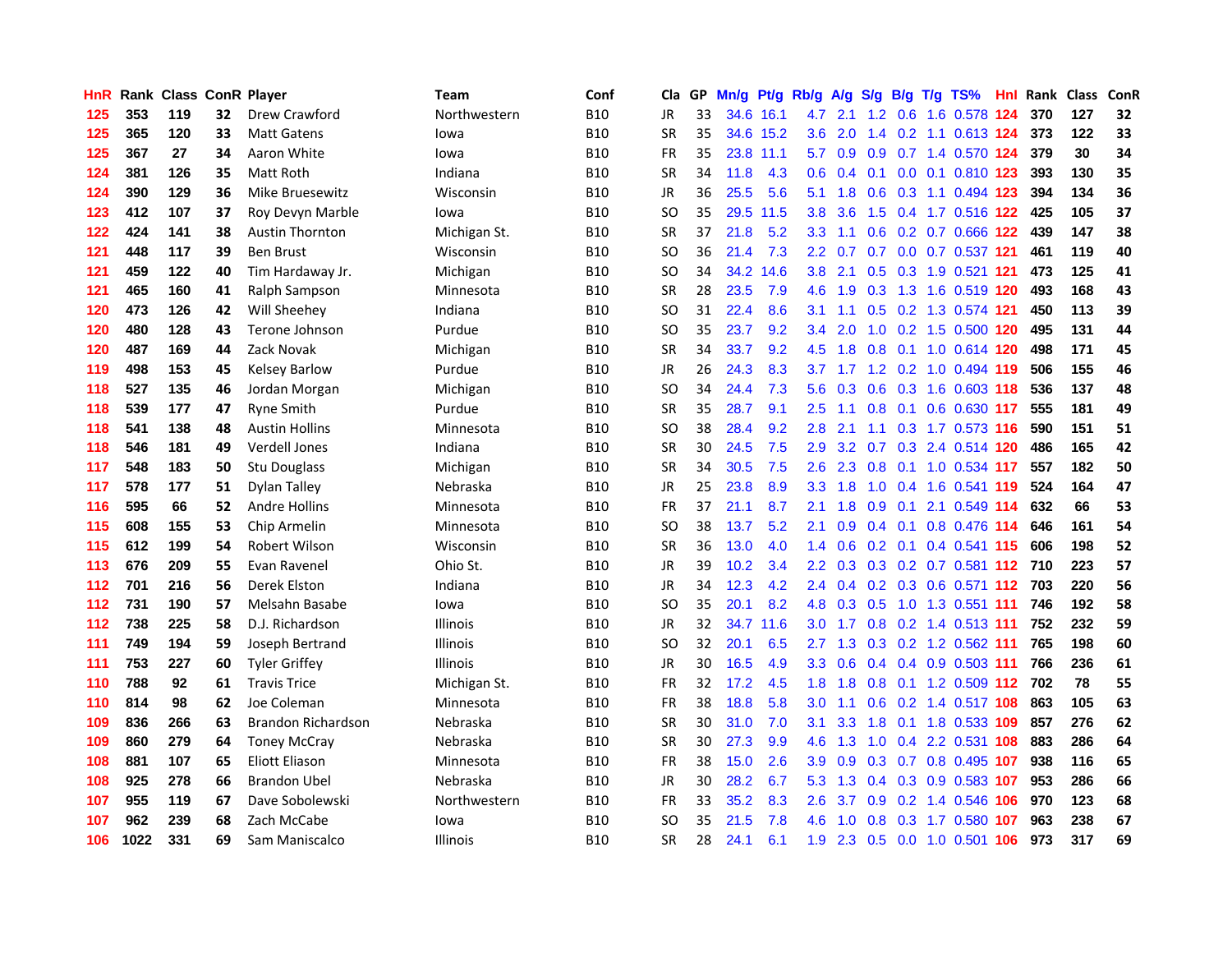| HnR |      | Rank Class ConR Player |                |                          | <b>Team</b>     | Conf       | Cla       |    | GP Mn/g Pt/g |           | Rb/g             | A/g             |                 |                 | S/g B/g T/g TS%                    | Hnl | <b>Rank Class</b> |                | ConR                    |
|-----|------|------------------------|----------------|--------------------------|-----------------|------------|-----------|----|--------------|-----------|------------------|-----------------|-----------------|-----------------|------------------------------------|-----|-------------------|----------------|-------------------------|
| 105 | 1035 | 256                    | 70             | Jermaine Marshall        | Penn St.        | <b>B10</b> | SO.       | 31 |              | 27.1 10.8 | 4.1              | 1.1             | 1.0             | 0.5             | 1.8 0.498                          | 104 | 1070              | 263            | 71                      |
| 105 | 1040 | 314                    | 71             | Brian Jorge Diaz         | Nebraska        | <b>B10</b> | JR        | 16 | 27.3         | 8.6       | 4.3              | 0.6             | 0.4             | 1.9             | 1.5 0.496 105 1043                 |     |                   | 316            | 70                      |
| 101 | 1240 | 401                    | 72             | <b>Bryce Cartwright</b>  | lowa            | <b>B10</b> | <b>SR</b> | 32 | 23.7         | 6.0       | 2.1              | 4.8             | 0.9             | 0.1             | 2.5 0.416 102 1183                 |     |                   | 384            | 72                      |
| 100 | 1278 | 409                    | 73             | Luka Mirkovic            | Northwestern    | <b>B10</b> | <b>SR</b> | 19 | 19.9         | 5.9       |                  |                 |                 |                 | 3.8 1.7 0.5 0.3 1.1 0.498 101 1210 |     |                   | 392            | 73                      |
| 100 | 1284 | 411                    | 74             | Caleb Walker             | Nebraska        | <b>B10</b> | <b>SR</b> | 30 | 25.2         | 6.8       |                  |                 |                 |                 | 4.0 1.2 0.5 0.2 1.5 0.522          | -99 | 1311              | 421            | 74                      |
| 100 | 1297 | 377                    | 75             | Reggie Hearn             | Northwestern    | <b>B10</b> | <b>JR</b> | 33 | 26.1         | 7.4       |                  | $3.7 \quad 1.3$ |                 |                 | $0.7$ $0.3$ 1.5 $0.611$            | -99 | 1317              | 384            | 76                      |
| 99  | 1321 | 182                    | 76             | Josh Oglesby             | lowa            | <b>B10</b> | FR        | 35 | 18.7         | 6.4       |                  |                 |                 |                 | 1.7 1.2 0.2 0.1 0.4 0.533          | -99 | 1332              | 186            | 78                      |
| 99  | 1329 | 388                    | 77             | Alex Marcotullio         | Northwestern    | <b>B10</b> | JR        | 29 | 20.6         | 5.2       | 2.0              | 1.9             |                 |                 | $0.8$ $0.2$ 1.0 $0.602$            | 99  | 1314              | 381            | 75                      |
| 99  | 1337 | 185                    | 78             | Anthony Johnson          | Purdue          | <b>B10</b> | <b>FR</b> | 34 | 15.5         | 5.4       | 2.1              | 1.0             |                 |                 | $0.4$ 0.0 0.8 0.441                | 99  | 1321              | 183            | 77                      |
| 98  | 1386 | 433                    | 79             | Cammeron Woodyard        | Penn St.        | <b>B10</b> | <b>SR</b> | 28 | 25.8         | 8.7       | 4.1              | 0.4             |                 |                 | 0.7 0.2 1.0 0.489                  | 97  | 1433              | 446            | 80                      |
| 98  | 1421 | 199                    | 80             | Jacob Lawson             | Purdue          | <b>B10</b> | FR        | 30 | 11.1         | 2.4       | 1.9              | 0.2             |                 |                 | 0.5 0.7 0.6 0.546                  | -99 | 1359              | 191            | 79                      |
| 97  | 1483 | 217                    | 81             | Sam Thompson             | Ohio St.        | <b>B10</b> | <b>FR</b> | 39 | 10.6         | 2.1       | 1.1              | 0.7             |                 |                 | $0.2$ 0.4 0.5 0.506                | 96  | 1506              | 215            | 82                      |
| 96  | 1496 | 378                    | 82             | <b>Travis Carroll</b>    | Purdue          | <b>B10</b> | SO.       | 35 | 17.1         | 2.6       | 2.9              | 0.5             | 0.5             | 0.5             | 0.6 0.503                          | 96  | 1498              | 380            | 81                      |
| 96  | 1510 | 221                    | 83             | Ross Travis              | Penn St.        | <b>B10</b> | <b>FR</b> | 32 | 17.9         | 4.4       | 4.2              | 0.4             | 0.5             |                 | 0.3 0.8 0.467                      | 95  | 1550              | 225            | 84                      |
| 95  | 1575 | 390                    | 84             | <b>Maverick Ahanmisi</b> | Minnesota       | <b>B10</b> | <b>SO</b> | 36 | 13.3         | 2.7       | 1.3              | 1.6             | 0.5             | 0.1             | 1.0 0.471                          | 94  | 1599              | 397            | 85                      |
| 95  | 1590 | 494                    | 85             | Davide Curletti          | Northwestern    | <b>B10</b> | <b>SR</b> | 33 | 19.0         | 3.7       | 3.3 <sub>2</sub> | 1.8             | 0.5             | 0.5             | 1.1 0.482                          | -94 | 1618              | 499            | 86                      |
| 93  | 1670 | 252                    | 86             | <b>Tracy Abrams</b>      | <b>Illinois</b> | <b>B10</b> | FR        | 32 | 21.0         | 4.3       |                  | $2.3$ 1.9       |                 |                 | $0.4$ 0.0 1.6 0.476                | -93 | 1676              | 251            | 87                      |
| 93  | 1693 | 502                    | 87             | Matt Vogrich             | Michigan        | <b>B10</b> | JR        | 34 | 10.7         | 2.3       |                  | $1.3 \quad 0.4$ |                 |                 | 0.4 0.1 0.3 0.494 93               |     | 1692              | 503            | 88                      |
| 92  | 1756 | 436                    | 88             | JerShon Cobb             | Northwestern    | <b>B10</b> | SO.       | 21 | 20.4         | 7.1       |                  | $1.8 \quad 1.0$ |                 |                 | 1.4 0.1 1.6 0.507                  | 95  | 1540              | 389            | 83                      |
| 92  | 1771 | 532                    | 89             | Eric May                 | lowa            | <b>B10</b> | JR        | 33 | 14.7         | 4.3       |                  | $2.4$ 1.0       |                 |                 | $0.6$ $0.2$ $0.9$ $0.446$          | 92  | 1736              | 515            | 89                      |
| 89  | 1923 | 476                    | 90             | Sasa Borovnjak           | Penn St.        | <b>B10</b> | SO.       | 32 | 17.5         | 4.3       | 3.1              | 0.1             |                 |                 | 0.3 0.2 0.9 0.554                  | 88  | 1963              | 486            | 92                      |
| 88  | 1938 | 307                    | 91             | Oto Osenieks             | Minnesota       | <b>B10</b> | <b>FR</b> | 34 | 11.1         | 3.0       | 1.7              | 0.6             |                 |                 | 0.4 0.3 0.8 0.455                  | 88  | 1931              | 303            | 91                      |
| 86  | 2064 | 503                    | 92             | <b>Billy Oliver</b>      | Penn St.        | <b>B10</b> | <b>SO</b> | 21 | 24.0         | 6.8       | 3.3 <sub>2</sub> | 0.3             |                 |                 | $0.4$ $0.5$ 1.0 $0.518$            | 90  | 1837              | 457            | 90                      |
| 82  | 2244 | 386                    | 93             | <b>Trey Lewis</b>        | Penn St.        | <b>B10</b> | FR        | 20 | 18.7         | 5.6       | $1.4^{\circ}$    | 0.9             |                 |                 | $0.5$ 0.0 0.9 0.491                | 86  | 2064              | 339            | 93                      |
| 82  | 2249 | 390                    | 94             | Jonathan Graham          | Penn St.        | <b>B10</b> | <b>FR</b> | 26 | 17.7         | 3.9       | 3.7              | 0.2             |                 |                 | $0.4$ 0.7 1.1 0.445                | 84  | 2174              | 370            | 94                      |
| 82  | 2265 | 554                    | 95             | <b>Matt Glover</b>       | Penn St.        | <b>B10</b> | <b>SO</b> | 32 | 23.5         | 2.8       | 4.2              | 1.3             | 0.8             | 0.1             | 1.5 0.336                          | -81 | 2301              | 570            | 95                      |
| 79  | 2403 | 686                    | 96             | <b>Tom Pritchard</b>     | Indiana         | <b>B10</b> | <b>SR</b> | 36 | 9.9          | 1.3       | 1.6              | 0.4             |                 | $0.1 \quad 0.1$ | 0.3 0.539                          | 78  | 2409              | 686            | 97                      |
| 79  | 2408 | 434                    | 97             | Brandan Kearney          | Michigan St.    | <b>B10</b> | FR        | 34 | 9.6          | 1.2       | 0.8              | 0.6             |                 |                 | $0.2$ $0.2$ $0.3$ $0.519$          | 80  | 2347              | 410            | 96                      |
| 76  | 2489 | 458                    | 98             | Shannon Scott            | Ohio St.        | <b>B10</b> | <b>FR</b> | 36 | 10.6         | 1.2       | 1.1              | 1.7             |                 |                 | 0.5 0.1 1.0 0.285                  | 77  | 2442              | 444            | 98                      |
| 74  | 2549 | 475                    | 99             | Nnanna Egwu              | <b>Illinois</b> | <b>B10</b> | <b>FR</b> | 32 | 9.8          | 1.9       | 1.5              |                 |                 |                 | 0.2 0.2 0.6 0.7 0.472 74           |     | 2566              | 480            | 99                      |
| 63  | 2805 | 799                    | 100            | Nick Colella             | Penn St.        | <b>B10</b> | JR        | 26 | 14.9         | 2.7       |                  |                 |                 |                 | 1.3 0.5 0.3 0.2 0.4 0.390          | 66  | 2752              | 789            | 100                     |
| 174 | 9    | 3                      | 1              | <b>Thomas Robinson</b>   | Kansas          | <b>B12</b> | JR        | 39 |              | 31.8 17.7 | 11.9             | 1.8             |                 |                 | 1.1 0.9 2.7 0.544 174              |     | $\overline{7}$    | $\mathbf{1}$   | $\mathbf{1}$            |
| 155 | 29   | 10                     | $\overline{2}$ | Jeff Withey              | Kansas          | <b>B12</b> | JR        | 39 | 24.8         | 9.0       | 6.3              |                 | $0.7 \quad 0.6$ |                 | 3.6 1.3 0.606 154                  |     | 32                | 11             | $\mathbf{2}$            |
| 154 | 31   | 12                     | 3              | Pierre Jackson           | Baylor          | <b>B12</b> | JR        | 38 |              | 30.8 13.8 | 2.9              | 5.9             | 1.8             | 0.1             | 3.5 0.591 153                      |     | 36                | 13             | 3                       |
| 153 | 33   | 13                     | 4              | J'Covan Brown            | Texas           | <b>B12</b> | JR        | 34 |              | 35.6 20.1 | 3.4              | 3.8             |                 | $1.2 \quad 0.1$ | 2.7 0.546 152                      |     | 37                | 14             | 4                       |
| 152 | 37   | $\overline{7}$         | 5              | Royce White              | lowa St.        | <b>B12</b> | <b>SO</b> | 34 |              | 31.5 13.4 | 9.3              | 5.0             |                 | $1.2$ 0.9       | 3.8 0.530                          | 152 | -39               | $\overline{7}$ | 5                       |
| 150 | 46   | 19                     | 6              | Ricardo Ratliffe         | Missouri        | B12        | <b>SR</b> | 35 |              | 26.2 13.9 | 7.5              | 0.6             | 0.6             | 1.0             | 1.6 0.693                          | 150 | 48                | 20             | 6                       |
| 147 | 56   | 20                     | $\overline{7}$ | Rodney McGruder          | Kansas St.      | <b>B12</b> | <b>JR</b> | 33 |              | 32.9 15.8 |                  |                 |                 |                 | 5.2 1.4 1.2 0.3 1.5 0.561 146      |     | 61                | 23             | $\overline{\mathbf{z}}$ |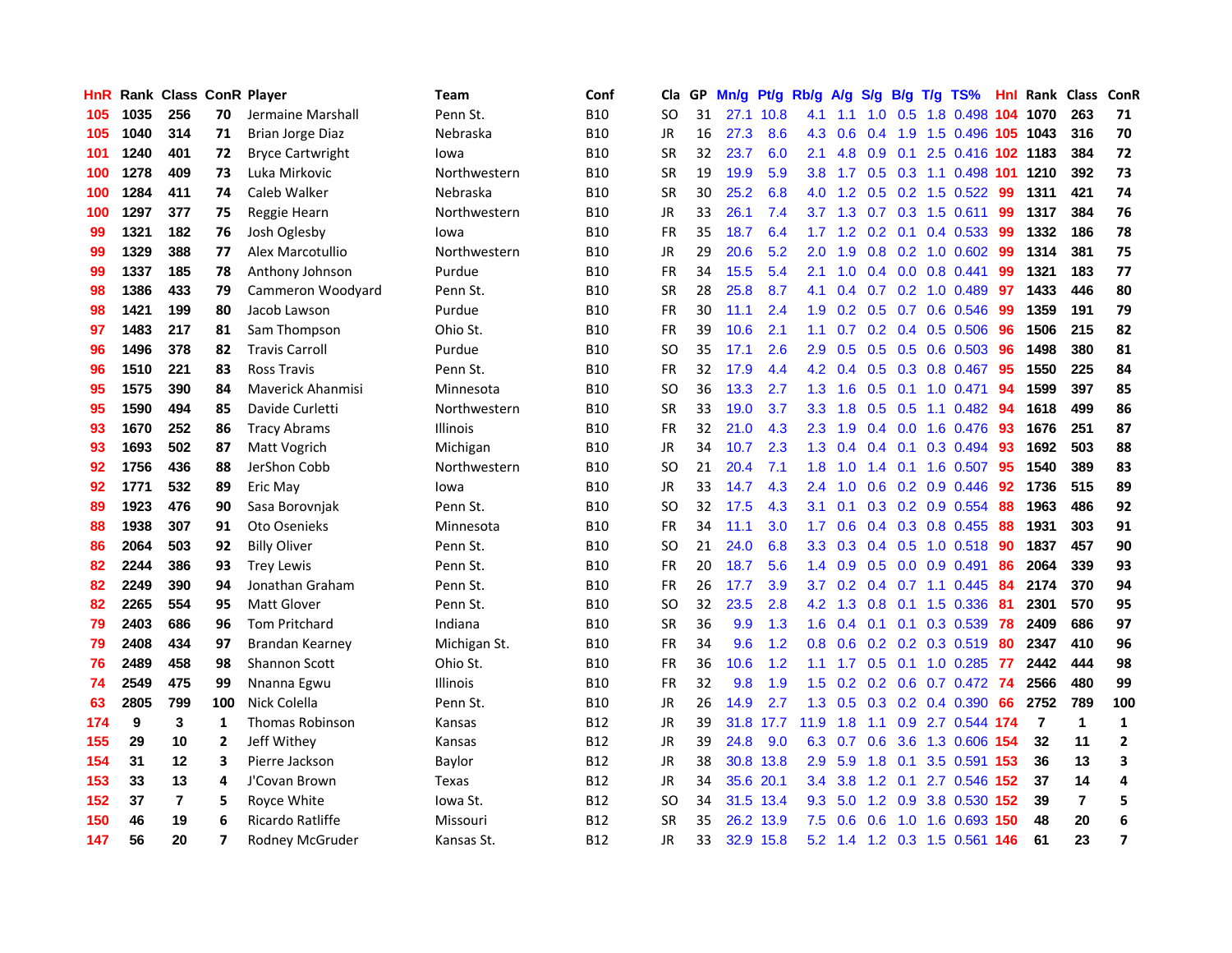| <b>HnR</b> |     | Rank Class ConR Player |    |                          | Team              | Conf       | Cla       |    | GP Mn/g Pt/g Rb/g A/g S/g B/g T/g TS% |           |                  |                 |                  |                 |                               | Hnl  | Rank Class ConR |     |            |
|------------|-----|------------------------|----|--------------------------|-------------------|------------|-----------|----|---------------------------------------|-----------|------------------|-----------------|------------------|-----------------|-------------------------------|------|-----------------|-----|------------|
| 144        | 76  | 29                     | 8  | <b>Quincy Acy</b>        | Baylor            | <b>B12</b> | <b>SR</b> | 38 |                                       | 29.7 12.0 | 7.4              | 1.0             | 0.9              | 1.8             | 1.9 0.630                     | 144  | 83              | 31  | 9          |
| 144        | 77  | 30                     | 9  | <b>Marcus Denmon</b>     | Missouri          | <b>B12</b> | <b>SR</b> | 35 |                                       | 34.6 17.7 | 5.0              | 2.1             | 1.5              | 0.0             | 1.2 0.617 144                 |      | 81              | 29  | 8          |
| 144        | 82  | 33                     | 10 | <b>Tyshawn Taylor</b>    | Kansas            | <b>B12</b> | <b>SR</b> | 39 |                                       | 33.4 16.6 | $2.3\phantom{0}$ | 4.8             |                  |                 | 1.3 0.2 3.5 0.564 144         |      | 84              | 32  | 10         |
| 138        | 131 | 49                     | 11 | Mike Dixon               | Missouri          | <b>B12</b> | <b>JR</b> | 35 |                                       | 26.7 13.5 | 1.8              | 3.3             |                  |                 | 1.2 0.1 1.6 0.620 138         |      | 133             | 50  | 11         |
| 136        | 149 | 57                     | 12 | Jordan Henriguez-Roberts | Kansas St.        | <b>B12</b> | JR        | 32 | 20.4                                  | 7.6       |                  |                 |                  |                 | 5.8 0.7 0.2 2.4 1.6 0.547 137 |      | 155             | 59  | ${\bf 12}$ |
| 135        | 174 | 56                     | 13 | <b>Keiton Page</b>       | Oklahoma St.      | <b>B12</b> | <b>SR</b> | 32 |                                       | 35.6 17.1 |                  | $1.8$ 2.2       |                  |                 | 1.5 0.0 1.6 0.590 135         |      | 175             | 58  | 13         |
| 133        | 194 | 47                     | 14 | <b>Phil Pressey</b>      | Missouri          | B12        | <b>SO</b> | 35 |                                       | 32.1 10.3 |                  | $3.3 \quad 6.4$ |                  |                 | 2.1 0.1 2.4 0.549 133         |      | 205             | 49  | 17         |
| 133        | 196 | 48                     | 15 | Perry Jones              | Baylor            | <b>B12</b> | SO.       | 33 |                                       | 30.7 13.5 |                  | $7.6$ 1.3       |                  |                 | 0.8 0.6 1.7 0.536 134         |      | 188             | 44  | 14         |
| 133        | 204 | 69                     | 16 | Jamar Samuels            | Kansas St.        | <b>B12</b> | <b>SR</b> | 30 |                                       | 26.5 10.0 | 6.6              | 1.4             |                  |                 | 0.9 0.7 1.8 0.540 134         |      | 190             | 62  | 15         |
| 130        | 243 | 81                     | 17 | Elijah Johnson           | Kansas            | B12        | JR        | 39 |                                       | 32.2 10.2 | 3.2              | 3.5             |                  |                 | 1.4 0.1 1.8 0.541 130         |      | 254             | 88  | 18         |
| 130        | 250 | 84                     | 18 | Kevin Young              | Kansas            | B12        | JR        | 38 | 11.3                                  | 3.4       | 3.0 <sub>2</sub> | 0.6             |                  |                 | 0.5 0.4 0.8 0.526 130         |      | 258             | 89  | 19         |
| 129        | 269 | 91                     | 19 | <b>Travis Releford</b>   | Kansas            | <b>B12</b> | <b>JR</b> | 39 | 30.9                                  | 8.5       | 4.2              | 1.8             |                  |                 | 1.2 0.2 0.9 0.570 129         |      | 274             | 96  | 20         |
| 128        | 283 | 97                     | 20 | Ray Turner               | Texas A&M         | <b>B12</b> | JR        | 32 | 21.6                                  | 9.1       | 5.5              | 0.3             |                  |                 | 0.4 0.4 1.5 0.579 126         |      | 338             | 118 | 26         |
| 128        | 299 | 103                    | 21 | <b>Elston Turner</b>     | Texas A&M         | <b>B12</b> | <b>JR</b> | 32 |                                       | 33.8 13.8 | 3.6              | 2.3             | 1.0              | 0.2             | 2.1 0.533 126                 |      | 345             | 120 | 27         |
| 128        | 308 | 24                     | 22 | <b>Quincy Miller</b>     | Baylor            | <b>B12</b> | <b>FR</b> | 37 |                                       | 24.4 10.6 | 4.9              | 1.4             | 0.7              | 0.6             | 1.8 0.537 127                 |      | 321             | 25  | 22         |
| 127        | 311 | 109                    | 23 | Steven Pledger           | Oklahoma          | <b>B12</b> | JR        | 30 |                                       | 32.9 16.2 | 3.9              | 1.6             |                  |                 | 1.0 0.2 1.9 0.587 128         |      | 305             | 109 | 21         |
| 127        | 317 | 80                     | 24 | Cory Jefferson           | Baylor            | B12        | <b>SO</b> | 34 | 10.5                                  | 3.6       | $2.6\,$          | 0.1             |                  |                 | 0.2 1.2 0.4 0.538 127         |      | 329             | 83  | 23         |
| 127        | 322 | 82                     | 25 | Melvin Ejim              | lowa St.          | <b>B12</b> | SO.       | 34 | 23.7                                  | 9.3       |                  | $6.6$ 1.0       |                  |                 | 1.0 0.3 1.4 0.560 126         |      | 335             | 85  | 24         |
| 126        | 328 | 107                    | 26 | Kim English              | Missouri          | B12        | <b>SR</b> | 35 |                                       | 33.6 14.5 |                  | $4.2 \quad 1.6$ |                  |                 | 1.3 0.3 1.7 0.653 126         |      | 337             | 110 | 25         |
| 124        | 380 | 30                     | 27 | Jordan Tolbert           | <b>Texas Tech</b> | B12        | <b>FR</b> | 31 |                                       | 23.9 11.5 | 5.7              | 0.6             |                  |                 | 0.5 0.7 2.6 0.567 122         |      | 443             | 36  | 32         |
| 124        | 385 | 126                    | 28 | Khris Middleton          | Texas A&M         | B12        | <b>JR</b> | 20 |                                       | 28.8 13.2 | 5.0              | 2.3             |                  |                 | 1.0 0.3 2.2 0.483 133         |      | 204             | 74  | 16         |
| 124        | 386 | 128                    | 29 | Anthony Jones            | Baylor            | B12        | <b>SR</b> | 37 | 14.6                                  | 5.2       | 2.9              | 0.4             |                  |                 | 0.7 0.2 0.8 0.555 123         |      | 402             | 134 | 28         |
| 123        | 396 | 132                    | 30 | Romero Osby              | Oklahoma          | <b>B12</b> | JR        | 31 |                                       | 30.2 12.9 | 7.3              | 0.9             | 0.6              |                 | 1.0 1.8 0.541 122             |      | 421             | 141 | 30         |
| 123        | 403 | 32                     | 31 | Sheldon McClellan        | Texas             | <b>B12</b> | <b>FR</b> | 34 |                                       | 25.9 11.3 | 3.3 <sub>2</sub> | 0.6             |                  | $1.0 \quad 0.1$ | 0.9 0.551 123                 |      | 420             | 35  | 29         |
| 122        | 423 | 111                    | 32 | <b>Brady Heslip</b>      | Baylor            | <b>B12</b> | <b>SO</b> | 38 |                                       | 27.1 10.2 |                  | $1.3 \quad 1.0$ | 0.6              |                 | 0.0 0.4 0.654 122             |      | 441             | 111 | 31         |
| 122        | 437 | 148                    | 33 | Clint Chapman            | Texas             | <b>B12</b> | <b>SR</b> | 34 | 21.9                                  | 7.4       | 5.7              | 0.3             | 0.3              | 1.6             | 1.0 0.548                     | -121 | 453             | 154 | 33         |
| 121        | 444 | 35                     | 34 | <b>Thomas Gipson</b>     | Kansas St.        | <b>B12</b> | <b>FR</b> | 33 | 17.5                                  | 7.0       | 4.7              | 0.8             |                  |                 | 0.2 0.3 1.3 0.503 121         |      | 463             | 38  | 34         |
| 120        | 491 | 43                     | 35 | Myck Kabongo             | <b>Texas</b>      | <b>B12</b> | <b>FR</b> | 34 | 30.6                                  | 9.6       | 3.0              | 5.2             | 1.3              | 0.1             | 3.0 0.508 119                 |      | 508             | 47  | 36         |
| 120        | 492 | 44                     | 36 | Angel Rodriguez          | Kansas St.        | <b>B12</b> | <b>FR</b> | 32 | 21.7                                  | 8.3       | 2.5              | 3.2             |                  |                 | 1.3 0.0 2.7 0.482 119         |      | 512             | 48  | 37         |
| 119        | 495 | 45                     | 37 | Percy Gibson             | lowa St.          | B12        | <b>FR</b> | 29 | 10.7                                  | 4.8       | 2.0              | 0.1             |                  |                 | 0.2 0.5 0.4 0.641 120         |      | 488             | 42  | 35         |
| 118        | 524 | 162                    | 38 | <b>Tyrus McGee</b>       | lowa St.          | <b>B12</b> | JR        | 34 | 19.9                                  | 7.7       | 3.3 <sub>2</sub> | 0.6             |                  |                 | 0.5 0.2 0.6 0.598 118         |      | 535             | 168 | 38         |
| 118        | 536 | 136                    | 39 | <b>Will Spradling</b>    | Kansas St.        | <b>B12</b> | <b>SO</b> | 33 | 31.2                                  | 9.3       | 2.1              | 2.8             |                  |                 | 0.8 0.2 1.6 0.507 117         |      | 553             | 143 | 39         |
| 116        | 597 | 67                     | 40 | Jonathan Holmes          | <b>Texas</b>      | <b>B12</b> | <b>FR</b> | 34 | 21.4                                  | 7.1       | 4.8              | 0.5             |                  |                 | 0.7 0.6 1.2 0.560 115         |      | 605             | 64  | 40         |
| 116        | 600 | 154                    | 41 | Markel Brown             | Oklahoma St.      | <b>B12</b> | <b>SO</b> | 33 |                                       | 31.1 10.5 | 5.1              | 2.4             |                  |                 | 1.2 0.6 2.3 0.519 115         |      | 626             | 158 | 43         |
| 115        | 610 | 189                    | 42 | Chris Babb               | lowa St.          | <b>B12</b> | <b>JR</b> | 34 | 33.1                                  | 7.8       | 4.1              | 1.6             | 1.0              | 0.1             | 0.7 0.506 115                 |      | 611             | 193 | 41         |
| 115        | 613 | 200                    | 43 | Scott Christopherson     | lowa St.          | B12        | <b>SR</b> | 34 | 31.9                                  | 12.6      | 3.0              | 2.3             | 0.5              | 0.1             | 1.9 0.596                     | 115  | 615             | 202 | 42         |
| 115        | 624 | 159                    | 44 | Jaye Crockett            | <b>Texas Tech</b> | <b>B12</b> | <b>SO</b> | 30 | 25.0                                  | 8.8       | 5.7              | 1.1             | 0.8 <sub>0</sub> | 0.8             | 2.4 0.533                     | 113  | 662             | 166 | 45         |
| 113        | 682 | 224                    | 45 | Chris Allen              | Iowa St.          | <b>B12</b> | <b>SR</b> | 34 |                                       | 29.2 12.2 |                  |                 |                  |                 | 2.3 2.3 0.6 0.1 2.1 0.523 112 |      | 686             | 223 | 46         |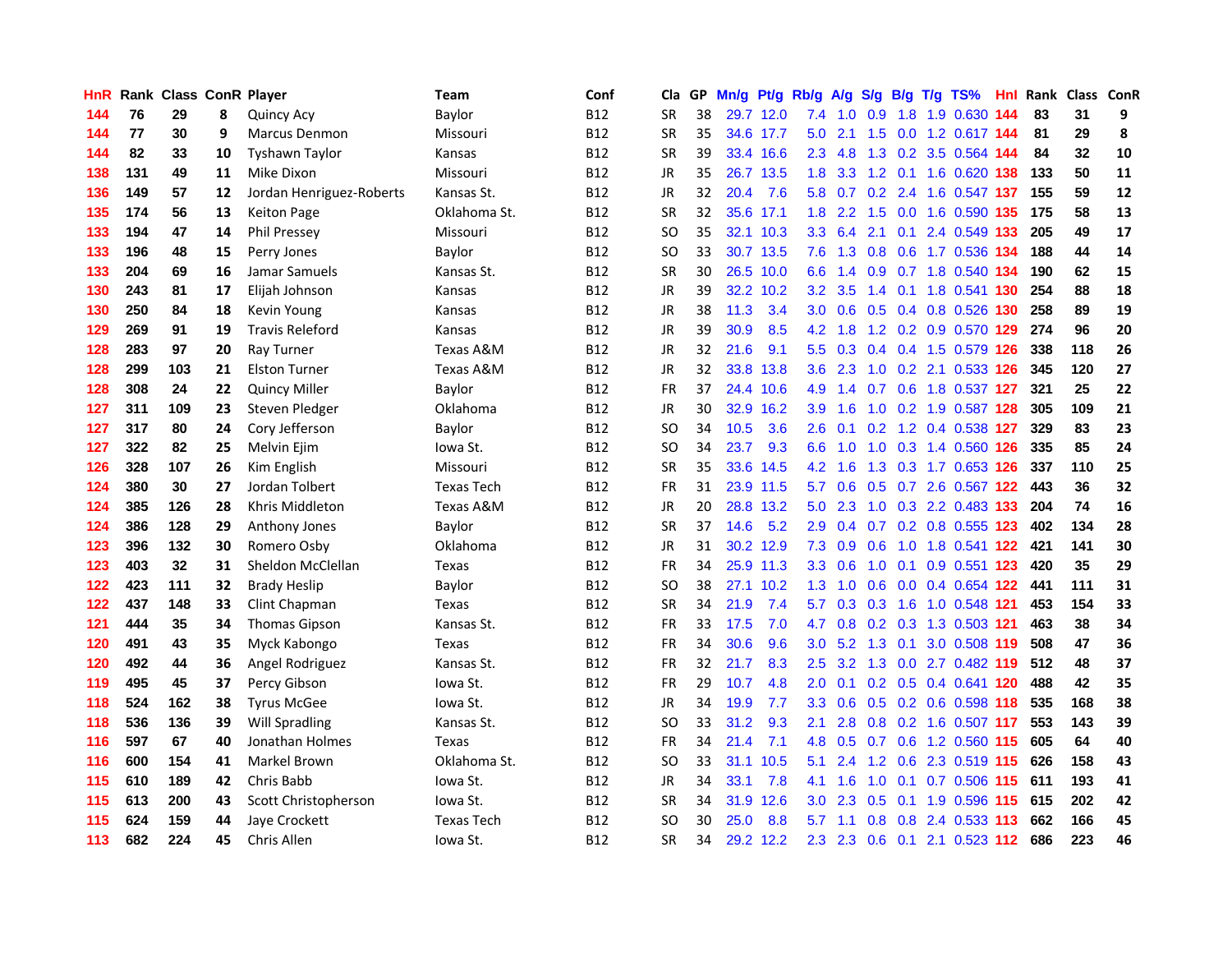| <b>HnR</b> |      | <b>Rank Class ConR Player</b> |    |                          | Team              | Conf       | Cla       |    | GP Mn/g | Pt/g      | Rb/g             | A/g             |                 |                 | $S/g$ B/g T/g TS%              | HnI. | Rank Class |     | ConR |
|------------|------|-------------------------------|----|--------------------------|-------------------|------------|-----------|----|---------|-----------|------------------|-----------------|-----------------|-----------------|--------------------------------|------|------------|-----|------|
| 112        | 721  | 82                            | 46 | Jaylen Bond              | Texas             | <b>B12</b> | <b>FR</b> | 34 | 15.4    | 3.4       | 4.6              | 0.3             | $0.6 \quad 0.4$ |                 | $0.5$ 0.491                    | 112  | 742        | 84  | 47   |
| 112        | 734  | 240                           | 47 | David Loubeau            | Texas A&M         | <b>B12</b> | <b>SR</b> | 32 | 27.0    | 11.0      | 4.6              | 0.5             | 0.7             |                 | 0.3 1.9 0.521 110              |      | 803        | 253 | 53   |
| 111        | 745  | 242                           | 48 | <b>Matt Pressey</b>      | Missouri          | <b>B12</b> | <b>SR</b> | 35 | 24.9    | 6.2       | 3.0 <sub>2</sub> | 1.5             | 0.8             | 0.1             | 0.9 0.493 111                  |      | 751        | 243 | 48   |
| 111        | 778  | 242                           | 49 | Jean-Paul Olukemi        | Oklahoma St.      | <b>B12</b> | JR        | 13 | 23.0    | 9.4       |                  | 4.8 1.0         |                 |                 | 1.1 0.0 2.4 0.570 115          |      | 627        | 198 | 44   |
| 110        | 786  | 246                           | 50 | Anthony Booker           | lowa St.          | <b>B12</b> | JR        | 32 | 11.6    | 3.5       | 2.9              | 0.1             |                 |                 | 0.5 0.6 0.5 0.539 110          |      | 781        | 242 | 51   |
| 110        | 791  | 249                           | 51 | <b>Martavious Irving</b> | Kansas St.        | <b>B12</b> | JR        | 31 | 19.0    | 5.5       | 1.6              | 1.5             | 1.0             |                 | 0.0 1.0 0.535 110              |      | 776        | 240 | 50   |
| 110        | 805  | 252                           | 52 | Conner Teahan            | Kansas            | <b>B12</b> | <b>SR</b> | 39 | 21.0    | 5.5       | 2.1              | 1.1             |                 |                 | 0.7 0.0 0.9 0.526 110          |      | 798        | 251 | 52   |
| 108        | 910  | 113                           | 53 | <b>Brian Williams</b>    | Oklahoma St.      | <b>B12</b> | FR        | 32 | 27.7    | 9.6       | 3.3 <sub>2</sub> | 0.9             |                 |                 | 0.7 0.3 0.8 0.548 107          |      | 948        | 118 | 54   |
| 107        | 948  | 285                           | 54 | Philip Jurick            | Oklahoma St.      | <b>B12</b> | JR        | 27 | 16.5    | 1.6       | 4.9              | 0.7             |                 |                 | 0.2 1.7 0.9 0.571 106          |      | 977        | 296 | 56   |
| 107        | 949  | 286                           | 55 | Andrew Fitzgerald        | Oklahoma          | <b>B12</b> | JR        | 31 | 28.0    | 12.1      | 5.0              | 0.6             |                 |                 | 0.6 0.5 1.3 0.496 106          |      | 965        | 293 | 55   |
| 107        | 954  | 312                           | 56 | Dash Harris              | Texas A&M         | <b>B12</b> | <b>SR</b> | 25 | 30.4    | 6.0       | 3.0              | 4.1             | 1.4             | 0.1             | 1.9 0.418 106                  |      | 1022       | 331 | 59   |
| 107        | 976  | 297                           | 57 | Sam Grooms               | Oklahoma          | B12        | JR        | 31 | 31.5    | 6.7       | 3.0              | 6.0             | 0.9             | 0.1             | 2.1 0.418 106                  |      | 990        | 302 | 57   |
| 106        | 1013 | 310                           | 58 | A.J. Walton              | Baylor            | <b>B12</b> | JR        | 38 | 20.3    | 3.8       | 2.8              | 2.8             | 1.3             | 0.1             | 2.0 0.410 105                  |      | 1032       | 313 | 60   |
| 105        | 1025 | 130                           | 59 | Le'Bryan Nash            | Oklahoma St.      | <b>B12</b> | <b>FR</b> | 28 |         | 30.1 13.3 | 5.0              | 1.5             | 0.6             | 0.4             | 2.6 0.473 106                  |      | 1020       | 128 | 58   |
| 105        | 1028 | 132                           | 60 | Mike Cobbins             | Oklahoma St.      | <b>B12</b> | <b>FR</b> | 33 | 26.9    | 5.0       | 5.7              | 0.8             | 0.8             | 1.5             | 1.2 0.509 104 1071             |      |            | 139 | 63   |
| 105        | 1055 | 319                           | 61 | Carl Blair               | Oklahoma          | <b>B12</b> | JR        | 31 | 15.4    | 3.5       | 2.1              | 2.5             |                 |                 | 1.1 0.1 1.8 0.454 104 1076     |      |            | 325 | 64   |
| 104        | 1110 | 356                           | 62 | Steve Moore              | Missouri          | <b>B12</b> | <b>SR</b> | 35 | 16.1    | 2.9       | 3.0              | 0.6             |                 |                 | 0.5 1.2 0.6 0.552 104 1109     |      |            | 357 | 65   |
| 103        | 1135 | 369                           | 63 | Alexis Wangmene          | Texas             | <b>B12</b> | <b>SR</b> | 31 | 21.5    | 4.6       | 4.7              |                 |                 |                 | 0.3 0.5 0.8 1.0 0.541 105 1063 |      |            | 344 | 62   |
| 103        | 1141 | 150                           | 64 | Julien Lewis             | Texas             | <b>B12</b> | FR        | 32 | 25.5    | 7.8       | 3.6              | 0.8             |                 |                 | 1.0 0.1 1.3 0.445 105 1057     |      |            | 135 | 61   |
| 103        | 1161 | 289                           | 65 | <b>Shane Southwell</b>   | Kansas St.        | <b>B12</b> | SO.       | 32 | 16.8    | 3.2       | $2.2^{\circ}$    | 2.0             |                 |                 | 0.4 0.4 1.3 0.444 103 1150     |      |            | 284 | 66   |
| 103        | 1175 | 380                           | 66 | C.J. Washington          | Oklahoma          | <b>B12</b> | <b>SR</b> | 30 | 11.6    | 2.0       |                  | $3.4 \quad 0.2$ |                 |                 | 0.4 0.4 0.3 0.488 102 1185     |      |            | 385 | 67   |
| 102        | 1222 | 309                           | 67 | <b>Cameron Clark</b>     | Oklahoma          | <b>B12</b> | SO.       | 31 | 27.2    | 8.5       | 4.7              | 1.2             |                 |                 | 0.8 0.4 1.6 0.451 101 1243     |      |            | 314 | 69   |
| 99         | 1323 | 339                           | 68 | <b>Bubu Palo</b>         | Iowa St.          | <b>B12</b> | <b>SO</b> | 21 | 13.8    | 4.0       | 1.5              | 1.5             |                 |                 | 0.4 0.0 1.1 0.571 102 1188     |      |            | 298 | 68   |
| 99         | 1348 | 188                           | 69 | Deuce Bello              | Baylor            | <b>B12</b> | FR        | 30 | 10.3    | 3.3       | 1.9              | 0.4             |                 |                 | 0.5 0.2 0.9 0.516 100 1271     |      |            | 174 | 70   |
| 99         | 1350 | 189                           | 70 | <b>Toddrick Gotcher</b>  | <b>Texas Tech</b> | <b>B12</b> | <b>FR</b> | 9  | 29.9    | 7.3       | 3.9              | 2.6             |                 |                 | 0.4 0.7 1.4 0.595 111          |      | 755        | 85  | 49   |
| 96         | 1499 | 218                           | 71 | Daniel Alexander         | Texas A&M         | <b>B12</b> | FR        | 28 | 11.0    | 2.4       | 2.3              | 0.4             |                 |                 | $0.3$ $0.3$ $0.7$ $0.523$      | 95   | 1543       | 222 | 71   |
| 96         | 1537 | 451                           | 72 | <b>Ty Nurse</b>          | <b>Texas Tech</b> | <b>B12</b> | <b>JR</b> | 30 | 30.2    | 8.9       | 1.8 <sup>°</sup> | 1.9             | 0.8             | 0.0             | 1.8 0.585                      | -94  | 1620       | 478 | 74   |
| 95         | 1555 | 386                           | 73 | <b>Tyler Neal</b>        | Oklahoma          | <b>B12</b> | <b>SO</b> | 31 | 13.1    | 4.0       | 2.5              | 0.6             | 0.5             | 0.1             | 1.1 0.549                      | 95   | 1567       | 390 | 72   |
| 94         | 1630 | 486                           | 74 | Naji Hibbert             | Texas A&M         | <b>B12</b> | JR        | 26 | 19.2    | 3.8       | 2.0 <sub>1</sub> | 1.4             | 0.5             | 0.0             | $0.8$ 0.458                    | 95   | 1587       | 466 | 73   |
| 93         | 1707 | 258                           | 75 | Cezar Guerrero           | Oklahoma St.      | <b>B12</b> | FR        | 32 | 18.3    | 5.6       | 1.6 <sup>°</sup> | 1.6             |                 |                 | 0.8 0.0 1.3 0.446              | 92   | 1723       | 260 | 75   |
| 92         | 1719 | 430                           | 76 | Javarez Willis           | <b>Texas Tech</b> | <b>B12</b> | SO.       | 31 | 29.4    | 8.1       |                  | 2.4 1.9         |                 |                 | $0.7$ $0.0$ 2.1 $0.522$        | -91  | 1794       | 448 | 76   |
| 89         | 1920 | 302                           | 77 | Jordan Green             | Texas A&M         | <b>B12</b> | FR        | 31 | 16.3    | 3.4       |                  | $1.7$ $1.2$     |                 |                 | 0.7 0.0 1.3 0.463              | 88   | 1977       | 314 | 77   |
| 88         | 1935 | 575                           | 78 | Robert Lewandowski       | <b>Texas Tech</b> | <b>B12</b> | <b>SR</b> | 31 | 24.0    | 6.7       | 3.7              |                 |                 |                 | 1.2 0.2 0.9 2.0 0.482          | -87  | 2011       | 591 | 78   |
| 80         | 2344 | 579                           | 79 | <b>Keith Davis</b>       | Texas A&M         | <b>B12</b> | SO.       | 32 | 17.0    | 1.4       | 3.6 <sup>°</sup> | 0.3             |                 |                 | 0.3 0.6 1.0 0.478              | -79  | 2398       | 591 | 79   |
| 74         | 2562 | 481                           | 80 | Luke Adams               | <b>Texas Tech</b> | <b>B12</b> | <b>FR</b> | 23 | 19.4    | 4.2       | 1.0              | 1.2             | 0.8             |                 | $0.0$ 1.7 0.522                | -77  | 2467       | 454 | 80   |
| 71         | 2624 | 652                           | 81 | Justin Wesley            | Kansas            | <b>B12</b> | SO.       | 38 | 8.6     | 1.2       | 1.6              | 0.0             |                 | $0.2 \quad 0.4$ | 0.3 0.523                      | 72   | 2619       | 648 | 81   |
| 69         | 2683 | 516                           | 82 | <b>Terran Petteway</b>   | <b>Texas Tech</b> | B12        | FR        | 28 | 13.1    | 3.1       | 2.0              | 0.7             |                 |                 | $0.2$ $0.2$ 1.3 $0.440$        | 69   | 2688       | 515 | 84   |
| 68         | 2698 | 525                           | 83 | <b>DeShon Minnis</b>     | <b>Texas Tech</b> | <b>B12</b> | <b>FR</b> | 26 | 16.2    | 3.1       |                  |                 |                 |                 | 2.3 1.4 0.7 0.1 2.2 0.423 70   |      | 2661       | 505 | 82   |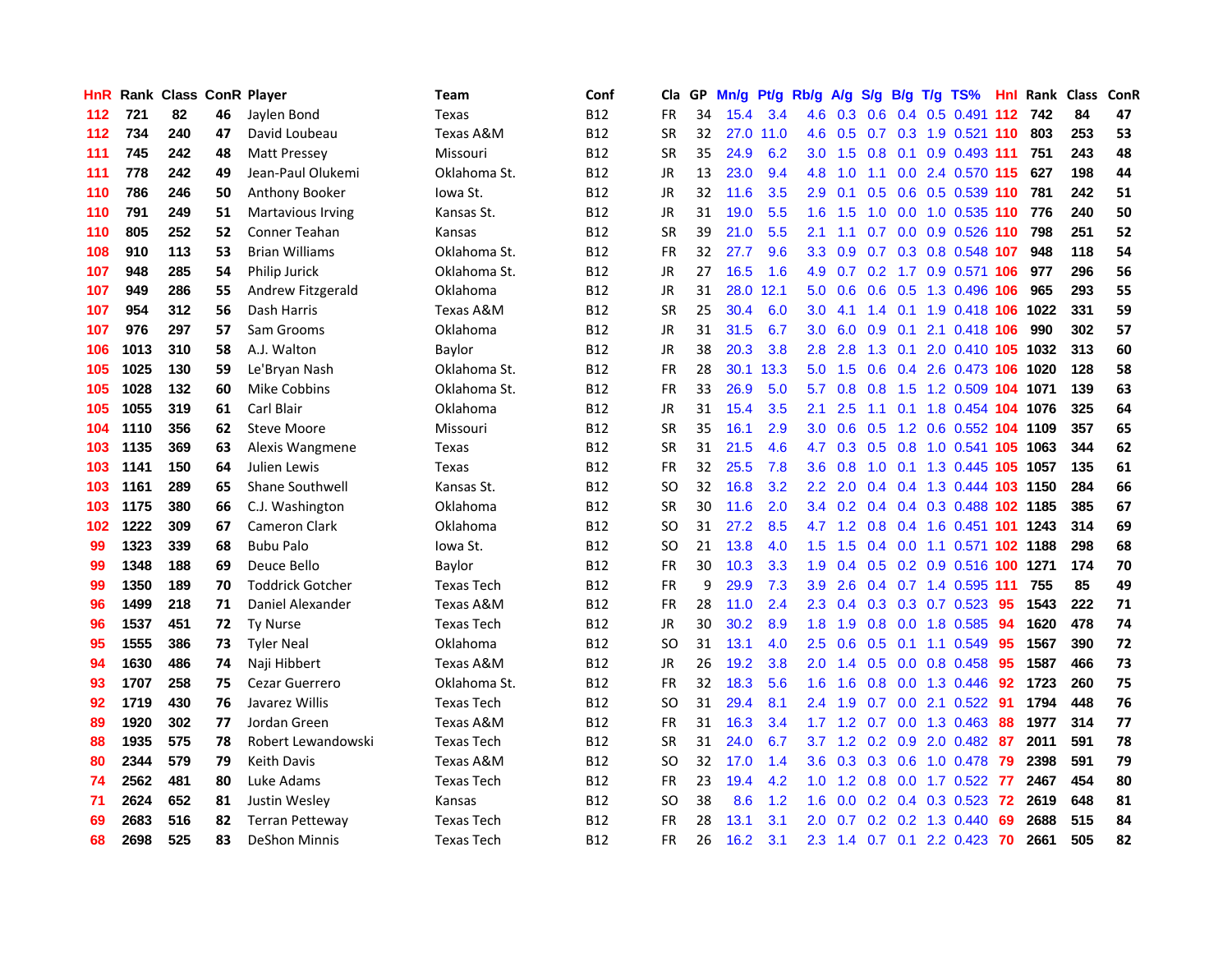| <b>HnR</b> |      | <b>Rank Class ConR Player</b> |                |                            | Team              | Conf       | Cla       |    | GP Mn/g Pt/g |           | Rb/g             | <b>A/g</b>      | S/g B/g          |                 |     | T/g TS%                   | Hnl  | Rank Class |                         | ConR           |
|------------|------|-------------------------------|----------------|----------------------------|-------------------|------------|-----------|----|--------------|-----------|------------------|-----------------|------------------|-----------------|-----|---------------------------|------|------------|-------------------------|----------------|
| 64         | 2778 | 549                           | 84             | Kevin Wagner               | <b>Texas Tech</b> | <b>B12</b> | <b>FR</b> | 18 | 14.8         | 2.5       | 0.8              | 1.5             | 0.4              | 0.1             |     | 1.1 0.398                 | 69   | 2681       | 513                     | 83             |
| 183        | 3    | 1                             | 1              | Jae Crowder                | Marquette         | ВE         | <b>SR</b> | 35 |              | 32.9 17.5 | 8.4              | 2.1             | 2.5              | 1.0             |     | 1.3 0.594                 | 182  | 3          | $\mathbf{1}$            | $\mathbf{1}$   |
| 174        | 10   | 4                             | $\overline{2}$ | Kevin Jones                | West Virginia     | ВE         | <b>SR</b> | 33 |              | 38.3 19.9 | 10.9             |                 | $1.2 \quad 0.7$  | 1.0             |     | 1.3 0.569 174             |      | 9          | $\overline{\mathbf{4}}$ | $\mathbf{2}$   |
| 154        | 30   | 11                            | 3              | Jack Cooley                | Notre Dame        | BE         | JR        | 33 |              | 28.7 12.5 | 8.9              | 0.8             | 0.6              | 1.6             |     | 1.4 0.636 155             |      | 30         | 10                      | 3              |
| 153        | 32   | 6                             | 4              | <b>Dion Waiters</b>        | Syracuse          | BE         | SO.       | 37 |              | 24.1 12.6 |                  | $2.3$ 2.5       |                  |                 |     | 1.8 0.3 1.3 0.561         | -153 | 35         | 6                       | 4              |
| 151        | 45   | 9                             | 5              | Gorgui Dieng               | Louisville        | <b>BE</b>  | <b>SO</b> | 40 | 32.8         | 9.1       | 9.1              |                 |                  |                 |     | 1.1 1.2 3.2 2.0 0.552 150 |      | 47         | 9                       | 5              |
| 147        | 55   | 24                            | 6              | <b>Henry Sims</b>          | Georgetown        | BE         | <b>SR</b> | 33 |              | 27.5 11.6 | 6.0              | 3.5             | 0.6              |                 |     | 1.4 2.8 0.518 146         |      | 57         | 24                      | 6              |
| 143        | 86   | 34                            | 7              | Jordan Theodore            | Seton Hall        | BE         | <b>SR</b> | 34 |              | 36.1 16.1 | 3.1              | 6.6             | 1.8              | 0.1             |     | 2.9 0.503 142             |      | 92         | 34                      | 8              |
| 142        | 94   | 34                            | 8              | Maalik Wayns               | Villanova         | BE         | JR        | 29 |              | 33.6 17.6 | 3.8              | 4.6             | 1.0              | 0.0             |     | 3.0 0.543 145             |      | 64         | 25                      | $\overline{ }$ |
| 142        | 98   | 8                             | 9              | Otto Porter                | Georgetown        | ВE         | <b>FR</b> | 33 | 29.7         | 9.7       | 6.8              | 1.5             | 1.1              |                 |     | 0.8 1.2 0.573 141         |      | 102        | 8                       | 10             |
| 141        | 101  | 38                            | 10             | Scoop Jardine              | Syracuse          | BE         | <b>SR</b> | 37 | 25.2         | 8.9       | 2.4              | 4.9             | 1.4              | 0.1             |     | 2.3 0.547 141             |      | 105        | 39                      | 11             |
| 141        | 104  | 40                            | 11             | Herb Pope                  | Seton Hall        | BE         | <b>SR</b> | 33 | 31.4         | 15.1      | 10.4             | 1.5             | 1.1              | 1.7             |     | 2.6 0.511 142             |      | 100        | 38                      | 9              |
| 141        | 105  | 36                            | 12             | James Southerland          | Syracuse          | <b>BE</b>  | JR        | 37 | 16.0         | 6.8       | 3.1              | 0.4             | 0.8 <sub>0</sub> | 0.9             |     | 0.4 0.566                 | -141 | 106        | 38                      | 12             |
| 139        | 125  | 46                            | 13             | Cashmere Wright            | Cincinnati        | BE         | <b>JR</b> | 37 |              | 31.2 10.9 | 3.8              | 4.6             | 2.0              | 0.1             |     | 2.2 0.509                 | 138  | 137        | 53                      | 14             |
| 138        | 136  | 10                            | 14             | Chane Behanan              | Louisville        | BE         | <b>FR</b> | 40 | 26.0         | 9.5       | 7.5              | 0.8             | 0.8              | 0.5             |     | 1.8 0.535 137             |      | 147        | 10                      | 16             |
| 138        | 140  | 30                            | 15             | <b>Russ Smith</b>          | Louisville        | <b>BE</b>  | <b>SO</b> | 39 | 21.5         | 11.5      | 2.5              | 1.9             |                  |                 |     | 2.2 0.0 2.3 0.457 137     |      | 145        | 32                      | 15             |
| 136        | 150  | 33                            | 16             | Sean Kilpatrick            | Cincinnati        | ВE         | SO.       | 37 |              | 34.5 14.3 | 4.6              | 2.1             |                  |                 |     | 1.3 0.3 1.5 0.555 136     |      | 166        | 40                      | 19             |
| 136        | 156  | 52                            | 17             | Darius Johnson-Odom        | Marquette         | ВE         | <b>SR</b> | 34 |              | 32.9 18.3 | 3.5              | 2.7             |                  |                 |     | 0.9 0.1 2.4 0.564 136     |      | 161        | 53                      | 18             |
| 136        | 165  | 40                            | 18             | Davante Gardner            | Marquette         | ВE         | <b>SO</b> | 27 | 19.1         | 9.5       |                  | $5.2 \quad 0.7$ |                  |                 |     | 0.8 0.2 1.2 0.610 139     |      | 119        | 24                      | 13             |
| 135        | 168  | 53                            | 19             | <b>Jason Clark</b>         | Georgetown        | <b>BE</b>  | <b>SR</b> | 33 | 32.6         | 14.0      | 4.1              | 1.8             |                  |                 |     | 1.6 0.3 2.3 0.580 135     |      | 172        | 56                      | 20             |
| 135        | 170  | 42                            | 20             | Jeremy Lamb                | Connecticut       | <b>BE</b>  | SO.       | 34 |              | 37.2 17.7 | 4.9              | 1.7             |                  |                 |     | 1.2 0.6 2.0 0.586 135     |      | 173        | 43                      | 21             |
| 134        | 182  | 44                            | 21             | Lamar Patterson            | Pittsburgh        | BE         | <b>SO</b> | 37 | 28.5         | 9.6       | 5.3              | 3.6             | 1.0              |                 |     | 0.3 1.7 0.547 134         |      | 192        | 46                      | 24             |
| 134        | 183  | 45                            | 22             | Shabazz Napier             | Connecticut       | BE         | <b>SO</b> | 34 | 35.0         | 13.0      | 3.5              | 5.8             | 1.6              |                 |     | 0.3 2.8 0.520 134         |      | 189        | 45                      | 23             |
| 134        | 184  | 68                            | 23             | <b>Brandon Triche</b>      | Syracuse          | ВE         | JR        | 37 | 22.5         | 9.4       | 2.5              | 2.6             | 1.0              | 0.1             |     | 1.4 0.529 134             |      | 187        | 71                      | 22             |
| 134        | 188  | 62                            | 24             | Kris Joseph                | Syracuse          | BE         | <b>SR</b> | 37 |              | 32.2 13.4 | 4.7              | 1.5             | 1.4              | 0.6             |     | 1.5 0.529 134             |      | 195        | 64                      | 26             |
| 134        | 192  | 46                            | 25             | Fab Melo                   | Syracuse          | BE         | SO.       | 30 | 25.4         | 7.8       | 5.8              | 0.7             | 0.5              | 2.9             |     | 1.4 0.576 134             |      | 193        | 47                      | 25             |
| 133        | 201  | 70                            | 26             | Dane Miller                | Rutgers           | ВE         | <b>JR</b> | 32 | 28.8         | 7.9       | 6.6              | 2.2             | 1.3              | 1.6             |     | 2.0 0.556                 | 132  | 214        | 76                      | 27             |
| 132        | 218  | 73                            | 27             | <b>Toarlyn Fitzpatrick</b> | South Florida     | ВE         | JR        | 35 | 25.5         | 8.0       | 6.4              | 0.9             | 0.7              | 1.0             |     | 1.4 0.549 131             |      | 229        | 80                      | 29             |
| 132        | 225  | 75                            | 28             | <b>Hollis Thompson</b>     | Georgetown        | BE         | JR        | 33 |              | 31.1 12.8 | 5.5 <sub>1</sub> | 1.5             | 0.7              | 0.5             |     | 1.7 0.565 131             |      | 235        | 82                      | 30             |
| 131        | 234  | 79                            | 29             | <b>Travon Woodall</b>      | Pittsburgh        | BE         | <b>JR</b> | 28 | 31.0         | 11.7      | 3.1              | 6.1             | 0.9              | 0.1             |     | 3.2 0.573 137             |      | 152        | 57                      | 17             |
| 130        | 247  | 66                            | 30             | C.J. Fair                  | Syracuse          | ВE         | <b>SO</b> | 37 | 26.4         | 8.5       | 5.4              | 0.9             | 1.1              | 0.5             |     | 0.8 0.522 130             |      | 257        | 64                      | 32             |
| 130        | 248  | 84                            | 31             | Chris Smith                | Louisville        | BE         | <b>SR</b> | 40 | 27.5         | 9.7       | 3.6 <sup>°</sup> | 1.9             | 0.9              |                 |     | 0.0 1.1 0.547 130         |      | 267        | 89                      | 33             |
| 130        | 259  | 18                            | 32             | <b>Anthony Collins</b>     | South Florida     | BE         | FR        | 31 | 32.7         | 9.0       | $2.0^{\circ}$    | 5.2             |                  |                 |     | 1.6 0.3 3.4 0.582 132     |      | 227        | 16                      | 28             |
| 130        | 262  | 19                            | 33             | Andre Drummond             | Connecticut       | BE         | FR        | 34 |              | 28.4 10.0 | 7.6              | 0.4             | 0.8              |                 |     | 2.7 1.5 0.506 129         |      | 271        | 20                      | 34             |
| 129        | 263  | 88                            | 34             | <b>Yancy Gates</b>         | Cincinnati        | BE         | <b>SR</b> | 31 |              | 32.0 12.2 | 8.9              | 0.7             |                  | $0.7 \quad 0.9$ |     | 1.1 0.495 131             |      | 240        | 83                      | 31             |
| 129        | 279  | 92                            | 35             | Kyle Kuric                 | Louisville        | BE         | <b>SR</b> | 38 |              | 36.0 12.6 | 4.2              | 1.2             | 1.2              | 0.5             |     | 1.0 0.548                 | 128  | 290        | 96                      | 35             |
| 128        | 289  | 22                            | 36             | <b>Maurice Harkless</b>    | St. John's        | <b>BE</b>  | <b>FR</b> | 32 | 36.1         | 15.5      | 8.6              | 1.5             | 1.6              | 1.4             | 2.5 | 0.501                     | 127  | 311        | 23                      | 37             |
| 128        | 291  | 101                           | 37             | Peyton Siva                | Louisville        | BE         | JR        | 38 | 31.7         | 9.1       | 3.2 <sub>2</sub> | 5.6             |                  | $1.7 \quad 0.1$ |     | 3.4 0.481 128             |      | 302        | 107                     | 36             |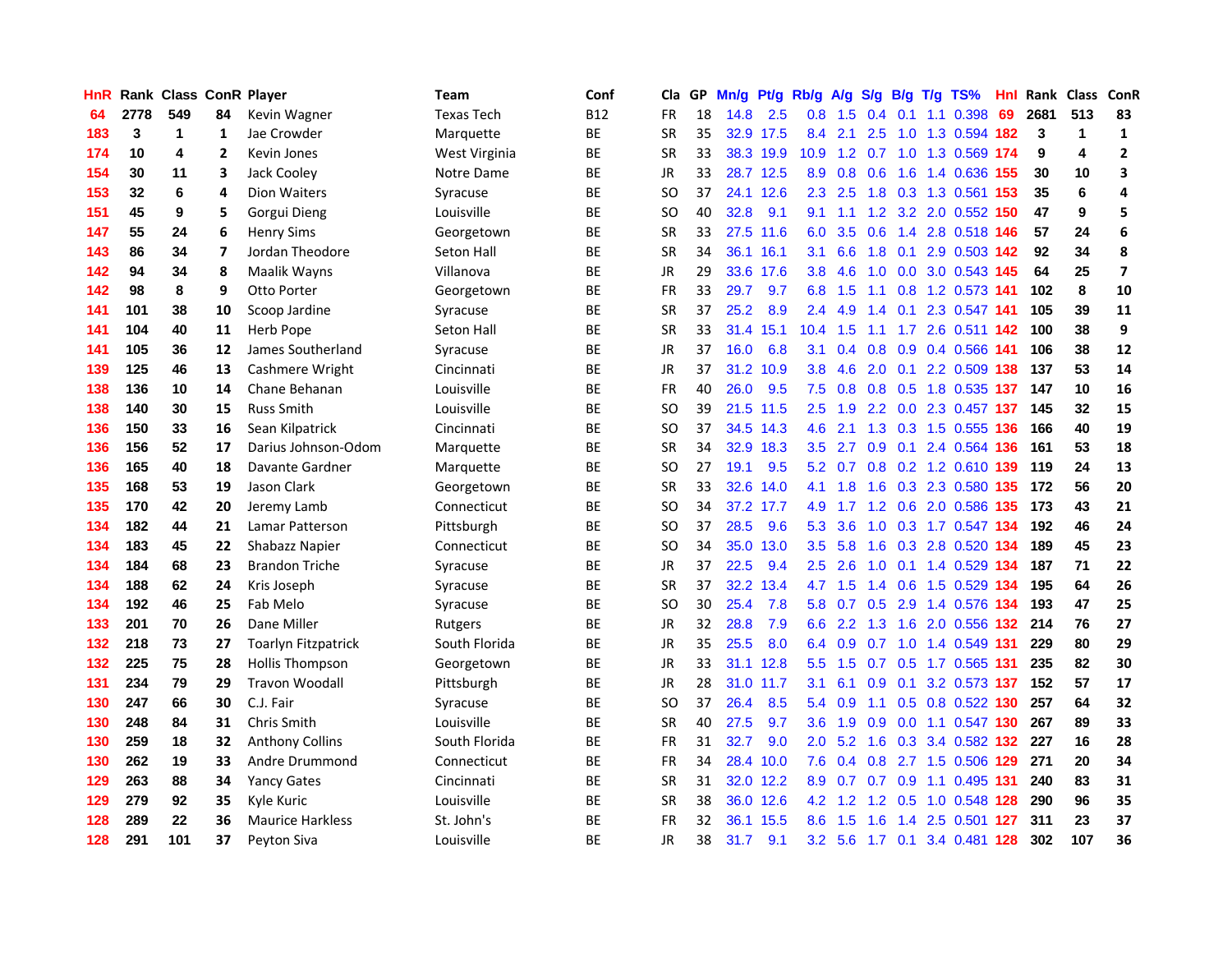| HnR |     | <b>Rank Class ConR Player</b> |    |                           | Team              | Conf      | Cla           |    | GP Mn/g | Pt/g      | Rb/g             | A/g                | S/g | B/g             | $T/g$ TS%                         | Hnl. | Rank Class |     | ConR |
|-----|-----|-------------------------------|----|---------------------------|-------------------|-----------|---------------|----|---------|-----------|------------------|--------------------|-----|-----------------|-----------------------------------|------|------------|-----|------|
| 128 | 303 | 105                           | 38 | Mouphtaou Yarou           | Villanova         | BE        | <b>JR</b>     | 32 |         | 27.5 11.3 | 8.2              | 0.5                |     | $0.5\quad 0.8$  | 1.4 0.522                         | 127  | 331        | 115 | 38   |
| 126 | 342 | 91                            | 39 | Jerian Grant              | Notre Dame        | ВE        | <sub>SO</sub> | 34 |         | 36.2 12.3 | 2.9              | 5.0                | 1.3 |                 | 0.2 1.8 0.529 125                 |      | 362        | 94  | 39   |
| 125 | 361 | 96                            | 40 | Edwin Fuquan              | <b>Seton Hall</b> | ВE        | <sub>SO</sub> | 34 |         | 33.6 12.5 | 6.2              | 1.3                | 3.0 |                 | 0.4 2.1 0.554 124                 |      | 377        | 97  | 40   |
| 123 | 397 | 104                           | 41 | <b>Brandon Young</b>      | DePaul            | BE        | <sub>SO</sub> | 31 |         | 30.5 14.5 | 2.6              | 4.7                |     | $1.6 \quad 0.1$ | 2.4 0.510 123                     |      | 416        | 104 | 42   |
| 123 | 401 | 135                           | 42 | <b>Vincent Council</b>    | Providence        | BE        | <b>JR</b>     | 31 |         | 38.7 15.9 |                  | 4.1 7.5            |     |                 | 1.3 0.4 3.5 0.454 123             |      | 411        | 138 | 41   |
| 122 | 442 | 151                           | 43 | Nasir Robinson            | Pittsburgh        | ВE        | <b>SR</b>     | 39 |         | 29.1 10.6 | 6.5              | 2.0                |     |                 | 0.6 0.2 2.1 0.540 120             |      | 490        | 166 | 44   |
| 121 | 461 | 158                           | 44 | Dion Dixon                | Cincinnati        | BE        | <b>SR</b>     | 37 |         | 34.2 13.0 | 3.4              | 2.1                | 1.6 |                 | 0.5 1.8 0.470 120                 |      | 492        | 167 | 45   |
| 120 | 471 | 124                           | 45 | Nate Lubick               | Georgetown        | <b>BE</b> | <sub>SO</sub> | 33 | 18.4    | 3.5       | 3.9              | 2.0                |     |                 | 0.3 0.5 0.9 0.520 120             |      | 483        | 128 | 43   |
| 120 | 474 | 127                           | 46 | Talib Zanna               | Pittsburgh        | BE        | <sub>SO</sub> | 39 | 19.3    | 6.3       | 5.5 <sub>1</sub> | 0.3                |     |                 | 0.3 0.4 0.7 0.588 119             |      | 522        | 134 | 48   |
| 119 | 501 | 130                           | 47 | Vander Blue               | Marquette         | ВE        | <b>SO</b>     | 35 | 25.7    | 8.4       | 4.5              | 2.6                | 1.1 |                 | 0.2 2.2 0.485 118                 |      | 525        | 135 | 49   |
| 119 | 506 | 47                            | 48 | D'Angelo Harrison         | St. John's        | BE        | <b>FR</b>     | 32 |         | 35.3 17.0 | 3.9              | 2.1                | 1.6 |                 | 0.3 2.2 0.528 118                 |      | 532        | 52  | 50   |
| 119 | 507 | 156                           | 49 | Jaquon Parker             | Cincinnati        | BE        | <b>JR</b>     | 30 | 26.6    | 9.4       | 5.6              | 1.3                | 0.6 |                 | 0.1 1.0 0.502 119                 |      | 517        | 160 | 47   |
| 119 | 516 | 159                           | 50 | Dante Taylor              | Pittsburgh        | <b>BE</b> | <b>JR</b>     | 37 | 18.8    | 5.8       | 4.9              | 0.5                | 0.4 |                 | 0.7 1.1 0.587 117                 |      | 560        | 176 | 54   |
| 118 | 519 | 133                           | 51 | Justin Jackson            | Cincinnati        | BE        | SO            | 37 | 21.1    | 5.1       | 4.2 <sub>1</sub> | 1.1                | 0.9 | 1.6             | 1.5 0.521 118                     |      | 545        | 140 | 52   |
| 118 | 522 | 53                            | 52 | Ryan Boatright            | Connecticut       | BE        | <b>FR</b>     | 25 |         | 30.1 10.4 | 3.3 <sub>2</sub> | 4.0                | 1.2 |                 | 0.2 2.2 0.518 119                 |      | 501        | 44  | 46   |
| 118 | 529 | 55                            | 53 | LaDontae Henton           | Providence        | <b>BE</b> | <b>FR</b>     | 32 |         | 37.2 14.3 | 8.6              | 1.1                | 1.0 |                 | 1.1 1.7 0.538 117                 |      | 554        | 58  | 53   |
| 118 | 535 | 167                           | 54 | Junior Cadougan           | Marquette         | ВE        | JR            | 34 | 28.6    | 6.3       | 2.1              | 5.4                | 1.1 |                 | 0.2 2.6 0.459 118                 |      | 542        | 170 | 51   |
| 117 | 567 | 145                           | 55 | Jamil Wilson              | Marquette         | ВE        | <b>SO</b>     | 34 | 24.1    | 7.1       | 4.1              | 1.1                |     |                 | 0.7 1.4 1.1 0.500 116             |      | 581        | 149 | 55   |
| 115 | 607 | 188                           | 56 | <b>Dominic Cheek</b>      | Villanova         | ВE        | JR            | 32 |         | 30.5 12.5 | 3.9              | 1.3                |     |                 | 1.0 0.2 1.6 0.535 114             |      | 628        | 199 | 56   |
| 115 | 623 | 206                           | 57 | Ron Anderson              | South Florida     | <b>BE</b> | <b>SR</b>     | 36 | 26.2    | 6.9       | $5.5^{\circ}$    | 1.1                |     |                 | 0.6 0.6 1.6 0.535 114             |      | 656        | 215 | 57   |
| 114 | 628 | 208                           | 58 | <b>Ashton Gibbs</b>       | Pittsburgh        | BE        | <b>SR</b>     | 37 |         | 34.3 14.6 | $2.3^{\circ}$    | 2.1                |     |                 | 0.5 0.1 1.6 0.507 114             |      | 657        | 216 | 58   |
| 114 | 642 | 69                            | 59 | Eli Carter                | Rutgers           | BE        | <b>FR</b>     | 32 |         | 29.8 13.8 | 3.1              | 2.1                |     |                 | 1.3 0.1 2.8 0.511 114             |      | 659        | 70  | 59   |
| 114 | 644 | 164                           | 60 | Victor Rudd               | South Florida     | ВE        | <sub>SO</sub> | 36 | 27.7    | 9.3       | 4.8              | 1.3                |     |                 | 0.7 0.2 1.7 0.487 113             |      | 671        | 169 | 60   |
| 114 | 656 | 165                           | 61 | Gilvydas Biruta           | Rutgers           | ВE        | SO            | 32 | 25.5    | 9.7       | 5.3              | 1.4                | 0.9 |                 | 0.4 2.2 0.498 113                 |      | 672        | 170 | 61   |
| 113 | 659 | 217                           | 62 | Hugh Robertson            | South Florida     | BE        | <b>SR</b>     | 36 | 28.5    | 6.5       | 4.3              | 1.3                |     |                 | 0.7 0.4 1.3 0.544 112             |      | 687        | 224 | 64   |
| 113 | 669 | 74                            | 63 | Rakeem Christmas          | Syracuse          | BE        | <b>FR</b>     | 37 | 11.5    | 2.8       | 2.9              | 0.2                |     | $0.3 \quad 0.8$ | 0.6 0.573 113                     |      | 678        | 73  | 62   |
| 112 | 703 | 183                           | 64 | <b>Eric Atkins</b>        | Notre Dame        | ВE        | <b>SO</b>     | 32 |         | 37.9 12.1 | 3.2 <sub>2</sub> | 4.1                | 1.3 | 0.1             | 2.2 0.511 112                     |      | 733        | 185 | 66   |
| 112 | 709 | 77                            | 65 | Myles Mack                | Rutgers           | ВE        | FR            | 32 | 26.6    | 9.8       | 2.0              | 2.1                | 1.4 |                 | 0.0 1.8 0.520 112 741             |      |            | 83  | 69   |
| 112 | 711 | 232                           | 66 | Darryl Bryant             | West Virginia     | BE        | <b>SR</b>     | 33 | 37.3    | 16.9      | 3.1              | 2.7                | 1.4 | 0.1             | 2.4 0.509 112                     |      | 736        | 241 | 67   |
| 112 | 724 | 189                           | 67 | <b>Cleveland Melvin</b>   | DePaul            | ВE        | <b>SO</b>     | 31 |         | 32.1 17.5 | 7.4              | 0.8                | 0.8 | 1.1             | 2.2 0.485 111                     |      | 744        | 190 | 70   |
| 112 | 730 | 238                           | 68 | <b>Scott Martin</b>       | Notre Dame        | ВE        | <b>SR</b>     | 33 | 34.7    | 9.5       | 5.7              | 1.7                | 0.9 |                 | 0.4 1.6 0.470 112 732             |      |            | 239 | 65   |
| 112 | 736 | 224                           | 69 | Jawanza Poland            | South Florida     | BE        | <b>JR</b>     | 25 | 22.0    | 8.0       |                  |                    |     |                 | 3.2 0.8 0.6 0.4 1.6 0.506 112 737 |      |            | 228 | 68   |
| 111 | 748 | 193                           | 70 | <b>Markel Starks</b>      | Georgetown        | BE        | <b>SO</b>     | 31 | 24.4    | 7.1       | 1.6 <sup>1</sup> | 1.6                |     |                 | 0.6 0.1 1.4 0.569 113             |      | 681        | 173 | 63   |
| 111 | 756 | 229                           | 71 | <b>Maurice Sutton</b>     | Villanova         | BE        | JR            | 25 | 13.7    | 3.6       | 3.1              | 0.4                |     |                 | 0.4 0.8 0.6 0.553 111             |      | 764        | 235 | 71   |
| 111 | 781 | 248                           | 72 | <b>Augustus Gilchrist</b> | South Florida     | BE        | <b>SR</b>     | 33 | 28.1    | 9.5       | 5.0              | 0.5                | 0.4 |                 | 1.2 1.7 0.453 111                 |      | 767        | 246 | 72   |
| 110 | 787 | 202                           | 73 | J.J. Moore                | Pittsburgh        | ВE        | <sub>SO</sub> | 38 | 18.4    | 7.5       | 2.9              | 0.4                | 0.4 |                 | 0.2 1.0 0.544                     | 109  | 844        | 210 | 76   |
| 110 | 807 | 95                            | 74 | <b>Todd Mayo</b>          | Marquette         | <b>BE</b> | <b>FR</b>     | 35 | 21.1    | 7.9       | 2.7              | $\mathbf{2}$<br>-1 | 0.6 | 0.1             | 1.6 0.535                         | 109  | 824        | 99  | 74   |
| 110 | 810 | 256                           | 75 | Deniz Kilicli             | West Virginia     | ВE        | JR            | 32 | 26.6    | 10.7      | 5.3              | 1.5                |     |                 | 0.5 0.4 2.3 0.513 110             |      | 805        | 252 | 73   |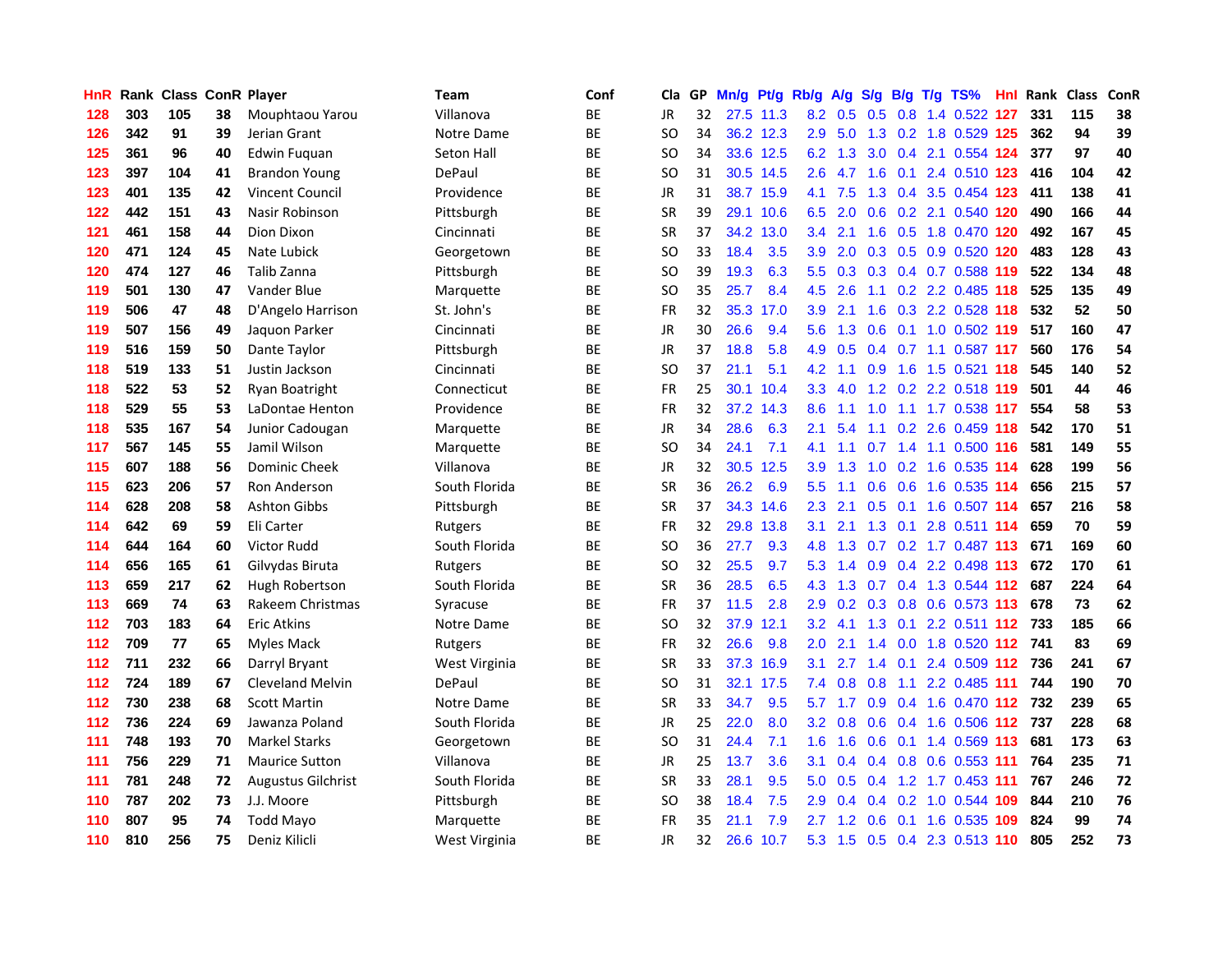| HnR |      | Rank Class ConR Player |     |                        | Team          | Conf      | Cla       | GP | Mn/g | Pt/g | Rb/g             | A/g             | S/g             | B/g | $T/g$ TS%                     | Hnl | Rank Class |     | ConR |
|-----|------|------------------------|-----|------------------------|---------------|-----------|-----------|----|------|------|------------------|-----------------|-----------------|-----|-------------------------------|-----|------------|-----|------|
| 110 | 820  | 100                    | 76  | Gary Browne            | West Virginia | ВE        | <b>FR</b> | 33 | 25.6 | 6.5  | 3.9              | 3.0             | 1.2             | 0.0 | 2.1 0.514                     | 109 | 827        | 101 | 75   |
| 109 | 870  | 105                    | 77  | Jabarie Hinds          | West Virginia | ВE        | <b>FR</b> | 33 | 28.8 | 7.4  | $2.5^{\circ}$    | 3.3             | 1.4             | 0.1 | 1.9 0.487 108                 |     | 867        | 106 | 77   |
| 108 | 896  | 110                    | 78  | Pat Connaughton        | Notre Dame    | ВE        | <b>FR</b> | 34 | 24.1 | 7.0  | 4.4              | 0.9             | 0.5             | 0.1 | 0.7 0.544 107                 |     | 930        | 115 | 80   |
| 108 | 923  | 230                    | 79  | Baye Moussa Keita      | Syracuse      | BE        | SO        | 35 | 12.3 | 2.3  | 2.5              | 0.1             |                 |     | 0.2 1.0 0.3 0.702 108         |     | 872        | 217 | 78   |
| 108 | 926  | 279                    | 80  | Alex Oriakhi           | Connecticut   | ВE        | JR        | 34 | 21.5 | 6.7  |                  |                 |                 |     | 4.8 0.3 0.1 1.3 1.2 0.507 107 |     | 926        | 280 | 79   |
| 107 | 966  | 294                    | 81  | Jared Swopshire        | Louisville    | ВE        | JR        | 39 | 13.1 | 3.3  | 2.8 <sub>1</sub> | 0.4             |                 |     | 0.3 0.2 0.6 0.460 107         |     | 964        | 292 | 81   |
| 107 | 969  | 122                    | 82  | Jamee Crockett         | DePaul        | BE        | <b>FR</b> | 31 | 18.4 | 8.6  | $2.2^{\circ}$    | 1.2             |                 |     | 0.7 0.3 0.9 0.547 106         |     | 968        | 121 | 82   |
| 107 | 971  | 240                    | 83  | James Bell             | Villanova     | BE        | SO        | 29 | 23.0 | 7.0  | 3.8              | 1.3             |                 |     | 0.7 0.3 1.3 0.532 106         |     | 988        | 243 | 84   |
| 107 | 975  | 242                    | 84  | <b>Blake Nash</b>      | South Florida | ВE        | <b>SO</b> | 34 | 12.2 | 3.4  | 0.8 <sub>0</sub> | 1.1             | 0.5             |     | 0.0 0.9 0.518 106             |     | 998        | 246 | 85   |
| 107 | 978  | 125                    | 85  | Jerome Seagears        | Rutgers       | ВE        | <b>FR</b> | 32 | 25.8 | 7.7  | 3.0 <sub>1</sub> | 2.5             | 0.8             |     | 0.1 1.6 0.487 106             |     | 982        | 125 | 83   |
| 106 | 1003 | 305                    | 86  | <b>Bilal Dixon</b>     | Providence    | ВE        | JR        | 31 | 15.7 | 4.3  | 4.1              | 0.2             | 0.3             |     | 1.2 0.6 0.617 106             |     | 1024       | 311 | 87   |
| 106 | 1014 | 327                    | 87  | Jeremiah Kelly         | DePaul        | BE        | SR        | 29 | 28.2 | 8.6  | 2.6              | 3.9             | 1.1             | 0.0 | 1.3 0.534 106                 |     | 1001       | 324 | 86   |
| 106 | 1019 | 251                    | 88  | Mike Poole             | Rutgers       | ВE        | <b>SO</b> | 32 | 22.1 | 6.5  | 3.3 <sub>2</sub> | 1.2             | 1.3             | 0.6 | 1.3 0.454 105                 |     | 1040       | 255 | 88   |
| 105 | 1046 | 259                    | 89  | <b>Tyler Olander</b>   | Connecticut   | BE        | SO        | 34 | 17.6 | 4.2  | 3.9              | 1.2             | 0.4             | 0.5 | 0.9 0.483 105                 |     | 1055       | 260 | 89   |
| 104 | 1081 | 138                    | 90  | Greg Whittington       | Georgetown    | ВE        | <b>FR</b> | 33 | 20.1 | 4.3  | 2.9              | 0.9             | 0.6             | 0.5 | 1.1 0.497 104 1078            |     |            | 140 | 90   |
| 104 | 1093 | 141                    | 91  | JayVaughn Pinkston     | Villanova     | ВE        | <b>FR</b> | 32 | 25.9 | 9.6  | 5.2              | 1.1             | 0.6             |     | 0.4 2.6 0.494 103 1137        |     |            | 149 | 92   |
| 104 | 1114 | 275                    | 92  | <b>Bryce Cotton</b>    | Providence    | ВE        | SO        | 32 | 38.6 | 14.3 | 2.5              | 2.3             |                 |     | 1.0 0.2 1.6 0.569 103 1142    |     |            | 281 | 94   |
| 104 | 1116 | 145                    | 93  | Jabril Trawick         | Georgetown    | BE        | <b>FR</b> | 33 | 11.5 | 3.4  |                  | $1.3 \quad 0.5$ |                 |     | 0.4 0.2 0.5 0.534 104 1117    |     |            | 145 | 91   |
| 104 | 1117 | 277                    | 94  | Patrik Auda            | Seton Hall    | ВE        | SO        | 34 | 24.0 | 6.8  | 4.0              | 1.1             |                 |     | 0.7 0.3 1.2 0.570 103 1139    |     |            | 279 | 93   |
| 103 | 1172 | 161                    | 95  | Aaron Cosby            | Seton Hall    | ВE        | FR        | 34 | 29.9 | 7.9  | $2.0^{\circ}$    | 1.4             | 0.6             |     | 0.1 1.2 0.512 102 1182        |     |            | 159 | 95   |
| 102 | 1181 | 295                    | 96  | <b>Gerard Coleman</b>  | Providence    | ВE        | SO        | 30 | 34.0 | 13.2 | 5.0              | 2.1             | 1.1             |     | 0.2 2.2 0.479 102 1184        |     |            | 296 | 96   |
| 102 | 1202 | 164                    | 97  | Markus Kennedy         | Villanova     | BE        | FR        | 31 | 14.8 | 3.0  | 4.4              | 0.7             | 0.5             |     | 0.4 1.1 0.431 101             |     | 1226       | 163 | 97   |
| 101 | 1239 | 358                    | 98  | <b>Worrel Clahar</b>   | DePaul        | ВE        | <b>JR</b> | 31 | 16.8 | 6.0  | 1.5              | 2.0             | 1.3             |     | 0.0 2.1 0.600 101             |     | 1248       | 363 | 98   |
| 101 | 1242 | 315                    | 99  | Alex Dragicevich       | Notre Dame    | BE        | <b>SO</b> | 34 | 20.9 | 6.6  | 1.8              | 1.2             | 0.1             |     | 0.3 0.9 0.531 100             |     | 1266       | 320 | 99   |
| 98  | 1381 | 193                    | 100 | Derrick Randall        | Rutgers       | ВE        | <b>FR</b> | 31 | 11.3 | 2.5  | 2.4              | 0.1             | 0.3             |     | $0.4$ 0.6 0.569               | 98  | 1393       | 196 | 101  |
| 97  | 1465 | 371                    | 101 | Moses Morgan           | DePaul        | ВE        | SΟ        | 26 | 19.6 | 9.0  | $2.5^{\circ}$    | 1.0             | 0.6             |     | $0.3$ 1.2 0.499               | -97 | 1428       | 361 | 102  |
| 97  | 1469 | 213                    | 102 | <b>Brandon Mobley</b>  | Seton Hall    | BE        | <b>FR</b> | 25 | 20.3 | 5.6  | $4.4^{\circ}$    | 0.6             | 0.5             | 0.4 | 0.9 0.515                     | -99 | 1323       | 185 | 100  |
| 96  | 1544 | 454                    | 103 | God'sgift Achiuwa      | St. John's    | BE        | <b>JR</b> | 32 | 29.9 | 9.4  | 5.8              | 0.3             | 0.3             | 0.8 | 1.8 0.566                     | 95  | 1562       | 456 | 106  |
| 95  | 1557 | 230                    | 104 | <b>Brice Kofane</b>    | Providence    | ВE        | <b>FR</b> | 29 | 15.0 | 2.7  | 4.1              |                 | $0.2 \quad 0.3$ | 1.4 | 0.8 0.582                     | -95 | 1556       | 228 | 105  |
| 95  | 1561 | 231                    | 105 | Darrun Hilliard        | Villanova     | ВE        | FR        | 29 | 18.1 | 4.8  | $2.4^{\circ}$    |                 |                 |     | 1.0 0.4 0.3 0.8 0.489         | 96  | 1526       | 219 | 103  |
| 94  | 1606 | 237                    | 106 | <b>Phil Greene</b>     | St. John's    | ВE        | FR        | 32 | 31.4 | 7.6  | 2.6              | 3.0             |                 |     | $1.3$ 0.2 1.8 0.412           | -94 | 1634       | 242 | 108  |
| 94  | 1637 | 243                    | 107 | Sir'Dominic Pointer    | St. John's    | <b>BE</b> | FR        | 32 | 30.0 | 6.6  | 4.6              | 1.5             | 1.6             |     | $0.9$ 1.7 0.439               | 93  | 1657       | 247 | 109  |
| 94  | 1659 | 248                    | 108 | <b>Kevin Noreen</b>    | West Virginia | ВE        | FR        | 23 | 12.0 | 2.2  | 2.7              | 0.4             |                 |     | $0.3$ $0.2$ $0.3$ $0.593$     | 95  | 1532       | 221 | 104  |
| 93  | 1675 | 253                    | 109 | John Johnson           | Pittsburgh    | ВE        | FR        | 39 | 14.1 | 4.2  | 0.6              | 1.2             | 0.3             | 0.0 | 0.9 0.558                     | 92  | 1733       | 264 | 113  |
| 93  | 1679 | 420                    | 110 | Nurideen Lindsey       | St. John's    | ВE        | SO        | 9  | 29.6 | 11.8 | 4.9              | 2.9             | 1.6             | 0.0 | 4.1 0.491                     | 95  | 1582       | 393 | 107  |
| 92  | 1720 | 431                    | 111 | Roscoe Smith           | Connecticut   | ВE        | SO        | 33 | 18.2 | 4.4  | 3.4              | 0.2             | 0.2             | 0.6 | 0.8 0.485                     | 93  | 1688       | 421 | 110  |
| 92  | 1742 | 263                    | 112 | <b>DeAndre Daniels</b> | Connecticut   | ВE        | FR        | 31 | 12.1 | 3.0  | 2.1              | 0.5             | $0.4^{\circ}$   | 0.6 | 0.7 0.454                     | 93  | 1699       | 253 | 111  |
| 91  | 1812 | 277                    | 113 | Amir Garrett           | St. John's    | <b>BE</b> | <b>FR</b> | 22 | 26.9 | 7.4  | 4.0              |                 |                 |     | 1.3 1.3 0.2 1.6 0.486         | 93  | 1705       | 255 | 112  |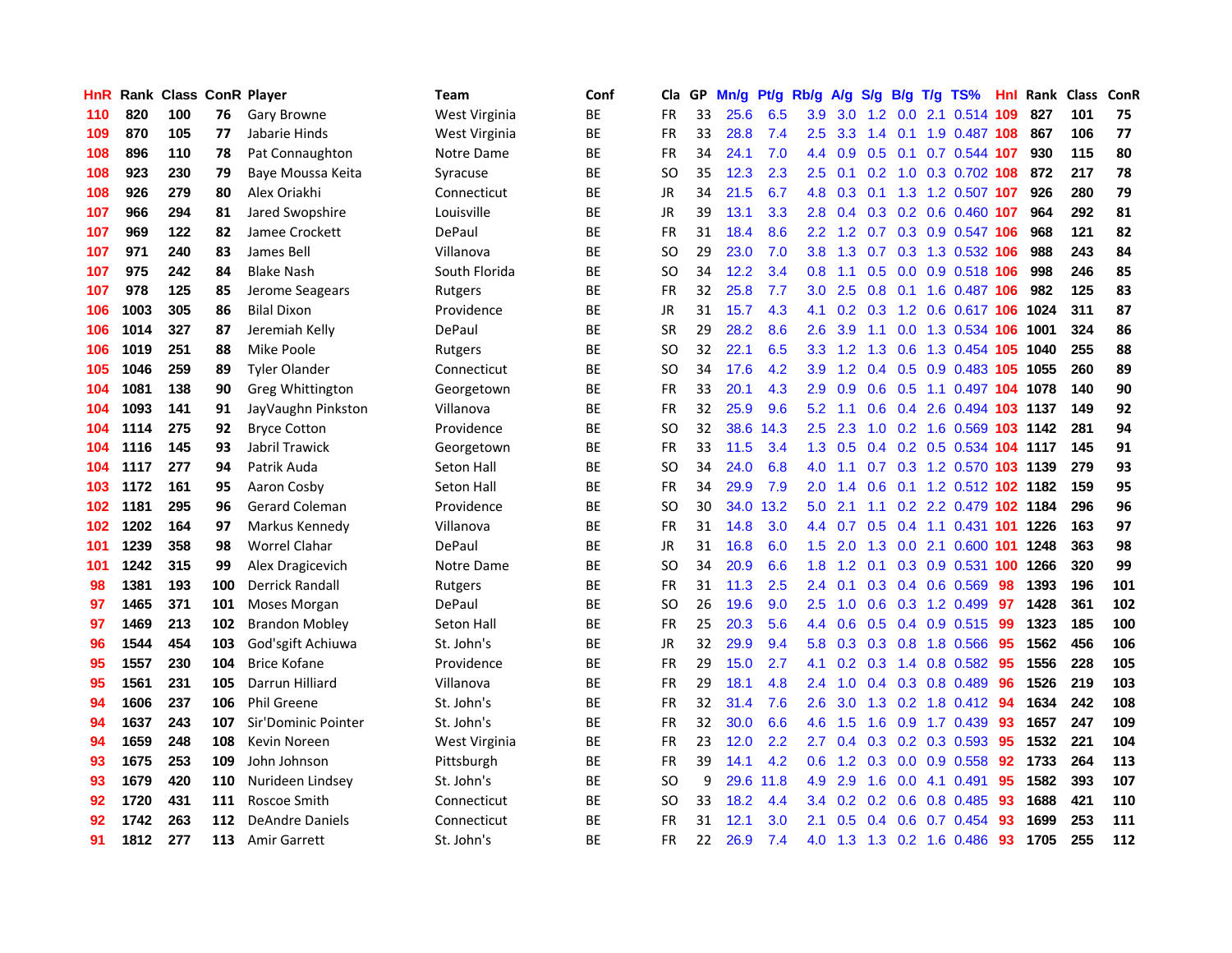| HnR |      | Rank Class ConR Player |     |                         | Team               | Conf        | Cla       | GP | Mn/g      | Pt/g      | Rb/g             | A/g | S/g           | B/g             | T/g TS%                    | Hnl | Rank Class |     | ConR                    |
|-----|------|------------------------|-----|-------------------------|--------------------|-------------|-----------|----|-----------|-----------|------------------|-----|---------------|-----------------|----------------------------|-----|------------|-----|-------------------------|
| 90  | 1836 | 455                    | 114 | Niels Giffey            | Connecticut        | BE          | SO.       | 30 | 11.7      | 2.6       | 1.5              | 0.4 |               | $0.3 \quad 0.2$ | 0.4 0.574                  | 91  | 1785       | 444 | 114                     |
| 90  | 1843 | 284                    | 115 | Aaron Brown             | West Virginia      | BE          | <b>FR</b> | 32 | 15.3      | 4.2       | 1.8              | 0.7 | $0.4^{\circ}$ | 0.1             | $0.7$ 0.482                | 90  | 1826       | 280 | 115                     |
| 90  | 1855 | 551                    | 116 | Krys Faber              | DePaul             | BE          | <b>SR</b> | 30 | 19.8      | 4.0       | 4.7              | 0.4 |               | $0.5\quad 0.5$  | 0.8 0.605                  | 90  | 1841       | 550 | 116                     |
| 87  | 2007 | 599                    | 117 | Joey Brooks             | Notre Dame         | <b>BE</b>   | JR        | 31 | 11.1      | 3.2       | 1.9 <sup>°</sup> | 0.6 |               |                 | $0.2$ 0.1 0.7 0.472        | -87 | 1994       | 594 | 118                     |
| 87  | 2013 | 496                    | 118 | Donnavan Kirk           | DePaul             | BE          | <b>SO</b> | 23 | 18.0      | 3.5       | 4.0              | 0.2 | 0.4           |                 | 1.4 0.5 0.488              | -89 | 1869       | 464 | 117                     |
| 85  | 2111 | 625                    | 119 | Shaun Noriega           | South Florida      | ВE          | JR        | 28 | 11.9      | 3.6       | 0.5              | 0.3 |               |                 | $0.1$ 0.0 0.4 0.526        | -87 | 2003       | 598 | 119                     |
| 84  | 2150 | 363                    | 120 | <b>Charles McKinney</b> | DePaul             | BE          | FR        | 31 | 17.5      | 4.2       | $2.2^{\circ}$    | 1.4 | 0.9           |                 | $0.1$ 1.4 $0.492$          | 84  | 2159       | 362 | 121                     |
| 82  | 2272 | 556                    | 121 | Kadeem Batts            | Providence         | <b>BE</b>   | SO.       | 21 | 19.7      | 6.2       | 4.2              | 0.4 |               |                 | 0.4 0.7 1.5 0.455          | 87  | 2009       | 500 | 120                     |
| 81  | 2285 | 396                    | 122 | Ge'Lawn Guyn            | Cincinnati         | BE          | FR        | 32 | 10.1      | 2.3       | 0.8 <sub>0</sub> | 0.6 | 0.6           | 0.0             | 0.6 0.474                  | 83  | 2220       | 383 | 122                     |
| 80  | 2326 | 407                    | 123 | <b>Haralds Karlis</b>   | <b>Seton Hall</b>  | <b>BE</b>   | <b>FR</b> | 34 | 16.6      | 3.2       | 1.6              | 0.6 |               | $0.4 \quad 0.1$ | 0.4 0.505                  | 80  | 2338       | 407 | 123                     |
| 79  | 2371 | 421                    | 124 | <b>Keaton Miles</b>     | West Virginia      | ВE          | FR        | 32 | 13.1      | 1.4       | 1.9              | 1.2 |               |                 | 0.4 0.4 0.6 0.336          | 80  | 2344       | 409 | 124                     |
| 79  | 2401 | 430                    | 125 | <b>Ty Johnson</b>       | Villanova          | <b>BE</b>   | <b>FR</b> | 32 | 17.7      | 3.3       | 1.0              | 2.0 | 0.6           | 0.1             | 1.8 0.425                  | 78  | 2418       | 437 | 125                     |
| 77  | 2460 | 713                    | 126 | Austin Johnson          | Rutgers            | <b>BE</b>   | JR        | 31 | 16.0      | 4.1       | 2.1              | 0.4 | 0.4           | 0.2             | 1.3 0.527                  | -77 | 2441       | 704 | 126                     |
| 77  | 2469 | 454                    | 127 | <b>Derrick Wilson</b>   | Marquette          | BE          | <b>FR</b> | 33 | 8.8       | 0.6       | 1.1              | 0.7 | 0.6           | 0.0             | 0.3 0.408                  | 77  | 2452       | 448 | 127                     |
| 69  | 2681 | 514                    | 128 | Cameron Wright          | Pittsburgh         | ВE          | FR        | 37 | 11.7      | 2.2       | 1.6              | 0.7 | 0.4           | 0.1             | 0.9 0.401                  | 69  | 2685       | 514 | 128                     |
| 64  | 2789 | 554                    | 129 | Achraf Yacoubou         | Villanova          | <b>BE</b>   | FR        | 26 | 10.6      | 2.2       | 0.9              | 0.3 | 0.1           | 0.1             | $0.3$ 0.460                | 66  | 2753       | 544 | 129                     |
| 59  | 2859 | 813                    | 130 | <b>Malik Stith</b>      | St. John's         | ВE          | JR        | 23 | 14.6      | 2.6       | 1.0 <sub>1</sub> | 1.0 |               |                 | 0.3 0.0 0.8 0.457 64       |     | 2790       | 798 | 130                     |
| 163 | 15   | 4                      | 1   | Damian Lillard          | Weber St.          | <b>BSky</b> | JR        | 32 |           | 34.5 24.5 | 5.0              | 4.0 |               |                 | 1.5 0.2 2.3 0.629 162      |     | -15        | 4   | $\mathbf{1}$            |
| 137 | 148  | 56                     | 2   | Will Cherry             | Montana            | <b>BSky</b> | JR        | 32 |           | 33.8 15.8 | 3.9              | 3.3 |               |                 | 2.6 0.3 2.8 0.566 136      |     | 160        | 62  | $\mathbf{2}$            |
| 131 | 239  | 63                     | 3   | Kareem Jamar            | Montana            | BSky        | SO.       | 32 |           | 34.9 13.6 | $5.6^{\circ}$    | 3.7 |               |                 | 1.1 0.6 2.2 0.578 130      |     | 261        | 65  | 3                       |
| 125 | 348  | 114                    | 4   | Chehales Tapscott       | Portland St.       | BSkv        | <b>SR</b> | 32 | 31.8 14.1 |           | 9.3              | 1.8 | 1.8           |                 | 1.3 2.4 0.593 125          |     | 361        | 118 | 4                       |
| 122 | 441  | 150                    | 5   | Charles Odum            | Portland St.       | <b>BSky</b> | <b>SR</b> | 32 | 31.4 19.1 |           | 3.9              | 2.6 |               |                 | 0.9 0.2 2.9 0.642 121      |     | 460        | 156 | 6                       |
| 119 | 496  | 171                    | 6   | Chase Grabau            | Idaho St.          | <b>BSky</b> | <b>SR</b> | 28 |           | 35.3 12.8 | 5.4              | 3.3 | 1.9           |                 | 0.4 2.0 0.612 121          |     | 455        | 155 | 5                       |
| 114 | 631  | 209                    | 7   | Cliff Colimon           | Eastern Washington | BSky        | <b>SR</b> | 32 |           | 35.1 16.5 | 3.8 <sub>2</sub> | 5.0 | 1.6           | 0.1             | 3.3 0.526 114              |     | 638        | 211 | $\overline{\mathbf{z}}$ |
| 112 | 710  | 231                    | 8   | Derek Selvig            | Montana            | <b>BSky</b> | <b>SR</b> | 29 | 30.3      | 9.1       | 6.1              | 3.0 | 1.0           |                 | 1.2 2.2 0.524 112          |     | 704        | 227 | 8                       |
| 109 | 872  | 267                    | 9   | Mathias Ward            | Montana            | <b>BSky</b> | JR        | 32 |           | 26.2 10.9 | 3.9              | 0.6 | 0.3           |                 | 0.4 0.9 0.598 108          |     | 877        | 271 | 9                       |
| 106 | 986  | 318                    | 10  | <b>Art Steward</b>      | Montana            | <b>BSky</b> | <b>SR</b> | 32 | 29.4      | 9.5       | 4.6              | 1.3 | 1.0           | 0.6             | 1.4 0.577 106              |     | 1010       | 327 | 11                      |
| 106 | 999  | 323                    | 11  | Laron Griffin           | Eastern Washington | <b>BSky</b> | <b>SR</b> | 32 | 24.1      | 8.5       | 7.0              | 0.4 | 0.8           | 0.7             | 0.7 0.604 106              |     | 987        | 319 | 10                      |
| 105 | 1056 | 320                    | 12  | <b>Scott Bamforth</b>   | Weber St.          | <b>BSky</b> | JR        | 31 |           | 32.1 14.5 | 3.6              | 2.4 | 0.9           | 0.0             | 1.8 0.616 104 1079         |     |            | 326 | 13                      |
| 104 | 1084 | 349                    | 13  | <b>Cliff Ederain</b>    | Eastern Washington | <b>BSky</b> | <b>SR</b> | 32 |           | 30.3 10.5 | 7.3              | 3.0 | 1.3           | 1.3             | 3.3 0.524 104 1077         |     |            | 349 | 12                      |
| 102 | 1208 | 388                    | 14  | <b>Mike Proctor</b>     | Northern Colorado  | <b>BSky</b> | <b>SR</b> | 27 | 26.8      | 9.5       | 6.8              | 2.0 | 0.9           |                 | 0.4 2.4 0.566 101 1212     |     |            | 393 | 14                      |
| 100 | 1288 | 373                    | 15  | <b>Colin Chiverton</b>  | Eastern Washington | <b>BSky</b> | JR        | 32 |           | 22.1 13.9 | 2.1              | 0.5 |               |                 | 0.8 0.4 1.0 0.505 100 1282 |     |            | 372 | 15                      |
| 99  | 1320 | 338                    | 16  | <b>Tate Unruh</b>       | Northern Colorado  | <b>BSky</b> | SO.       | 27 |           | 28.5 11.3 | 3.2 <sub>2</sub> | 1.2 |               |                 | $0.9$ $0.2$ 1.6 0.650      | -99 | 1343       | 336 | 16                      |
| 98  | 1398 | 358                    | 17  | <b>Emmanuel Addo</b>    | Northern Colorado  | <b>BSky</b> | SO.       | 28 | 21.4      | 9.6       | 4.1              | 1.0 |               |                 | $0.2$ 0.4 1.9 0.607        | 97  | 1443       | 364 | 17                      |
| 96  | 1505 | 219                    | 18  | <b>Dylan Garrity</b>    | Sacramento St.     | BSky        | FR        | 28 | 33.8      | 8.1       | $2.3\,$          | 6.9 | 0.9           | 0.0             | 3.0 0.551                  | 95  | 1552       | 226 | 19                      |
| 96  | 1547 | 226                    | 19  | <b>Tim Huskisson</b>    | Northern Colorado  | <b>BSky</b> | Fr        | 28 | 19.0      | 6.5       | 3.3              | 1.1 | 0.5           |                 | 0.2 1.3 0.595              | 95  | 1579       | 234 | 20                      |
| 95  | 1580 | 391                    | 20  | Kyle Tresnak            | Weber St.          | BSkv        | SO.       | 32 | 25.2      | 10.0      | 3.8              | 0.6 | 0.5           |                 | 0.7 1.3 0.566              | 94  | 1611       | 401 | 21                      |
| 94  | 1613 | 400                    | 21  | Paul Garnica            | Northern Colorado  | BSkv        | SΟ        | 27 | 24.4      | 9.3       | 2.0              | 2.4 |               |                 | 1.0 0.1 2.3 0.574          | 94  | 1645       | 409 | 22                      |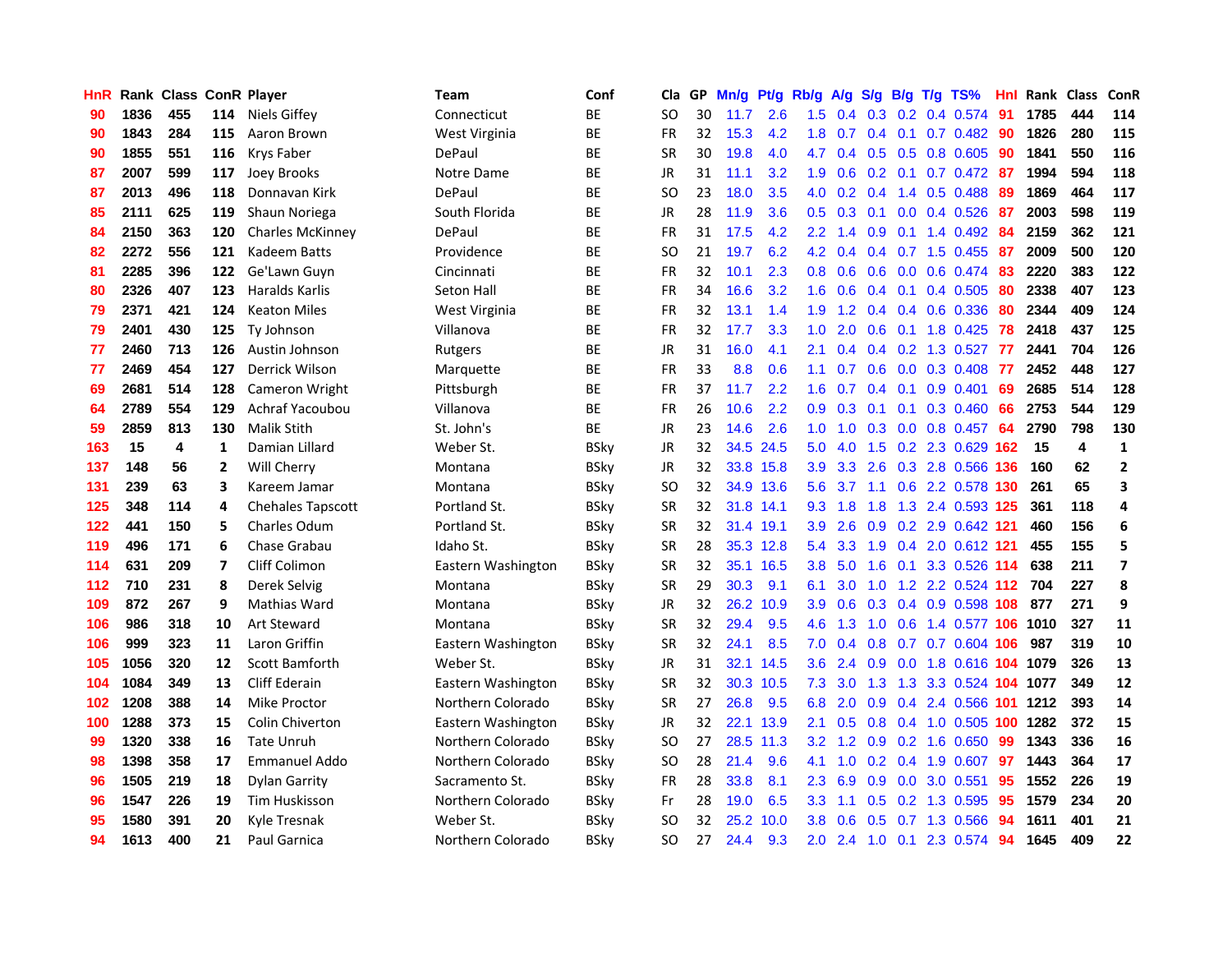| <b>HnR</b> |      |     |    | Rank Class ConR Player  | <b>Team</b>        | Conf        | Cla       |    | GP Mn/g Pt/g |           | Rb/g          | A/g             |                  |                | S/g B/g T/g TS%                 | Hnl | Rank Class |     | ConR |
|------------|------|-----|----|-------------------------|--------------------|-------------|-----------|----|--------------|-----------|---------------|-----------------|------------------|----------------|---------------------------------|-----|------------|-----|------|
| 93         | 1671 | 416 | 22 | Jackson Carbajal        | Sacramento St.     | <b>BSky</b> | SO.       | 18 |              | 21.4 11.1 | 3.1           | 0.7             | 0.8              | 0.0            | 1.4 0.541                       | 97  | 1447       | 367 | 18   |
| 93         | 1698 | 511 | 23 | Darin Mahoney           | Weber St.          | <b>BSky</b> | <b>SR</b> | 32 | 24.5         | 4.1       | 6.3           | 1.1             | 0.8              | 0.9            | 0.9 0.563                       | 92  | 1729       | 520 | 23   |
| 93         | 1717 | 514 | 24 | Durrell Norman          | Northern Arizona   | <b>BSky</b> | <b>SR</b> | 29 | 26.2         | 9.8       | 5.8           | 1.1             | 0.9 <sub>0</sub> | 0.3            | 1.6 0.546                       | 91  | 1777       | 534 | 27   |
| 92         | 1758 | 529 | 25 | John Dickson            | Sacramento St.     | <b>BSky</b> | JR        | 28 |              | 25.6 12.4 |               | $4.2 \quad 1.1$ | 0.5              |                | 1.0 2.1 0.499                   | -91 | 1802       | 541 | 29   |
| 92         | 1762 | 266 | 26 | <b>Tevin Svihovec</b>   | Northern Colorado  | <b>BSky</b> | FR        | 28 |              | 29.2 10.8 | 2.7           | 2.4             |                  |                | 1.1 0.1 2.3 0.562               | -91 | 1790       | 272 | 28   |
| 92         | 1765 | 530 | 27 | <b>Christian Moon</b>   | Montana St.        | <b>BSky</b> | JR        | 29 |              | 27.0 10.4 | 2.1           | 1.6             |                  |                | 1.2 0.2 1.1 0.568               | -91 | 1775       | 533 | 26   |
| 91         | 1782 | 535 | 28 | Josh McCarver           | Sacramento St.     | <b>BSky</b> | <b>SR</b> | 28 | 15.2         | 5.3       |               | 4.2 0.5         |                  |                | $0.3$ 0.5 1.0 0.593             | 90  | 1821       | 545 | 31   |
| 90         | 1837 | 553 | 29 | Joe Eberhard            | Sacramento St.     | <b>BSkv</b> | <b>JR</b> | 28 |              | 35.7 11.1 | 5.9           | 1.5             |                  |                | $0.6$ $0.1$ 1.6 $0.619$         | 89  | 1899       | 569 | 35   |
| 90         | 1849 | 460 | 30 | <b>Byron Fulton</b>     | Weber St.          | <b>BSky</b> | <b>SO</b> | 32 | 20.0         | 7.2       | 4.3           | 0.5             |                  |                | 0.2 0.3 0.8 0.548               | 89  | 1883       | 467 | 34   |
| 90         | 1857 | 557 | 31 | Xavier Johnson-Blount   | Montana St.        | <b>BSky</b> | JR        | 24 | 26.1         | 11.7      | 3.4           | 2.0             | 1.1              | 0.1            | 1.8 0.493                       | -90 | 1809       | 543 | 30   |
| 90         | 1858 | 558 | 32 | Jeffrey Forbes          | Eastern Washington | <b>BSky</b> | JR        | 32 | 32.1         | 6.9       | 2.8           | 1.5             | 1.0              |                | $0.0$ 1.1 $0.520$               | 90  | 1854       | 556 | 32   |
| 89         | 1867 | 560 | 33 | Renado Parker           | Portland St.       | <b>BSky</b> | JR        | 25 | 24.4         | 9.8       | 5.1           | 0.6             |                  | $0.4\quad 0.5$ | 1.6 0.580                       | -89 | 1882       | 564 | 33   |
| 89         | 1894 | 559 | 34 | Kenny McGowan           | Idaho St.          | <b>BSky</b> | <b>SR</b> | 30 | 29.5         | 14.7      | $1.4^{\circ}$ | 2.2             | 0.9              | 0.1            | 2.4 0.519                       | 88  | 1952       | 579 | 36   |
| 88         | 1934 | 574 | 35 | Walter Jackson          | Sacramento St.     | <b>BSky</b> | <b>SR</b> | 11 | 22.9         | 7.4       | 4.5           | 0.3             | 0.7              | 0.6            | 1.2 0.614                       | 91  | 1760       | 529 | 24   |
| 88         | 1953 | 582 | 36 | <b>Mohammed Fall</b>    | Montana St.        | <b>BSky</b> | JR        | 28 | 24.4         | 7.2       | 5.4           | 0.9             | 0.5              | 1.3            | 1.5 0.563                       | 88  | 1955       | 587 | 37   |
| 88         | 1965 | 485 | 37 | <b>Connor Osborne</b>   | Northern Colorado  | <b>BSky</b> | SO.       | 27 | 21.1         | 7.6       | 4.6           | 0.4             | 0.1              | 0.6            | 1.6 0.554                       | -87 | 1992       | 494 | 38   |
| 88         | 1972 | 587 | 38 | Jamie Stewart           | Montana St.        | <b>BSky</b> | JR        | 12 | 22.8         | 9.1       | 3.1           | 2.1             |                  |                | 1.0 0.4 2.3 0.542               | -91 | 1767       | 530 | 25   |
| 88         | 1975 | 588 | 39 | Melvin Morgan           | Idaho St.          | <b>BSky</b> | JR        | 30 |              | 31.6 12.2 | $2.3^{\circ}$ | 2.8             |                  |                | 1.8 0.0 3.0 0.508               | -86 | 2028       | 602 | 40   |
| 87         | 1990 | 596 | 40 | Lateef McMullan         | Portland St.       | <b>BSky</b> | JR        | 32 | 31.0         | 9.4       | 2.9           | 2.8             |                  |                | $0.8$ 0.0 2.2 0.483             | -87 | 2006       | 599 | 39   |
| 87         | 1992 | 584 | 41 | Konner Veteto           | Sacramento St.     | <b>BSky</b> | <b>SR</b> | 27 | 18.8         | 9.0       | 4.7           |                 |                  |                | $0.3$ $0.2$ $0.1$ $1.7$ $0.520$ | -86 | 2045       | 606 | 42   |
| 86         | 2071 | 506 | 42 | Jeff Budinich           | Montana St.        | <b>BSky</b> | <b>SO</b> | 26 | 10.8         | 4.5       | 2.2           | 0.3             |                  |                | $0.0$ $0.5$ $0.4$ $0.498$       | 85  | 2084       | 510 | 44   |
| 86         | 2074 | 614 | 43 | Michael Harthun         | Portland St.       | <b>BSky</b> | <b>JR</b> | 32 | 29.2         | 8.6       |               | $2.3$ 1.5       |                  |                | $0.3$ 0.1 1.2 0.583             | 85  | 2090       | 618 | 45   |
| 85         | 2098 | 621 | 44 | Tremayne Johnson        | Eastern Washington | <b>BSky</b> | <b>SR</b> | 32 | 17.4         | 6.4       | 3.9           | 0.3             |                  |                | 0.7 0.7 1.2 0.442               | 85  | 2101       | 622 | 46   |
| 85         | 2104 | 623 | 45 | Heath Hoffman           | Sacramento St.     | <b>BSky</b> | <b>SR</b> | 28 | 20.9         | 7.2       | 2.6           | 0.9             | 0.6              |                | $0.1$ 1.1 0.572                 | -84 | 2154       | 634 | 50   |
| 85         | 2108 | 514 | 46 | Shawn Reid              | Montana St.        | <b>BSky</b> | <b>SO</b> | 29 | 23.4         | 10.6      | 3.3           | 0.9             |                  |                | 0.7 0.1 1.7 0.507               | 85  | 2128       | 516 | 47   |
| 85         | 2115 | 626 | 47 | Nate Lozeau             | Portland St.       | <b>BSky</b> | <b>SR</b> | 32 | 21.0         | 7.2       | 4.8           | 0.1             |                  |                | $0.2$ 0.4 1.0 0.592             | 84  | 2132       | 628 | 48   |
| 85         | 2131 | 518 | 48 | Tre Johnson             | Montana St.        | <b>BSky</b> | <b>SO</b> | 27 | 26.2         | 8.8       | 6.0           | 0.8             | 1.0              | 1.1            | 2.1 0.481                       | 84  | 2141       | 518 | 49   |
| 84         | 2146 | 361 | 49 | James Douglas           | Northern Arizona   | <b>BSky</b> | <b>FR</b> | 28 |              | 30.1 12.2 | 2.6           | 2.3             | 1.3              | 0.0            | 2.3 0.517                       | 83  | 2183       | 374 | 51   |
| 84         | 2176 | 370 | 50 | Gaellen Bewernick       | Northern Arizona   | <b>BSky</b> | <b>FR</b> | 29 | 20.9         | 5.8       | 5.1           | 0.6             | 0.7              |                | 0.4 1.2 0.578                   | 82  | 2233       | 385 | 55   |
| 83         | 2193 | 643 | 51 | Rod Singleton           | Montana St.        | <b>BSky</b> | <b>SR</b> | 29 | 27.0         | 7.3       | 2.7           | 3.6             |                  |                | 0.7 0.0 2.4 0.516               | 83  | 2207       | 643 | 52   |
| 83         | 2197 | 533 | 52 | Jordan Richardson       | Weber St.          | <b>BSky</b> | <b>SO</b> | 32 | 20.7         | 4.2       | $1.4^{\circ}$ | 2.1             |                  |                | $0.4$ 0.1 0.8 0.510 83          |     | 2226       | 544 | 54   |
| 83         | 2228 | 383 | 53 | Parker Kelly            | Eastern Washington | <b>BSky</b> | <b>FR</b> | 31 | 16.0         | 4.8       |               | $1.2 \quad 0.4$ |                  |                | 0.5 0.0 0.2 0.646               | 83  | 2219       | 382 | 53   |
| 82         | 2242 | 659 | 54 | <b>Elliott Lloyd</b>    | Northern Colorado  | <b>BSky</b> | JR        | 18 | 28.8         | 7.9       | 2.5           | 2.6             |                  |                | 0.9 0.2 2.7 0.603               | 86  | 2029       | 603 | 41   |
| 82         | 2259 | 664 | 55 | <b>Stallon Saldivar</b> | Northern Arizona   | <b>BSky</b> | JR        | 29 | 31.2         | 6.7       | 3.6           | 4.9             | 1.0              |                | $0.0$ 2.2 0.456                 | -81 | 2317       | 677 | 58   |
| 81         | 2300 | 660 | 56 | Jordan Allou            | Montana St.        | <b>BSky</b> | <b>SR</b> | 29 | 18.0         | 4.8       | 3.2           | 0.3             |                  |                | 0.7 0.4 0.7 0.560               | 81  | 2316       | 666 | 57   |
| 80         | 2333 | 670 | 57 | Abner Moreira           | Idaho St.          | BSkv        | <b>SR</b> | 30 | 33.8         | 6.2       | 7.2           | 1.1             | 1.0              | 0.5            | 2.2 0.476                       | 79  | 2373       | 676 | 60   |
| 80         | 2342 | 672 | 58 | Kyle Bullinger          | Weber St.          | BSkv        | <b>SR</b> | 23 | 23.9         | 6.2       | 4.7           | 1.5             | 0.7              | 0.1            | 1.2 0.460                       | 85  | 2079       | 615 | 43   |
| 79         | 2382 | 425 | 59 | Gary Winston            | Portland St.       | <b>BSkv</b> | FR        | 28 | 22.5         | 6.5       |               |                 |                  |                | 1.6 1.8 0.6 0.0 1.4 0.552 81    |     | 2323       | 405 | 59   |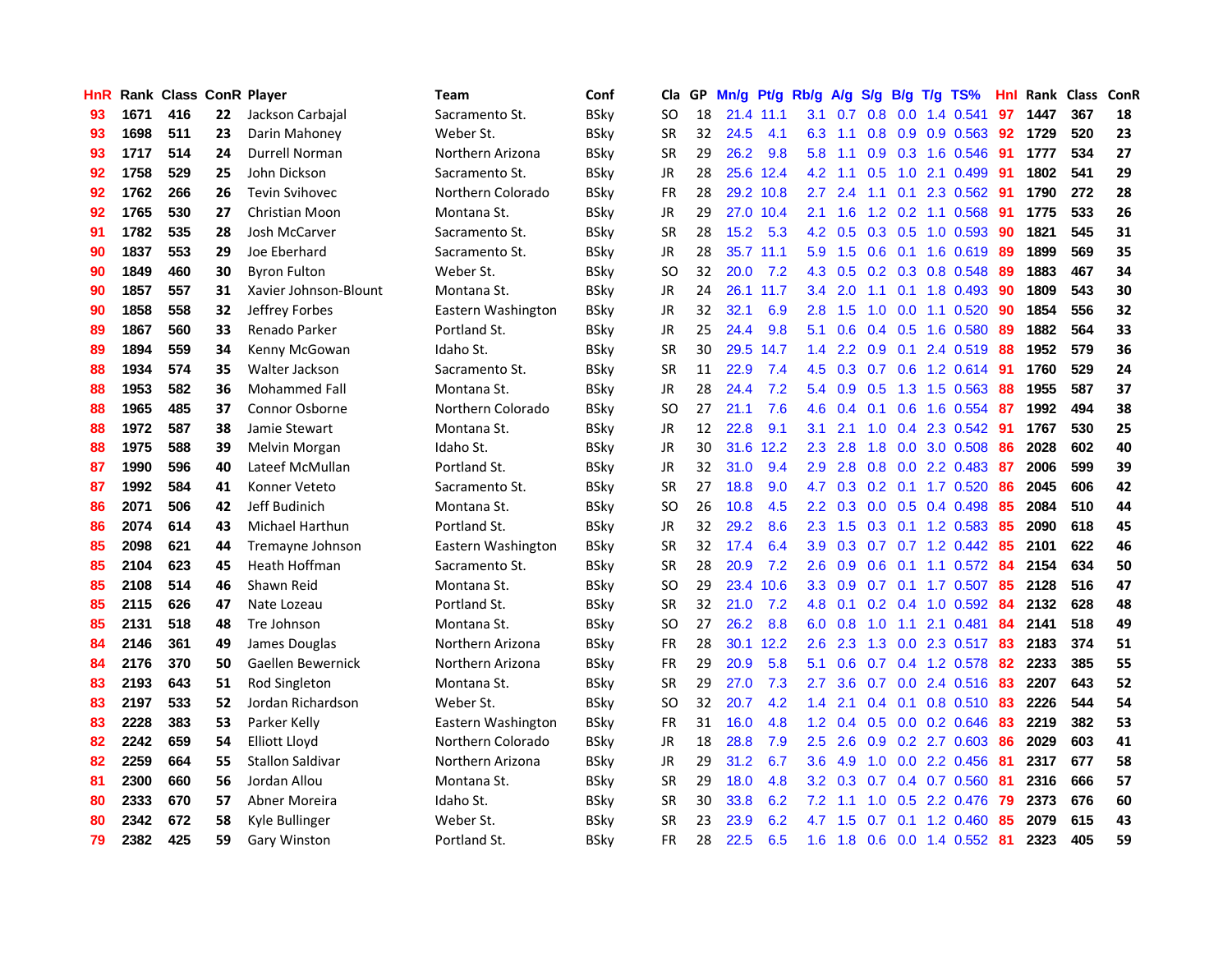| HnR |      | <b>Rank Class ConR Player</b> |    |                         | Team                       | Conf        | Cla           |    | GP Mn/g | Pt/g      | Rb/g             | A/g             | S/g           |                  | B/g T/g TS%               | Hnl  | Rank Class |     | ConR                    |
|-----|------|-------------------------------|----|-------------------------|----------------------------|-------------|---------------|----|---------|-----------|------------------|-----------------|---------------|------------------|---------------------------|------|------------|-----|-------------------------|
| 79  | 2407 | 433                           | 60 | <b>Michael Dison</b>    | Montana St.                | <b>BSky</b> | FR            | 29 | 14.6    | 3.7       | 1.9              | 2.1             | 0.6           | 0.0              | 1.1 0.436                 | 78   | 2412       | 435 | 61                      |
| 79  | 2410 | 435                           | 61 | Gelaun Wheelwright      | Weber St.                  | <b>BSky</b> | <b>FR</b>     | 26 | 18.7    | 5.6       | 2.1              | 1.1             | 0.5           | 0.2              | 1.2 0.525                 | 81   | 2304       | 400 | 56                      |
| 76  | 2492 | 722                           | 62 | Ephraim Ekanem          | Northern Arizona           | <b>BSky</b> | <b>JR</b>     | 28 | 17.8    | 5.6       | 3.9              | 0.3             | 0.5           | 0.4              | 0.9 0.480 75              |      | 2525       | 729 | 63                      |
| 76  | 2503 | 618                           | 63 | Andre Hatchett          | Idaho St.                  | <b>BSky</b> | <sub>SO</sub> | 28 | 27.3    | 7.4       | 4.5              |                 |               |                  | 1.2 0.4 0.5 1.2 0.429 75  |      | 2505       | 618 | 62                      |
| 74  | 2537 | 736                           | 64 | Sherrod Baldwin         | Idaho St.                  | <b>BSky</b> | <b>JR</b>     | 29 | 16.6    | 4.8       | 1.3              |                 |               |                  | 1.0 0.5 0.0 1.0 0.517 74  |      | 2568       | 742 | 65                      |
| 74  | 2542 | 737                           | 65 | Michael Dunn            | Northern Arizona           | <b>BSky</b> | JR            | 29 | 23.5    | 6.8       | 3.0 <sub>1</sub> | 1.8             |               |                  | 1.0 0.2 1.9 0.491         | - 73 | 2582       | 745 | 66                      |
| 74  | 2547 | 708                           | 66 | Shawn Stockton          | Montana                    | <b>BSky</b> | <b>SR</b>     | 32 | 15.6    | 3.6       | 1.3 <sup>°</sup> | 0.7             |               |                  | $0.5$ 0.0 0.9 0.491       | -74  | 2562       | 714 | 64                      |
| 67  | 2732 | 780                           | 67 | Jordan Hickert          | Eastern Washington         | <b>BSky</b> | <b>JR</b>     | 32 | 12.2    | 3.2       | 2.1              | 0.3             | 0.1           |                  | 0.3 0.3 0.449             | 67   | 2744       | 784 | 68                      |
| 62  | 2816 | 566                           | 68 | Colin Gruber            | Northern Arizona           | <b>BSky</b> | <b>FR</b>     | 27 | 12.0    | 3.9       | 1.0              | 0.6             |               |                  | 0.3 0.3 0.9 0.461         | 62   | 2830       | 570 | 69                      |
| 59  | 2862 | 814                           | 69 | Gabe Rogers             | Northern Arizona           | <b>BSky</b> | JR            | 18 | 28.1    | 10.2      | 1.3              | 2.6             | $0.4^{\circ}$ | 0.1              | 2.6 0.397                 | 68   | 2722       | 779 | 67                      |
| 55  | 2897 | 823                           | 70 | Julian Demalleville     | Sacramento St.             | <b>BSky</b> | <b>JR</b>     | 28 | 8.0     | 0.9       | 0.9              | 0.9             |               |                  | $0.3$ 0.0 0.6 0.471       | 54   | 2902       | 824 | 70                      |
| 51  | 2916 | 826                           | 71 | Kevin Winford           | Eastern Washington         | <b>BSky</b> | JR            | 30 | 11.0    | 2.1       | 0.4              | 0.7             | 0.3           |                  | $0.0\quad 0.6\quad 0.463$ | 52   | 2915       | 828 | 73                      |
| 49  | 2925 | 605                           | 72 | <b>Garrett Swanson</b>  | Idaho St.                  | <b>BSky</b> | <b>FR</b>     | 19 | 13.3    | 3.6       | 1.9              | 0.1             | 0.4           | 0.3              | 0.8 0.417                 | 53   | 2911       | 602 | 72                      |
| 48  | 2928 | 829                           | 73 | Jordan Estada           | Sacramento St.             | <b>BSky</b> | JR            | 22 | 18.0    | 2.9       | 1.1              | 1.1             | 0.2           | 0.0 <sub>1</sub> | 0.5 0.320                 | 54   | 2908       | 827 | 71                      |
| 47  | 2929 | 830                           | 74 | Dejan Kostur            | Idaho St.                  | <b>BSky</b> | <b>JR</b>     | 24 | 13.4    | 3.5       | 1.7 <sup>2</sup> | 0.3             | 0.3           |                  | 0.3 1.2 0.494             | 50   | 2928       | 830 | 74                      |
| 39  | 2949 | 616                           | 75 | Brendan Keane           | Northern Colorado          | <b>BSky</b> | <b>FR</b>     | 27 | 9.0     | 2.0       | 1.1              | 0.1             | 0.1           |                  | $0.2\quad 0.6\quad 0.401$ | 40   | 2951       | 617 | 75                      |
| 140 | 111  | 41                            | 1  | Al'Ionzo Coleman        | Presbyterian               | <b>BSou</b> | <b>SR</b>     | 29 | 30.4    | 16.9      | 8.8 <sub>1</sub> | 1.8             | 1.1           |                  | 0.4 2.9 0.576 140         |      | 112        | 40  | 1                       |
| 139 | 119  | 44                            | 2  | <b>Jesse Sanders</b>    | Liberty                    | <b>BSou</b> | <b>SR</b>     | 32 |         | 35.1 12.5 |                  | 7.8 8.0         |               | $1.2 \quad 0.1$  | 2.8 0.585 138             |      | 132        | 47  | $\mathbf{2}$            |
| 135 | 179  | 58                            | 3  | <b>Kelvin Martin</b>    | <b>Charleston Southern</b> | <b>BSou</b> | <b>SR</b>     | 31 |         | 32.8 15.4 |                  | $9.1 \quad 1.7$ | 2.1           |                  | 1.6 2.3 0.594 134         |      | 180        | 60  | 3                       |
| 123 | 411  | 138                           | 4  | Eric Griffin            | Campbell                   | <b>BSou</b> | <b>SR</b>     | 31 |         | 30.3 15.7 | 8.6              | 1.5             |               |                  | 0.9 2.4 2.7 0.613 123     |      | 403        | 135 | 4                       |
| 123 | 417  | 139                           | 5  | Nick Barbour            | High Point                 | <b>BSou</b> | <b>SR</b>     | 31 |         | 32.7 20.4 | $2.5^{\circ}$    | 1.4             |               |                  | 1.1 0.4 1.7 0.622 122     |      | 429        | 144 | 5                       |
| 121 | 463  | 159                           | 6  | J.P. Primm              | NC-Asheville               | <b>BSou</b> | <b>SR</b>     | 34 |         | 32.0 15.4 |                  | $3.3 \quad 4.2$ | 1.9           |                  | 0.1 2.4 0.587 120         |      | 482        | 162 | 6                       |
| 119 | 514  | 174                           | 7  | Shay Shine              | High Point                 | <b>BSou</b> | <b>SR</b>     | 31 |         | 31.4 15.6 | 5.4              | 3.0             |               |                  | 1.2 0.5 2.3 0.588 118     |      | 531        | 177 | $\overline{\mathbf{z}}$ |
| 118 | 528  | 164                           | 8  | Anthony Raffa           | Coastal Carolina           | <b>BSou</b> | <b>JR</b>     | 31 |         | 31.0 16.7 | 3.7              | 2.0             | 1.8           | 0.1              | 2.2 0.569 117             |      | 577        | 181 | 9                       |
| 118 | 547  | 182                           | 9  | Matt Dickey             | NC-Asheville               | <b>BSou</b> | <b>SR</b>     | 34 |         | 33.2 16.1 | 3.3              | 3.6             | 1.5           | 0.1              | 2.4 0.617 117             |      | 563        | 184 | 8                       |
| 114 | 629  | 195                           | 10 | Jeremy Atkinson         | NC-Asheville               | <b>BSou</b> | <b>JR</b>     | 34 |         | 29.6 11.7 | 6.6              | 2.2             | 1.2           |                  | 0.2 1.5 0.613 114         |      | 641        | 203 | 10                      |
| 114 | 648  | 214                           | 11 | Reggie Middleton        | Winthrop                   | <b>BSou</b> | <b>SR</b>     | 32 |         | 31.9 12.8 | 4.0              | 4.3             |               |                  | 1.4 0.4 2.4 0.481 113     |      | 664        | 217 | 12                      |
| 114 | 655  | 204                           | 12 | Stan Okove              | VMI                        | <b>BSou</b> | <b>JR</b>     | 32 |         | 28.9 17.1 | 7.2              | 2.0             | 1.5           |                  | 0.7 2.7 0.567 114         |      | 651        | 208 | 11                      |
| 112 | 742  | 85                            | 13 | Javonte Green           | Radford                    | <b>BSou</b> | <b>FR</b>     | 32 |         | 22.0 10.2 | 6.7              | 0.6             | 1.4           | 0.5              | 1.7 0.502 111             |      | 760        | 87  | 13                      |
| 111 | 770  | 237                           | 14 | Darren White            | Campbell                   | <b>BSou</b> | JR            | 32 |         | 32.0 16.8 | $5.5^{\circ}$    | 2.1             | 0.9           | 1.1              | 2.6 0.592 110             |      | 801        | 251 | 15                      |
| 110 | 798  | 250                           | 15 | Keith Gabriel           | VMI                        | <b>BSou</b> | <b>SR</b>     | 33 |         | 28.6 17.5 | $3.5^{\circ}$    | 1.9             | 1.8           |                  | 1.2 2.2 0.547 109         |      | 817        | 256 | 16                      |
| 109 | 859  | 278                           | 16 | Chris Stephenson        | NC-Asheville               | <b>BSou</b> | <b>SR</b>     | 33 |         | 28.8 12.8 | 6.3              | 2.7             |               |                  | 1.2 0.7 3.0 0.548 109     |      | 854        | 274 | 18                      |
| 109 | 874  | 268                           | 17 | Tashan Newsome          | Gardner-Webb               | <b>BSou</b> | <b>JR</b>     | 29 |         | 26.8 12.3 | 7.0              | 1.6             |               |                  | 0.8 0.2 1.6 0.477 110     |      | 784        | 244 | 14                      |
| 109 | 876  | 269                           | 18 | Jaron Lane              | NC-Asheville               | <b>BSou</b> | <b>JR</b>     | 26 |         | 25.1 11.5 | 4.1              | 1.1             |               |                  | 0.7 0.4 1.4 0.659 109     |      | 833        | 262 | 17                      |
| 107 | 953  | 287                           | 19 | Sam McLaurin            | Coastal Carolina           | <b>BSou</b> | <b>JR</b>     | 31 |         | 29.5 10.0 | 7.5              | 1.0             | 0.6           |                  | 1.2 1.6 0.634 105         |      | 1033       | 314 | 20                      |
| 107 | 967  | 295                           | 20 | Kierre Greenwood        | Coastal Carolina           | <b>BSou</b> | <b>JR</b>     | 28 |         | 31.7 11.1 | 3.6 <sup>°</sup> | 5.0             | 1.4           | 0.4              | 2.8 0.556                 | 107  | 961        | 290 | 19                      |
| 106 | 991  | 320                           | 21 | Chris Gradnigo          | Coastal Carolina           | <b>BSou</b> | <b>SR</b>     | 30 | 27.9    | 14.9      | 6.2              | 1.0             | 0.6           | 0.8              | 2.3 0.535                 | 105  | 1039       | 338 | 21                      |
| 105 | 1067 | 344                           | 22 | <b>George Valentine</b> | Winthrop                   | <b>BSou</b> | <b>SR</b>     | 32 | 32.5    | 8.4       | 7.9              | 0.8             | 1.6           |                  | 1.0 1.3 0.532 104 1081    |      |            | 350 | 22                      |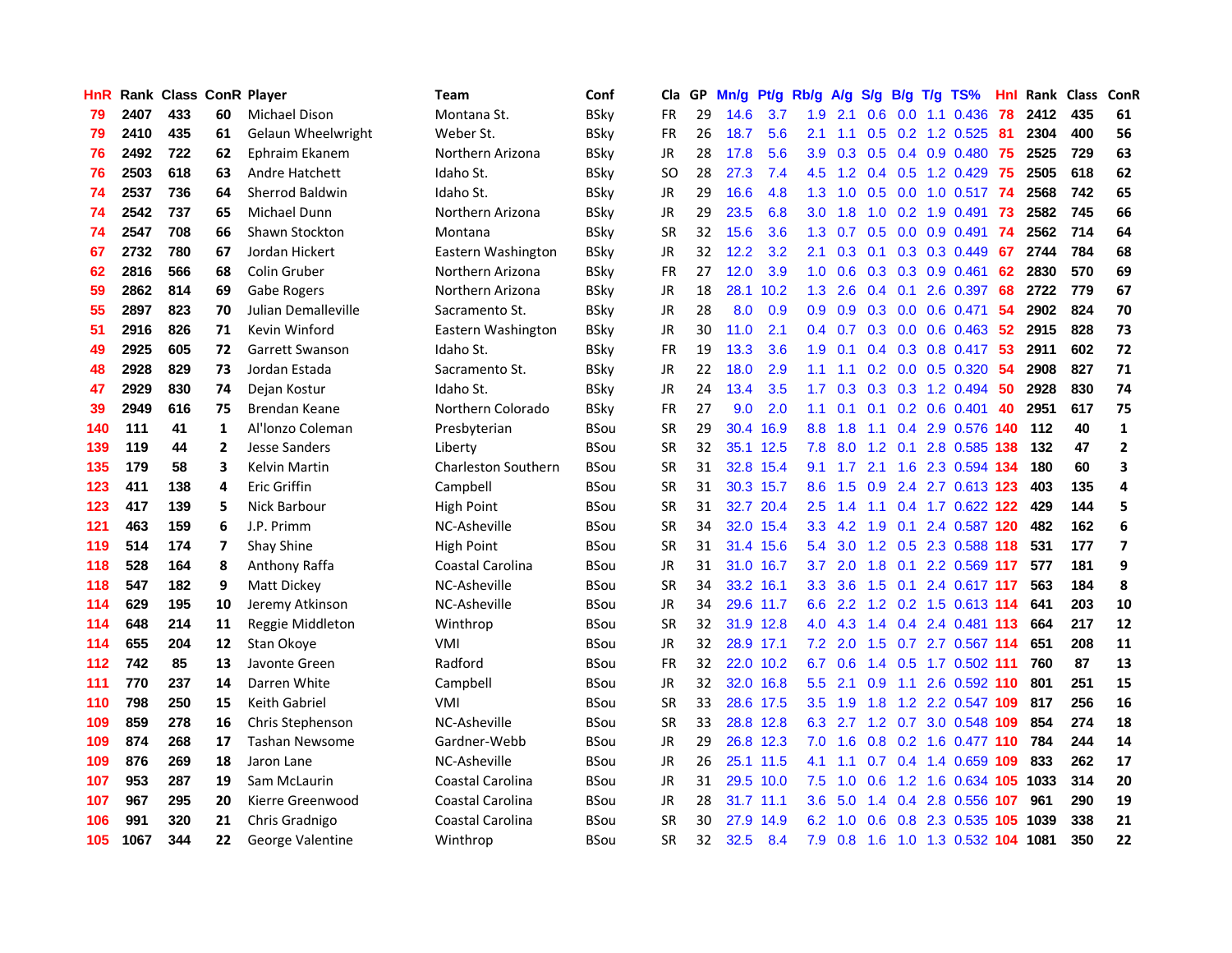| <b>HnR</b> |      | <b>Rank Class ConR Player</b> |    |                        | <b>Team</b>                | Conf        | Cla       |    | GP Mn/g Pt/g Rb/g |           |                  | A/g             |                 |                 | S/g B/g T/g TS%         | Hnl | Rank Class |     | ConR |
|------------|------|-------------------------------|----|------------------------|----------------------------|-------------|-----------|----|-------------------|-----------|------------------|-----------------|-----------------|-----------------|-------------------------|-----|------------|-----|------|
| 104        | 1105 | 143                           | 23 | Arlon Harper           | <b>Charleston Southern</b> | BSou        | FR        | 31 |                   | 27.6 12.5 | 2.9              | 1.9             | 2.0             | 0.2             | 1.8 0.552               | 104 | 1113       | 143 | 23   |
| 101        | 1236 | 399                           | 24 | Andre Jones            | Winthrop                   | <b>BSou</b> | <b>SR</b> | 32 |                   | 34.7 16.0 | 3.2              | 1.7             | 1.2             | 0.3             | 2.4 0.533 101           |     | 1250       | 406 | 24   |
| 98         | 1393 | 409                           | 25 | Corey Law              | <b>High Point</b>          | <b>BSou</b> | JR        | 30 | 25.6              | 9.5       | 7.2              | 0.7             | 0.7             | 0.7             | 1.6 0.562               | 98  | 1384       | 403 | 25   |
| 94         | 1619 | 240                           | 26 | Saah Nimley            | <b>Charleston Southern</b> | <b>BSou</b> | FR        | 31 |                   | 31.2 13.5 | 2.8              | 3.9             | $0.7 \quad 0.1$ |                 | 2.6 0.487               | -94 | 1627       | 240 | 26   |
| 94         | 1661 | 249                           | 27 | R.J. Price             | Radford                    | <b>BSou</b> | <b>FR</b> | 32 |                   | 29.9 11.2 |                  | $3.3 \quad 3.7$ |                 | $1.3 \quad 0.1$ | 2.7 0.454               | -93 | 1675       | 250 | 28   |
| 93         | 1664 | 251                           | 28 | <b>Trey Freeman</b>    | Campbell                   | <b>BSou</b> | <b>FR</b> | 29 |                   | 32.0 13.9 | 3.1              | 3.8             | 1.1             | 0.1             | 2.4 0.525               | -93 | 1667       | 249 | 27   |
| 93         | 1685 | 423                           | 29 | <b>Chris Grier</b>     | <b>Charleston Southern</b> | <b>BSou</b> | <b>SO</b> | 25 | 11.0              | 4.3       | 2.1              | 0.8             |                 |                 | 0.4 0.0 1.0 0.578       | 93  | 1680       | 418 | 29   |
| 93         | 1694 | 510                           | 30 | Jon Pack               | Coastal Carolina           | <b>BSou</b> | <b>SR</b> | 31 | 25.9              | 7.1       | 6.3              | 0.8             | 0.5             |                 | $1.1$ 1.7 0.533         | 92  | 1759       | 528 | 32   |
| 92         | 1725 | 516                           | 31 | Jason Dawson           | Gardner-Webb               | <b>BSou</b> | JR        | 28 | 20.9              | 8.4       | 2.0              | 1.7             | 0.9             |                 | 0.0 1.3 0.476           | 92  | 1719       | 512 | 30   |
| 92         | 1743 | 522                           | 32 | Mathiang Muo           | <b>Charleston Southern</b> | <b>BSou</b> | JR        | 31 | 26.9              | 9.8       | 4.0              | 1.0             | 0.7             |                 | 0.3 1.5 0.585           | 92  | 1742       | 520 | 31   |
| 92         | 1753 | 435                           | 33 | Michael Byron          | Gardner-Webb               | <b>BSou</b> | <b>SO</b> | 32 | 18.5              | 5.6       | 4.5              | 0.3             | 0.1             | 1.1             | 1.3 0.552               | 91  | 1774       | 441 | 33   |
| 91         | 1775 | 534                           | 34 | Stefon Johnson         | Gardner-Webb               | <b>BSou</b> | JR        | 32 | 26.8              | 7.6       | 6.4              | 0.4             |                 |                 | 0.8 0.5 1.2 0.515       | -91 | 1796       | 537 | 34   |
| 90         | 1820 | 280                           | 35 | Donta Harper           | Gardner-Webb               | BSou        | <b>FR</b> | 32 | 14.3              | 5.2       | $2.3^{\circ}$    | 0.7             | 0.8             | 0.2             | 1.6 0.544               | 90  | 1838       | 282 | 36   |
| 90         | 1840 | 547                           | 36 | Quinard Jackson        | NC-Asheville               | <b>BSou</b> | <b>SR</b> | 34 | 20.3              | 5.2       | 3.3 <sub>2</sub> | 0.9             | 0.5             |                 | $0.3$ 0.7 0.529         | 90  | 1849       | 552 | 37   |
| 89         | 1879 | 564                           | 37 | Khalid Mutakabbir      | Presbyterian               | <b>BSou</b> | JR        | 29 |                   | 36.4 13.7 | 3.1              | 2.0             | 1.1             | 0.2             | 2.2 0.521               | 89  | 1889       | 566 | 38   |
| 89         | 1884 | 295                           | 38 | Eric Washington        | Presbyterian               | <b>BSou</b> | FR        | 29 | 23.0              | 6.1       | 2.9              | 3.1             | 0.7             | 0.1             | 2.2 0.497               | -89 | 1897       | 297 | 39   |
| 89         | 1896 | 569                           | 39 | Jeremy Sexton          | <b>Charleston Southern</b> | BSou        | JR        | 25 | 23.8              | 8.8       | 1.9              | 2.0             | 0.7             | 0.0             | 1.4 0.530               | -90 | 1814       | 545 | 35   |
| 89         | 1918 | 569                           | 40 | Pierre Miller          | Presbyterian               | <b>BSou</b> | <b>SR</b> | 29 | 28.6              | 8.3       | 2.0 <sub>1</sub> | 2.0             |                 |                 | 0.5 0.0 1.3 0.598       | -88 | 1932       | 574 | 42   |
| 89         | 1919 | 575                           | 41 | <b>Antwan Burrus</b>   | Liberty                    | <b>BSou</b> | JR        | 32 |                   | 29.8 11.2 |                  | 6.3 0.6         | 0.6             |                 | 1.1 1.6 0.555           | -88 | 1949       | 584 | 43   |
| 88         | 1940 | 577                           | 42 | Josh Johnson           | Presbyterian               | <b>BSou</b> | <b>SR</b> | 27 | 30.6              | 7.9       |                  | $3.1 \quad 1.5$ |                 |                 | 0.7 0.4 0.9 0.579       | 88  | 1930       | 573 | 41   |
| 87         | 1999 | 598                           | 43 | <b>Blake Smith</b>     | Radford                    | <b>BSou</b> | JR        | 26 | 16.7              | 5.4       | 3.2 <sub>2</sub> | 0.7             |                 |                 | $1.1$ 0.2 1.2 0.511     | 89  | 1914       | 574 | 40   |
| 87         | 2002 | 589                           | 44 | Matt Morgan            | Winthrop                   | BSou        | <b>SR</b> | 32 | 22.5              | 8.3       | 4.3              | 0.3             |                 |                 | $0.2$ $0.5$ 1.1 $0.484$ | -87 | 2017       | 593 | 45   |
| 87         | 2006 | 324                           | 45 | Keith Hornsby          | NC-Asheville               | <b>BSou</b> | FR        | 34 | 12.6              | 4.0       | 1.9              | 0.5             |                 |                 | 0.5 0.2 0.6 0.517 87    |     | 2018       | 325 | 46   |
| 87         | 2014 | 326                           | 46 | Jordan Weethee         | VMI                        | <b>BSou</b> | FR        | 33 | 14.7              | 6.6       | $2.2\phantom{0}$ | 0.8             |                 | $0.2 \quad 0.1$ | 0.9 0.581               | 86  | 2030       | 327 | 47   |
| 86         | 2047 | 334                           | 47 | <b>Tyler Strange</b>   | Gardner-Webb               | <b>BSou</b> | <b>FR</b> | 30 | 20.6              | 4.3       | 1.9              | 2.9             |                 |                 | 1.2 0.0 1.8 0.452       | -86 | 2060       | 338 | 48   |
| 86         | 2049 | 610                           | 48 | <b>Ron Burks</b>       | VMI                        | <b>BSou</b> | <b>SR</b> | 33 | 31.0              | 9.8       | 3.7              | 3.2             |                 |                 | 1.3 0.2 2.5 0.549       | 86  | 2067       | 612 | 49   |
| 86         | 2050 | 611                           | 49 | Lorne Merthie          | Campbell                   | <b>BSou</b> | <b>SR</b> | 23 | 23.4              | 8.4       | 2.0              | 2.0             | 0.7             | 0.1             | 1.3 0.563               | 87  | 2001       | 587 | 44   |
| 85         | 2129 | 355                           | 50 | Paul Gombwer           | <b>Charleston Southern</b> | <b>BSou</b> | <b>FR</b> | 31 | 22.1              | 5.0       | 5.6              | 0.3             | 0.8             | 0.0             | 1.0 0.533               | 84  | 2133       | 354 | 50   |
| 84         | 2165 | 525                           | 51 | Joab Jerome            | Winthrop                   | <b>BSou</b> | SO.       | 29 | 24.1              | 4.6       | 3.6              | 1.9             | 0.8             | 0.6             | 1.4 0.472               | 84  | 2144       | 520 | 51   |
| 84         | 2169 | 368                           | 52 | Max Landis             | Gardner-Webb               | BSou        | <b>FR</b> | 31 | 25.5              | 9.5       | 1.2              | 1.5             | 0.6             | 0.0             | 1.6 0.504               | 84  | 2180       | 373 | 52   |
| 84         | 2173 | 636                           | 53 | Laron Buggs            | Gardner-Webb               | <b>BSou</b> | <b>SR</b> | 32 | 21.3              | 5.8       | 2.6              | 1.7             | 0.9             | 0.1             | 1.5 0.477               | 83  | 2199       | 641 | 54   |
| 84         | 2183 | 530                           | 54 | John Caleb Sanders     | Liberty                    | <b>BSou</b> | <b>SO</b> | 32 |                   | 26.2 11.6 | 2.7              | 1.4             |                 | $0.7\ 0.0$      | 1.6 0.556               | 83  | 2213       | 538 | 55   |
| 83         | 2208 | 538                           | 55 | <b>Marvelle Harris</b> | Campbell                   | <b>BSou</b> | SO.       | 32 | 24.4              | 5.0       | 5.8              | 1.1             | 0.7             |                 | 1.0 1.4 0.480           | 82  | 2240       | 549 | 57   |
| 83         | 2217 | 541                           | 56 | Rico Ferguson          | Campbell                   | <b>BSou</b> | SO.       | 31 | 24.0              | 6.6       | $2.2^{\circ}$    | 2.8             |                 | $1.2 \quad 0.0$ | 1.9 0.494               | 83  | 2223       | 542 | 56   |
| 83         | 2230 | 646                           | 57 | Johnathan Edwards      | Radford                    | <b>BSou</b> | <b>SR</b> | 22 | 23.1              | 8.6       | 5.1              | 0.5             | 0.5             | 0.6             | 1.7 0.466               | 83  | 2182       | 636 | 53   |
| 82         | 2237 | 548                           | 58 | Sheldon Strickland     | <b>Charleston Southern</b> | BSou        | <b>SO</b> | 31 | 14.5              | 5.1       | 1.2 <sub>1</sub> | 1.5             | 0.5             | 0.0             | 1.0 0.477               | 82  | 2248       | 553 | 58   |
| 82         | 2251 | 660                           | 59 | Kevin Hartley          | Gardner-Webb               | BSou        | JR        | 32 | 22.3              | 5.5       | 4.1              | 1.0             | 1.0             | 0.2             | 1.7 0.475               | 82  | 2276       | 665 | 62   |
| 82         | 2262 | 392                           | 60 | <b>Quinton Upshur</b>  | VMI                        | <b>BSou</b> | FR        | 31 | 18.1              | 5.3       | 2.6              | 0.8             |                 |                 | 1.4 0.2 0.9 0.526       | 82  | 2273       | 395 | 61   |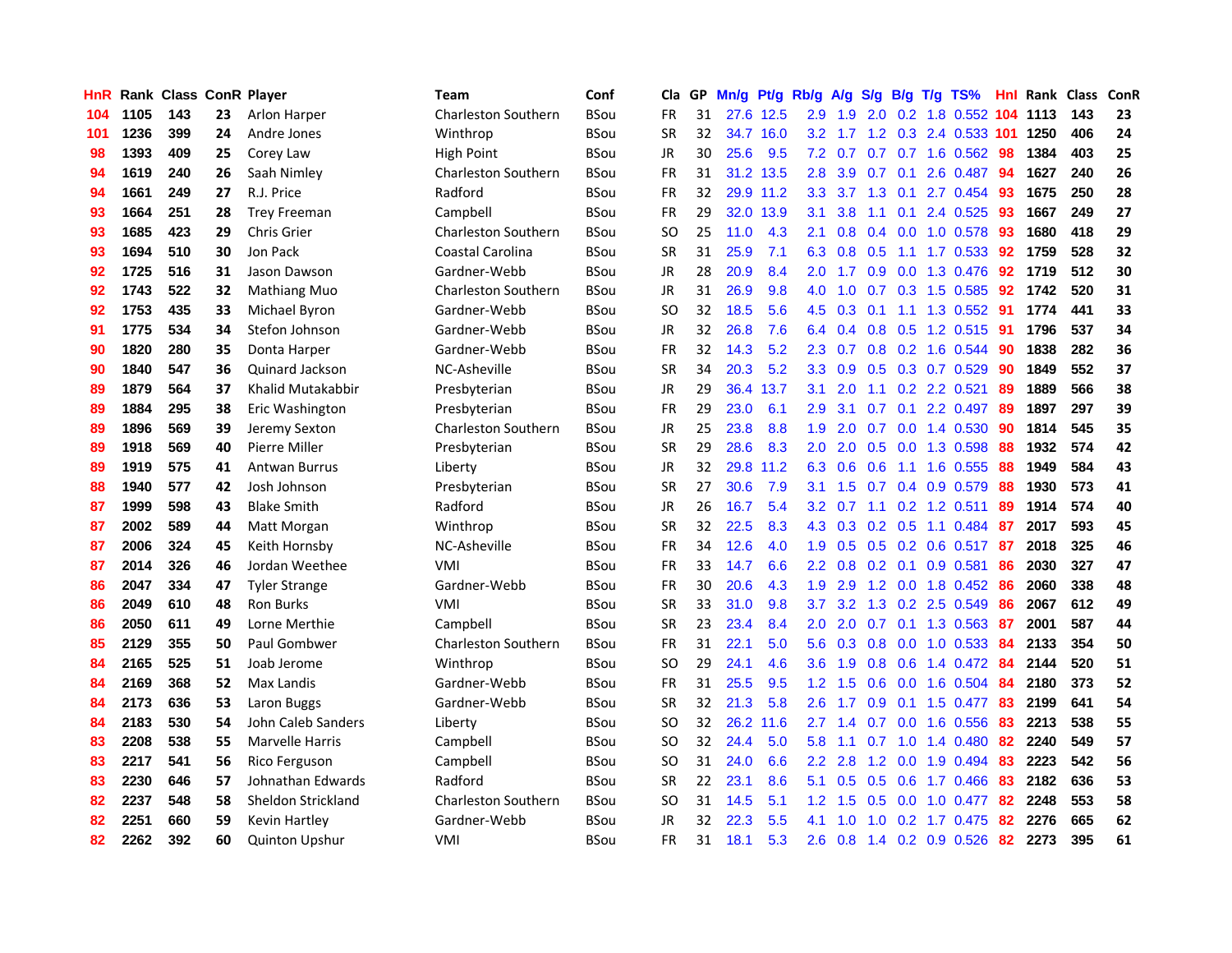| <b>HnR</b> |      | <b>Rank Class ConR Player</b> |    |                         | <b>Team</b>                | Conf        | Cla       |    | GP Mn/g | Pt/g      | Rb/g             | A/g             |                 |                 | S/g B/g T/g TS%           | Hnl | Rank Class |     | ConR         |
|------------|------|-------------------------------|----|-------------------------|----------------------------|-------------|-----------|----|---------|-----------|------------------|-----------------|-----------------|-----------------|---------------------------|-----|------------|-----|--------------|
| 82         | 2266 | 654                           | 61 | <b>Michael Sparks</b>   | VMI                        | BSou        | <b>SR</b> | 33 | 21.3    | 8.1       | $2.5\,$          | 0.6             | 0.4             | 0.0             | 0.7 0.580                 | 81  | 2290       | 656 | 64           |
| 81         | 2297 | 567                           | 62 | <b>Trent Meyer</b>      | NC-Asheville               | <b>BSou</b> | SO.       | 29 | 9.8     | 2.1       | 0.7              | 1.1             | 0.5             | 0.0             | 0.4 0.517                 | -82 | 2259       | 557 | 60           |
| 81         | 2325 | 668                           | 63 | Dexter Moore            | <b>Coastal Carolina</b>    | BSou        | <b>SR</b> | 28 | 9.7     | 3.4       | 0.7              | 0.5             | $0.2 \quad 0.1$ |                 | 0.4 0.553                 | 80  | 2343       | 669 | 66           |
| 80         | 2327 | 573                           | 64 | Rodney Glasgow          | VMI                        | <b>BSou</b> | SO.       | 27 | 21.9    | 6.2       | 1.8              | 2.8             |                 |                 | 0.9 0.0 1.3 0.527         | -81 | 2286       | 566 | 63           |
| 80         | 2353 | 685                           | 65 | <b>Tavares Speaks</b>   | Liberty                    | <b>BSou</b> | JR        | 32 |         | 30.6 10.2 |                  | $3.3 \quad 0.8$ |                 |                 | 1.2 0.1 1.6 0.494         | -79 | 2379       | 693 | 70           |
| 80         | 2358 | 583                           | 66 | D.J. Covington          | VMI                        | <b>BSou</b> | SO.       | 24 | 15.1    | 5.0       | $2.7^{\circ}$    |                 |                 |                 | 0.2 0.3 0.7 0.6 0.596     | 80  | 2333       | 579 | 65           |
| 80         | 2369 | 420                           | 67 | Cedrick Bowen           | <b>Charleston Southern</b> | BSou        | <b>FR</b> | 30 | 13.9    | 4.2       | 2.6              | 0.2             |                 |                 | $0.4$ 0.3 0.9 0.548       | 80  | 2352       | 413 | 69           |
| 79         | 2386 | 691                           | 68 | <b>Branimir Mikulic</b> | High Point                 | BSou        | JR        | 30 | 27.9    | 5.6       | 4.1              | 1.0             |                 |                 | $0.3$ $0.4$ 1.1 $0.553$   | 80  | 2349       | 687 | 67           |
| 79         | 2405 | 432                           | 69 | Devante Wallace         | High Point                 | <b>BSou</b> | <b>FR</b> | 31 | 15.4    | 4.4       | 2.8              | 0.7             |                 |                 | 0.5 0.3 0.9 0.472         | -78 | 2407       | 432 | 71           |
| 79         | 2409 | 689                           | 70 | David Minaya            | Liberty                    | <b>BSou</b> | <b>SR</b> | 29 | 31.4    | 12.6      | 3.9              | 1.2             | 0.7             |                 | 0.0 1.5 0.458             | 80  | 2351       | 671 | 68           |
| 78         | 2431 | 595                           | 71 | Jareal Smith            | Radford                    | <b>BSou</b> | SO        | 32 | 26.8    | 9.3       | 2.5              | 1.8             | 0.8             | 0.1             | 2.0 0.451                 | 77  | 2439       | 601 | 72           |
| 77         | 2473 | 608                           | 72 | Xavier Martin           | <b>High Point</b>          | <b>BSou</b> | SO.       | 31 | 20.6    | 5.9       | 1.8              | 2.6             | 0.5             |                 | $0.1$ 1.8 $0.451$         | 76  | 2476       | 610 | 73           |
| 76         | 2491 | 614                           | 73 | Joel Vander Pol         | Liberty                    | <b>BSou</b> | SO.       | 29 | 15.4    | 4.6       | $3.4^{\circ}$    | 0.2             |                 | $0.2 \quad 0.7$ | 0.9 0.570                 | -76 | 2495       | 615 | 74           |
| 76         | 2506 | 462                           | 74 | <b>Warren Gillis</b>    | Coastal Carolina           | BSou        | <b>FR</b> | 30 | 15.3    | 3.7       | 1.9              | 1.1             | 0.6             |                 | $0.1$ 1.0 0.493           | -75 | 2526       | 469 | 78           |
| 75         | 2518 | 731                           | 75 | Jay Reynolds            | Presbyterian               | <b>BSou</b> | <b>JR</b> | 29 | 19.4    | 4.2       | 2.1              | 0.1             | 0.2             | 0.3             | 0.9 0.731                 | 75  | 2520       | 727 | 77           |
| 75         | 2523 | 466                           | 76 | Andre Smith             | Winthrop                   | <b>BSou</b> | <b>FR</b> | 29 | 13.7    | 3.3       | 0.9              | 1.3             | 0.6             |                 | $0.0\quad 0.6\quad 0.434$ | -75 | 2508       | 464 | 75           |
| 74         | 2543 | 738                           | 77 | Nick Gore               | VMI                        | <b>BSou</b> | JR        | 32 | 14.4    | 4.3       | 2.0              |                 |                 |                 | 1.2 0.5 0.2 1.0 0.513 74  |     | 2555       | 737 | 79           |
| 74         | 2554 | 709                           | 78 | <b>Amir Celestin</b>    | Campbell                   | <b>BSou</b> | <b>SR</b> | 25 | 13.6    | 2.9       |                  | $1.5$ $1.8$     |                 |                 | 0.5 0.1 1.1 0.529 75      |     | 2518       | 704 | 76           |
| 73         | 2577 | 746                           | 79 | Jairus Simms            | High Point                 | BSou        | JR        | 29 | 15.9    | 2.8       | 1.3              | 2.6             |                 |                 | $0.4$ 0.0 1.2 0.425       | -73 | 2574       | 744 | 81           |
| 73         | 2590 | 487                           | 80 | Andrew Ryan             | Campbell                   | <b>BSou</b> | FR        | 28 | 15.9    | 3.8       |                  | $2.4 \quad 1.4$ |                 |                 | $0.2$ 0.2 0.9 0.498 74    |     | 2563       | 479 | 80           |
| 72         | 2615 | 647                           | 81 | <b>Anthony Horton</b>   | Campbell                   | <b>BSou</b> | SO.       | 31 | 11.0    | 3.3       | 1.2 <sub>1</sub> | 0.4             |                 |                 | $0.1$ $0.3$ $0.3$ $0.573$ | -71 | 2625       | 651 | 82           |
| 71         | 2623 | 651                           | 82 | Danny Nieman            | Coastal Carolina           | <b>BSou</b> | <b>SO</b> | 20 | 26.7    | 4.4       | 3.2              | 2.0             | 0.5             | 0.1             | 1.6 0.509                 | 82  | 2255       | 555 | 59           |
| 71         | 2637 | 655                           | 83 | <b>Tolga Cerrah</b>     | Radford                    | <b>BSou</b> | <b>SO</b> | 30 | 19.0    | 5.0       | 3.3 <sub>1</sub> | 0.5             |                 |                 | 0.5 0.3 1.4 0.487         | -71 | 2637       | 654 | 83           |
| 71         | 2645 | 499                           | 84 | Kyle Noreen             | Radford                    | <b>BSou</b> | FR        | 31 | 21.1    | 3.6       | 2.0              | 0.8             |                 |                 | 0.8 0.2 0.5 0.451         | -71 | 2648       | 499 | 84           |
| 70         | 2665 | 663                           | 85 | Joshua Clyburn          | Presbyterian               | <b>BSou</b> | SO.       | 26 | 13.3    | 3.3       | 3.2 <sub>2</sub> | 0.2             | 0.0             |                 | 0.3 1.0 0.489             | -70 | 2650       | 659 | 85           |
| 67         | 2715 | 734                           | 86 | <b>Chance Smith</b>     | Radford                    | <b>BSou</b> | <b>SR</b> | 32 | 21.6    | 3.9       | $1.5^{\circ}$    | 1.5             | 0.7             | 0.0             | 1.4 0.463                 | 67  | 2734       | 740 | 86           |
| 65         | 2767 | 747                           | 87 | Daniel Mitchell         | Radford                    | <b>BSou</b> | <b>SR</b> | 32 | 15.5    | 3.3       | 2.0              | 0.6             | 0.5             |                 | 0.2 0.5 0.391             | 65  | 2785       | 749 | 87           |
| 64         | 2779 | 686                           | 88 | <b>Travis Elliott</b>   | High Point                 | <b>BSou</b> | <b>SO</b> | 31 | 18.5    | 2.9       | 3.4              | 0.3             |                 |                 | $0.5$ $0.4$ $0.7$ $0.401$ | 64  | 2797       | 690 | 88           |
| 62         | 2814 | 802                           | 89 | Gideon Gamble           | Winthrop                   | <b>BSou</b> | JR        | 30 | 11.7    | 3.8       | $1.5^{\circ}$    | 0.3             |                 |                 | $0.3$ $0.3$ $0.7$ $0.422$ | -63 | 2819       | 807 | 90           |
| 60         | 2840 | 575                           | 90 | James Bourne            | Winthrop                   | <b>BSou</b> | <b>FR</b> | 32 | 16.8    | 2.9       | 2.6              | 0.1             |                 |                 | $0.3$ 0.0 0.9 0.489       | -60 | 2855       | 580 | 92           |
| 60         | 2851 | 701                           | 91 | <b>Justin Cheek</b>     | <b>High Point</b>          | <b>BSou</b> | SO.       | 28 | 15.5    | 4.0       | 1.6              | 0.5             |                 |                 | 0.3 0.1 1.0 0.514 61      |     | 2833       | 696 | 91           |
| 60         | 2853 | 582                           | 92 | <b>Tomasz Gielo</b>     | Liberty                    | <b>BSou</b> | <b>FR</b> | 21 | 15.3    | 3.4       | 2.0 <sub>1</sub> | 0.4             |                 |                 | $0.2$ $0.2$ $0.8$ $0.582$ | 63  | 2810       | 560 | 89           |
| 51         | 2915 | 722                           | 93 | <b>Chene Phillips</b>   | Liberty                    | <b>BSou</b> | SO.       | 26 | 10.6    | 1.5       | 1.6              | 1.3             |                 |                 | 0.5 0.0 0.9 0.320         | 53  | 2913       | 718 | 93           |
| 22         | 2963 | 625                           | 94 | Ryan McTavish           | Presbyterian               | BSou        | FR        | 27 | 9.9     | 1.1       | 0.9              | 0.1             | 0.1             |                 | 0.1 0.6 0.326             | 24  | 2963       | 625 | 94           |
| 137        | 142  | 49                            | 1  | Orlando Johnson         | UC Santa Barbara           | <b>BWst</b> | <b>SR</b> | 31 |         | 34.4 19.7 | 5.8              | 2.9             | 1.1             |                 | 0.7 2.5 0.555 137         |     | 149        | 51  | $\mathbf{1}$ |
| 132        | 216  | 75                            | 2  | Larry Anderson          | Long Beach St.             | <b>BWst</b> | <b>SR</b> | 31 |         | 34.1 13.7 | 4.9              | 3.0             | 1.8             | 0.3             | 2.1 0.601                 | 133 | 200        | 66  | $\mathbf{2}$ |
| 128        | 294  | 95                            | 3  | Casper Ware             | Long Beach St.             | BWst        | <b>SR</b> | 34 | 33.7    | 17.4      | $2.4^{\circ}$    | 3.4             | 1.4             | 0.1             | 2.4 0.541                 | 127 | 309        | 101 | 3            |
| 125        | 352  | 118                           | 4  | James Ennis             | Long Beach St.             | <b>BWst</b> | <b>JR</b> | 34 |         | 29.0 10.0 | 4.1              | 2.6             |                 |                 | 1.6 0.8 2.0 0.609 125     |     | 364        | 123 | 4            |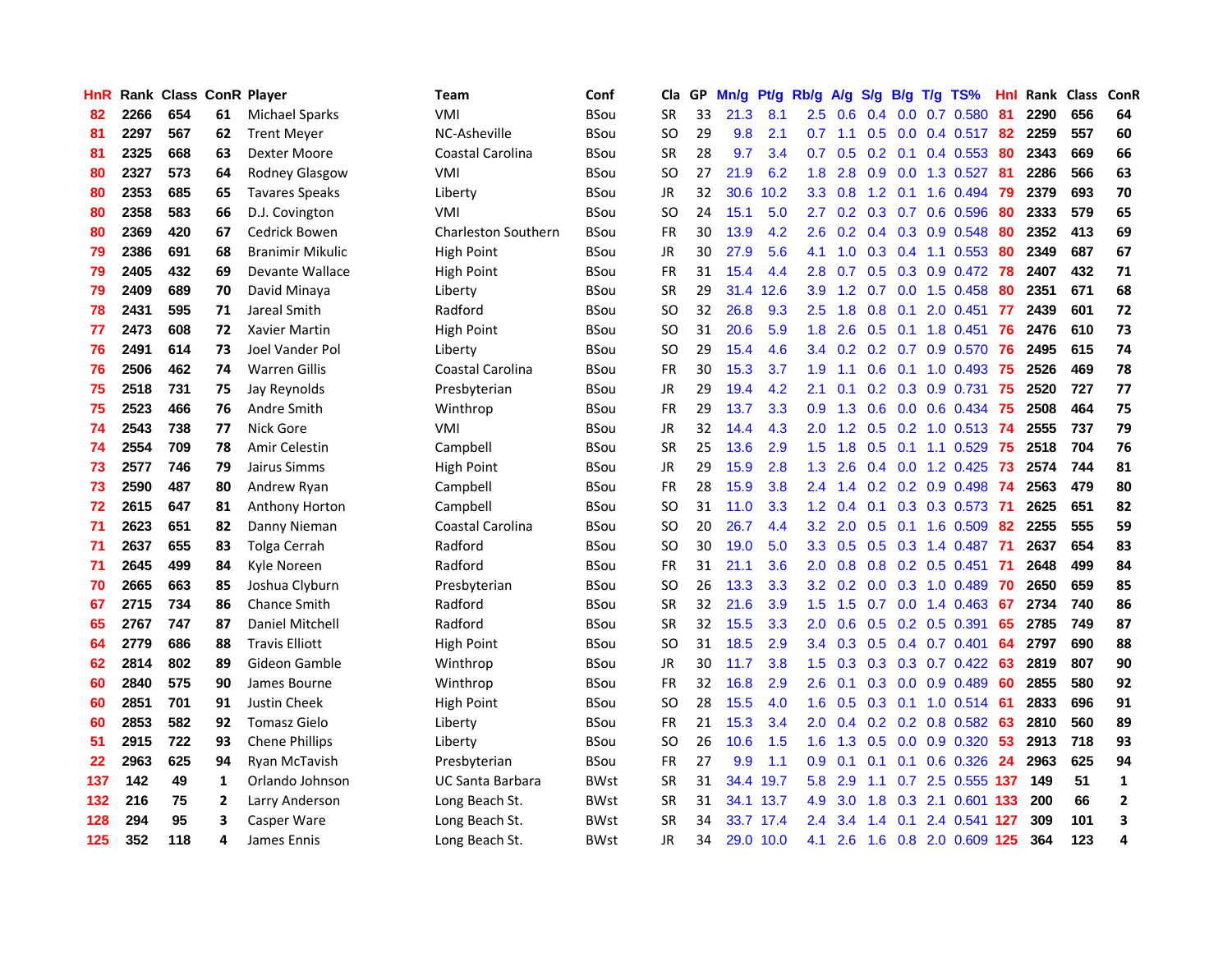| HnR. |      |     |    | Rank Class ConR Player | <b>Team</b>             | Conf        | Cla       |    | GP Mn/g | Pt/g      | Rb/g A/g          |                           |     |     | S/g B/g T/g TS%                    | Hnl | Rank Class ConR |     |                         |
|------|------|-----|----|------------------------|-------------------------|-------------|-----------|----|---------|-----------|-------------------|---------------------------|-----|-----|------------------------------------|-----|-----------------|-----|-------------------------|
| 123  | 391  | 130 | 5. | Will Taylor            | Cal Poly                | <b>BWst</b> | SR        | 33 | 21.1    | 9.8       | 6.7               | 0.5                       | 0.7 | 0.4 | 1.3 0.569                          | 123 | 409             | 138 | 5                       |
| 122  | 418  | 33  | 6  | Alan Williams          | <b>UC Santa Barbara</b> | <b>BWst</b> | <b>FR</b> | 30 | 17.1    | 6.9       | 6.5               | 0.5                       | 0.5 | 1.3 | 0.7 0.528 123                      |     | 410             | 33  | 6                       |
| 119  | 512  | 173 | 7  | T.J. Robinson          | Long Beach St.          | <b>BWst</b> | <b>SR</b> | 34 | 32.1    | 12.0      | 10.2 <sub>2</sub> | 0.8                       | 0.6 | 0.1 | 2.1 0.560 118                      |     | 534             | 178 | $\overline{\mathbf{z}}$ |
| 117  | 562  | 187 | 8  | James Nunnally         | <b>UC Santa Barbara</b> | <b>BWst</b> | <b>SR</b> | 31 |         | 33.7 16.0 | 5.9               |                           |     |     | 2.8 0.7 0.3 2.5 0.573 117          |     | 570             | 188 | 8                       |
| 117  | 573  | 175 | 9  | Kwame Vaughn           | Cal St. Fullerton       | <b>BWst</b> | JR        | 31 |         | 31.5 15.6 |                   |                           |     |     | 4.5 3.7 0.9 0.1 2.7 0.592 116      |     | 594             | 186 | 9                       |
| 115  | 626  | 194 | 10 | D.J. Seeley            | Cal St. Fullerton       | <b>BWst</b> | JR        | 31 |         | 31.2 17.3 |                   | $5.5$ 1.8                 |     |     | 1.5 0.2 2.9 0.564 114              |     | 652             | 209 | 10                      |
| 112  | 692  | 177 | 11 | <b>Chris Eversley</b>  | Cal Poly                | <b>BWst</b> | SO        | 33 | 19.4    | 8.2       | 4.8               | 0.8                       |     |     | 0.5 0.1 1.0 0.532 112 715          |     |                 | 182 | 12                      |
| 112  | 702  | 228 | 12 | David Hanson           | Cal Poly                | <b>BWst</b> | <b>SR</b> | 33 |         | 30.6 11.8 | 5.5 <sub>1</sub>  | 1.8                       |     |     | 0.9 0.3 1.4 0.505 112 725          |     |                 | 236 | 13                      |
| 112  | 708  | 230 | 13 | <b>Phil Martin</b>     | <b>UC Riverside</b>     | <b>BWst</b> | <b>SR</b> | 30 |         | 35.2 17.5 | 5.6               | 1.0                       | 0.5 |     | 0.4 2.4 0.511 112                  |     | 701             | 226 | 11                      |
| 111  | 780  | 90  | 14 | <b>Michael Caffey</b>  | Long Beach St.          | BWst        | <b>FR</b> | 34 | 21.8    | 5.9       | 2.8               |                           |     |     | 2.2 0.7 0.1 1.3 0.560 110          |     | 797             | 94  | 15                      |
| 110  | 795  | 249 | 15 | Jaime Serna            | UC Santa Barbara        | BWst        | <b>SR</b> | 30 | 24.0    | 9.0       | 5.0               | 1.0                       |     |     | 0.5 0.9 1.3 0.630 110              |     | 786             | 249 | 14                      |
| 110  | 811  | 97  | 16 | <b>Stephen Hicks</b>   | Cal St. Northridge      | BWst        | <b>FR</b> | 28 | 30.0    | 15.1      | 7.1               | 1.0                       | 0.9 | 0.1 | 2.0 0.538 109                      |     | 856             | 103 | 17                      |
| 110  | 823  | 258 | 17 | Eugene Phelps          | Long Beach St.          | <b>BWst</b> | <b>SR</b> | 34 | 27.3    | 9.4       | 5.6               | 0.9                       | 0.5 | 0.6 | 1.6 0.485 109                      |     | 842             | 267 | 16                      |
| 107  | 935  | 234 | 18 | Ross Rivera            | Pacific                 | <b>BWst</b> | SO        | 30 |         | 22.3 11.1 | 3.7               | 0.4                       | 0.5 |     | 0.1 1.0 0.617 107                  |     | 947             | 235 | 18                      |
| 107  | 963  | 313 | 19 | Greg Somogyi           | UC Santa Barbara        | BWst        | <b>SR</b> | 31 | 11.8    | 3.1       | 3.3               | 0.4                       | 0.1 | 1.6 | 0.5 0.482 107                      |     | 960             | 315 | 19                      |
| 105  | 1062 | 323 | 20 | Dylan Royer            | Cal Poly                | <b>BWst</b> | JR        | 33 | 21.6    | 7.5       | $2.2^{\circ}$     | 0.6                       | 0.5 | 0.1 | 0.3 0.647 104 1072                 |     |                 | 324 | 20                      |
| 104  | 1091 | 331 | 21 | Mike Wilder            | UC Irvine               | <b>BWst</b> | JR.       | 32 |         | 30.3 11.5 |                   | $5.2$ 2.4 0.8             |     | 0.1 | 1.9 0.594 104 1102                 |     |                 | 333 | 21                      |
| 103  | 1142 | 282 | 22 | Kyle Boswell           | <b>UC Santa Barbara</b> | <b>BWst</b> | <b>SO</b> | 31 | 21.9    | 7.5       |                   |                           |     |     | 1.5 1.7 0.6 0.0 0.8 0.652 103 1145 |     |                 | 282 | 23                      |
| 103  | 1165 | 375 | 23 | Omondi Amoke           | Cal St. Fullerton       | <b>BWst</b> | <b>SR</b> | 30 | 28.8    | 10.8      | 9.1               |                           |     |     | 1.2 0.7 0.8 2.0 0.520 102 1172     |     |                 | 382 | 24                      |
| 102  | 1221 | 395 | 24 | Edis Dervisevic        | Long Beach St.          | BWst        | SR        | 27 | 17.4    | 4.2       | 3.1               | 1.5                       |     |     | 0.4 0.6 1.3 0.557 103 1143         |     |                 | 370 | 22                      |
| 101  | 1230 | 354 | 25 | Drake U'u              | Cal Poly                | <b>BWst</b> | JR.       | 26 | 21.2    | 6.1       |                   | $3.7 \quad 1.3$           |     |     | 1.0 0.3 1.2 0.521 101 1209         |     |                 | 352 | 25                      |
| 101  | 1256 | 319 | 26 | <b>Chris McNealy</b>   | UC Irvine               | <b>BWst</b> | SO        | 32 | 29.5    | 10.2      | 4.6               | 3.1                       |     |     | 0.8 0.5 1.8 0.506 101              |     | 1263            | 318 | 26                      |
| 101  | 1260 | 366 | 27 | <b>Travis Fulton</b>   | Pacific                 | <b>BWst</b> | JR.       | 30 | 28.9    | 9.5       | 6.1               | 1.9                       | 0.6 |     | 0.2 1.3 0.494 100                  |     | 1272            | 368 | 28                      |
| 100  | 1295 | 329 | 28 | Josh Ritchart          | <b>UC Davis</b>         | BWst        | SO        | 30 |         | 27.7 11.3 | 5.1               | 1.0                       |     |     | 0.7 0.7 1.6 0.568                  | 99  | 1342            | 335 | 29                      |
| 99   | 1367 | 429 | 29 | <b>Amaurys Fermin</b>  | Cal Poly                | <b>BWst</b> | <b>SR</b> | 33 | 29.6    | 9.8       | 1.9               | 3.6                       |     |     | 0.7 0.0 2.3 0.468                  | 98  | 1380            | 437 | 31                      |
| 98   | 1394 | 410 | 30 | Lorenzo McCloud        | Pacific                 | <b>BWst</b> | JR.       | 28 |         | 28.4 11.2 | 2.8               | 3.5                       | 1.1 | 0.1 | 2.8 0.502                          | 98  | 1364            | 395 | 30                      |
| 98   | 1408 | 198 | 31 | Stephen Maxwell        | Cal St. Northridge      | <b>BWst</b> | <b>FR</b> | 23 | 22.5    | 8.6       | 6.4               | 0.5                       |     |     | 0.7 0.2 0.8 0.546 100              |     | 1265            | 171 | 27                      |
| 98   | 1414 | 435 | 32 | Orane Chin             | Cal St. Fullerton       | <b>BWst</b> | <b>SR</b> | 31 |         | 29.1 10.2 | 5.0               | 1.9                       | 0.6 |     | 0.7 2.2 0.631                      | 97  | 1438            | 448 | 33                      |
| 98   | 1420 | 364 | 33 | Isiah Umipig           | Cal St. Fullerton       | <b>BWst</b> | <b>SO</b> | 30 | 33.6    | 13.5      | 2.7               | 2.3                       | 0.8 | 0.0 | 1.9 0.589                          | 97  | 1427            | 360 | 32                      |
| 96   | 1521 | 222 | 34 | <b>Will Davis</b>      | UC Irvine               | <b>BWst</b> | FR        | 31 | 21.5    | 7.8       |                   | $5.2 \quad 0.4 \quad 0.3$ |     | 1.8 | 1.9 0.533                          | -96 | 1513            | 217 | 34                      |
| 95   | 1589 | 393 | 35 | <b>Josh Greene</b>     | Cal St. Northridge      | <b>BWst</b> | SO        | 28 |         | 29.3 12.4 | 3.2               |                           |     |     | 3.0 0.8 0.0 2.0 0.502              | 94  | 1644            | 408 | 37                      |
| 94   | 1625 | 500 | 36 | <b>BJ Shearry</b>      | <b>UC Riverside</b>     | <b>BWst</b> | <b>SR</b> | 29 | 24.1    | 5.1       |                   |                           |     |     | 4.1 0.7 1.4 1.9 1.1 0.435 94       |     | 1630            | 502 | 35                      |
| 94   | 1628 | 484 | 37 | Adam Folker            | <b>UC</b> Irvine        | <b>BWst</b> | JR        | 32 | 22.1    | 8.2       | 6.7               | 0.6                       |     |     | $0.4$ $0.3$ 1.6 $0.515$            | -94 | 1638            | 486 | 36                      |
| 92   | 1745 | 523 | 38 | Daman Starring         | <b>UC</b> Irvine        | <b>BWst</b> | JR        | 32 |         | 32.1 11.4 | 4.2               | 3.1                       |     |     | 1.1 0.2 2.8 0.508                  | 92  | 1754            | 525 | 39                      |
| 92   | 1754 | 528 | 39 | Robert Smith           | <b>UC Riverside</b>     | BWst        | JR        | 24 | 27.4    | 8.8       | 3.4               | 3.2                       | 0.7 |     | 0.0 2.5 0.486                      | 93  | 1671            | 497 | 38                      |
| 90   | 1862 | 552 | 40 | Perry Webster          | Cal St. Fullerton       | <b>BWst</b> | <b>SR</b> | 31 | 19.3    | 3.4       | 1.5 <sub>1</sub>  | 3.2                       | 0.6 |     | 0.2 1.3 0.579                      | 89  | 1896            | 561 | 41                      |
| 89   | 1875 | 555 | 41 | <b>Harrison Gaines</b> | <b>UC Riverside</b>     | <b>BWst</b> | SR        | 26 | 13.3    | 3.8       | 2.0               | 1.3                       | 0.3 | 0.0 | 0.8 0.462                          | 89  | 1867            | 555 | 40                      |
| 89   | 1926 | 477 | 42 | <b>Trevin Harris</b>   | Pacific                 | <b>BWst</b> | SO        | 30 | 17.9    | 4.9       | $2.5^{\circ}$     |                           |     |     | 1.2 0.3 0.2 0.5 0.510              | 88  | 1944            | 481 | 44                      |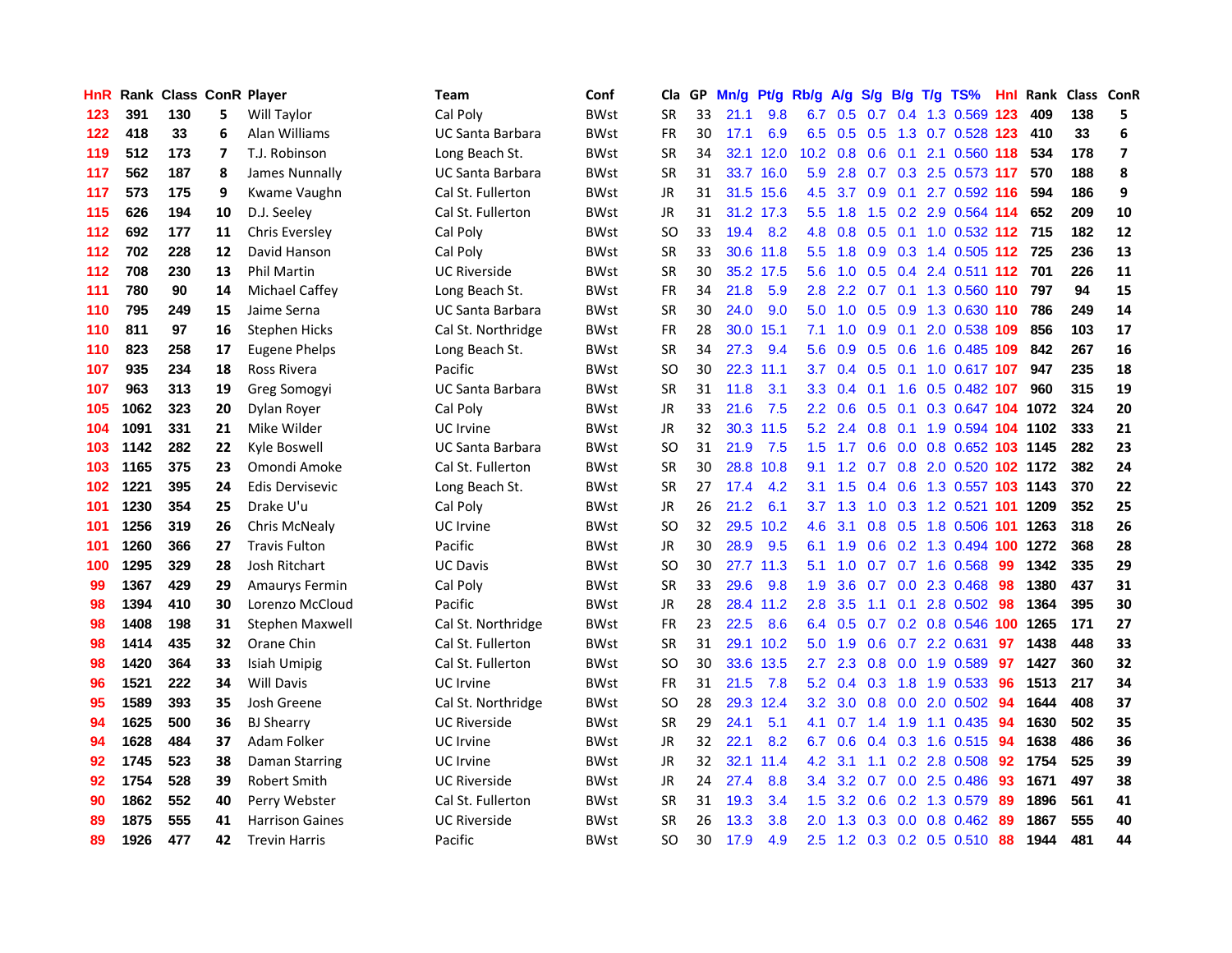| <b>HnR</b> |      | Rank Class ConR Player |    |                           | <b>Team</b>             | Conf        | Cla       |    | GP Mn/g | Pt/g      | Rb/g             | A/g             |     |                 | S/g B/g T/g TS%           | Hnl | Rank Class |     | ConR |
|------------|------|------------------------|----|---------------------------|-------------------------|-------------|-----------|----|---------|-----------|------------------|-----------------|-----|-----------------|---------------------------|-----|------------|-----|------|
| 87         | 2009 | 591                    | 43 | Kevin Bradshaw            | <b>UC Riverside</b>     | <b>BWst</b> | <b>SR</b> | 28 | 22.3    | 5.9       | 4.9              | 0.5             | 0.6 | 0.9             | 1.8 0.503                 | 86  | 2042       | 604 | 45   |
| 87         | 2023 | 498                    | 44 | Keegan Hornbuckle         | <b>UC Santa Barbara</b> | <b>BWst</b> | SO.       | 25 | 14.6    | 3.6       | 1.8              | 0.8             |     |                 | $0.8$ 0.2 0.8 0.511       | 89  | 1917       | 475 | 42   |
| 86         | 2063 | 614                    | 45 | <b>Elliott Berry</b>      | <b>UC Riverside</b>     | <b>BWst</b> | <b>SR</b> | 29 | 18.8    | 5.6       | 3.1              | 0.1             |     |                 | $0.3$ $0.3$ $0.6$ $0.489$ | 85  | 2097       | 620 | 47   |
| 85         | 2101 | 621                    | 46 | <b>Derick Flowers</b>     | <b>UC</b> Irvine        | <b>BWst</b> | JR        | 32 | 26.0    | 7.8       | $2.4^{\circ}$    | 3.2             |     |                 | 0.6 0.0 2.7 0.515         | 85  | 2116       | 626 | 48   |
| 85         | 2114 | 625                    | 47 | Kareem Nitoto             | <b>UC Riverside</b>     | <b>BWst</b> | <b>SR</b> | 31 | 32.0    | 8.2       | 3.1              |                 |     |                 | 2.3 0.5 0.3 2.1 0.440     | 84  | 2151       | 632 | 49   |
| 84         | 2145 | 631                    | 48 | Will Donahue              | Cal Poly                | <b>BWst</b> | <b>SR</b> | 29 | 16.0    | 3.6       | 3.2              | 0.9             |     |                 | $0.4$ 0.4 1.1 0.486       | -85 | 2083       | 616 | 46   |
| 84         | 2147 | 634                    | 49 | Ryan Howley               | <b>UC Davis</b>         | <b>BWst</b> | JR        | 18 | 27.0    | 6.7       | 5.6              |                 |     |                 | 1.3 0.5 0.1 0.9 0.608     | 88  | 1943       | 582 | 43   |
| 84         | 2175 | 638                    | 50 | Vinnie McGhee             | Cal St. Northridge      | <b>BWst</b> | <b>SR</b> | 28 | 24.8    | 8.2       | 1.6              | 3.4             |     |                 | 1.2 0.0 2.1 0.444         | 83  | 2224       | 646 | 51   |
| 83         | 2196 | 646                    | 51 | <b>Colin Beatty</b>       | Pacific                 | <b>BWst</b> | JR        | 30 | 20.0    | 4.8       | 3.1              | 1.3             | 0.6 |                 | $0.2$ 0.9 0.447           | 83  | 2211       | 651 | 50   |
| 83         | 2222 | 655                    | 52 | Nate Garth                | UC Santa Barbara        | <b>BWst</b> | JR        | 31 | 15.3    | 2.8       | 1.5              | 2.4             | 0.5 |                 | $0.0$ 1.2 0.421           | 83  | 2228       | 654 | 52   |
| 83         | 2224 | 381                    | 53 | T.J. Taylor               | UC Santa Barbara        | <b>BWst</b> | FR        | 31 | $17.5$  | 3.1       | 1.7 <sup>2</sup> | 1.8             | 0.5 |                 | $0.0$ 0.8 0.443           | 82  | 2232       | 384 | 53   |
| 82         | 2268 | 666                    | 54 | Markus Duran              | Pacific                 | <b>BWst</b> | JR        | 30 | 26.8    | 7.0       | 1.7              | 1.1             | 0.4 |                 | 0.0 1.1 0.565             | 81  | 2287       | 670 | 54   |
| 81         | 2281 | 656                    | 55 | <b>Eddie Miller</b>       | <b>UC Davis</b>         | <b>BWst</b> | <b>SR</b> | 25 | 26.8    | 10.2      | 4.8              | 1.6             | 0.6 | 0.2             | 1.8 0.445                 | -81 | 2309       | 664 | 55   |
| 81         | 2295 | 565                    | 56 | <b>Tyler Lee</b>          | <b>UC Davis</b>         | <b>BWst</b> | SO.       | 31 | 27.4    | 9.7       | 1.7 <sup>2</sup> | 1.1             | 0.5 | 0.0             | 1.4 0.607                 | 80  | 2355       | 583 | 58   |
| 80         | 2336 | 409                    | 57 | Mike Best                 | UC Irvine               | <b>BWst</b> | FR        | 32 | 11.2    | 4.0       | 1.8              | 0.3             | 0.2 |                 | $0.7$ 0.7 0.462           | 80  | 2340       | 408 | 56   |
| 80         | 2355 | 582                    | 58 | Khalil Kelley             | Pacific                 | <b>BWst</b> | <b>SO</b> | 30 | 21.1    | 6.8       | 4.8              | 0.2             |     |                 | $0.3$ $0.4$ 1.6 $0.465$   | -79 | 2370       | 586 | 59   |
| 80         | 2364 | 585                    | 59 | Malik Love                | Cal Poly                | <b>BWst</b> | <b>SO</b> | 32 | 12.5    | 2.1       |                  | $1.4 \quad 0.9$ |     |                 | $0.4$ 0.0 0.4 0.444       | 80  | 2353       | 582 | 57   |
| 78         | 2442 | 693                    | 60 | Ari Feldman               | Cal St. Northridge      | <b>BWst</b> | <b>SR</b> | 25 | 14.0    | 3.9       | 1.9              | 0.4             |     |                 | $0.4$ 0.3 0.4 0.533       | 77  | 2451       | 694 | 60   |
| 77         | 2464 | 452                    | 61 | John Adenrele             | UC Davis                | <b>BWst</b> | FR        | 30 | 17.1    | 5.6       | 3.1              | 0.3             |     |                 | 0.5 0.8 1.5 0.530 75      |     | 2507       | 463 | 62   |
| 76         | 2496 | 459                    | 62 | <b>Tyrell Corbin</b>      | <b>UC Davis</b>         | <b>BWst</b> | FR        | 30 | 23.4    | 6.3       | 2.1              | 3.0             |     |                 | 1.2 0.0 3.2 0.453 74      |     | 2538       | 471 | 63   |
| 73         | 2580 | 635                    | 63 | Daymond Cowlah            | <b>UC Riverside</b>     | <b>BWst</b> | SO.       | 25 | 12.4    | 3.1       | 1.0 <sub>1</sub> |                 |     |                 | 0.7 0.4 0.0 0.8 0.494 73  |     | 2576       | 635 | 65   |
| 73         | 2582 | 716                    | 64 | Michael Lizarraga         | Cal St. Northridge      | <b>BWst</b> | <b>SR</b> | 20 | 17.1    | 4.7       | 4.5              | 0.8             |     |                 | 0.6 0.4 1.6 0.417 74      |     | 2553       | 712 | 64   |
| 72         | 2606 | 644                    | 65 | Ageel Quinn               | Cal St. Northridge      | <b>BWst</b> | SO.       | 23 | 21.1    | 6.8       | 2.1              | 1.7             |     |                 | $0.7$ $0.2$ 1.8 $0.435$   | -73 | 2579       | 637 | 66   |
| 72         | 2614 | 646                    | 66 | Jamal Johnson             | Cal Poly                | <b>BWst</b> | <b>SO</b> | 32 | 13.9    | 2.3       | 0.8              | 1.7             | 0.6 |                 | $0.0$ 1.0 0.392           | -72 | 2613       | 645 | 67   |
| 70         | 2649 | 764                    | 67 | Paolo Mancasola           | <b>UC Davis</b>         | <b>BWst</b> | <b>JR</b> | 30 | 20.3    | 3.2       | 1.7              | 2.1             |     |                 | 0.4 0.0 1.2 0.539         | -69 | 2678       | 769 | 72   |
| 70         | 2650 | 727                    | 68 | Jordan Lewis              | Cal Poly                | <b>BWst</b> | <b>SR</b> | 30 | 10.6    | 1.7       | 1.3              | 0.6             |     | $0.2 \quad 0.1$ | 0.3 0.468                 | -71 | 2633       | 725 | 68   |
| 70         | 2655 | 504                    | 69 | Allan Guei                | Cal St. Northridge      | <b>BWst</b> | FR.       | 27 | 13.6    | 3.5       | 0.8              | 1.9             | 0.5 |                 | $0.1$ 1.0 0.400           | -70 | 2673       | 509 | 71   |
| 70         | 2661 | 662                    | 70 | <b>Harrison DuPont</b>    | <b>UC Davis</b>         | <b>BWst</b> | <b>SO</b> | 25 | 25.6    | 9.0       | 4.1              | 1.7             |     |                 | $0.4$ $0.3$ 2.6 0.423     | -71 | 2636       | 653 | 69   |
| 70         | 2666 | 768                    | 71 | David Chavarria           | <b>UC Riverside</b>     | <b>BWst</b> | <b>JR</b> | 28 | 14.8    | 2.5       | 2.5              | 0.4             | 0.1 |                 | 0.2 0.7 0.526             | 70  | 2663       | 766 | 70   |
| 69         | 2693 | 669                    | 72 | Andrew Bock               | Pacific                 | <b>BWst</b> | <b>SO</b> | 29 | 14.1    | 3.4       | 1.0              | 1.6             |     |                 | $0.2$ $0.0$ 1.2 $0.448$   | 69  | 2698       | 670 | 73   |
| 68         | 2703 | 732                    | 73 | Andre Hardy               | Cal St. Fullerton       | <b>BWst</b> | <b>SR</b> | 16 | 16.4    | 4.9       | 4.5              | 0.4             |     | $0.3 \quad 0.1$ | 1.7 0.510 76              |     | 2502       | 700 | 61   |
| 67         | 2723 | 738                    | 74 | <b>Christian Peterson</b> | UC Santa Barbara        | <b>BWst</b> | <b>SR</b> | 31 | 12.1    | 1.5       |                  | $2.2 \quad 0.5$ |     |                 | 0.4 0.0 0.6 0.451         | 67  | 2739       | 742 | 74   |
| 61         | 2834 | 757                    | 75 | John Hayward-Mayhew       | Cal St. Northridge      | <b>BWst</b> | <b>SR</b> | 27 | 12.5    | 3.8       | 1.8              | 0.1             |     |                 | $0.2$ 0.1 0.6 0.468       | 60  | 2842       | 758 | 75   |
| 60         | 2844 | 576                    | 76 | Collin Woods              | UC Irvine               | <b>BWst</b> | <b>FR</b> | 31 | 14.0    | 3.3       | 1.1 <sup>1</sup> | 0.9             |     |                 | 0.4 0.4 0.7 0.371         | 60  | 2844       | 574 | 76   |
| 59         | 2864 | 584                    | 77 | <b>Austin Quick</b>       | <b>UC Riverside</b>     | <b>BWst</b> | FR        | 27 | 14.4    | 2.4       | 1.3              | 1.1             |     |                 | $0.3$ 0.0 1.2 0.455       | 60  | 2846       | 575 | 77   |
| 55         | 2901 | 716                    | 78 | Frankie Eteuati           | Cal St. Northridge      | <b>BWst</b> | SO.       | 27 | 10.6    | 1.7       | 2.0              | 0.4             | 0.3 | 1.0             | 1.1 0.398                 | 54  | 2904       | 716 | 78   |
| 52         | 2911 | 721                    | 79 | Alex Tiffin               | UC Davis                | <b>BWst</b> | SO.       | 30 | 16.3    | 3.3       | 2.7              | 0.6             |     |                 | $0.2$ 0.2 1.8 0.493       | -51 | 2922       | 723 | 79   |
| 148        | 50   | 22                     | 1  | Ryan Pearson              | George Mason            | CAA         | <b>SR</b> | 33 |         | 30.7 17.0 |                  | $8.2 \quad 1.8$ |     |                 | 1.3 0.5 2.7 0.572 147     |     | 56         | 23  | 1    |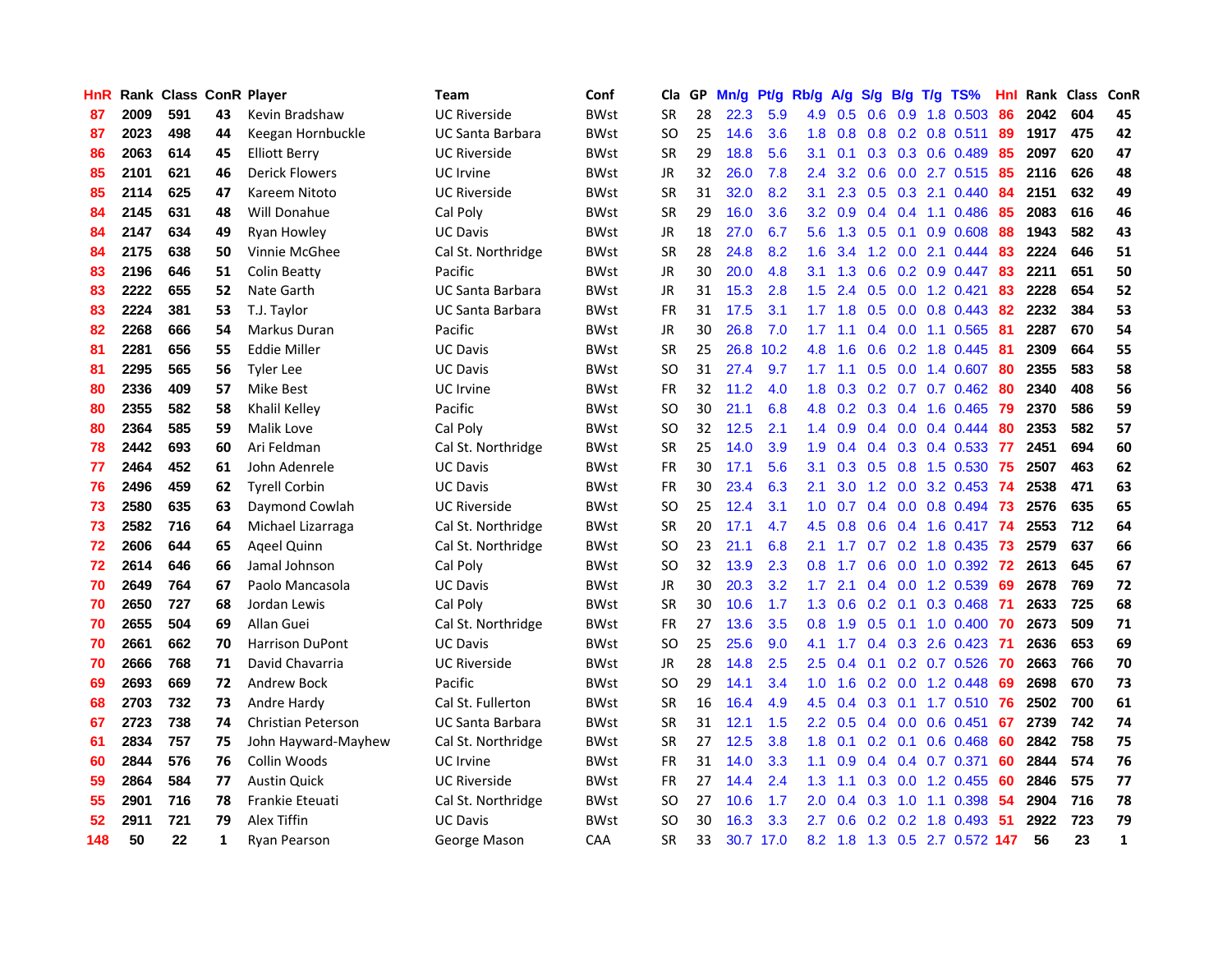| HnR |      | Rank Class ConR Player |                         |                         | Team           | Conf       | Cla       |    | GP Mn/g | Pt/g      | Rb/g             | A/g             |                 |                 | S/g B/g T/g TS%               | Hnl |      | Rank Class ConR |              |
|-----|------|------------------------|-------------------------|-------------------------|----------------|------------|-----------|----|---------|-----------|------------------|-----------------|-----------------|-----------------|-------------------------------|-----|------|-----------------|--------------|
| 139 | 123  | 45                     | $\mathbf{2}$            | Jamelle Hagins          | Delaware       | CAA        | JR.       | 32 |         | 31.2 12.4 | 11.1             | 0.9             | 0.7             | 3.0             | 2.3 0.570                     | 139 | 129  | 48              | $\mathbf{2}$ |
| 136 | 155  | 36                     | 3                       | <b>Frank Massenat</b>   | Drexel         | CAA        | SO        | 36 |         | 35.8 13.7 | 3.1              | 4.8             | 0.9             | 0.4             | 2.1 0.566 135                 |     | 169  | 41              | 3            |
| 136 | 159  | 60                     | 4                       | Keith Rendelman         | NC-Wilmington  | CAA        | JR        | 31 |         | 33.0 15.3 | 10.0             |                 | $1.2$ 1.3       | 1.1             | 2.1 0.548 135                 |     | 170  | 63              | 4            |
| 135 | 175  | 57                     | 5                       | Robert Nwankwo          | Towson         | CAA        | <b>SR</b> | 32 |         | 33.0 12.5 | 10.1             | 0.5             | 1.1             |                 | 2.4 2.1 0.458 134             |     | 181  | 61              | 5            |
| 133 | 200  | 66                     | 6                       | <b>Samme Givens</b>     | Drexel         | CAA        | <b>SR</b> | 36 |         | 30.3 11.6 | 7.9              |                 | $1.8 \quad 0.5$ |                 | 1.0 2.1 0.563 132 216         |     |      | 74              | 7            |
| 133 | 207  | 71                     | $\overline{\mathbf{z}}$ | Kent Bazemore           | Old Dominion   | CAA        | <b>SR</b> | 35 |         | 31.5 15.4 | 6.1              | 3.1             | 2.1             |                 | 0.3 3.2 0.491 133             |     | 208  | 70              | 6            |
| 132 | 222  | 76                     | 8                       | Eric Buckner            | Georgia St.    | <b>CAA</b> | SR        | 34 |         | 30.7 10.8 | 7.1              |                 | $0.4\quad 0.6$  |                 | 3.5 1.4 0.594 131             |     | 228  | 78              | 8            |
| 131 | 235  | 60                     | 9                       | Juvonte Reddic          | VCU            | CAA        | SO        | 36 |         | 27.3 10.3 | 6.6              | 0.5             |                 |                 | 1.3 1.2 1.6 0.534 131         |     | 241  | 59              | 9            |
| 129 | 275  | 91                     | 10                      | <b>Michael Morrison</b> | George Mason   | CAA        | <b>SR</b> | 33 | 26.8    | 9.8       | 6.6              | 1.4             | 0.5             |                 | 1.9 1.4 0.582 128             |     | 295  | 98              | 10           |
| 128 | 295  | 96                     | 11                      | Mike Moore              | Hofstra        | CAA        | <b>SR</b> | 32 |         | 34.6 19.9 | 4.6              | 2.1             | 1.7             |                 | 0.1 2.9 0.556 128             |     | 306  | 100             | 11           |
| 126 | 331  | 25                     | 12                      | Damion Lee              | Drexel         | CAA        | <b>FR</b> | 36 |         | 28.9 12.0 | 4.4              | 1.7             | 0.8             |                 | 0.3 1.7 0.587 125             |     | 354  | 26              | 12           |
| 124 | 375  | 28                     | 13                      | Jarvis Threatt          | Delaware       | CAA        | FR        | 31 |         | 23.9 10.7 | 3.9 <sup>°</sup> | 2.3             | 1.3             | 0.3             | 1.6 0.555 125                 |     | 359  | 28              | 13           |
| 123 | 394  | 31                     | 14                      | <b>Briante Weber</b>    | <b>VCU</b>     | CAA        | <b>FR</b> | 36 | 18.8    | 4.9       | $2.9^{\circ}$    | 1.6             | 2.1             |                 | 0.2 1.3 0.500 123             |     | 400  | 32              | 14           |
| 123 | 405  | 133                    | 15                      | <b>Bradford Burgess</b> | VCU            | CAA        | SR        | 36 |         | 32.3 13.4 | 5.0              | 1.6             | 1.1             | 0.3             | 1.3 0.522 123                 |     | 414  | 141             | 15           |
| 123 | 413  | 136                    | 16                      | Jonathan Lee            | Northeastern   | CAA        | <b>JR</b> | 31 |         | 35.1 14.5 | 3.8              | 3.5             | 1.5             | 0.1             | 3.1 0.589 122                 |     | 422  | 142             | 16           |
| 122 | 428  | 143                    | 17                      | Chris Cooper            | Old Dominion   | CAA        | <b>SR</b> | 36 | 29.0    | 10.5      | 10.1             | 0.9             | $0.7$ 1.3       |                 | 1.9 0.473 121                 |     | 452  | 153             | 17           |
| 119 | 497  | 152                    | 18                      | Darius Theus            | VCU            | CAA        | JR        | 36 | 31.2    | 8.5       |                  |                 |                 |                 | 2.2 4.7 1.9 0.2 2.3 0.504 119 |     | 511  | 157             | 19           |
| 119 | 511  | 157                    | 19                      | <b>Troy Daniels</b>     | VCU            | CAA        | JR        | 36 | 24.4    | 10.0      |                  |                 |                 |                 | 3.3 0.5 1.2 0.1 1.0 0.556 119 |     | 518  | 161             | 20           |
| 119 | 513  | 51                     | 20                      | <b>Treveon Graham</b>   | <b>VCU</b>     | <b>CAA</b> | FR        | 36 | 16.8    | 7.0       |                  | $3.2 \quad 0.6$ |                 |                 | 0.8 0.3 0.9 0.498 119         |     | 523  | 51              | 21           |
| 118 | 531  | 56                     | 21                      | Quincy Ford             | Northeastern   | <b>CAA</b> | FR        | 31 |         | 29.6 11.5 | 5.0              | 1.3             | 1.9             |                 | 1.0 2.1 0.534 118             |     | 543  | 56              | 22           |
| 116 | 586  | 180                    | 22                      | A.J. Davis              | James Madison  | CAA        | <b>JR</b> | 32 |         | 32.4 15.9 | 4.7              | 1.9             |                 |                 | 1.7 0.3 2.7 0.545 115         |     | 614  | 194             | 23           |
| 115 | 622  | 205                    | 23                      | Josh Micheaux           | Georgia St.    | CAA        | <b>SR</b> | 33 | 28.9    | 7.7       | 6.1              | 3.6             | 1.5             |                 | 0.3 2.5 0.504 115             |     | 621  | 204             | 24           |
| 113 | 662  | 169                    | 24                      | Rob Brandenberg         | VCU            | CAA        | <b>SO</b> | 36 | 25.8    | 9.0       | 2.7              | 1.8             |                 | $1.2 \quad 0.6$ | 1.4 0.453 113                 |     | 667  | 167             | 25           |
| 113 | 668  | 170                    | 25                      | <b>Tim Rusthoven</b>    | William & Mary | CAA        | SO        | 26 |         | 25.0 10.3 | 6.6              | 1.5             | 0.8             |                 | 0.8 1.5 0.562 120             |     | 480  | 127             | 18           |
| 113 | 675  | 208                    | 26                      | Chris Fouch             | Drexel         | CAA        | Jr.       | 32 |         | 24.5 10.8 | $2.5^{\circ}$    | 1.2             |                 |                 | 0.7 0.3 1.2 0.521 112         |     | 696  | 219             | 26           |
| 113 | 680  | 75                     | 27                      | Dimitri Batten          | Old Dominion   | CAA        | <b>FR</b> | 36 | 20.3    | 8.0       | 2.5              | 1.2             | 1.1             | 0.5             | 1.1 0.548 112                 |     | 717  | 79              | 27           |
| 112 | 715  | 234                    | 28                      | Jihad Ali               | Georgia St.    | CAA        | <b>SR</b> | 34 |         | 33.0 12.5 | 6.0              | 1.4             | 1.6             | 0.6             | 1.4 0.495 112                 |     | 722  | 235             | 28           |
| 110 | 800  | 252                    | 29                      | James Vincent           | Georgia St.    | CAA        | <b>JR</b> | 32 | 8.6     | 3.2       | 2.0              | 0.0             | 0.2             | 0.4             | 0.5 0.583 110                 |     | 794  | 248             | 29           |
| 110 | 824  | 207                    | 30                      | Devonta White           | Georgia St.    | CAA        | SO        | 34 |         | 34.3 12.9 | $2.2^{\circ}$    | 2.9             | 1.8             | 0.1             | 2.0 0.508 109                 |     | 813  | 206             | 30           |
| 109 | 844  | 270                    | 31                      | <b>Nathaniel Lester</b> | Hofstra        | <b>CAA</b> | SR        | 32 | 32.4    | 14.6      | 6.5              | 1.0             |                 |                 | 1.3 0.5 1.8 0.489 109         |     | 851  | 272             | 32           |
| 109 | 847  | 272                    | 32                      | James Fields            | Georgia St.    | CAA        | SR        | 31 | 31.4    | 9.6       | 3.9              | 2.9             | 2.0             | 0.1             | 2.0 0.508 109                 |     | 836  | 263             | 31           |
| 108 | 894  | 222                    | 33                      | Sherrod Wright          | George Mason   | CAA        | SO        | 32 | 26.4    | 9.6       | 3.3 <sub>1</sub> |                 |                 |                 | 1.3 0.8 0.3 1.7 0.623 108     |     | 898  | 224             | 33           |
| 105 | 1054 | 262                    | 34                      | Jonathan Arledge        | George Mason   | CAA        | SO        | 31 | 12.0    | 4.3       | 3.1              | 0.4             |                 |                 | 0.3 0.5 0.8 0.496 104 1075    |     |      | 264             | 35           |
| 105 | 1058 | 263                    | 35                      | Dartaye Ruffin          | Drexel         | CAA        | SO        | 36 | 21.7    | 5.6       | 4.9              | 0.4             | 0.6             |                 | 0.6 1.0 0.525 104 1088        |     |      | 267             | 36           |
| 104 | 1087 | 329                    | 36                      | <b>Joel Smith</b>       | Northeastern   | CAA        | JR        | 31 | 34.2    | 12.9      | 4.5              | 2.5             | 0.8             |                 | 0.2 2.5 0.547 104             |     | 1089 | 329             | 37           |
| 104 | 1111 | 357                    | 37                      | <b>Trian Iliadis</b>    | Old Dominion   | CAA        | <b>SR</b> | 30 | 28.0    | 8.5       | 2.9              | 2.3             | 1.5             |                 | $0.2$ 1.4 $0.471$             | 104 | 1110 | 358             | 38           |
| 104 | 1120 | 146                    | 38                      | <b>Richard Ross</b>     | Old Dominion   | CAA        | FR        | 27 | 17.2    | 4.3       | 3.9              | 0.5             | 0.7             | 0.8             | 1.0 0.523                     | 103 | 1132 | 147             | 39           |
| 103 | 1150 | 341                    | 39                      | <b>Derrick Thomas</b>   | Drexel         | CAA        | <b>JR</b> | 30 | 32.0    | 8.1       | $2.4^{\circ}$    | 2.1             |                 |                 | 0.9 0.2 1.5 0.495 107         |     | 910  | 278             | 34           |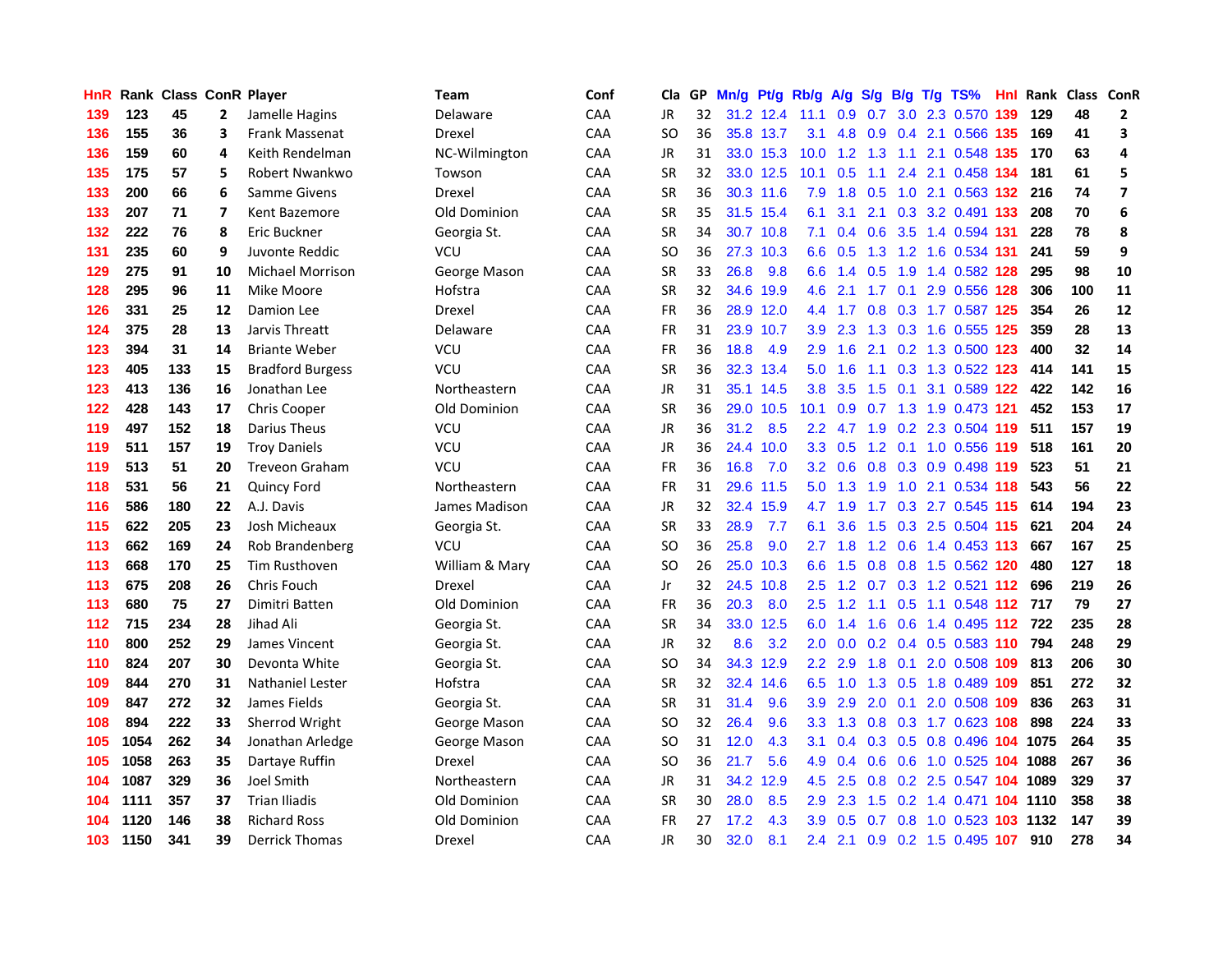| HnR |      | <b>Rank Class ConR Player</b> |    |                         | <b>Team</b>    | Conf       | Cla           |    | GP Mn/g Pt/g Rb/g A/g S/g B/g T/g TS% |           |                  |         |               |                 |                            | Hnl | Rank Class |     | ConR |
|-----|------|-------------------------------|----|-------------------------|----------------|------------|---------------|----|---------------------------------------|-----------|------------------|---------|---------------|-----------------|----------------------------|-----|------------|-----|------|
| 102 | 1192 | 346                           | 40 | Daryl McCoy             | Drexel         | CAA        | JR            | 36 | 24.4                                  | 4.3       | 6.7              | 0.8     | 0.3           | 0.4             | 1.1 0.503 102 1206         |     |            | 350 | 44   |
| 102 | 1194 | 300                           | 41 | Devon Saddler           | Delaware       | CAA        | <b>SO</b>     | 32 |                                       | 35.3 18.8 | 4.1              | 1.8     | 0.8           | 0.3             | 3.2 0.510 102 1196         |     |            | 301 | 42   |
| 102 | 1196 | 301                           | 42 | DJ Haley                | <b>VCU</b>     | CAA        | <b>SO</b>     | 36 | 15.4                                  | 3.2       | 3.9              | 0.2     |               | $0.5 \quad 0.6$ | 0.8 0.483 102 1189         |     |            | 299 | 41   |
| 102 | 1214 | 351                           | 43 | Nick Wright             | Old Dominion   | CAA        | JR            | 33 | 26.7                                  | 8.4       |                  | 5.2 0.7 | 0.7           |                 | 1.1 1.5 0.466 102 1199     |     |            | 348 | 43   |
| 102 | 1224 | 310                           | 44 | Bryon Allen             | George Mason   | CAA        | <sub>SO</sub> | 33 | 27.7                                  | 7.5       | 3.1              | 3.7     |               |                 | 1.0 0.2 2.7 0.470 101 1245 |     |            | 315 | 45   |
| 101 | 1231 | 313                           | 45 | Donte Hill              | Old Dominion   | CAA        | SO.           | 27 | 28.3                                  | 7.8       | 3.7              | 2.0     |               |                 | 1.2 0.4 1.5 0.490 103      |     | 1160       | 287 | 40   |
| 100 | 1293 | 375                           | 46 | Andrey Semenov          | James Madison  | CAA        | <b>JR</b>     | 32 |                                       | 30.0 10.2 | 4.8              | 1.8     |               |                 | 0.5 0.9 1.3 0.568          | 99  | 1320       | 386 | 46   |
| 99  | 1347 | 347                           | 47 | <b>Vertrail Vaughns</b> | George Mason   | CAA        | <b>SO</b>     | 33 | 25.3                                  | 8.8       | 1.8              | 1.1     | 0.7           |                 | 0.0 0.8 0.530              | 98  | 1373       | 346 | 47   |
| 98  | 1382 | 194                           | 48 | <b>Tony Kimbro</b>      | Georgia St.    | CAA        | <b>FR</b>     | 34 | 14.0                                  | 3.3       | 2.3              | 0.8     | 1.0           |                 | 0.2 0.9 0.476              | 98  | 1383       | 195 | 48   |
| 98  | 1415 | 436                           | 49 | <b>Quinn McDowell</b>   | William & Mary | CAA        | <b>SR</b>     | 32 |                                       | 34.2 12.5 | 4.8              | 1.6     | 0.7           |                 | $0.1$ 1.5 0.531            | 97  | 1478       | 464 | 50   |
| 98  | 1416 | 437                           | 50 | Anthony Humpty Hitchens | James Madison  | CAA        | <b>SR</b>     | 30 |                                       | 36.5 14.9 | 2.3              | 3.7     | 1.3           | 0.0             | 3.0 0.543                  | 98  | 1415       | 444 | 49   |
| 95  | 1550 | 227                           | 51 | Cedrick Williams        | NC-Wilmington  | CAA        | <b>FR</b>     | 31 | 23.0                                  | 5.5       | 5.7              | 0.8     | 0.6           | 1.4             | 1.0 0.484                  | 95  | 1564       | 229 | 51   |
| 95  | 1571 | 233                           | 52 | Reggie Spencer          | Northeastern   | CAA        | <b>FR</b>     | 31 | 25.5                                  | 6.8       | 5.1              | 1.2     |               | $0.4$ 0.8       | 1.6 0.539                  | 95  | 1565       | 230 | 52   |
| 93  | 1684 | 422                           | 53 | Rashaad Richardson      | Georgia St.    | <b>CAA</b> | <b>SO</b>     | 34 | 13.7                                  | 5.4       | 1.4              | 0.3     |               | $0.4 \quad 0.1$ | $0.5$ 0.503                | 93  | 1672       | 416 | 53   |
| 93  | 1695 | 503                           | 54 | Josh Brinkley           | Delaware       | <b>CAA</b> | JR            | 32 | 25.9                                  | 8.7       | 4.7              | 0.6     | 0.2           | 0.6             | 1.5 0.566                  | 93  | 1706       | 508 | 54   |
| 92  | 1761 | 530                           | 55 | Marquel De Lancey       | Old Dominion   | CAA        | <b>SR</b>     | 36 | 23.8                                  | 4.3       | 2.3              | 2.4     |               | $0.9\quad 0.0$  | 1.6 0.428                  | -91 | 1781       | 535 | 56   |
| 90  | 1819 | 279                           | 56 | Kyle Anderson           | Delaware       | CAA        | <b>FR</b>     | 31 | 30.6                                  | 8.9       | 2.9              | 0.8     |               | $0.5 \quad 0.3$ | $1.1 \t0.512$              | -91 | 1792       | 273 | 57   |
| 90  | 1859 | 289                           | 57 | <b>Adam Smith</b>       | NC-Wilmington  | CAA        | <b>FR</b>     | 31 |                                       | 30.3 13.7 | 3.2              | 1.6     |               |                 | 0.5 0.0 1.5 0.486          | -89 | 1880       | 292 | 60   |
| 90  | 1863 | 559                           | 58 | David Imes              | Hofstra        | <b>CAA</b> | JR            | 27 | 28.7                                  | 7.0       | $5.4^{\circ}$    | 1.0     |               |                 | 1.3 1.0 1.1 0.459          | -89 | 1868       | 561 | 59   |
| 90  | 1864 | 290                           | 59 | Erik Copes              | George Mason   | <b>CAA</b> | <b>FR</b>     | 27 | 15.0                                  | 3.3       | 3.7 <sup>2</sup> | 0.1     |               | $0.3$ 1.9       | 1.2 0.447                  | -91 | 1801       | 274 | 58   |
| 89  | 1912 | 301                           | 60 | <b>Khalid Lewis</b>     | Delaware       | CAA        | <b>FR</b>     | 32 | 29.6                                  | 5.2       | 1.8              | 2.6     |               |                 | $1.1$ 0.2 2.0 0.452        | -88 | 1928       | 302 | 62   |
| 88  | 1945 | 580                           | 61 | Devon Moore             | James Madison  | CAA        | JR            | 24 | 33.9                                  | 8.8       | 3.4              | 4.2     | 0.9           |                 | 0.1 2.3 0.487              | 89  | 1909       | 571 | 61   |
| 88  | 1974 | 489                           | 62 | <b>Marcus Damas</b>     | Towson         | CAA        | SO.           | 32 | 34.2                                  | 12.5      | 5.3              | 1.5     |               |                 | 0.9 0.5 2.8 0.461          | 87  | 1985       | 492 | 64   |
| 87  | 1987 | 594                           | 63 | Kauri Black             | Northeastern   | CAA        | JR            | 31 | 20.9                                  | 4.4       | 3.2              | 1.3     | 1.3           |                 | $0.7$ 1.7 0.450            | -87 | 1991       | 593 | 65   |
| 87  | 2000 | 494                           | 64 | Stephen Nwaukoni        | Hofstra        | CAA        | SO.           | 31 | 19.2                                  | 4.6       | 5.3              | 0.1     |               |                 | 0.4 0.3 0.9 0.539          | -87 | 2007       | 498 | 66   |
| 87  | 2024 | 597                           | 65 | Dwan McMillan           | Hofstra        | CAA        | <b>SR</b>     | 32 | 28.1                                  | 5.3       | 2.6              | 4.8     |               | $1.0 \ 0.0$     | 2.8 0.439                  | 86  | 2034       | 600 | 68   |
| 87  | 2025 | 598                           | 66 | <b>Andre Cornelius</b>  | George Mason   | CAA        | <b>SR</b>     | 23 | 21.3                                  | 6.7       | 2.3              | 1.1     | 0.8           | 0.0             | 1.7 0.539                  | 91  | 1762       | 530 | 55   |
| 85  | 2082 | 618                           | 67 | <b>Brandon McGee</b>    | Georgia St.    | <b>CAA</b> | <b>SR</b>     | 30 | 11.3                                  | 3.4       | 2.3              | 0.6     |               | $0.4 \quad 0.1$ | 0.6 0.374                  | 86  | 2026       | 597 | 67   |
| 85  | 2084 | 616                           | 68 | Matt Rum                | William & Mary | CAA        | <b>JR</b>     | 32 | 24.8                                  | 6.3       | 3.6              | 1.7     |               | $0.4 \quad 0.1$ | 1.2 0.549                  | 84  | 2140       | 638 | 70   |
| 85  | 2091 | 344                           | 69 | <b>Arman Marks</b>      | James Madison  | CAA        | <b>FR</b>     | 31 | 16.1                                  | 4.6       | 2.8              | 0.5     |               | $0.9\quad 0.0$  | 0.8 0.502                  | 85  | 2123       | 353 | 69   |
| 85  | 2126 | 628                           | 70 | Julius Wells            | James Madison  | CAA        | <b>SR</b>     | 12 | 31.4                                  | 8.6       | 5.6              | 2.3     |               |                 | 1.3 0.2 1.8 0.431          | 88  | 1966       | 583 | 63   |
| 83  | 2234 | 547                           | 71 | <b>Donte Morales</b>    | NC-Wilmington  | CAA        | SO            | 28 | 24.8                                  | 7.2       | 3.2              | 1.5     |               |                 | $0.8$ 0.4 2.4 0.502        | 83  | 2187       | 529 | 71   |
| 82  | 2236 | 648                           | 72 | Kendrix Brown           | William & Mary | CAA        | <b>SR</b>     | 30 | 24.5                                  | 4.0       | 4.3              | 1.6     | 1.1           |                 | 0.4 1.3 0.490              | 82  | 2279       | 655 | 74   |
| 82  | 2254 | 652                           | 73 | Kashief Edwards         | Northeastern   | CAA        | <b>SR</b>     | 31 | 16.5                                  | 5.5       | 1.9              | 0.4     |               | $0.4 \quad 0.5$ | 1.1 0.486                  | 82  | 2263       | 653 | 72   |
| 80  | 2368 | 689                           | 74 | Stevie Mejia            | Hofstra        | CAA        | JR            | 26 | 22.4                                  | 6.0       | $1.4^{\circ}$    | 2.1     | 1.3           | 0.0             | 1.7 0.451                  | 82  | 2275       | 664 | 73   |
| 79  | 2372 | 586                           | 75 | <b>Tanner Milson</b>    | NC-Wilmington  | <b>CAA</b> | <b>SO</b>     | 31 | 20.8                                  | 5.5       | 1.5              | 2.3     | 0.5           | 0.1             | 1.7 0.485                  | 79  | 2384       | 588 | 76   |
| 79  | 2380 | 424                           | 76 | Moussa Kone             | Hofstra        | CAA        | <b>FR</b>     | 32 | 16.6                                  | 3.2       | 2.9              | 0.2     | $0.4^{\circ}$ | 0.9             | 0.7 0.571                  | 79  | 2387       | 426 | 78   |
| 79  | 2383 | 426                           | 77 | <b>Marcus Thornton</b>  | William & Mary | CAA        | FR            | 32 | 27.8                                  | 11.1      | 2.4              | 1.3     |               |                 | $0.3$ $0.2$ $2.5$ $0.472$  | -78 | 2414       | 436 | 81   |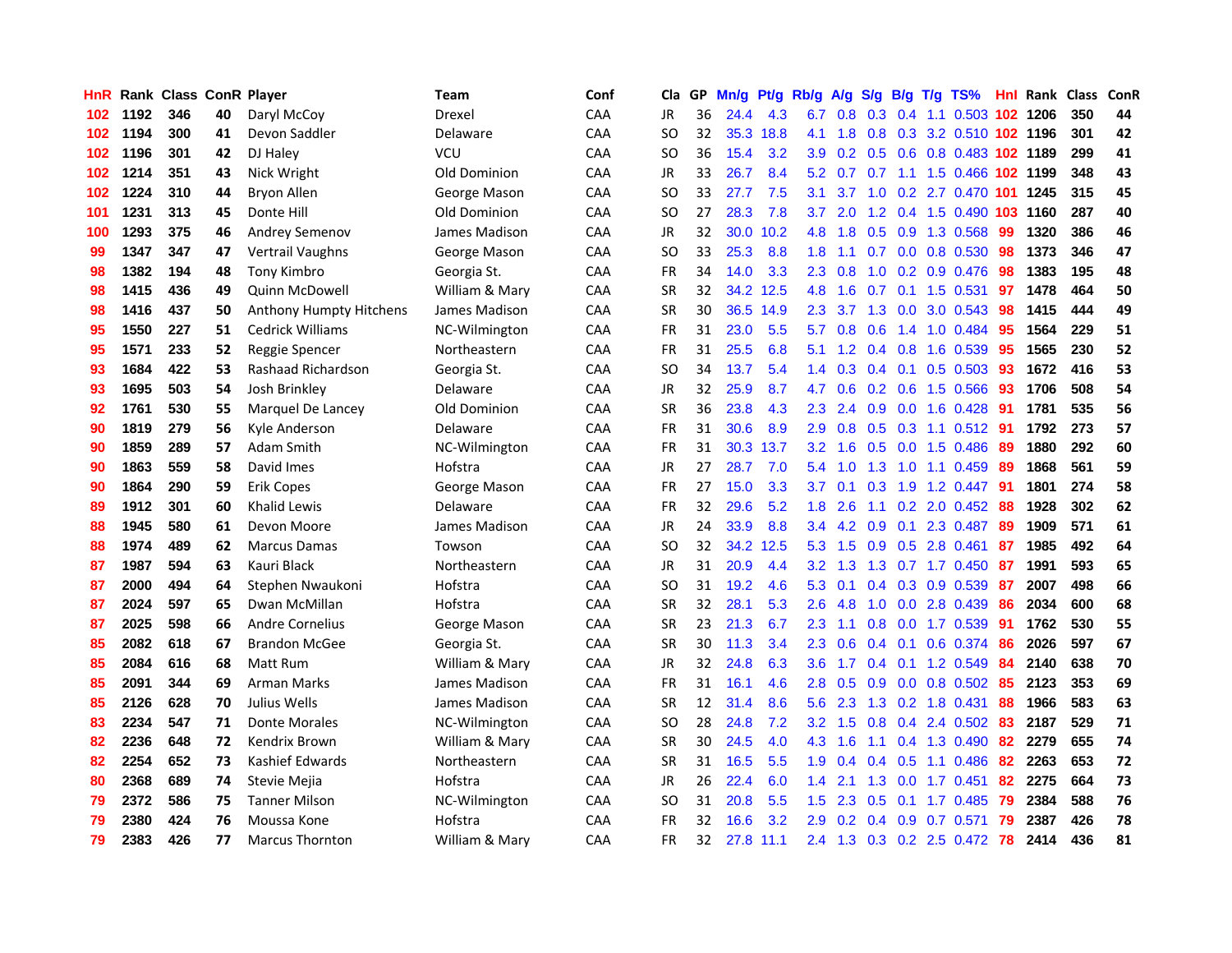| <b>HnR</b> |      | Rank Class ConR Player |                |                       | Team            | Conf        | Cla       |    | GP Mn/g Pt/g |           | Rb/g             | A/g             |                 |                 | S/g B/g T/g TS%           | Hnl | Rank Class |     | ConR         |
|------------|------|------------------------|----------------|-----------------------|-----------------|-------------|-----------|----|--------------|-----------|------------------|-----------------|-----------------|-----------------|---------------------------|-----|------------|-----|--------------|
| 79         | 2391 | 428                    | 78             | Freddie Jackson       | NC-Wilmington   | CAA         | FR        | 30 | 18.6         | 3.4       | 2.7              | 2.1             | 0.5             | 0.5             | 1.9 0.458                 | 79  | 2386       | 425 | 77           |
| 79         | 2395 | 591                    | 79             | Alwayne Bigby         | Northeastern    | CAA         | SO.       | 31 | 22.8         | 3.3       | 3.5              | 1.3             | 1.1             | 0.2             | 1.9 0.414                 | -79 | 2395       | 590 | 79           |
| 78         | 2415 | 594                    | 80             | <b>Brandon Britt</b>  | William & Mary  | CAA         | SO.       | 32 | 24.1         | 9.0       | 1.8              | 1.5             | 0.8             | 0.0             | 2.1 0.467                 | -77 | 2440       | 602 | 82           |
| 78         | 2432 | 442                    | 81             | Corey Edwards         | George Mason    | CAA         | FR        | 31 | 15.2         | 2.5       |                  | $1.3$ 2.2       | 1.0             |                 | 0.0 2.2 0.467             | 78  | 2401       | 430 | 80           |
| 78         | 2435 | 444                    | 82             | K.K. Simmons          | NC-Wilmington   | CAA         | FR        | 26 | 20.6         | 7.0       | 1.8 <sup>1</sup> | 1.9             |                 |                 | $0.3$ 0.1 1.7 0.463       | -79 | 2359       | 415 | 75           |
| 78         | 2438 | 447                    | 83             | Enoch Hood            | James Madison   | <b>CAA</b>  | FR        | 32 | 19.0         | 5.4       |                  | $3.4\quad 0.5$  |                 |                 | 0.3 0.4 0.8 0.471 77      |     | 2450       | 447 | 83           |
| 76         | 2480 | 719                    | 84             | <b>Matt Wilson</b>    | NC-Wilmington   | <b>CAA</b>  | JR        | 28 | 11.3         | 2.1       | $2.6^{\circ}$    | 0.1             |                 |                 | $0.1$ $0.2$ $0.4$ $0.625$ | -76 | 2474       | 711 | 84           |
| 76         | 2509 | 701                    | 85             | <b>Trevor Deloach</b> | NC-Wilmington   | CAA         | <b>SR</b> | 30 | 15.0         | 4.0       | 3.0 <sub>2</sub> | 0.5             | 0.8             |                 | $0.1$ 1.0 0.401           | 75  | 2506       | 701 | 85           |
| 74         | 2560 | 741                    | 86             | Alioune Diouf         | James Madison   | CAA         | JR        | 28 | 18.9         | 3.5       | 3.3 <sub>1</sub> | 1.0             | 0.8             |                 | 0.4 1.3 0.413             | -75 | 2529       | 732 | 86           |
| 74         | 2565 | 483                    | 87             | Vaughn Gray           | George Mason    | CAA         | <b>FR</b> | 32 | 11.3         | 3.4       | 1.2              | 0.2             |                 |                 | $0.4$ 0.0 0.6 0.480       | 73  | 2572       | 482 | 87           |
| 72         | 2601 | 642                    | 88             | Shemiye McLendon      | Hofstra         | CAA         | <b>SO</b> | 32 | 20.3         | 5.4       | 1.8              | 1.3             | 0.6             |                 | $0.0$ 1.5 $0.430$         | 72  | 2608       | 644 | 88           |
| 71         | 2628 | 495                    | 89             | <b>Tom Schalk</b>     | William & Mary  | CAA         | FR        | 32 | 10.1         | 1.7       | $2.2^{\circ}$    | 0.3             | 0.1             | 0.3             | 0.6 0.556                 | 70  | 2653       | 502 | 89           |
| 69         | 2680 | 513                    | 90             | Kris Walden           | Towson          | <b>CAA</b>  | FR        | 32 | 34.3         | 6.6       | 2.3              | 3.2             | 1.3             | 0.0             | 4.5 0.400                 | 69  | 2696       | 520 | 90           |
| 67         | 2731 | 779                    | 91             | Gene Swindle          | James Madison   | CAA         | JR        | 31 | 14.7         | 2.9       | 2.8              | 0.2             | 0.3             | 0.3             | 0.9 0.529                 | 67  | 2746       | 785 | 91           |
| 67         | 2735 | 537                    | 92             | Deon Jones            | Towson          | CAA         | <b>FR</b> | 32 | 31.3         | 7.0       | 4.5              | 1.3             | 0.8             | 0.2             | 3.0 0.442                 | 66  | 2750       | 542 | 92           |
| 66         | 2743 | 678                    | 93             | Julian Boatner        | William & Mary  | CAA         | <b>SO</b> | 31 | 19.5         | 4.4       |                  | $1.2 \quad 0.9$ | 0.5             |                 | 0.0 1.0 0.455             | 66  | 2758       | 679 | 93           |
| 65         | 2772 | 795                    | 94             | Kelvin McNeil         | Delaware        | CAA         | JR        | 32 | 14.1         | 2.4       | 3.0 <sub>1</sub> |                 |                 |                 | $0.4$ 0.2 0.0 0.7 0.432   | -65 | 2784       | 797 | 94           |
| 65         | 2773 | 685                    | 95             | Erigue Gumbs          | Towson          | CAA         | SO.       | 32 | 22.4         | 5.5       | 4.8              | 0.6             |                 |                 | $0.6$ $0.4$ 2.1 $0.402$   | -65 | 2786       | 687 | 95           |
| 59         | 2858 | 704                    | 96             | <b>Fred Heldring</b>  | William & Mary  | <b>CAA</b>  | SO.       | 30 | 11.6         | 1.9       | 1.8 <sup>°</sup> | 0.4             |                 |                 | $0.2$ $0.2$ $0.7$ $0.509$ | -59 | 2864       | 703 | 96           |
| 56         | 2888 | 764                    | 97             | <b>Hakim McCullar</b> | Delaware        | <b>CAA</b>  | <b>SR</b> | 29 | 9.1          | 1.4       |                  | $1.4 \quad 0.2$ |                 |                 | $0.0$ 0.3 0.2 0.418 57    |     | 2887       | 765 | 97           |
| 43         | 2945 | 614                    | 98             | Jervon Pressley       | Towson          | CAA         | FR        | 31 | 17.4         | 3.6       | 3.0              | 0.3             |                 |                 | 0.3 0.5 1.8 0.387         | 43  | 2945       | 614 | 98           |
| 38         | 2951 | 618                    | 99             | Will Adams            | Towson          | CAA         | FR        | 27 | 12.5         | 1.9       | 1.2 <sub>2</sub> | 0.4             |                 | $0.3 \quad 0.1$ | 0.8 0.362                 | 40  | 2950       | 616 | 99           |
| 27         | 2961 | 623                    | 100            | Alex Giergen          | Towson          | CAA         | FR        | 27 | 10.5         | 1.2       | 1.1              | 0.1             | 0.1             |                 | $0.0$ $0.5$ $0.423$       | 30  | 2961       | 623 | 100          |
| 165        | 14   | 3                      | 1              | <b>Will Barton</b>    | Memphis         | <b>CUSA</b> | SO.       | 35 |              | 35.3 18.0 | 8.0              | 2.9             |                 |                 | 1.4 0.7 2.1 0.583 164     |     | -14        | 3   | $\mathbf{1}$ |
| 156        | 26   | 10                     | $\overline{2}$ | <b>Cameron Moore</b>  | <b>UAB</b>      | <b>CUSA</b> | <b>SR</b> | 31 |              | 35.8 16.1 | 10.5             | 1.3             | 0.6             |                 | 2.4 2.1 0.510 155         |     | 29         | 12  | $\mathbf{2}$ |
| 145        | 65   | 22                     | 3              | Arsalan Kazemi        | Rice            | <b>CUSA</b> | <b>JR</b> | 33 |              | 29.4 12.1 | 10.3             | 2.1             | 2.1             | 1.0             | 2.0 0.619 148             |     | 55         | 20  | 3            |
| 142        | 92   | 33                     | 4              | Keith Clanton         | Central Florida | <b>CUSA</b> | JR        | 33 |              | 32.9 14.5 | 8.1              | 1.8             | 1.0             | 1.8             | 2.4 0.524 140             |     | 113        | 42  | 4            |
| 134        | 191  | 65                     | 5              | Steven Idlet          | Tulsa           | <b>CUSA</b> | <b>SR</b> | 31 |              | 24.3 10.6 | 5.3              | 1.3             | 0.5             | 1.0             | 1.6 0.589 133             |     | 203        | 69  | 6            |
| 133        | 193  | 69                     | 6              | Dennis Tinnon         | Marshall        | <b>CUSA</b> | JR        | 35 |              | 29.3 10.2 | 10.0             | 0.9             | 0.7             |                 | 0.3 1.3 0.584 133         |     | 207        | 75  | 7            |
| 133        | 197  | 49                     | 7              | John Bohannon         | <b>UTEP</b>     | <b>CUSA</b> | <b>SO</b> | 31 |              | 26.5 11.5 | 7.3              | 1.7             | 0.6             |                 | 1.0 2.5 0.612 132 212     |     |            | 50  | 8            |
| 131        | 236  | 61                     | 8              | <b>Tarik Black</b>    | Memphis         | <b>CUSA</b> | SO.       | 35 |              | 25.6 10.7 | 4.9              |                 | $0.2 \quad 0.6$ |                 | 1.5 1.3 0.665 130         |     | 263        | 66  | 10           |
| 130        | 242  | 64                     | 9              | Jordan Clarkson       | Tulsa           | <b>CUSA</b> | <b>SO</b> | 31 |              | 33.9 16.5 | 3.9              | 2.5             |                 |                 | 0.9 0.5 2.7 0.544 130     |     | 256        | 63  | 9            |
| 130        | 245  | 65                     | 10             | <b>Neil Watson</b>    | Southern Miss.  | <b>CUSA</b> | <b>SO</b> | 34 |              | 30.2 12.3 | 3.0 <sub>1</sub> | 4.4             | 1.1             |                 | 0.1 2.1 0.522 129         |     | 282        | 69  | 12           |
| 130        | 257  | 86                     | 11             | Darnell Dodson        | Southern Miss.  | <b>CUSA</b> | <b>SR</b> | 24 |              | 18.9 11.2 | 4.9              | 0.3             | 0.9             |                 | 0.6 0.9 0.555 139         |     | 121        | 43  | 5            |
| 130        | 261  | 90                     | 12             | Miguel Paul           | East Carolina   | <b>CUSA</b> | JR        | 31 |              | 31.5 15.2 | 2.0              | 5.9             | 1.3             | 0.1             | 2.8 0.544 129             |     | 273        | 95  | 11           |
| 129        | 264  | 67                     | 13             | <b>Chris Crawford</b> | <b>Memphis</b>  | <b>CUSA</b> | SO.       | 35 | 28.5         | 9.1       | 3.1              | 3.9             | 1.8             | 0.8             | 2.0 0.541 128             |     | 292        | 72  | 14           |
| 128        | 298  | 23                     | 14             | <b>Ricky Tarrant</b>  | Tulane          | <b>CUSA</b> | FR        | 31 | 33.1         | 14.9      | 3.6              | 3.3             | 1.7             | 0.0             | 2.2 0.561                 | 125 | 358        | 27  | 18           |
| 126        | 334  | 87                     | 15             | Joe Jackson           | Memphis         | <b>CUSA</b> | <b>SO</b> | 34 |              | 26.9 11.0 | 2.2              | 3.8             |                 |                 | 1.2 0.1 2.4 0.550 125     |     | 357        | 93  | 17           |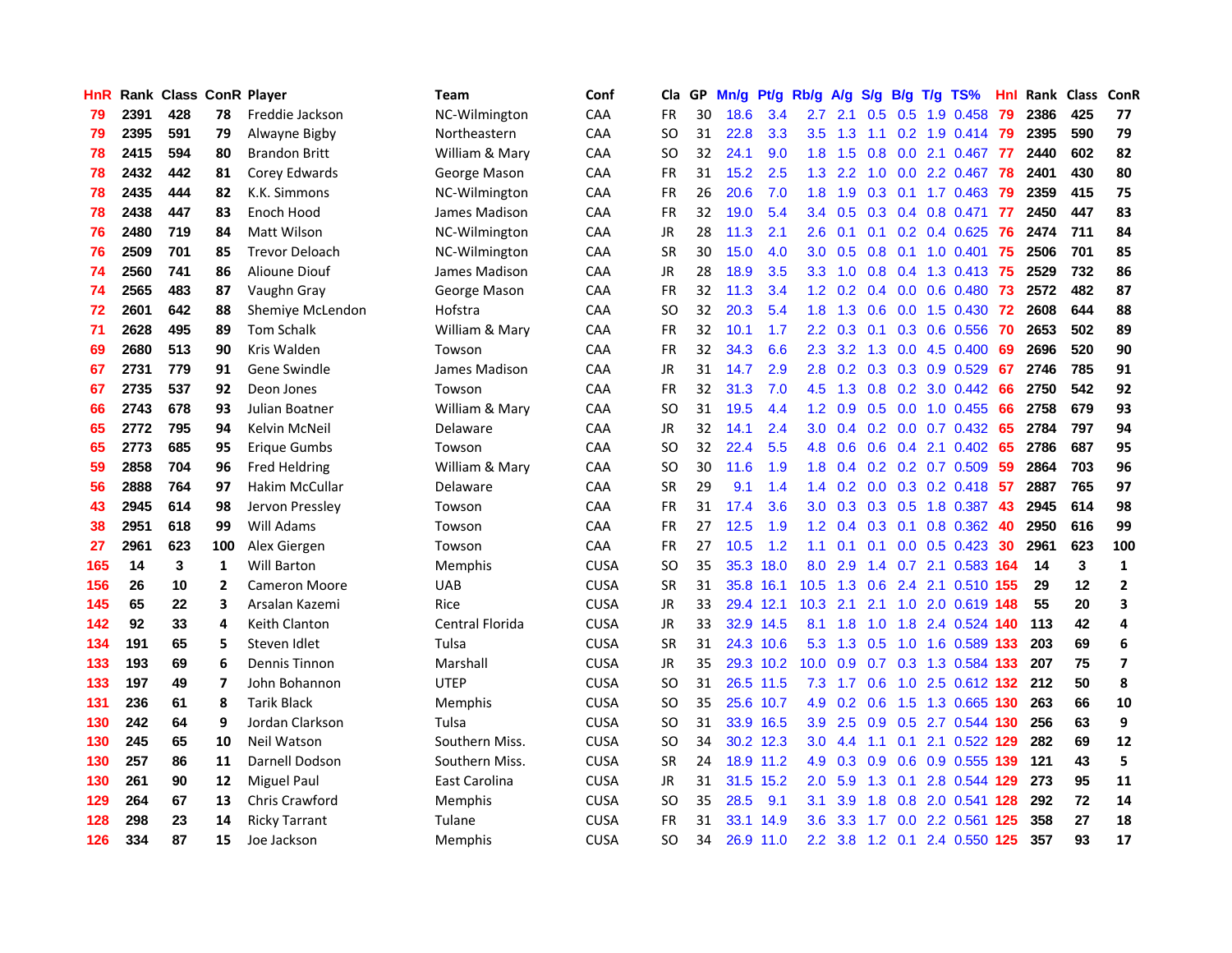| HnR. |      | Rank Class ConR Player |    |                         | Team            | Conf        | Cla           |    | GP Mn/g | Pt/g      | Rb/g             | A/g             | <b>S/g</b> |     | B/g T/g TS%                   | Hnl | Rank Class |     | ConR |
|------|------|------------------------|----|-------------------------|-----------------|-------------|---------------|----|---------|-----------|------------------|-----------------|------------|-----|-------------------------------|-----|------------|-----|------|
| 126  | 336  | 110                    | 16 | <b>Gabriel McCulley</b> | <b>UTEP</b>     | <b>CUSA</b> | <b>SR</b>     | 28 |         | 30.0 11.1 | 5.5              | 2.0             | 1.1        | 0.6 | 1.6 0.585                     | 129 | 286        | 95  | 13   |
| 126  | 337  | 111                    | 17 | <b>Torve Pelham</b>     | Southern Miss.  | <b>CUSA</b> | <b>SR</b>     | 33 | 19.4    | 6.2       | 4.8              | 0.4             | 1.1        | 0.8 | 1.0 0.661 125                 |     | 356        | 117 | 16   |
| 126  | 344  | 93                     | 18 | DeAndre Kane            | Marshall        | <b>CUSA</b> | <b>SO</b>     | 34 | 34.0    | 16.5      | 5.4              | 3.5             | 1.4        | 0.3 | 3.0 0.473 126                 |     | 341        | 88  | 15   |
| 123  | 398  | 131                    | 19 | Robert Nyakundi         | SMU             | <b>CUSA</b> | <b>SR</b>     | 31 |         | 33.4 14.8 | 4.8              | 1.0             |            |     | 1.1 0.3 1.9 0.608 124         |     | 389        | 128 | 19   |
| 123  | 416  | 108                    | 20 | Isaiah Sykes            | Central Florida | <b>CUSA</b> | <sub>SO</sub> | 33 |         | 30.7 12.3 |                  | 6.4 2.0         |            |     | 1.1 0.4 2.8 0.553 120         |     | 477        | 126 | 23   |
| 122  | 439  | 34                     | 21 | <b>TaShawn Thomas</b>   | Houston         | <b>CUSA</b> | <b>FR</b>     | 30 |         | 28.2 10.7 | 8.2              | 1.1             |            |     | 0.8 2.1 1.6 0.572 121         |     | 454        | 37  | 21   |
| 121  | 457  | 121                    | 22 | Kodi Maduka             | Tulsa           | <b>CUSA</b> | <b>SO</b>     | 30 | 22.7    | 8.1       | 6.3              | 0.6             | 0.5        |     | 1.8 1.7 0.542 121             |     | 458        | 117 | 22   |
| 120  | 478  | 164                    | 23 | Wesley Witherspoon      | Memphis         | <b>CUSA</b> | <b>SR</b>     | 33 | 22.0    | 7.2       | 3.7 <sub>2</sub> | 1.1             |            |     | 1.5 0.4 1.2 0.562 119         |     | 507        | 174 | 24   |
| 118  | 530  | 165                    | 24 | Johnathan Mills         | Southern Miss.  | <b>CUSA</b> | JR            | 34 | 23.1    | 9.5       | 6.1              | 0.6             | 0.6        |     | 0.2 1.6 0.539 117             |     | 569        | 179 | 27   |
| 117  | 557  | 173                    | 25 | Maurice Kemp            | East Carolina   | <b>CUSA</b> | JR            | 30 |         | 23.3 10.5 | 6.3              | 1.1             | 1.1        |     | 0.9 2.1 0.535 118             |     | 549        | 173 | 25   |
| 115  | 621  | 204                    | 26 | <b>Damier Pitts</b>     | Marshall        | <b>CUSA</b> | <b>SR</b>     | 35 |         | 34.0 14.7 | $2.4^{\circ}$    | 4.3             | 1.0        | 0.1 | 3.2 0.523 114                 |     | 629        | 207 | 29   |
| 114  | 640  | 162                    | 27 | Josh Davis              | Tulane          | <b>CUSA</b> | <b>SO</b>     | 31 |         | 34.3 11.2 | 9.3              | 2.3             | 1.0        | 1.2 | 2.3 0.455 111                 |     | 745        | 191 | 32   |
| 113  | 660  | 168                    | 28 | Omar Oraby              | Rice            | <b>CUSA</b> | <b>SO</b>     | 34 | 11.6    | 6.0       | 3.6 <sup>2</sup> | 0.3             | 0.1        | 1.6 | 1.2 0.646 113                 |     | 675        | 171 | 30   |
| 113  | 661  | 218                    | 29 | Maurice Bolden          | Southern Miss.  | <b>CUSA</b> | SR            | 34 | 24.9    | 9.7       | 5.1              | 0.9             | 0.5        | 1.0 | 1.4 0.486 112                 |     | 713        | 230 | 31   |
| 113  | 665  | 219                    | 30 | A.J. Rompza             | Central Florida | <b>CUSA</b> | <b>SR</b>     | 21 | 31.1    | 7.1       | 2.5              | 4.4             | 2.4        | 0.1 | 1.4 0.493 117                 |     | 565        | 185 | 26   |
| 111  | 747  | 243                    | 31 | Darrius Morrow          | East Carolina   | <b>CUSA</b> | <b>SR</b>     | 31 |         | 31.7 13.5 | 5.9              | 1.5             | 0.9        | 1.1 | 2.3 0.569 111                 |     | 759        | 244 | 33   |
| 111  | 771  | 89                     | 32 | Dylan Ennis             | Rice            | <b>CUSA</b> | FR            | 35 | 26.5    | 8.5       | 4.3              | 4.1             |            |     | 1.1 0.6 2.6 0.533 110         |     | 804        | 95  | 35   |
| 111  | 777  | 241                    | 33 | LaShay Page             | Southern Miss.  | <b>CUSA</b> | <b>JR</b>     | 33 |         | 36.8 11.6 |                  |                 |            |     | 3.4 0.8 0.5 0.1 1.1 0.522 110 |     | 783        | 243 | 34   |
| 110  | 802  | 254                    | 34 | <b>Kendall Timmons</b>  | Tulane          | <b>CUSA</b> | JR            | 16 |         | 31.6 13.6 | 5.2              | 2.1             |            |     | 1.2 1.3 2.4 0.537 122         |     | 436        | 147 | 20   |
| 110  | 818  | 206                    | 35 | <b>Alandise Harris</b>  | Houston         | <b>CUSA</b> | <b>SO</b>     | 30 |         | 29.8 13.3 |                  |                 |            |     | 6.4 1.2 0.7 1.3 2.0 0.564 109 |     | 820        | 208 | 36   |
| 110  | 819  | 99                     | 36 | <b>Adonis Thomas</b>    | Memphis         | <b>CUSA</b> | <b>FR</b>     | 19 | 23.9    | 8.8       |                  | $3.2 \quad 0.8$ |            |     | 0.6 0.7 1.3 0.553 115         |     | 623        | 65  | 28   |
| 110  | 825  | 208                    | 37 | Antonio Barton          | Memphis         | <b>CUSA</b> | <sub>SO</sub> | 34 | 21.9    | 6.6       | 2.3              | 1.6             | 0.5        | 0.1 | 1.3 0.584 109                 |     | 835        | 209 | 37   |
| 109  | 842  | 262                    | 38 | Nigel Spikes            | Marshall        | <b>CUSA</b> | JR            | 29 | 16.7    | 4.1       | 4.8              | 0.2             |            |     | 0.7 0.8 0.9 0.529 109         |     | 843        | 265 | 38   |
| 109  | 843  | 269                    | 39 | Angelo Johnson          | Southern Miss.  | <b>CUSA</b> | <b>SR</b>     | 34 | 34.5    | 9.5       | 3.0              | 2.9             | 1.0        | 0.1 | 1.8 0.447 108                 |     | 879        | 283 | 39   |
| 107  | 952  | 311                    | 40 | Shaquille Johnson       | Marshall        | <b>CUSA</b> | <b>SR</b>     | 35 | 27.9    | 9.2       | 3.5              | 1.9             | 0.9        |     | 0.2 1.5 0.519 107             |     | 950        | 311 | 40   |
| 105  | 1043 | 315                    | 41 | Marcus Jordan           | Central Florida | <b>CUSA</b> | <b>JR</b>     | 31 | 35.9    | 13.7      | 2.7              | 2.4             | 0.6        | 0.0 | 1.9 0.492 104                 |     | 1086       | 328 | 43   |
| 105  | 1053 | 318                    | 42 | Jonathon Simmons        | Houston         | <b>CUSA</b> | <b>JR</b>     | 30 |         | 30.1 14.7 | 5.0              | 2.2             | 0.7        | 0.4 | 3.3 0.594 105                 |     | 1060       | 321 | 41   |
| 105  | 1059 | 322                    | 43 | Scottie Haralson        | Tulsa           | <b>CUSA</b> | JR            | 31 |         | 31.3 11.1 | 2.3              | 1.1             | 0.3        |     | 0.2 1.1 0.562 105             |     | 1061       | 322 | 42   |
| 104  | 1108 | 336                    | 44 | Ovie Soko               | <b>UAB</b>      | <b>CUSA</b> | <b>JR</b>     | 30 | 28.2    | 8.3       | 6.8              | 1.7             | 0.9        |     | 0.4 2.4 0.495 104 1119        |     |            | 339 | 44   |
| 102  | 1228 | 167                    | 45 | Cedrick Lang            | <b>UTEP</b>     | <b>CUSA</b> | <b>FR</b>     | 32 | 22.2    | 6.3       | 4.8              | 0.6             |            |     | 0.3 0.5 1.3 0.599 100 1286    |     |            | 175 | 47   |
| 101  | 1248 | 363                    | 46 | Jacques Streeter        | <b>UTEP</b>     | <b>CUSA</b> | <b>JR</b>     | 32 | 33.2    | 7.2       | 3.1              | 4.4             |            |     | 0.7 0.0 2.0 0.525 100         |     | 1300       | 378 | 48   |
| 101  | 1249 | 169                    | 47 | Eric McClellan          | Tulsa           | <b>CUSA</b> | <b>FR</b>     | 30 | 23.1    | 8.5       | 2.5              | 2.2             |            |     | 0.7 0.2 3.1 0.537 101         |     | 1235       | 166 | 45   |
| 101  | 1255 | 318                    | 48 | <b>Tristan Spurlock</b> | Central Florida | <b>CUSA</b> | <sub>SO</sub> | 33 | 23.5    | 7.2       |                  | 4.4 0.7         |            |     | $0.5$ 0.7 1.1 0.476           | -99 | 1324       | 330 | 50   |
| 101  | 1273 | 175                    | 49 | Julian Washburn         | <b>UTEP</b>     | <b>CUSA</b> | FR            | 31 |         | 34.0 11.2 | $3.5^{\circ}$    | 1.6             | 0.9        |     | 0.4 2.0 0.494 100             |     | 1302       | 180 | 49   |
| 100  | 1277 | 369                    | 50 | <b>Robert Goff</b>      | Marshall        | <b>CUSA</b> | <b>JR</b>     | 35 | 24.3    | 6.1       | 4.6              | 0.6             | 0.5        | 1.1 | 0.9 0.462                     | 100 | 1277       | 369 | 46   |
| 99   | 1318 | 336                    | 51 | Jordan Swing            | <b>UAB</b>      | <b>CUSA</b> | <b>SO</b>     | 28 |         | 31.2 11.2 | 3.9              | 1.8             | 0.5        |     | 0.2 2.2 0.538                 | -99 | 1328       | 332 | 51   |
| 99   | 1319 | 337                    | 52 | <b>Michael Perez</b>    | <b>UTEP</b>     | <b>CUSA</b> | SO            | 31 |         | 30.9 11.0 | 2.6              | 1.9             | 0.7        |     | 0.2 2.3 0.519                 | 98  | 1378       | 348 | 55   |
| 99   | 1325 | 340                    | 53 | <b>Tim Peete</b>        | Tulsa           | <b>CUSA</b> | SO.           | 31 | 26.9    | 5.3       |                  |                 |            |     | 3.2 2.2 1.0 0.2 1.7 0.487     | 99  | 1330       | 333 | 52   |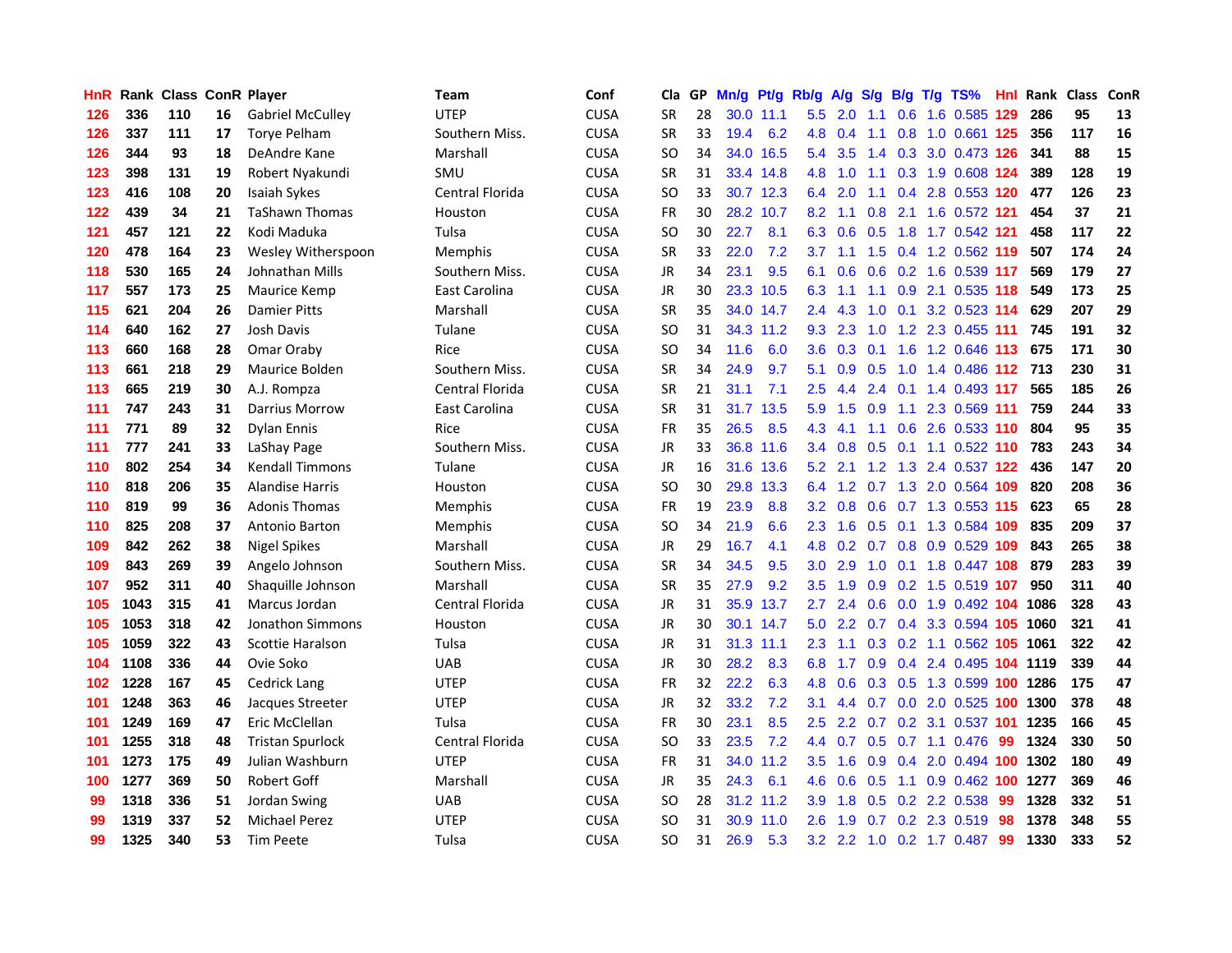| HnR |      | Rank Class ConR Player |    |                           | <b>Team</b>     | Conf        | Cla       | GP. | Mn/g | Pt/g Rb/g |                  | A/g S/g         |                  |                | B/g T/g TS%         | Hnl | Rank Class |     | ConR |
|-----|------|------------------------|----|---------------------------|-----------------|-------------|-----------|-----|------|-----------|------------------|-----------------|------------------|----------------|---------------------|-----|------------|-----|------|
| 99  | 1330 | 418                    | 54 | Dago Pena                 | Marshall        | <b>CUSA</b> | <b>SR</b> | 35  | 20.7 | 6.0       | 1.5              | 0.9             | 0.7              | 0.2            | $0.8$ 0.521         | 99  | 1335       | 428 | 53   |
| 99  | 1339 | 343                    | 55 | Robert Sampson            | East Carolina   | <b>CUSA</b> | <b>SO</b> | 29  | 20.2 | 5.6       | 5.2              | 0.6             | 0.9              | 0.6            | 1.2 0.542           | -99 | 1346       | 339 | 54   |
| 98  | 1389 | 354                    | 56 | <b>Preston Purifoy</b>    | <b>UAB</b>      | <b>CUSA</b> | <b>SO</b> | 31  | 25.8 | 8.6       | 2.1              | 0.9             | 0.4              | 0.1            | 0.8 0.587           | 98  | 1411       | 356 | 58   |
| 98  | 1396 | 411                    | 57 | Erin Straughn             | East Carolina   | <b>CUSA</b> | JR        | 30  | 23.3 | 5.7       | 4.6              | 1.3             |                  | $0.8\ 0.6$     | 1.0 0.543           | 98  | 1406       | 413 | 57   |
| 98  | 1422 | 200                    | 58 | Jarelle Reischel          | Rice            | <b>CUSA</b> | <b>FR</b> | 35  | 13.9 | 5.7       | $2.7^{\circ}$    | 0.6             |                  |                | 0.7 0.1 1.3 0.524   | -97 | 1466       | 207 | 60   |
| 97  | 1434 | 424                    | 59 | Jordan Callahan           | Tulane          | <b>CUSA</b> | JR        | 31  |      | 33.0 11.8 | 3.0 <sub>1</sub> | $2.2^{\circ}$   |                  |                | 1.3 0.2 2.2 0.499   | 95  | 1553       | 451 | 65   |
| 97  | 1439 | 205                    | 60 | Leslee Smith              | SMU             | <b>CUSA</b> | <b>FR</b> | 25  | 15.1 | 3.8       | $3.4^{\circ}$    | 1.2             | 0.8              |                | $0.4$ 1.5 0.490     | 98  | 1403       | 197 | 56   |
| 97  | 1444 | 207                    | 61 | Cedric Jenkins            | Southern Miss.  | <b>CUSA</b> | <b>FR</b> | 31  | 9.9  | 2.6       | 2.0              | 0.3             | 0.1              |                | 0.0 0.4 0.547       | 96  | 1480       | 211 | 63   |
| 97  | 1450 | 428                    | 62 | Tamir Jackson             | Rice            | <b>CUSA</b> | <b>JR</b> | 34  | 29.9 | 10.5      | 2.5              | 2.9             | 0.8              | 0.0            | 1.9 0.479           | 97  | 1455       | 429 | 59   |
| 97  | 1456 | 209                    | 63 | Jalen Jones               | SMU             | <b>CUSA</b> | <b>FR</b> | 32  | 21.7 | 8.0       | 3.3              | 0.6             | 0.7              |                | 0.4 1.3 0.510       | 97  | 1469       | 208 | 62   |
| 97  | 1491 | 463                    | 64 | D.J. Magley               | Tulsa           | <b>CUSA</b> | <b>SR</b> | 30  | 22.5 | 4.1       | 5.4              | 0.8             |                  |                | 0.5 0.5 1.0 0.459   | 97  | 1467       | 460 | 61   |
| 95  | 1574 | 389                    | 65 | Shawn Williams            | SMU             | <b>CUSA</b> | <b>SO</b> | 24  | 23.1 | 5.6       | 4.0              | 1.2             | 0.8              |                | 0.4 0.8 0.447       | 95  | 1576       | 392 | 66   |
| 95  | 1578 | 491                    | 66 | <b>Connor Frizzelle</b>   | Rice            | <b>CUSA</b> | <b>SR</b> | 34  | 27.6 | 9.5       | 1.7 <sup>2</sup> | 1.9             | 0.8              | 0.0            | 1.4 0.512           | 95  | 1584       | 492 | 67   |
| 94  | 1604 | 475                    | 67 | London Giles              | SMU             | <b>CUSA</b> | JR        | 31  |      | 29.7 10.0 | 2.5              | 1.1             | 1.1              | 0.0            | 1.6 0.568           | 94  | 1624       | 481 | 68   |
| 94  | 1626 | 241                    | 68 | <b>Ryan Manuel</b>        | SMU             | <b>CUSA</b> | <b>FR</b> | 32  | 12.2 | 3.3       | 1.1              | 1.0             | 0.5              | 0.1            | 0.9 0.559           | 94  | 1643       | 244 | 69   |
| 94  | 1641 | 407                    | 69 | Joseph Young              | Houston         | <b>CUSA</b> | <b>SO</b> | 30  |      | 30.1 11.3 | 3.6              | 2.4             | 0.9 <sub>0</sub> |                | 0.2 1.8 0.535       | 94  | 1646       | 410 | 70   |
| 94  | 1643 | 408                    | 70 | <b>Quincy Taylor</b>      | <b>UAB</b>      | <b>CUSA</b> | <b>SO</b> | 29  | 33.0 | 6.4       | 1.7              | 3.0             |                  |                | 0.9 0.0 3.2 0.511   | -96 | 1514       | 383 | 64   |
| 94  | 1654 | 411                    | 71 | Jeremiah Samarrippas      | SMU             | <b>CUSA</b> | <b>SO</b> | 31  | 31.9 | 6.9       |                  | $2.2 \quad 4.2$ |                  |                | 1.0 0.0 2.4 0.478   | -93 | 1652       | 412 | 71   |
| 93  | 1687 | 424                    | 72 | <b>Robert Williams</b>    | <b>UAB</b>      | <b>CUSA</b> | <b>SO</b> | 31  | 23.1 | 3.7       |                  | $4.0 \t1.2$     |                  |                | $0.5$ 0.2 0.9 0.558 | 93  | 1710       | 429 | 72   |
| 92  | 1733 | 521                    | 73 | Lucas Kuipers             | Rice            | <b>CUSA</b> | <b>SR</b> | 34  | 20.0 | 6.3       | 3.3 <sub>1</sub> | 0.6             |                  |                | $0.4$ 0.5 0.8 0.538 | 92  | 1751       | 525 | 73   |
| 91  | 1808 | 542                    | 74 | Shamarr Bowden            | East Carolina   | <b>CUSA</b> | JR        | 28  | 21.6 | 8.3       | 1.3              | 0.7             |                  |                | $0.5$ 0.1 1.0 0.560 | 92  | 1757       | 528 | 74   |
| 90  | 1848 | 554                    | 75 | Kirk Van Slyke            | Houston         | <b>CUSA</b> | <b>JR</b> | 27  | 11.6 | 5.9       | 2.3              | 0.2             | 0.1              |                | 0.2 0.8 0.515       | 90  | 1842       | 552 | 75   |
| 89  | 1898 | 560                    | 76 | Darian Thibodeaux         | Houston         | <b>CUSA</b> | <b>SR</b> | 30  | 28.4 | 5.8       | 2.9              | 2.5             |                  |                | 0.7 0.2 1.2 0.489   | -89 | 1908       | 566 | 78   |
| 89  | 1901 | 570                    | 77 | <b>Corvonn Gaines</b>     | East Carolina   | <b>CUSA</b> | JR        | 31  | 22.2 | 3.5       | 2.5              | 2.1             |                  |                | 1.2 0.3 1.4 0.466   | -89 | 1911       | 572 | 79   |
| 89  | 1917 | 568                    | 78 | <b>Rodney Clinkscales</b> | SMU             | <b>CUSA</b> | <b>SR</b> | 27  | 15.9 | 4.3       | 1.3              | 0.6             | 0.3              | 0.1            | 0.5 0.599           | -89 | 1904       | 563 | 77   |
| 88  | 1949 | 312                    | 79 | Julian DeBose             | Rice            | <b>CUSA</b> | <b>FR</b> | 34  | 12.8 | 3.7       | 1.5              | 0.8             | 0.9 <sub>0</sub> | 0.1            | 0.7 0.473           | 88  | 1974       | 311 | 80   |
| 88  | 1955 | 313                    | 80 | <b>Trevante Drye</b>      | Tulane          | <b>CUSA</b> | FR        | 30  | 16.8 | 3.6       | 3.6              | 0.2             | 0.6              |                | $0.2$ 0.7 0.512     | 86  | 2038       | 329 | 82   |
| 87  | 1996 | 586                    | 81 | <b>Trent Rogers</b>       | Tulane          | <b>CUSA</b> | SR        | 30  | 20.5 | 3.7       | 1.5              | 2.2             | 0.7              |                | $0.1$ 1.3 0.521     | 86  | 2070       | 614 | 85   |
| 87  | 2004 | 590                    | 82 | P.J. Gaynor               | Central Florida | <b>CUSA</b> | <b>SR</b> | 31  | 15.9 | 4.1       | 2.9              | 0.5             |                  |                | 0.3 0.3 1.0 0.523   | -86 | 2044       | 605 | 83   |
| 87  | 2005 | 323                    | 83 | Cannen Cunningham         | SMU             | <b>CUSA</b> | <b>FR</b> | 31  | 11.9 | 3.3       | 2.9              | 0.5             |                  | $0.4\quad 0.6$ | 1.1 0.457           | -87 | 2020       | 326 | 81   |
| 86  | 2052 | 606                    | 84 | Leon Gibson               | Houston         | <b>CUSA</b> | JR        | 27  | 12.6 | 4.0       |                  | $3.3 \quad 0.4$ | 0.1              |                | 0.4 0.7 0.502       | -86 | 2046       | 608 | 84   |
| 86  | 2058 | 608                    | 85 | Josh Crittle              | Central Florida | <b>CUSA</b> | <b>JR</b> | 31  | 17.7 | 4.7       | 2.9              | 0.4             |                  |                | 0.5 0.3 1.0 0.485   | -85 | 2082       | 616 | 86   |
| 84  | 2157 | 365                    | 86 | Paris Roberts-Campbell    | East Carolina   | <b>CUSA</b> | <b>FR</b> | 31  | 19.5 | 5.2       | 1.3              | 0.9             |                  |                | 0.8 0.2 0.6 0.456   | 84  | 2173       | 369 | 87   |
| 84  | 2168 | 641                    | 87 | Ferrakohn Hall            | Memphis         | <b>CUSA</b> | JR        | 27  | 16.7 | 3.7       | 2.9              | 0.5             |                  |                | 0.3 0.5 0.9 0.498   | 89  | 1886       | 565 | 76   |
| 83  | 2189 | 373                    | 88 | Ahmad Ibrahim             | Rice            | <b>CUSA</b> | <b>FR</b> | 33  | 18.6 | 6.2       | 1.9              | 1.0             |                  | $0.5$ 0.5      | 1.1 0.455           | 84  | 2178       | 372 | 88   |
| 80  | 2348 | 411                    | 89 | J.J. Thompson             | Houston         | <b>CUSA</b> | <b>FR</b> | 30  | 24.6 | 5.8       | 1.7              | 2.5             | 0.7              | 0.1            | 2.1 0.438           | 80  | 2350       | 412 | 90   |
| 77  | 2466 | 715                    | 90 | Jekore Tyler              | <b>UAB</b>      | <b>CUSA</b> | JR        | 31  | 12.2 | 4.3       | 1.6              | 1.1             | $0.4^{\circ}$    | 0.1            | 1.7 0.423           | 76  | 2472       | 710 | 92   |
| 77  | 2472 | 607                    | 91 | <b>Kevin Thomas</b>       | Tulane          | <b>CUSA</b> | <b>SO</b> | 30  | 11.4 | 2.5       | 1.9              | 0.1             |                  |                | 0.1 0.7 0.7 0.547   | 75  | 2514       | 620 | 95   |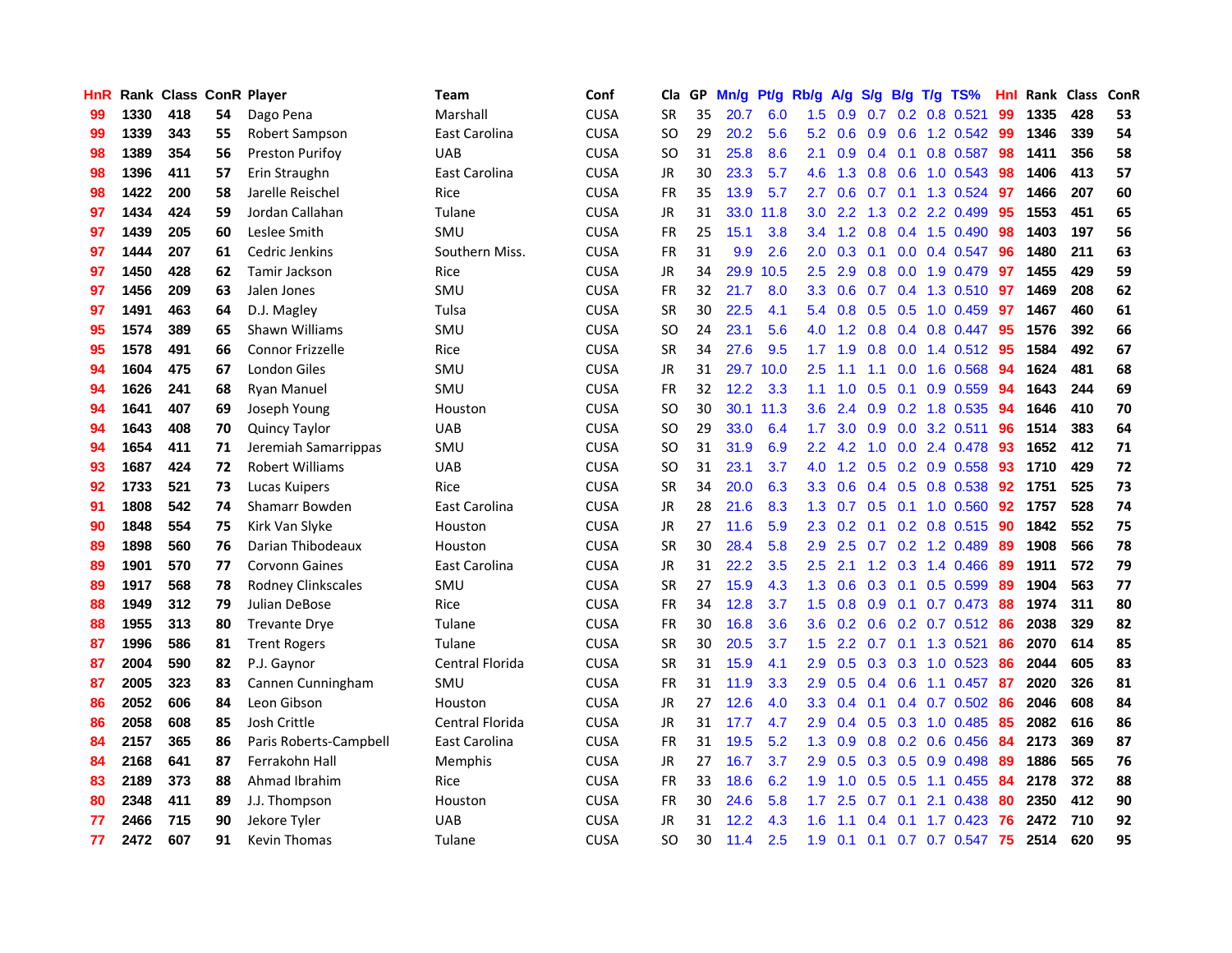| <b>HnR</b> |      | <b>Rank Class ConR Player</b> |                |                         | <b>Team</b>               | Conf        | Cla       |    | GP Mn/g Pt/g |           | Rb/g             | A/g             |                  |                 | S/g B/g T/g TS%            | Hnl  | Rank Class |     | ConR           |
|------------|------|-------------------------------|----------------|-------------------------|---------------------------|-------------|-----------|----|--------------|-----------|------------------|-----------------|------------------|-----------------|----------------------------|------|------------|-----|----------------|
| 76         | 2475 | 695                           | 92             | Joe Richard             | Tulsa                     | <b>CUSA</b> | <b>SR</b> | 31 | 16.4         | 2.5       | 3.5              | 0.3             | 0.2              | 0.3             | 1.2 0.564                  | 76   | 2478       | 697 | 93             |
| 76         | 2505 | 461                           | 93             | C.J. Cooper             | <b>UTEP</b>               | <b>CUSA</b> | <b>FR</b> | 27 | 15.1         | 3.2       | 1.1              | 1.3             |                  | $0.2 \quad 0.0$ | 0.7 0.439                  | 77   | 2458       | 449 | 91             |
| 74         | 2538 | 472                           | 94             | Jay Hook                | Tulane                    | <b>CUSA</b> | <b>FR</b> | 23 | 12.6         | 3.7       | 1.7              | 0.3             | 0.7              |                 | $0.0$ 0.7 0.441            | -75  | 2512       | 465 | 94             |
| 74         | 2539 | 706                           | 95             | Aliaksei Patsevich      | SMU                       | <b>CUSA</b> | <b>SR</b> | 32 | 17.1         | 2.8       |                  | $1.4$ 1.0       |                  |                 | $0.5$ 0.2 0.8 0.423        | -74  | 2551       | 711 | 96             |
| 73         | 2594 | 749                           | 96             | <b>Rashard McGill</b>   | Southern Miss.            | <b>CUSA</b> | JR        | 31 | 14.6         | 2.6       | 2.9              | 0.4             |                  |                 | $0.4$ 0.1 0.7 0.381        | -74  | 2564       | 740 | 97             |
| 66         | 2745 | 540                           | 97             | D'Von Campbell          | <b>UTEP</b>               | <b>CUSA</b> | <b>FR</b> | 23 | 11.5         | 2.3       | 1.1              | 0.9             |                  |                 | $0.3$ 0.0 1.0 0.445        | -69  | 2694       | 519 | 98             |
| 64         | 2777 | 548                           | 98             | K.C. Whitaker           | <b>UAB</b>                | <b>CUSA</b> | <b>FR</b> | 30 | 11.0         | 2.8       | 1.3              | 0.6             |                  |                 | $0.2$ $0.0$ $0.6$ $0.367$  | -64  | 2787       | 554 | 99             |
| 63         | 2798 | 753                           | 99             | Jeff Jordan             | Central Florida           | <b>CUSA</b> | <b>SR</b> | 13 | 21.2         | 2.7       | 0.7              | 1.8             | 1.0              |                 | $0.1$ 1.2 0.417            | 80   | 2346       | 670 | 89             |
| 117        | 550  | 184                           | $\mathbf{1}$   | Isaiah Wilkerson        | New Jersey Tech           | <b>GWC</b>  | <b>SR</b> | 32 |              | 31.1 16.2 | 6.6              | 2.1             | 1.8              |                 | 0.2 1.7 0.536 116          |      | 588        | 194 | $\mathbf 1$    |
| 110        | 817  | 256                           | $\overline{2}$ | Geddes Robinson         | Utah Valley               | GWC         | <b>SR</b> | 33 | 31.2         | 9.8       | 10.4             | 1.8             | 0.9              |                 | 0.2 1.9 0.555              | 109  | 829        | 260 | $\overline{2}$ |
| 107        | 940  | 237                           | 3              | Aaron Anderson          | North Dakota              | GWC         | SO.       | 32 |              | 30.1 11.0 | 2.8              | 2.9             |                  | $1.3 \quad 0.1$ | 1.8 0.609 107              |      | 949        | 236 | 3              |
| 105        | 1026 | 253                           | 4              | <b>Brandon Brekke</b>   | North Dakota              | <b>GWC</b>  | SO.       | 30 | 21.0         | 9.2       | 6.1              | 0.6             |                  | $0.3 \quad 0.8$ | 1.8 0.644                  | 106  | 975        | 240 | 4              |
| 105        | 1065 | 324                           | 5              | <b>Brandon Provost</b>  | <b>Texas-Pan American</b> | <b>GWC</b>  | JR        | 30 |              | 32.7 13.4 | 3.5              | 2.1             | 0.9 <sub>0</sub> | 0.4             | 2.0 0.630 106              |      | 1000       | 305 | 5              |
| 104        | 1080 | 267                           | 6              | <b>Troy Huff</b>        | North Dakota              | GWC         | SO.       | 32 |              | 28.3 13.1 | 5.9              | 2.0             | 1.6              | 0.5             | 2.4 0.461 104 1100         |      |            | 272 | 6              |
| 102        | 1189 | 384                           | 7              | Keith Thompson          | <b>Utah Valley</b>        | GWC         | <b>SR</b> | 33 | 23.7         | 9.2       | 4.1              | 1.4             | 0.8              | 1.0             | 1.3 0.541 102 1193         |      |            | 388 | $\overline{7}$ |
| 101        | 1245 | 360                           | 8              | Jeremy Robinson         | Chicago St.               | GWC         | JR        | 30 |              | 29.7 13.6 | 7.5              | 1.1             | 0.9              | 1.5             | 3.0 0.506                  | -101 | 1254       | 365 | 9              |
| 101        | 1270 | 367                           | 9              | <b>Chris Flores</b>     | New Jersey Tech           | GWC         | JR        | 32 |              | 29.0 13.1 | 3.7              | 3.3             | 1.3              |                 | 0.3 2.1 0.521 100 1297     |      |            | 376 | 12             |
| 101        | 1271 | 324                           | 10             | <b>Ben Aird</b>         | Utah Valley               | GWC         | SO.       | 33 |              | 30.5 10.4 |                  | $7.5$ 1.3       | 1.2              |                 | 1.5 1.7 0.500 100 1276     |      |            | 323 | 10             |
| 101        | 1276 | 368                           | 11             | Alfonzo Hubbard         | Utah Vallev               | GWC         | JR        | 31 | 18.5         | 7.1       |                  | $4.2$ 1.3       |                  |                 | 0.8 0.4 1.3 0.529 101      |      | 1253       | 364 | 8              |
| 99         | 1349 | 424                           | 12             | Jared Maree             | Texas-Pan American        | GWC         | <b>SR</b> | 32 |              | 29.3 12.8 |                  | $4.1 \quad 1.8$ |                  |                 | 0.6 0.3 1.9 0.552          | -98  | 1394       | 440 | 13             |
| 97         | 1455 | 450                           | 13             | Lee Fisher              | Chicago St.               | GWC         | <b>SR</b> | 30 |              | 34.9 12.5 | 7.9              | 2.1             |                  |                 | 1.3 0.6 3.0 0.491          | 97   | 1465       | 459 | 14             |
| 97         | 1473 | 432                           | 14             | <b>Marcus Davis</b>     | Houston Baptist           | GWC         | JR        | 28 |              | 25.9 12.4 | 5.6              | 1.3             |                  |                 | 1.4 0.3 2.5 0.558          | 97   | 1474       | 432 | 15             |
| 97         | 1486 | 459                           | 15             | <b>Patrick Mitchell</b> | North Dakota              | <b>GWC</b>  | <b>SR</b> | 31 |              | 25.8 10.4 |                  | $4.4$ 1.0       | 0.3              |                 | 1.4 1.3 0.545              | 96   | 1486       | 466 | 16             |
| 95         | 1560 | 458                           | 16             | Art Bernardi            | <b>Houston Baptist</b>    | GWC         | JR        | 22 |              | 22.7 12.0 | 4.6              | 1.1             |                  |                 | 1.2 0.2 1.8 0.551 100 1281 |      |            | 371 | 11             |
| 94         | 1600 | 397                           | 17             | Jamal Webb              | North Dakota              | <b>GWC</b>  | SO        | 31 | 31.4         | 9.5       | $4.4^{\circ}$    | 3.5             |                  |                 | 1.8 0.3 3.3 0.530          | -94  | 1609       | 399 | 18             |
| 94         | 1622 | 499                           | 18             | Ryan Woods              | New Jersey Tech           | <b>GWC</b>  | <b>SR</b> | 29 | 22.1         | 9.7       | 3.5              | 1.1             | 0.7              |                 | 0.3 0.9 0.594              | 95   | 1586       | 493 | 17             |
| 92         | 1728 | 518                           | 19             | Isiah Williams          | <b>Utah Valley</b>        | <b>GWC</b>  | <b>SR</b> | 33 |              | 33.4 16.4 | 2.8              | 2.2             | 0.8              | 0.1             | 2.3 0.510                  | 92   | 1735       | 522 | 19             |
| 91         | 1779 | 441                           | 20             | <b>Holton Hunsaker</b>  | Utah Valley               | GWC         | SO.       | 33 | 31.6         | 10.5      | 2.5              | 3.3             | 1.5              | 0.0             | 2.4 0.481                  | 91   | 1788       | 445 | 20             |
| 87         | 2018 | 595                           | 21             | Joe Latas               | <b>Houston Baptist</b>    | GWC         | <b>SR</b> | 29 | 19.2         | 8.4       | 5.2              | 0.9             | 0.7              | 0.6             | 2.4 0.497                  | 86   | 2069       | 613 | 22             |
| 87         | 2022 | 327                           | 22             | <b>Tyler Russell</b>    | <b>Houston Baptist</b>    | GWC         | <b>FR</b> | 29 |              | 24.4 11.6 |                  | $3.4$ 1.9       | 0.9              | 0.0             | 1.8 0.478                  | 86   | 2075       | 341 | 23             |
| 85         | 2105 | 348                           | 23             | Ronald March            | <b>Houston Baptist</b>    | GWC         | <b>FR</b> | 15 | 18.7         | 8.6       | 3.2              | 0.6             | 0.9              |                 | $0.7$ 1.5 $0.529$          | -89  | 1898       | 298 | 21             |
| 81         | 2282 | 657                           | 24             | Kevin Woods             | Utah Vallev               | GWC         | <b>SR</b> | 25 | 11.0         | 2.2       | 1.7 <sub>z</sub> | 1.6             |                  |                 | $0.3$ 0.0 0.6 0.474        | -82  | 2254       | 650 | 24             |
| 81         | 2312 | 568                           | 25             | Josh Schuler            | North Dakota              | GWC         | SO.       | 32 | 23.0         | 5.7       |                  | $1.4$ 1.7       |                  | $0.4 \quad 0.1$ | 0.9 0.504                  | 80   | 2328       | 578 | 25             |
| 80         | 2361 | 417                           | 26             | <b>Marcel Smith</b>     | Houston Baptist           | GWC         | <b>FR</b> | 27 | 24.0         | 6.6       | 1.8 <sup>1</sup> | 2.5             | 0.6              |                 | 0.0 1.5 0.584              | 78   | 2402       | 431 | 26             |
| 79         | 2389 | 590                           | 27             | <b>Enrique Mason</b>    | Texas-Pan American        | GWC         | <b>SO</b> | 31 | 11.5         | 3.1       | $2.6\,$          | 0.4             |                  |                 | 0.3 0.4 0.5 0.471          | 78   | 2406       | 594 | 27             |
| 79         | 2406 | 688                           | 28             | <b>Terry Bembry</b>     | <b>Houston Baptist</b>    | GWC         | <b>SR</b> | 30 | 21.8         | 8.4       | 4.2              | 0.8             | 0.6              |                 | $0.3$ 1.5 $0.463$          | 77   | 2446       | 693 | 29             |
| 78         | 2430 | 703                           | 29             | Aaron Urbanus           | Texas-Pan American        | GWC         | JR        | 31 | 24.0         | 8.6       | 2.4              | 1.9             | 0.5              | 0.0             | 2.0 0.511                  | 77   | 2445       | 706 | 28             |
| 78         | 2443 | 596                           | 30             | Josh Cleveland          | Texas-Pan American        | GWC         | SΟ        | 31 | 15.1         | 4.7       | 2.9              | 0.6             |                  |                 | $0.3$ 0.6 1.2 0.483        | 77   | 2454       | 603 | 30             |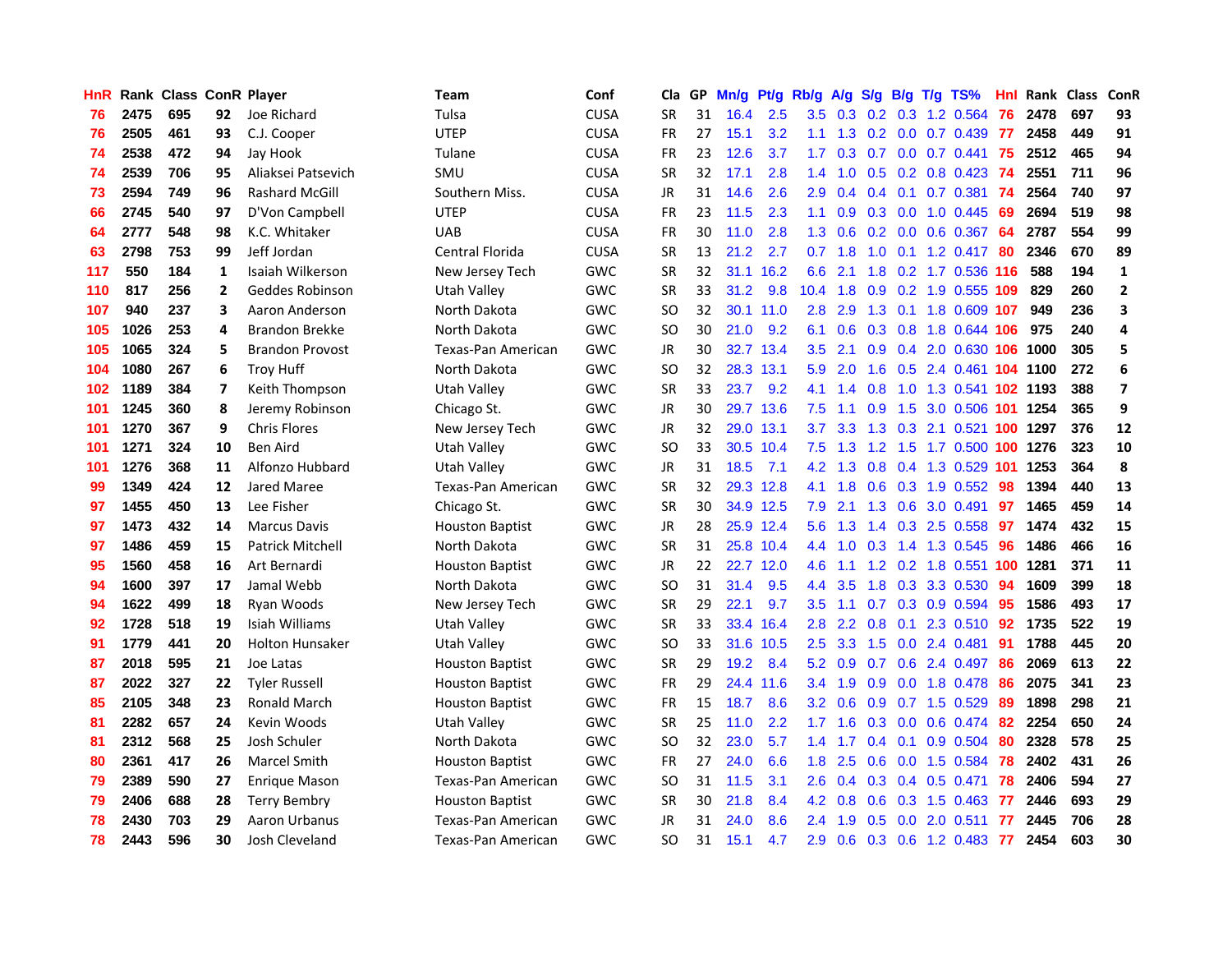| <b>HnR</b> |      | Rank Class ConR Player |                |                         | <b>Team</b>            | Conf       | Cla       |    | GP Mn/g   | Pt/g      | Rb/g             | A/g             | <b>S/g</b>    |                 | B/g T/g TS%               | Hnl | Rank Class ConR |     |                         |
|------------|------|------------------------|----------------|-------------------------|------------------------|------------|-----------|----|-----------|-----------|------------------|-----------------|---------------|-----------------|---------------------------|-----|-----------------|-----|-------------------------|
| 77         | 2465 | 605                    | 31             | Lamar Kearse            | New Jersey Tech        | <b>GWC</b> | SO.       | 32 | 23.3      | 7.1       | 3.1              | 1.9             | 0.7           | 0.1             | 1.4 0.442                 | 76  | 2482            | 611 | 32                      |
| 76         | 2482 | 720                    | 32             | P.J. Miller             | New Jersey Tech        | <b>GWC</b> | JR        | 30 | 25.1      | 6.8       | 3.0              | 2.1             | 1.0           | 0.2             | 2.0 0.489                 | 76  | 2477            | 712 | 31                      |
| 75         | 2519 | 732                    | 33             | <b>Matt Samuels</b>     | Chicago St.            | GWC        | JR        | 30 | 28.7      | 11.5      | 3.3              | 1.9             | 1.1           | 0.1             | 2.8 0.467                 | -75 | 2528            | 731 | 33                      |
| 75         | 2524 | 704                    | 34             | Nick Weiermiller        | Texas-Pan American     | <b>GWC</b> | <b>SR</b> | 31 | 26.3      | 4.4       | 2.1              | 3.5             | 0.9           |                 | 0.0 2.2 0.489             | 75  | 2535            | 707 | 34                      |
| 74         | 2552 | 629                    | 35             | <b>Kherel Silcott</b>   | New Jersey Tech        | GWC        | SO.       | 29 | 12.6      | 2.6       |                  |                 |               |                 | 3.4 0.2 0.3 0.4 0.4 0.531 | 73  | 2570            | 633 | 35                      |
| 73         | 2570 | 744                    | 36             | Anthony Hill            | <b>Houston Baptist</b> | GWC        | JR        | 30 | 24.9      | 6.5       | 1.8 <sup>1</sup> | 1.6             | 0.9           |                 | 0.0 1.4 0.480 72          |     | 2607            | 752 | 38                      |
| 73         | 2571 | 713                    | 37             | <b>Ardarius Simmons</b> | Chicago St.            | GWC        | <b>SR</b> | 30 | 32.6      | 9.6       | 1.8 <sup>°</sup> | 2.9             | 1.1           |                 | $0.0$ 1.9 $0.493$         | -73 | 2586            | 716 | 36                      |
| 73         | 2575 | 715                    | 38             | Arjun Ohri              | New Jersey Tech        | GWC        | <b>SR</b> | 32 | 16.2      | 5.5       | 0.9              | 0.9             | 0.4           | 0.1             | $0.7$ $0.543$             | 72  | 2601            | 720 | 37                      |
| 72         | 2598 | 752                    | 39             | Ruben Cabrera           | Texas-Pan American     | <b>GWC</b> | JR        | 31 | 17.5      | 6.2       | 3.2              | 0.5             | 0.2           | 0.1             | 1.4 0.512                 | 72  | 2611            | 754 | 39                      |
| 72         | 2607 | 756                    | 40             | Jordan Allard           | North Dakota           | GWC        | JR        | 32 | 17.0      | 3.5       | 3.6              | 0.3             | 0.3           |                 | $0.7$ 0.9 0.421           | 72  | 2623            | 757 | 40                      |
| 72         | 2611 | 757                    | 41             | Jesus M. Delgado        | Texas-Pan American     | GWC        | JR        | 32 | 22.0      | 5.1       | 2.6              | 1.3             | 0.9           | 0.1             | 1.7 0.467                 | 71  | 2631            | 761 | 41                      |
| 71         | 2640 | 657                    | 42             | Jon Evans               | <b>Houston Baptist</b> | <b>GWC</b> | <b>SO</b> | 29 | 19.2      | 4.1       | 1.9              | 2.3             | 0.9           | 0.0             | 1.8 0.465                 | 70  | 2665            | 663 | 42                      |
| 62         | 2821 | 805                    | 43             | Earl Jefferson          | Texas-Pan American     | <b>GWC</b> | <b>JR</b> | 28 | 21.5      | 4.2       | 4.8              | 0.9             | 0.4           | 0.2             | 2.1 0.426                 | 64  | 2801            | 801 | 43                      |
| 61         | 2827 | 569                    | 44             | Clarke Rosenberg        | Chicago St.            | GWC        | FR        | 30 | 21.1      | 5.0       | 2.9              | 1.3             | 0.7           | 0.0             | 1.8 0.416                 | -61 | 2837            | 571 | 44                      |
| 60         | 2848 | 759                    | 45             | Ryan Regis              | New Jersey Tech        | GWC        | <b>SR</b> | 30 | 17.0      | 2.9       | 3.3 <sub>2</sub> | 0.2             | $0.4^{\circ}$ | 0.9             | 1.3 0.506                 | -61 | 2841            | 757 | 45                      |
| 57         | 2879 | 710                    | 46             | Aaron Williams          | Chicago St.            | GWC        | <b>SO</b> | 29 | 14.7      | 3.9       | 2.6              | 0.6             | 0.9           | 0.3             | 1.5 0.377                 | 58  | 2883            | 711 | 46                      |
| 57         | 2883 | 763                    | 47             | D'Jari Nelson           | Chicago St.            | GWC        | <b>SR</b> | 29 | 19.7      | 3.8       | 2.8              | 0.1             |               |                 | 0.7 0.7 1.6 0.514         | 58  | 2885            | 764 | 47                      |
| 52         | 2910 | 600                    | 48             | Dustin Hobaugh          | <b>Houston Baptist</b> | GWC        | FR        | 23 | 15.3      | 4.0       | 2.6              |                 |               |                 | 0.3 0.2 0.0 0.8 0.412 55  |     | 2901            | 598 | 48                      |
| 47         | 2931 | 607                    | 49             | Jacobby Anderson        | Chicago St.            | GWC        | FR        | 26 | 14.3      | 2.8       |                  | $1.3 \quad 0.5$ |               |                 | 0.3 0.0 0.9 0.411 49      |     | 2932            | 608 | 49                      |
| 152        | 40   | 15                     | 1              | Ryan Broekhoff          | Valparaiso             | Hor.       | JR        | 34 | 32.6      | 14.9      | 8.5              | 2.3             |               |                 | 1.3 0.6 1.7 0.629 149     |     | 49              | 17  | $\mathbf{1}$            |
| 142        | 97   | 20                     | $\overline{2}$ | Kendrick Perry          | Youngstown St.         | Hor.       | <b>SO</b> | 31 |           | 34.8 16.8 | 3.3 <sub>°</sub> | 3.9             |               |                 | 2.4 0.3 2.1 0.583 141     |     | 101             | 20  | $\overline{2}$          |
| 139        | 126  | 27                     | 3              | Alec Brown              | Green Bay              | Hor.       | <b>SO</b> | 30 |           | 31.3 13.8 | 8.2              | 0.8             |               |                 | 0.9 3.0 2.0 0.512 137     |     | 150             | 34  | 4                       |
| 136        | 158  | 59                     | 4              | <b>Julius Mays</b>      | Wright St.             | Hor.       | <b>JR</b> | 30 | 33.4 14.1 |           | 2.8              | 2.5             | 1.4           | 0.1             | 2.1 0.574 138             |     | 131             | 49  | 3                       |
| 136        | 164  | 12                     | 5              | <b>Anton Gandy</b>      | Cleveland St.          | Hor.       | FR        | 33 | 21.2      | 8.5       | 6.4              | 1.0             | 0.9           |                 | 1.4 1.5 0.554 134         |     | 182             | 12  | 6                       |
| 131        | 241  | 82                     | 6              | D'Aundray Brown         | Cleveland St.          | Hor.       | <b>SR</b> | 26 |           | 29.7 10.8 | 4.5              | 2.2             |               |                 | 2.5 0.7 1.8 0.522 136     |     | 167             | 54  | 5                       |
| 130        | 254  | 86                     | 7              | Andrew Smith            | Butler                 | Hor.       | <b>JR</b> | 37 |           | 26.4 10.9 | 5.2              | 0.6             |               |                 | 0.8 0.7 1.4 0.577 129     |     | 268             | 94  | 8                       |
| 128        | 284  | 73                     | 8              | Ray McCallum            | Detroit                | Hor.       | SO.       | 36 |           | 33.7 15.4 | 4.5              | 4.0             | 1.6           |                 | 0.2 2.2 0.543 127         |     | 324             | 82  | 11                      |
| 128        | 296  | 102                    | 9              | Ben Averkamp            | Loyola (IL)            | Hor.       | JR        | 28 | 34.5      | 15.4      | 7.1              | 2.6             | 0.8           | 0.9             | 2.3 0.494 129             |     | 278             | 98  | 9                       |
| 127        | 314  | 102                    | 10             | <b>Ronald Nored</b>     | Butler                 | Hor.       | <b>SR</b> | 37 | 31.1      | 7.8       | 4.2              | 5.2             | 1.8           | 0.0             | 2.8 0.498 127             |     | 326             | 107 | 12                      |
| 127        | 325  | 83                     | 11             | Khyle Marshall          | <b>Butler</b>          | Hor.       | <b>SO</b> | 35 | 21.2      | 9.8       | 4.3              | 0.4             |               | $0.3 \quad 0.7$ | 0.9 0.555 127             |     | 307             | 76  | 10                      |
| 125        | 362  | 119                    | 12             | Kaylon Williams         | Milwaukee              | Hor.       | <b>SR</b> | 33 | 33.8      | 10.8      | 5.0              | 6.5             | 1.5           | 0.1             | 3.8 0.458 124             |     | 376             | 123 | 13                      |
| 123        | 395  | 131                    | 13             | <b>Brennan Cougill</b>  | Green Bay              | Hor.       | JR        | 30 | 26.5      | 9.2       | 7.0              | 2.0             |               |                 | 0.9 0.9 2.4 0.598 122     |     | 442             | 148 | 17                      |
| 123        | 399  | 133                    | 14             | Kevin Van Wijk          | Valparaiso             | Hor.       | JR        | 31 |           | 23.7 14.1 | 5.2              | 0.6             |               |                 | 0.6 0.7 2.4 0.627 124     |     | 382             | 130 | 14                      |
| 123        | 406  | 134                    | 15             | Eli Holman              | Detroit                | Hor.       | <b>SR</b> | 26 |           | 23.3 10.8 | 7.0              | 0.7             |               |                 | 0.7 1.3 1.1 0.605 131     |     | 236             | 80  | $\overline{\mathbf{z}}$ |
| 122        | 421  | 140                    | 16             | Darrin Williams         | Illinois-Chicago       | Hor.       | <b>SR</b> | 30 | 23.4      | 9.7       | 6.2              | 0.9             | 0.4           | 1.5             | 1.7 0.554 122             |     | 440             | 148 | 16                      |
| 122        | 426  | 141                    | 17             | Tim Kamczyc             | Cleveland St.          | Hor.       | JR        | 33 | 30.6      | 9.1       | 3.9              | 2.2             | 1.1           |                 | 0.2 1.3 0.672 121         |     | 468             | 150 | 18                      |
| 120        | 479  | 165                    | 18             | <b>Tony Meier</b>       | Milwaukee              | Hor.       | <b>SR</b> | 28 | 25.8      | 11.3      | 5.0              | 0.8             | 0.7           | 0.2             | 1.4 0.609                 | 123 | 396             | 132 | 15                      |
| 118        | 518  | 160                    | 19             | James Haarsma           | Milwaukee              | Hor.       | JR        | 33 | 27.5      | 10.8      | 5.4              | 0.6             |               |                 | 0.7 0.2 1.5 0.596 118     |     | 546             | 171 | 19                      |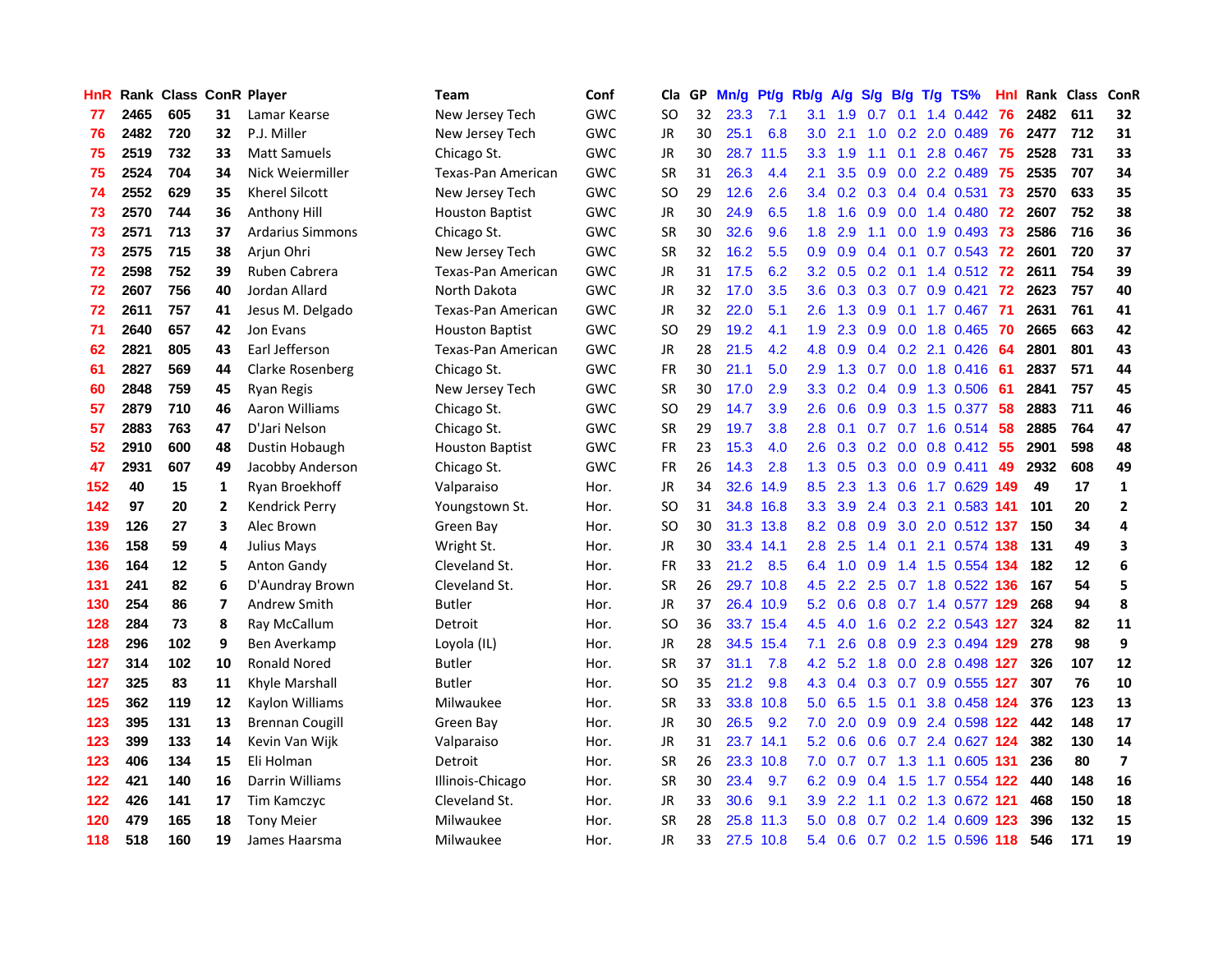| HnR. |      | <b>Rank Class ConR Player</b> |    |                       | Team             | Conf | Cla           |    | GP Mn/g | Pt/g      | Rb/g             | <b>A/g</b> | S/g              |     | B/g T/g TS%                | Hnl  | Rank Class |     | ConR |
|------|------|-------------------------------|----|-----------------------|------------------|------|---------------|----|---------|-----------|------------------|------------|------------------|-----|----------------------------|------|------------|-----|------|
| 118  | 542  | 178                           | 20 | <b>Trevon Harmon</b>  | Cleveland St.    | Hor. | <b>SR</b>     | 32 |         | 30.8 12.6 | 2.6              | 2.1        | 1.3              | 0.1 | 1.6 0.540                  | 117  | 574        | 190 | 20   |
| 114  | 639  | 199                           | 21 | Damian Eargle         | Youngstown St.   | Hor. | <b>JR</b>     | 31 |         | 31.4 11.1 | 7.5              | 0.7        | 0.9              | 3.7 | 1.6 0.471 114              |      | 647        | 206 | 22   |
| 112  | 713  | 79                            | 22 | Roosevelt Jones       | <b>Butler</b>    | Hor. | <b>FR</b>     | 36 | 27.8    | 7.8       | 6.0              | 1.6        | 1.0              |     | 0.4 1.5 0.460 112 724      |      |            | 81  | 23   |
| 111  | 752  | 245                           | 23 | <b>Walt Gibler</b>    | Loyola (IL)      | Hor. | <b>SR</b>     | 25 |         | 26.5 12.4 | 5.8              | 1.0        |                  |     | 0.5 0.2 2.2 0.581 115      |      | 610        | 201 | 21   |
| 111  | 774  | 239                           | 24 | Doug Anderson         | Detroit          | Hor. | <b>JR</b>     | 36 | 24.3    | 9.2       | 4.6              | 1.2        | 1.1              |     | 0.4 1.4 0.587 109          |      | 819        | 258 | 24   |
| 109  | 848  | 273                           | 25 | Jeremy Montgomery     | Cleveland St.    | Hor. | <b>SR</b>     | 33 |         | 28.8 10.9 | 2.3              | 3.1        | 1.1              |     | 0.0 2.9 0.510 108          |      | 884        | 287 | 25   |
| 109  | 857  | 277                           | 26 | Ryan Allen            | Milwaukee        | Hor. | <b>SR</b>     | 34 | 29.1    | 8.6       | 5.1              | 1.2        | 1.1              |     | 1.2 2.0 0.562 108          |      | 894        | 291 | 26   |
| 107  | 965  | 293                           | 27 | <b>Blake Allen</b>    | Youngstown St.   | Hor. | <b>JR</b>     | 31 |         | 34.2 12.8 | 3.3 <sub>2</sub> | 3.0        | 0.9              |     | 0.1 1.6 0.590 107          |      | 958        | 289 | 27   |
| 107  | 968  | 121                           | 28 | Kameron Woods         | <b>Butler</b>    | Hor. | <b>FR</b>     | 36 | 17.6    | 4.2       | 4.8              | 0.6        | 0.4              | 1.1 | 1.1 0.430 106              |      | 967        | 120 | 28   |
| 106  | 1012 | 309                           | 29 | <b>Richie Edwards</b> | Valparaiso       | Hor. | JR            | 30 | 17.8    | 9.4       | 3.1              | 0.5        |                  |     | 0.3 0.2 1.3 0.574 105 1036 |      |            | 315 | 29   |
| 104  | 1127 | 147                           | 30 | Keifer Sykes          | Green Bay        | Hor. | FR            | 30 |         | 29.2 11.2 | 2.5              | 3.3        | 0.9              | 0.1 | 2.2 0.505 102 1177         |      |            | 158 | 31   |
| 103  | 1157 | 287                           | 31 | Evan Bruinsma         | Detroit          | Hor. | <b>SO</b>     | 36 | 12.1    | 4.1       | 2.5              | 0.4        | 0.4              |     | 0.4 0.6 0.569 102 1195     |      |            | 300 | 32   |
| 103  | 1159 | 288                           | 32 | Kyle Kelm             | Milwaukee        | Hor. | SO            | 32 | 24.5    | 7.6       | 4.5              | 1.1        | 0.4              | 0.5 | 1.4 0.529 102 1197         |      |            | 302 | 33   |
| 103  | 1169 | 292                           | 33 | Chrishawn Hopkins     | Butler           | Hor. | SO            | 37 | 23.2    | 9.1       | $2.4^{\circ}$    | 1.5        | 0.8              | 0.1 | 1.9 0.470                  |      | 102 1173   | 290 | 30   |
| 102  | 1183 | 382                           | 34 | Chase Simon           | Detroit          | Hor. | <b>SR</b>     | 36 | 33.6    | 13.3      | $4.4^{\circ}$    | 2.4        | 1.1              | 0.2 | 2.7 0.481                  | -101 | 1221       | 397 | 34   |
| 101  | 1238 | 400                           | 35 | LaMarcus Lowe         | Detroit          | Hor. | <b>SR</b>     | 35 | 22.9    | 6.5       | 5.0              | 0.4        | 0.5              |     | 2.3 1.3 0.559 100          |      | 1274       | 411 | 35   |
| 100  | 1280 | 370                           | 36 | Matt Kenney           | Valparaiso       | Hor. | JR            | 33 | 27.8    | 7.3       | 4.5              | 2.5        | 1.1              |     | 0.8 2.0 0.567              | -99  | 1336       | 389 | 37   |
| 100  | 1281 | 371                           | 37 | Jason Calliste        | Detroit          | Hor. | JR            | 36 | 30.6    | 10.2      | 3.0 <sub>1</sub> | 1.6        |                  |     | 1.1 0.1 1.6 0.542          | -99  | 1319       | 385 | 36   |
| 99   | 1332 | 342                           | 38 | <b>Cole Darling</b>   | Wright St.       | Hor. | <b>SO</b>     | 30 | 20.3    | 6.3       | 3.6 <sup>2</sup> | 0.8        |                  |     | $0.7$ $0.2$ 1.1 $0.470$    | -99  | 1348       | 340 | 38   |
| 98   | 1375 | 431                           | 39 | Aaron Pogue           | Cleveland St.    | Hor. | <b>SR</b>     | 32 | 21.1    | 5.7       | 4.5              |            |                  |     | 0.7 0.5 0.7 1.5 0.470      | -98  | 1399       | 442 | 40   |
| 98   | 1376 | 404                           | 40 | <b>Gary Talton</b>    | Illinois-Chicago | Hor. | <b>JR</b>     | 30 |         | 30.7 11.6 | 3.3 <sub>1</sub> | 3.3        |                  |     | 0.6 0.2 2.7 0.479          | 98   | 1395       | 407 | 39   |
| 98   | 1392 | 356                           | 41 | Ken Cerroni           | Green Bay        | Hor. | <sub>SO</sub> | 30 | 24.4    | 7.9       | 1.3              | 1.4        | 0.6              |     | $0.0$ 1.1 $0.661$          | 97   | 1457       | 370 | 43   |
| 98   | 1403 | 361                           | 42 | Hayden Humes          | Illinois-Chicago | Hor. | <sub>SO</sub> | 30 | 30.8    | 8.2       | 5.6              | 1.1        | 0.6              |     | 0.4 1.3 0.578              | -97  | 1421       | 359 | 41   |
| 97   | 1451 | 447                           | 43 | Ashen Ward            | Youngstown St.   | Hor. | <b>SR</b>     | 31 | 32.5    | 10.0      | 4.7              | 2.5        | 0.8              |     | 0.2 1.8 0.512              | -97  | 1441       | 450 | 42   |
| 97   | 1454 | 369                           | 44 | Jay Harris            | Valparaiso       | Hor. | SO            | 31 | 25.6    | 9.0       | 1.9              | 2.6        | 0.6              | 0.1 | 1.9 0.532                  | 96   | 1497       | 379 | 44   |
| 96   | 1506 | 470                           | 45 | <b>DuShawn Brooks</b> | Youngstown St.   | Hor. | <b>SR</b>     | 31 | 29.9    | 9.9       | 5.2              | 1.4        | 0.8 <sub>0</sub> | 0.5 | 1.4 0.504                  | 96   | 1502       | 472 | 45   |
| 96   | 1529 | 445                           | 46 | Paris Gulley          | Milwaukee        | Hor. | <b>JR</b>     | 34 | 27.7    | 8.5       | 2.6              | 0.8        | 0.4              | 0.1 | 1.1 0.473                  | 95   | 1580       | 464 | 46   |
| 95   | 1556 | 485                           | 47 | <b>Steve Baker</b>    | Green Bay        | Hor. | <b>SR</b>     | 30 | 24.8    | 7.3       | 2.9              | 1.5        | 0.9              | 0.1 | $1.5 \t0.513$              | 94   | 1607       | 497 | 48   |
| 95   | 1566 | 388                           | 48 | Vance Hall            | Wright St.       | Hor. | SO            | 30 | 20.2    | 4.5       | $1.5^{\circ}$    | 0.9        | 0.7              | 0.0 | $0.7$ $0.620$              | -94  | 1594       | 395 | 47   |
| 94   | 1603 | 474                           | 49 | Will Bogan            | Valparaiso       | Hor. | JR            | 34 | 27.8    | 7.2       | 1.5 <sub>1</sub> | 1.4        |                  |     | $0.7$ 0.1 1.2 0.609        | 93   | 1681       | 500 | 49   |
| 93   | 1716 | 515                           | 50 | <b>Armond Battle</b>  | Wright St.       | Hor. | JR            | 30 | 23.1    | 6.8       | $3.5^{\circ}$    | 0.9        |                  |     | 1.0 0.4 1.7 0.461          | 92   | 1747       | 524 | 50   |
| 92   | 1729 | 433                           | 51 | A.J. Pacher           | Wright St.       | Hor. | <b>SO</b>     | 32 | 14.4    | 5.4       |                  |            |                  |     | 3.4 0.3 0.2 0.3 1.5 0.491  | 91   | 1765       | 440 | 51   |
| 91   | 1783 | 273                           | 52 | Reggie Arceneaux      | Wright St.       | Hor. | FR            | 32 | 28.3    | 8.5       | 2.0 <sub>1</sub> | 2.1        | 1.1              |     | $0.0$ 2.6 $0.467$          | 90   | 1808       | 277 | 52   |
| 90   | 1817 | 546                           | 53 | Erik Buggs            | Valparaiso       | Hor. | JR            | 34 | 26.4    | 4.4       | $2.4^{\circ}$    | 3.0        | 1.2              | 0.1 | 2.2 0.460                  | 89   | 1890       | 567 | 54   |
| 89   | 1888 | 557                           | 54 | <b>Daniel Barnes</b>  | Illinois-Chicago | Hor. | <b>SR</b>     | 30 | 31.5    | 10.4      | 3.0              | 1.6        | 1.5              | 0.4 | 2.1 0.478                  | 89   | 1906       | 565 | 55   |
| 89   | 1903 | 571                           | 55 | John Balwigaire       | Wright St.       | Hor. | JR            | 31 | 18.6    | 4.3       | 1.2 <sub>1</sub> | 1.0        | 0.7              | 0.0 | $0.7$ 0.491                | 88   | 1937       | 581 | 56   |
| 89   | 1924 | 570                           | 56 | Jordan Hicks          | Loyola (IL)      | Hor. | <b>SR</b>     | 20 | 28.5    | 8.4       | 3.8              | 1.5        | 0.9              | 0.3 | 1.6 0.480                  | 89   | 1881       | 560 | 53   |
| 88   | 1937 | 306                           | 57 | Charles Lee           | Cleveland St.    | Hor. | <b>FR</b>     | 33 | 17.5    | 4.1       | 1.6              |            |                  |     | 2.2 0.8 0.0 1.8 0.417      | 87   | 1979       | 315 | 57   |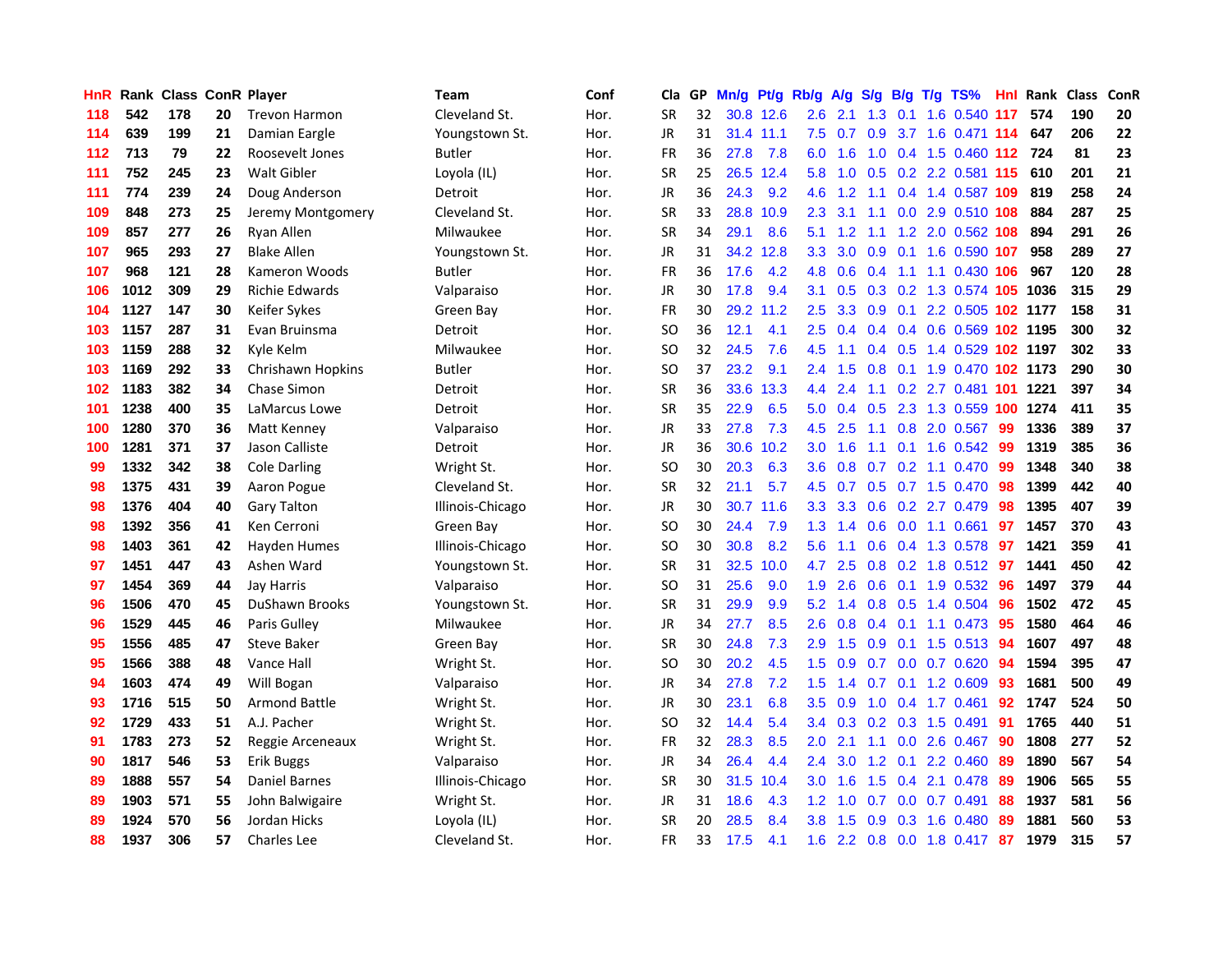| <b>HnR</b> |      | Rank Class ConR Player |                |                         | Team                | Conf | Cla       |    | GP Mn/g | Pt/g      | Rb/g             | A/g             |                  |                |     | S/g B/g T/g TS%           | Hnl | Rank Class |     | ConR                    |
|------------|------|------------------------|----------------|-------------------------|---------------------|------|-----------|----|---------|-----------|------------------|-----------------|------------------|----------------|-----|---------------------------|-----|------------|-----|-------------------------|
| 87         | 1986 | 593                    | 58             | <b>Chase Stigall</b>    | Butler              | Hor. | JR        | 37 | 22.4    | 5.2       | 2.1              | 1.0             | 0.5              | 0.1            | 1.0 | 0.425                     | 87  | 1997       | 596 | 58                      |
| 85         | 2088 | 342                    | 59             | Marc Brown              | Illinois-Chicago    | Hor. | <b>FR</b> | 30 | 27.4    | 6.7       | 3.0              | 1.5             | 0.7              | 0.1            |     | 1.4 0.465                 | 85  | 2106       | 349 | 59                      |
| 83         | 2204 | 536                    | 60             | Denzel Brito            | Loyola (IL)         | Hor. | <b>SO</b> | 30 | 31.5    | 7.0       | 2.5              | 3.5             | 0.7              | 0.0            |     | 2.8 0.445                 | -81 | 2288       | 567 | 61                      |
| 82         | 2278 | 559                    | 61             | Terry Johnson           | Green Bay           | Hor. | SO.       | 30 | 15.3    | 4.4       | 1.2              | 1.0             |                  | $0.5\ 0.0$     |     | 1.0 0.477                 | 80  | 2326       | 576 | 64                      |
| 81         | 2298 | 400                    | 62             | <b>Christian Thomas</b> | Loyola (IL)         | Hor. | FR        | 30 | 23.4    | 5.0       | 4.1              | 0.9             |                  |                |     | 0.3 0.1 1.7 0.611 79      |     | 2366       | 419 | 65                      |
| 81         | 2301 | 402                    | 63             | Joe Crisman             | Loyola (IL)         | Hor. | FR        | 26 | 32.1    | 8.5       | 2.8              | 1.8             | 1.0              |                |     | $0.0$ 2.0 $0.451$         | -81 | 2289       | 397 | 62                      |
| 81         | 2314 | 570                    | 64             | Erik Fromm              | <b>Butler</b>       | Hor. | <b>SO</b> | 36 | 11.0    | 4.0       | $1.7^{\circ}$    | 0.1             |                  |                |     | $0.1$ $0.2$ $0.8$ $0.467$ | -81 | 2307       | 572 | 63                      |
| 80         | 2366 | 418                    | 65             | <b>Greg Mays</b>        | Green Bay           | Hor. | <b>FR</b> | 27 | 9.8     | 2.6       | $2.4^{\circ}$    | 0.1             | 0.1              |                |     | 0.4 0.7 0.473             | 79  | 2376       | 421 | 66                      |
| 79         | 2404 | 687                    | 66             | Johann Mpondo           | Wright St.          | Hor. | <b>SR</b> | 32 | 18.6    | 4.1       | 3.3 <sub>2</sub> | 0.2             |                  |                |     | $0.3$ $0.2$ 1.1 $0.491$   | 78  | 2425       | 692 | 68                      |
| 78         | 2423 | 439                    | 67             | <b>Greg Travis</b>      | Illinois-Chicago    | Hor. | <b>FR</b> | 25 | 17.3    | 4.0       | 1.6              | 2.1             | 0.8              |                |     | 0.0 1.8 0.418             | -79 | 2383       | 423 | 67                      |
| 76         | 2477 | 696                    | 68             | Donavan Foster          | Detroit             | Hor. | <b>SR</b> | 34 | 17.7    | 3.5       | 1.0              | 1.6             | 0.8              | 0.1            |     | 1.0 0.418                 | -77 | 2461       | 696 | 69                      |
| 76         | 2478 | 609                    | 69             | <b>Daniel Turner</b>    | Green Bay           | Hor. | <b>SO</b> | 14 | 20.8    | 4.6       | 4.9              | 1.1             | 0.6 <sub>0</sub> |                |     | 0.2 1.9 0.427             | 84  | 2167       | 525 | 60                      |
| 75         | 2514 | 702                    | 70             | Paris Carter            | Illinois-Chicago    | Hor. | <b>SR</b> | 30 | 18.0    | 5.5       | 4.0              | 0.4             | 0.2 <sub>0</sub> | 0.1            |     | 1.8 0.473                 | 75  | 2519       | 705 | 70                      |
| 70         | 2647 | 500                    | 71             | <b>Tavares Sledge</b>   | Wright St.          | Hor. | FR        | 31 | 12.0    | 3.1       | 2.8              | 0.2             | 0.2              | 0.2            |     | 1.1 0.425                 | 70  | 2660       | 504 | 72                      |
| 69         | 2679 | 512                    | 72             | Jackson Aldridge        | Butler              | Hor. | <b>FR</b> | 35 | 13.7    | 3.7       | 1.1              | 0.9             | 0.3              | 0.0            |     | 1.6 0.458                 | 70  | 2664       | 506 | 73                      |
| 69         | 2688 | 668                    | 73             | Chim Kadima             | Loyola (IL)         | Hor. | <b>SO</b> | 30 | 22.9    | 4.4       | 1.6              | 0.9             |                  | $0.4\quad 0.0$ |     | 1.3 0.455                 | -67 | 2728       | 674 | 74                      |
| 66         | 2748 | 786                    | 74             | <b>Ben Boggs</b>        | Valparaiso          | Hor. | JR        | 24 | 21.5    | 4.5       |                  | $3.2 \quad 0.9$ | $0.3 \quad 0.1$  |                |     | 1.5 0.445                 | 74  | 2541       | 735 | 71                      |
| 64         | 2780 | 550                    | 75             | <b>Kendall Griffin</b>  | Wright St.          | Hor. | FR        | 25 | 11.8    | 2.0       |                  | $1.3 \quad 0.6$ | $0.3 \quad 0.1$  |                |     | 0.9 0.467                 | -66 | 2751       | 543 | 75                      |
| 64         | 2790 | 555                    | 76             | Aaron Armstead          | Green Bav           | Hor. | FR        | 30 | 14.5    | 3.3       | 1.6              | 0.9             |                  |                |     | $0.4$ 0.1 1.0 0.360       | 63  | 2818       | 566 | 76                      |
| 62         | 2824 | 806                    | 77             | <b>Ryan Haggerty</b>    | Milwaukee           | Hor. | JR        | 32 | 10.5    | 1.7       | 1.0 <sub>1</sub> | 0.1             |                  |                |     | $0.3$ 0.2 0.4 0.469       | 62  | 2829       | 812 | 78                      |
| 59         | 2871 | 588                    | 78             | Evan Richard            | Milwaukee           | Hor. | <b>FR</b> | 25 | 11.1    | 2.6       | 1.0 <sub>1</sub> | 0.3             |                  |                |     | $0.4$ 0.0 0.4 0.388       | 62  | 2826       | 569 | 77                      |
| 50         | 2920 | 604                    | 79             | Josh Humphrey           | Green Bay           | Hor. | FR        | 22 | 11.9    | 1.1       | 2.1              | 0.5             |                  |                |     | $0.2$ 0.2 0.6 0.291       | 54  | 2903       | 599 | 79                      |
| 50         | 2923 | 726                    | 80             | Josh Chojnacki          | Youngstown St.      | Hor. | <b>SO</b> | 31 | 9.6     | 1.4       | 1.0              | 0.3             | 0.1              |                |     | $0.2$ 0.5 0.525           | 50  | 2931       | 728 | 80                      |
| 125        | 368  | 121                    | 1              | Aaron Broussard         | Seattle             | Ind. | <b>SR</b> | 27 |         | 29.2 18.2 | 6.5              | 1.0             | 1.6              | 0.1            |     | 1.8 0.539 124             |     | 388        | 127 | $\mathbf{1}$            |
| 109        | 861  | 280                    | $\overline{2}$ | Cervante Burrell        | Seattle             | Ind. | <b>SR</b> | 25 | 24.1    | 8.3       | 3.0              | 4.7             | 1.3              | 0.0            |     | 2.1 0.555 110             |     | 808        | 254 | $\mathbf{2}$            |
| 107        | 974  | 314                    | 3              | Donald Johnson          | Cal St. Bakersfield | Ind. | <b>SR</b> | 29 | 23.5    | 9.7       | 5.5              | 0.8             | 0.4              | 1.1            |     | 1.2 0.636 108             |     | 893        | 290 | 3                       |
| 103        | 1140 | 371                    | 4              | Mitch Albers            | Neb.-Omaha          | Ind. | <b>SR</b> | 29 | 30.6    | 18.3      | 3.2              | 3.1             | 1.0              | 0.5            |     | 1.9 0.578                 | 103 | 1154       | 375 | 4                       |
| 101        | 1274 | 407                    | 5              | <b>Antwan Carter</b>    | Longwood            | Ind. | <b>SR</b> | 31 |         | 34.0 19.4 | 9.2              | 1.3             | 1.0              | 0.9            |     | 2.3 0.555                 | -99 | 1339       | 430 | 5                       |
| 99         | 1361 | 397                    | 6              | Issiah Grayson          | Cal St. Bakersfield | Ind. | <b>JR</b> | 31 | 32.6    | 10.2      | $2.2^{\circ}$    | 5.8             | 2.0              | 0.1            |     | 3.8 0.539                 | 98  | 1367       | 396 | 6                       |
| 98         | 1407 | 362                    | $\overline{ }$ | <b>Clarence Trent</b>   | Seattle             | Ind. | <b>SO</b> | 27 | 19.7    | 9.4       | $4.4^{\circ}$    | 0.9             | 1.1              | 0.4            |     | 1.9 0.509                 | 97  | 1435       | 362 | $\overline{\mathbf{z}}$ |
| 95         | 1577 | 490                    | 8              | Eric Wallace            | Seattle             | Ind. | <b>SR</b> | 27 | 24.9    | 9.4       | 7.9              | 0.5             | 0.8              | 1.5            |     | 1.9 0.467                 | -94 | 1600       | 496 | 8                       |
| 94         | 1605 | 476                    | 9              | <b>Stephon Carter</b>   | Cal St. Bakersfield | Ind. | JR        | 31 |         | 30.5 12.1 | 3.9              | 2.3             |                  |                |     | 1.8 0.3 2.0 0.486         | -94 | 1616       | 476 | 9                       |
| 94         | 1644 | 409                    | 10             | <b>Sterling Carter</b>  | Seattle             | Ind. | SO.       | 27 |         | 22.0 10.1 | 3.3              | 1.3             |                  |                |     | 0.8 0.1 1.5 0.524         | 93  | 1668       | 415 | 11                      |
| 93         | 1667 | 496                    | 11             | Mo Hughley              | Cal St. Bakersfield | Ind. | JR        | 31 | 17.6    | 5.5       | $3.5^{\circ}$    | 1.3             | 0.8              | 0.5            |     | 1.5 0.541                 | 93  | 1665       | 496 | 10                      |
| 93         | 1705 | 509                    | 12             | Zachary Lamb            | Cal St. Bakersfield | Ind. | JR        | 30 | 22.9    | 10.2      | 1.9              | 1.3             | 0.8              | 0.3            |     | 2.0 0.595                 | 93  | 1707       | 509 | 12                      |
| 91         | 1804 | 541                    | 13             | Prince Obasi            | Seattle             | Ind. | JR        | 27 | 20.2    | 4.8       | 2.3              | 2.7             | 1.0              | 0.1            |     | 1.4 0.540                 | 90  | 1823       | 546 | 13                      |
| 87         | 2032 | 602                    | 14             | Rashad Savage           | Cal St. Bakersfield | Ind. | <b>SR</b> | 31 | 24.4    | 4.2       | 6.2              | 0.5             | 0.6              | 0.6            |     | 0.9 0.575                 | 86  | 2041       | 603 | 15                      |
| 86         | 2057 | 501                    | 15             | John Karhoff            | Neb.-Omaha          | Ind. | SΟ        | 29 | 26.3    | 12.9      | 4.5              | 1.9             |                  |                |     | 0.6 0.5 1.7 0.565         | 86  | 2068       | 506 | 16                      |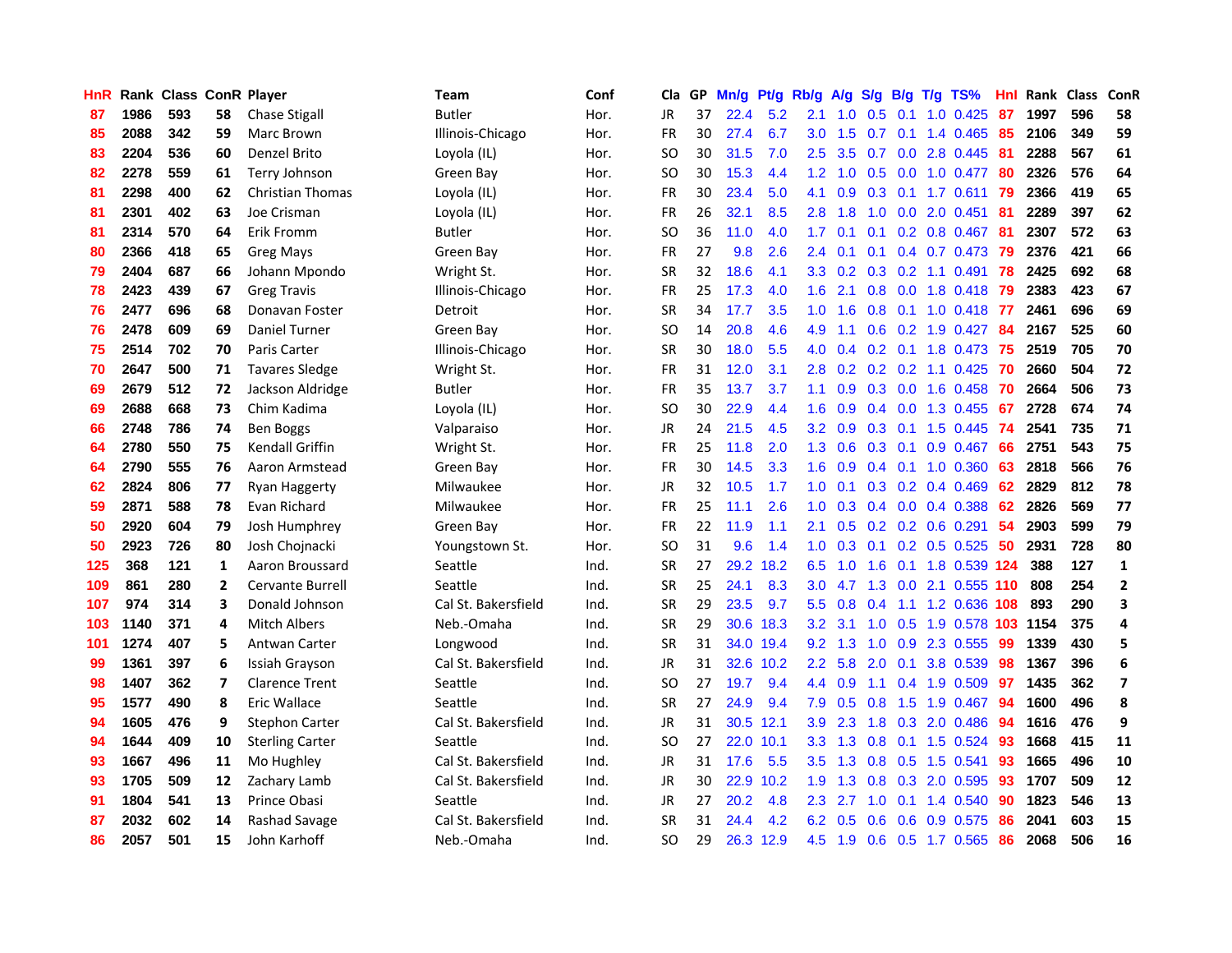| HnR |      | Rank Class ConR Player |                |                            | Team                | Conf       | Cla       |    | GP Mn/g Pt/g |           | Rb/g             | A/g             | S/g             | B/g             | $T/g$ TS%                 | Hnl | Rank Class |     | ConR                    |
|-----|------|------------------------|----------------|----------------------------|---------------------|------------|-----------|----|--------------|-----------|------------------|-----------------|-----------------|-----------------|---------------------------|-----|------------|-----|-------------------------|
| 86  | 2079 | 340                    | 16             | Jarell Flora               | Seattle             | Ind.       | <b>FR</b> | 25 | 9.3          | 3.4       | 1.3              | 0.2             |                 | $0.3 \quad 0.2$ | 0.4 0.532                 | 85  | 2093       | 345 | 17                      |
| 84  | 2152 | 522                    | 17             | T.T. Carey                 | Longwood            | Ind.       | SO.       | 31 | 31.6         | 13.4      | 5.1              | 3.4             | 1.0             | 0.7             | 2.3 0.525                 | 83  | 2218       | 541 | 19                      |
| 84  | 2160 | 637                    | 18             | <b>Tyrone White</b>        | Cal St. Bakersfield | Ind.       | JR        | 31 | 25.1         | 7.7       | 2.1              | 1.3             | 0.8             |                 | 0.2 1.3 0.507             | 84  | 2171       | 643 | 18                      |
| 84  | 2174 | 637                    | 19             | Jeremiah Bowman            | Longwood            | Ind.       | <b>SR</b> | 22 |              | 35.3 13.5 |                  | $3.5\quad 6.0$  |                 |                 | 1.5 0.0 2.7 0.541         | 88  | 1921       | 571 | 14                      |
| 82  | 2239 | 658                    | 20             | <b>Adam Young</b>          | Cal St. Bakersfield | Ind.       | JR        | 30 | 12.6         | 4.7       | 2.0              | 0.7             |                 |                 | $0.3$ $0.2$ $0.8$ $0.484$ | 82  | 2244       | 661 | 20                      |
| 77  | 2467 | 453                    | 21             | CJ Carter                  | Neb.-Omaha          | Ind.       | <b>FR</b> | 29 |              | 28.5 10.4 | 3.6              | 2.6             |                 |                 | 1.2 0.3 2.2 0.544         | 76  | 2471       | 457 | 21                      |
| 75  | 2512 | 729                    | 22             | Alex Welhouse              | Neb.-Omaha          | Ind.       | <b>JR</b> | 28 | 27.5         | 10.4      | 6.7              | 1.3             |                 |                 | 0.4 0.2 2.1 0.533         | 75  | 2509       | 726 | 22                      |
| 75  | 2522 | 733                    | 23             | <b>Chad Rasmussen</b>      | Seattle             | Ind.       | <b>JR</b> | 27 | 18.7         | 5.2       | 1.4              | $\mathbf{.4}$   | 0.3             |                 | $0.1$ 1.2 0.511           | 75  | 2536       | 734 | 23                      |
| 73  | 2578 | 634                    | 24             | Caleb Steffensmeier        | Neb.-Omaha          | Ind.       | <b>SO</b> | 29 | 27.0         | 5.3       | 2.4              | 3.5             | 0.9             |                 | 0.2 1.0 0.445             | 73  | 2595       | 641 | 25                      |
| 73  | 2595 | 750                    | 25             | Louis Green                | Seattle             | Ind.       | JR        | 24 | 11.3         | 3.8       | 2.6              | 0.2             | 0.1             | 0.5             | 1.0 0.552                 | 73  | 2587       | 747 | 24                      |
| 71  | 2629 | 721                    | 26             | Martiz Washington          | Longwood            | Ind.       | <b>SR</b> | 31 | 32.2         | 11.3      | 2.5              | 2.5             | 0.9             | 0.0             | 1.3 0.550                 | 70  | 2662       | 730 | 27                      |
| 71  | 2634 | 654                    | 27             | Matt Hagerbaumer           | Neb.-Omaha          | Ind.       | SO.       | 28 | 16.4         | 2.3       | 4.5              | 0.8             | $0.4^{\circ}$   | 0.8             | 0.6 0.563                 | -71 | 2644       | 658 | 26                      |
| 68  | 2710 | 776                    | 28             | Jacques Coleman            | Neb.-Omaha          | Ind.       | <b>JR</b> | 25 | 11.0         | 2.8       | 1.7 <sub>z</sub> | 1.2             | 0.7             | 0.0             | 1.3 0.548                 | 68  | 2717       | 777 | 29                      |
| 67  | 2726 | 676                    | 29             | David Robinson             | Longwood            | Ind.       | <b>SO</b> | 24 | 20.6         | 7.7       | 1.6              | 1.2             | 0.3             | 0.0             | 0.7 0.568                 | 67  | 2742       | 678 | 30                      |
| 67  | 2733 | 741                    | 30             | <b>Martavius Adams</b>     | Longwood            | Ind.       | <b>SR</b> | 31 | 29.4         | 6.9       | 6.6              | 1.2             |                 |                 | $0.4$ $0.2$ 2.2 0.430     | 66  | 2766       | 745 | 31                      |
| 66  | 2741 | 783                    | 31             | Allen Tate                 | Seattle             | Ind.       | JR        | 23 | 13.9         | 2.8       | 2.6              | 0.8             | 1.1             |                 | 0.0 1.2 0.374             | -68 | 2714       | 776 | 28                      |
| 63  | 2810 | 801                    | 32             | T.J. Diop                  | Seattle             | Ind.       | JR        | 23 | 9.5          | 2.3       | 2.0              | 0.4             |                 |                 | $0.3$ 0.2 0.6 0.468       | -64 | 2806       | 805 | 32                      |
| 62  | 2825 | 756                    | 33             | John Ring                  | Neb.-Omaha          | Ind.       | <b>SR</b> | 29 | 11.1         | 2.7       |                  | $2.2 \quad 0.7$ |                 |                 | 0.3 0.3 0.9 0.513 61      |     | 2835       | 756 | 33                      |
| 38  | 2952 | 731                    | 34             | Jeff Havenstein            | Longwood            | Ind.       | <b>SO</b> | 28 | 13.2         | 1.0       | $2.2^{\circ}$    | 0.3             |                 |                 | 0.3 0.3 0.5 0.367         | -39 | 2953       | 731 | 34                      |
| 35  | 2958 | 621                    | 35             | Anthony Taylor             | Longwood            | Ind.       | FR        | 22 | 12.8         | 3.3       | 1.2 <sub>1</sub> | 1.0             |                 |                 | $0.4$ 0.0 2.0 0.426       | 39  | 2955       | 620 | 35                      |
| 147 | 57   | 21                     | 1              | lan Hummer                 | Princeton           | <b>Ivy</b> | JR        | 32 |              | 32.1 16.1 | 7.3              | 3.2             | 1.4             |                 | 1.2 2.8 0.522 146         |     | 62         | 24  | $\mathbf{1}$            |
| 146 | 60   | 25                     | $\overline{2}$ | Zack Rosen                 | Pennsylvania        | <b>Ivy</b> | <b>SR</b> | 33 |              | 38.2 18.2 | 3.2              | 5.2             | 1.4             | 0.1             | 2.7 0.573 145             |     | 68         | 25  | $\mathbf{2}$            |
| 146 | 63   | 26                     | 3              | Greg Mangano               | Yale                | <b>Ivy</b> | <b>SR</b> | 29 |              | 32.1 18.2 | 9.6              | 0.5             |                 |                 | 0.4 2.2 2.0 0.539 144     |     | 73         | 26  | 3                       |
| 134 | 180  | 66                     | 4              | <b>Kyle Casey</b>          | Harvard             | <b>Ivy</b> | JR        | 31 |              | 24.4 11.4 | 5.5              | 0.8             | 0.8             | 1.1             | 1.8 0.583 134             |     | 184        | 68  | 4                       |
| 133 | 206  | 70                     | 5              | Reggie Willhite            | Yale                | <b>Ivy</b> | <b>SR</b> | 29 |              | 31.9 12.1 | 6.1              | 3.9             |                 | $2.2 \quad 0.7$ | 2.9 0.529 132             |     | 225        | 77  | 6                       |
| 132 | 215  | 74                     | 6              | Keith Wright               | Harvard             | <b>Ivy</b> | <b>SR</b> | 31 |              | 28.1 10.6 | 8.1              | 0.6             | 0.5             | 1.4             | 2.0 0.597 132             |     | 220        | 75  | 5                       |
| 124 | 387  | 129                    | $\overline{7}$ | Chris Wroblewski           | Cornell             | <b>Ivy</b> | <b>SR</b> | 28 |              | 33.7 11.5 | 4.7              | 5.2             | 1.6             | 0.0             | 2.7 0.514 123             |     | 404        | 136 | $\overline{\mathbf{z}}$ |
| 121 | 458  | 146                    | 8              | <b>Brandyn Curry</b>       | Harvard             | <b>Ivy</b> | <b>JR</b> | 31 | 30.3         | 7.9       | 2.0              | 4.9             | 1.6             | 0.6             | 1.9 0.480 120             |     | 474        | 151 | 8                       |
| 120 | 468  | 39                     | 9              | <b>Steve Moundou-Missi</b> | Harvard             | <b>Ivy</b> | <b>FR</b> | 31 | 13.7         | 4.9       |                  |                 | 3.4 0.2 0.5 0.5 |                 | 0.8 0.566 120             |     | 481        | 41  | 9                       |
| 120 | 483  | 129                    | 10             | Laurent Rivard             | Harvard             | <b>Ivy</b> | SO.       | 31 |              | 25.8 10.1 | 2.6              | 0.9             |                 | $0.6 \quad 0.1$ | 0.9 0.630 120             |     | 497        | 132 | 10                      |
| 120 | 486  | 148                    | 11             | <b>Brian Barbour</b>       | Columbia            | <b>Ivy</b> | JR        | 30 |              | 35.6 15.5 | 2.8              | 4.4             |                 | $1.0 \quad 0.1$ | 2.3 0.530 119             |     | 520        | 163 | 11                      |
| 118 | 525  | 163                    | 12             | <b>Mark Cisco</b>          | Columbia            | <b>Ivy</b> | JR        | 30 |              | 25.2 10.0 | 7.2              | 1.1             |                 |                 | 0.3 0.8 1.6 0.602 117     |     | 562        | 177 | 12                      |
| 116 | 579  | 191                    | 13             | <b>Tyler Bernardini</b>    | Pennsylvania        | <b>Ivy</b> | <b>SR</b> | 31 |              | 29.4 12.2 | 4.5              | 1.3             |                 |                 | 1.2 0.3 1.1 0.565 117     |     | 568        | 187 | 13                      |
| 115 | 614  | 191                    | 14             | <b>Mack Darrow</b>         | Princeton           | <b>Ivy</b> | JR        | 32 | 21.5         | 7.0       | 3.6              | 2.2             |                 |                 | 0.3 0.3 0.8 0.581 115     |     | 620        | 196 | 15                      |
| 115 | 616  | 201                    | 15             | <b>Oliver McNally</b>      | Harvard             | Ivy        | <b>SR</b> | 31 | 30.5         | 7.3       | 2.5              | 3.2             | 0.8             | 0.1             | 1.3 0.597 115             |     | 618        | 203 | 14                      |
| 112 | 739  | 84                     | 16             | <b>Shonn Miller</b>        | Cornell             | Ivy        | FR        | 28 | 25.0         | 8.9       | 6.1              | 0.6             | 1.3             | 1.6             | 1.5 0.512 111             |     | 756        | 86  | 16                      |
| 106 | 985  | 317                    | 17             | Doug Davis                 | Princeton           | Ivy        | <b>SR</b> | 32 | 33.0         | 13.8      | 1.9              | 4               | 1.2             | 0.3             | 1.3 0.559                 |     | 1005       | 325 | 18                      |
| 106 | 987  | 245                    | 18             | T.J. Bray                  | Princeton           | <b>Ivy</b> | <b>SO</b> | 32 | 33.1         | 7.2       | 4.6              |                 |                 |                 | 3.7 1.6 0.1 2.1 0.602 106 |     | 1008       | 249 | 19                      |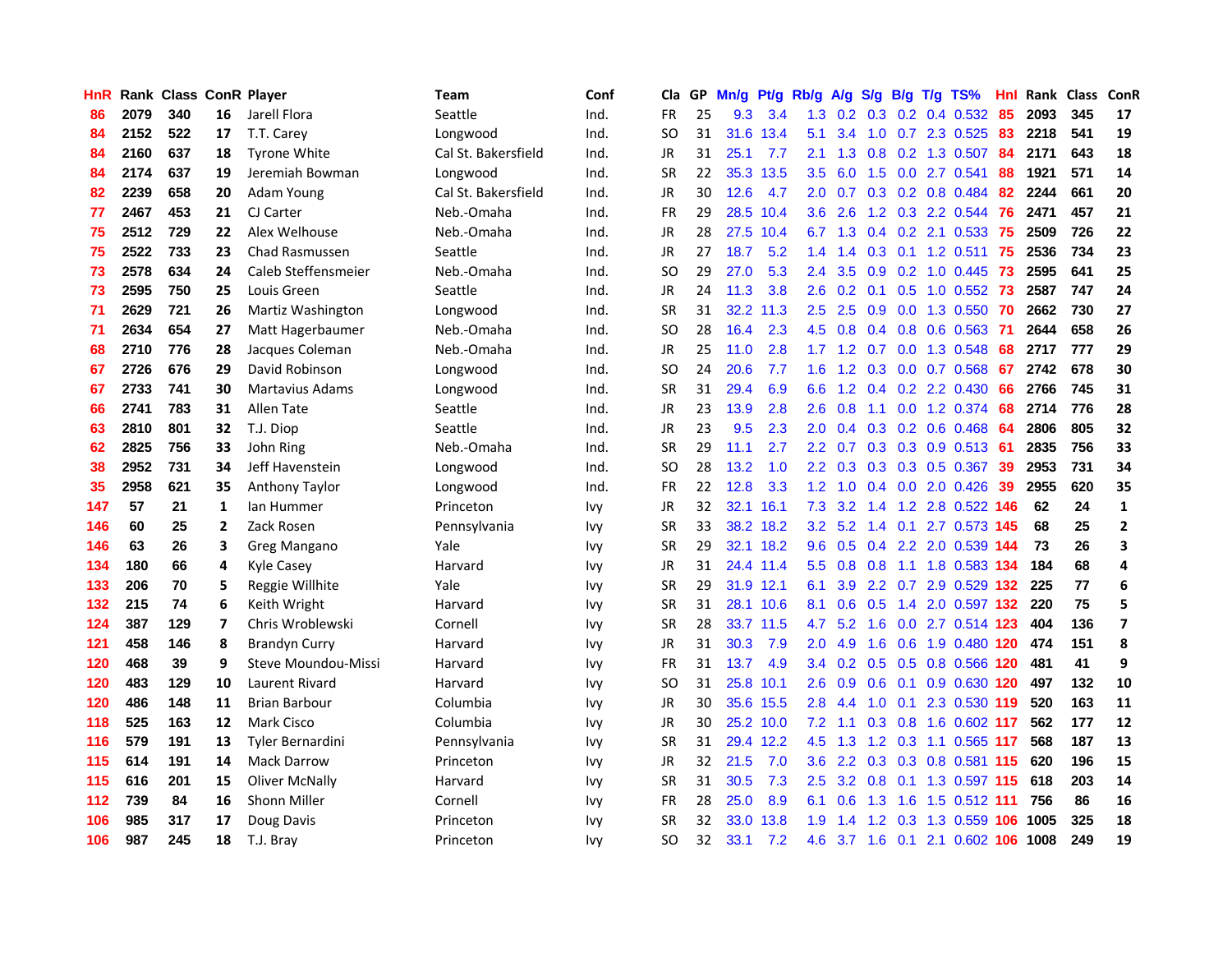| HnR | Rank |     |    | <b>Class ConR Player</b> | Team         | Conf       | Cla           |    | GP Mn/g | Pt/g      | Rb/g             | A/g                                  | S/g            | B/g             | T/g | TS%                        | Hnl | Rank Class |     | ConR |
|-----|------|-----|----|--------------------------|--------------|------------|---------------|----|---------|-----------|------------------|--------------------------------------|----------------|-----------------|-----|----------------------------|-----|------------|-----|------|
| 106 | 990  | 126 | 19 | Gabas Maldunas           | Dartmouth    | <b>Ivy</b> | <b>FR</b>     | 30 | 26.6    | 9.1       | 7.2              | $1.2^{\circ}$                        | 0.9            | 1.3             |     | 2.1 0.463                  | 106 | 976        | 124 | 17   |
| 106 | 997  | 322 | 20 | Rob Belcore              | Pennsylvania | <b>Ivy</b> | <b>SR</b>     | 33 | 31.2    | 7.2       | 4.9              | 2.5                                  | 1.8            |                 |     | 0.2 1.5 0.551 105 1027     |     |            | 332 | 20   |
| 106 | 1010 | 308 | 21 | <b>Brendan Connolly</b>  | Princeton    | Ivy        | JR            | 32 | 18.5    | 5.7       | 3.6 <sup>°</sup> | 1.0                                  |                |                 |     | 0.4 0.8 1.3 0.564 105 1029 |     |            | 312 | 21   |
| 103 | 1167 | 160 | 22 | <b>Wesley Saunders</b>   | Harvard      | <b>Ivy</b> | <b>FR</b>     | 30 | 13.9    | 3.3       |                  | $1.6$ 1.2                            |                |                 |     | 0.4 0.3 1.2 0.592 103 1157 |     |            | 153 | 22   |
| 99  | 1322 | 385 | 23 | <b>Andrew McCarthy</b>   | Brown        | <b>Ivy</b> | JR            | 29 | 26.9    | 9.9       | 7.3              | 0.5                                  |                |                 |     | 0.3 1.4 1.2 0.534          | 100 | 1292       | 374 | 23   |
| 99  | 1340 | 187 | 24 | Jvonte Brooks            | Dartmouth    | <b>Ivy</b> | FR            | 30 | 28.2    | 9.4       | 6.6              | 1.1                                  |                |                 |     | 0.5 0.2 2.2 0.567          | -99 | 1340       | 187 | 24   |
| 99  | 1351 | 348 | 25 | <b>Miles Cartwright</b>  | Pennsylvania | Ivy        | <sub>SO</sub> | 32 |         | 33.2 10.8 | 2.9              | 2.1                                  | 1.1            | 0.1             |     | 2.2 0.555                  | 98  | 1366       | 344 | 25   |
| 99  | 1359 | 396 | 26 | <b>Austin Morgan</b>     | Yale         | Ivy        | JR            | 29 |         | 31.3 11.8 | 2.1              | 2.3                                  | 0.8            | 0.0             |     | 1.7 0.563                  | 98  | 1398       | 409 | 27   |
| 98  | 1383 | 406 | 27 | Josh Figini              | Cornell      | <b>Ivy</b> | JR            | 26 | 12.1    | 4.3       | 2.1              | 0.3                                  |                |                 |     | $0.4$ 0.3 0.4 0.514        | 98  | 1391       | 406 | 26   |
| 97  | 1438 | 204 | 28 | Denton Koon              | Princeton    | <b>Ivy</b> | <b>FR</b>     | 32 | 16.0    | 5.1       | 3.1              | 0.6                                  |                |                 |     | $0.3$ $0.2$ 1.1 $0.563$    | 97  | 1458       | 204 | 29   |
| 97  | 1446 | 446 | 29 | <b>Patrick Saunders</b>  | Princeton    | <b>Ivy</b> | <b>SR</b>     | 32 | 22.8    | 6.7       | 2.5              | 0.7                                  | 0.5            | 0.4             |     | $1.0$ $0.583$              | 97  | 1462       | 457 | 30   |
| 97  | 1471 | 431 | 30 | Eitan Chemerinski        | Cornell      | <b>Ivy</b> | JR            | 28 | 17.6    | 5.9       | 2.8              | 0.7                                  | 0.9            | 0.4             |     | 1.7 0.620                  | 96  | 1483       | 433 | 31   |
| 97  | 1477 | 374 | 31 | Sean McGonagill          | Brown        | <b>Ivy</b> | SO.           | 29 |         | 36.0 13.5 | 4.3              | 5.4                                  | 1.2            | 0.0             |     | 3.6 0.482                  | 97  | 1450       | 368 | 28   |
| 97  | 1493 | 377 | 32 | Meiko Lyles              | Columbia     | <b>Ivy</b> | <b>SO</b>     | 30 | 29.6    | 10.6      | 3.0              | 0.6                                  | 1.1            | 0.2             |     | 1.2 0.589                  | 96  | 1527       | 386 | 32   |
| 96  | 1541 | 481 | 33 | Andrew Ferry             | Cornell      | <b>Ivy</b> | <b>SR</b>     | 28 | 33.0    | 11.3      | $3.4^{\circ}$    | 1.3                                  | 0.8            | 0.0             |     | 1.1 0.559                  | -95 | 1551       | 487 | 33   |
| 95  | 1573 | 463 | 34 | Johnathan Gray           | Cornell      | Ivy        | JR            | 28 | 21.9    | 8.8       | 3.1              | 0.8                                  | $0.8\quad 0.1$ |                 |     | 1.3 0.498                  | 95  | 1588       | 467 | 34   |
| 94  | 1601 | 398 | 35 | Jeremiah Kreisberg       | Yale         | <b>Ivy</b> | <b>SO</b>     | 29 | 25.7    | 7.7       | 5.1              |                                      |                |                 |     | 1.3 0.3 0.2 1.9 0.539      | -94 | 1637       | 407 | 35   |
| 93  | 1691 | 256 | 36 | Alex Rosenberg           | Columbia     | <b>Ivy</b> | <b>FR</b>     | 30 | 24.7    | 7.2       | 4.2              | 1.6                                  |                |                 |     | 0.9 0.3 1.9 0.511          | 92  | 1732       | 263 | 37   |
| 92  | 1741 | 262 | 37 | Cory Osetkowski          | Columbia     | <b>Ivy</b> | FR            | 29 | 11.0    | 2.7       | 2.0 <sub>1</sub> | 0.5                                  |                |                 |     | $0.1$ 0.7 0.3 0.467        | -91 | 1778       | 269 | 38   |
| 92  | 1759 | 529 | 38 | <b>Blaise Staab</b>      | Columbia     | <b>Ivy</b> | <b>SR</b>     | 30 | 13.3    | 3.6       | 3.1              | 0.6                                  |                |                 |     | $0.5$ 0.0 0.8 0.502        | 91  | 1793       | 538 | 39   |
| 91  | 1784 | 274 | 39 | <b>Corbin Miller</b>     | Harvard      | <b>Ivy</b> | FR            | 28 | 11.6    | 3.8       | 0.5 <sub>0</sub> | 0.3                                  | 0.1            |                 |     | $0.0$ $0.4$ $0.631$        | 92  | 1731       | 262 | 36   |
| 91  | 1801 | 447 | 40 | Fran Dougherty           | Pennsylvania | <b>Ivy</b> | <b>SO</b>     | 33 | 16.6    | 4.5       | 4.0              | 0.4                                  |                |                 |     | $0.4$ 0.8 1.5 0.492        | -90 | 1827       | 453 | 40   |
| 87  | 1985 | 592 | 41 | Christian Webster        | Harvard      | <b>Ivy</b> | JR            | 29 | 16.7    | 4.5       | 1.9              | 0.7                                  |                |                 |     | $0.3$ 0.0 0.8 0.447        | -89 | 1912       | 573 | 41   |
| 86  | 2069 | 338 | 42 | <b>Galal Cancer</b>      | Cornell      | <b>Ivy</b> | <b>FR</b>     | 28 | 21.1    | 6.1       | 2.5              | 2.7                                  | 1.1            |                 |     | 0.2 2.5 0.414              | 85  | 2085       | 343 | 43   |
| 85  | 2119 | 627 | 43 | <b>Chris Crockett</b>    | Columbia     | <b>Ivy</b> | <b>SR</b>     | 27 | 15.5    | 5.7       | 0.9              | 1.0                                  | 0.3            | 0.1             |     | 1.0 0.537                  | 85  | 2117       | 626 | 44   |
| 85  | 2132 | 630 | 44 | <b>Michael Grace</b>     | Yale         | <b>Ivy</b> | JR            | 26 | 21.5    | 5.4       | 1.6              | 2.2                                  | 0.5            | 0.0             |     | 1.7 0.495                  | 86  | 2065       | 611 | 42   |
| 83  | 2211 | 644 | 45 | Jean Harris              | Brown        | <b>Ivy</b> | <b>SR</b>     | 30 | 17.6    | 6.8       | 1.5              | 0.8                                  | 0.6            | 0.1             |     | 1.1 0.559                  | 82  | 2257       | 651 | 46   |
| 82  | 2248 | 389 | 46 | <b>Brandon Sherrod</b>   | Yale         | <b>Ivy</b> | <b>FR</b>     | 29 | 13.2    | 4.0       | 2.8              | 0.3                                  | 0.1            | 0.4             |     | 1.1 0.513                  | 82  | 2274       | 396 | 50   |
| 82  | 2253 | 651 | 47 | Jabari Trotter           | Dartmouth    | <b>Ivy</b> | <b>SR</b>     | 30 | 22.9    | 6.2       | 1.5              | 1.7                                  |                | $0.7 \quad 0.1$ |     | 1.0 0.466                  | 82  | 2260       | 652 | 47   |
| 82  | 2255 | 661 | 48 | <b>John Daniels</b>      | Columbia     | Ivy        | JR            | 26 | 19.6    | 3.0       |                  | $5.4 \quad 1.4$                      |                |                 |     | 0.7 0.1 1.7 0.415          | 83  | 2202       | 649 | 45   |
| 82  | 2263 | 393 | 49 | John Golden              | Dartmouth    | <b>Ivy</b> | <b>FR</b>     | 30 | 27.2    | 7.3       | $3.4^{\circ}$    | 1.0                                  |                |                 |     | $0.6$ $0.2$ 1.5 0.538      | -82 | 2270       | 393 | 49   |
| 81  | 2292 | 672 | 50 | Matt Sullivan            | Brown        | <b>Ivy</b> | JR            | 31 | 30.2    | 9.8       | 2.9              | 1.7                                  |                |                 |     | $0.8$ 0.1 1.1 0.519        | 80  | 2332       | 681 | 52   |
| 81  | 2302 | 673 | 51 | Stephen Albrecht         | Brown        | <b>Ivy</b> | JR            | 28 | 28.5    | 10.2      | 3.0              | 2.0                                  |                |                 |     | 0.8 0.1 1.5 0.472          | -80 | 2336       | 683 | 53   |
| 80  | 2331 | 669 | 52 | Mike Howlett             | Pennsylvania | Ivy        | <b>SR</b>     | 28 | 10.8    | 2.5       | $2.4^{\circ}$    | 0.1                                  | 0.1            | 0.1             |     | $0.5$ 0.527                | 81  | 2311       | 665 | 51   |
| 80  | 2347 | 581 | 53 | Dockery Walker           | Brown        | Ivy        | <b>SO</b>     | 29 | 16.6    | 5.3       | 4.6              | 0.3                                  |                | $0.4$ 0.3       |     | 1.1 0.481                  | 79  | 2382       | 587 | 54   |
| 78  | 2411 | 690 | 54 | David Rufful             | Dartmouth    | lvy        | <b>SR</b>     | 30 | 24.3    | 6.1       | 3.0              | $\mathbf{2}$<br>$\blacktriangleleft$ | 1.0            | 0.1             |     | 1.6 0.444                  | 78  | 2404       | 685 | 55   |
| 78  | 2421 | 697 | 55 | R.J. Griffin             | Dartmouth    | lvy        | JR            | 30 | 26.2    | 7.6       | 2.5              | 1.1                                  | 0.7            | 0.1             |     | 1.8 0.491                  | 78  | 2419       | 697 | 56   |
| 77  | 2448 | 597 | 56 | <b>Steve Rennard</b>     | Pennsylvania | <b>Ivy</b> | <b>SO</b>     | 23 | 18.6    | 3.7       |                  | $1.2 \quad 0.9$                      |                |                 |     | 0.7 0.0 0.7 0.564          | 82  | 2269       | 561 | 48   |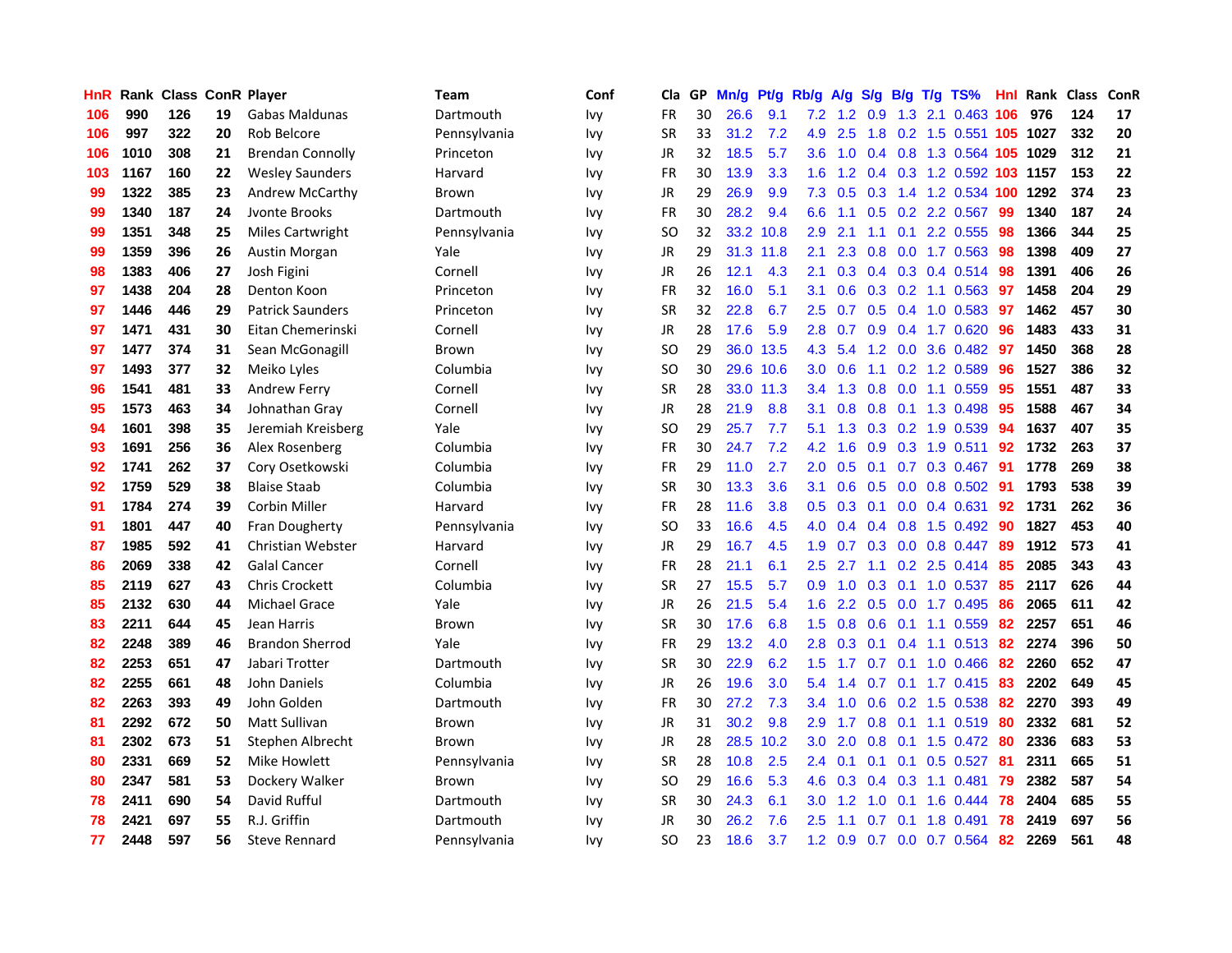| <b>HnR</b> |      | <b>Rank Class ConR Player</b> |                |                         | Team         | Conf        | Cla       |    | GP Mn/g   | Pt/g      | Rb/g             | A/g             | S/g             | B/g             | $T/g$ TS%                      | Hnl | Rank Class |     | ConR                    |
|------------|------|-------------------------------|----------------|-------------------------|--------------|-------------|-----------|----|-----------|-----------|------------------|-----------------|-----------------|-----------------|--------------------------------|-----|------------|-----|-------------------------|
| 77         | 2455 | 711                           | 57             | <b>Tyler Ponticelli</b> | Brown        | <b>Ivy</b>  | <b>JR</b> | 31 | 25.7      | 4.3       | 3.5              | 2.3             | 0.8             | 0.2             | 1.9 0.526                      | 76  | 2480       | 714 | 59                      |
| 77         | 2458 | 601                           | 58             | Marin Kukoc             | Pennsylvania | <b>Ivy</b>  | SO.       | 33 | 10.0      | 2.5       | 1.6              | 0.6             | $0.2 \quad 0.1$ |                 | 0.6 0.500                      | -77 | 2469       | 609 | 58                      |
| 77         | 2459 | 602                           | 59             | <b>Jesse Pritchard</b>  | Yale         | <b>Ivy</b>  | <b>SO</b> | 28 | 14.7      | 2.3       | 2.0 <sub>1</sub> | 0.7             | $0.2 \quad 0.1$ |                 | 0.4 0.538                      | 77  | 2456       | 605 | 57                      |
| 75         | 2534 | 470                           | 60             | <b>Henry Brooks</b>     | Pennsylvania | <b>Ivy</b>  | FR        | 32 | 14.3      | 4.6       |                  |                 |                 |                 | 2.5 0.3 0.5 0.6 1.2 0.445      | -74 | 2544       | 473 | 60                      |
| 73         | 2597 | 641                           | 61             | Dwight Tarwater         | Cornell      | <b>Ivy</b>  | SO.       | 25 | 14.0      | 3.3       | 2.8              | 0.4             |                 | $0.2 \quad 0.1$ | 0.6 0.453 74                   |     | 2569       | 632 | 62                      |
| 72         | 2599 | 489                           | 62             | Noah Springwater        | Columbia     | <b>Ivy</b>  | FR        | 25 | 13.3      | 2.6       | 1.1              | 0.6             |                 |                 | $0.6$ $0.0$ $0.5$ $0.485$      | -74 | 2560       | 478 | 61                      |
| 71         | 2642 | 659                           | 63             | <b>Tyler Melville</b>   | Dartmouth    | <b>Ivy</b>  | SO.       | 29 | 14.6      | 5.4       | 1.3 <sub>1</sub> | 0.6             |                 |                 | $0.4$ 0.1 1.7 0.489            | -71 | 2639       | 656 | 63                      |
| 68         | 2712 | 532                           | 64             | Mack McKearney          | Dartmouth    | <b>Ivy</b>  | FR        | 29 | 11.0      | 1.6       | 1.0              | 1.1             | 0.6             |                 | 0.1 0.7 0.359                  | 68  | 2719       | 533 | 64                      |
| 61         | 2831 | 807                           | 65             | Matt LaBove             | Dartmouth    | <b>Ivy</b>  | JR        | 30 | 12.3      | 2.4       | 2.3              | 0.5             | 0.1             |                 | 0.3 0.6 0.404                  | 61  | 2838       | 813 | 66                      |
| 59         | 2857 | 703                           | 66             | Isaiah Salafia          | Yale         | <b>Ivy</b>  | SO.       | 18 | 15.4      | 3.4       | 1.1              | 1.3             |                 |                 | $0.4$ 0.2 1.9 0.592            | 67  | 2740       | 677 | 65                      |
| 148        | 49   | 21                            | $\mathbf{1}$   | Scott Machado           | Iona         | <b>MAAC</b> | <b>SR</b> | 33 | 35.5      | 13.6      | 4.9              | 9.9             | 1.6             | 0.2             | 3.3 0.600 148                  |     | 52         | 21  | $\mathbf 1$             |
| 143        | 84   | 31                            | $\overline{2}$ | George Beamon           | Manhattan    | <b>MAAC</b> | JR        | 33 |           | 32.0 19.0 | 5.6              | 2.0             | $1.5^{\circ}$   | 0.5             | 2.7 0.599 144                  |     | 78         | 32  | $\mathbf{2}$            |
| 142        | 93   | 35                            | 3              | <b>Rakim Sanders</b>    | Fairfield    | <b>MAAC</b> | <b>SR</b> | 37 |           | 32.3 16.6 | 8.2              | 2.5             | 1.4             | 0.4             | 3.3 0.560 142                  |     | 98         | 37  | 3                       |
| 138        | 138  | 51                            | 4              | Erik Etherly            | Loyola (MD)  | <b>MAAC</b> | <b>JR</b> | 33 | 31.2 13.7 |           | 7.5              | 1.9             | 1.1             | 1.5             | 2.4 0.568 137                  |     | 146        | 55  | 4                       |
| 131        | 227  | 78                            | 5              | <b>Michael Glover</b>   | Iona         | <b>MAAC</b> | <b>SR</b> | 33 |           | 33.6 18.3 | 9.0              | 1.0             | 1.0             |                 | 1.2 2.7 0.640 131              |     | 239        | 82  | 5                       |
| 129        | 274  | 93                            | 6              | O.D. Anosike            | Siena        | <b>MAAC</b> | JR        | 31 |           | 36.8 15.0 | 12.5             | 1.1             | 1.1             |                 | 1.0 2.4 0.532 128              |     | 297        | 104 | 6                       |
| 122        | 429  | 112                           | $\overline{7}$ | <b>Rhamel Brown</b>     | Manhattan    | <b>MAAC</b> | SO        | 34 | 19.1      | 7.9       | 4.9              | 0.5             |                 | $0.7$ 2.5       | 1.6 0.589 121                  |     | 447        | 112 | $\overline{\mathbf{z}}$ |
| 117        | 551  | 139                           | 8              | <b>Dylon Cormier</b>    | Loyola (MD)  | <b>MAAC</b> | <b>SO</b> | 32 |           | 31.0 13.4 |                  | $3.3 \quad 1.8$ |                 |                 | 1.6 0.2 1.7 0.549 117          |     | 552        | 142 | 8                       |
| 117        | 559  | 59                            | 9              | Juan'ya Green           | Niagara      | <b>MAAC</b> | <b>FR</b> | 33 |           | 37.2 17.7 |                  | $3.2$ 4.5       |                 |                 | 1.9 0.3 3.5 0.525 117          |     | 567        | 59  | 9                       |
| 116        | 591  | 150                           | 10             | Sean Armand             | Iona         | <b>MAAC</b> | SO.       | 33 | 18.9      | 9.5       | 2.1              | 1.2             |                 |                 | 0.6 0.1 0.8 0.659 116          |     | 601        | 153 | 10                      |
| 114        | 636  | 68                            | 11             | Emmy Andujar            | Manhattan    | <b>MAAC</b> | FR        | 33 | 26.2      | 8.5       | 5.7              | 3.2             |                 |                 | 1.0 0.2 2.4 0.563 114          |     | 643        | 67  | 11                      |
| 114        | 653  | 216                           | 12             | Roberto Colonette       | Manhattan    | <b>MAAC</b> | <b>SR</b> | 34 | 18.1      | 6.3       | 5.1              | 0.8             | 0.9             | 1.0             | 1.4 0.514 113                  |     | 670        | 219 | 12                      |
| 113        | 671  | 207                           | 13             | Robert Olson            | Loyola (MD)  | <b>MAAC</b> | <b>JR</b> | 32 | 27.8      | 11.1      | 3.4              | 1.9             | 0.8             | 0.1             | 1.3 0.601 113                  |     | 677        | 213 | 13                      |
| 111        | 769  | 236                           | 14             | Lamont Jones            | Iona         | <b>MAAC</b> | JR        | 33 |           | 34.3 15.7 | $3.3\phantom{0}$ | 2.9             | 1.2             | 0.1             | 2.2 0.546 110                  |     | 779        | 241 | 14                      |
| 108        | 918  | 299                           | 15             | Jermel Jenkins          | Iona         | <b>MAAC</b> | <b>SR</b> | 31 | 13.3      | 5.5       | 1.5 <sub>1</sub> | 1.0             | 0.5             |                 | 0.0 0.4 0.590 108              |     | 901        | 293 | 15                      |
| 107        | 977  | 124                           | 16             | Chavaughn Lewis         | Marist       | <b>MAAC</b> | <b>FR</b> | 32 |           | 29.5 14.4 | 4.7              | 1.8             | 1.7             | 0.8             | 3.0 0.510 106                  |     | 969        | 122 | 17                      |
| 106        | 980  | 298                           | 17             | Derek Needham           | Fairfield    | <b>MAAC</b> | JR        | 29 |           | 30.2 11.8 | 2.7              | 3.4             | 1.3             | 0.2             | 2.9 0.536 107                  |     | 962        | 291 | 16                      |
| 106        | 1008 | 307                           | 18             | Sean Crawford           | Fairfield    | <b>MAAC</b> | JR        | 32 | 12.5      | 4.3       | 1.5              | 1.1             | 0.8             | 0.0             | 0.8 0.521 106                  |     | 1011       | 308 | 18                      |
| 106        | 1009 | 249                           | 19             | <b>Maurice Barrow</b>   | Fairfield    | <b>MAAC</b> | <b>SO</b> | 37 | 30.4      | 9.3       | 6.0              | 2.0             | 1.0             |                 | 0.6 2.3 0.536 106              |     | 1023       | 254 | 20                      |
| 106        | 1011 | 326                           | 20             | <b>Brandon Penn</b>     | Rider        | <b>MAAC</b> | <b>SR</b> | 31 |           | 28.9 12.0 |                  | 6.4 1.5         |                 |                 | 1.2 0.6 1.8 0.527 106 1019     |     |            | 330 | 19                      |
| 105        | 1029 | 333                           | 21             | Ryan Olander            | Fairfield    | <b>MAAC</b> | <b>SR</b> | 37 | 26.1      | 8.6       |                  | 4.4 1.4         | 0.7             |                 | 1.8 1.8 0.517 105 1050         |     |            | 340 | 22                      |
| 105        | 1037 | 337                           | 22             | Jeff Jones              | Rider        | <b>MAAC</b> | <b>SR</b> | 30 |           | 28.2 13.4 | $2.6^{\circ}$    | 1.0             |                 |                 | 0.9 0.3 1.1 0.607 105 1034     |     |            | 335 | 21                      |
| 102        | 1199 | 303                           | 23             | Michael Alvarado        | Manhattan    | <b>MAAC</b> | <b>SO</b> | 30 | 26.5      | 8.5       | $2.3^{\circ}$    | 3.2             |                 |                 | 1.4 0.1 2.5 0.537 102 1180     |     |            | 294 | 23                      |
| 102        | 1212 | 390                           | 24             | Shane Walker            | Loyola (MD)  | <b>MAAC</b> | <b>SR</b> | 33 | 28.4      | 9.0       | 6.3              | 1.5             | 0.7             |                 | 1.3 2.3 0.505 101 1223         |     |            | 398 | 24                      |
| 102        | 1229 | 353                           | 25             | Harold Washington       | Canisius     | <b>MAAC</b> | JR        | 30 | 35.0      | 17.0      | 4.3              | 2.8             | 1.0             | 0.0             | 3.1 0.523 101                  |     | 1241       | 361 | 26                      |
| 101        | 1251 | 364                           | 26             | Colin Nickerson         | Fairfield    | <b>MAAC</b> | JR        | 36 | 18.6      | 4.7       | $2.2^{\circ}$    | 1.3             | 1.3             | 0.1             | 1.0 0.554                      | 101 | 1259       | 366 | 27                      |
| 100        | 1286 | 412                           | 27             | Kidani Brutus           | Manhattan    | <b>MAAC</b> | <b>SR</b> | 32 | 26.4      | 8.3       | 2.8              | 2.4             | 0.9             | 0.2             | 1.9 0.553                      | 100 | 1269       | 410 | 28                      |
| 100        | 1298 | 330                           | 28             | Justin Drummond         | Loyola (MD)  | <b>MAAC</b> | <b>SO</b> | 33 |           | 22.7 10.7 | 3.9              |                 |                 |                 | 0.7 1.0 0.3 1.9 0.458 100 1308 |     |            | 328 | 29                      |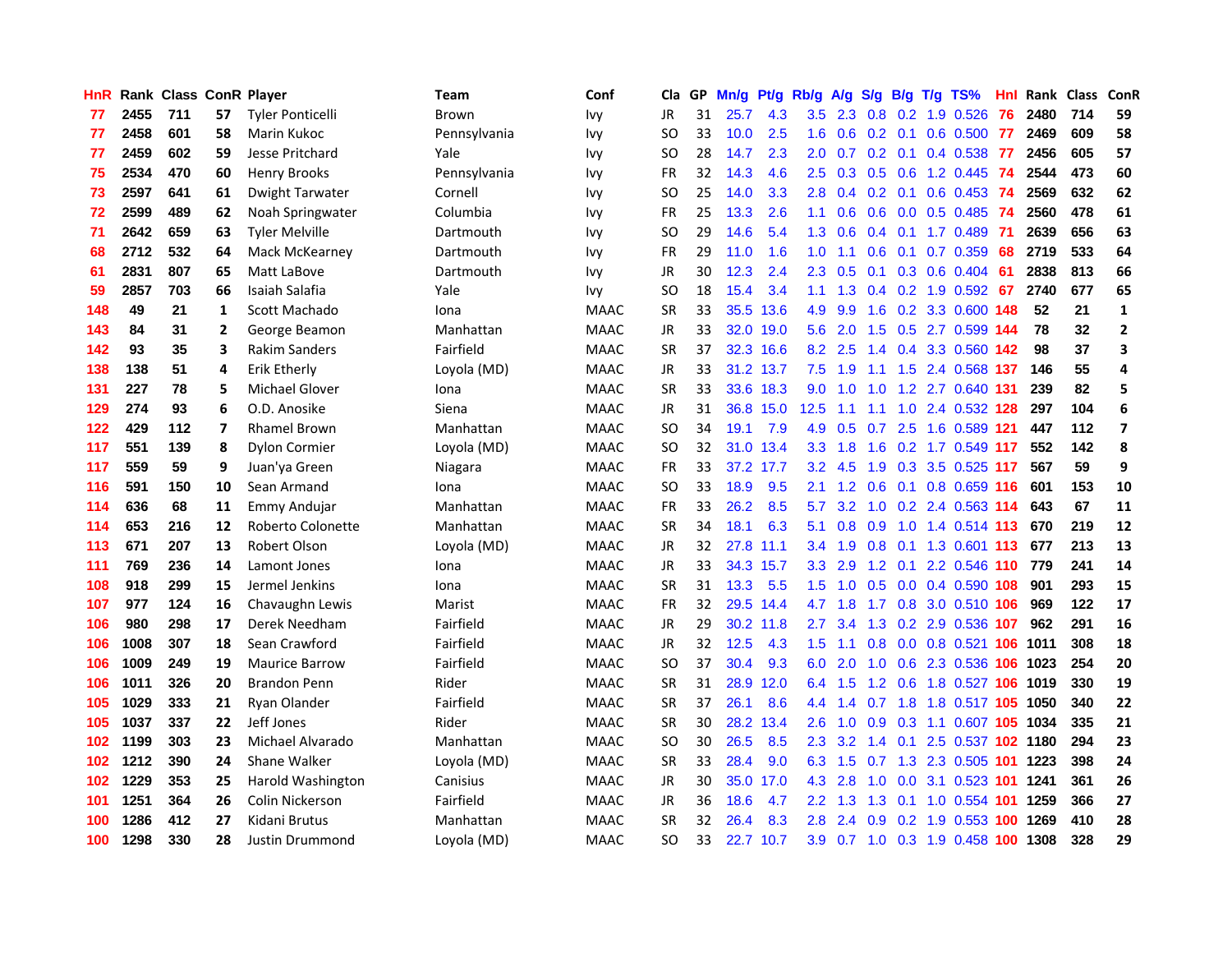| HnR |      | Rank Class ConR Player |    |                        | <b>Team</b>   | Conf        | Cla       | GP. | Mn/g | Pt/g Rb/g |                  | A/g S/g          |     |                 | B/g T/g TS%               | Hnl | Rank Class |     | ConR |
|-----|------|------------------------|----|------------------------|---------------|-------------|-----------|-----|------|-----------|------------------|------------------|-----|-----------------|---------------------------|-----|------------|-----|------|
| 100 | 1301 | 379                    | 29 | Desmond Wade           | Fairfield     | <b>MAAC</b> | JR        | 32  | 28.3 | 6.3       | 2.7              | 3.0 <sub>2</sub> | 1.2 | 0.1             | 1.4 0.506                 | 101 | 1237       | 359 | 25   |
| 99  | 1365 | 399                    | 30 | Anthony Winbush        | Loyola (MD)   | <b>MAAC</b> | <b>JR</b> | 33  | 17.5 | 3.2       | 3.0              | 1.2              | 1.2 | 0.3             | 0.9 0.507                 | 98  | 1382       | 402 | 30   |
| 98  | 1425 | 440                    | 31 | Novar Gadson           | Rider         | <b>MAAC</b> | <b>SR</b> | 30  | 23.9 | 10.7      | 3.5              | 1.9              | 0.6 |                 | 0.3 2.6 0.566             | 97  | 1439       | 449 | 31   |
| 96  | 1508 | 381                    | 32 | <b>Anthony Myles</b>   | Rider         | <b>MAAC</b> | <b>SO</b> | 29  |      | 26.3 10.1 | 3.5              | 1.6              |     |                 | 0.6 0.8 2.0 0.581         | 96  | 1516       | 385 | 33   |
| 96  | 1523 | 444                    | 33 | Jonathan Thompson      | Rider         | <b>MAAC</b> | JR        | 30  | 32.2 | 8.1       | 3.5              | 4.7              |     |                 | 1.0 0.3 2.4 0.569         | 95  | 1533       | 443 | 34   |
| 96  | 1533 | 447                    | 34 | Darius Conley          | Saint Peter's | <b>MAAC</b> | JR        | 28  |      | 28.9 11.6 | 7.4              | 0.6              |     |                 | 0.6 1.2 2.5 0.502         | 97  | 1470       | 431 | 32   |
| 96  | 1540 | 384                    | 35 | Jay Bowie              | Marist        | <b>MAAC</b> | <b>SO</b> | 32  | 20.4 | 7.3       | 4.3              | 0.8              |     |                 | 0.6 0.3 1.3 0.581         | 95  | 1537       | 387 | 35   |
| 95  | 1563 | 459                    | 36 | Taaj Ridley            | Iona          | <b>MAAC</b> | JR        | 33  | 18.5 | 6.7       | 4.0              | 0.5              |     |                 | 0.6 0.2 1.2 0.533         | 95  | 1563       | 457 | 37   |
| 95  | 1565 | 487                    | 37 | Randy Dezouvre         | Iona          | <b>MAAC</b> | <b>SR</b> | 32  | 17.0 | 5.2       | 2.7              | 0.9              | 0.7 |                 | 0.2 0.8 0.556             | 95  | 1541       | 485 | 36   |
| 95  | 1592 | 395                    | 38 | Danny Stewart          | Rider         | <b>MAAC</b> | <b>SO</b> | 32  |      | 30.5 11.1 | 6.6              | 0.6              |     |                 | 0.6 0.8 2.0 0.592         | 94  | 1625       | 404 | 39   |
| 95  | 1593 | 396                    | 39 | Adam Kemp              | Marist        | <b>MAAC</b> | <b>SO</b> | 32  | 28.8 | 8.5       | 7.2              | 0.8              | 0.6 |                 | 2.2 1.8 0.497             | 94  | 1598       | 396 | 38   |
| 93  | 1702 | 507                    | 40 | Kyle Smyth             | Iona          | <b>MAAC</b> | JR.       | 31  | 20.8 | 5.5       | 2.0              | 1.4              |     |                 | 0.8 0.2 0.6 0.544         | 94  | 1626       | 482 | 40   |
| 92  | 1737 | 521                    | 41 | Devin Price            | Marist        | <b>MAAC</b> | JR.       | 32  |      | 33.9 13.6 | 2.8              | 2.2              | 1.1 | 0.0             | 2.1 0.524                 | 92  | 1738       | 517 | 41   |
| 91  | 1774 | 533                    | 42 | Liam McCabe-Moran      | Manhattan     | <b>MAAC</b> | <b>SR</b> | 34  | 15.6 | 5.1       | 1.8              | 0.9              | 0.6 | 0.0             | 0.8 0.507                 | 91  | 1786       | 537 | 42   |
| 91  | 1776 | 269                    | 43 | R.J. Williams          | Loyola (MD)   | <b>MAAC</b> | <b>FR</b> | 33  | 24.8 | 4.0       | 1.6              | 2.6              | 1.2 | 0.0             | 1.5 0.449                 | 91  | 1787       | 271 | 43   |
| 91  | 1797 | 540                    | 44 | Yvon Raymond           | Saint Peter's | <b>MAAC</b> | <b>JR</b> | 31  | 22.8 | 7.5       | 3.9              | 1.7              |     | $1.2 \quad 0.5$ | 2.0 0.496                 | 90  | 1844       | 553 | 45   |
| 90  | 1839 | 457                    | 45 | <b>Malcolm Lemmons</b> | Niagara       | <b>MAAC</b> | SO.       | 23  | 25.9 | 8.3       | 4.3              | 1.3              |     |                 | 1.0 0.2 1.8 0.551         | -90 | 1833       | 455 | 44   |
| 90  | 1846 | 285                    | 46 | <b>Antoine Mason</b>   | Niagara       | <b>MAAC</b> | <b>FR</b> | 33  |      | 34.3 15.1 | 4.6              | 2.1              |     |                 | $1.2$ 0.1 2.5 0.463       | -90 | 1846       | 285 | 46   |
| 89  | 1882 | 294                    | 47 | Ameen Tanksley         | Niagara       | <b>MAAC</b> | <b>FR</b> | 33  | 27.5 | 8.7       | 5.9              | 1.1              |     |                 | 1.2 0.2 1.3 0.474         | -89 | 1876       | 291 | 48   |
| 89  | 1886 | 469                    | 48 | Marvin Jordan          | Niagara       | <b>MAAC</b> | <b>SO</b> | 33  |      | 30.1 10.4 | $2.3\,$          | 2.1              |     |                 | 1.4 0.0 1.5 0.505         | -89 | 1888       | 469 | 49   |
| 89  | 1887 | 296                    | 49 | Evan Hymes             | Siena         | <b>MAAC</b> | <b>FR</b> | 31  |      | 36.9 13.4 | 1.6              | 3.7              |     |                 | 1.2 0.1 3.4 0.514         | -89 | 1915       | 300 | 50   |
| 89  | 1902 | 472                    | 50 | Keith Matthews         | Fairfield     | <b>MAAC</b> | <b>SO</b> | 34  | 13.0 | 3.7       | 1.9              | 0.4              |     |                 | 0.5 0.5 0.7 0.496         | 89  | 1873       | 466 | 47   |
| 89  | 1928 | 571                    | 51 | Kyle Downey            | Siena         | <b>MAAC</b> | <b>SR</b> | 31  | 37.8 | 13.3      | 4.9              | 3.1              |     |                 | 1.3 0.2 3.0 0.489         | 88  | 1946       | 577 | 51   |
| 88  | 1957 | 480                    | 52 | <b>Anell Alexis</b>    | Marist        | <b>MAAC</b> | <b>SO</b> | 29  | 13.2 | 4.2       | 3.1              | 0.5              |     |                 | 0.2 0.3 1.1 0.538         | 88  | 1960       | 485 | 52   |
| 87  | 2030 | 601                    | 53 | <b>Brandon Walters</b> | Siena         | <b>MAAC</b> | <b>SR</b> | 31  | 25.6 | 6.8       | 6.0              | 0.5              | 0.3 |                 | 1.3 1.3 0.482             | 86  | 2055       | 608 | 55   |
| 86  | 2037 | 605                    | 54 | Owen Wignot            | Siena         | <b>MAAC</b> | <b>SR</b> | 26  | 30.7 | 7.3       | 4.4              | 1.8              |     | $1.2 \quad 0.8$ | 1.6 0.500                 | -87 | 2015       | 592 | 54   |
| 85  | 2089 | 343                    | 55 | Markese Tucker         | Saint Peter's | <b>MAAC</b> | <b>FR</b> | 21  | 15.1 | 5.4       | 3.0              | 0.3              |     |                 | $0.2$ 0.2 0.8 0.598       | 88  | 1971       | 310 | 53   |
| 85  | 2096 | 347                    | 56 | Josiah Heath           | Canisius      | <b>MAAC</b> | <b>FR</b> | 30  | 22.4 | 4.5       | 6.0              | 0.5              | 0.6 | 0.9             | 0.7 0.546                 | 85  | 2115       | 351 | 56   |
| 85  | 2122 | 353                    | 57 | Rob Poole              | Siena         | <b>MAAC</b> | <b>FR</b> | 31  | 27.4 | 7.0       | 3.3              | 2.3              | 0.7 | 0.1             | 1.5 0.458                 | -84 | 2149       | 359 | 59   |
| 85  | 2128 | 354                    | 58 | Manny Thomas           | Marist        | <b>MAAC</b> | <b>FR</b> | 32  | 21.9 | 5.3       | 3.0 <sub>1</sub> | 1.3              |     |                 | $0.5$ 0.4 1.1 0.558       | -84 | 2137       | 355 | 57   |
| 84  | 2136 | 521                    | 59 | <b>Chris Burke</b>     | Saint Peter's | <b>MAAC</b> | <b>SO</b> | 29  | 25.2 | 6.2       | 4.0              | 1.4              |     |                 | 1.0 0.9 1.6 0.465         | -84 | 2165       | 524 | 60   |
| 84  | 2141 | 358                    | 60 | Joe Thomas             | Niagara       | <b>MAAC</b> | <b>FR</b> | 33  | 15.4 | 3.5       | 3.7 <sup>2</sup> | 0.3              |     |                 | $0.5$ $0.8$ $0.8$ $0.516$ | -84 | 2145       | 358 | 58   |
| 84  | 2182 | 643                    | 61 | Ali Langford           | Niagara       | <b>MAAC</b> | <b>JR</b> | 29  | 10.7 | 1.8       | 2.0 <sub>1</sub> | 0.3              |     |                 | 0.6 0.4 0.5 0.639         | 84  | 2176       | 644 | 61   |
| 83  | 2192 | 374                    | 62 | Donovan Kates          | Manhattan     | <b>MAAC</b> | FR        | 34  | 16.6 | 5.0       | 1.8              | 0.9              |     | $0.4 \quad 0.1$ | $0.9$ 0.468               | 83  | 2208       | 380 | 62   |
| 82  | 2257 | 663                    | 63 | Alshwan Hymes          | Canisius      | <b>MAAC</b> | <b>JR</b> | 30  |      | 35.4 15.4 | 3.2              | 1.7              |     | $1.2 \quad 0.1$ | 2.7 0.502                 | 82  | 2278       | 667 | 64   |
| 82  | 2270 | 668                    | 64 | Scooter Gillette       | Niagara       | <b>MAAC</b> | JR        | 33  | 16.4 | 4.2       | 2.5              | 0.2              | 0.4 | 0.7             | 0.8 0.657                 | 82  | 2277       | 666 | 63   |
| 81  | 2290 | 398                    | 65 | Isaiah Morton          | Marist        | MAAC        | FR        | 32  | 26.0 | 7.8       | 1.7              | 2.6              | 0.6 | 0.0             | 2.6 0.477                 | 81  | 2296       | 399 | 65   |
| 80  | 2329 | 574                    | 66 | <b>Chris Manhertz</b>  | Canisius      | <b>MAAC</b> | SO.       | 30  | 27.9 | 7.0       | 7.4              | 0.6              |     |                 | 0.8 0.6 1.6 0.498         | 80  | 2339       | 580 | 67   |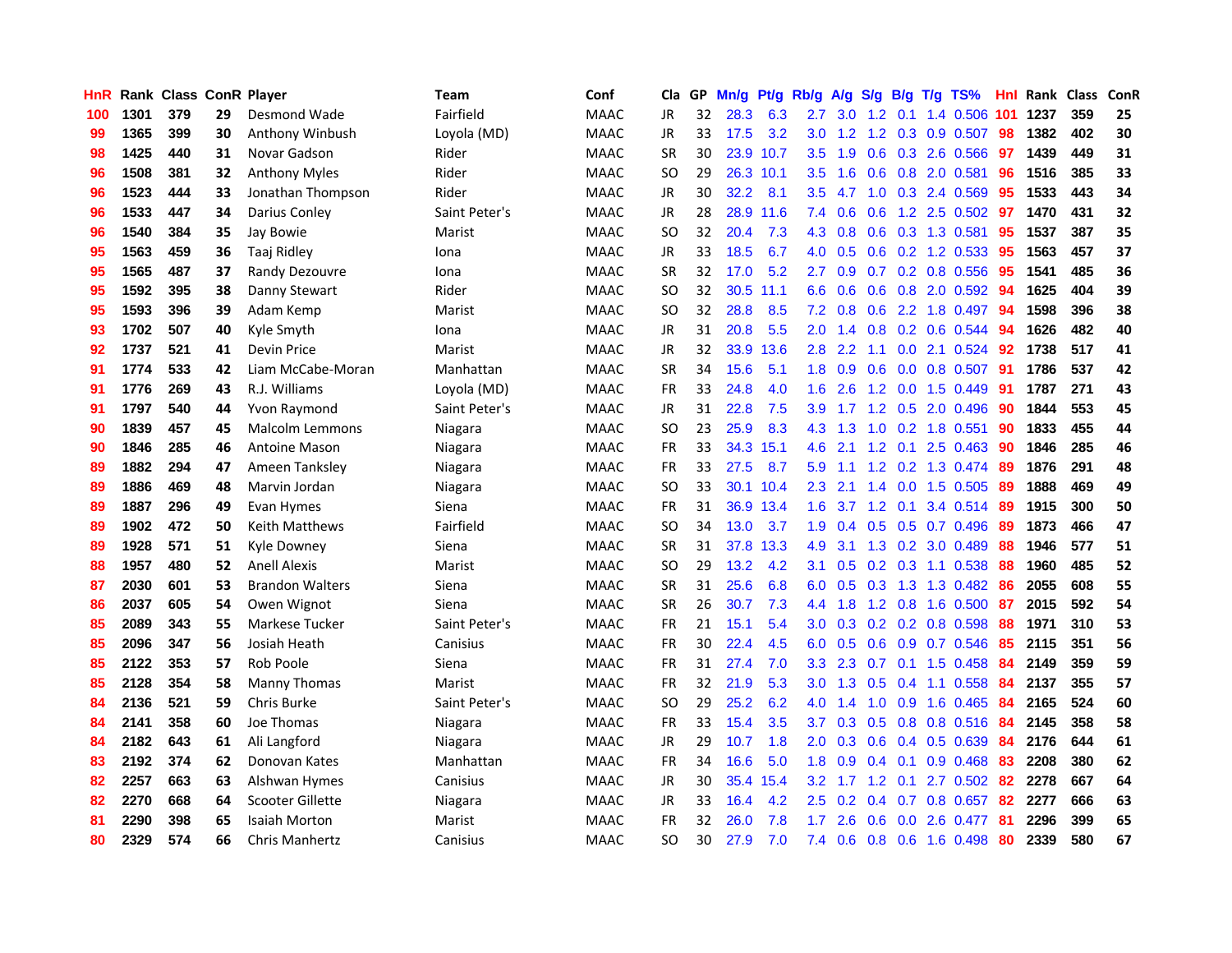| <b>HnR</b> |      | Rank Class ConR Player |    |                        | <b>Team</b>      | Conf        | Cla       |    | GP Mn/g Pt/g |           | Rb/g             | A/g             |               |                 | S/g B/g T/g TS%                   | Hnl  | Rank Class |     | <b>ConR</b>    |
|------------|------|------------------------|----|------------------------|------------------|-------------|-----------|----|--------------|-----------|------------------|-----------------|---------------|-----------------|-----------------------------------|------|------------|-----|----------------|
| 80         | 2339 | 577                    | 67 | Jamel Fields           | Fairfield        | <b>MAAC</b> | SO        | 35 | 17.4         | 3.5       | 1.8              | 1.1             | 0.7           | 0.3             | 1.0 0.436                         | -81  | 2305       | 571 | 66             |
| 79         | 2387 | 427                    | 68 | Franklin Milian        | Canisius         | <b>MAAC</b> | <b>FR</b> | 27 | 9.1          | 2.6       | 1.7              | 0.4             | 0.3           | 0.0             | 0.6 0.530                         | -79  | 2394       | 428 | 70             |
| 79         | 2390 | 692                    | 69 | Gabby Belardo          | Canisius         | <b>MAAC</b> | JR        | 26 | 30.0         | 12.0      | 3.0              | 2.6             |               | $1.2 \quad 0.1$ | 3.0 0.465                         | -79  | 2390       | 695 | 69             |
| 79         | 2394 | 683                    | 70 | <b>Brandon Hall</b>    | Saint Peter's    | <b>MAAC</b> | <b>SR</b> | 31 | 22.7         | 3.6       | 1.9              | 2.5             |               |                 | 1.8 0.1 1.7 0.438 78              |      | 2424       | 691 | 71             |
| 78         | 2416 | 692                    | 71 | R.J. Hall              | Marist           | <b>MAAC</b> | <b>SR</b> | 26 | 13.7         | 4.2       |                  | $1.0 \t1.6$     |               |                 | 0.3 0.0 1.2 0.502                 | -79  | 2381       | 680 | 68             |
| 78         | 2437 | 446                    | 72 | Lamin Fulton           | Saint Peter's    | <b>MAAC</b> | FR        | 31 | 29.6         | 8.9       |                  | $1.8$ 1.5       |               |                 | 1.1 0.0 1.9 0.482 77              |      | 2462       | 450 | 73             |
| 78         | 2441 | 706                    | 73 | <b>Blaise Ffrench</b>  | Saint Peter's    | <b>MAAC</b> | JR        | 29 | 22.1         | 4.4       | $2.5^{\circ}$    | 2.9             |               |                 | 1.2 0.2 2.3 0.416 77              |      | 2457       | 709 | 72             |
| 76         | 2497 | 460                    | 74 | Eddie Mitchell         | Rider            | <b>MAAC</b> | <b>FR</b> | 30 | 20.6         | 4.2       | 1.9              | 2.9             |               |                 | 0.9 0.1 2.7 0.435 77              |      | 2468       | 455 | 74             |
| 76         | 2498 | 723                    | 75 | Chris Prescott         | Saint Peter's    | <b>MAAC</b> | <b>JR</b> | 31 | 27.8         | 10.1      | 2.1              | 1.4             | 0.5           | 0.1             | 2.2 0.472                         | -75  | 2522       | 728 | 77             |
| 74         | 2551 | 628                    | 76 | <b>Reggie Groves</b>   | Canisius         | <b>MAAC</b> | <b>SO</b> | 24 | 25.5         | 5.8       | 2.3              | 2.5             | 1.3           | 0.1             | 2.2 0.473                         | 75   | 2510       | 619 | 76             |
| 74         | 2564 | 482                    | 77 | Junior Fortunat        | Rider            | <b>MAAC</b> | FR        | 20 | 14.1         | 3.8       | 2.9              | 0.1             |               |                 | 0.3 0.8 0.8 0.500 77              |      | 2470       | 456 | 75             |
| 67         | 2725 | 778                    | 78 | <b>Mohamed Koita</b>   | Manhattan        | <b>MAAC</b> | <b>JR</b> | 33 | 13.3         | 2.9       | 1.6              | 0.7             |               |                 | $0.3$ $0.2$ $0.8$ $0.429$         | -67  | 2727       | 781 | 78             |
| 60         | 2841 | 700                    | 79 | Pieter Prinsolo        | Marist           | <b>MAAC</b> | <b>SO</b> | 31 | 9.6          | 1.4       | 2.1              | 0.1             | 0.1           |                 | $0.4$ 0.5 0.512                   | -60  | 2848       | 701 | 80             |
| 60         | 2846 | 578                    | 80 | Ryan McCoy             | Manhattan        | <b>MAAC</b> | FR        | 34 | 9.6          | 1.6       | 1.3 <sub>1</sub> | 0.6             | 0.3           | 0.1             | 0.9 0.491                         | -60  | 2861       | 584 | 81             |
| 60         | 2849 | 580                    | 81 | Kevin Bleeker          | Canisius         | <b>MAAC</b> | <b>FR</b> | 30 | 15.0         | 2.7       | 2.8              | 0.4             |               |                 | $0.3$ $0.4$ $0.8$ $0.435$         | 60   | 2862       | 585 | 82             |
| 59         | 2865 | 815                    | 82 | Karee Ferguson         | Saint Peter's    | <b>MAAC</b> | <b>JR</b> | 16 | 16.5         | 4.1       |                  | $3.3 \quad 0.4$ | 0.3           |                 | 1.0 1.4 0.385                     | -64  | 2803       | 803 | 79             |
| 45         | 2937 | 729                    | 83 | Jordan Latham          | Loyola (MD)      | <b>MAAC</b> | <b>SO</b> | 26 | 12.2         | 1.8       | 1.9              |                 |               |                 | 0.2 0.2 0.7 0.6 0.313 50          |      | 2926       | 725 | 83             |
| 149        | 48   | 17                     | 1  | D.J. Cooper            | Ohio             | <b>MAC</b>  | JR        | 37 |              | 32.4 14.7 | 3.7              |                 |               |                 | 5.7 2.3 0.1 2.9 0.484 149         |      | 50         | 18  | $\mathbf{1}$   |
| 144        | 78   | 31                     | 2  | Mitchell Watt          | <b>Buffalo</b>   | <b>MAC</b>  | <b>SR</b> | 31 |              | 30.2 16.3 |                  |                 |               |                 | 7.5 2.3 0.6 2.2 2.6 0.603 144     |      | 82         | 30  | $\mathbf{2}$   |
| 141        | 107  | 23                     | 3  | Javon McCrea           | <b>Buffalo</b>   | <b>MAC</b>  | <b>SO</b> | 31 |              | 25.3 14.7 | 6.9              | 1.9             |               |                 | 1.0 1.2 2.2 0.570 140             |      | 111        | 23  | 3              |
| 138        | 132  | 46                     | 4  | Julian Mavunga         | Miami (OH)       | MAC         | <b>SR</b> | 30 |              | 36.9 16.4 | 9.0              | 3.4             |               |                 | 0.9 0.6 4.0 0.542 138             |      | 141        | 50  | 4              |
| 129        | 276  | 94                     | 5  | Zeke Marshall          | Akron            | <b>MAC</b>  | JR        | 34 |              | 26.1 10.4 |                  | 5.4 0.8         |               |                 | 0.4 2.8 1.6 0.584 128             |      | 299        | 106 | 6              |
| 128        | 290  | 74                     | 6  | <b>Matt Stainbrook</b> | Western Michigan | <b>MAC</b>  | <b>SO</b> | 33 |              | 26.9 11.4 | 6.8              | 1.9             |               |                 | 0.5 0.9 1.8 0.591 128             |      | 293        | 73  | 5              |
| 128        | 292  | 75                     | 7  | <b>Trey Zeigler</b>    | Central Michigan | MAC         | SO.       | 32 |              | 31.8 15.8 | 6.7              | 2.5             |               |                 | 1.1 0.7 2.6 0.478 128             |      | 304        | 75  | $\overline{ }$ |
| 128        | 297  | 97                     | 8  | Scott Thomas           | Bowling Green    | MAC         | <b>SR</b> | 32 |              | 34.4 12.3 | 6.5              | 3.2             |               |                 | 2.3 0.4 2.3 0.539 127             |      | 315        | 103 | 8              |
| 127        | 320  | 112                    | 9  | <b>Chris Evans</b>     | Kent St.         | <b>MAC</b>  | <b>JR</b> | 33 | 21.0         | 9.5       | 4.1              | 0.7             | 1.4           |                 | 1.0 1.1 0.609 126                 |      | 336        | 117 | 9              |
| 125        | 350  | 94                     | 10 | Alex Abreu             | Akron            | MAC         | SO.       | 31 | 30.5         | 9.6       | 2.6              | 4.8             | 1.8           | 0.0             | 2.5 0.611 126                     |      | 339        | 86  | 10             |
| 125        | 357  | 116                    | 11 | Jarrod Jones           | Ball St.         | MAC         | <b>SR</b> | 30 |              | 31.2 14.7 | 8.7              | 0.8             |               | $0.7\quad 0.8$  | 1.7 0.547 124                     |      | 378        | 124 | ${\bf 11}$     |
| 124        | 378  | 100                    | 12 | Rian Pearson           | Toledo           | <b>MAC</b>  | <b>SO</b> | 36 |              | 32.3 16.4 | 8.3              | 1.9             | 1.6           |                 | 0.4 2.6 0.514 122                 |      | 427        | 106 | 13             |
| 124        | 388  | 127                    | 13 | <b>Walter Offutt</b>   | Ohio             | <b>MAC</b>  | JR        | 37 |              | 29.4 12.4 | 3.6 <sup>°</sup> | 1.8             |               |                 | 1.5 0.1 1.7 0.564 124             |      | 390        | 132 | 12             |
| 122        | 432  | 114                    | 14 | Demetrius Treadwell    | Akron            | <b>MAC</b>  | SO.       | 32 | 16.5         | 7.2       | 5.1              | 0.9             |               |                 | 0.5 0.6 1.3 0.497 122 437         |      |            | 109 | 14             |
| 117        | 558  | 142                    | 15 | Nick Harney            | Akron            | <b>MAC</b>  | <b>SO</b> | 29 | 15.3         | 8.3       | 2.9              | 0.6             |               |                 | 0.6 0.1 1.6 0.574 117             |      | 550        | 141 | 15             |
| 115        | 618  | 202                    | 16 | Nikola Cvetinovic      | Akron            | <b>MAC</b>  | <b>SR</b> | 34 | 25.9         | 9.9       |                  | $5.4$ 1.8       |               |                 | 0.8 0.2 1.9 0.531 114             |      | 636        | 210 | 16             |
| 114        | 630  | 196                    | 17 | Randal Holt            | Kent St.         | <b>MAC</b>  | JR        | 33 |              | 30.2 12.7 | 2.4              | 2.6             |               |                 | 1.4 0.2 1.8 0.573 114             |      | 644        | 204 | 17             |
| 113        | 674  | 220                    | 18 | Darrell Lampley        | Eastern Michigan | MAC         | <b>SR</b> | 32 |              | 31.6 13.3 | 2.1              | 3.3             | $1.2^{\circ}$ | 0.1             | 2.9 0.485 112                     |      | 727        | 237 | 23             |
| 113        | 679  | 222                    | 19 | <b>Michael Porrini</b> | Kent St.         | <b>MAC</b>  | <b>SR</b> | 32 | 29.5         | 8.9       | 5.0              | 4.7             | 1.7           | 0.4             | 2.9 0.481                         | -113 | 683        | 222 | 18             |
| 113        | 683  | 175                    | 20 | <b>Brian Walsh</b>     | Akron            | MAC         | SO        | 34 | 24.7         | 8.3       | 3.9              | .2<br>-1        | 0.9           | 0.1             | 1.0 0.597 112                     |      | 723        | 184 | 22             |
| 113        | 687  | 225                    | 21 | Justin Greene          | Kent St.         | <b>MAC</b>  | <b>SR</b> | 32 |              | 30.5 14.0 |                  |                 |               |                 | 6.8 1.5 1.2 0.8 3.2 0.542 112 694 |      |            | 225 | 20             |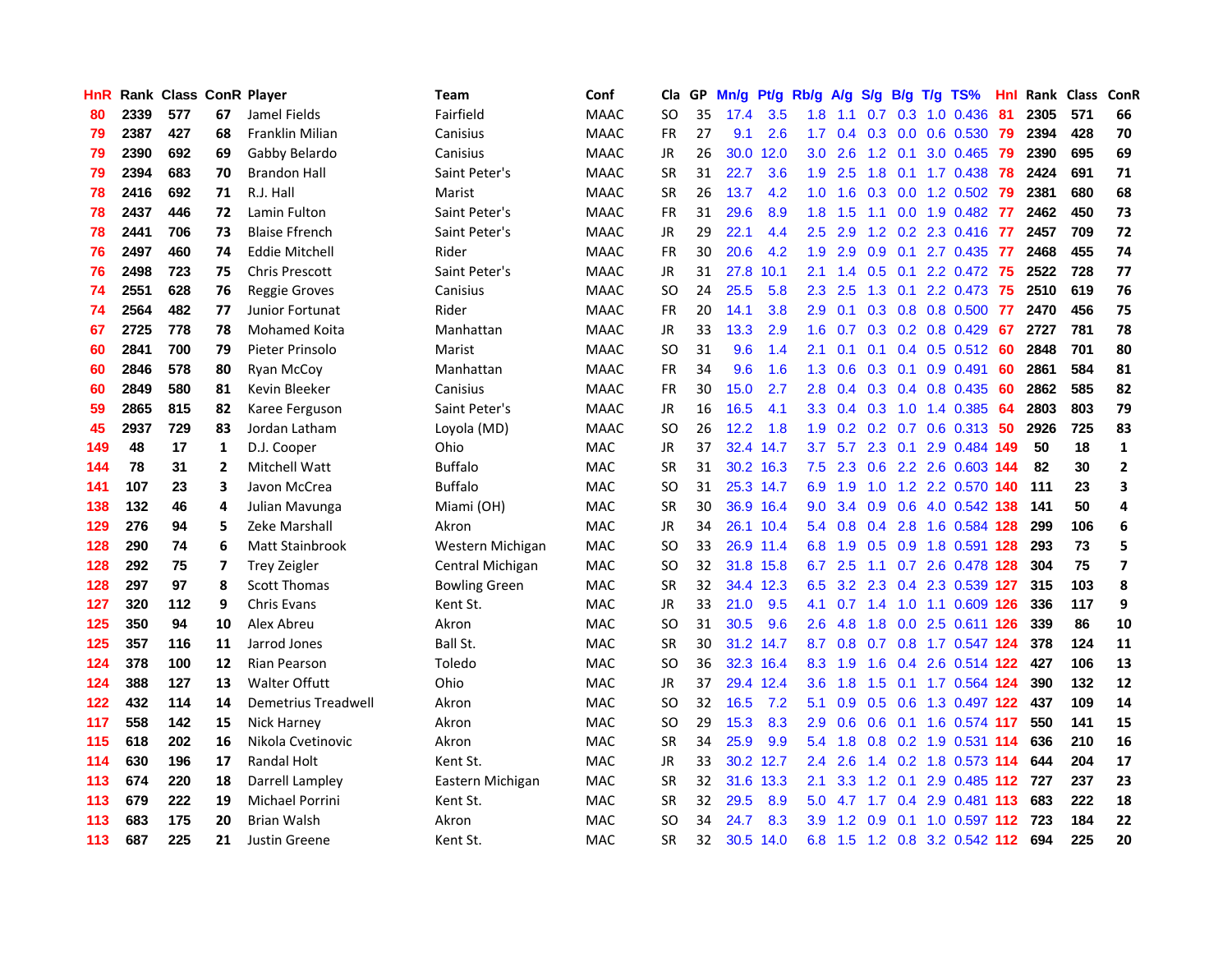| HnR I |      | <b>Rank Class ConR Player</b> |    |                          | Team                 | Conf       | Cla       | GP. | Mn/g | Pt/g      | Rb/g          | <b>A/g</b>      |               |                 | S/g B/g T/g TS%                    | Hnl | Rank Class |     | ConR |
|-------|------|-------------------------------|----|--------------------------|----------------------|------------|-----------|-----|------|-----------|---------------|-----------------|---------------|-----------------|------------------------------------|-----|------------|-----|------|
| 113   | 691  | 213                           | 22 | Reggie Keely             | Ohio                 | <b>MAC</b> | JR        | 37  | 21.4 | 9.0       | 4.9           | 0.5             | 0.6           | 0.4             | 1.9 0.543 112                      |     | 691        | 217 | 19   |
| 112   | 728  | 237                           | 23 | Randy Davis              | Ball St.             | <b>MAC</b> | <b>SR</b> | 29  | 30.1 | 8.2       | 3.0           | 5.0             | 1.1           | 0.3             | 1.5 0.529 112                      |     | 721        | 234 | 21   |
| 111   | 761  | 197                           | 24 | Nick Kellogg             | Ohio                 | <b>MAC</b> | <b>SO</b> | 37  | 27.5 | 9.0       | 2.0           | 1.1             | 1.1           | 0.1             | 0.8 0.650 111                      |     | 762        | 197 | 24   |
| 110   | 813  | 257                           | 25 | Chauncey Gilliam         | Akron                | <b>MAC</b> | <b>JR</b> | 34  | 17.1 | 6.5       | 1.6           | 0.8             | 0.7           |                 | 0.0 0.6 0.580 109                  |     | 840        | 264 | 26   |
| 109   | 852  | 265                           | 26 | <b>Quincy Diggs</b>      | Akron                | <b>MAC</b> | JR        | 34  | 25.5 | 8.5       | 3.1           | 2.4             |               |                 | 1.2 0.1 2.4 0.550 108              |     | 862        | 267 | 27   |
| 108   | 897  | 273                           | 27 | A'uston Calhoun          | <b>Bowling Green</b> | MAC        | <b>JR</b> | 32  | 28.9 | 13.6      | 5.9           |                 |               |                 | 0.7 0.5 0.4 1.8 0.520 107          |     | 914        | 279 | 30   |
| 108   | 902  | 224                           | 28 | Jon Smith                | Ohio                 | <b>MAC</b> | <b>SO</b> | 37  | 19.6 | 3.6       | 4.5           | 0.5             | 0.6           |                 | 1.2 1.1 0.635 108                  |     | 886        | 221 | 28   |
| 108   | 913  | 276                           | 29 | Ivo Baltic               | Ohio                 | <b>MAC</b> | JR        | 37  | 27.4 | 8.7       | 5.0           | 1.5             | 0.9           |                 | 0.4 1.9 0.481 108                  |     | 892        | 273 | 29   |
| 108   | 927  | 280                           | 30 | Jordon Crawford          | <b>Bowling Green</b> | <b>MAC</b> | <b>JR</b> | 32  |      | 31.3 11.3 | 1.8           | 4.8             | 1.6           | 0.1             | 3.4 0.528 107                      |     | 941        | 284 | 31   |
| 106   | 996  | 302                           | 31 | <b>Curtis Dennis</b>     | Toledo               | <b>MAC</b> | <b>JR</b> | 27  |      | 27.2 12.7 | 3.5           | 1.5             | 1.3           | 0.1             | 1.4 0.575 110                      |     | 807        | 254 | 25   |
| 105   | 1049 | 339                           | 32 | <b>Torian Oglesby</b>    | <b>Bowling Green</b> | MAC        | <b>SR</b> | 32  | 16.9 | 5.0       | $4.4^{\circ}$ | 0.3             |               |                 | $0.4$ $0.5$ $0.9$ $0.688$          |     | 104 1073   | 347 | 32   |
| 104   | 1107 | 355                           | 33 | Carlton Guyton           | Kent St.             | MAC        | SR        | 33  | 32.1 | 9.9       | 2.7           | 3.6             | 1.1           |                 | 0.3 2.3 0.502 103                  |     | 1128       | 364 | 35   |
| 104   | 1115 | 276                           | 34 | Jarod Oldham             | <b>Buffalo</b>       | MAC        | SO        | 31  | 29.0 | 4.7       | 4.3           | 5.9             | $1.5^{\circ}$ | 0.5             | 2.7 0.403 104                      |     | 1122       | 276 | 33   |
| 104   | 1118 | 359                           | 35 | Zach Filzen              | <b>Buffalo</b>       | <b>MAC</b> | <b>SR</b> | 31  | 31.0 | 12.1      | $2.7^{\circ}$ | 1.2             | 0.5           | 0.0             | 1.2 0.579 104                      |     | 1127       | 363 | 34   |
| 103   | 1138 | 148                           | 36 | Stevie Taylor            | Ohio                 | <b>MAC</b> | FR        | 37  | 11.4 | 4.4       | 1.1           | 1.0             | 0.8           | 0.0             | 0.9 0.448                          | 103 | 1138       | 150 | 36   |
| 103   | 1154 | 155                           | 37 | <b>Austin McBroom</b>    | Central Michigan     | <b>MAC</b> | <b>FR</b> | 31  | 29.0 | 10.9      | 2.4           | 2.7             | 0.9           | 0.1             | 2.1 0.544 103 1141                 |     |            | 151 | 37   |
| 102   | 1209 | 307                           | 38 | Derek Jackson            | Central Michigan     | <b>MAC</b> | <b>SO</b> | 32  |      | 33.1 11.5 | $2.3^{\circ}$ | 1.8             | 1.8           |                 | 0.2 1.5 0.520 101                  |     | 1213       | 306 | 38   |
| 102   | 1210 | 389                           | 39 | Demetrius Ward           | Western Michigan     | <b>MAC</b> | <b>SR</b> | 32  | 32.0 | 11.8      | 4.7           | 3.2             |               | $1.2 \quad 0.1$ | 2.4 0.482 101 1219                 |     |            | 395 | 39   |
| 102   | 1223 | 396                           | 40 | <b>Titus Robinson</b>    | <b>Buffalo</b>       | <b>MAC</b> | <b>SR</b> | 31  | 18.5 | 7.1       |               |                 |               |                 | 3.8 0.7 0.6 0.6 1.6 0.573 101 1224 |     |            | 399 | 40   |
| 102   | 1227 | 312                           | 41 | Shayne Whittington       | Western Michigan     | MAC        | SO        | 32  | 14.1 | 4.2       | 4.0           |                 |               |                 | 0.2 0.3 0.8 0.6 0.572 101 1242     |     |            | 313 | 44   |
| 101   | 1234 | 398                           | 42 | <b>Justin Manns</b>      | Kent St.             | <b>MAC</b> | <b>SR</b> | 30  | 16.6 | 5.1       | 4.1           |                 |               |                 | 0.3 0.3 0.6 0.8 0.610 101 1230     |     |            | 400 | 42   |
| 101   | 1253 | 317                           | 43 | Ricardo Johnson          | Ohio                 | <b>MAC</b> | SO        | 36  | 13.5 | 3.1       | $2.4^{\circ}$ | 0.6             |               |                 | 0.9 0.2 0.7 0.516 101              |     | 1228       | 310 | 41   |
| 101   | 1269 | 406                           | 44 | Dee Brown                | <b>Bowling Green</b> | MAC        | <b>SR</b> | 32  |      | 29.7 10.8 | 2.8           | 2.4             | 0.9           |                 | 0.0 1.6 0.497 100                  |     | 1284       | 412 | 45   |
| 100   | 1290 | 414                           | 45 | Mike Douglas             | Western Michigan     | <b>MAC</b> | <b>SR</b> | 31  | 34.1 | 11.1      | 3.9           | 4.7             | 1.1           |                 | 0.2 3.2 0.499 100                  |     | 1294       | 415 | 46   |
| 100   | 1310 | 382                           | 46 | Derek Thompson           | Eastern Michigan     | MAC        | JR        | 27  | 17.3 | 7.2       | 1.8           | 0.8             |               |                 | 0.4 0.0 0.8 0.513 101              |     | 1238       | 360 | 43   |
| 99    | 1342 | 423                           | 47 | Dave Barnett             | <b>Buffalo</b>       | <b>MAC</b> | SR        | 31  | 26.4 | 6.0       | 5.3           | 1.8             | 0.6           |                 | 0.2 1.3 0.501                      | 99  | 1349       | 433 | 47   |
| 99    | 1343 | 344                           | 48 | <b>Cameron Black</b>     | <b>Bowling Green</b> | MAC        | SO        | 32  | 20.3 | 3.7       | 3.9           | 0.3             | 0.7           | 1.6             | 0.5 0.568                          | 98  | 1369       | 345 | 48   |
| 99    | 1369 | 400                           | 49 | Jamell Harris            | Eastern Michigan     | <b>MAC</b> | JR        | 32  | 29.0 | 6.3       | 6.2           | 0.5             | 0.8           | 1.3             | 1.3 0.488                          | 98  | 1410       | 415 | 49   |
| 97    | 1452 | 448                           | 50 | Antonio Green            | Eastern Michigan     | <b>MAC</b> | <b>SR</b> | 32  | 28.4 | 7.2       | 3.4           | 1.4             | 1.5           | 0.3             | 1.4 0.472                          | 96  | 1487       | 467 | 50   |
| 96    | 1530 | 224                           | 51 | Julius Brown             | Toledo               | <b>MAC</b> | FR        | 36  | 31.8 | 11.9      | 2.4           | 4.9             | 1.1           | 0.1             | 3.1 0.484                          | 94  | 1597       | 237 | 54   |
| 95    | 1552 | 456                           | 52 | Dominique Buckley        | Toledo               | <b>MAC</b> | JR        | 36  | 30.5 | 9.7       | $2.7^{\circ}$ | 2.9             | 1.4           |                 | 0.2 2.0 0.576                      | 94  | 1617       | 477 | 55   |
| 95    | 1553 | 229                           | 53 | <b>Kris Brewer</b>       | Kent St.             | MAC        | <b>FR</b> | 28  | 10.0 | 2.5       |               | $1.4 \quad 0.9$ |               | $0.5 \quad 0.1$ | $0.5 \, 0.490$                     | 95  | 1529       | 220 | 51   |
| 95    | 1595 | 470                           | 54 | <b>Tony Watson</b>       | <b>Buffalo</b>       | MAC        | JR        | 30  | 19.1 | 6.1       |               | $1.8$ 1.9       |               |                 | $0.4$ 0.0 1.3 0.581                | 95  | 1574       | 461 | 52   |
| 94    | 1608 | 496                           | 55 | <b>Flenard Whitfield</b> | Western Michigan     | <b>MAC</b> | <b>SR</b> | 28  | 27.6 | 11.4      | 6.3           | 0.9             |               |                 | 0.3 0.6 2.7 0.503                  | 94  | 1592       | 494 | 53   |
| 94    | 1624 | 402                           | 56 | Matt Smith               | Toledo               | MAC        | SO        | 35  | 24.0 | 8.6       | 4.1           | 0.2             | 0.6           |                 | 0.8 1.1 0.615                      | 93  | 1702       | 428 | 63   |
| 94    | 1635 | 405                           | 57 | <b>Tyrae Robinson</b>    | Ball St.             | <b>MAC</b> | SO        | 21  | 25.8 | 8.0       | 1.8           | 3.8             | 1.0           |                 | $0.0$ 2.5 $0.512$                  | 93  | 1651       | 411 | 56   |
| 94    | 1639 | 406                           | 58 | Askel Bolin              | Northern Illinois    | <b>MAC</b> | SO        | 31  | 25.6 | 6.2       | 5.1           | 1.3             | 0.6           | 0.2             | 1.7 0.566                          | 93  | 1678       | 417 | 59   |
| 94    | 1640 | 489                           | 59 | Nate Hutcheson           | Western Michigan     | <b>MAC</b> | JR        | 33  | 27.0 | 9.4       |               |                 |               |                 | 4.1 1.2 0.5 0.4 2.0 0.550          | 93  | 1656       | 491 | 57   |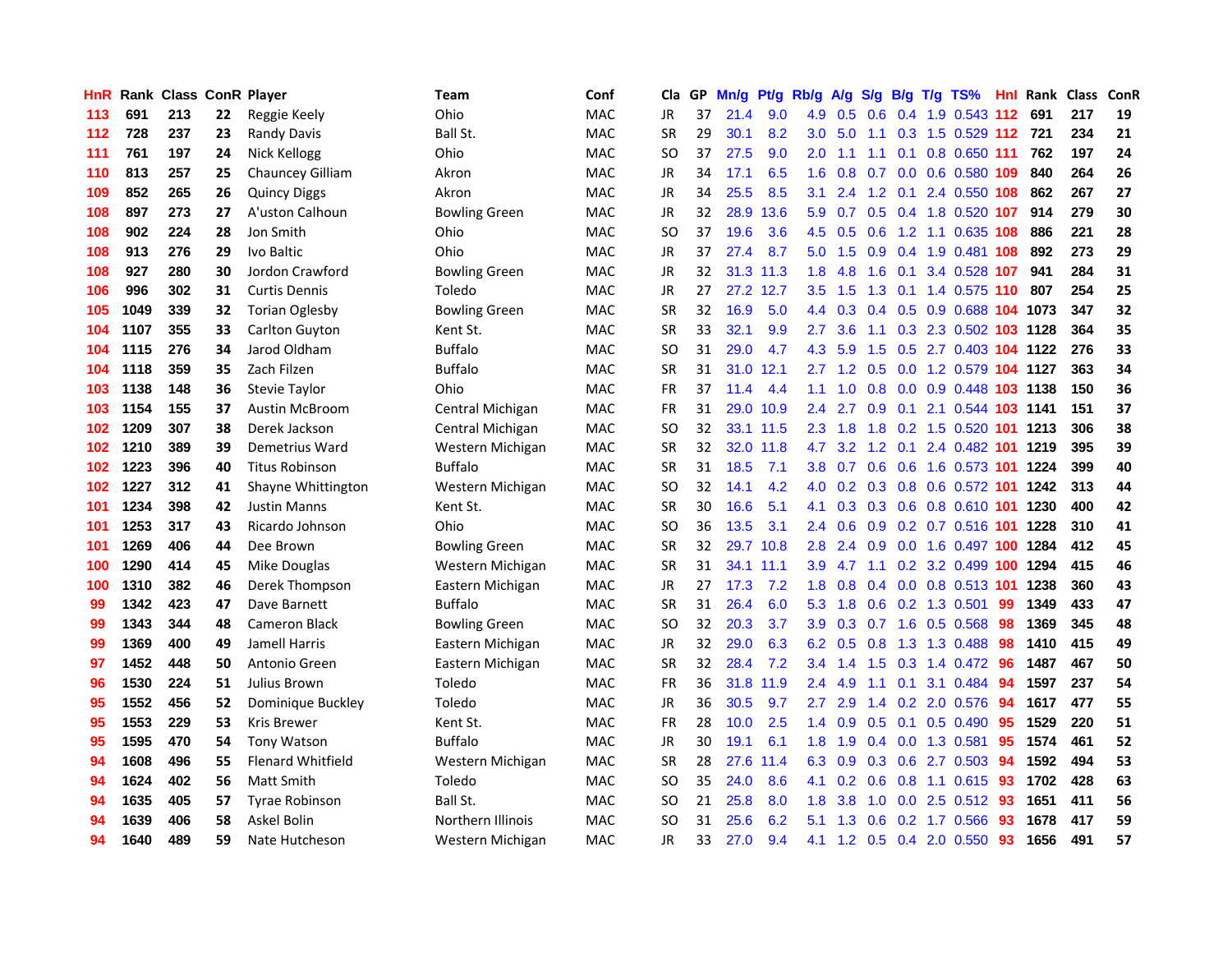| <b>HnR</b> |      | Rank Class ConR Player |    |                         | Team                     | Conf       | Cla       |    | GP Mn/g Pt/g Rb/g |           |                  |                   |                  |                 | $A/g$ S/g B/g T/g TS%     | Hnl | Rank Class |     | <b>ConR</b> |
|------------|------|------------------------|----|-------------------------|--------------------------|------------|-----------|----|-------------------|-----------|------------------|-------------------|------------------|-----------------|---------------------------|-----|------------|-----|-------------|
| 94         | 1660 | 412                    | 60 | <b>Quinten Rollins</b>  | Miami (OH)               | <b>MAC</b> | SO        | 30 | 30.9              | 7.7       | 2.8              | 3.2               | 1.6              | 0.2             | 2.3 0.509                 | 93  | 1664       | 414 | 58          |
| 93         | 1674 | 417                    | 61 | Jon Harris              | Miami (OH)               | <b>MAC</b> | SO.       | 30 | 33.3              | 8.5       | 4.1              | 1.6               | 0.8              | 0.5             | 1.2 0.559                 | 93  | 1684       | 419 | 60          |
| 93         | 1676 | 418                    | 62 | Drew McGhee             | Miami (OH)               | <b>MAC</b> | <b>SO</b> | 29 | 16.4              | 5.2       | 2.3              | 0.2               |                  | $0.3 \quad 0.4$ | 0.8 0.588                 | -93 | 1687       | 420 | 61          |
| 93         | 1683 | 421                    | 63 | Chris Bond              | Ball St.                 | <b>MAC</b> | <b>SO</b> | 28 | 23.6              | 7.1       |                  | 4.4 0.8           |                  |                 | 1.0 0.4 1.6 0.513         | 93  | 1701       | 427 | 62          |
| 93         | 1696 | 257                    | 64 | <b>Brian Sullivan</b>   | Miami (OH)               | <b>MAC</b> | <b>FR</b> | 30 |                   | 28.3 10.3 |                  | $1.9$ $1.3$       |                  |                 | $0.6$ $0.1$ 1.6 $0.590$   | -93 | 1713       | 258 | 64          |
| 90         | 1823 | 451                    | 65 | Reese Holliday          | Toledo                   | <b>MAC</b> | <b>SO</b> | 36 | 25.6              | 7.1       | 5.8              | 1.1               |                  |                 | $0.3$ 0.1 1.8 0.599       | 89  | 1885       | 468 | 68          |
| 90         | 1841 | 458                    | 66 | Jesse Berry             | Ball St.                 | <b>MAC</b> | <b>SO</b> | 30 | 22.7              | 9.7       | 1.6              | 1.1               |                  |                 | $0.2$ 0.0 1.5 0.536       | 89  | 1858       | 460 | 67          |
| 89         | 1871 | 464                    | 67 | <b>Tyler Koch</b>       | Ball St.                 | <b>MAC</b> | <b>SO</b> | 27 | 23.9              | 6.6       | 3.3 <sub>2</sub> | 1.4               |                  |                 | 0.6 0.2 1.2 0.525         | 90  | 1848       | 458 | 66          |
| 89         | 1892 | 558                    | 68 | Andre Coimbra           | Central Michigan         | <b>MAC</b> | <b>SR</b> | 32 | 27.8              | 7.9       | 5.4              | 0.6               | 0.9              |                 | 1.0 2.0 0.504             | 89  | 1905       | 564 | 69          |
| 88         | 1948 | 579                    | 69 | <b>Quintin Dailey</b>   | Eastern Michigan         | MAC        | <b>SR</b> | 31 | 15.0              | 3.1       | 2.1              | 0.6               | 0.7              | 0.1             | $0.7$ $0.461$             | 87  | 1981       | 586 | 70          |
| 87         | 1991 | 597                    | 70 | Olivier Mbaigoto        | Central Michigan         | MAC        | JR        | 31 | 22.3              | 7.1       | 4.8              | 0.4               | 0.6              | 0.6             | 1.4 0.445                 | -87 | 1998       | 597 | 71          |
| 86         | 2059 | 502                    | 71 | Josh Sewell             | Miami (OH)               | <b>MAC</b> | <b>SO</b> | 29 | 19.9              | 6.3       | $2.2\phantom{0}$ | 0.7               |                  |                 | $0.5$ 0.1 1.4 0.514       | 86  | 2059       | 504 | 72          |
| 86         | 2075 | 508                    | 72 | T.J. Hall               | Ohio                     | <b>MAC</b> | <b>SO</b> | 37 | 12.0              | 3.8       | 2.1              | 0.4               | 0.5              |                 | 0.2 0.7 0.432             | 86  | 2071       | 507 | 74          |
| 86         | 2076 | 616                    | 73 | <b>Tyler Storm</b>      | <b>Northern Illinois</b> | <b>MAC</b> | <b>SR</b> | 30 | 14.3              | 3.8       | 2.7              | 0.5               |                  |                 | $0.4$ 0.2 0.6 0.481       | 85  | 2103       | 623 | 76          |
| 85         | 2106 | 624                    | 74 | Adam Thomas             | Miami (OH)               | <b>MAC</b> | <b>SR</b> | 26 | 11.0              | 2.3       | $2.2\phantom{0}$ | 0.1               |                  |                 | 0.2 0.3 0.2 0.518         | 85  | 2096       | 619 | 75          |
| 85         | 2130 | 629                    | 75 | <b>Tony Nixon</b>       | <b>Northern Illinois</b> | <b>MAC</b> | <b>JR</b> | 28 | 19.0              | 5.5       | 2.9              | 0.7               |                  | $0.5 \quad 0.1$ | 0.8 0.480                 | -85 | 2125       | 631 | 77          |
| 85         | 2135 | 520                    | 76 | <b>Craig Sealey</b>     | <b>Bowling Green</b>     | <b>MAC</b> | <b>SO</b> | 32 | 11.8              | 3.8       | 2.6              | 0.2               | $0.4 \quad 0.1$  |                 | 0.8 0.464                 | -84 | 2156       | 521 | 78          |
| 84         | 2137 | 630                    | 77 | <b>Tim Toler</b>        | Northern Illinois        | <b>MAC</b> | <b>SR</b> | 16 | 23.9              | 10.8      | 5.1              | 0.3               |                  |                 | 0.2 0.4 2.3 0.497         | -91 | 1800       | 539 | 65          |
| 84         | 2162 | 635                    | 78 | <b>Brett McClanahan</b> | Akron                    | <b>MAC</b> | <b>SR</b> | 34 | 19.0              | 4.4       | $2.0^{\circ}$    | 1.0               |                  |                 | 0.5 0.0 0.8 0.410 83      |     | 2186       | 637 | 79          |
| 84         | 2178 | 642                    | 79 | <b>Brandon Pokley</b>   | Western Michigan         | <b>MAC</b> | JR        | 21 | 16.2              | 4.6       | 1.9              | 0.3               |                  |                 | $0.4$ 0.2 0.9 0.708       | -86 | 2061       | 610 | 73          |
| 82         | 2277 | 558                    | 80 | Matt Kamieniecki        | Ball St.                 | <b>MAC</b> | <b>SO</b> | 25 | 12.6              | 2.3       | 3.3 <sub>2</sub> | 0.6               |                  |                 | 0.5 0.3 1.0 0.472 82      |     | 2258       | 556 | 81          |
| 81         | 2289 | 563                    | 81 | Antone Christian        | Northern Illinois        | <b>MAC</b> | <b>SO</b> | 31 | 17.2              | 5.2       | $3.2\phantom{0}$ | 0.9               |                  |                 | $0.6$ $0.1$ 1.2 $0.411$   | -80 | 2327       | 577 | 84          |
| 81         | 2299 | 401                    | 82 | Aaron Adeoye            | Ball St.                 | <b>MAC</b> | <b>FR</b> | 30 | 17.3              | 3.5       | 4.2              | 0.3               |                  |                 | 0.4 0.4 1.2 0.522         | -81 | 2318       | 403 | 83          |
| 81         | 2320 | 678                    | 83 | Matt Balkema            | Eastern Michigan         | MAC        | JR        | 31 | 16.8              | 4.5       | 3.2 <sub>1</sub> | 0.4               |                  |                 | $0.4$ 0.2 1.1 0.437       | -80 | 2337       | 684 | 85          |
| 80         | 2334 | 681                    | 84 | Jauwan Scaife           | Ball St.                 | <b>MAC</b> | JR        | 28 | 18.8              | 5.9       | 1.5              | 0.9               |                  | $0.7 \quad 0.1$ | $0.9$ 0.457               | -81 | 2313       | 675 | 82          |
| 80         | 2352 | 414                    | 85 | <b>Austin Richie</b>    | Western Michigan         | <b>MAC</b> | FR        | 34 | 19.7              | 5.6       | 1.3              | 1.0               |                  |                 | $0.4$ 0.0 0.9 0.490       | -79 | 2378       | 422 | 86          |
| 79         | 2379 | 588                    | 86 | <b>Eric Gaines</b>      | Kent St.                 | MAC        | <b>SO</b> | 26 | 16.2              | 4.3       | 1.6              | 0.7               |                  |                 | $0.8$ 0.2 0.9 0.498       | 82  | 2242       | 550 | 80          |
| 78         | 2424 | 440                    | 87 | Abdel Nader             | Northern Illinois        | <b>MAC</b> | <b>FR</b> | 31 |                   | 24.2 10.4 | 4.2              | 1.1               | 0.7              |                 | 0.7 2.9 0.423             | 77  | 2444       | 445 | 88          |
| 77         | 2450 | 598                    | 88 | Delino Dear             | Toledo                   | <b>MAC</b> | <b>SO</b> | 33 | 13.5              | 3.4       | 2.0              | 0.1               |                  |                 | 0.2 0.3 0.6 0.665         | 77  | 2460       | 607 | 89          |
| 74         | 2548 | 739                    | 89 | Patrick Jackson         | Kent St.                 | <b>MAC</b> | <b>JR</b> | 33 | 13.0              | 2.8       | 2.5              | 0.1               |                  |                 | $0.5$ $0.2$ $0.5$ $0.455$ | -74 | 2565       | 741 | 90          |
| 74         | 2553 | 477                    | 90 | Marquavese Ford         | Northern Illinois        | <b>MAC</b> | <b>FR</b> | 31 | 18.1              | 4.5       | 1.6              | 2.0               | 0.8              |                 | $0.1$ 2.2 0.433           | 73  | 2585       | 486 | 91          |
| 73         | 2573 | 632                    | 91 | DaShonte Riley          | Eastern Michigan         | <b>MAC</b> | SO.       | 19 | 22.8              | 4.1       | 4.3              | 0.8               | 0.9              |                 | $1.5$ 2.7 0.411           | -79 | 2393       | 589 | 87          |
| 73         | 2591 | 639                    | 92 | Anthony Strickland      | Eastern Michigan         | <b>MAC</b> | <b>SO</b> | 31 | 15.5              | 2.3       | 2.5              | 0.4               |                  |                 | 0.5 0.1 0.7 0.401 72      |     | 2604       | 642 | 92          |
| 72         | 2602 | 643                    | 93 | <b>Austin Harper</b>    | Eastern Michigan         | <b>MAC</b> | <b>SO</b> | 31 | 12.5              | 2.7       | 0.9 <sup>°</sup> | 1.2               |                  |                 | $0.3$ 0.0 1.1 0.454       | -72 | 2615       | 646 | 93          |
| 72         | 2610 | 645                    | 94 | J.R. Sims               | Eastern Michigan         | <b>MAC</b> | <b>SO</b> | 31 | 16.8              | 4.5       | 1.6              | 0.7               |                  |                 | $0.7$ $0.0$ $1.2$ $0.405$ | 72  | 2624       | 650 | 94          |
| 69         | 2689 | 519                    | 95 | Keith Gray              | Northern Illinois        | MAC        | <b>FR</b> | 31 | 16.9              | 5.1       | 3.1              | 0.3               | 0.3              |                 | $0.3$ 1.6 0.476           | 68  | 2711       | 528 | 98          |
| 69         | 2692 | 522                    | 96 | Austin Keel             | Central Michigan         | <b>MAC</b> | FR        | 32 | 11.5              | 3.1       | 1.5              | $\mathbf{0}$<br>4 | 0.2 <sub>0</sub> | 0.0             | 0.7 0.455                 | 68  | 2704       | 525 | 97          |
| 68         | 2699 | 526                    | 97 | <b>Stian Berg</b>       | Northern Illinois        | MAC        | FR.       | 30 | 17.1              | 3.7       | 0.9              | 1.3               |                  |                 | 0.3 0.0 1.2 0.487         | 68  | 2715       | 530 | 99          |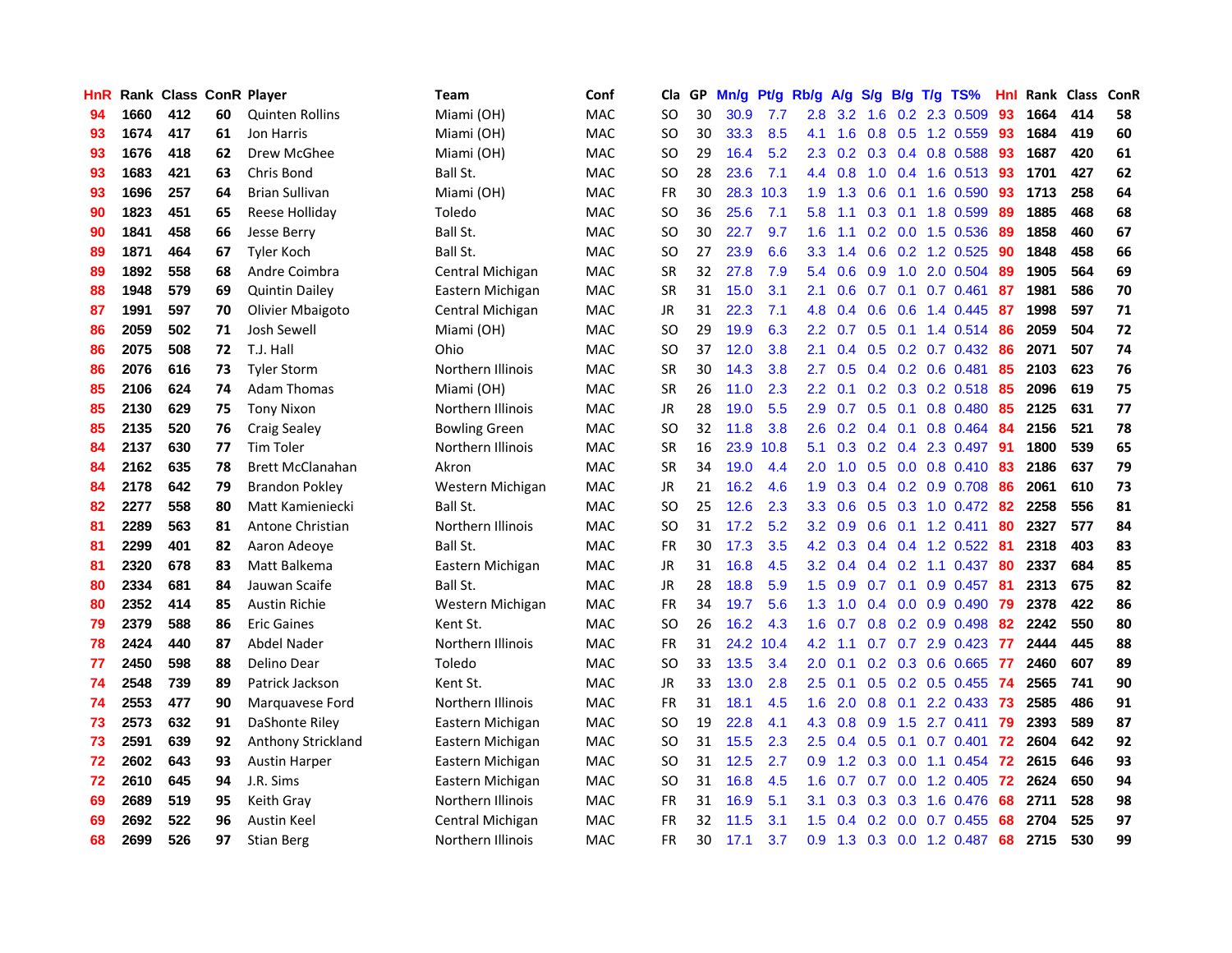| HnR |      | <b>Rank Class ConR Player</b> |              |                         | Team              | Conf        | Cla           |    | GP Mn/g | Pt/g      | Rb/g             | A/g             | <b>S/g</b>    |                 | B/g T/g TS%                | Hnl | Rank Class |     | ConR                    |
|-----|------|-------------------------------|--------------|-------------------------|-------------------|-------------|---------------|----|---------|-----------|------------------|-----------------|---------------|-----------------|----------------------------|-----|------------|-----|-------------------------|
| 68  | 2700 | 774                           | 98           | <b>Finis Craddock</b>   | Central Michigan  | <b>MAC</b>  | JR            | 31 | 13.8    | 2.8       | 2.5              | 0.8             | 0.3           | 0.1             | 0.8 0.399                  | 68  | 2700       | 773 | 96                      |
| 67  | 2721 | 674                           | 99           | Auraum Nuiriankh        | <b>Buffalo</b>    | <b>MAC</b>  | <b>SO</b>     | 27 | 13.1    | 3.1       | 2.2 <sub>2</sub> | 0.5             | 0.2           | 0.0             | 0.8 0.483                  | 69  | 2675       | 665 | 95                      |
| 64  | 2784 | 552                           | 100          | Kevin Gray              | Northern Illinois | <b>MAC</b>  | <b>FR</b>     | 31 | 20.3    | 2.8       | 3.7              | 0.4             |               | $0.3 \quad 0.2$ | 1.1 0.398                  | 63  | 2811       | 561 | 101                     |
| 64  | 2795 | 557                           | 101          | Zach Miller             | Northern Illinois | <b>MAC</b>  | FR            | 19 | 18.0    | 2.5       | 1.3              | 1.9             | 0.6           |                 | $0.0$ 1.5 $0.462$          | 67  | 2745       | 541 | 100                     |
| 62  | 2823 | 755                           | 102          | Kamil Janton            | Eastern Michigan  | MAC         | <b>SR</b>     | 25 | 11.1    | 1.4       | 2.1              | 0.0             |               |                 | $0.3$ 0.0 0.5 0.500        | 63  | 2813       | 754 | 102                     |
| 51  | 2917 | 827                           | 103          | Zach Saylor             | Central Michigan  | <b>MAC</b>  | JR            | 31 | 8.5     | 1.1       | 1.3              | 0.1             |               |                 | $0.2$ $0.3$ $0.4$ $0.371$  | 51  | 2924       | 829 | 104                     |
| 50  | 2919 | 723                           | 104          | <b>Richard Wonnell</b>  | Toledo            | <b>MAC</b>  | <b>SO</b>     | 28 | 11.8    | 1.3       | 1.9              | 0.1             |               |                 | $0.3$ $0.2$ $0.5$ $0.556$  | 53  | 2910       | 717 | 103                     |
| 45  | 2938 | 611                           | 105          | Will Sullivan           | Miami (OH)        | <b>MAC</b>  | <b>FR</b>     | 30 | 13.7    | 2.1       | 0.7              | 0.3             |               |                 | $0.4$ 0.0 0.8 0.400        | 45  | 2941       | 612 | 105                     |
| 41  | 2948 | 836                           | 106          | John Morris             | Central Michigan  | <b>MAC</b>  | JR            | 27 | 10.1    | 0.5       | 0.6              | 0.7             |               |                 | 0.3 0.0 0.3 0.259          | 43  | 2944       | 835 | 106                     |
| 158 | 24   | 8                             | 1            | Kyle O'Quinn            | Norfolk St.       | <b>MEAC</b> | <b>SR</b>     | 36 | 31.3    | 15.9      | 10.3             | 1.4             |               |                 | 0.7 2.7 2.6 0.609 157      |     | 26         | 9   | $\mathbf 1$             |
| 125 | 359  | 121                           | $\mathbf{2}$ | Rashad Hassan           | Savannah St.      | <b>MEAC</b> | <b>JR</b>     | 33 |         | 22.8 13.0 | 5.3              | 0.8             |               | $0.2 \quad 0.6$ | 2.1 0.574 125              |     | 366        | 124 | 3                       |
| 124 | 379  | 125                           | 3            | Dominique Sutton        | <b>NC Central</b> | <b>MEAC</b> | <b>SR</b>     | 32 |         | 33.9 16.4 | 7.4              | 1.7             |               | $2.2 \quad 0.5$ | 2.6 0.603 123              |     | 412        | 139 | 4                       |
| 122 | 436  | 147                           | 4            | <b>Arnold Louis</b>     | Savannah St.      | <b>MEAC</b> | <b>SR</b>     | 33 | 23.6    | 9.5       | 7.8              | 0.8             | 1.2           | 0.5             | 1.6 0.478                  | 121 | 446        | 150 | 5                       |
| 115 | 611  | 190                           | 5            | <b>Amin Stevens</b>     | Florida A&M       | <b>MEAC</b> | JR            | 21 |         | 32.4 17.1 | 10.4             | 1.4             | 1.5           | 1.1             | 3.1 0.531 134              |     | 197        | 73  | $\mathbf{2}$            |
| 115 | 615  | 157                           | 6            | Pendarvis Williams      | Norfolk St.       | <b>MEAC</b> | <sub>SO</sub> | 35 |         | 28.7 11.9 | 3.8              | 2.5             | 0.9           | 0.3             | 2.0 0.585 115              |     | 613        | 155 | 6                       |
| 112 | 716  | 217                           | 7            | <b>Preston Blackmon</b> | Savannah St.      | <b>MEAC</b> | JR            | 33 | 27.2    | 9.0       | $2.2^{\circ}$    | 5.0             | 0.9           |                 | 0.2 2.7 0.489 112          |     | 731        | 227 | $\overline{\mathbf{z}}$ |
| 112 | 723  | 218                           | 8            | <b>Marques Oliver</b>   | Delaware St.      | <b>MEAC</b> | JR            | 29 |         | 31.0 11.4 |                  | $7.2 \quad 1.4$ | $-1.1$        |                 | 2.5 2.0 0.577 111          |     | 774        | 238 | 8                       |
| 107 | 928  | 303                           | 9            | <b>Tony Gallo</b>       | Coppin St.        | <b>MEAC</b> | <b>SR</b>     | 30 |         | 33.8 17.1 | $2.7^{\circ}$    | 3.7             |               |                 | 1.3 0.1 2.2 0.553 107      |     | 939        | 309 | 10                      |
| 107 | 938  | 306                           | 10           | Garrius Holloman        | Bethune-Cookman   | <b>MEAC</b> | <b>SR</b>     | 35 |         | 28.0 10.1 | 6.1              | 2.1             |               |                 | 1.1 0.5 1.9 0.496 106      |     | 992        | 321 | 11                      |
| 106 | 993  | 321                           | 11           | Jay Threatt             | Delaware St.      | <b>MEAC</b> | <b>SR</b>     | 26 | 36.4    | 8.8       | 3.7              | 6.0             |               |                 | 3.0 0.2 1.9 0.500 108      |     | 904        | 295 | 9                       |
| 105 | 1073 | 347                           | 12           | Kevin Thompson          | Morgan St.        | <b>MEAC</b> | <b>SR</b>     | 29 |         | 29.2 10.8 | 8.2              | 1.6             | 0.6           |                 | 1.2 2.7 0.527 104 1094     |     |            | 354 | 12                      |
| 104 | 1130 | 339                           | 13           | Ray Willis              | <b>NC Central</b> | <b>MEAC</b> | <b>JR</b>     | 32 |         | 32.4 14.6 | $5.6^{\circ}$    | 2.7             |               |                 | 1.3 0.7 3.4 0.552 103 1161 |     |            | 345 | 13                      |
| 102 | 1185 | 297                           | 14           | Ian Chiles              | Morgan St.        | <b>MEAC</b> | <sub>SO</sub> | 28 | 19.8    | 8.8       | 4.0              | 0.8             | 0.3           | 1.6             | 1.5 0.575 103              |     | 1162       | 288 | 14                      |
| 102 | 1205 | 387                           | 15           | Danny Agbelese          | Hampton           | <b>MEAC</b> | <b>SR</b>     | 33 | 22.4    | 5.8       | 5.8              | 0.4             |               |                 | 0.2 2.5 0.8 0.529 101      |     | 1249       | 405 | 18                      |
| 102 | 1226 | 397                           | 16           | Yannick Crowder         | Florida A&M       | <b>MEAC</b> | <b>SR</b>     | 31 | 26.5    | 8.8       | 6.6              | 0.4             | 0.8           |                 | 2.3 1.3 0.505              | -99 | 1334       | 427 | 22                      |
| 101 | 1272 | 325                           | 17           | David Bruce             | Hampton           | <b>MEAC</b> | SO.           | 30 | 22.8    | 9.2       | 7.3              | 0.4             | $0.4^{\circ}$ | 0.8             | 1.8 0.518 101              |     | 1222       | 308 | 17                      |
| 100 | 1307 | 381                           | 18           | DeWayne Jackson         | Morgan St.        | <b>MEAC</b> | JR.           | 28 |         | 26.7 12.1 | 3.0              | 1.4             | 1.7           | 0.5             | 1.8 0.521 100              |     | 1293       | 375 | 19                      |
| 99  | 1315 | 417                           | 19           | <b>Mike Tuitt</b>       | Hampton           | <b>MEAC</b> | <b>SR</b>     | 33 | 30.1    | 9.2       | 3.7              | 4.5             | 1.8           | 0.1             | 3.1 0.465                  | -99 | 1362       | 435 | 24                      |
| 99  | 1328 | 341                           | 20           | Adrien Coleman          | Bethune-Cookman   | <b>MEAC</b> | <sub>SO</sub> | 35 | 28.6    | 11.6      | 4.2              | 1.5             | 1.4           |                 | 0.3 2.3 0.501              | 98  | 1390       | 352 | 27                      |
| 99  | 1353 | 391                           | 21           | Joshua Montgomery       | Savannah St.      | <b>MEAC</b> | JR            | 33 | 13.6    | 5.0       | $2.5^{\circ}$    | 0.4             | 0.4           |                 | $0.0\quad 0.6\quad 0.480$  | -99 | 1356       | 392 | 23                      |
| 98  | 1378 | 351                           | 22           | Jyles Smith             | Savannah St.      | <b>MEAC</b> | <b>SO</b>     | 33 | 19.5    | 4.1       |                  |                 | 4.4 0.4 0.6   |                 | 1.9 1.4 0.521              | 98  | 1379       | 349 | 26                      |
| 98  | 1380 | 432                           | 23           | Logan Wiens             | Coppin St.        | <b>MEAC</b> | <b>SR</b>     | 27 |         | 23.2 10.1 |                  | $3.4$ 1.6       |               |                 | $0.4$ 0.6 0.9 0.603        | -99 | 1318       | 423 | 20                      |
| 98  | 1412 | 417                           | 24           | Deric Rudolph           | Savannah St.      | <b>MEAC</b> | JR.           | 33 |         | 28.8 10.7 | 1.8 <sup>°</sup> | 1.6             | 0.9           |                 | 0.0 1.4 0.506              | 98  | 1414       | 416 | 28                      |
| 98  | 1417 | 438                           | 25           | <b>Akeem Ellis</b>      | Coppin St.        | <b>MEAC</b> | <b>SR</b>     | 30 |         | 30.4 12.6 | 5.3              | 3.5             | 0.5           |                 | 0.2 2.6 0.565              | 97  | 1437       | 447 | 29                      |
| 97  | 1440 | 444                           | 26           | Chris McEachin          | Norfolk St.       | <b>MEAC</b> | SR            | 36 |         | 29.9 12.8 | 2.9              | 1.2             | 1.3           | 0.6             | 2.0 0.516                  | 97  | 1463       | 458 | 30                      |
| 97  | 1443 | 445                           | 27           | <b>Anthony Breeze</b>   | Bethune-Cookman   | <b>MEAC</b> | <b>SR</b>     | 28 |         | 25.5 10.5 | 4.6              | 0.8             | 0.9           | 0.5             | 1.9 0.533                  | 98  | 1374       | 436 | 25                      |
| 97  | 1460 | 211                           | 28           | Simuel Frazier          | Howard            | <b>MEAC</b> | <b>FR</b>     | 30 | 28.0    | 9.1       | 2.9              | 3.5             | 1.0           | 0.0             | 3.4 0.522                  | 96  | 1505       | 214 | 32                      |
| 97  | 1487 | 460                           | 29           | <b>Tyler Hines</b>      | Md.-Eastern Shore | <b>MEAC</b> | <b>SR</b>     | 30 | 24.2    | 8.2       |                  |                 |               |                 | 7.2 0.7 0.3 0.3 2.0 0.519  | 95  | 1530       | 483 | 33                      |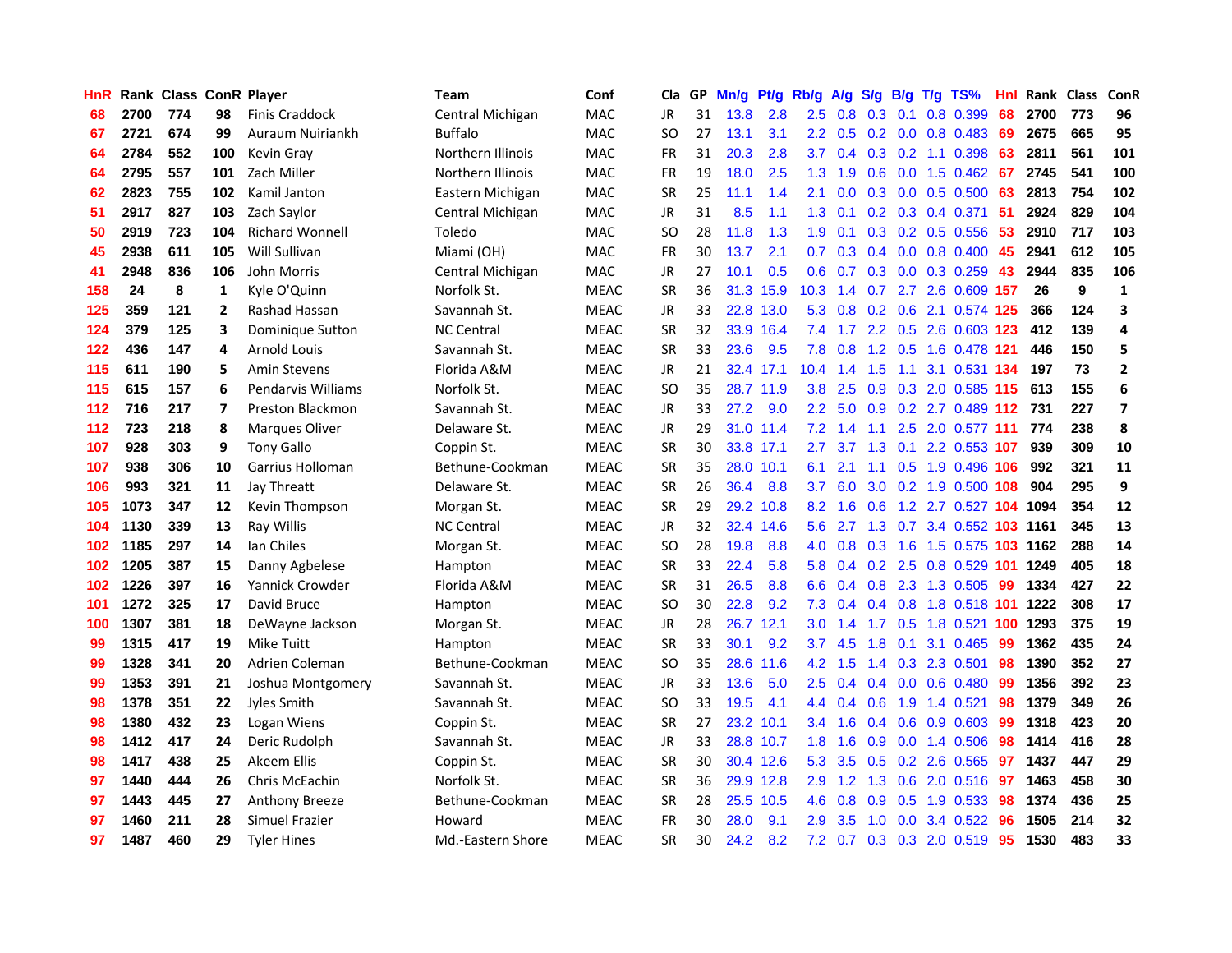| HnR |      | Rank Class ConR Player |    |                         | <b>Team</b>        | Conf        | Cla       | GP | Mn/g | Pt/g Rb/g |                  | A/g                                  | S/g             |                 | $B/g$ T/g TS%              | Hnl  |      | Rank Class | ConR |
|-----|------|------------------------|----|-------------------------|--------------------|-------------|-----------|----|------|-----------|------------------|--------------------------------------|-----------------|-----------------|----------------------------|------|------|------------|------|
| 96  | 1518 | 474                    | 30 | <b>Omar Sanders</b>     | South Carolina St. | <b>MEAC</b> | <b>SR</b> | 27 |      | 27.3 10.6 | 8.0              | 0.9                                  | 0.5             | 2.0             | 2.1 0.514                  | -99  | 1325 | 424        | 21   |
| 96  | 1522 | 443                    | 31 | <b>Adrian Powell</b>    | <b>NCA&amp;T</b>   | <b>MEAC</b> | <b>JR</b> | 32 |      | 26.5 10.2 | 5.3              | 1.2                                  | 1.6             | 0.4             | 2.4 0.544                  | -95  | 1559 | 454        | 35   |
| 95  | 1576 | 464                    | 32 | Javoris Bryant          | Bethune-Cookman    | <b>MEAC</b> | <b>JR</b> | 25 | 19.5 | 6.8       | 3.8              | 1.0                                  | 0.9             |                 | $0.4$ 1.3 0.514            | -96  | 1495 | 435        | 31   |
| 95  | 1583 | 493                    | 33 | Landon Clement          | <b>NC Central</b>  | <b>MEAC</b> | <b>SR</b> | 9  |      | 31.6 15.9 |                  | $1.6$ 2.0                            |                 |                 | 0.6 0.0 1.4 0.614 103 1167 |      |      | 379        | 15   |
| 95  | 1585 | 468                    | 34 | Cedric Smith            | Savannah St.       | <b>MEAC</b> | JR        | 33 | 25.8 | 4.8       |                  | $4.6$ 1.5                            |                 |                 | 1.2 0.0 1.4 0.454          | -95  | 1589 | 468        | 36   |
| 94  | 1602 | 473                    | 35 | <b>Kevin Dukes</b>      | Bethune-Cookman    | <b>MEAC</b> | <b>JR</b> | 35 |      | 31.2 11.7 | 1.9 <sup>°</sup> | 2.4                                  |                 |                 | 0.6 0.1 1.9 0.555          | -93  | 1658 | 492        | 38   |
| 94  | 1609 | 478                    | 36 | DaMetrius Upchurch      | <b>NC A&amp;T</b>  | <b>MEAC</b> | JR        | 27 | 17.6 | 7.0       | 4.6              | 0.5                                  |                 |                 | 0.7 0.9 1.3 0.545          | 95   | 1531 | 442        | 34   |
| 94  | 1646 | 492                    | 37 | <b>Austin Witter</b>    | <b>NCA&amp;T</b>   | MEAC        | <b>JR</b> | 30 | 25.1 | 6.9       | 5.3              | 1.9                                  | 1.0             |                 | $1.1$ 1.6 0.519            | 93   | 1649 | 488        | 37   |
| 94  | 1649 | 503                    | 38 | <b>Glenn Andrews</b>    | Howard             | <b>MEAC</b> | <b>SR</b> | 18 | 24.6 | 13.3      | 2.8              | 1.0                                  |                 |                 | 1.2 0.2 1.8 0.446          | -101 | 1216 | 394        | 16   |
| 94  | 1653 | 505                    | 39 | <b>Aric Brooks</b>      | Morgan St.         | <b>MEAC</b> | <b>SR</b> | 29 | 22.3 | 8.2       | 3.9              | 1.0                                  |                 |                 | 0.8 0.2 1.5 0.571          | 93   | 1669 | 509        | 40   |
| 94  | 1657 | 506                    | 40 | Christopher Tolson      | Hampton            | <b>MEAC</b> | <b>SR</b> | 32 |      | 30.3 10.1 | 4.2              | 1.6                                  | 1.6             |                 | $0.1$ 1.5 0.508            | 93   | 1679 | 512        | 41   |
| 93  | 1669 | 507                    | 41 | <b>Antonio Williams</b> | Coppin St.         | <b>MEAC</b> | <b>SR</b> | 30 | 27.0 | 9.0       | 8.5              | 0.9                                  |                 |                 | $0.4$ 0.2 1.4 0.575        | 93   | 1685 | 514        | 42   |
| 92  | 1724 | 517                    | 42 | Nic Simpson             | <b>NCA&amp;T</b>   | <b>MEAC</b> | <b>SR</b> | 27 |      | 24.7 11.4 | 2.0              | $\mathbf{2}$<br>$\blacktriangleleft$ | 1.0             |                 | $0.1$ 1.4 0.560            | 93   | 1663 | 508        | 39   |
| 92  | 1735 | 523                    | 43 | Nick Chasten            | <b>NC Central</b>  | <b>MEAC</b> | <b>SR</b> | 32 | 22.1 | 7.6       | 3.6              | 0.8                                  | 0.7             |                 | 0.7 1.0 0.565              | 91   | 1769 | 533        | 44   |
| 92  | 1746 | 264                    | 44 | Tahj Tate               | Delaware St.       | <b>MEAC</b> | <b>FR</b> | 24 |      | 35.3 16.1 | 2.6              | 2.7                                  | 1.3             | 0.2             | 2.3 0.515                  | 92   | 1748 | 266        | 43   |
| 91  | 1785 | 536                    | 45 | Marc Hill               | <b>NCA&amp;T</b>   | <b>MEAC</b> | <b>SR</b> | 32 |      | 25.5 10.5 | 1.7 <sub>2</sub> | 3.4                                  |                 |                 | 0.8 0.0 2.0 0.475          | 90   | 1817 | 543        | 47   |
| 91  | 1807 | 541                    | 46 | Michael Harper          | Coppin St.         | <b>MEAC</b> | <b>SR</b> | 29 |      | 28.2 11.8 | 3.0 <sub>1</sub> | 1.5                                  |                 |                 | 0.9 0.4 1.5 0.576          | -90  | 1812 | 541        | 46   |
| 90  | 1827 | 549                    | 47 | Mike Phillips           | Howard             | <b>MEAC</b> | JR        | 29 | 24.3 | 7.4       |                  | $5.2 \quad 0.7$                      |                 |                 | 0.9 0.6 1.7 0.447 89       |      | 1860 | 559        | 50   |
| 90  | 1830 | 546                    | 48 | <b>Brandon Wheeless</b> | Norfolk St.        | <b>MEAC</b> | <b>SR</b> | 35 | 15.4 | 5.1       |                  | $2.4 \quad 0.4$                      |                 |                 | $0.4$ 0.1 0.8 0.506        | 90   | 1843 | 551        | 48   |
| 90  | 1842 | 459                    | 49 | Casey Walker            | Delaware St.       | <b>MEAC</b> | SO.       | 29 |      | 37.4 13.3 | 3.8              | 0.8                                  |                 |                 | 0.9 0.5 1.1 0.539          | -89  | 1901 | 473        | 51   |
| 90  | 1856 | 288                    | 50 | Kendall Gray            | Delaware St.       | <b>MEAC</b> | <b>FR</b> | 17 | 25.3 | 6.9       | 4.8              | 0.4                                  |                 |                 | $0.5$ 3.2 1.4 0.544        | 90   | 1852 | 287        | 49   |
| 89  | 1921 | 475                    | 51 | <b>Emanuel Chapman</b>  | <b>NC Central</b>  | <b>MEAC</b> | <b>SO</b> | 32 | 25.9 | 3.3       | $2.2^{\circ}$    | 5.1                                  |                 |                 | 1.2 0.4 2.4 0.461          | 88   | 1957 | 484        | 53   |
| 88  | 1944 | 578                    | 52 | Ameer Ali               | Morgan St.         | <b>MEAC</b> | <b>SR</b> | 29 | 22.8 | 7.3       | 4.6              | 1.4                                  | 1.1             |                 | 0.2 2.3 0.537              | 88   | 1959 | 581        | 54   |
| 88  | 1954 | 479                    | 53 | Jeremy Ingram           | <b>NC Central</b>  | <b>MEAC</b> | <b>SO</b> | 26 | 22.9 | 9.3       | 2.9              | 1.0                                  | 0.7             |                 | 0.5 1.5 0.540              | 88   | 1938 | 480        | 52   |
| 88  | 1961 | 483                    | 54 | Jamel Fuentes           | Norfolk St.        | <b>MEAC</b> | <b>SO</b> | 36 | 18.3 | 3.1       | 2.6              | 2.9                                  |                 |                 | 0.8 0.1 1.8 0.409          | -87  | 1980 | 490        | 55   |
| 88  | 1977 | 583                    | 55 | <b>Darrion Pellum</b>   | Hampton            | <b>MEAC</b> | <b>SR</b> | 33 |      | 38.5 18.3 | 4.2              | 1.7                                  |                 | $1.2 \quad 0.3$ | 3.2 0.476                  | -87  | 2019 | 594        | 56   |
| 87  | 2008 | 325                    | 56 | <b>Tyshawn Bell</b>     | Delaware St.       | <b>MEAC</b> | <b>FR</b> | 29 | 20.7 | 7.2       | 2.9              | 0.4                                  |                 |                 | 0.8 0.4 0.4 0.524          | 86   | 2056 | 336        | 58   |
| 87  | 2021 | 497                    | 57 | Ronald Spencer          | Md.-Eastern Shore  | <b>MEAC</b> | SO.       | 19 | 26.6 | 6.9       | 7.7              | 0.3                                  | 0.3             |                 | 1.2 1.6 0.491              | 91   | 1779 | 443        | 45   |
| 87  | 2035 | 330                    | 58 | Shaquille Duncan        | Morgan St.         | <b>MEAC</b> | <b>FR</b> | 29 | 12.2 | 3.3       | 2.2 <sub>2</sub> | 0.3                                  |                 | $0.3 \quad 0.6$ | 0.8 0.585                  | 86   | 2053 | 334        | 57   |
| 86  | 2044 | 609                    | 59 | <b>Marcos Tamares</b>   | Norfolk St.        | <b>MEAC</b> | <b>SR</b> | 36 | 21.6 | 7.1       | 2.6              | 0.6                                  |                 |                 | 0.8 0.3 1.3 0.467          | -86  | 2062 | 610        | 59   |
| 86  | 2053 | 607                    | 60 | Calvin Thompson         | Howard             | <b>MEAC</b> | <b>JR</b> | 25 | 24.7 | 9.5       | 3.7              | 1.8                                  | 1.0             |                 | $0.1$ 2.7 $0.442$          | 86   | 2074 | 612        | 60   |
| 86  | 2055 | 612                    | 61 | <b>Stanley Elliott</b>  | Bethune-Cookman    | <b>MEAC</b> | <b>SR</b> | 34 | 25.8 | 5.5       |                  | $3.4 \quad 1.3$                      |                 |                 | 1.1 0.5 1.0 0.479          | -85  | 2086 | 617        | 61   |
| 86  | 2060 | 609                    | 62 | Percy Woods             | Md.-Eastern Shore  | <b>MEAC</b> | JR        | 30 |      | 33.3 10.9 | $2.6^{\circ}$    | 3.2                                  | 1.7             | 0.1             | 3.3 0.464                  | 85   | 2109 | 623        | 64   |
| 86  | 2061 | 337                    | 63 | Ricky Johnson           | Bethune-Cookman    | <b>MEAC</b> | <b>FR</b> | 34 | 22.5 | 6.0       | 1.8              | 2.4                                  |                 | $0.5\ 0.0$      | 1.6 0.543                  | 85   | 2098 | 347        | 63   |
| 85  | 2081 | 341                    | 64 | Prince Okoroh           | Howard             | <b>MEAC</b> | FR        | 30 | 24.5 | 8.7       | 3.5              | 0.8                                  |                 |                 | 0.9 0.5 2.2 0.480          | 84   | 2150 | 360        | 65   |
| 85  | 2085 | 509                    | 65 | Alphonso Leary          | Howard             | <b>MEAC</b> | <b>SO</b> | 31 | 21.3 | 5.3       | 4.8              | 0.3                                  | 0.4             |                 | 0.7 1.5 0.546              | 84   | 2160 | 523        | 66   |
| 85  | 2123 | 516                    | 66 | <b>Avery Moore</b>      | Florida A&M        | <b>MEAC</b> | <b>SO</b> | 33 | 21.5 | 9.7       | 1.5              | 1.3                                  | 0.9             | 0.0             | 1.7 0.490                  | 81   | 2284 | 564        | 71   |
| 84  | 2170 | 369                    | 67 | Ishag Pitt              | Md.-Eastern Shore  | <b>MEAC</b> | <b>FR</b> | 26 | 25.2 | 7.0       | 3.7              |                                      | $3.2 \quad 1.1$ | 0.1             | 3.3 0.444                  | 84   | 2175 | 371        | 68   |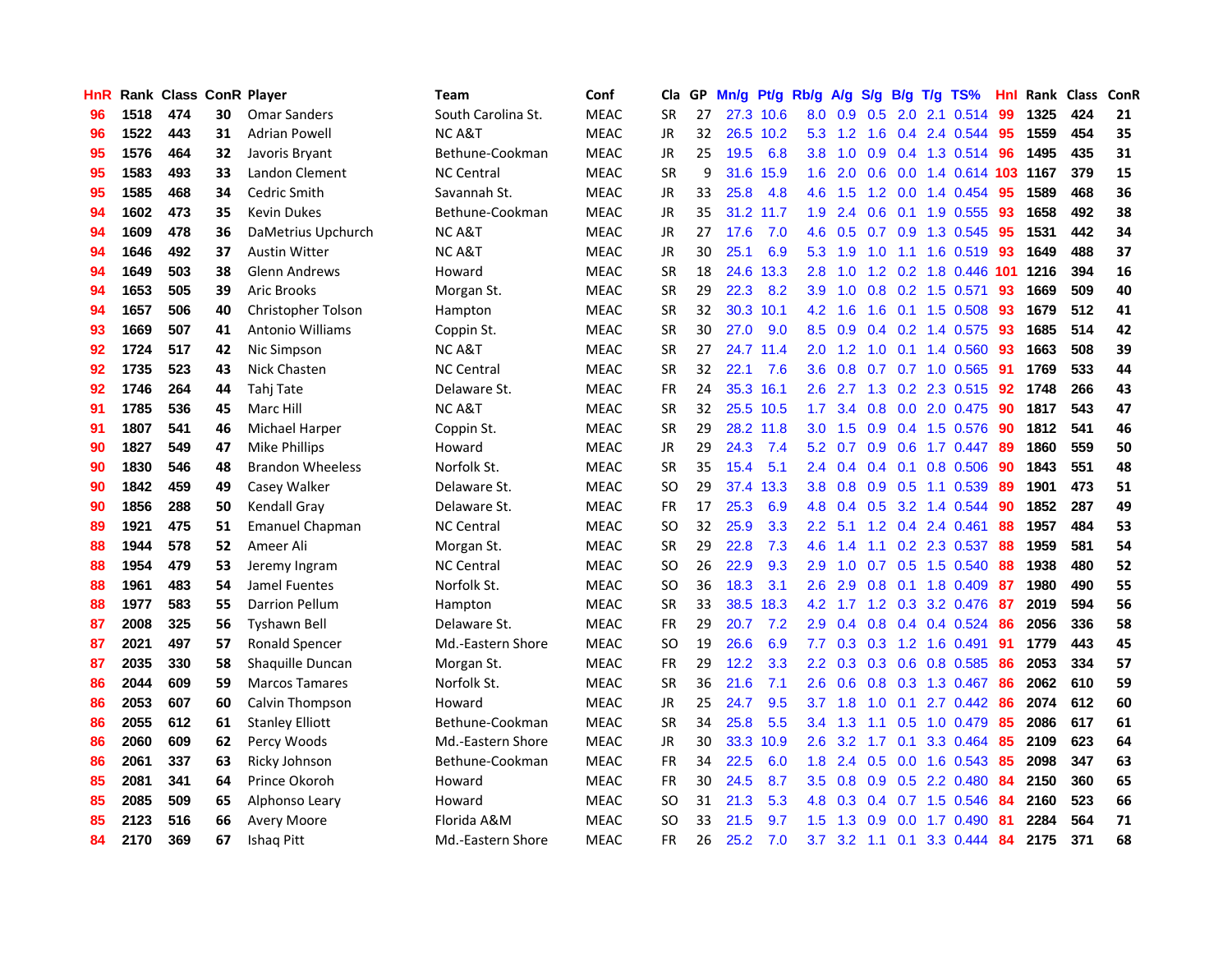| HnR |      | Rank Class ConR Player |     |                        | <b>Team</b>        | Conf        | Cla       |    | GP Mn/g Pt/g Rb/g |           |                  |                 |            |           | A/g S/g B/g T/g TS%  | Hnl  |      | Rank Class | ConR |
|-----|------|------------------------|-----|------------------------|--------------------|-------------|-----------|----|-------------------|-----------|------------------|-----------------|------------|-----------|----------------------|------|------|------------|------|
| 83  | 2187 | 644                    | 68  | Ebuka Anyaorah         | <b>NC Central</b>  | <b>MEAC</b> | JR        | 32 | 21.8              | 8.3       | 2.8              | 0.6             | 0.4        | 0.3       | 1.5 0.530            | 83   | 2221 | 653        | 69   |
| 83  | 2216 | 653                    | 69  | Quasim Pugh            | Norfolk St.        | <b>MEAC</b> | JR        | 26 | 11.3              | 2.8       | 1.3 <sup>°</sup> | 1.3             | 0.5        | 0.0       | $1.1 \t0.481$        | 84   | 2166 | 642        | 67   |
| 83  | 2227 | 656                    | 70  | Rob Johnson            | Norfolk St.        | <b>MEAC</b> | <b>JR</b> | 25 | 17.6              | 6.1       | 3.2              | 0.4             | $0.4$ 0.1  |           | 1.5 0.519            | 85   | 2091 | 619        | 62   |
| 83  | 2233 | 647                    | 71  | <b>Rodney McCauley</b> | Norfolk St.        | <b>MEAC</b> | <b>SR</b> | 36 | 18.8              | 3.5       | 2.6              | 1.4             | $0.8\ 0.1$ |           | 1.0 0.442 82         |      | 2252 | 648        | 70   |
| 82  | 2273 | 557                    | 72  | Reggie Lewis           | Florida A&M        | <b>MEAC</b> | SO.       | 33 |                   | 27.6 11.2 |                  | $2.3$ 1.4       |            |           | 0.7 0.0 1.4 0.478    | -78  | 2405 | 593        | 75   |
| 81  | 2284 | 658                    | 73  | Jeremy Dean            | Florida A&M        | <b>MEAC</b> | <b>SR</b> | 32 | 23.5              | 5.6       | 4.9              | 1.2             |            |           | $0.8$ 0.5 1.4 0.458  | -78  | 2415 | 688        | 76   |
| 81  | 2293 | 399                    | 74  | <b>Taarig Cephas</b>   | Coppin St.         | <b>MEAC</b> | <b>FR</b> | 29 | 22.4              | 5.7       | 2.0 <sub>1</sub> | 2.5             | 1.0        |           | $0.0$ 1.7 0.516      | -81  | 2291 | 398        | 72   |
| 81  | 2310 | 665                    | 75  | Brandon Riley          | South Carolina St. | <b>MEAC</b> | <b>SR</b> | 28 |                   | 32.7 17.1 | 3.8 <sub>1</sub> | 1.7             | 1.0        | 0.1       | 3.3 0.492            | -81  | 2298 | 659        | 73   |
| 80  | 2341 | 671                    | 76  | <b>Hillary Haley</b>   | Md.-Eastern Shore  | <b>MEAC</b> | <b>SR</b> | 30 |                   | 26.4 10.9 | 4.4              | 1.3             | 0.9        | 0.1       | 2.3 0.410            | 79   | 2377 | 678        | 74   |
| 79  | 2398 | 592                    | 77  | Olatunji Kosile        | Md.-Eastern Shore  | <b>MEAC</b> | <b>SO</b> | 28 | 13.3              | 2.5       | 3.3              | 0.1             |            |           | $0.4$ 0.9 0.8 0.464  | 78   | 2427 | 598        | 78   |
| 78  | 2417 | 695                    | 78  | Lawrence Smith         | <b>NCA&amp;T</b>   | <b>MEAC</b> | JR        | 32 | 16.7              | 4.5       | 3.5              | 0.5             |            |           | 0.7 0.2 1.1 0.537    | 78   | 2436 | 703        | 80   |
| 78  | 2427 | 700                    | 79  | <b>Wesley Dunning</b>  | Hampton            | <b>MEAC</b> | JR.       | 31 | 19.5              | 4.3       | 4.0              | 0.2             |            |           | $0.3$ 0.4 0.9 0.510  | 78   | 2428 | 699        | 79   |
| 78  | 2428 | 701                    | 80  | Nathaniel Drayton      | Florida A&M        | <b>MEAC</b> | JR.       | 32 | 12.0              | 4.5       | 2.5              | 0.1             | 0.5        |           | 0.4 1.0 0.469        | -75  | 2527 | 730        | 84   |
| 76  | 2483 | 697                    | 81  | Larry Bastfield        | Morgan St.         | <b>MEAC</b> | <b>SR</b> | 29 | 27.4              | 5.6       | 1.4              | 2.7             | 0.9        | 0.0       | 2.3 0.397            | -76  | 2492 | 698        | 82   |
| 76  | 2485 | 721                    | 82  | R.J. Buck              | <b>NC A&amp;T</b>  | <b>MEAC</b> | JR        | 31 | 20.5              | 5.4       | 3.1              | 1.1             | 0.5        | 0.1       | 1.2 0.493            | -76  | 2493 | 721        | 83   |
| 76  | 2502 | 727                    | 83  | Paul Scotland          | Bethune-Cookman    | <b>MEAC</b> | JR        | 27 | 10.8              | 3.3       | 0.9              | 0.9             |            |           | $0.4$ 0.0 0.9 0.492  | -76  | 2487 | 718        | 81   |
| 75  | 2515 | 730                    | 84  | <b>Khalif Toombs</b>   | South Carolina St. | <b>MEAC</b> | JR        | 31 | 34.8              | 10.9      | $2.5^{\circ}$    | 4.4             |            |           | 1.2 0.0 2.7 0.467 74 |      | 2545 | 736        | 86   |
| 74  | 2544 | 474                    | 85  | <b>Brandon Ford</b>    | Howard             | <b>MEAC</b> | FR        | 28 | 13.4              | 3.5       | 1.1 <sup>2</sup> | 0.6             |            |           | 0.5 0.0 0.8 0.480 73 |      | 2578 | 484        | 89   |
| 74  | 2546 | 627                    | 86  | Louis Bell             | Md.-Eastern Shore  | <b>MEAC</b> | <b>SO</b> | 26 | 26.0              | 7.9       | 1.7 <sub>z</sub> | 1.4             |            |           | $0.4$ 0.0 1.6 0.486  | - 74 | 2542 | 628        | 85   |
| 74  | 2558 | 630                    | 87  | <b>Justin Black</b>    | Morgan St.         | <b>MEAC</b> | SO.       | 16 | 22.8              | 8.6       | 1.9              | 1.8             |            |           | 0.7 0.1 1.8 0.439 78 |      | 2420 | 596        | 77   |
| 74  | 2559 | 710                    | 88  | Chris Watson           | Florida A&M        | <b>MEAC</b> | <b>SR</b> | 18 | 22.6              | 7.1       | $2.4^{\circ}$    | 0.8             |            |           | 0.8 0.3 1.6 0.512 74 |      | 2554 | 713        | 88   |
| 72  | 2604 | 755                    | 89  | Jasper Williams        | Hampton            | <b>MEAC</b> | JR        | 29 | 18.2              | 5.6       | 1.7              | 1.0             |            |           | 0.6 0.0 1.2 0.455    | -73  | 2584 | 746        | 90   |
| 72  | 2619 | 493                    | 90  | <b>Oliver Ellison</b>  | Howard             | <b>MEAC</b> | <b>FR</b> | 31 | 16.0              | 2.2       | 2.8              | 0.2             |            |           | 0.3 0.7 0.6 0.486    | -70  | 2652 | 501        | 95   |
| 71  | 2626 | 720                    | 91  | Presano Bell           | South Carolina St. | <b>MEAC</b> | <b>SR</b> | 27 | 21.7              | 6.2       | 4.2              | 0.6             |            |           | 0.7 0.7 1.6 0.480    | 70   | 2651 | 728        | 94   |
| 71  | 2627 | 653                    | 92  | Michael Murray         | Coppin St.         | <b>MEAC</b> | <b>SO</b> | 30 | 20.6              | 5.3       | 3.7              | 0.7             |            |           | $0.8$ 0.2 1.4 0.411  | -71  | 2638 | 655        | 91   |
| 71  | 2632 | 497                    | 93  | <b>Blake Bozeman</b>   | Morgan St.         | <b>MEAC</b> | <b>FR</b> | 29 | 23.3              | 4.6       | 1.7              | 1.7             | 0.6        | 0.0       | 1.5 0.449            | -71  | 2649 | 500        | 93   |
| 71  | 2643 | 762                    | 94  | A.J. Rogers            | Norfolk St.        | <b>MEAC</b> | JR        | 36 | 10.0              | 2.4       | $1.4^{\circ}$    | 0.2             |            |           | $0.2$ 0.4 0.6 0.512  | -70  | 2658 | 765        | 97   |
| 70  | 2648 | 763                    | 95  | Pina Guillaume         | Md.-Eastern Shore  | <b>MEAC</b> | <b>JR</b> | 24 | 15.4              | 3.1       | 3.3 <sub>2</sub> | 0.2             |            |           | 0.3 0.4 0.9 0.455    | -71  | 2646 | 764        | 92   |
| 69  | 2668 | 769                    | 96  | Jean Louisme           | <b>NC A&amp;T</b>  | <b>MEAC</b> | JR.       | 32 | 13.8              | 4.7       | $2.2\phantom{0}$ | 0.6             |            | $0.4$ 0.1 | 0.9 0.439            | 69   | 2695 | 772        | 99   |
| 69  | 2685 | 667                    | 97  | Tre Lee                | Howard             | <b>MEAC</b> | SO.       | 21 | 15.2              | 3.8       | 2.6              | 0.6             |            |           | 0.4 0.0 1.3 0.451    | 70   | 2657 | 662        | 96   |
| 69  | 2691 | 521                    | 98  | Luka Radovic           | South Carolina St. | <b>MEAC</b> | <b>FR</b> | 31 | 17.9              | 4.5       | 4.1              | 0.1             |            |           | $0.4$ 0.3 1.1 0.511  | 68   | 2721 | 534        | 101  |
| 69  | 2694 | 523                    | 99  | Amere May              | Delaware St.       | <b>MEAC</b> | <b>FR</b> | 27 | 16.7              | 5.9       |                  | $1.2 \quad 0.5$ |            |           | $0.4$ 0.2 0.9 0.453  | -69  | 2691 | 516        | 98   |
| 68  | 2706 | 528                    | 100 | Devin Joint            | South Carolina St. | <b>MEAC</b> | <b>FR</b> | 31 | 16.4              | 3.3       | 3.1              | 1.0             |            |           | 1.1 0.5 1.1 0.346    | -67  | 2741 | 539        | 102  |
| 68  | 2708 | 529                    | 101 | D'Andre Bullard        | Florida A&M        | <b>MEAC</b> | <b>FR</b> | 33 | 20.4              | 4.0       | 2.5              | 1.8             | 1.1        |           | $0.1$ 2.0 $0.375$    | 65   | 2780 | 552        | 104  |
| 67  | 2717 | 735                    | 102 | Justin Leemow          | <b>NC Central</b>  | <b>MEAC</b> | <b>SR</b> | 16 | 17.6              | 4.6       | 0.9              | 1.3             | 0.9        |           | $0.1$ 1.7 $0.589$    | -74  | 2550 | 710        | 87   |
| 66  | 2744 | 785                    | 103 | Aaron Martin           | South Carolina St. | <b>MEAC</b> | JR        | 30 | 20.7              | 5.7       | 3.9              | 1.0             | 0.6        | 0.2       | 1.4 0.419            | 65   | 2772 | 792        | 103  |
| 66  | 2751 | 787                    | 104 | <b>Dadrian Collins</b> | Howard             | <b>MEAC</b> | JR        | 21 | 15.1              | 4.9       | 2.0              | 0.4             | 0.1        | 0.0       | 1.2 0.475            | 68   | 2720 | 778        | 100  |
| 64  | 2788 | 751                    | 105 | Joe Ikhinmwin          | South Carolina St. | <b>MEAC</b> | SR        | 28 | 17.9              | 5.5       | 2.6              | 0.5             |            |           | 0.4 0.3 1.3 0.494 64 |      | 2808 | 753        | 105  |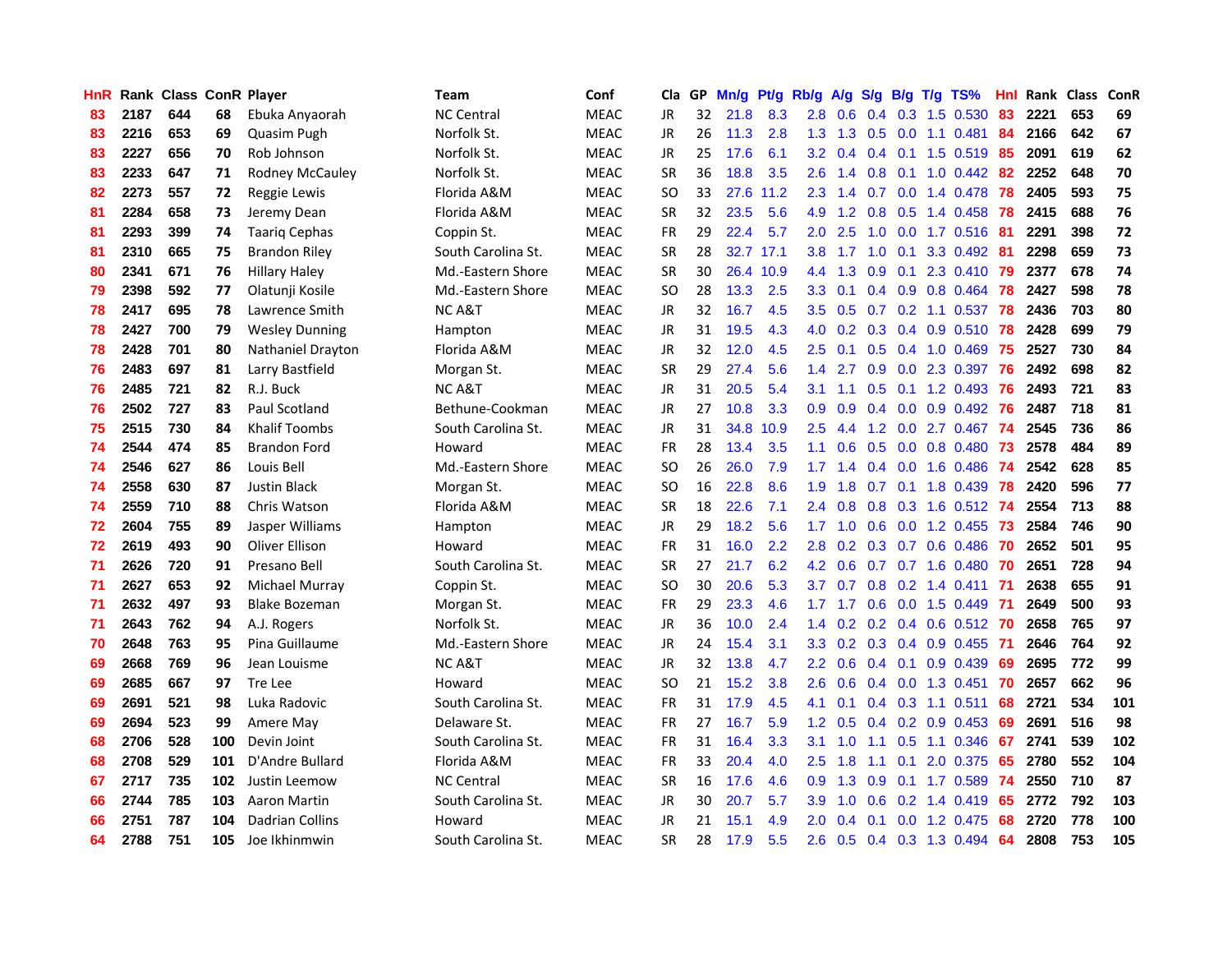| HnR |      | <b>Rank Class ConR Player</b> |                |                        | Team               | Conf        | Cla           |    | GP Mn/g | Pt/g      | Rb/g             | A/g             | <b>S/g</b> |     | B/g T/g TS%                     | Hnl  | Rank Class |                         | ConR                    |
|-----|------|-------------------------------|----------------|------------------------|--------------------|-------------|---------------|----|---------|-----------|------------------|-----------------|------------|-----|---------------------------------|------|------------|-------------------------|-------------------------|
| 63  | 2797 | 691                           | 106            | Jeremy Underwood       | <b>NCA&amp;T</b>   | <b>MEAC</b> | SO            | 31 | 17.1    | 5.0       | 1.7              | 2.1             | 0.7        | 0.0 | 2.4 0.414                       | 63   | 2814       | 692                     | 106                     |
| 63  | 2800 | 560                           | 107            | Karamo Jawara          | <b>NC Central</b>  | <b>MEAC</b> | <b>FR</b>     | 31 | 10.3    | 2.1       | 1.4              | 0.5             | 0.4        | 0.2 | 0.7 0.529                       | 63   | 2817       | 565                     | 107                     |
| 61  | 2830 | 698                           | 108            | <b>Gregory Womack</b>  | Md.-Eastern Shore  | <b>MEAC</b> | <b>SO</b>     | 26 | 12.2    | 3.2       | $1.4^{\circ}$    | 0.4             | 0.4        | 0.0 | 0.9 0.454                       | 62   | 2831       | 694                     | 109                     |
| 60  | 2843 | 810                           | 109            | <b>Richard Connor</b>  | Savannah St.       | <b>MEAC</b> | <b>JR</b>     | 28 | 11.1    | 1.4       |                  | $1.2 \quad 1.0$ |            |     | $0.4$ 0.0 0.8 0.382             | 62   | 2825       | 811                     | 108                     |
| 60  | 2854 | 760                           | 110            | Orin O'Bryant          | Hampton            | <b>MEAC</b> | <b>SR</b>     | 30 | 9.1     | 1.4       | 1.6              |                 |            |     | $0.3$ $0.2$ $0.6$ $0.7$ $0.462$ | -60  | 2858       | 760                     | 110                     |
| 57  | 2878 | 709                           | 111            | Shaquille Barber       | South Carolina St. | <b>MEAC</b> | <b>SO</b>     | 29 | 21.9    | 5.4       | 2.7              | 0.9             |            |     | $0.5$ $0.2$ 1.6 $0.416$         | -58  | 2881       | 709                     | 111                     |
| 56  | 2886 | 820                           | 112            | Markee Teal            | Florida A&M        | <b>MEAC</b> | JR            | 28 | 13.8    | 3.1       | $2.6^{\circ}$    | 0.4             |            |     | $0.4$ 0.3 1.3 0.447             | -56  | 2895       | 823                     | 112                     |
| 49  | 2924 | 828                           | 113            | Aaron Austin           | Hampton            | <b>MEAC</b> | JR            | 22 | 12.2    | 1.9       | 1.1 <sup>1</sup> | 1.2             | 0.5        |     | $0.0$ 1.2 0.414                 | 54   | 2907       | 826                     | 113                     |
| 47  | 2930 | 728                           | 114            | Stephen Wilson         | Savannah St.       | <b>MEAC</b> | <sub>SO</sub> | 32 | 8.7     | 2.2       | 0.8 <sub>0</sub> | 0.5             | 0.4        |     | 0.0 0.8 0.376                   | 47   | 2934       | 729                     | 114                     |
| 45  | 2936 | 610                           | 115            | Theodore Boyomo        | Howard             | <b>MEAC</b> | <b>FR</b>     | 29 | 9.1     | 1.1       | 2.0              | 0.1             | 0.1        | 0.1 | 0.6 0.471                       | 45   | 2939       | 611                     | 115                     |
| 45  | 2941 | 833                           | 116            | Jeffrey Kennings       | Florida A&M        | <b>MEAC</b> | JR            | 30 | 13.4    | 2.2       | 0.9              | 1.3             |            |     | 0.7 0.1 1.5 0.337               | 44   | 2942       | 834                     | 117                     |
| 44  | 2942 | 834                           | 117            | <b>Mark Robertson</b>  | Md.-Eastern Shore  | <b>MEAC</b> | JR.           | 28 | 14.5    | 3.2       | $1.4^{\circ}$    | 0.6             | 0.4        | 0.2 | 1.3 0.367                       | 45   | 2940       | 833                     | 116                     |
| 41  | 2947 | 730                           | 118            | Keierre Richards       | Savannah St.       | <b>MEAC</b> | <b>SO</b>     | 33 | 11.9    | 1.8       | 1.0              | 0.5             | 0.3        | 0.0 | 1.1 0.387                       | 41   | 2948       | 730                     | 118                     |
| 23  | 2962 | 624                           | 119            | Marc Mack              | Bethune-Cookman    | <b>MEAC</b> | FR            | 29 | 9.8     | 1.7       | 1.8              | 0.1             | 0.1        | 0.0 | 0.7 0.301                       | 27   | 2962       | 624                     | 119                     |
| 165 | 13   | $\mathbf{2}$                  | $\mathbf{1}$   | Doug McDermott         | Creighton          | <b>MVC</b>  | <sub>SO</sub> | 35 | 31.9    | 22.9      | 8.2              | 1.1             | 0.2        | 0.1 | 2.3 0.674 165                   |      | 13         | $\mathbf{2}$            | $\mathbf{1}$            |
| 150 | 47   | 20                            | 2              | Joe Ragland            | Wichita St.        | <b>MVC</b>  | <b>SR</b>     | 32 |         | 27.4 13.4 | 2.9              | 3.3             | 0.9        |     | 0.1 1.9 0.699 150               |      | 44         | 19                      | $\mathbf{2}$            |
| 148 | 52   | 3                             | 3              | Seth Tuttle            | Northern Iowa      | <b>MVC</b>  | FR            | 34 | 22.4    | 9.6       | 5.6              | $-1.1$          |            |     | 0.8 0.4 1.1 0.666 148           |      | 54         | $\overline{\mathbf{4}}$ | 4                       |
| 148 | 53   | 23                            | 4              | <b>Garrett Stutz</b>   | Wichita St.        | <b>MVC</b>  | <b>SR</b>     | 32 |         | 24.6 13.3 | 8.0              | 1.1             |            |     | 0.4 1.0 2.1 0.601 148           |      | 53         | 22                      | 3                       |
| 145 | 66   | 23                            | 5              | Colt Ryan              | Evansville         | <b>MVC</b>  | JR            | 32 |         | 36.3 20.5 |                  | 4.2 3.3         |            |     | 1.9 0.2 2.4 0.587 145           |      | 71         | 29                      | 5                       |
| 145 | 67   | 24                            | 6              | Jackie Carmichael      | Illinois St.       | <b>MVC</b>  | JR            | 35 |         | 29.1 13.9 |                  | $9.7 \quad 1.0$ | 0.6        |     | 1.4 2.2 0.581 144               |      | 77         | 31                      | 6                       |
| 141 | 102  | 39                            | $\overline{7}$ | Mamadou Seck           | Southern Illinois  | <b>MVC</b>  | <b>SR</b>     | 31 |         | 31.4 13.3 | 7.9              | 2.6             |            |     | 1.0 0.5 2.0 0.532 139           |      | 126        | 46                      | $\overline{\mathbf{z}}$ |
| 136 | 157  | 37                            | 8              | Jake Odum              | Indiana St.        | <b>MVC</b>  | <sub>SO</sub> | 33 |         | 30.9 10.8 | 5.9              | 4.8             | 1.8        |     | 0.3 3.0 0.527 136               |      | 165        | 39                      | 8                       |
| 134 | 187  | 61                            | 9              | Kyle Weems             | Missouri St.       | <b>MVC</b>  | <b>SR</b>     | 32 |         | 31.4 15.6 | 7.2              | 1.4             | 0.6        |     | 0.6 1.9 0.512 133               |      | 202        | 68                      | 9                       |
| 132 | 220  | 56                            | 10             | Rayvonte Rice          | Drake              | <b>MVC</b>  | SO            | 33 |         | 33.4 16.8 | 5.8              | 1.6             | 1.9        |     | 0.8 2.5 0.513 131               |      | 232        | 57                      | 10                      |
| 131 | 231  | 77                            | 11             | Jamar Gulley           | Missouri St.       | <b>MVC</b>  | <b>JR</b>     | 32 |         | 25.0 10.4 | 5.8              | 1.3             | 1.1        |     | 0.1 1.3 0.552 130               |      | 251        | 86                      | 11                      |
| 130 | 258  | 87                            | 12             | Toure' Murry           | Wichita St.        | <b>MVC</b>  | <b>SR</b>     | 33 |         | 29.3 12.2 | 4.7              | 3.3             | 1.3        | 0.3 | 2.2 0.503 129                   |      | 270        | 91                      | 12                      |
| 129 | 277  | 95                            | 13             | Jake Koch              | Northern Iowa      | <b>MVC</b>  | <b>JR</b>     | 33 | 28.1    | 8.5       | 5.4              | 2.7             | 1.0        | 1.1 | 1.8 0.528 129                   |      | 276        | 97                      | 13                      |
| 129 | 278  | 96                            | 14             | Gregory Echenique      | Creighton          | <b>MVC</b>  | JR            | 35 | 23.9    | 9.7       | 7.3              | 0.6             | 0.4        | 1.6 | 1.5 0.621 129                   |      | 283        | 100                     | 14                      |
| 127 | 310  | 108                           | 15             | Carl Hall              | Wichita St.        | <b>MVC</b>  | JR            | 33 | 22.3    | 8.4       | 5.0              | 0.7             |            |     | 0.5 0.8 0.8 0.587 127           |      | 320        | 111                     | 15                      |
| 127 | 318  | 104                           | 16             | David Kyles            | Wichita St.        | <b>MVC</b>  | <b>SR</b>     | 33 | 23.4    | 8.5       | $3.5^{\circ}$    | 2.0             |            |     | 1.0 0.3 1.2 0.556 127           |      | 330        | 108                     | 16                      |
| 122 | 425  | 140                           | 17             | <b>Tyler Brown</b>     | Illinois St.       | <b>MVC</b>  | JR            | 34 |         | 31.0 13.7 | 3.8 <sup>°</sup> | 2.3             |            |     | 1.0 0.1 2.5 0.600 122           |      | 434        | 146                     | 19                      |
| 121 | 454  | 144                           | 18             | <b>Ben Simons</b>      | <b>Drake</b>       | <b>MVC</b>  | <b>JR</b>     | 29 |         | 35.9 16.4 | 3.4              | 1.4             |            |     | 0.8 0.3 1.6 0.603 124           |      | 384        | 131                     | 17                      |
| 120 | 475  | 161                           | 19             | <b>Caleb Patterson</b> | Missouri St.       | <b>MVC</b>  | <b>SR</b>     | 27 |         | 23.2 12.2 | $2.7^{\circ}$    | 0.5             |            |     | 0.4 0.4 1.1 0.559 122           |      | 424        | 143                     | 18                      |
| 120 | 477  | 163                           | 20             | <b>Ben Smith</b>       | Wichita St.        | <b>MVC</b>  | <b>SR</b>     | 33 | 25.4    | 9.8       | 3.2 <sub>1</sub> | 0.7             |            |     | 0.5 0.3 0.8 0.563 120           |      | 496        | 170                     | 21                      |
| 117 | 553  | 185                           | 21             | <b>Taylor Brown</b>    | <b>Bradley</b>     | <b>MVC</b>  | <b>SR</b>     | 28 |         | 31.3 14.8 | 6.4              | 1.6             | 1.0        |     | 0.5 2.3 0.513 121               |      | 449        | 152                     | 20                      |
| 117 | 570  | 189                           | 22             | <b>Antoine Young</b>   | Creighton          | <b>MVC</b>  | <b>SR</b>     | 35 | 30.6    | 12.1      | 2.0              | 4.5             | 0.8        | 0.0 | 1.9 0.508                       | -117 | 571        | 189                     | 22                      |
| 117 | 576  | 176                           | 23             | <b>Grant Gibbs</b>     | Creighton          | <b>MVC</b>  | <b>JR</b>     | 35 | 29.9    | 7.0       | 4.5              | 5.0             | 1.1        | 0.1 | 2.1 0.579                       | 117  | 576        | 180                     | 23                      |
| 116 | 599  | 153                           | 24             | Jon Ekey               | Illinois St.       | <b>MVC</b>  | <b>SO</b>     | 35 | 29.2    | 9.0       | 4.9              |                 |            |     | 1.5 0.6 0.7 0.6 0.600 115       |      | 619        | 157                     | 24                      |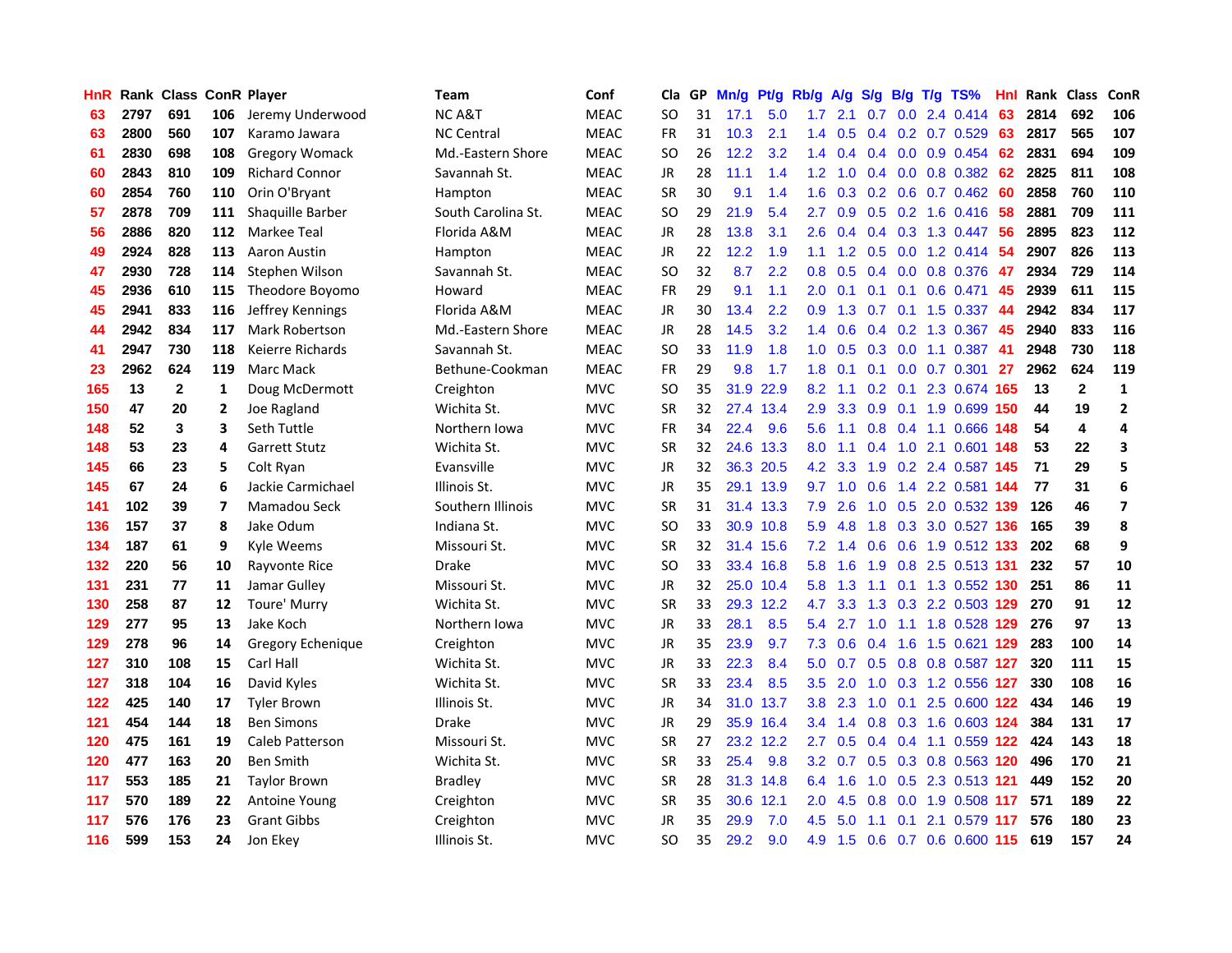| HnR. |      | <b>Rank Class ConR Player</b> |    |                              | Team              | Conf       | Cla           |    | GP Mn/g | Pt/g      | Rb/g             | A/g             |     |                 | S/g B/g T/g TS%                   | Hnl |      | Rank Class | ConR |
|------|------|-------------------------------|----|------------------------------|-------------------|------------|---------------|----|---------|-----------|------------------|-----------------|-----|-----------------|-----------------------------------|-----|------|------------|------|
| 114  | 643  | 212                           | 25 | Dwayne Lathan                | Indiana St.       | <b>MVC</b> | <b>SR</b>     | 32 |         | 28.2 12.3 | 4.9              | 1.5             | 0.8 | 0.3             | 2.2 0.559 114                     |     | 639  | 212        | 25   |
| 113  | 666  | 206                           | 26 | Demetric Williams            | Wichita St.       | <b>MVC</b> | <b>JR</b>     | 33 | 24.3    | 5.5       | 2.0              | 2.3             | 0.8 | 0.1             | 1.2 0.583 113                     |     | 679  | 214        | 26   |
| 113  | 667  | 73                            | 27 | Nic Moore                    | Illinois St.      | <b>MVC</b> | <b>FR</b>     | 35 | 28.5    | 10.0      | $2.3^{\circ}$    | 3.9             | 0.9 |                 | 0.0 2.3 0.558 112                 |     | 698  | 77         | 30   |
| 113  | 684  | 210                           | 28 | Anthony James                | Northern Iowa     | <b>MVC</b> | <b>JR</b>     | 33 |         | 28.1 12.5 |                  |                 |     |                 | 4.3 1.7 0.7 0.0 1.5 0.473 112 693 |     |      | 218        | 28   |
| 113  | 689  | 226                           | 29 | Kenny Harris                 | Evansville        | <b>MVC</b> | <b>SR</b>     | 32 |         | 28.3 11.2 | 4.5              | 1.6             |     |                 | 1.7 0.6 1.9 0.556 112 729         |     |      | 238        | 33   |
| 112  | 698  | 180                           | 30 | Ethan Wragge                 | Creighton         | <b>MVC</b> | <sub>SO</sub> | 35 | 16.0    | 6.6       | $2.7^{\circ}$    | 0.4             |     |                 | 0.3 0.2 0.4 0.617 112             |     | 695  | 176        | 29   |
| 112  | 699  | 181                           | 31 | <b>Keith Pickens</b>         | Missouri St.      | <b>MVC</b> | <b>SO</b>     | 29 | 21.6    | 4.8       | 4.4              | 1.4             |     |                 | 0.6 0.7 0.8 0.545 112             |     | 699  | 178        | 31   |
| 112  | 705  | 184                           | 32 | Chip Rank                    | Northern Iowa     | <b>MVC</b> | SO            | 34 | 19.0    | 6.1       | 2.8 <sup>°</sup> | 0.4             |     |                 | 0.2 0.1 0.4 0.650 112 718         |     |      | 183        | 32   |
| 112  | 717  | 80                            | 33 | <b>Dantiel Daniels</b>       | Southern Illinois | <b>MVC</b> | <b>FR</b>     | 28 | 24.1    | 8.3       | 4.9              | 0.5             | 0.6 | 1.6             | 1.0 0.558 113                     |     | 682  | 74         | 27   |
| 111  | 755  | 87                            | 34 | Jordan Threloff              | Illinois St.      | <b>MVC</b> | <b>FR</b>     | 30 | 10.5    | 3.2       | 3.3 <sub>2</sub> | 0.3             |     |                 | 0.2 0.4 0.6 0.540 111             |     | 768  | 88         | 34   |
| 111  | 764  | 234                           | 35 | Jordan Clarke                | <b>Drake</b>      | <b>MVC</b> | JR            | 34 | 23.7    | 6.0       | 7.0              | 1.1             |     |                 | 1.4 0.5 1.5 0.482 109             |     | 815  | 257        | 37   |
| 111  | 768  | 88                            | 36 | <b>Tekele Cotton</b>         | Wichita St.       | <b>MVC</b> | <b>FR</b>     | 32 | 9.8     | 2.9       | 1.5              | 0.7             | 0.6 | 0.1             | 0.7 0.582 110                     |     | 777  | 90         | 35   |
| 110  | 790  | 248                           | 37 | Marc Sonnen                  | Northern Iowa     | <b>MVC</b> | JR            | 34 | 28.0    | 8.6       | $2.2^{\circ}$    | 1.7             | 0.8 | 0.1             | 1.1 0.595 110                     |     | 792  | 247        | 36   |
| 109  | 841  | 261                           | 38 | <b>Anthony Downing</b>       | Missouri St.      | <b>MVC</b> | JR            | 32 |         | 30.3 11.5 | 3.2 <sub>2</sub> | 2.3             | 0.5 | 0.0             | 1.7 0.541 109                     |     | 849  | 266        | 38   |
| 109  | 854  | 275                           | 39 | Johnny Moran                 | Northern Iowa     | <b>MVC</b> | <b>SR</b>     | 34 | 31.2    | 7.5       | 3.1              | 1.3             | 1.3 | 0.1             | 1.1 0.503 109                     |     | 852  | 273        | 39   |
| 109  | 873  | 217                           | 40 | Jahenns Manigat              | Creighton         | <b>MVC</b> | <sub>SO</sub> | 35 | 22.7    | 6.6       | $2.2^{\circ}$    | 1.5             | 0.7 |                 | 0.0 0.8 0.680 109                 |     | 858  | 213        | 40   |
| 108  | 919  | 300                           | 41 | <b>Michael Bizoukas</b>      | Missouri St.      | <b>MVC</b> | <b>SR</b>     | 32 | 31.4    | 4.0       | 3.1              |                 |     |                 | 5.4 0.8 0.2 1.9 0.419 107         |     | 929  | 304        | 41   |
| 106  | 1005 | 306                           | 42 | Josh Jones                   | Creighton         | <b>MVC</b> | JR            | 35 | 17.0    | 5.2       | 1.8 <sup>1</sup> | 1.8             |     |                 | 0.6 0.0 0.9 0.555 106             |     | 985  | 301        | 42   |
| 105  | 1039 | 313                           | 43 | <b>Troy Taylor</b>           | Evansville        | <b>MVC</b> | JR            | 32 | 27.3    | 5.8       | 4.9              | 3.5             |     |                 | 1.4 0.1 1.8 0.575 105             |     | 1064 | 323        | 43   |
| 105  | 1063 | 341                           | 44 | Denver Holmes                | Evansville        | <b>MVC</b> | <b>SR</b>     | 31 | 30.6    | 11.3      | 1.3 <sup>°</sup> | 3.5             |     |                 | 0.7 0.1 1.9 0.620 104 1083        |     |      | 351        | 44   |
| 105  | 1070 | 325                           | 45 | John Wilkins                 | Illinois St.      | <b>MVC</b> | <b>JR</b>     | 35 | 23.1    | 7.3       | 4.3              | 0.6             |     |                 | 0.4 0.7 1.0 0.539 104 1098        |     |      | 332        | 46   |
| 105  | 1077 | 266                           | 46 | Walt Lemon                   | <b>Bradley</b>    | <b>MVC</b> | <sub>SO</sub> | 32 |         | 30.7 12.6 | 3.1              | 2.5             |     |                 | 1.3 0.5 3.2 0.549 104 1126        |     |      | 278        | 47   |
| 104  | 1106 | 274                           | 47 | R.J. Mahurin                 | Indiana St.       | <b>MVC</b> | <b>SO</b>     | 30 | 16.4    | 7.2       | 2.4              | 0.4             |     |                 | 0.4 0.4 0.7 0.522 104 1087        |     |      | 266        | 45   |
| 102  | 1213 | 350                           | 48 | Ned Cox                      | Evansville        | <b>MVC</b> | <b>JR</b>     | 32 | 24.6    | 9.2       | 1.6              | 3.0             |     |                 | 0.4 0.1 1.3 0.511 101 1233        |     |      | 357        | 48   |
| 101  | 1250 | 170                           | 49 | Deon Mitchell                | Northern Iowa     | <b>MVC</b> | <b>FR</b>     | 34 | 20.1    | 7.0       | 2.1              | 1.7             | 0.6 | 0.1             | 2.2 0.501 101                     |     | 1252 | 168        | 49   |
| 101  | 1258 | 404                           | 50 | Kurt Alexander               | <b>Drake</b>      | <b>MVC</b> | <b>SR</b>     | 33 | 20.3    | 8.5       | $2.2\phantom{0}$ | 1.6             | 0.7 |                 | 0.1 1.7 0.511 100                 |     | 1301 | 417        | 50   |
| 99   | 1346 | 390                           | 51 | Jeff Early                   | Southern Illinois | <b>MVC</b> | <b>JR</b>     | 31 | 22.6    | 8.6       | 3.8              | 0.8             |     |                 | 1.2 0.4 1.9 0.488                 | 97  | 1429 | 422        | 55   |
| 99   | 1352 | 190                           | 52 | <b>Ryan Sawvell</b>          | Evansville        | <b>MVC</b> | FR            | 29 | 20.9    | 6.2       | 4.0              | 0.3             |     |                 | $0.6$ $0.2$ $0.7$ $0.623$         | 99  | 1358 | 190        | 52   |
| 99   | 1368 | 430                           | 53 | Kraidon Woods                | <b>Drake</b>      | <b>MVC</b> | <b>SR</b>     | 32 | 16.8    | 3.3       | 4.1              | 0.4             | 0.5 |                 | 1.2 1.3 0.589                     | -97 | 1423 | 445        | 54   |
| 97   | 1442 | 425                           | 54 | <b>Anthony Cousin</b>        | Illinois St.      | <b>MVC</b> | JR            | 34 | 25.7    | 4.6       | 1.7              | 2.4             |     |                 | 0.7 0.0 1.2 0.474 97              |     | 1417 | 417        | 53   |
| 97   | 1449 | 427                           | 55 | Kendal Brown-Surles          | Southern Illinois | <b>MVC</b> | JR            | 25 | 25.8    | 8.0       |                  | $2.2$ 2.4       |     |                 | 1.0 0.1 1.6 0.517 97              |     | 1468 | 430        | 56   |
| 96   | 1495 | 465                           | 56 | Jordan Printy                | Indiana St.       | <b>MVC</b> | <b>SR</b>     | 33 | 25.1    | 7.3       |                  | $1.8$ 1.5       |     |                 | 0.6 0.0 0.5 0.514                 | -96 | 1503 | 473        | 58   |
| 96   | 1511 | 439                           | 57 | <b>Bryant Allen</b>          | Illinois St.      | <b>MVC</b> | <b>JR</b>     | 24 | 21.5    | 8.0       |                  | $1.4 \quad 0.9$ |     |                 | 0.5 0.1 1.0 0.546                 | -99 | 1312 | 380        | 51   |
| 96   | 1512 | 382                           | 58 | Lucas Eitel                  | Indiana St.       | <b>MVC</b> | <b>SO</b>     | 32 | 13.3    | 3.0       | 1.6              | 0.9             |     | $0.4 \quad 0.1$ | 0.5 0.595                         | 96  | 1515 | 384        | 59   |
| 96   | 1546 | 482                           | 59 | <b>Carl Richard</b>          | Indiana St.       | <b>MVC</b> | <b>SR</b>     | 30 | 29.5    | 9.7       | 4.9              | 0.9             | 0.9 | 0.1             | 1.8 0.489                         | 96  | 1490 | 468        | 57   |
| 95   | 1586 | 469                           | 60 | <b>Dyricus Simms-Edwards</b> | <b>Bradley</b>    | <b>MVC</b> | JR            | 32 | 33.1    | 11.5      | 3.8 <sub>2</sub> | 2.9             | 1.3 |                 | 0.2 2.7 0.474                     | 94  | 1629 | 483        | 61   |
| 95   | 1596 | 236                           | 61 | Christian Kirk               | Missouri St.      | <b>MVC</b> | <b>FR</b>     | 31 | 14.2    | 3.7       | 3.2 <sub>1</sub> | 0.4             | 0.2 | 0.1             | 0.6 0.511                         | 94  | 1596 | 236        | 60   |
| 94   | 1634 | 501                           | 62 | <b>Myles Walker</b>          | Indiana St.       | <b>MVC</b> | <b>SR</b>     | 33 | 23.8    | 7.8       |                  |                 |     |                 | 4.6 0.2 0.4 0.9 1.6 0.480         | 94  | 1641 | 504        | 62   |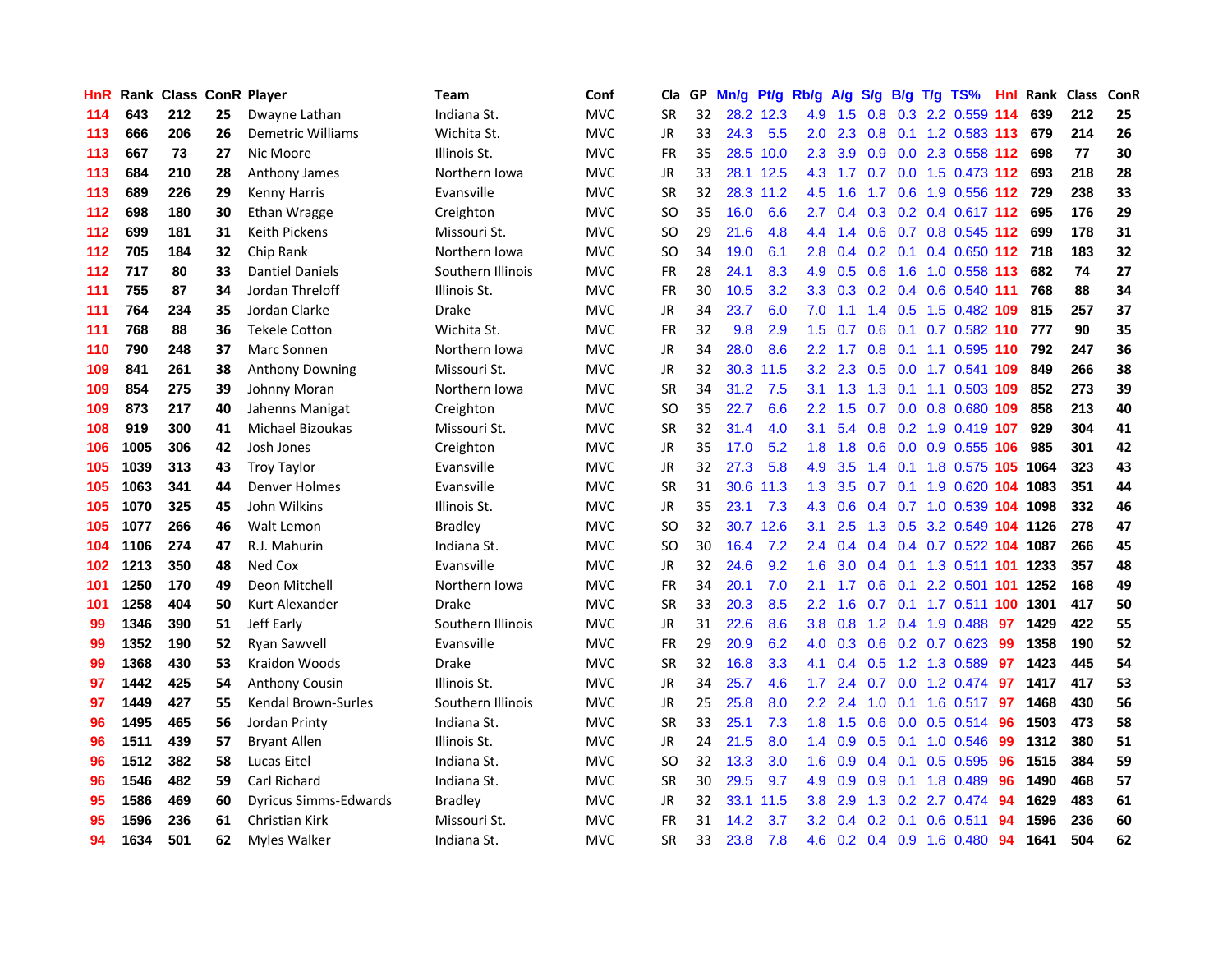| <b>HnR</b> |      |     |                | <b>Rank Class ConR Player</b> | <b>Team</b>       | Conf       | Cla       |    | GP Mn/g | Pt/g      | Rb/g             | A/g             |                 |     | S/g B/g T/g TS%               | Hnl  | Rank Class |     | ConR                    |
|------------|------|-----|----------------|-------------------------------|-------------------|------------|-----------|----|---------|-----------|------------------|-----------------|-----------------|-----|-------------------------------|------|------------|-----|-------------------------|
| 94         | 1651 | 245 | 63             | Jeremy Jeffers                | Drake             | <b>MVC</b> | FR        | 34 | 25.9    | 7.1       | 2.6              | 0.9             | 0.3             | 0.0 | 0.9 0.579                     | 92   | 1717       | 259 | 63                      |
| 90         | 1826 | 548 | 64             | Aaron Hawley                  | <b>Drake</b>      | <b>MVC</b> | JR        | 34 | 20.7    | 6.4       | 2.6              | 0.8             | $0.4 \quad 0.2$ |     | $1.0 \ \ 0.488$               | 89   | 1878       | 563 | 64                      |
| 90         | 1852 | 556 | 65             | T.J. Lindsay                  | Southern Illinois | <b>MVC</b> | JR        | 31 | 22.0    | 7.1       | $2.2^{\circ}$    | 1.3             | 0.8             | 0.0 | 1.5 0.502                     | 88   | 1933       | 579 | 66                      |
| 89         | 1913 | 566 | 66             | Anthony Thompson              | Bradley           | <b>MVC</b> | <b>SR</b> | 32 | 12.8    | 3.0       | 2.5              | 0.1             | 0.2             | 1.1 | $0.6$ $0.514$                 | 88   | 1951       | 578 | 67                      |
| 88         | 1971 | 488 | 67             | Jordan Prosser                | Bradley           | <b>MVC</b> | SO.       | 32 | 27.0    | 7.8       |                  | $6.5\quad 0.5$  |                 |     | $0.4$ 0.2 1.6 0.485           | -87  | 2008       | 499 | 69                      |
| 87         | 1980 | 490 | 68             | <b>Matt Morrison</b>          | Northern Iowa     | <b>MVC</b> | SO.       | 30 | 11.8    | 3.4       | 1.0              | 0.6             |                 |     | $0.5$ 0.0 0.8 0.534           | 88   | 1925       | 477 | 65                      |
| 87         | 2003 | 322 | 69             | <b>Justin Gant</b>            | Indiana St.       | <b>MVC</b> | <b>FR</b> | 29 | 9.8     | 2.4       | 1.6              | 0.3             | 0.1             |     | $0.7$ 0.6 0.507               | 87   | 1989       | 318 | 68                      |
| 87         | 2015 | 601 | 70             | Jake Eastman                  | <b>Bradley</b>    | <b>MVC</b> | JR        | 32 | 27.7    | 5.9       | 4.1              | 1.9             | 0.9             |     | $0.3$ 1.1 $0.429$             | 86   | 2049       | 609 | 70                      |
| 87         | 2026 | 599 | 71             | Justin Bocot                  | Southern Illinois | <b>MVC</b> | <b>SR</b> | 26 | 17.5    | 5.8       | 1.5              | 1.5             | 1.0             | 0.0 | 1.6 0.431                     | 86   | 2051       | 607 | 71                      |
| 83         | 2209 | 378 | 72             | Austin Chatman                | Creighton         | <b>MVC</b> | FR        | 35 | 11.8    | 2.4       | 1.1              | 1.9             | 0.3             |     | 0.0 1.2 0.474                 | 83   | 2209       | 381 | 73                      |
| 83         | 2219 | 543 | 73             | <b>Steve McWhorter</b>        | Indiana St.       | <b>MVC</b> | <b>SO</b> | 33 | 24.8    | 4.0       | 1.6              | 1.6             | 0.6             | 0.1 | 1.3 0.441                     | 82   | 2235       | 546 | 74                      |
| 83         | 2220 | 380 | 74             | Karl Madison                  | <b>Drake</b>      | <b>MVC</b> | <b>FR</b> | 31 | 23.0    | 4.7       | 1.5              | 2.5             | 0.8             | 0.0 | 2.0 0.443                     | 84   | 2163       | 364 | 72                      |
| 78         | 2426 | 441 | 75             | <b>Treg Setty</b>             | Southern Illinois | <b>MVC</b> | <b>FR</b> | 31 | 16.3    | 4.4       | 2.5              | 0.7             | 0.8             | 0.1 | 1.4 0.449                     | -77  | 2465       | 452 | 75                      |
| 73         | 2568 | 743 | 76             | Lewis Jones                   | Evansville        | <b>MVC</b> | <b>JR</b> | 32 | 17.3    | 5.3       | $2.4^{\circ}$    | 0.4             | 0.3             | 0.1 | 1.2 0.463                     | 73   | 2589       | 748 | 76                      |
| 73         | 2589 | 638 | 77             | Diamond Taylor                | Southern Illinois | <b>MVC</b> | <b>SO</b> | 27 | 14.0    | 4.3       | $1.4^{\circ}$    | 0.5             | 0.1             | 0.1 | $0.7$ $0.462$                 | 73   | 2591       | 640 | 77                      |
| 70         | 2657 | 661 | 78             | Nathan Scheer                 | Missouri St.      | <b>MVC</b> | <b>SO</b> | 32 | 16.4    | 2.5       |                  | $1.4 \quad 0.5$ |                 |     | $0.4$ 0.0 0.6 0.440           | -70  | 2668       | 664 | 78                      |
| 65         | 2760 | 790 | 79             | Kourtney Goff                 | Southern Illinois | <b>MVC</b> | JR        | 28 | 15.0    | 1.5       | 0.9              | 1.6             |                 |     | 0.8 0.0 1.1 0.345             | 66   | 2759       | 791 | 79                      |
| 63         | 2799 | 559 | 80             | Shayok M. Shayok              | Bradley           | <b>MVC</b> | <b>FR</b> | 32 | 18.6    | 3.5       | 3.1              | 0.6             |                 |     | $0.4$ $0.5$ 1.6 $0.381$       | 63   | 2822       | 567 | 81                      |
| 60         | 2847 | 579 | 81             | Jalen Crawford                | Bradley           | <b>MVC</b> | <b>FR</b> | 30 | 12.3    | 2.7       | 1.1              | 0.5             |                 |     | $0.3$ 0.0 0.5 0.411           | 60   | 2851       | 578 | 82                      |
| 57         | 2880 | 591 | 82             | Josh Swan                     | Southern Illinois | <b>MVC</b> | <b>FR</b> | 21 | 18.5    | 3.6       | 2.6              | 1.0             |                 |     | 0.6 0.1 1.6 0.360 65          |      | 2781       | 553 | 80                      |
| 152        | 38   | 15  | 1              | Drew Gordon                   | <b>New Mexico</b> | <b>MWC</b> | <b>SR</b> | 35 |         | 30.8 13.7 | 11.1             | 1.2             | 1.1             |     | 1.0 2.3 0.579 152             |      | 40         | 16  | $\mathbf{1}$            |
| 151        | 44   | 16  | 2              | Leonard Washington            | Wyoming           | <b>MWC</b> | JR        | 33 | 26.0    | 12.9      | 6.9              | 0.6             | 1.2             | 1.1 | 2.2 0.615 150                 |      | 45         | 16  | 3                       |
| 143        | 87   | 32  | 3              | Pierce Hornung                | Colorado St.      | <b>MWC</b> | JR        | 26 | 27.2    | 8.8       | 8.7              | 1.7             | 1.9             | 0.5 | 1.4 0.649 151                 |      | 43         | 15  | $\mathbf{2}$            |
| 142        | 91   | 18  | 4              | Jamaal Franklin               | San Diego St.     | <b>MWC</b> | SO.       | 32 |         | 30.3 17.4 | 7.9              | 1.5             | 1.0             | 0.6 | 3.0 0.557 143                 |      | 86         | 16  | 4                       |
| 141        | 106  | 22  | 5              | Mike Moser                    | <b>UNLV</b>       | <b>MWC</b> | SO.       | 35 |         | 31.4 14.0 | 10.5             | 2.3             | 1.9             | 1.0 | 2.9 0.534                     | -141 | 107        | 22  | 5                       |
| 140        | 112  | 40  | 6              | Chase Tapley                  | San Diego St.     | <b>MWC</b> | <b>JR</b> | 34 |         | 34.0 15.8 | 4.3              | 2.3             | 1.8             |     | 0.4 1.6 0.558                 | 139  | 128        | 47  | 6                       |
| 136        | 151  | 34  | $\overline{7}$ | <b>Kendall Williams</b>       | <b>New Mexico</b> | <b>MWC</b> | SO.       | 34 |         | 29.8 12.1 | 3.3 <sub>2</sub> | 4.2             | 1.4             | 0.1 | 2.2 0.568                     | 137  | 153        | 35  | $\overline{\mathbf{z}}$ |
| 130        | 256  | 88  | 8              | Jamal Fenton                  | <b>New Mexico</b> | <b>MWC</b> | JR        | 35 | 16.7    | 6.5       | 1.3              | 2.4             | 1.1             | 0.0 | 1.2 0.585 130                 |      | 265        | 93  | 8                       |
| 128        | 285  | 98  | 9              | Luke Martinez                 | Wyoming           | <b>MWC</b> | JR        | 32 | 29.5    | 11.8      | 4.0              | 1.5             | 1.7             |     | 0.3 1.3 0.542 128             |      | 288        | 101 | 9                       |
| 126        | 326  | 84  | 10             | Carlos Lopez                  | UNLV              | <b>MWC</b> | <b>SO</b> | 32 | 11.5    | 5.4       | 2.7              | 0.4             | 0.6             |     | 0.9 0.8 0.627 127             |      | 314        | 78  | 10                      |
| 126        | 343  | 92  | 11             | <b>Tony Snell</b>             | New Mexico        | <b>MWC</b> | SO.       | 35 |         | 25.6 10.5 | $2.7^{\circ}$    | 2.3             |                 |     | 0.5 0.4 1.5 0.609 126         |      | 348        | 90  | 11                      |
| 126        | 346  | 112 | 12             | J.R. Cadot                    | <b>TCU</b>        | <b>MWC</b> | <b>SR</b> | 33 |         | 30.2 11.4 | 7.0              | 1.4             |                 |     | 1.5 0.5 1.5 0.577 125         |      | 353        | 116 | 12                      |
| 123        | 409  | 136 | 13             | Chace Stanback                | UNLV              | <b>MWC</b> | <b>SR</b> | 34 |         | 27.9 12.5 | 4.4              | 1.3             | 0.9             |     | 0.4 1.1 0.599 123             |      | 413        | 140 | 13                      |
| 122        | 440  | 143 | 14             | <b>Anthony Marshall</b>       | <b>UNLV</b>       | <b>MWC</b> | JR        | 34 |         | 32.0 12.2 | 5.1              | 4.5             | 1.5             | 0.6 | 3.0 0.521 122                 |      | 445        | 149 | 14                      |
| 121        | 460  | 157 | 15             | Phillip McDonald              | New Mexico        | <b>MWC</b> | <b>SR</b> | 33 | 13.0    | 5.8       | 1.6              | 0.6             | 0.2             | 0.1 | 0.6 0.578 121                 |      | 472        | 160 | 15                      |
| 120        | 469  | 40  | 16             | Hugh Greenwood                | <b>New Mexico</b> | <b>MWC</b> | <b>FR</b> | 33 | 23.2    | 6.3       | 3.7              | 2.5             | 0.8             | 0.5 | 1.0 0.546                     | 120  | 476        | 39  | 16                      |
| 120        | 470  | 147 | 17             | Dorian Green                  | Colorado St.      | <b>MWC</b> | JR        | 32 | 33.6    | 13.1      | 3.5              | 2.4             | 0.8             | 0.1 | 1.8 0.624                     | 119  | 519        | 162 | 18                      |
| 119        | 502  | 155 | 18             | <b>Quintrell Thomas</b>       | <b>UNLV</b>       | <b>MWC</b> | <b>JR</b> | 33 | 11.8    | 4.4       |                  |                 |                 |     | 3.1 0.2 0.2 0.9 0.5 0.573 119 |      | 513        | 158 | 17                      |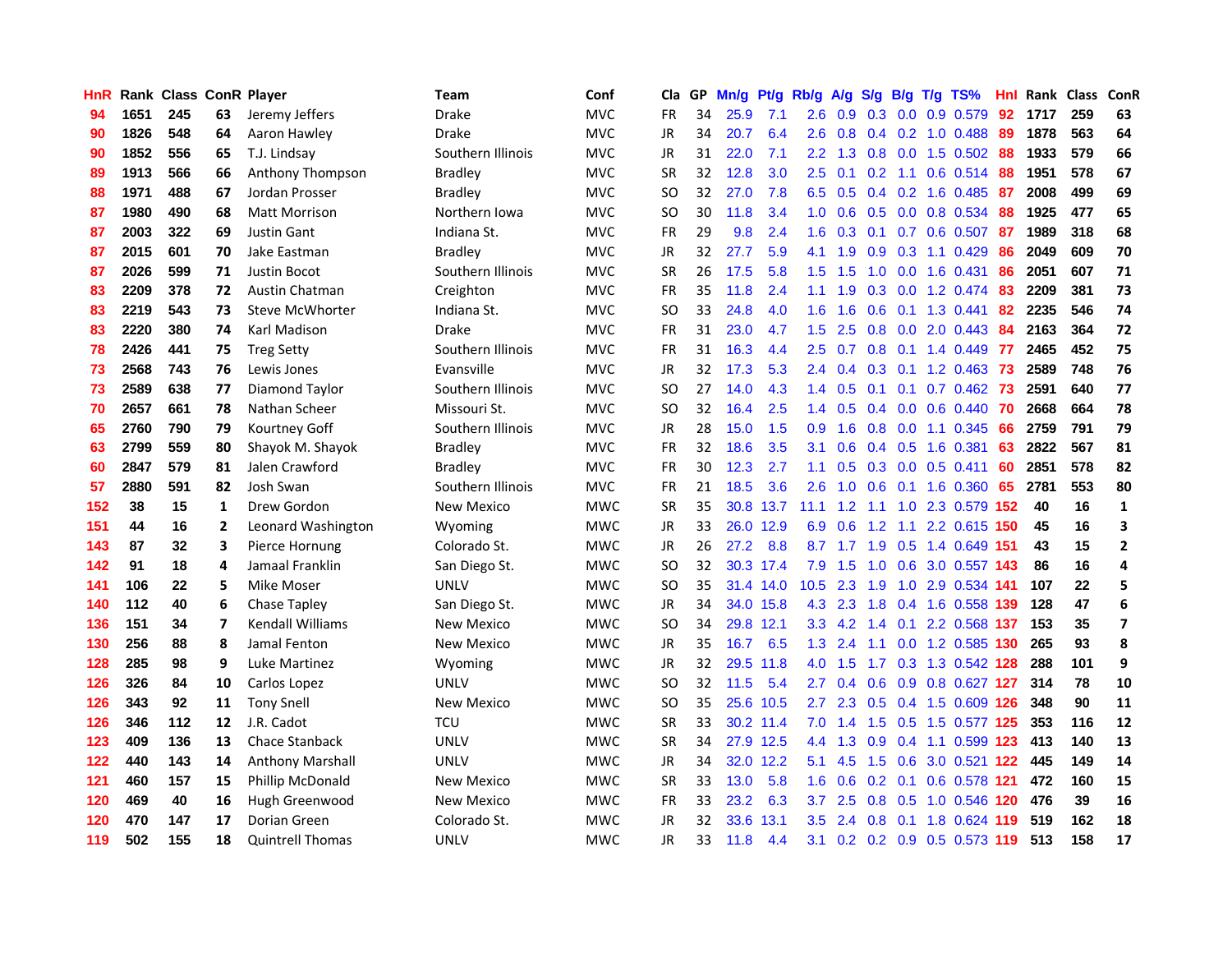| HnR. |      | <b>Rank Class ConR Player</b> |    |                          | Team          | Conf       | Cla           |    | GP Mn/g | Pt/g      | Rb/g             | A/g            | <b>S/g</b> |     | B/g T/g TS%                    | Hnl  | Rank Class |     | ConR |
|------|------|-------------------------------|----|--------------------------|---------------|------------|---------------|----|---------|-----------|------------------|----------------|------------|-----|--------------------------------|------|------------|-----|------|
| 118  | 543  | 179                           | 19 | Oscar Bellfield          | <b>UNLV</b>   | <b>MWC</b> | SR            | 35 | 32.0    | 9.8       | $2.3\phantom{0}$ | 5.4            | 1.1        | 0.3 | 2.3 0.521                      | -117 | 551        | 180 | 19   |
| 117  | 569  | 147                           | 20 | Demetrius Walker         | New Mexico    | <b>MWC</b> | <b>SO</b>     | 35 | 16.8    | 7.4       | 2.8              | 1.8            | 0.3        | 0.1 | 1.5 0.524 117                  |      | 575        | 147 | 20   |
| 117  | 571  | 61                            | 21 | <b>Anthony Drmic</b>     | Boise St.     | <b>MWC</b> | <b>FR</b>     | 29 | 30.6    | 12.0      | 5.0              | 2.1            | 1.1        |     | 0.2 1.3 0.515 116              |      | 586        | 61  | 21   |
| 115  | 605  | 187                           | 22 | <b>Justin Hawkins</b>    | <b>UNLV</b>   | <b>MWC</b> | <b>JR</b>     | 35 | 24.9    | 7.9       | 2.9              | 1.6            |            |     | 1.5 0.3 0.5 0.524 115          |      | 604        | 191 | 22   |
| 114  | 654  | 71                            | 23 | <b>Derrick Marks</b>     | Boise St.     | <b>MWC</b> | <b>FR</b>     | 30 | 21.5    | 9.4       | $3.4^{\circ}$    | 2.1            |            |     | 0.8 0.4 2.3 0.558 113          |      | 684        | 75  | 24   |
| 112  | 726  | 220                           | 24 | Kenny Buckner            | Boise St.     | <b>MWC</b> | JR            | 29 | 21.0    | 8.4       | 4.6              | 0.6            |            |     | 0.3 0.3 1.3 0.600 111          |      | 750        | 231 | 25   |
| 111  | 772  | 238                           | 25 | Michael Lyons            | Air Force     | <b>MWC</b> | JR            | 23 |         | 33.1 15.6 | 4.0              | 1.5            |            |     | 1.1 0.2 2.4 0.551 113          |      | 673        | 212 | 23   |
| 110  | 794  | 204                           | 26 | Amric Fields             | TCU           | <b>MWC</b> | <b>SO</b>     | 33 | 21.2    | 9.6       | $2.5^{\circ}$    | 0.8            | 0.6        |     | 0.6 1.2 0.601 110              |      | 788        | 203 | 26   |
| 110  | 826  | 259                           | 27 | <b>Francisco Cruz</b>    | Wyoming       | <b>MWC</b> | <b>SR</b>     | 33 | 32.3    | 12.0      | 2.9              | 2.2            | 0.8        | 0.1 | 1.9 0.545 109                  |      | 846        | 269 | 27   |
| 109  | 835  | 265                           | 28 | Garrett Green            | San Diego St. | <b>MWC</b> | <b>SR</b>     | 34 | 19.3    | 6.0       | 4.6              | 0.6            |            |     | 0.3 0.5 1.0 0.564 108          |      | 873        | 279 | 28   |
| 109  | 877  | 286                           | 29 | Adam Waddell             | Wyoming       | <b>MWC</b> | <b>SR</b>     | 33 | 28.1    | 9.6       |                  | $3.4\quad 0.7$ | 0.5        |     | 1.0 1.2 0.583 108              |      | 878        | 282 | 29   |
| 108  | 882  | 220                           | 30 | Xavier Thames            | San Diego St. | <b>MWC</b> | <b>SO</b>     | 31 | 33.8    | 10.1      | $3.2\phantom{0}$ | 4.1            | 1.0        |     | 0.2 2.5 0.513 108              |      | 888        | 222 | 30   |
| 108  | 888  | 271                           | 31 | Wes Eikmeier             | Colorado St.  | <b>MWC</b> | JR            | 32 |         | 32.7 15.5 | 1.8              | 2.0            | 0.8        | 0.1 | 2.1 0.523 107                  |      | 954        | 287 | 35   |
| 108  | 917  | 115                           | 32 | Larry Nance              | Wyoming       | <b>MWC</b> | FR            | 33 | 17.9    | 4.1       | 4.0              | 0.4            | 0.8        |     | 0.6 0.8 0.533 107              |      | 928        | 114 | 33   |
| 108  | 920  | 229                           | 33 | <b>Ryan Watkins</b>      | Boise St.     | <b>MWC</b> | <sub>SO</sub> | 29 | 15.5    | 6.8       | 4.0              | 0.3            | 0.6        |     | 0.2 1.1 0.499 107              |      | 936        | 232 | 34   |
| 108  | 922  | 302                           | 34 | Hank Thorns              | <b>TCU</b>    | <b>MWC</b> | <b>SR</b>     | 33 | 34.0    | 13.5      | 2.8              | 4.6            |            |     | 1.3 0.0 3.2 0.516 108          |      | 903        | 294 | 31   |
| 108  | 924  | 277                           | 35 | <b>Greg Smith</b>        | Colorado St.  | <b>MWC</b> | JR            | 30 | 22.6    | 9.4       | 5.1              | 0.9            |            |     | 0.3 0.4 2.0 0.525 106          |      | 984        | 300 | 37   |
| 107  | 934  | 281                           | 36 | Deshawn Stephens         | San Diego St. | <b>MWC</b> | JR            | 34 | 18.7    | 5.2       | 4.9              |                |            |     | 0.3 0.4 0.3 0.9 0.565 106      |      | 981        | 299 | 36   |
| 107  | 947  | 284                           | 37 | Jesse Carr               | Colorado St.  | <b>MWC</b> | JR            | 32 | 25.7    | 7.2       | 3.3 <sub>1</sub> | 2.7            |            |     | 0.7 0.1 1.7 0.570 106          |      | 1017       | 310 | 39   |
| 106  | 1016 | 328                           | 38 | <b>Brice Massamba</b>    | UNLV          | <b>MWC</b> | <b>SR</b>     | 34 | 20.2    | 6.4       | $3.4^{\circ}$    | 1.0            |            |     | 0.4 0.4 1.2 0.610 106          |      | 986        | 318 | 38   |
| 106  | 1024 | 332                           | 39 | JayDee Luster            | Wyoming       | <b>MWC</b> | <b>SR</b>     | 33 | 29.8    | 5.3       | 2.1              | 3.7            |            |     | 0.9 0.0 1.6 0.494 105          |      | 1045       | 339 | 40   |
| 105  | 1047 | 316                           | 40 | <b>Todd Fletcher</b>     | Air Force     | <b>MWC</b> | JR            | 29 | 30.9    | 8.1       | 2.6              | 3.3            | 1.6        | 0.1 | 1.9 0.571 104 1107             |      |            | 337 | 42   |
| 105  | 1048 | 317                           | 41 | <b>Taylor Broekhuis</b>  | Air Force     | <b>MWC</b> | JR            | 29 | 29.8    | 9.0       | 4.8              | 2.0            | 0.7        |     | 1.0 1.9 0.572 104 1108         |      |            | 338 | 43   |
| 105  | 1068 | 136                           | 42 | Kamryn Williams          | Air Force     | <b>MWC</b> | <b>FR</b>     | 29 | 15.0    | 4.1       | 2.6              | 1.4            | 0.6        |     | 0.7 1.0 0.490 103 1130         |      |            | 146 | 44   |
| 104  | 1122 | 361                           | 43 | Westly Perryman          | Boise St.     | <b>MWC</b> | <b>SR</b>     | 29 | 23.9    | 5.8       | 3.2 <sub>2</sub> | 2.2            |            |     | 1.3 0.2 1.2 0.479 103 1153     |      |            | 374 | 46   |
| 104  | 1125 | 363                           | 44 | <b>Taylor Stewart</b>    | Air Force     | <b>MWC</b> | <b>SR</b>     | 15 | 27.1    | 8.1       | 2.9              | 3.1            | 0.8        |     | 0.3 1.5 0.521 107              |      | 912        | 298 | 32   |
| 104  | 1128 | 280                           | 45 | Dwight Smith             | Colorado St.  | <b>MWC</b> | SO            | 30 | 15.8    | 5.1       | 2.0              | 1.0            |            |     | 0.4 0.3 0.9 0.575 102 1175     |      |            | 291 | 47   |
| 103  | 1134 | 368                           | 46 | <b>Tim Shelton</b>       | San Diego St. | <b>MWC</b> | <b>SR</b>     | 31 | 24.0    | 5.2       | 4.6              | 1.6            | 0.5        |     | 0.3 1.0 0.510 103 1144         |      |            | 371 | 45   |
| 103  | 1171 | 377                           | 47 | Will Bell                | Colorado St.  | <b>MWC</b> | <b>SR</b>     | 31 | 24.8    | 8.3       | 3.8 <sub>2</sub> | 0.5            | 0.3        | 0.5 | 1.4 0.584 102 1204             |      |            | 390 | 48   |
| 101  | 1233 | 356                           | 48 | James Rahon              | San Diego St. | <b>MWC</b> | JR            | 31 | 31.7    | 8.9       | $2.7^{\circ}$    |                |            |     | 0.8 0.5 0.0 0.8 0.491 104 1104 |      |            | 334 | 41   |
| 101  | 1254 | 403                           | 49 | Craig Williams           | TCU           | <b>MWC</b> | SR            | 32 | 17.4    | 8.0       |                  | $3.8\quad 0.5$ |            |     | 0.1 0.2 1.0 0.537 101 1246     |      |            | 403 | 49   |
| 100  | 1300 | 378                           | 50 | Mike Fitzgerald          | Air Force     | <b>MWC</b> | <b>JR</b>     | 29 |         | 29.1 10.4 | 3.8 <sup>°</sup> | 0.6            |            |     | $0.7$ $0.4$ 1.6 $0.632$        | -99  | 1352       | 391 | 51   |
| 100  | 1305 | 380                           | 51 | <b>Connell Crossland</b> | <b>TCU</b>    | <b>MWC</b> | JR            | 32 | 11.4    | 2.4       | 3.2 <sub>2</sub> | 0.8            |            |     | 0.2 0.2 0.6 0.570 100          |      | 1303       | 379 | 50   |
| 98   | 1371 | 401                           | 52 | Garlon Green             | <b>TCU</b>    | <b>MWC</b> | JR            | 33 | 24.4    | 9.9       | $3.4^{\circ}$    | 0.8            |            |     | 0.5 0.4 1.2 0.542              | 98   | 1370       | 398 | 52   |
| 98   | 1397 | 357                           | 53 | <b>Cameron Bairstow</b>  | New Mexico    | <b>MWC</b> | <b>SO</b>     | 34 | 15.4    | 3.7       | 3.6              | 0.3            |            |     | $0.4$ 0.6 0.9 0.498            | 98   | 1376       | 347 | 53   |
| 97   | 1461 | 212                           | 54 | Kyan Anderson            | <b>TCU</b>    | <b>MWC</b> | <b>FR</b>     | 33 | 27.7    | 8.3       | 1.5              | 2.8            | 1.2        | 0.0 | 2.0 0.520                      | 97   | 1449       | 203 | 55   |
| 97   | 1478 | 457                           | 55 | A.J. Hardeman            | New Mexico    | <b>MWC</b> | <b>SR</b>     | 35 | 21.5    | 4.6       | $3.4^{\circ}$    | 0.6            | 0.5        | 0.5 | 1.4 0.480                      | 97   | 1471       | 461 | 56   |
| 97   | 1480 | 215                           | 56 | Justin Hammonds          | Air Force     | <b>MWC</b> | <b>FR</b>     | 24 | 13.9    | 4.5       | 1.9              |                |            |     | 0.5 0.5 0.2 0.8 0.597          | 96   | 1519       | 218 | 57   |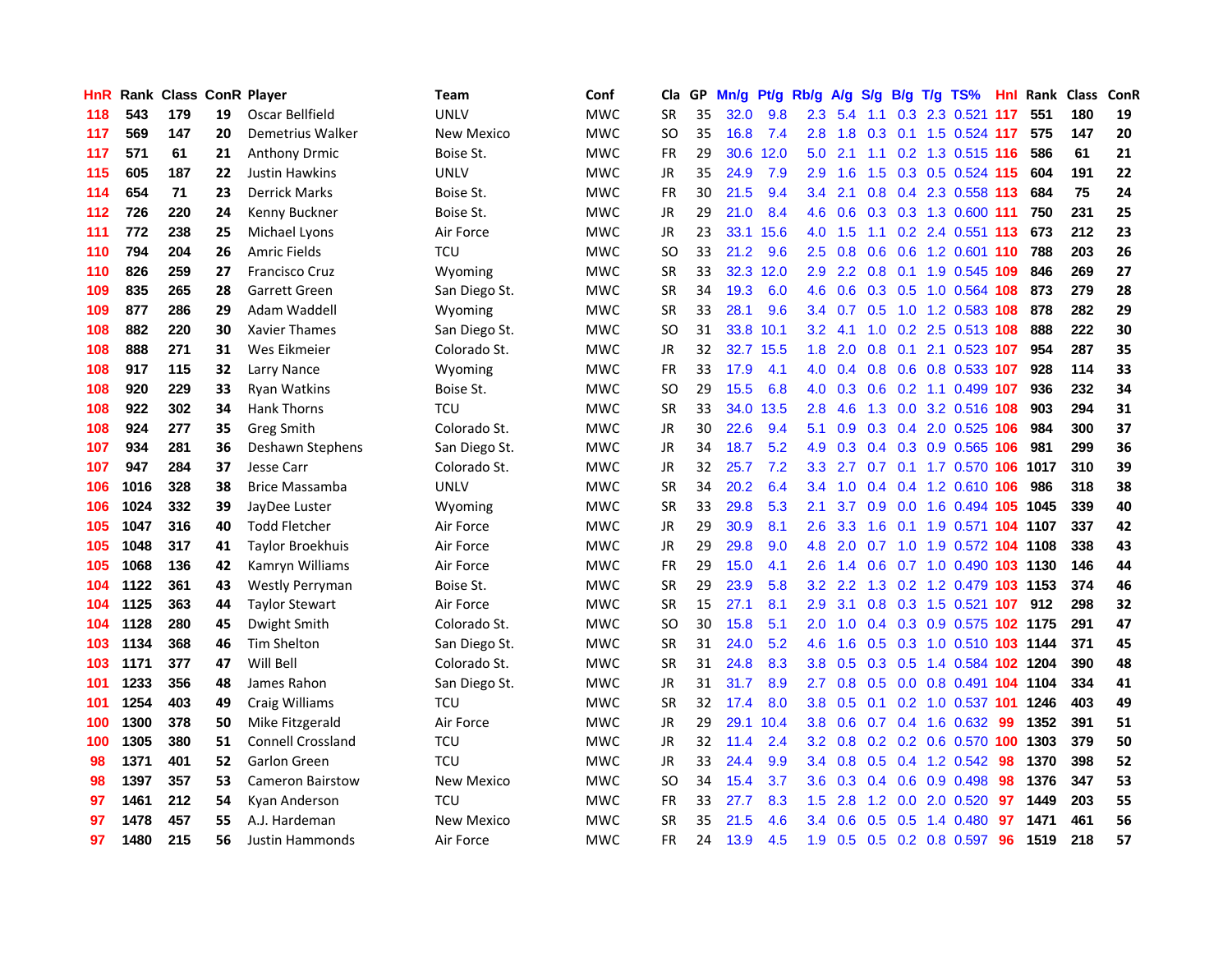| HnR |      | <b>Rank Class ConR Player</b> |                |                         | Team                 | Conf       | Cla       |    | GP Mn/g | Pt/g      | Rb/g             | A/g             | <b>S/g</b>       | B/g              | T/g TS%                | Hnl  | Rank Class |     | ConR                    |
|-----|------|-------------------------------|----------------|-------------------------|----------------------|------------|-----------|----|---------|-----------|------------------|-----------------|------------------|------------------|------------------------|------|------------|-----|-------------------------|
| 96  | 1517 | 441                           | 57             | Drew Wiley              | Boise St.            | <b>MWC</b> | JR        | 28 | 18.0    | 5.8       | 2.5              | 0.7             | 0.3              | 0.3              | 0.9 0.544              | 96   | 1524       | 441 | 58                      |
| 96  | 1538 | 383                           | 58             | Jeff Elorriaga          | Boise St.            | <b>MWC</b> | <b>SO</b> | 26 | 27.9    | 6.0       | 2.4              | 1.8             | 0.7              | 0.1              | 0.8 0.567              | 97   | 1440       | 363 | 54                      |
| 94  | 1652 | 410                           | 59             | <b>Thomas Bropleh</b>   | Boise St.            | <b>MWC</b> | SO        | 30 | 18.9    | 7.0       | 3.4              | 0.3             | 0.3              | 0.1              | 1.1 0.500              | 93   | 1693       | 424 | 60                      |
| 92  | 1750 | 526                           | 60             | Kaipo Sabas             | Colorado St.         | <b>MWC</b> | SR        | 29 | 23.1    | 4.6       | $2.3^{\circ}$    | 1.1             | 0.6              |                  | 0.0 1.2 0.635          | 93   | 1682       | 513 | 59                      |
| 90  | 1847 | 286                           | 61             | Igor Hadziomerovic      | Boise St.            | <b>MWC</b> | <b>FR</b> | 15 | 16.7    | 4.9       | 1.5              | 1.5             |                  |                  | 0.7 0.0 1.5 0.525      | 93   | 1711       | 257 | 61                      |
| 87  | 2016 | 593                           | 62             | Arthur Bouedo           | Wyoming              | <b>MWC</b> | SR        | 33 | 11.9    | 2.3       | 0.8 <sub>0</sub> | 0.7             |                  |                  | $0.2$ 0.0 0.2 0.570    | 86   | 2025       | 596 | 62                      |
| 86  | 2048 | 500                           | 63             | LaBradford Franklin     | San Diego St.        | <b>MWC</b> | <b>SO</b> | 33 | 12.1    | 2.8       | $1.4^{\circ}$    | 1.6             |                  |                  | $0.3$ 0.0 1.4 0.511    | 85   | 2076       | 509 | 63                      |
| 84  | 2159 | 636                           | 64             | <b>Adrick McKinney</b>  | тси                  | <b>MWC</b> | <b>JR</b> | 32 | 18.1    | 5.5       | 3.8 <sub>1</sub> | 0.8             | 0.7              |                  | 0.3 1.6 0.426          | 84   | 2139       | 637 | 65                      |
| 83  | 2186 | 641                           | 65             | <b>Tre Nichols</b>      | Boise St.            | <b>MWC</b> | <b>SR</b> | 25 | 12.8    | 4.8       | 0.7              | 1.1             | 0.3              | 0.0 <sub>1</sub> | 0.9 0.439              | 84   | 2147       | 630 | 66                      |
| 83  | 2214 | 651                           | 66             | <b>Derrious Gilmore</b> | Wyoming              | <b>MWC</b> | JR        | 24 | 12.4    | 3.1       | 0.8              | 1.1             | 0.5              |                  | 0.0 1.0 0.484          | 85   | 2081       | 615 | 64                      |
| 81  | 2321 | 667                           | 67             | <b>Kendall Wallace</b>  | <b>UNLV</b>          | <b>MWC</b> | <b>SR</b> | 34 | 11.3    | 3.2       | 0.7              | 0.5             | $0.4^{\circ}$    | 0.1              | 0.4 0.527              | 81   | 2299       | 660 | 67                      |
| 72  | 2612 | 758                           | 68             | Nate Butler             | <b>TCU</b>           | <b>MWC</b> | <b>JR</b> | 33 | 16.4    | 2.6       | $2.3^{\circ}$    | 0.9             | 0.7              | 0.2              | 1.0 0.387              | 72   | 2621       | 756 | 69                      |
| 70  | 2664 | 507                           | 69             | Joe Hanstad             | Boise St.            | <b>MWC</b> | <b>FR</b> | 18 | 13.8    | 3.3       | 1.2              | 0.4             | 0.2 <sub>0</sub> | 0.1              | 0.8 0.590              | 75   | 2521       | 467 | 68                      |
| 151 | 43   | 18                            | $\mathbf{1}$   | Ken Horton              | C. Connecticut St.   | <b>NEC</b> | <b>SR</b> | 28 |         | 34.5 19.0 | 8.9              | 1.7             | 2.1              | 1.4              | 1.9 0.585              | 152  | 38         | 15  | $\mathbf{1}$            |
| 143 | 88   | 16                            | $\mathbf{2}$   | Ike Azotam              | Quinnipiac           | <b>NEC</b> | SO        | 32 |         | 30.7 15.8 | 9.5              | 0.8             | 0.8              | 1.0              | 1.6 0.567 142          |      | 95         | 18  | $\mathbf{2}$            |
| 140 | 114  | 42                            | 3              | Velton Jones            | <b>Robert Morris</b> | <b>NEC</b> | JR        | 37 |         | 29.6 16.0 | 2.8              | 4.5             | 1.8              |                  | 0.0 2.7 0.499 139      |      | 120        | 46  | 3                       |
| 135 | 166  | 62                            | 4              | <b>Shane Gibson</b>     | Sacred Heart         | <b>NEC</b> | JR        | 32 |         | 33.8 22.0 | 4.7              | 2.2             |                  |                  | 1.5 0.3 3.2 0.628 134  |      | 177        | 64  | 4                       |
| 130 | 244  | 82                            | 5              | Jamal Olasewere         | Long Island U.       | <b>NEC</b> | <b>JR</b> | 34 |         | 26.0 16.9 | 7.5              | 1.1             | 1.5              |                  | 1.1 3.2 0.626 130      |      | 259        | 90  | 6                       |
| 130 | 255  | 87                            | 6              | Julian Boyd             | Long Island U.       | <b>NEC</b> | JR        | 33 |         | 27.1 17.4 |                  | $9.3 \quad 0.8$ |                  |                  | 0.5 0.6 2.1 0.616 131  |      | 245        | 85  | 5                       |
| 126 | 345  | 116                           | $\overline{7}$ | Jonathon Williams       | Wagner               | <b>NEC</b> | JR        | 30 |         | 24.5 13.4 |                  | $5.0 \quad 0.9$ |                  |                  | 0.6 0.3 2.0 0.603 126  |      | 344        | 119 | $\overline{\mathbf{z}}$ |
| 124 | 382  | 101                           | 8              | <b>Scott Eatherton</b>  | Saint Francis (PA)   | <b>NEC</b> | <b>SO</b> | 29 |         | 28.7 14.0 | 7.0              | 1.0             | 0.9              |                  | 1.2 2.4 0.643 122      |      | 432        | 107 | 9                       |
| 121 | 453  | 155                           | 9              | <b>Tyler Murray</b>     | Wagner               | <b>NEC</b> | <b>SR</b> | 31 |         | 30.7 12.0 | 3.5              | 2.1             |                  |                  | 1.2 0.2 1.4 0.619 121  |      | 471        | 159 | 10                      |
| 119 | 508  | 48                            | 10             | Mario Moody             | Wagner               | <b>NEC</b> | <b>FR</b> | 23 | 11.0    | 4.1       | 3.7              | 0.2             | 0.7              |                  | 1.0 0.6 0.576          | -123 | 419        | 34  | 8                       |
| 117 | 549  | 58                            | 11             | Jalen Cannon            | St. Francis (NY)     | <b>NEC</b> | FR        | 30 | 24.5    | 8.0       | 8.8              | 0.7             |                  |                  | 0.6 0.5 0.8 0.566 116  |      | 579        | 60  | 11                      |
| 115 | 617  | 192                           | 12             | Akeem Johnson           | St. Francis (NY)     | <b>NEC</b> | <b>JR</b> | 28 |         | 23.9 11.3 | 5.1              | 0.9             | 0.7              |                  | 1.0 2.1 0.602 116      |      | 589        | 184 | ${\bf 12}$              |
| 112 | 700  | 182                           | 13             | <b>Anthony Myers</b>    | <b>Robert Morris</b> | <b>NEC</b> | SΟ        | 37 | 23.2    | 6.2       | 2.6              | 3.0             | 1.2              | 0.0              | 1.6 0.550 112          |      | 738        | 187 | 14                      |
| 112 | 712  | 78                            | 14             | Lucky Jones             | <b>Robert Morris</b> | <b>NEC</b> | FR        | 35 | 23.5    | 8.5       | 6.1              | 1.0             | $1.2^{\circ}$    |                  | 0.1 1.7 0.501 112      |      | 730        | 82  | 13                      |
| 111 | 760  | 196                           | 15             | <b>Latif Rivers</b>     | Wagner               | <b>NEC</b> | SO        | 31 |         | 30.4 14.6 | 2.6              | 2.2             | 0.7              | 0.4              | 2.2 0.549 111          |      | 772        | 200 | 15                      |
| 110 | 796  | 93                            | 16             | <b>Ousmane Drame</b>    | Quinnipiac           | <b>NEC</b> | <b>FR</b> | 32 | 19.5    | 6.5       | 7.3              | 0.6             |                  | $0.3 \quad 0.9$  | 1.2 0.511 109          |      | 826        | 100 | 17                      |
| 110 | 815  | 258                           | 17             | Lijah Thompson          | <b>Robert Morris</b> | <b>NEC</b> | JR        | 32 | 19.8    | 7.3       | 4.2              | 0.4             | 0.4              | 1.0              | 1.2 0.541 110          |      | 806        | 253 | 16                      |
| 109 | 851  | 213                           | 18             | Coron Williams          | <b>Robert Morris</b> | <b>NEC</b> | SO        | 37 |         | 27.1 10.8 | 2.6              | 1.3             | 0.8              | 0.1              | 0.9 0.559 108          |      | 859        | 214 | 18                      |
| 109 | 864  | 281                           | 19             | George Goode            | Fairleigh Dickinson  | <b>NEC</b> | <b>SR</b> | 29 |         | 30.9 12.8 | 7.4              | 1.6             | 0.4              |                  | 1.4 1.7 0.520 107      |      | 917        | 301 | 21                      |
| 109 | 867  | 216                           | 20             | Kenneth Ortiz           | Wagner               | <b>NEC</b> | SO        | 31 | 27.8    | 8.1       | 4.5              | 4.3             | 1.8              |                  | 0.1 2.9 0.426 108      |      | 864        | 215 | 19                      |
| 108 | 905  | 226                           | 21             | Naofall Folahan         | Wagner               | <b>NEC</b> | SO        | 31 | 17.5    | 4.3       | 3.7              | 0.4             | 0.2              |                  | 1.7 0.8 0.611 108      |      | 907        | 226 | 20                      |
| 107 | 943  | 308                           | 22             | James Johnson           | Quinnipiac           | <b>NEC</b> | <b>SR</b> | 31 |         | 36.1 16.5 | 3.3 <sub>2</sub> | 3.5             | 1.3              | 0.1              | 2.5 0.493 107          |      | 956        | 313 | 22                      |
| 106 | 984  | 299                           | 23             | Russell Johnson         | <b>Robert Morris</b> | <b>NEC</b> | <b>JR</b> | 31 | 26.9    | 8.5       | 5.7              | 1.5             | 1.2              | 0.8              | 1.9 0.500              | 106  | 1003       | 306 | 23                      |
| 103 | 1153 | 342                           | 24             | Josh Thompson           | Wagner               | <b>NEC</b> | JR        | 31 | 14.8    | 4.2       | 2.9              | 0.8             | 0.7              | 0.3              | 0.9 0.535              | 103  | 1159       | 344 | 25                      |
| 102 | 1186 | 345                           | 25             | Justin Swidowski        | Sacred Heart         | <b>NEC</b> | <b>JR</b> | 28 |         | 24.2 11.1 | 5.3              | 0.5             | 0.6              |                  | 1.3 1.3 0.591 104 1096 |      |            | 331 | 24                      |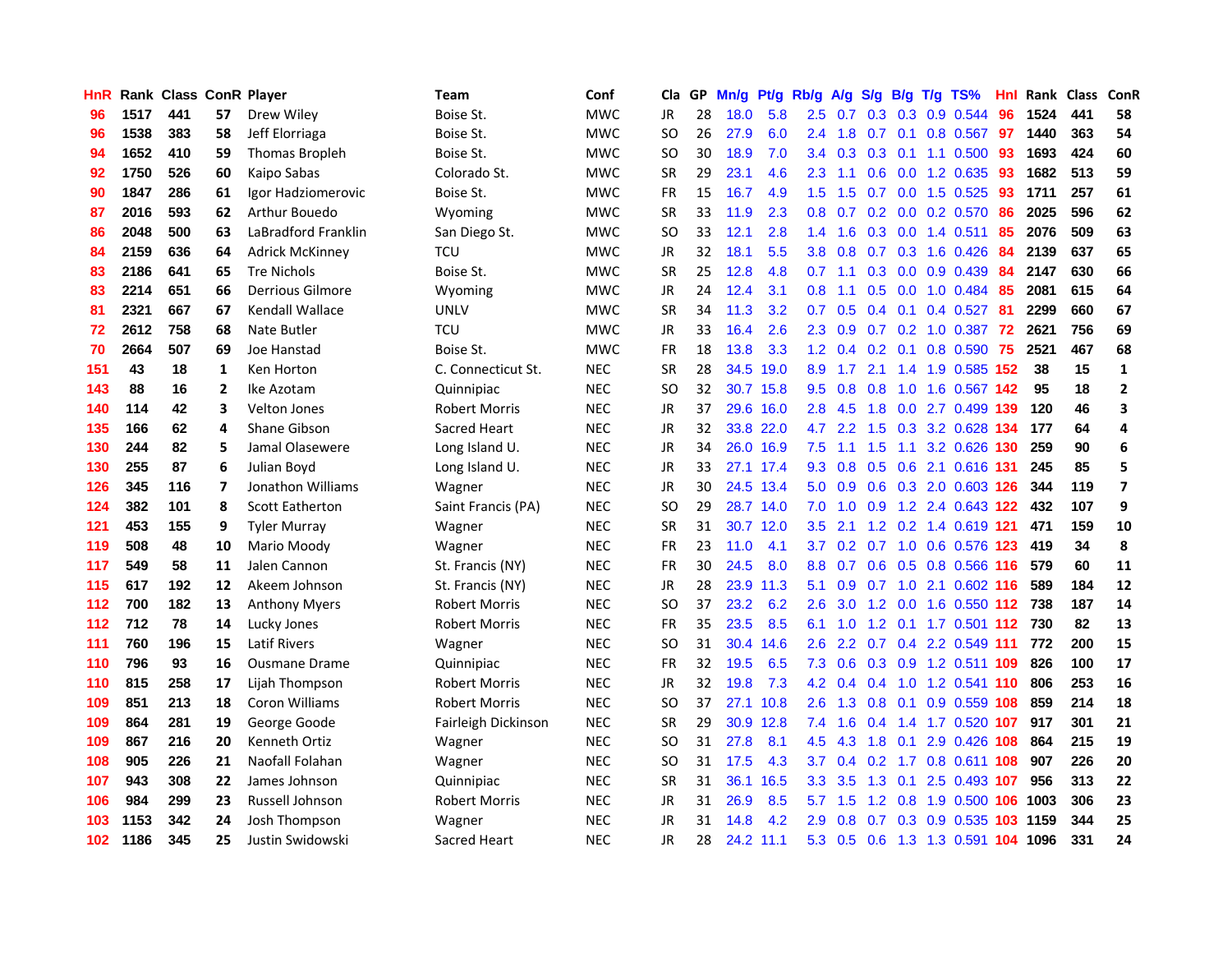| <b>HnR</b> |      | <b>Rank Class ConR Player</b> |    |                        | Team                 | Conf       | Cla       |    | GP Mn/g | Pt/g      | Rb/g             | A/g             |     |                | S/g B/g T/g TS%            | Hnl | Rank Class |     | ConR |
|------------|------|-------------------------------|----|------------------------|----------------------|------------|-----------|----|---------|-----------|------------------|-----------------|-----|----------------|----------------------------|-----|------------|-----|------|
| 101        | 1244 | 359                           | 26 | Kinu Rochford          | Fairleigh Dickinson  | <b>NEC</b> | JR        | 29 | 25.5    | 9.3       | 6.8              | 1.0             | 0.8 | 0.9            | 1.6 0.548                  | 100 | 1287       | 373 | 27   |
| 101        | 1275 | 408                           | 27 | Danny Thompson         | Mount St. Mary's     | <b>NEC</b> | <b>SR</b> | 29 | 27.4    | 7.8       | 6.9              | 0.6             | 1.2 | 1.3            | 1.6 0.510 100              |     | 1304       | 418 | 28   |
| 100        | 1302 | 331                           | 28 | Jason Brickman         | Long Island U.       | <b>NEC</b> | <b>SO</b> | 34 | 34.5    | 9.6       | 2.6              | 7.3             | 0.9 | 0.0            | 3.9 0.629                  | -99 | 1309       | 329 | 29   |
| 100        | 1306 | 332                           | 29 | Mike McFadden          | Robert Morris        | <b>NEC</b> | SO.       | 27 | 25.4    | 8.4       |                  | 4.3 0.4         |     |                | 1.0 0.6 1.7 0.535 102 1198 |     |            | 303 | 26   |
| 100        | 1311 | 383                           | 30 | <b>Travis Nichols</b>  | St. Francis (NY)     | <b>NEC</b> | JR        | 28 | 20.0    | 9.3       |                  |                 |     |                | 4.2 0.3 0.5 0.1 1.3 0.574  | -99 | 1316       | 383 | 30   |
| 100        | 1314 | 181                           | 31 | Kyle Vinales           | C. Connecticut St.   | <b>NEC</b> | <b>FR</b> | 29 |         | 34.7 17.9 | 2.0              | 3.6             |     |                | 1.2 0.1 3.1 0.510          | -99 | 1355       | 189 | 31   |
| 99         | 1364 | 349                           | 32 | <b>Alex Francis</b>    | Bryant               | <b>NEC</b> | <b>SO</b> | 30 |         | 32.6 17.0 | 7.4              | 1.5             |     |                | 0.7 0.2 4.8 0.559          | 96  | 1481       | 373 | 38   |
| 98         | 1374 | 403                           | 33 | <b>Ed Waite</b>        | Monmouth             | <b>NEC</b> | JR        | 32 | 22.3    | 7.1       | 5.4              | 1.6             | 1.3 |                | 0.3 1.5 0.495              | 98  | 1387       | 404 | 32   |
| 98         | 1404 | 413                           | 34 | Darien Johnson         | Quinnipiac           | <b>NEC</b> | JR        | 31 | 30.3    | 8.7       | 4.0              | 3.7             | 1.0 | 0.1            | 2.5 0.466                  | 97  | 1424       | 420 | 36   |
| 98         | 1411 | 416                           | 35 | C.J. Garner            | Long Island U.       | <b>NEC</b> | JR        | 34 | 29.8    | 12.6      | 2.5              | 3.3             | 1.0 |                | 0.2 2.2 0.522              | 97  | 1418       | 418 | 35   |
| 98         | 1423 | 201                           | 36 | Kelvin Parker          | Mount St. Mary's     | <b>NEC</b> | FR        | 29 | 29.8    | 9.0       | 4.6              | 1.5             | 1.3 |                | 0.3 1.4 0.532              | 97  | 1475       | 209 | 37   |
| 97         | 1448 | 208                           | 37 | Zaid Hearst            | Quinnipiac           | <b>NEC</b> | FR        | 32 | 24.1    | 7.2       | 3.7              | 1.3             | 0.7 | 0.0            | 0.9 0.516                  | 96  | 1485       | 212 | 40   |
| 97         | 1457 | 451                           | 38 | <b>Chris Martin</b>    | Wagner               | <b>NEC</b> | <b>SR</b> | 29 | 20.9    | 7.1       | 1.9              | 1.0             | 1.1 | 0.0            | $1.0 \ \ 0.481$            | 98  | 1404       | 443 | 33   |
| 97         | 1474 | 373                           | 39 | Orlando Parker         | Wagner               | <b>NEC</b> | <b>SO</b> | 31 | 13.6    | 3.9       | 3.2 <sub>2</sub> | 0.2             | 0.5 | 0.4            | 0.6 0.504                  | 96  | 1482       | 374 | 39   |
| 97         | 1475 | 433                           | 40 | <b>Frankie Dobbs</b>   | <b>Bryant</b>        | <b>NEC</b> | JR        | 30 | 38.0    | 13.3      | 3.5              | 4.6             | 0.9 | 0.1            | 2.7 0.526                  | 95  | 1577       | 463 | 44   |
| 96         | 1531 | 480                           | 41 | Michael Culpo          | Long Island U.       | <b>NEC</b> | <b>SR</b> | 34 | 31.5    | 9.4       | 3.2              | 1.0             | 0.8 | 0.1            | 1.0 0.516                  | 96  | 1528       | 482 | 42   |
| 96         | 1536 | 450                           | 42 | Jesse Steele           | Monmouth             | <b>NEC</b> | JR        | 32 | 34.6    | 12.6      | 2.0              | 4.2             |     |                | 1.2 0.0 2.5 0.515          | -95 | 1536       | 446 | 43   |
| 95         | 1597 | 471                           | 43 | Jamee Jackson          | Quinnipiac           | <b>NEC</b> | JR        | 18 | 23.3    | 8.4       | 5.1              | 0.6             |     |                | 0.4 0.7 1.7 0.503          | -96 | 1518       | 439 | 41   |
| 93         | 1665 | 413                           | 44 | Julian Norfleet        | Mount St. Mary's     | <b>NEC</b> | SO.       | 29 |         | 36.4 13.7 |                  | 4.2 2.3         |     |                | 1.0 0.3 2.7 0.512 93       |     | 1712       | 430 | 46   |
| 93         | 1678 | 419                           | 45 | <b>Brent Jones</b>     | St. Francis (NY)     | <b>NEC</b> | SO.       | 30 | 22.2    | 7.9       | 2.8              | 3.9             |     |                | 1.4 0.1 3.3 0.437 92       |     | 1715       | 431 | 47   |
| 92         | 1767 | 531                           | 46 | Dion Nesmith           | Monmouth             | <b>NEC</b> | JR        | 32 | 23.6    | 8.8       |                  | $3.1 \quad 1.5$ |     |                | $1.1 \t0.2 \t1.5 \t0.518$  | -91 | 1770       | 531 | 49   |
| 91         | 1787 | 535                           | 47 | <b>Garvey Young</b>    | Quinnipiac           | <b>NEC</b> | JR        | 29 | 22.7    | 5.9       | 3.8 <sup>°</sup> | 1.3             | 0.8 |                | $0.1$ 1.2 0.487            | -91 | 1761       | 529 | 48   |
| 91         | 1805 | 539                           | 48 | Stefan Perunicic       | St. Francis (NY)     | <b>NEC</b> | <b>SR</b> | 29 |         | 29.3 11.6 |                  | $2.4$ 1.2       |     |                | 0.9 0.2 2.3 0.579          | 90  | 1816       | 542 | 51   |
| 91         | 1809 | 542                           | 49 | Mike Meyers Keitt      | Monmouth             | <b>NEC</b> | <b>SR</b> | 31 | 23.8    | 8.4       | 3.5              | 1.3             | 0.5 |                | 0.0 1.1 0.520              | -91 | 1804       | 540 | 50   |
| 90         | 1822 | 544                           | 50 | <b>Robby Ptacek</b>    | C. Connecticut St.   | <b>NEC</b> | <b>SR</b> | 29 | 37.0    | 17.3      | 3.9              | 2.2             |     | $0.9\quad 0.1$ | 2.8 0.528                  | -90 | 1853       | 553 | 52   |
| 90         | 1835 | 454                           | 51 | Louis Montes           | Sacred Heart         | <b>NEC</b> | SO.       | 32 | 22.2    | 7.8       | 5.1              | 0.8             |     |                | 0.6 0.5 1.3 0.526          | -89 | 1861       | 461 | 53   |
| 90         | 1838 | 456                           | 52 | <b>Ben Mockford</b>    | St. Francis (NY)     | <b>NEC</b> | <b>SO</b> | 30 |         | 30.7 11.8 | 1.7 <sup>2</sup> | 1.2             | 0.5 | 0.1            | 1.6 0.493                  | 89  | 1866       | 463 | 54   |
| 89         | 1897 | 471                           | 53 | <b>Chris Evans</b>     | Sacred Heart         | <b>NEC</b> | SO.       | 28 | 25.1    | 8.1       | 3.5              | 2.3             | 0.9 |                | 0.1 1.8 0.525              | 88  | 1924       | 476 | 56   |
| 89         | 1909 | 473                           | 54 | Corey Maynard          | <b>Bryant</b>        | <b>NEC</b> | SO.       | 19 |         | 34.5 11.4 | 4.8              | 3.5             | 1.1 | 0.1            | 1.8 0.520                  | 97  | 1416       | 357 | 34   |
| 89         | 1915 | 573                           | 55 | Raven Barber           | Mount St. Mary's     | <b>NEC</b> | JR        | 27 | 24.1    | 9.2       | 4.5              | 0.2             | 0.2 | 0.5            | 1.7 0.586                  | 88  | 1923       | 577 | 55   |
| 88         | 1951 | 581                           | 56 | Lawrence Bridges       | <b>Robert Morris</b> | <b>NEC</b> | <b>SR</b> | 37 | 19.9    | 3.8       | 3.8              | 0.9             | 0.5 | 0.1            | 1.7 0.547                  | 88  | 1969       | 584 | 57   |
| 87         | 1979 | 318                           | 57 | <b>Marcus Burton</b>   | Wagner               | <b>NEC</b> | FR        | 30 | 12.6    | 3.5       | 1.3              | 1.0             | 0.6 | 0.1            | $0.9$ $0.460$              | 88  | 1976       | 313 | 58   |
| 87         | 1994 | 585                           | 58 | David Simmons          | C. Connecticut St.   | <b>NEC</b> | <b>SR</b> | 29 | 16.1    | 3.4       | 3.5              | 0.4             |     |                | $0.9$ $0.2$ $0.8$ $0.599$  | 86  | 2027       | 598 | 59   |
| 87         | 2011 | 600                           | 59 | Joe Efese              | C. Connecticut St.   | <b>NEC</b> | JR        | 27 | 15.2    | 3.9       | 3.9              | 0.2             |     |                | $0.3$ 0.9 0.9 0.556        | 86  | 2036       | 605 | 60   |
| 85         | 2118 | 351                           | 60 | <b>Andrew Nicholas</b> | Monmouth             | <b>NEC</b> | <b>FR</b> | 28 | 23.9    | 8.8       | 2.6              | 1.8             |     |                | 1.2 0.3 1.9 0.462          | 85  | 2119       | 352 | 61   |
| 85         | 2134 | 356                           | 61 | Malcolm McMillan       | C. Connecticut St.   | <b>NEC</b> | FR        | 29 | 29.8    | 2.4       | 2.9              | 4.0             | 1.2 | 0.3            | 2.0 0.345                  | 84  | 2170       | 367 | 63   |
| 84         | 2142 | 359                           | 62 | Earl Brown             | Saint Francis (PA)   | <b>NEC</b> | <b>FR</b> | 26 | 18.2    | 6.0       | 3.0              | 0.9             | 0.8 | 0.6            | 1.5 0.517                  | 84  | 2168       | 366 | 62   |
| 84         | 2158 | 366                           | 63 | Phil Gaetano           | Sacred Heart         | <b>NEC</b> | <b>FR</b> | 32 | 23.6    | 4.3       | 2.1              | 4.0             |     |                | 0.8 0.1 2.7 0.586          | 83  | 2184       | 375 | 64   |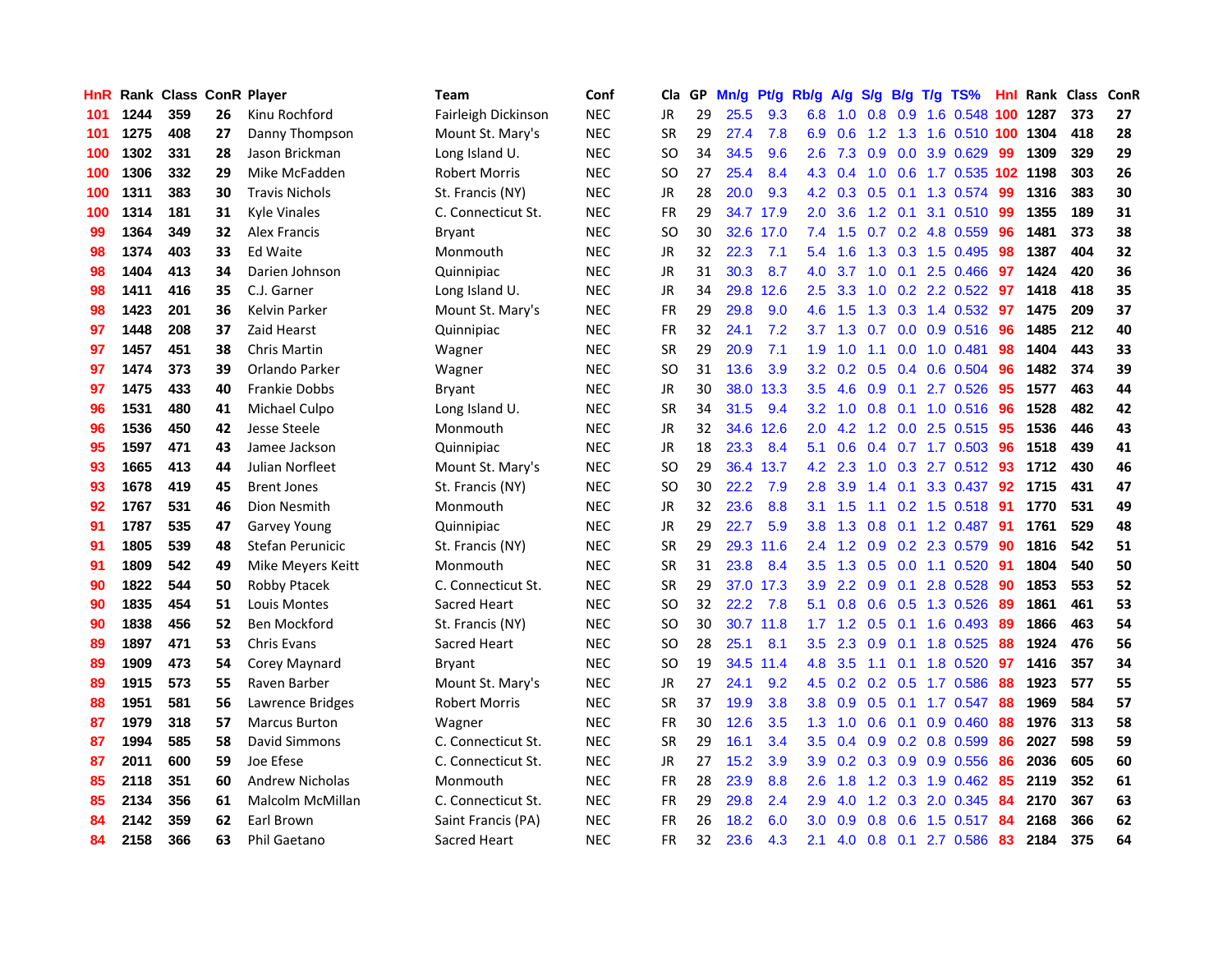| <b>HnR</b> |      |     |     | <b>Rank Class ConR Player</b> | Team                | Conf       | Cla       |    | GP Mn/g Pt/g |           | Rb/g             | A/g             |                |                 | S/g B/g T/g TS%           | Hnl | Rank Class |     | ConR |
|------------|------|-----|-----|-------------------------------|---------------------|------------|-----------|----|--------------|-----------|------------------|-----------------|----------------|-----------------|---------------------------|-----|------------|-----|------|
| 83         | 2191 | 645 | 64  | <b>Anthony Ervin</b>          | Saint Francis (PA)  | <b>NEC</b> | JR        | 29 |              | 31.4 11.2 | 3.7              | 1.4             | 1.1            | 0.0             | 2.1 0.533                 | 82  | 2250       | 662 | 69   |
| 83         | 2198 | 647 | 65  | Chris Johnson                 | Saint Francis (PA)  | <b>NEC</b> | <b>JR</b> | 8  | 31.0         | 5.8       | 2.5              | 5.8             | 1.4            | 0.0             | 2.5 0.554                 | 94  | 1621       | 479 | 45   |
| 83         | 2202 | 377 | 66  | <b>Austin Tillotson</b>       | Monmouth            | <b>NEC</b> | <b>FR</b> | 31 | 23.2         | 6.1       | 1.5              | 2.0             | 1.1            | 0.0             | 1.5 0.554                 | -83 | 2201       | 379 | 65   |
| 83         | 2206 | 650 | 67  | Kenny Onyechi                 | Long Island U.      | <b>NEC</b> | JR        | 34 | 14.9         | 5.3       | 3.3 <sub>2</sub> | 0.2             | $0.3\quad 0.9$ |                 | 1.1 0.495                 | 83  | 2210       | 650 | 66   |
| 83         | 2212 | 539 | 68  | PJ Santavenere                | St. Francis (NY)    | <b>NEC</b> | SO.       | 24 | 10.1         | 3.5       |                  | $0.7 \quad 0.5$ |                |                 | 0.5 0.0 0.5 0.538         | 83  | 2212       | 537 | 67   |
| 82         | 2260 | 653 | 69  | Will Campbell                 | Monmouth            | <b>NEC</b> | <b>SR</b> | 29 | 16.1         | 6.0       | 1.9              | 0.8             |                |                 | $0.4$ 0.1 1.0 0.496       | -82 | 2266       | 654 | 70   |
| 82         | 2275 | 655 | 70  | <b>Justin Newton</b>          | St. Francis (NY)    | <b>NEC</b> | <b>SR</b> | 30 | 18.6         | 1.6       | $2.5^{\circ}$    | 3.4             |                |                 | 1.0 0.2 2.3 0.438         | 81  | 2303       | 662 | 73   |
| 81         | 2288 | 659 | 71  | <b>Stan Dulaire</b>           | <b>Sacred Heart</b> | <b>NEC</b> | <b>SR</b> | 31 | 21.1         | 4.6       | 3.5              | 1.0             |                |                 | $0.5$ $0.5$ 1.2 $0.552$   | 81  | 2297       | 658 | 72   |
| 81         | 2308 | 676 | 72  | Marcus Ware                   | Monmouth            | <b>NEC</b> | JR        | 24 | 19.7         | 6.4       | 3.9              | 0.8             | 1.0            |                 | 0.3 1.5 0.475             | 82  | 2271       | 663 | 71   |
| 81         | 2313 | 569 | 73  | Evan Kelley                   | Sacred Heart        | <b>NEC</b> | <b>SO</b> | 29 | 27.2         | 7.3       | 2.8              | 2.5             | 1.0            | 0.1             | 2.6 0.501                 | 82  | 2249       | 554 | 68   |
| 80         | 2340 | 578 | 74  | Josh Castellanos              | Mount St. Mary's    | <b>NEC</b> | SO.       | 29 | 31.0         | 8.1       | 2.1              | 4.6             | 0.9            | 0.1             | 3.9 0.443                 | 79  | 2364       | 585 | 75   |
| 80         | 2365 | 688 | 75  | <b>Brandon Thompson</b>       | Long Island U.      | <b>NEC</b> | JR        | 34 | 17.6         | 4.4       | 2.5              | 0.6             | 0.7            | 0.1             | 0.8 0.515                 | 79  | 2361       | 689 | 74   |
| 77         | 2447 | 694 | 76  | Arnold Mayorga                | Long Island U.      | <b>NEC</b> | <b>SR</b> | 29 | 9.8          | 2.7       | 1.8              | 0.2             | 0.2            | 0.3             | 0.4 0.562                 | 78  | 2413       | 687 | 76   |
| 76         | 2486 | 457 | 77  | Stephon Whyatt                | Saint Francis (PA)  | <b>NEC</b> | FR        | 29 | 29.2         | 7.2       | 1.6              | 2.6             | 0.8            | 0.1             | 2.5 0.487                 | 75  | 2517       | 466 | 79   |
| 76         | 2495 | 617 | 78  | Kameron Ritter                | Saint Francis (PA)  | <b>NEC</b> | SO.       | 28 | 26.1         | 4.8       | $2.2^{\circ}$    | 2.6             | 1.4            | 0.4             | 2.0 0.459                 | 75  | 2516       | 622 | 78   |
| 76         | 2504 | 699 | 79  | Jon Taylor                    | Saint Francis (PA)  | <b>NEC</b> | <b>SR</b> | 25 | 21.0         | 5.9       | 3.6              | 0.9             | 0.5            | 0.2             | $1.0$ 0.461               | -75 | 2513       | 703 | 77   |
| 74         | 2557 | 740 | 80  | <b>Melquan Bolding</b>        | Fairleigh Dickinson | <b>NEC</b> | JR        | 25 | 32.4         | 15.1      | 3.0 <sub>1</sub> | 1.9             | 0.9            | 0.1             | 3.6 0.455                 | 73  | 2573       | 743 | 81   |
| 73         | 2572 | 714 | 81  | Mouhammed Lo                  | Fairleigh Dickinson | <b>NEC</b> | <b>SR</b> | 22 | 14.0         | 3.5       | 2.5              | 0.7             |                |                 | 0.5 0.3 1.2 0.523         | 73  | 2598       | 719 | 83   |
| 73         | 2584 | 748 | 82  | Lonnie Hayes                  | Fairleigh Dickinson | <b>NEC</b> | JR        | 11 | 36.4         | 13.0      | 3.3 <sub>2</sub> | 4.1             |                |                 | 2.0 0.0 4.4 0.426 74      |     | 2559       | 739 | 80   |
| 73         | 2586 | 485 | 83  | <b>Steve Glowiak</b>          | Sacred Heart        | <b>NEC</b> | <b>FR</b> | 31 | 12.4         | 4.4       | 1.8 <sup>1</sup> | 0.5             |                |                 | 0.3 0.0 0.5 0.435 72      |     | 2602       | 490 | 84   |
| 73         | 2588 | 486 | 84  | Kevin Douglas                 | St. Francis (NY)    | <b>NEC</b> | <b>FR</b> | 30 | 10.8         | 2.9       | $2.2^{\circ}$    | 0.4             |                |                 | 0.5 0.1 0.7 0.460 72      |     | 2610       | 493 | 85   |
| 73         | 2596 | 751 | 85  | Raphael Jordan                | Bryant              | <b>NEC</b> | JR        | 28 | 26.7         | 7.1       | 3.1              | 1.4             |                |                 | 0.8 0.1 1.4 0.513 71      |     | 2629       | 759 | 87   |
| 72         | 2600 | 753 | 86  | Nick Greenbacker              | Sacred Heart        | <b>NEC</b> | JR        | 32 | 15.6         | 3.3       | $2.2^{\circ}$    | 0.6             |                |                 | $0.5$ 0.5 0.8 0.510       | 72  | 2614       | 755 | 86   |
| 72         | 2617 | 492 | 87  | Keith Armstrong               | Robert Morris       | <b>NEC</b> | <b>FR</b> | 31 | 10.2         | 2.0       | 1.9              | 0.1             |                | $0.4 \quad 0.1$ | $0.5 \ \ 0.452$           | -73 | 2581       | 485 | 82   |
| 71         | 2646 | 726 | 88  | <b>Briahn Smith</b>           | Fairleigh Dickinson | <b>NEC</b> | <b>SR</b> | 29 | 23.5         | 6.0       | 2.5              | 1.0             | 0.7            | 0.1             | $0.9$ 0.459               | -70 | 2669       | 731 | 89   |
| 70         | 2659 | 767 | 89  | Lonnie Robinson               | Fairleigh Dickinson | <b>NEC</b> | JR        | 29 | 27.6         | 6.9       | 3.3              | 2.0             | 0.6            | 0.1             | 2.5 0.446                 | 69  | 2682       | 771 | 90   |
| 69         | 2676 | 666 | 90  | Kristijan Krajina             | Mount St. Mary's    | <b>NEC</b> | SO.       | 26 | 23.0         | 5.3       | 4.0              | 0.7             |                | $0.4 \quad 0.3$ | 2.3 0.519                 | 70  | 2654       | 660 | 88   |
| 69         | 2684 | 517 | 91  | Ollie Jackson                 | Saint Francis (PA)  | <b>NEC</b> | FR        | 29 | 22.7         | 6.3       | 2.1              | 1.3             | 0.7            | 0.1             | 2.2 0.478                 | 68  | 2716       | 531 | 91   |
| 67         | 2727 | 740 | 92  | Phil Wait                     | Monmouth            | <b>NEC</b> | <b>SR</b> | 31 | 16.2         | 4.8       | 3.0              | 0.2             | 0.2            | 0.5             | 1.4 0.473                 | 67  | 2730       | 738 | 92   |
| 65         | 2762 | 683 | 93  | <b>Terrell Allen</b>          | C. Connecticut St.  | <b>NEC</b> | <b>SO</b> | 26 | 13.2         | 2.1       | 2.5              | 0.1             |                | $0.3 \quad 0.5$ | $0.5$ 0.425               | 66  | 2761       | 680 | 93   |
| 65         | 2769 | 684 | 94  | Matt Milk                     | St. Francis (NY)    | <b>NEC</b> | <b>SO</b> | 30 | 9.6          | 2.0       | 1.6              | 0.1             |                |                 | $0.2$ 0.2 0.5 0.541       | 64  | 2788       | 688 | 94   |
| 63         | 2808 | 693 | 95  | Claybrin McMath               | Bryant              | <b>NEC</b> | SO.       | 30 | 19.3         | 4.8       | 2.9              | 0.5             |                |                 | $0.4$ $0.3$ $0.7$ $0.422$ | -61 | 2834       | 697 | 95   |
| 62         | 2817 | 567 | 96  | <b>Ben Altit</b>              | Bryant              | <b>NEC</b> | <b>FR</b> | 30 | 19.6         | 5.0       | 2.6              | 0.5             |                |                 | $0.3$ 1.2 1.7 0.446       | -61 | 2840       | 572 | 96   |
| 61         | 2837 | 573 | 97  | Adonis Burbage                | C. Connecticut St.  | <b>NEC</b> | <b>FR</b> | 29 | 11.6         | 2.6       | 1.6              | 0.4             |                | $0.3 \quad 0.1$ | 0.9 0.507                 | 60  | 2857       | 582 | 97   |
| 59         | 2856 | 812 | 98  | Daniel Calandrillo            | Bryant              | <b>NEC</b> | JR        | 29 | 18.4         | 3.4       | 1.9              | 0.8             | 0.3            |                 | 0.0 0.5 0.434             | 59  | 2873       | 818 | 99   |
| 59         | 2861 | 705 | 99  | <b>Mathias Seilund</b>        | Fairleigh Dickinson | <b>NEC</b> | SO.       | 28 | 17.1         | 3.2       | 1.9              | 0.4             | 0.4            |                 | $0.7$ 1.1 $0.462$         | 59  | 2869       | 705 | 98   |
| 54         | 2902 | 597 | 100 | Chad Holley                   | Mount St. Mary's    | <b>NEC</b> | <b>FR</b> | 28 | 13.7         | 3.3       | 0.9              | 0.9             | 0.5            | 0.0             | 1.4 0.449                 | 54  | 2905       | 600 | 100  |
| 51         | 2913 | 602 | 101 | <b>Xavier Owens</b>           | Mount St. Mary's    | <b>NEC</b> | FR        | 24 | 14.3         | 2.9       | $2.2^{\circ}$    | 0.5             |                |                 | $0.3$ 0.4 1.0 0.358       | 54  | 2909       | 601 | 101  |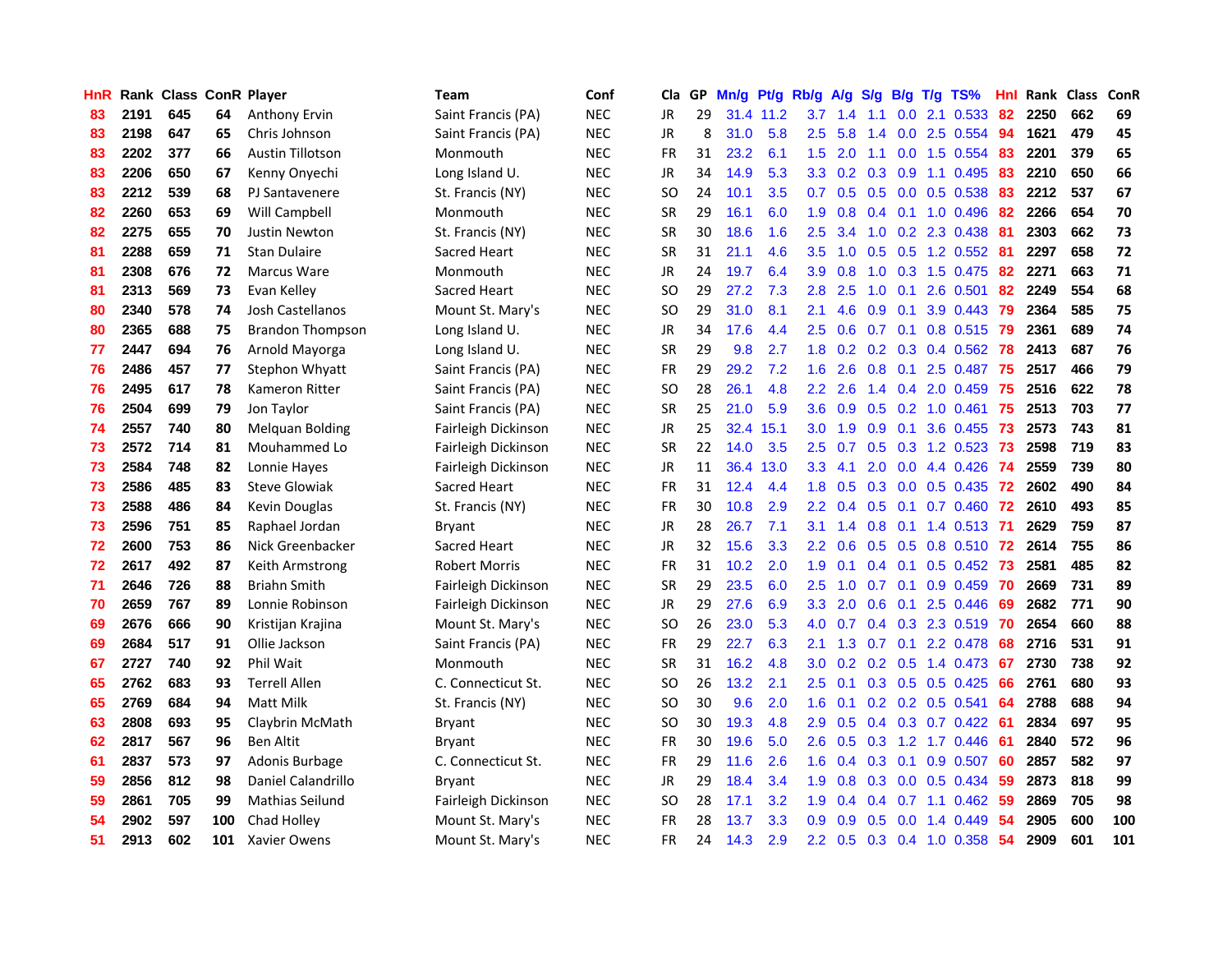| HnR |      |     |     | Rank Class ConR Player   | Team                | Conf       | Cla       |    | GP Mn/g | Pt/g      | Rb/g             | A/g             | <b>S/g</b>      |     | B/g T/g TS%                   | Hnl | Rank Class |     | ConR                    |
|-----|------|-----|-----|--------------------------|---------------------|------------|-----------|----|---------|-----------|------------------|-----------------|-----------------|-----|-------------------------------|-----|------------|-----|-------------------------|
| 46  | 2935 | 832 | 102 | <b>Tony Peters</b>       | Saint Francis (PA)  | <b>NEC</b> | JR.       | 26 | 12.0    | 2.5       | 1.7              | 0.4             | 0.0             | 0.1 | 0.9 0.433                     | 47  | 2938       | 832 | 103                     |
| 45  | 2939 | 612 | 103 | <b>Troy Robinson</b>     | <b>Bryant</b>       | <b>NEC</b> | <b>FR</b> | 24 | 12.8    | 1.3       | $2.3^{\circ}$    | 0.8             | 0.3             | 0.0 | 0.8 0.337                     | -47 | 2937       | 610 | 102                     |
| 33  | 2959 | 622 | 104 | Dylan Moody              | Fairleigh Dickinson | <b>NEC</b> | FR        | 23 | 11.6    | 0.5       | 0.5 <sub>0</sub> | 0.8             | 0.6             | 0.0 | 0.9 0.344                     | 36  | 2960       | 622 | 105                     |
| 30  | 2960 | 768 | 105 | Sam Fernley              | Fairleigh Dickinson | <b>NEC</b> | <b>SR</b> | 14 | 16.8    | 0.9       |                  |                 |                 |     | 1.2 1.2 0.4 0.0 0.6 0.235     | 42  | 2947       | 768 | 104                     |
| 160 | 20   | 7   | 1   | <b>Robert Covington</b>  | Tennessee St.       | OVC        | JR        | 33 |         | 31.2 17.8 | 7.9              |                 |                 |     | 1.3 1.5 1.4 2.3 0.630 159     |     | 22         | 8   | $\mathbf 1$             |
| 158 | 22   | 9   | 2   | Isaiah Canaan            | Murray St.          | <b>OVC</b> | JR        | 33 |         | 33.7 19.0 | 3.5              | 3.6             |                 |     | 1.4 0.1 2.7 0.636 158         |     | 24         | 9   | $\overline{2}$          |
| 127 | 313  | 101 | 3   | Donte Poole              | Murray St.          | <b>OVC</b> | SR        | 33 |         | 31.0 14.0 | 3.6 <sup>2</sup> | 1.5             |                 |     | 1.9 0.2 1.8 0.603 127         |     | 317        | 104 | 3                       |
| 125 | 360  | 118 | 4   | Jaron Jones              | Eastern Kentucky    | <b>OVC</b> | <b>SR</b> | 32 |         | 33.9 17.0 | 4.4              | 1.8             |                 |     | 1.4 0.3 1.9 0.610 125         |     | 368        | 120 | 5                       |
| 124 | 370  | 124 | 5   | <b>Jud Dillard</b>       | Tennessee Tech      | <b>OVC</b> | JR        | 33 |         | 33.4 17.3 | 8.5              | 1.3             | 1.0             |     | 0.2 2.4 0.589 124             |     | 381        | 129 | 6                       |
| 119 | 515  | 158 | 6   | <b>Edward Daniel</b>     | Murray St.          | <b>OVC</b> | JR        | 33 | 23.6    | 6.8       | 5.5 <sub>1</sub> | 0.9             | 0.9             |     | 1.5 1.4 0.589 118             |     | 527        | 165 | $\overline{\mathbf{z}}$ |
| 117 | 560  | 186 | 7   | John Fraley              | <b>Austin Peay</b>  | OVC        | <b>SR</b> | 23 |         | 29.3 11.8 | 8.8              | 0.9             | 0.4             |     | 1.6 2.0 0.603 126             |     | 347        | 113 | 4                       |
| 115 | 627  | 207 | 8   | Jewuan Long              | Murray St.          | OVC        | <b>SR</b> | 33 | 28.0    | 8.6       | 3.0 <sub>2</sub> | 2.5             |                 |     | 1.2 0.7 2.0 0.564 114         |     | 635        | 209 | 8                       |
| 114 | 634  | 211 | 9   | Kevin Murphy             | Tennessee Tech      | OVC        | SR        | 33 | 34.5    | 20.6      | 5.2              | 2.3             | 0.8             |     | 0.2 3.3 0.546 114             |     | 642        | 213 | 9                       |
| 112 | 693  | 178 | 10  | <b>Tyler Stone</b>       | SE Missouri St.     | <b>OVC</b> | SO        | 31 |         | 29.6 14.7 | 7.3              | 0.8             | 0.7             |     | 1.1 1.5 0.551 112             |     | 734        | 186 | 11                      |
| 112 | 714  | 233 | 11  | <b>Melvin Baker</b>      | <b>Austin Peay</b>  | <b>OVC</b> | SR        | 32 |         | 26.2 11.7 | 6.3              | 0.8             | 1.0             | 0.8 | 2.1 0.559 110                 |     | 789        | 250 | 14                      |
| 112 | 733  | 239 | 12  | Ivan Aska                | Murray St.          | <b>OVC</b> | <b>SR</b> | 27 |         | 27.4 10.6 |                  |                 |                 |     | 6.0 0.5 0.5 0.5 1.4 0.531 113 |     | 674        | 220 | 10                      |
| 111 | 775  | 240 | 13  | Mark Yelovich            | SIU-Edwardsville    | <b>OVC</b> | JR        | 26 |         | 28.8 15.1 |                  |                 |                 |     | 6.2 1.2 1.0 0.5 2.1 0.527 111 |     | 757        | 233 | 12                      |
| 108 | 885  | 221 | 14  | Drew Kelly               | Morehead St.        | OVC        | SO        | 33 |         | 24.8 10.2 | 4.8              |                 |                 |     | 1.0 0.9 0.2 1.6 0.544 107     |     | 925        | 231 | 17                      |
| 108 | 886  | 288 | 15  | Jeremy Granger           | Eastern Illinois    | <b>OVC</b> | SR        | 29 |         | 33.6 15.9 | $3.4^{\circ}$    | 3.0             |                 |     | 1.0 0.1 2.3 0.552 108         |     | 887        | 288 | 16                      |
| 107 | 945  | 282 | 16  | <b>Stacy Wilson</b>      | Murray St.          | <b>OVC</b> | JR        | 32 | 10.6    | 4.3       | 0.9 <sup>°</sup> | 0.5             |                 |     | 0.6 0.2 0.9 0.591 107         |     | 933        | 281 | 18                      |
| 107 | 957  | 120 | 17  | Myles Taylor             | Tennessee-Martin    | <b>OVC</b> | <b>FR</b> | 28 |         | 24.4 13.7 |                  | $5.2 \quad 0.8$ |                 |     | 0.7 0.8 1.7 0.557 109         |     | 812        | 96  | 15                      |
| 107 | 979  | 243 | 18  | Alfonzo McKinnie         | Eastern Illinois    | <b>OVC</b> | <b>SO</b> | 29 |         | 23.8 10.2 | 7.0              | 0.4             | 0.6             |     | 0.8 1.6 0.595 106             |     | 983        | 242 | 20                      |
| 106 | 982  | 244 | 19  | <b>Nick Cook</b>         | Jacksonville St.    | <b>OVC</b> | <b>SO</b> | 33 | 20.6    | 6.0       | 4.8              | 1.0             | 0.5             |     | 1.5 1.2 0.531 106             |     | 1021       | 253 | 21                      |
| 106 | 983  | 316 | 20  | Josh Terry               | <b>Austin Peay</b>  | OVC        | SR        | 32 |         | 30.8 11.9 | 4.0              | 2.1             | 1.9             | 0.1 | 1.9 0.507 104                 |     | 1068       | 346 | 23                      |
| 106 | 1000 | 304 | 21  | <b>Tarvin Gaines</b>     | Jacksonville St.    | OVC        | JR.       | 31 |         | 24.0 10.9 | 4.3              | 0.4             | 0.4             |     | 0.9 1.1 0.545 106             |     | 972        | 295 | 19                      |
| 105 | 1034 | 133 | 22  | Zay Jackson              | Murray St.          | OVC        | <b>FR</b> | 33 | 18.4    | 4.9       | 2.1              | 2.3             | 1.0             |     | 0.2 1.5 0.475 105             |     | 1044       | 133 | 22                      |
| 105 | 1076 | 327 | 23  | <b>Milton Chavis</b>     | Morehead St.        | <b>OVC</b> | JR        | 32 | 19.2    | 7.9       | 4.2              | 0.5             | 0.9             |     | 0.4 2.0 0.551 104 1106        |     |            | 336 | 25                      |
| 104 | 1104 | 335 | 24  | Kahlil Owens             | Morehead St.        | OVC        | JR        | 30 | 14.6    | 4.4       | 4.8              | 0.3             |                 |     | 0.7 0.2 1.1 0.595 104 1105    |     |            | 335 | 24                      |
| 104 | 1112 | 337 | 25  | Kellen Thornton          | Tennessee St.       | <b>OVC</b> | JR        | 32 | 21.4    | 9.1       | 4.5              | 0.5             | 0.6             |     | 0.3 1.2 0.547 104 1121        |     |            | 340 | 26                      |
| 104 | 1131 | 365 | 26  | Leon Powell              | SE Missouri St.     | <b>OVC</b> | SR        | 30 | 26.5    | 10.6      | 7.1              |                 | $0.7 \quad 0.6$ |     | 1.4 2.0 0.569 103 1129        |     |            | 365 | 27                      |
| 103 | 1139 | 149 | 27  | Ronnie Boggs             | Jacksonville St.    | <b>OVC</b> | <b>FR</b> | 33 | 27.4    | 7.4       | 4.5              | 1.6             |                 |     | 1.3 0.3 1.5 0.591 102 1168    |     |            | 155 | 28                      |
| 103 | 1160 | 157 | 28  | Angelo Warner            | Morehead St.        | <b>OVC</b> | <b>FR</b> | 33 | 20.6    | 6.0       | 4.5              | 1.3             |                 |     | 1.1 0.2 1.5 0.514 102 1194    |     |            | 160 | 30                      |
| 103 | 1163 | 158 | 29  | Darion Rackley           | Jacksonville St.    | <b>OVC</b> | <b>FR</b> | 32 | 19.8    | 7.7       | 1.7 <sub>z</sub> | 1.6             | 1.1             |     | 0.3 1.2 0.520 102 1174        |     |            | 157 | 29                      |
| 103 | 1170 | 376 | 30  | <b>Terrance Hill</b>     | Morehead St.        | <b>OVC</b> | SR        | 15 |         | 29.1 13.3 | 2.1              | 2.3             | 1.3             |     | 0.1 2.3 0.539 110             |     | 780        | 248 | 13                      |
| 102 | 1203 | 349 | 31  | Latreze Mushatt          | Murray St.          | <b>OVC</b> | JR        | 33 | 19.8    | 4.3       | 4.8              | 0.8             |                 |     | 0.7 0.3 1.3 0.513 102 1201    |     |            | 349 | 31                      |
| 102 | 1225 | 311 | 32  | <b>Brian Williams</b>    | Jacksonville St.    | <b>OVC</b> | SO        | 33 | 35.4    | 13.2      | 2.8              | 3.1             | 1.3             |     | 0.2 1.8 0.488                 | 101 | 1258       | 316 | 32                      |
| 99  | 1317 | 335 | 33  | <b>Patrick Miller</b>    | Tennessee St.       | OVC        | <b>SO</b> | 33 | 33.4    | 10.8      | $3.6\,$          | 3.6             | 1.5             |     | 0.2 2.5 0.502                 | 99  | 1344       | 337 | 33                      |
| 99  | 1360 | 426 | 34  | <b>TyShwan Edmondson</b> | <b>Austin Peav</b>  | OVC        | <b>SR</b> | 32 |         | 31.8 12.8 |                  | $3.3 \quad 1.9$ |                 |     | 1.6 0.2 2.3 0.520 97          |     | 1456       | 455 | 36                      |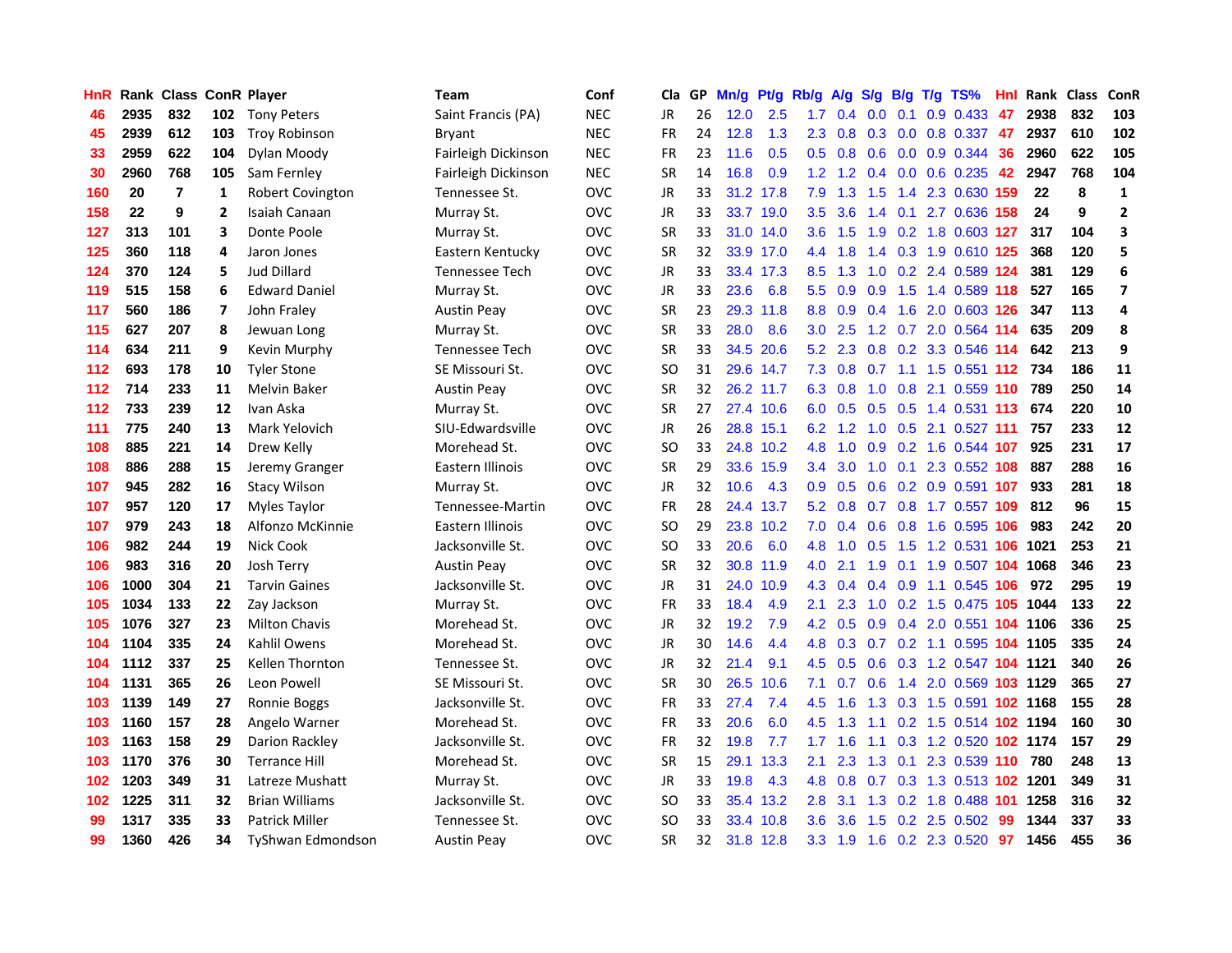| HnR |      | Rank Class ConR Player |    |                       | Team               | Conf       | Cla       |    | GP Mn/g Pt/g Rb/g |           |                  | A/g             |     |                 | S/g B/g T/g TS%           | Hnl | Rank Class |     | <b>ConR</b> |
|-----|------|------------------------|----|-----------------------|--------------------|------------|-----------|----|-------------------|-----------|------------------|-----------------|-----|-----------------|---------------------------|-----|------------|-----|-------------|
| 98  | 1377 | 405                    | 35 | <b>Marland Smith</b>  | SE Missouri St.    | <b>OVC</b> | JR        | 31 |                   | 30.2 12.3 | 3.0              | 2.5             | 0.9 | 0.2             | 1.6 0.578                 | 98  | 1402       | 412 | 34          |
| 97  | 1453 | 449                    | 36 | Kenny Moore           | Tennessee St.      | <b>OVC</b> | <b>SR</b> | 26 | 19.5              | 7.2       | 3.0              | 1.3             | 0.8 | 0.2             | 1.4 0.505                 | 97  | 1445       | 451 | 35          |
| 97  | 1492 | 376                    | 37 | Will Triggs           | Austin Peay        | <b>OVC</b> | <b>SO</b> | 31 | 20.9              | 6.2       | 3.9              | 1.2             |     | $0.4\quad 0.6$  | 0.9 0.495                 | 95  | 1569       | 391 | 40          |
| 96  | 1514 | 471                    | 38 | Ty Proffitt           | Morehead St.       | <b>OVC</b> | <b>SR</b> | 33 | 31.0              | 9.9       | 2.3              | 1.8             |     |                 | 0.7 0.0 1.5 0.566         | 95  | 1549       | 486 | 39          |
| 96  | 1516 | 473                    | 39 | <b>Wil Peters</b>     | Tennessee St.      | <b>OVC</b> | <b>SR</b> | 33 | 33.8              | 7.4       |                  | $2.9$ 3.5       |     |                 | 1.2 0.2 2.4 0.494         | -96 | 1525       | 481 | 37          |
| 96  | 1539 | 452                    | 40 | <b>Dion Waiters</b>   | Jacksonville St.   | <b>OVC</b> | JR        | 24 | 16.0              | 3.2       | 2.7              | 1.9             |     |                 | 1.2 0.0 1.3 0.445         | 95  | 1534       | 444 | 38          |
| 96  | 1543 | 453                    | 41 | Marsell Holden        | Morehead St.       | <b>OVC</b> | JR        | 32 | 21.6              | 8.4       | 1.4              | 0.8             |     |                 | 0.8 0.1 1.3 0.547         | 95  | 1575       | 462 | 41          |
| 95  | 1588 | 234                    | 42 | <b>Eric Stutz</b>     | Eastern Kentucky   | <b>OVC</b> | <b>FR</b> | 32 | 21.4              | 8.0       | 4.5              | 0.7             |     |                 | $0.4$ 0.5 1.4 0.597       | 95  | 1591       | 235 | 42          |
| 92  | 1751 | 527                    | 43 | Zac Swansey           | Tennessee Tech     | <b>OVC</b> | <b>SR</b> | 33 | 35.6              | 7.9       | 2.5              | 5.8             |     |                 | 2.2 0.0 3.5 0.496         | 92  | 1750       | 524 | 44          |
| 92  | 1755 | 528                    | 44 | Lamont Austin         | Morehead St.       | <b>OVC</b> | <b>SR</b> | 31 | 25.8              | 4.4       | 2.1              | 3.2             | 1.4 | 0.1             | 2.0 0.496                 | 92  | 1752       | 526 | 45          |
| 92  | 1763 | 531                    | 45 | Corey Wickware        | SIU-Edwardsville   | <b>OVC</b> | <b>SR</b> | 27 |                   | 29.0 10.2 | 2.4              | 2.4             | 0.9 |                 | 0.1 1.7 0.575             | -91 | 1784       | 536 | 46          |
| 90  | 1816 | 278                    | 46 | <b>Kris Davis</b>     | SIU-Edwardsville   | <b>OVC</b> | <b>FR</b> | 27 |                   | 31.3 11.6 | 2.8              | 2.7             |     |                 | 0.9 0.0 2.8 0.594         | 90  | 1840       | 283 | 49          |
| 90  | 1829 | 550                    | 47 | James Hollowell       | Eastern Illinois   | <b>OVC</b> | <b>JR</b> | 19 | 16.5              | 6.2       | 4.1              | 0.8             | 0.7 |                 | $0.7$ 1.2 $0.476$         | 94  | 1639       | 487 | 43          |
| 90  | 1834 | 552                    | 48 | Jordan Cyphers        | Tennessee St.      | <b>OVC</b> | JR        | 31 | 19.5              | 8.0       | 1.7              | 0.7             |     |                 | $0.4$ $0.3$ $1.3$ $0.537$ | 90  | 1832       | 549 | 47          |
| 89  | 1869 | 562                    | 49 | Nick Niernczyk        | SE Missouri St.    | <b>OVC</b> | JR        | 26 | 26.4              | 9.2       | 2.5              | 2.0             | 0.8 | 0.1             | 0.9 0.531                 | 89  | 1859       | 558 | 50          |
| 89  | 1910 | 572                    | 50 | Jerome Clyburn        | <b>Austin Peay</b> | <b>OVC</b> | <b>JR</b> | 32 | 23.6              | 6.3       | 1.7 <sub>z</sub> | 2.8             |     |                 | 0.8 0.2 2.0 0.488         | -87 | 1995       | 595 | 54          |
| 89  | 1914 | 567                    | 51 | Joshua Jones          | Eastern Kentucky   | <b>OVC</b> | <b>SR</b> | 32 | 30.6              | 10.9      | 3.8 <sup>°</sup> | 1.3             |     | $1.3 \quad 0.1$ | 1.5 0.539                 | -89 | 1916       | 568 | 51          |
| 88  | 1956 | 314                    | 52 | Deandre Mathieu       | Morehead St.       | <b>OVC</b> | <b>FR</b> | 29 | 12.8              | 2.9       |                  | $1.1 \quad 1.5$ |     |                 | 0.9 0.0 1.3 0.506         | 88  | 1962       | 308 | 53          |
| 88  | 1963 | 584                    | 53 | Mike DiNunno          | Eastern Kentucky   | <b>OVC</b> | JR        | 32 | 28.6              | 9.5       |                  | $1.9$ 2.8       |     |                 | 1.5 0.0 2.0 0.505         | -88 | 1961       | 588 | 52          |
| 87  | 1998 | 321                    | 54 | Josh Piper            | Eastern Illinois   | <b>OVC</b> | <b>FR</b> | 29 | 13.5              | 4.3       | 2.1              | 0.6             |     |                 | $0.3$ $0.2$ $0.7$ $0.631$ | -87 | 2012       | 322 | 56          |
| 87  | 2010 | 592                    | 55 | Dane Smith            | Tennessee-Martin   | <b>OVC</b> | <b>SR</b> | 31 | 27.7              | 8.4       | 5.1              | 1.4             |     |                 | 1.2 0.1 1.8 0.526         | -86 | 2063       | 611 | 59          |
| 87  | 2017 | 594                    | 56 | Zach Bailey           | Tennessee Tech     | <b>OVC</b> | <b>SR</b> | 33 | 25.3              | 7.9       | 2.4              | 1.0             |     |                 | 1.1 0.2 1.5 0.576         | 87  | 2024       | 595 | 58          |
| 86  | 2038 | 604                    | 57 | D'Mitri Riggs         | Eastern Kentucky   | <b>OVC</b> | <b>JR</b> | 30 | 28.9              | 8.3       | 3.0              | 1.4             |     |                 | 1.4 0.3 0.9 0.497         | -87 | 2016       | 600 | 57          |
| 86  | 2043 | 608                    | 58 | <b>Marcus Brister</b> | SE Missouri St.    | <b>OVC</b> | <b>SR</b> | 28 | 27.1              | 7.5       | 4.1              | 3.7             |     |                 | 0.6 0.0 3.0 0.494         | -87 | 2002       | 588 | 55          |
| 86  | 2065 | 615                    | 59 | Stephen Hall          | Jacksonville St.   | <b>OVC</b> | <b>SR</b> | 18 | 27.5              | 9.5       | 5.6              | 0.6             |     |                 | 0.8 0.4 1.8 0.466         | -90 | 1834       | 549 | 48          |
| 85  | 2097 | 511                    | 60 | Mike Liabo            | Tennessee-Martin   | <b>OVC</b> | <b>SO</b> | 30 |                   | 31.5 15.3 | 4.0              | 2.6             |     | $0.6 \quad 0.1$ | 2.8 0.461                 | 84  | 2142       | 519 | 64          |
| 85  | 2103 | 622                    | 61 | Derian Shaffer        | SIU-Edwardsville   | <b>OVC</b> | JR        | 27 | 23.7              | 7.1       | 5.7              | 0.5             | 0.7 |                 | 0.7 1.6 0.523             | -84 | 2136       | 636 | 62          |
| 85  | 2113 | 349                    | 62 | M.J. Rhett            | Tennessee St.      | <b>OVC</b> | <b>FR</b> | 33 | 17.5              | 3.9       | 4.5              | 0.5             |     |                 | $0.4$ 0.4 1.0 0.476       | 84  | 2138       | 356 | 63          |
| 84  | 2143 | 633                    | 63 | Corey Wilford         | SE Missouri St.    | OVC        | JR        | 26 | 15.3              | 6.6       | 1.3              | 0.8             |     | $0.3 \quad 0.1$ | 0.8 0.526                 | 85  | 2130       | 633 | 60          |
| 84  | 2151 | 633                    | 64 | Liam McMorrow         | Tennessee Tech     | <b>OVC</b> | <b>SR</b> | 30 | 13.9              | 4.5       | $3.2\phantom{0}$ | 0.3             |     |                 | $0.2$ $0.4$ 1.1 0.596     | 84  | 2134       | 629 | 61          |
| 84  | 2153 | 364                    | 65 | Joey Miller           | Eastern Illinois   | <b>OVC</b> | <b>FR</b> | 29 | 28.6              | 10.4      | 2.6              | 2.9             |     |                 | 1.0 0.2 2.4 0.482         | -84 | 2164       | 365 | 65          |
| 84  | 2179 | 528                    | 66 | Lucas Nutt            | SE Missouri St.    | <b>OVC</b> | <b>SO</b> | 31 | 21.4              | 5.1       | 1.2 <sub>1</sub> | 3.1             |     |                 | $0.4$ 0.0 1.4 0.525       | 83  | 2197       | 532 | 67          |
| 83  | 2203 | 648                    | 67 | Mason Leggett         | Jacksonville St.   | <b>OVC</b> | JR        | 31 | 19.2              | 5.3       | 2.5              | 1.3             |     |                 | $0.9$ 0.1 1.8 0.471       | 83  | 2195       | 647 | 66          |
| 83  | 2205 | 649                    | 68 | Jerome Jones          | SIU-Edwardsville   | <b>OVC</b> | <b>JR</b> | 27 |                   | 30.6 12.7 | 5.9              | 0.8             |     |                 | 0.9 0.4 2.7 0.491         | 83  | 2229       | 655 | 69          |
| 83  | 2218 | 542                    | 69 | Jeff Johnson          | Eastern Kentucky   | <b>OVC</b> | <b>SO</b> | 32 | 17.7              | 3.9       | 3.8              | 1.1             |     |                 | 0.5 0.3 0.7 0.453         | 83  | 2225       | 543 | 68          |
| 82  | 2256 | 662                    | 70 | Jeremy Washington     | Tennessee-Martin   | <b>OVC</b> | JR        | 31 | 24.7              | 5.8       | 4.1              | 2.2             | 0.8 |                 | $0.4$ 1.2 0.460           | 81  | 2310       | 673 | 71          |
| 82  | 2264 | 553                    | 71 | <b>Michael Porter</b> | SE Missouri St.    | <b>OVC</b> | SO.       | 31 | 16.0              | 4.4       | 2.9              | 0.6             | 0.5 | 0.0             | 0.9 0.584                 | -81 | 2285       | 565 | 70          |
| 80  | 2362 | 584                    | 72 | Dennis Ogbe           | Tennessee Tech     | <b>OVC</b> | SO.       | 31 | 10.2              | 3.0       | 1.5              |                 |     |                 | $0.3$ 0.2 0.1 0.6 0.667   | 80  | 2345       | 581 | 72          |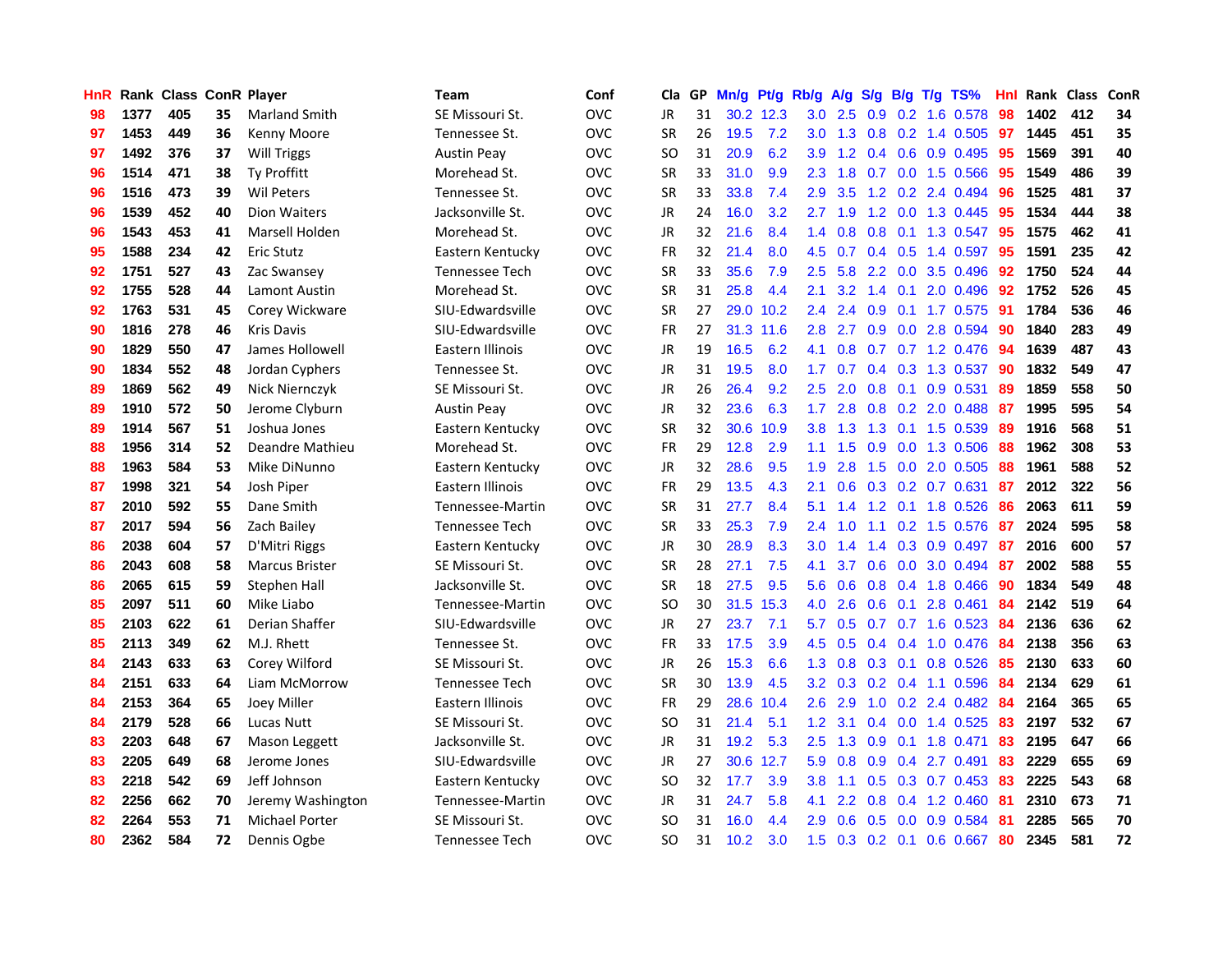| HnR |      | <b>Rank Class ConR Player</b> |                |                        | Team               | Conf            | Cla           | GP | Mn/g | Pt/g      | Rb/g             | <b>A/g</b>      | S/g           |                 | B/g T/g TS%               | Hnl  |      | Rank Class              | ConR         |
|-----|------|-------------------------------|----------------|------------------------|--------------------|-----------------|---------------|----|------|-----------|------------------|-----------------|---------------|-----------------|---------------------------|------|------|-------------------------|--------------|
| 79  | 2385 | 681                           | 73             | L.C. Doss              | Eastern Illinois   | <b>OVC</b>      | SR            | 29 | 22.5 | 6.7       | 1.9              | 1.2             | 0.9           | 0.0             | 1.1 0.507                 | 79   | 2389 | 681                     | 74           |
| 78  | 2418 | 696                           | 74             | <b>Terrell Barnes</b>  | Tennessee Tech     | <b>OVC</b>      | <b>JR</b>     | 31 | 23.2 | 2.9       | 4.4              | 1.5             | 0.5           | 0.2             | 0.8 0.438                 | -79  | 2358 | 688                     | 73           |
| 77  | 2457 | 712                           | 75             | Corderio Maclin        | Tennessee-Martin   | <b>OVC</b>      | <b>JR</b>     | 30 | 14.5 | 6.3       | $2.2^{\circ}$    | 0.3             |               |                 | $0.3$ $0.4$ 1.2 $0.518$   | -76  | 2483 | 716                     | 75           |
| 76  | 2507 | 700                           | 76             | Zavier Sanders         | Eastern Illinois   | ovc             | SR            | 29 | 22.2 | 4.4       | 3.8              | 0.9             |               |                 | 0.6 0.2 1.0 0.479 75      |      | 2511 | 702                     | 76           |
| 75  | 2526 | 705                           | 77             | Bassey Inameti         | Tennessee Tech     | <b>OVC</b>      | SR            | 33 | 12.5 | 3.5       |                  |                 |               |                 | 1.8 0.4 0.2 1.0 1.1 0.558 | -75  | 2533 | 706                     | 77           |
| 74  | 2540 | 626                           | 78             | <b>Troy King</b>       | Tennessee-Martin   | <b>OVC</b>      | SO            | 30 | 20.9 | 7.6       | 3.2 <sub>1</sub> | 1.1             |               |                 | $0.4$ 0.2 2.1 0.497       | -73  | 2577 | 636                     | 79           |
| 74  | 2555 | 478                           | 79             | Timmy Knipp            | Eastern Kentucky   | <b>OVC</b>      | <b>FR</b>     | 31 | 11.4 | 3.3       |                  | $1.4 \quad 0.5$ |               |                 | $0.2$ $0.3$ $0.4$ $0.488$ | - 74 | 2556 | 476                     | 78           |
| 73  | 2585 | 717                           | 80             | Jeff Allgood           | Eastern Kentucky   | <b>OVC</b>      | <b>SR</b>     | 32 | 13.7 | 3.5       | $1.4^{\circ}$    | 0.6             |               |                 | 0.4 0.0 0.6 0.575 73      |      | 2596 | 718                     | 80           |
| 71  | 2635 | 761                           | 81             | <b>Brandon Garrett</b> | Murray St.         | <b>OVC</b>      | JR            | 32 | 11.7 | 2.3       | 2.1              | 0.1             |               |                 | 0.3 0.6 0.8 0.471         | -71  | 2628 | 758                     | 81           |
| 69  | 2673 | 664                           | 82             | Omari Minor            | Tennessee-Martin   | <b>OVC</b>      | <b>SO</b>     | 31 | 26.7 | 2.9       | 1.7              | 2.8             |               |                 | 1.2 0.1 1.8 0.423         | 68   | 2708 | 671                     | 84           |
| 69  | 2678 | 772                           | 83             | Rinaldo Mafra          | Jacksonville St.   | ovc             | JR            | 31 | 13.5 | 3.2       | 2.6              | 0.2             |               |                 | $0.3$ 0.3 0.8 0.463       | -69  | 2679 | 770                     | 82           |
| 69  | 2697 | 670                           | 84             | Jabs Newby             | Eastern Kentucky   | <b>OVC</b>      | <b>SO</b>     | 30 | 11.9 | 1.7       | 1.3              | 1.4             |               |                 | 0.4 0.2 0.6 0.354         | 69   | 2686 | 667                     | 83           |
| 67  | 2728 | 534                           | 85             | <b>Herdie Lawrence</b> | <b>Austin Peay</b> | <b>OVC</b>      | FR            | 32 | 14.4 | 3.7       | 0.7              | 1.5             | 0.6           | 0.1             | 1.7 0.458                 | 66   | 2763 | 547                     | 85           |
| 65  | 2757 | 745                           | 86             | Kevin Stineman         | SIU-Edwardsville   | <b>OVC</b>      | <b>SR</b>     | 26 | 16.5 | 3.0       | 1.7 <sup>2</sup> | 1.5             | $0.4^{\circ}$ | 0.0             | 1.5 0.530                 | 66   | 2771 | 748                     | 86           |
| 63  | 2804 | 798                           | 87             | Reggie Reed            | SIU-Edwardsville   | <b>OVC</b>      | JR            | 24 | 13.3 | 1.5       | 0.8              | 2.0             | 0.6           | 0.0             | 1.2 0.449                 | 64   | 2804 | 804                     | 87           |
| 62  | 2815 | 803                           | 88             | <b>Taylor Jones</b>    | Eastern Illinois   | <b>OVC</b>      | <b>JR</b>     | 27 | 11.0 | 2.7       | 0.9              | 0.6             | 0.1           | 0.0             | 0.4 0.537                 | -63  | 2821 | 809                     | 89           |
| 62  | 2819 | 804                           | 89             | <b>Justin Blake</b>    | <b>Austin Peay</b> | <b>OVC</b>      | JR            | 28 | 12.8 | 3.3       | 1.1              | 0.6             |               |                 | $0.2$ 0.0 0.5 0.429       | 63   | 2820 | 808                     | 88           |
| 60  | 2850 | 811                           | 90             | <b>Austin Akers</b>    | Eastern Illinois   | <b>OVC</b>      | JR            | 29 | 15.4 | 1.3       | 0.9 <sup>°</sup> |                 |               |                 | 2.2 0.2 0.0 1.0 0.346     | -60  | 2860 | 815                     | 90           |
| 59  | 2868 | 586                           | 91             | <b>Grant White</b>     | Jacksonville St.   | <b>OVC</b>      | FR            | 33 | 14.2 | 3.7       |                  | $1.2 \quad 0.9$ |               |                 | 0.3 0.0 1.6 0.467         | -58  | 2878 | 590                     | 91           |
| 56  | 2887 | 713                           | 92             | Chase Dunn             | Tennessee Tech     | <b>OVC</b>      | SO            | 31 | 9.6  | 2.8       |                  | $0.4 \quad 0.5$ |               |                 | $0.3$ 0.0 0.5 0.434       | -57  | 2888 | 713                     | 92           |
| 37  | 2953 | 619                           | 93             | Charles Joy            | SIU-Edwardsville   | <b>OVC</b>      | FR            | 24 | 10.3 | 1.6       | 1.7 <sub>z</sub> | 0.9             |               |                 | $0.0$ $0.0$ $1.0$ $0.342$ | -39  | 2954 | 619                     | 94           |
| 37  | 2954 | 620                           | 94             | Jay Harris             | Tennessee St.      | <b>OVC</b>      | FR            | 30 | 12.1 | 2.2       | 0.9              | 0.7             |               |                 | 0.5 0.0 1.5 0.375         | 39   | 2952 | 618                     | 93           |
| 37  | 2955 | 732                           | 95             | Chris Richardson       | Tennessee-Martin   | <b>OVC</b>      | <b>SO</b>     | 29 | 14.7 | 1.5       | 0.8              | 1.1             |               | $0.4$ 0.1       | 1.5 0.371                 | 38   | 2957 | 732                     | 95           |
| 161 | 19   | 4                             | 1              | Andre Roberson         | Colorado           | P12             | <b>SO</b>     | 36 |      | 30.2 11.6 | 11.1             | 1.2             | 1.3           |                 | 1.9 1.8 0.559 161         |      | 19   | $\overline{\mathbf{4}}$ | $\mathbf{1}$ |
| 145 | 68   | 27                            | $\overline{2}$ | Josh Owens             | Stanford           | P12             | <b>SR</b>     | 37 |      | 27.1 11.6 | 5.8              | 0.9             |               |                 | 1.2 0.7 1.6 0.579 144     |      | 75   | 27                      | 3            |
| 145 | 69   | 25                            | 3              | <b>Brock Motum</b>     | Washington St.     | P12             | JR            | 34 |      | 31.5 18.0 | 6.4              | 1.6             | 0.6           | 0.4             | 3.0 0.620 146             |      | 60   | 22                      | $\mathbf{2}$ |
| 140 | 109  | 38                            | 4              | Solomon Hill           | Arizona            | P <sub>12</sub> | JR            | 35 |      | 32.4 12.9 | 7.7              | 2.6             | 1.0           | 0.5             | 2.5 0.595 140             |      | 114  | 43                      | 4            |
| 140 | 118  | 24                            | 5              | Justin Cobbs           | California         | P12             | <b>SO</b>     | 34 |      | 32.2 12.6 | 3.1              | 5.0             | 1.0           | 0.1             | 2.0 0.560 139             |      | 125  | 26                      | 6            |
| 139 | 124  | 26                            | 6              | <b>Terrence Ross</b>   | Washington         | P12             | <b>SO</b>     | 35 |      | 31.1 16.4 | 6.4              | 1.4             | 1.3           | 0.9             | 2.0 0.555 138             |      | 130  | 28                      | 7            |
| 137 | 143  | 31                            | 7              | Devon Collier          | Oregon St.         | P <sub>12</sub> | <sub>SO</sub> | 36 |      | 26.8 13.1 | 5.2              | 1.8             | 1.0           |                 | 1.3 1.4 0.619 137         |      | 148  | 33                      | 8            |
| 136 | 154  | 51                            | 8              | Devoe Joseph           | Oregon             | P12             | <b>SR</b>     | 28 |      | 35.3 16.7 | 3.8              | 3.3             | 1.4           | 0.1             | 1.9 0.592 139             |      | 116  | 42                      | 5            |
| 133 | 198  | 50                            | 9              | Allen Crabbe           | California         | P <sub>12</sub> | SO            | 34 |      | 34.1 15.2 | 5.7              | 2.1             |               |                 | 0.5 0.6 1.6 0.561 132 213 |      |      | 51                      | 10           |
| 133 | 203  | 68                            | 10             | Jorge Gutierrez        | California         | P <sub>12</sub> | <b>SR</b>     | 33 |      | 32.2 13.0 | 5.3              | 4.1             |               | $1.2 \quad 0.1$ | 2.4 0.517 133             |      | 209  | 71                      | 9            |
| 132 | 221  | 16                            | 11             | <b>Tony Wroten</b>     | Washington         | P <sub>12</sub> | <b>FR</b>     | 35 |      | 30.3 16.0 | 5.0              | 3.7             | 1.9           |                 | 0.4 3.8 0.483 131         |      | 237  | 17                      | 12           |
| 131 | 229  | 59                            | 12             | Aaron Bright           | Stanford           | P12             | SO            | 37 |      | 28.4 11.7 | 1.6              | 3.6             | 0.6           |                 | 0.0 2.3 0.583 131         |      | 246  | 60                      | 13           |
| 130 | 251  | 17                            | 13             | <b>Chasson Randle</b>  | Stanford           | P <sub>12</sub> | <b>FR</b>     | 37 |      | 30.5 13.8 | 3.2 <sub>2</sub> | 2.1             | 1.1           | 0.1             | 2.2 0.577 130             |      | 266  | 19                      | 15           |
| 130 | 260  | 89                            | 14             | E.J. Singler           | Oregon             | P12             | <b>JR</b>     | 34 | 30.8 | 13.6      | 5.6              | 2.2             | 0.6           | 0.4             | 1.9 0.601                 | 128  | 303  | 108                     | 19           |
| 129 | 271  | 69                            | 15             | <b>Travis Wear</b>     | <b>UCLA</b>        | P <sub>12</sub> | SΟ            | 30 |      | 26.2 11.5 | 5.9              |                 |               |                 | 0.4 0.7 1.2 1.1 0.575 130 |      | 255  | 62                      | 14           |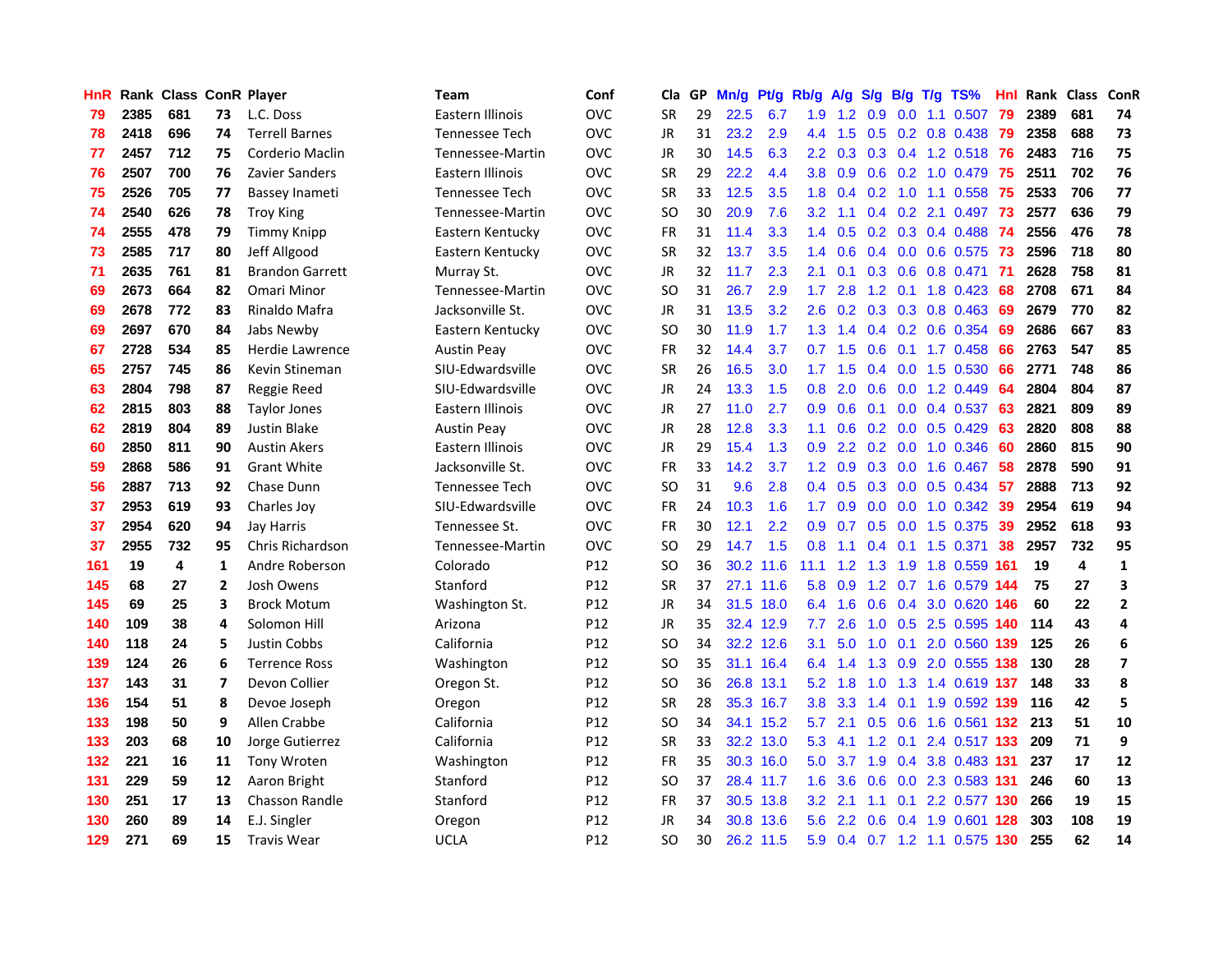| HnR |     | Rank Class ConR Player |    |                       | Team           | Conf | Cla.      |    | GP Mn/g | Pt/g      | Rb/g             | A/g             | S/g             |     | B/g T/g TS%                   | Hnl. | Rank Class |     | ConR |
|-----|-----|------------------------|----|-----------------------|----------------|------|-----------|----|---------|-----------|------------------|-----------------|-----------------|-----|-------------------------------|------|------------|-----|------|
| 129 | 280 | 71                     | 16 | Joshua Smith          | <b>UCLA</b>    | P12  | SO        | 32 | 17.2    | 9.9       | 4.9              | 0.4             | 0.6             | 0.7 | 1.9 0.578                     | 128  | 287        | 70  | 17   |
| 128 | 286 | 99                     | 17 | Jason Washburn        | Utah           | P12  | JR        | 31 |         | 28.8 11.4 | 6.2              | 0.5             | 0.4             | 1.4 | 1.5 0.584 125                 |      | 360        | 122 | 23   |
| 128 | 287 | 100                    | 18 | Jared Cunningham      | Oregon St.     | P12  | <b>JR</b> | 36 |         | 34.6 17.9 | 3.8 <sub>1</sub> | 2.8             | 2.5             |     | 0.4 2.8 0.561 128             |      | 296        | 103 | 18   |
| 128 | 307 | 100                    | 19 | Lazeric Jones         | <b>UCLA</b>    | P12  | <b>SR</b> | 32 |         | 33.4 13.6 | 3.5              | 4.1             |                 |     | 1.8 0.2 2.6 0.538 127         |      | 312        | 102 | 20   |
| 127 | 324 | 105                    | 20 | <b>Jesse Perry</b>    | Arizona        | P12  | <b>SR</b> | 35 |         | 30.4 12.2 | 7.5              |                 |                 |     | 1.3 0.4 0.6 1.5 0.548 126     |      | 342        | 111 | 22   |
| 126 | 332 | 86                     | 21 | C.J. Wilcox           | Washington     | P12  | SO        | 32 |         | 28.5 14.2 | 3.4              |                 | $1.2 \quad 0.9$ |     | 0.6 1.3 0.577 127             |      | 316        | 79  | 21   |
| 124 | 384 | 127                    | 22 | Kyle Fogg             | Arizona        | P12  | <b>SR</b> | 35 |         | 32.1 13.5 | 3.7 <sub>2</sub> | 2.2             |                 |     | 1.1 0.4 1.8 0.577 123         |      | 406        | 137 | 24   |
| 123 | 392 | 103                    | 23 | Josh Huestis          | Stanford       | P12  | SO        | 37 | 20.1    | 5.3       | 4.8              | 0.9             | 0.5             |     | 1.2 0.7 0.480 123             |      | 407        | 101 | 25   |
| 122 | 431 | 144                    | 24 | Garrett Sim           | Oregon         | P12  | <b>SR</b> | 34 |         | 31.4 12.2 | 2.5              | 2.7             |                 |     | 1.0 0.2 1.8 0.641 120         |      | 484        | 163 | 32   |
| 122 | 433 | 145                    | 25 | Carlon Brown          | Colorado       | P12  | <b>SR</b> | 36 |         | 28.5 12.6 | 3.8 <sub>1</sub> | 2.0             | 0.8             |     | 0.3 1.9 0.530 121             |      | 448        | 151 | 27   |
| 122 | 438 | 149                    | 26 | Olu Ashaolu           | Oregon         | P12  | <b>SR</b> | 34 | 20.1    | 9.2       |                  | $5.2 \quad 0.8$ |                 |     | 0.5 0.5 1.6 0.559 120         |      | 494        | 169 | 33   |
| 121 | 449 | 118                    | 27 | John Gage             | Stanford       | P12  | SO        | 33 | 9.2     | 3.9       | 1.2 <sub>1</sub> | 0.2             |                 |     | 0.3 0.2 0.5 0.566 121         |      | 467        | 123 | 30   |
| 121 | 452 | 120                    | 28 | Dwight Powell         | Stanford       | P12  | <b>SO</b> | 35 | 17.5    | 5.8       | 4.6              | 0.7             | 0.8             | 0.6 | 1.5 0.505 121                 |      | 470        | 124 | 31   |
| 119 | 505 | 172                    | 29 | Harper Kamp           | California     | P12  | <b>SR</b> | 34 | 29.9    | 11.6      | 5.2              | 1.7             | 0.5             | 0.4 | 2.1 0.584 118                 |      | 528        | 176 | 34   |
| 119 | 517 | 175                    | 30 | Faisal Aden           | Washington St. | P12  | <b>SR</b> | 17 |         | 24.1 14.5 | 3.1              | 1.4             | 1.3             | 0.1 | 2.8 0.558 129                 |      | 280        | 93  | 16   |
| 118 | 521 | 52                     | 31 | David Kravish         | California     | P12  | FR        | 34 | 24.5    | 6.9       | 5.6              |                 | $0.5 \quad 0.3$ |     | 1.2 0.9 0.608 118             |      | 544        | 57  | 35   |
| 118 | 545 | 170                    | 32 | Carlos Emory          | Oregon         | P12  | JR        | 34 | 17.9    | 6.8       |                  |                 |                 |     | 3.8 0.9 0.6 0.2 1.2 0.565 116 |      | 598        | 190 | 37   |
| 117 | 552 | 171                    | 33 | Joe Burton            | Oregon St.     | P12  | JR        | 36 | 25.4    | 8.3       | 5.9              | 2.8             |                 |     | 1.3 0.3 2.2 0.582 117         |      | 559        | 175 | 36   |
| 117 | 563 | 143                    | 34 | <b>Maurice Jones</b>  | <b>USC</b>     | P12  | SO        | 32 |         | 38.2 13.0 | $2.7^{\circ}$    | 3.5             |                 |     | 1.8 0.0 2.3 0.430 113         |      | 676        | 172 | 47   |
| 116 | 592 | 65                     | 35 | Spencer DinWiddie     | Colorado       | P12  | FR        | 36 |         | 27.4 10.0 | 3.6 <sup>2</sup> | 1.8             |                 |     | 0.8 0.3 1.4 0.563 115         |      | 602        | 63  | 38   |
| 116 | 594 | 182                    | 36 | Aaron Fuller          | <b>USC</b>     | P12  | JR        | 18 |         | 29.2 10.6 | 5.9              | 0.4             |                 |     | 0.9 0.4 1.4 0.543 132         |      | 226        | 79  | 11   |
| 116 | 601 | 183                    | 37 | <b>Tony Woods</b>     | Oregon         | P12  | JR        | 33 | 17.9    | 6.8       | $3.5^{\circ}$    | 0.6             | 0.3             | 1.5 | 1.4 0.542 114                 |      | 649        | 207 | 42   |
| 115 | 619 | 203                    | 38 | <b>Austin Dufault</b> | Colorado       | P12  | <b>SR</b> | 36 | 27.1    | 11.1      | 4.4              | 0.9             | 0.6             |     | 0.3 1.3 0.547 115             |      | 625        | 206 | 39   |
| 114 | 645 | 70                     | 39 | Eric Moreland         | Oregon St.     | P12  | <b>FR</b> | 36 | 20.5    | 5.2       | 6.8              | 1.1             | 0.8             |     | 1.9 1.4 0.509 114             |      | 653        | 68  | 43   |
| 114 | 646 | 213                    | 40 | Jerime Andersen       | <b>UCLA</b>    | P12  | <b>SR</b> | 32 | 33.0    | 8.8       | 3.1              | 4.2             | 1.8             | 0.3 | 1.8 0.524 113                 |      | 666        | 218 | 45   |
| 114 | 647 | 200                    | 41 | Abdul Gaddy           | Washington     | P12  | JR        | 35 | 33.9    | 8.1       | $2.6\,$          | 5.2             | 0.7             | 0.1 | 2.1 0.491 113                 |      | 663        | 211 | 44   |
| 114 | 650 | 201                    | 42 | <b>Kevin Parrom</b>   | Arizona        | P12  | JR        | 20 | 15.6    | 4.9       | 2.9              | 1.7             |                 |     | 0.2 0.2 0.8 0.508 114         |      | 640        | 202 | 41   |
| 113 | 658 | 167                    | 43 | Anthony Brown         | Stanford       | P12  | SO        | 37 | 23.9    | 8.1       | 4.0              | 1.0             | 0.6             |     | 0.1 1.3 0.492 113             |      | 669        | 168 | 46   |
| 113 | 670 | 171                    | 44 | David Wear            | <b>UCLA</b>    | P12  | <b>SO</b> | 32 | 28.4    | 10.2      | 6.3              | 0.8             |                 |     | 0.7 0.2 1.2 0.545 112         |      | 692        | 175 | 48   |
| 113 | 672 | 172                    | 45 | <b>Tyler Lamb</b>     | <b>UCLA</b>    | P12  | SO        | 33 | 31.4    | 9.0       | 3.6              | 2.8             |                 |     | 1.8 0.6 2.3 0.510 112 700     |      |            | 179 | 49   |
| 112 | 706 | 185                    | 46 | Dewayne Dedmon        | <b>USC</b>     | P12  | SO        | 20 | 23.3    | 7.6       |                  |                 |                 |     | 5.5 0.3 0.7 1.0 1.5 0.549 121 |      | 457        | 116 | 29   |
| 112 | 725 | 219                    | 47 | <b>Trent Lockett</b>  | ASU            | P12  | JR        | 25 | 34.9    | 13.0      | 5.8              | $2.2^{\circ}$   |                 |     | 1.5 0.5 3.2 0.584 114         |      | 634        | 201 | 40   |
| 112 | 727 | 236                    | 48 | Andrew Zimmerman      | Stanford       | P12  | <b>SR</b> | 33 | 13.5    | 4.0       | 2.5              |                 |                 |     | 0.7 0.5 0.3 0.8 0.487 112     |      | 719        | 233 | 50   |
| 111 | 766 | 235                    | 49 | Aziz N'Diaye          | Washington     | P12  | JR        | 33 | 23.3    | 7.8       | 7.3              | 0.3             | 0.5             |     | 1.0 1.5 0.494 111             |      | 769        | 237 | 51   |
| 111 | 767 | 246                    | 50 | Abe Lodwick           | Washington St. | P12  | <b>SR</b> | 27 | 23.0    | 7.1       | 4.4              | 1.0             |                 |     | 0.4 0.2 0.9 0.636 109         |      | 831        | 261 | 53   |
| 110 | 806 | 255                    | 51 | Reggie Moore          | Washington St. | P12  | JR        | 37 | 33.0    | 10.2      | 2.7              | 5.2             | 0.9             |     | 0.2 2.6 0.474 108             |      | 870        | 270 | 57   |
| 109 | 829 | 101                    | 52 | Askia Booker          | Colorado       | P12  | FR        | 35 | 21.5    | 9.1       | 2.7              | 1.4             | 0.7             |     | $0.0$ 1.7 $0.509$             | 109  | 834        | 102 | 54   |
| 109 | 832 | 263                    | 53 | Darnell Gant          | Washington     | P12  | <b>SR</b> | 35 | 24.5    | 7.2       |                  |                 |                 |     | 5.4 0.8 0.4 0.3 0.7 0.535 109 |      | 845        | 268 | 55   |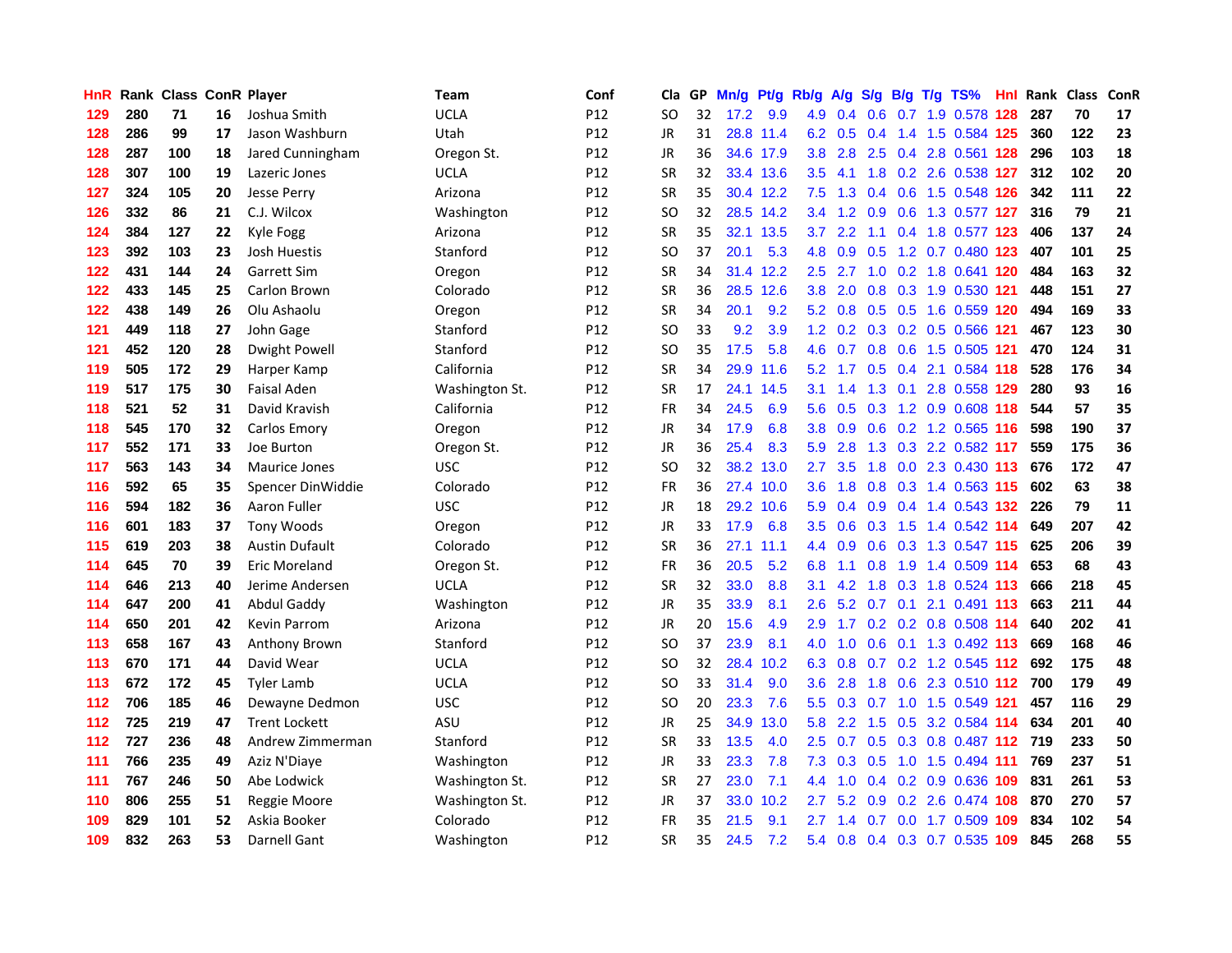| HnR | Rank |     |    | <b>Class ConR Player</b> | Team           | Conf            | Cla           | GP. | Mn/g | Pt/g      | Rb/g             | A/g           | S/g              | B/g              | T/g TS%                            | Hnl | Rank | <b>Class</b> | ConR       |
|-----|------|-----|----|--------------------------|----------------|-----------------|---------------|-----|------|-----------|------------------|---------------|------------------|------------------|------------------------------------|-----|------|--------------|------------|
| 109 | 840  | 211 | 54 | <b>Ahmad Starks</b>      | Oregon St.     | P <sub>12</sub> | SO            | 35  |      | 31.1 12.1 | 2.3              | 2.7           | 1.7              | 0.0              | 1.4 0.518 109                      |     | 814  | 207          | 52         |
| 109 | 846  | 271 | 55 | Charlie Enquist          | Washington St. | P <sub>12</sub> | <b>SR</b>     | 32  | 14.4 | 3.6       |                  |               |                  |                  | 3.2 0.3 0.3 0.5 0.5 0.673 107      |     | 913  | 299          | 59         |
| 109 | 850  | 212 | 56 | Roberto Nelson           | Oregon St.     | P12             | SO            | 36  | 20.8 | 9.3       | 2.6              |               |                  |                  | 2.2 0.9 0.2 1.8 0.515 109          |     | 847  | 211          | 56         |
| 109 | 862  | 103 | 57 | Nick Johnson             | Arizona        | P <sub>12</sub> | FR            | 35  | 28.1 | 8.9       | 3.3 <sup>°</sup> | 2.4           |                  |                  | 0.7 0.5 1.9 0.484 108              |     | 871  | 107          | 58         |
| 109 | 869  | 283 | 58 | <b>Marcus Capers</b>     | Washington St. | P12             | SR            | 37  | 29.6 | 5.8       | 4.9              | $2.2^{\circ}$ |                  |                  | 0.7 0.8 1.5 0.599 107              |     | 943  | 310          | 62         |
| 108 | 900  | 293 | 59 | Brendon Lavender         | Arizona        | P12             | SR            | 35  | 16.1 | 5.5       | 1.1              | 0.8           |                  |                  | 0.2 0.1 0.5 0.677 107              |     | 918  | 302          | 60         |
| 108 | 903  | 225 | 60 | D.J. Shelton             | Washington St. | P12             | <sub>SO</sub> | 35  | 14.7 | 4.7       | 2.9              | 0.3           |                  |                  | 0.3 0.5 1.0 0.610 106              |     | 974  | 239          | 64         |
| 108 | 915  | 114 | 61 | <b>Desmond Simmons</b>   | Washington     | P12             | <b>FR</b>     | 35  | 17.8 | 4.2       | 4.8              | 0.7           |                  | $0.8 \quad 0.1$  | 0.8 0.476 107                      |     | 920  | 111          | 61         |
| 107 | 956  | 288 | 62 | Angus Brandt             | Oregon St.     | P12             | JR            | 36  | 23.2 | 9.1       | 3.4              | 1.1           |                  |                  | $0.4$ 0.4 1.3 0.610 107            |     | 946  | 285          | 63         |
| 107 | 970  | 123 | 63 | DaVonte Lacy             | Washington St. | P12             | <b>FR</b>     | 37  | 26.6 | 8.5       | 2.3              | 1.9           |                  |                  | 0.8 0.2 1.5 0.541 105              |     | 1046 | 134          | 67         |
| 106 | 988  | 319 | 64 | Nate Tomlinson           | Colorado       | P12             | <b>SR</b>     | 36  | 29.7 | 5.5       | 2.0              | 3.0           | 0.9 <sub>o</sub> | 0.0              | 1.6 0.539 106                      |     | 993  | 322          | 65         |
| 105 | 1041 | 257 | 65 | Keala King               | ASU            | P12             | <b>SO</b>     | 13  | 32.6 | 13.7      | 4.9              | 3.3           | 1.5              | 0.1              | 3.9 0.593 121                      |     | 456  | 115          | 28         |
| 104 | 1095 | 142 | 66 | Josiah Turner            | Arizona        | P12             | FR            | 29  | 24.9 | 6.8       | 3.1              | 2.4           | 1.1              | 0.3              | 2.1 0.488 106                      |     | 1007 | 127          | 66         |
| 104 | 1100 | 334 | 67 | Robert Thurman           | California     | P <sub>12</sub> | <b>JR</b>     | 30  | 11.2 | 3.7       | 1.9              | 0.1           | 0.0              | 0.1              | 0.4 0.620 104                      |     | 1080 | 327          | 68         |
| 103 | 1137 | 370 | 68 | Josh Watkins             | Utah           | P <sub>12</sub> | <b>SR</b>     | 16  | 31.1 | 15.6      | 3.3 <sub>1</sub> | 4.8           | 1.1              |                  | $0.2$ 4.1 0.466 122                |     | 444  | 149          | 26         |
| 103 | 1168 | 291 | 69 | Johnathan Loyd           | Oregon         | P12             | SO            | 34  | 17.3 | 3.3       | $1.4^{\circ}$    | 2.9           | 0.9              |                  | 0.0 1.4 0.457 101 1231             |     |      | 311          | 70         |
| 102 | 1184 | 296 | 70 | Jordan Bachynski         | ASU            | P12             | SO            | 30  | 17.4 | 6.0       |                  |               |                  |                  | 4.0 0.2 0.2 1.4 1.1 0.568 100 1279 |     |      | 325          | ${\bf 71}$ |
| 102 | 1187 | 383 | 71 | Jarrett Mann             | Stanford       | P <sub>12</sub> | SR            | 36  | 19.4 | 3.7       | $2.9^{\circ}$    | 2.0           |                  |                  | 0.7 0.0 1.5 0.435 103 1163         |     |      | 377          | 69         |
| 99  | 1316 | 334 | 72 | Garrett Jackson          | <b>USC</b>     | P12             | <b>SO</b>     | 32  | 22.2 | 6.9       | 3.1              | 0.5           |                  |                  | 0.7 0.6 1.2 0.461                  | 96  | 1511 | 382          | 74         |
| 99  | 1333 | 419 | 73 | <b>Tyrone Nared</b>      | Oregon         | P12             | <b>SR</b>     | 28  | 15.9 | 2.9       | 3.0              | 0.8           | 0.6              |                  | 0.6 0.8 0.526 100                  |     | 1307 | 420          | 72         |
| 98  | 1406 | 197 | 74 | Angelo Chol              | Arizona        | P12             | FR            | 35  | 12.2 | 2.8       | $2.3^{\circ}$    | 0.1           |                  |                  | $0.4$ 0.8 0.7 0.582                | 97  | 1425 | 201          | 73         |
| 96  | 1528 | 223 | 75 | Norman Powell            | <b>UCLA</b>    | P12             | <b>FR</b>     | 33  | 17.8 | 4.6       | $2.2^{\circ}$    | 1.2           | 0.5              |                  | 0.3 0.7 0.467                      | 95  | 1545 | 224          | 75         |
| 95  | 1594 | 235 | 76 | <b>Byron Wesley</b>      | <b>USC</b>     | P12             | <b>FR</b>     | 32  | 34.6 | 9.6       | 5.1              | 1.8           |                  |                  | $0.8$ $0.3$ 2.0 $0.423$            | -91 | 1773 | 268          | 78         |
| 94  | 1642 | 490 | 77 | <b>Carrick Felix</b>     | ASU            | P12             | <b>JR</b>     | 29  |      | 32.9 10.5 | 4.0              | 1.3           | 1.1              |                  | 0.8 2.3 0.536                      | 92  | 1755 | 526          | 77         |
| 92  | 1752 | 527 | 78 | <b>Dilon Farr</b>        | Utah           | P12             | <b>JR</b>     | 31  | 25.9 | 6.7       | 4.8              | 0.5           | 0.9              | 0.5              | 1.4 0.524                          | 89  | 1855 | 557          | 80         |
| 91  | 1778 | 270 | 79 | Jonathan Gilling         | ASU            | P12             | <b>FR</b>     | 30  | 24.3 | 7.1       | 1.8              | 1.7           | 0.4              |                  | $0.1$ 1.4 $0.592$                  | 89  | 1871 | 290          | 81         |
| 91  | 1788 | 442 | 80 | Kyle Cain                | ASU            | P12             | SO            | 29  | 23.4 | 7.5       | 5.5              | 0.8           | 0.5              | 0.1              | 1.8 0.491                          | 89  | 1891 | 470          | 82         |
| 90  | 1818 | 547 | 81 | <b>Ruslan Pateev</b>     | ASU            | P12             | <b>JR</b>     | 29  | 16.7 | 4.6       | 3.1              | 0.7           | 0.2              | 1.0              | 1.6 0.562                          | 88  | 1934 | 580          | 84         |
| 90  | 1824 | 452 | 82 | Jordin Mayes             | Arizona        | P12             | SO            | 29  | 17.7 | 4.7       | 1.6              | 1.1           | 0.9              | 0.1              | 1.0 0.464                          | -93 | 1691 | 423          | 76         |
| 90  | 1851 | 550 | 83 | Jeremy Jacob             | Oregon         | P12             | <b>SR</b>     | 34  | 14.9 | 4.4       | 3.1              |               | $0.4$ 0.2 0.1    |                  | 0.8 0.476                          | -88 | 1927 | 572          | 83         |
| 89  | 1916 | 574 | 84 | Chris Colvin             | ASU            | P12             | <b>JR</b>     | 27  | 26.3 | 7.0       | 2.5              | 4.0           |                  |                  | $1.0$ 0.0 3.4 0.453                | -88 | 1954 | 586          | 85         |
| 87  | 2020 | 602 | 85 | Cedric Martin            | Utah           | P <sub>12</sub> | JR            | 31  | 31.1 | 7.4       | 3.2              | 1.9           |                  |                  | $0.7$ $0.2$ 1.4 $0.507$            | 84  | 2131 | 634          | 86         |
| 86  | 2067 | 611 | 86 | <b>Mychal Ladd</b>       | Washington St. | P <sub>12</sub> | <b>JR</b>     | 26  | 19.7 | 5.4       | 3.0 <sub>1</sub> | 0.8           |                  |                  | $0.4$ 0.0 0.9 0.500                | 90  | 1810 | 544          | 79         |
| 85  | 2125 | 517 | 87 | <b>Chanse Creekmur</b>   | ASU            | P12             | SO            | 30  | 24.1 | 4.7       | $2.3\phantom{0}$ | 0.6           | 0.6              |                  | 0.3 0.7 0.559                      | 83  | 2194 | 530          | 88         |
| 84  | 2140 | 632 | 88 | James Blasczyk           | <b>USC</b>     | P12             | <b>JR</b>     | 32  | 19.2 | 3.2       | 2.9              | 0.4           | 0.3              |                  | 0.3 0.8 0.468                      | 81  | 2281 | 668          | 91         |
| 84  | 2161 | 638 | 89 | Greg Allen               | <b>USC</b>     | P <sub>12</sub> | JR            | 26  | 21.2 | 4.7       | 1.8              | 1.0           | 0.4              | 0.0 <sub>1</sub> | 0.7 0.440                          | 83  | 2200 | 648          | 89         |
| 82  | 2238 | 657 | 90 | Sabatino Chen            | Colorado       | P12             | JR            | 35  | 9.9  | 2.0       | 1.0              | 0.4           | 0.3              | 0.1              | 0.5 0.534                          | 82  | 2234 | 658          | 90         |
| 82  | 2246 | 387 | 91 | Alexis Moore             | <b>USC</b>     | P12             | <b>FR</b>     | 32  | 24.8 | 4.3       | 2.0              | 1.5           |                  |                  | 0.6 0.1 1.3 0.377                  | -79 | 2360 | 416          | 93         |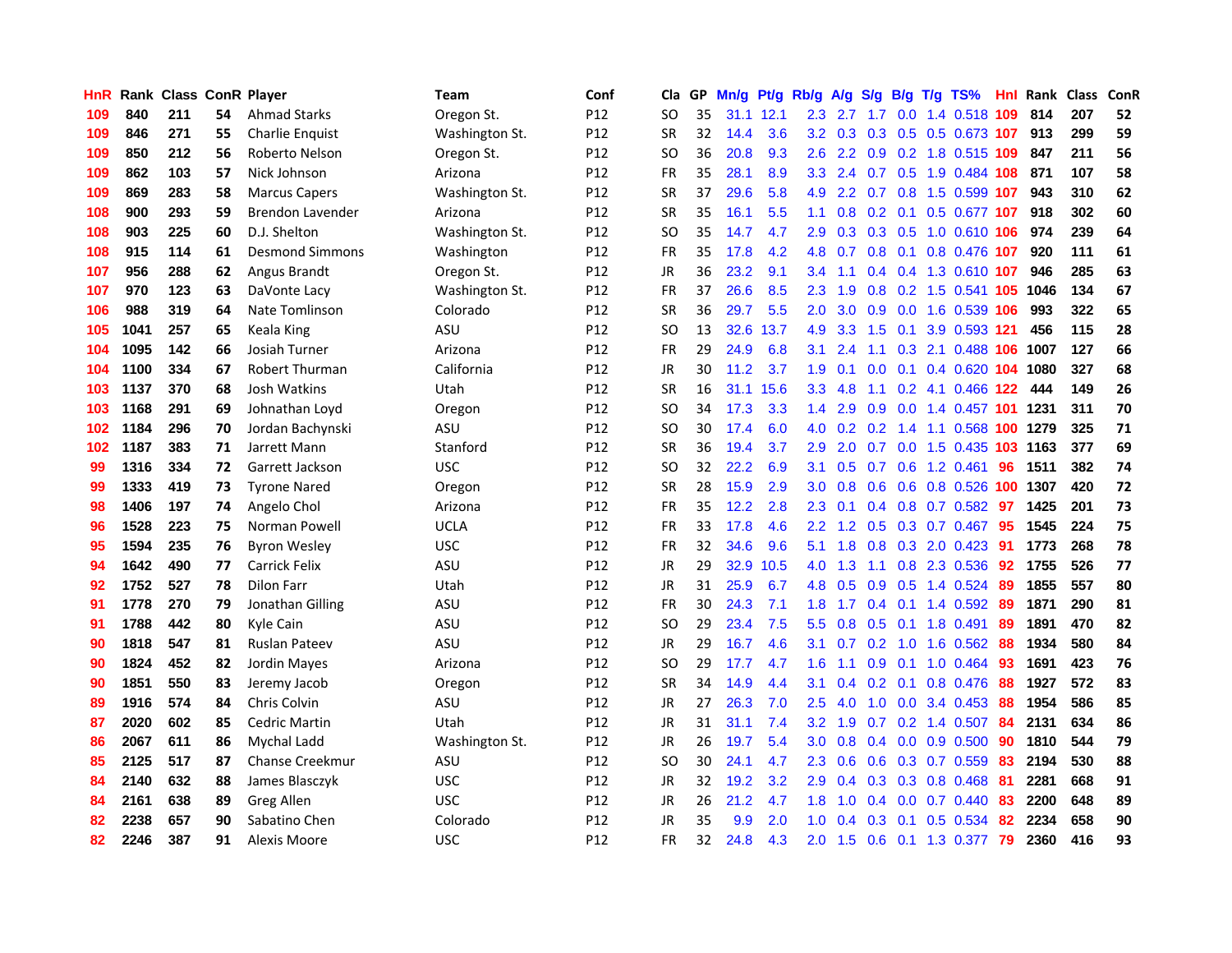| HnR |      | Rank Class ConR Player |     |                           | <b>Team</b>       | Conf            | Cla       |    | GP Mn/g | Pt/g      | Rb/g             | A/g             | S/g              | B/g             | $T/g$ TS%                     | Hnl  | Rank Class |              | ConR                    |
|-----|------|------------------------|-----|---------------------------|-------------------|-----------------|-----------|----|---------|-----------|------------------|-----------------|------------------|-----------------|-------------------------------|------|------------|--------------|-------------------------|
| 82  | 2261 | 665                    | 92  | <b>Brandon Smith</b>      | California        | P <sub>12</sub> | JR        | 31 | 16.7    | 2.8       | 1.2 <sub>2</sub> | 2.1             | 0.6              | 0.0             | 1.7 0.429                     | 84   | 2158       | 640          | 87                      |
| 81  | 2291 | 671                    | 93  | <b>Chris Hines</b>        | Utah              | P12             | JR        | 29 | 30.4    | 9.6       | $2.3^{\circ}$    | 0.7             | 0.6 <sub>0</sub> | 0.0             | 1.4 0.459                     | -80  | 2330       | 680          | 92                      |
| 80  | 2359 | 416                    | 94  | Kareem Storey             | Utah              | P <sub>12</sub> | <b>FR</b> | 31 | 23.9    | 4.5       | 1.9              | 3.1             | 0.8              |                 | 0.0 2.6 0.465                 | 78   | 2435       | 443          | 94                      |
| 75  | 2532 | 624                    | 95  | <b>Shane Harris-Tunks</b> | Colorado          | P12             | SO.       | 36 | 12.8    | 2.7       |                  | $2.2 \quad 0.5$ |                  |                 | 0.3 0.3 1.2 0.488             | -74  | 2540       | 627          | 95                      |
| 71  | 2641 | 658                    | 96  | Javon Dawson              | Utah              | P <sub>12</sub> | SO.       | 31 | 14.7    | 3.1       |                  | $2.3 \quad 0.3$ |                  | $0.4\quad 0.0$  | 1.0 0.508                     | -69  | 2690       | 669          | 96                      |
| 63  | 2802 | 562                    | 97  | <b>Blake Wilkinson</b>    | Utah              | P12             | FR        | 25 | 10.4    | 1.8       | 1.8 <sup>°</sup> | 0.2             |                  |                 | $0.4$ 0.1 0.4 0.393           | 63   | 2816       | 564          | 97                      |
| 56  | 2892 | 593                    | 98  | Anthony Odunsi            | Utah              | P12             | FR        | 29 | 15.1    | 3.0       | 1.3 <sup>°</sup> | 0.6             |                  |                 | $0.4$ 0.0 1.2 0.462           | 56   | 2898       | 595          | 98                      |
| 48  | 2927 | 727                    | 99  | Jeremy Adams              | Colorado          | P12             | <b>SO</b> | 31 | 9.9     | 2.3       | 1.4              | 0.3             |                  |                 | $0.2$ 0.0 0.8 0.417           | -51  | 2925       | 724          | 99                      |
| 47  | 2932 | 608                    | 100 | Challe Barton             | Oregon St.        | P12             | FR        | 35 | 11.3    | 1.7       | 0.5              | 0.8             |                  |                 | $0.3$ 0.0 0.9 0.411           | 47   | 2935       | 609          | 101                     |
| 45  | 2940 | 767                    | 101 | Eric Strangis             | <b>USC</b>        | P12             | <b>SR</b> | 24 | 12.9    | 1.0       | 0.6 <sub>1</sub> | 0.4             |                  |                 | $0.2$ 0.0 0.3 0.426           | 49   | 2933       | 767          | 100                     |
| 175 | 8    | $\mathbf{2}$           | 1   | C.J. McCollum             | Lehigh            | Pat.            | JR        | 35 |         | 33.1 21.9 | 6.5              | 3.5             | 2.6              |                 | 0.5 2.3 0.551                 | 174  | 8          | $\mathbf{2}$ | 1                       |
| 162 | 16   | 5                      | 2   | Mike Muscala              | Bucknell          | Pat.            | JR        | 35 |         | 29.9 17.0 | 9.1              | 1.8             | 0.5              | 1.7             | 2.1 0.592                     | 162  | 16         | 5            | $\overline{2}$          |
| 135 | 173  | 55                     | 3   | <b>Charles Hinkle</b>     | American          | Pat.            | <b>SR</b> | 32 |         | 34.3 18.4 | 5.4              | 1.8             | 0.9              | 0.4             | 2.1 0.564                     | -134 | 176        | 59           | 4                       |
| 128 | 300  | 77                     | 4   | J.J. Avila                | Navy              | Pat.            | <b>SO</b> | 21 |         | 33.4 15.9 | 7.2              | 2.9             | 1.8              | 0.5             | 2.5 0.563 144                 |      | 76         | 14           | 3                       |
| 124 | 369  | 123                    | 5   | Gabe Knutson              | Lehigh            | Pat.            | JR        | 34 |         | 25.4 12.2 | 5.6              | 1.1             | 0.7              | 0.5             | 1.4 0.583 124                 |      | 369        | 126          | 5                       |
| 123 | 410  | 137                    | 6   | Ryan Willen               | Lafayette         | Pat.            | <b>SR</b> | 31 |         | 28.7 14.4 | 5.3              | 1.8             | 1.0              |                 | 0.3 2.0 0.575 120             |      | 475        | 161          | $\overline{\mathbf{z}}$ |
| 121 | 455  | 145                    | 7   | Ella Ellis                | Army              | Pat.            | JR        | 30 |         | 30.5 17.5 | 4.9              | 2.1             |                  |                 | 0.8 0.4 2.4 0.552 120         |      | 487        | 153          | 8                       |
| 116 | 604  | 186                    | 8   | Joe Willman               | Bucknell          | Pat.            | JR        | 35 |         | 27.1 10.7 |                  | 4.9 1.5         |                  |                 | 0.7 0.5 1.2 0.554 115         |      | 607        | 192          | 9                       |
| 112 | 718  | 187                    | 9   | Tony Wroblicky            | American          | Pat.            | SO.       | 32 | 18.4    | 6.5       | 6.0              |                 |                  |                 | 0.2 0.3 1.6 0.8 0.520 112 740 |      |            | 189          | 11                      |
| 112 | 735  | 223                    | 10  | R.J. Evans                | <b>Holy Cross</b> | Pat.            | JR        | 28 |         | 29.4 11.5 | 4.8              | 2.8             | 1.8              |                 | 0.4 2.0 0.497 112 709         |      |            | 222          | 10                      |
| 109 | 865  | 266                    | 11  | Holden Greiner            | Lehigh            | Pat.            | JR        | 34 | 24.6    | 9.4       | 4.8              | 0.9             |                  |                 | 0.9 0.6 1.2 0.548 108         |      | 866        | 269          | 12                      |
| 108 | 909  | 274                    | 12  | <b>Brian Fitzpatrick</b>  | Bucknell          | Pat.            | JR        | 35 | 11.8    | 3.9       | $3.4^{\circ}$    | 0.3             | 0.1              |                 | 0.2 0.9 0.670 108             |      | 899        | 276          | 13                      |
| 108 | 916  | 228                    | 13  | Mackey McKnight           | Lehigh            | Pat.            | <b>SO</b> | 34 | 28.6    | 8.8       | 2.9              | 3.6             | 1.1              |                 | 0.1 1.7 0.555 107             |      | 915        | 228          | 14                      |
| 105 | 1031 | 255                    | 14  | <b>Cameron Ayers</b>      | Bucknell          | Pat.            | SO.       | 35 |         | 31.5 11.1 | 2.6              | 1.8             | 0.7              | 0.1             | 1.0 0.576 105                 |      | 1042       | 257          | 15                      |
| 105 | 1071 | 326                    | 15  | Tony Johnson              | Lafayette         | Pat.            | JR        | 12 | 27.7    | 8.0       | 2.8              | 4.3             | 1.6              |                 | 0.2 1.3 0.653 123             |      | 398        | 135          | 6                       |
| 103 | 1136 | 281                    | 16  | Dave Dudzinski            | <b>Holy Cross</b> | Pat.            | SO.       | 29 | 25.7    | 9.4       | 6.0              | 0.4             | 0.6              |                 | 1.1 1.2 0.568 103 1152        |      |            | 285          | 16                      |
| 103 | 1178 | 162                    | 17  | Seth Hinrichs             | Lafayette         | Pat.            | FR        | 31 | 20.3    | 8.5       | 2.8              | 0.9             | 0.6              |                 | 0.2 1.6 0.648 101             |      | 1261       | 170          | 19                      |
| 102 | 1190 | 385                    | 18  | Nick Petkovich            | Lafayette         | Pat.            | <b>SR</b> | 31 | 18.2    | 6.9       | 3.5              | 0.4             | 0.6              | 0.4             | 0.6 0.606 100                 |      | 1267       | 409          | 20                      |
| 101 | 1232 | 355                    | 19  | Bryson Johnson            | <b>Bucknell</b>   | Pat.            | JR        | 34 | 25.4    | 9.3       | 2.0              | 1.3             |                  | $0.3 \quad 0.1$ | 1.0 0.579 101                 |      | 1208       | 351          | 17                      |
| 100 | 1282 | 410                    | 20  | <b>Troy Brewer</b>        | American          | Pat.            | <b>SR</b> | 28 | 31.4    | 11.9      |                  | $3.4$ 1.5       |                  |                 | 0.8 0.2 1.3 0.543 101 1257    |      |            | 408          | 18                      |
| 99  | 1356 | 425                    | 21  | <b>Bryan Cohen</b>        | Bucknell          | Pat.            | <b>SR</b> | 35 | 27.6    | 6.8       | 3.6              | 2.5             |                  |                 | $0.5$ $0.3$ 2.1 $0.473$       | -99  | 1361       | 434          | 21                      |
| 98  | 1419 | 420                    | 22  | Daniel Munoz              | American          | Pat.            | JR        | 32 | 31.8    | 8.0       | $2.7^{\circ}$    | 4.2             |                  |                 | 1.0 0.1 2.1 0.531             | 97   | 1431       | 424          | 22                      |
| 97  | 1462 | 452                    | 23  | <b>Riley Grafft</b>       | American          | Pat.            | <b>SR</b> | 30 | 16.5    | 3.9       | 3.9              | 0.6             |                  |                 | $0.3$ $0.4$ $0.6$ $0.609$     | 97   | 1461       | 456          | 23                      |
| 97  | 1472 | 455                    | 24  | Jim Mower                 | Lafayette         | Pat.            | <b>SR</b> | 31 |         | 32.1 12.8 | 2.7              | 1.6             |                  |                 | 0.5 0.3 1.3 0.576             | 95   | 1558       | 488          | 24                      |
| 96  | 1527 | 479                    | 25  | Rob Delaney               | Lafayette         | Pat.            | <b>SR</b> | 31 | 29.6    | 9.6       | 3.3 <sub>2</sub> | 3.6             |                  |                 | 0.9 0.2 2.3 0.510             | 94   | 1614       | 498          | 25                      |
| 94  | 1618 | 498                    | 26  | Jordan Hamilton           | Lehigh            | Pat.            | <b>SR</b> | 35 | 22.5    | 6.5       | 1.7              | 0.9             | 0.6              | 0.3             | 0.8 0.534                     | 94   | 1633       | 503          | 27                      |
| 94  | 1638 | 502                    | 27  | Devin Brown               | <b>Holy Cross</b> | Pat.            | SR        | 29 | 30.3    | 14.6      | 2.4              | .3<br>-1        | 0.8              | 0.1             | 2.6 0.566                     | 93   | 1650       | 506          | 28                      |
| 93  | 1701 | 512                    | 28  | Mike Cavataio             | <b>Holy Cross</b> | Pat.            | <b>SR</b> | 16 | 20.1    | 5.3       |                  |                 |                  |                 | 4.3 1.3 0.6 0.4 1.0 0.497     | 94   | 1619       | 500          | 26                      |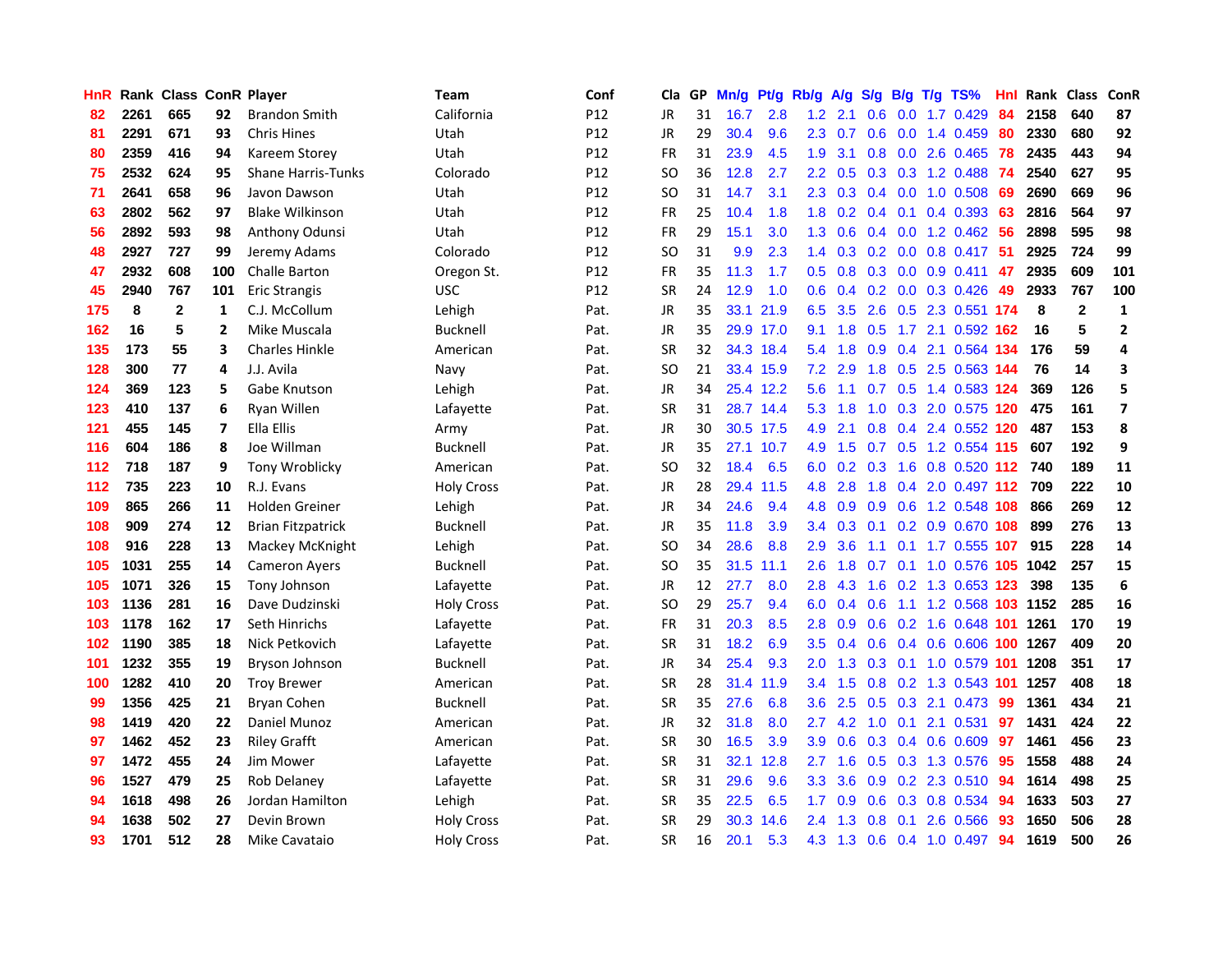| HnR |      | <b>Rank Class ConR Player</b> |    |                          | Team              | Conf | Cla           | GP. | Mn/g | Pt/g      | Rb/g             | A/g             | S/g           | B/g             | T/g TS%                 | Hnl | Rank Class |     | ConR |
|-----|------|-------------------------------|----|--------------------------|-------------------|------|---------------|-----|------|-----------|------------------|-----------------|---------------|-----------------|-------------------------|-----|------------|-----|------|
| 92  | 1734 | 522                           | 29 | John Adams               | Lehigh            | Pat. | <b>SR</b>     | 32  | 18.1 | 4.8       | 3.7              | 0.4             | 0.4           | 0.3             | 0.9 0.588               | 93  | 1670       | 510 | 29   |
| 92  | 1736 | 520                           | 30 | Jordan Stevens           | <b>Holy Cross</b> | Pat. | <b>JR</b>     | 28  | 16.1 | 5.1       | 2.1              | 1.1             |               | $0.4 \quad 0.1$ | $0.6$ 0.524             | -92 | 1745       | 522 | 30   |
| 90  | 1861 | 463                           | 31 | Pat Moore                | Colgate           | Pat. | <b>SO</b>     | 30  | 25.9 | 9.9       | 3.0 <sub>2</sub> | 1.3             |               |                 | 0.5 0.0 1.8 0.610       | -89 | 1862       | 462 | 32   |
| 89  | 1907 | 564                           | 32 | <b>Julian Simmons</b>    | Army              | Pat. | <b>SR</b>     | 30  |      | 25.7 11.5 | 2.6              | 0.8             |               |                 | 1.0 0.0 1.1 0.504       | 88  | 1939       | 575 | 33   |
| 89  | 1922 | 303                           | 33 | <b>Worth Smith</b>       | Navy              | Pat. | <b>FR</b>     | 29  | 24.9 | 6.8       | 5.0              | 0.8             |               |                 | $0.7$ $0.8$ 1.6 $0.510$ | -85 | 2094       | 346 | 42   |
| 88  | 1931 | 305                           | 34 | Milton Washington        | Army              | Pat. | <b>FR</b>     | 20  | 13.2 | 5.0       | 2.3              | 1.8             | 0.6           |                 | $0.1$ 1.9 0.585         | 90  | 1807       | 276 | 31   |
| 88  | 1933 | 573                           | 35 | Simon McCormack          | American          | Pat. | <b>SR</b>     | 32  | 14.8 | 3.6       | 2.3              | 1.1             |               |                 | 0.3 0.0 0.7 0.564       | 88  | 1942       | 576 | 34   |
| 88  | 1942 | 579                           | 36 | <b>Blake Jolivette</b>   | American          | Pat. | <b>JR</b>     | 32  | 23.7 | 7.3       | 2.6              | 1.8             |               | $0.4\quad 0.0$  | 1.7 0.467               | 88  | 1945       | 583 | 35   |
| 88  | 1968 | 586                           | 37 | Eric Obeysekere          | <b>Holy Cross</b> | Pat. | JR            | 24  | 18.0 | 3.4       | 5.2              | 0.5             | $0.4^{\circ}$ |                 | 1.7 1.2 0.429           | 88  | 1950       | 585 | 36   |
| 87  | 1995 | 320                           | 38 | Justin Burrell           | <b>Holy Cross</b> | Pat. | <b>FR</b>     | 29  | 27.9 | 7.4       | 2.0              | 3.7             | 0.8           |                 | $0.0$ 2.1 $0.431$       | 87  | 2013       | 323 | 38   |
| 87  | 1997 | 587                           | 39 | <b>Nick Pascale</b>      | Colgate           | Pat. | <b>SR</b>     | 30  | 18.9 | 6.4       | 4.8              | 1.0             | 0.1           | 0.5             | 1.4 0.515               | -87 | 2004       | 589 | 37   |
| 87  | 2027 | 328                           | 40 | Maxwell Lenox            | Army              | Pat. | <b>FR</b>     | 30  | 24.1 | 6.4       | 3.5              | 3.2             | 1.3           | 0.2             | 2.8 0.527               | -86 | 2054       | 335 | 41   |
| 87  | 2036 | 603                           | 41 | <b>Brandon James</b>     | Colgate           | Pat. | JR            | 30  | 14.7 | 5.0       | 3.9              | 0.9             |               |                 | $0.4$ 0.1 1.4 0.517     | 86  | 2040       | 606 | 39   |
| 86  | 2040 | 331                           | 42 | Steven Kaspar            | Bucknell          | Pat. | <b>FR</b>     | 35  | 16.5 | 2.3       | $2.4\,$          | 2.3             | 0.8           | 0.2             | 1.3 0.375               | 86  | 2048       | 331 | 40   |
| 86  | 2042 | 607                           | 43 | Jordan Sugars            | Navy              | Pat. | <b>SR</b>     | 29  | 31.4 | 11.4      | 4.7              | 1.1             | 1.0           | 0.1             | 1.9 0.480               | -83 | 2205       | 642 | 50   |
| 85  | 2083 | 619                           | 44 | Justin Maneri            | Lehigh            | Pat. | <b>SR</b>     | 35  | 11.5 | 2.9       | 2.1              | 0.5             |               |                 | 0.3 0.1 0.7 0.534       | 85  | 2099       | 621 | 43   |
| 85  | 2116 | 627                           | 45 | John Brandenburg         | Colgate           | Pat. | JR            | 30  | 15.2 | 5.3       |                  | $2.8\quad 0.7$  |               |                 | 0.1 0.8 1.5 0.548       | 85  | 2124       | 630 | 44   |
| 84  | 2164 | 524                           | 46 | Thurgood Wynn            | Navy              | Pat. | SO.           | 24  | 12.5 | 4.2       |                  | $1.3 \quad 0.7$ |               |                 | $0.5$ 0.0 0.9 0.565     | -81 | 2283       | 563 | 52   |
| 84  | 2167 | 640                           | 47 | Jordan Springer          | Army              | Pat. | JR            | 30  | 17.3 | 4.5       | 4.6              | 0.6             |               |                 | $0.3$ $0.3$ 1.0 $0.596$ | 83  | 2192       | 646 | 47   |
| 84  | 2172 | 527                           | 48 | Josh Herbeck             | Army              | Pat. | <b>SO</b>     | 30  |      | 29.2 10.3 | 3.0 <sub>1</sub> | 1.3             |               |                 | 0.5 0.1 1.5 0.546       | 83  | 2198       | 533 | 48   |
| 84  | 2185 | 640                           | 49 | <b>Sterling Melville</b> | Colgate           | Pat. | <b>SR</b>     | 30  | 22.1 | 8.4       | 2.9              | 1.4             | 0.6           |                 | 0.3 1.8 0.489           | 83  | 2189       | 639 | 45   |
| 82  | 2252 | 552                           | 50 | Ryan Hill                | Bucknell          | Pat. | <b>SO</b>     | 33  | 16.5 | 2.2       | 1.9              | 1.8             | 0.6           | 0.0             | 1.0 0.477               | 83  | 2204       | 535 | 49   |
| 82  | 2274 | 395                           | 51 | Joey Ptasinksi           | Lafayette         | Pat. | <b>FR</b>     | 22  | 20.4 | 5.6       | 1.6              | 0.9             |               |                 | $0.4$ 0.0 0.9 0.624     | -83 | 2191       | 378 | 46   |
| 81  | 2287 | 397                           | 52 | Corey Schaefer           | Lehigh            | Pat. | <b>FR</b>     | 33  | 14.1 | 2.8       | 1.1              | 1.2             |               |                 | $0.4$ 0.0 0.6 0.489     | -82 | 2262       | 390 | 51   |
| 81  | 2304 | 662                           | 53 | Mike Venezia             | Colgate           | Pat. | <b>SR</b>     | 30  | 33.2 | 9.6       | 2.7              | 1.7             | 0.6           |                 | $0.1$ 1.2 0.527         | 81  | 2306       | 663 | 53   |
| 81  | 2318 | 677                           | 54 | Mitch Rolls              | Colgate           | Pat. | <b>JR</b>     | 30  | 28.8 | 8.6       | 2.1              | 2.3             | 0.7           | 0.1             | 2.1 0.560               | -81 | 2325       | 678 | 54   |
| 81  | 2323 | 572                           | 55 | Isaiah Roberts           | Navy              | Pat. | <b>SO</b>     | 29  | 22.6 | 7.1       | 1.5              | 1.9             | 1.1           | 0.1             | 2.2 0.523               | -77 | 2438       | 600 | 57   |
| 80  | 2345 | 580                           | 56 | <b>Andrew Stire</b>      | Army              | Pat. | <sub>SO</sub> | 29  | 14.2 | 3.6       | 2.3              | 0.6             |               |                 | $0.4$ $0.3$ 1.1 $0.630$ | -79 | 2356       | 584 | 55   |
| 79  | 2384 | 690                           | 57 | <b>Phil Beans</b>        | <b>Holy Cross</b> | Pat. | <b>JR</b>     | 28  | 20.4 | 6.3       | 3.5              | 0.4             |               | $0.2 \quad 0.5$ | 1.4 0.529               | -79 | 2369       | 690 | 56   |
| 76  | 2479 | 718                           | 58 | Dee Goens                | <b>Holy Cross</b> | Pat. | JR            | 23  | 11.8 | 2.3       | 1.0 <sub>1</sub> | 1.6             |               |                 | 0.4 0.0 1.1 0.540 77    |     | 2443       | 705 | 58   |
| 71  | 2633 | 498                           | 59 | Luke Roh                 | Colgate           | Pat. | <b>FR</b>     | 30  | 18.7 | 3.3       | 3.3 <sub>2</sub> | 1.5             |               |                 | $0.3$ 0.1 1.3 0.456     | -71 | 2641       | 497 | 59   |
| 70  | 2652 | 502                           | 60 | John Schoof              | American          | Pat. | <b>FR</b>     | 31  | 17.1 | 3.0       | 1.7 <sub>z</sub> | 1.1             |               |                 | $0.3$ 0.1 0.7 0.433     | -71 | 2643       | 498 | 60   |
| 69  | 2675 | 771                           | 61 | Jordan Brickman          | Navy              | Pat. | <b>JR</b>     | 29  | 23.1 | 4.1       | 1.2 <sub>1</sub> | $2.2^{\circ}$   |               |                 | 0.7 0.0 1.7 0.404       | -66 | 2749       | 788 | 67   |
| 69  | 2682 | 515                           | 62 | Mo Williams              | Army              | Pat. | FR            | 30  | 21.6 | 5.0       | 1.9              | 1.2             | 0.5           |                 | $0.0$ 1.4 $0.473$       | 68  | 2701       | 523 | 62   |
| 69  | 2690 | 520                           | 63 | Dan Trist                | Lafayette         | Pat. | <b>FR</b>     | 31  | 16.7 | 5.7       | $2.2\,$          | 0.5             | 0.1           | 0.5             | 1.8 0.476               | 67  | 2726       | 536 | 64   |
| 67  | 2719 | 736                           | 64 | Yaw Gyawu                | Colgate           | Pat. | <b>SR</b>     | 21  | 15.9 | 6.0       | 2.2 <sub>2</sub> | 0.2             | 0.2           | 0.0             | 1.2 0.494               | 69  | 2674       | 733 | 61   |
| 67  | 2722 | 675                           | 65 | Brennan Wyatt            | Navy              | Pat. | SO            | 23  | 12.9 | 2.0       | 1.1              | 1.2             | 0.7           | 0.0             | 0.9 0.451               | 66  | 2764       | 682 | 68   |
| 67  | 2729 | 535                           | 66 | <b>Taylor Abt</b>        | <b>Holy Cross</b> | Pat. | <b>FR</b>     | 27  | 8.6  | 2.0       | 1.9              | 0.1             |               |                 | $0.1$ 0.4 0.6 0.550 67  |     | 2733       | 538 | 65   |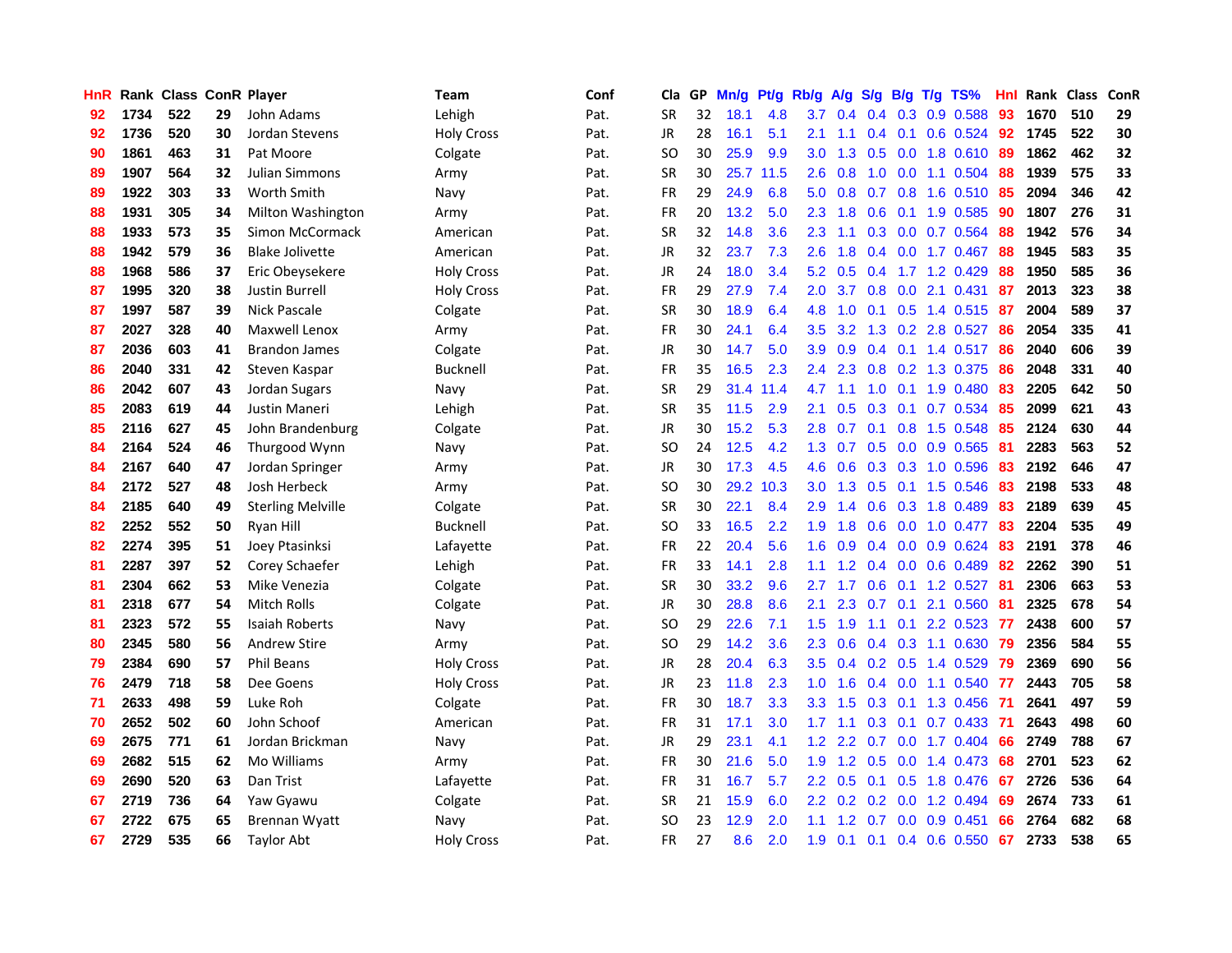| <b>HnR</b> |      | Rank Class ConR Player |                |                          | <b>Team</b>      | Conf       | Cla       |    | GP Mn/g Pt/g Rb/g |           |                  | A/g                     |                 |                 | S/g B/g T/g TS%               | Hnl  | Rank Class  |                | ConR         |
|------------|------|------------------------|----------------|--------------------------|------------------|------------|-----------|----|-------------------|-----------|------------------|-------------------------|-----------------|-----------------|-------------------------------|------|-------------|----------------|--------------|
| 67         | 2730 | 677                    | 67             | Anthony D'Orazio         | Lehigh           | Pat.       | SO        | 33 | 10.8              | 2.6       | 1.0              | 0.6                     | 0.4             | 0.1             | 0.8 0.460                     | 67   | 2724        | 673            | 63           |
| 67         | 2734 | 536                    | 68             | Matt McMullen            | Colgate          | Pat.       | <b>FR</b> | 29 | 9.9               | 1.7       | 1.5              | 0.9                     |                 | $0.2 \quad 0.2$ | 0.6 0.388                     | 67   | 2743        | 540            | 66           |
| 61         | 2829 | 570                    | 69             | Donya Jackson            | Navy             | Pat.       | <b>FR</b> | 24 | 11.3              | 3.3       | 1.5              | 0.3                     | $0.2 \quad 0.1$ |                 | 0.8 0.479                     | -60  | 2856        | 581            | 71           |
| 61         | 2832 | 699                    | 70             | Les Smith                | Lafayette        | Pat.       | <b>SO</b> | 29 | 10.4              | 2.0       | 1.1              | 0.7                     |                 |                 | 0.2 0.0 0.6 0.467             | -61  | 2839        | 699            | 70           |
| 60         | 2842 | 809                    | 71             | Levi Giese               | Lafayette        | Pat.       | JR        | 22 | 14.1              | 3.1       |                  |                         |                 |                 | 1.8 0.3 0.5 0.8 0.9 0.445     | -64  | 2799        | 800            | 69           |
| 60         | 2845 | 577                    | 72             | <b>Brandon Venturini</b> | Navy             | Pat.       | FR        | 26 | 11.0              | 2.8       | 1.0 <sub>1</sub> | 0.8                     |                 |                 | $0.4$ 0.0 0.6 0.398           | -59  | 2874        | 587            | 72           |
| 53         | 2905 | 719                    | 73             | James Loupos             | Navy             | Pat.       | SO.       | 29 | 13.4              | 2.4       | $1.5^{\circ}$    | 0.3                     |                 |                 | $0.5$ 0.1 1.0 0.443           | -51  | 2919        | 721            | 73           |
| 42         | 2946 | 615                    | 74             | Whit Thornton            | Army             | Pat.       | <b>FR</b> | 28 | 11.3              | 0.9       | 1.9              | 1.0                     | 0.1             |                 | $0.2$ 1.1 0.369               | 43   | 2946        | 615            | 74           |
| 197        | 1    | 1                      | 1              | <b>Anthony Davis</b>     | Kentucky         | <b>SEC</b> | <b>FR</b> | 40 | 32.0              | 14.2      | 10.4             | 1.3                     | 1.4             |                 | 4.7 1.0 0.647 197             |      | $\mathbf 1$ | $\mathbf{1}$   | $\mathbf 1$  |
| 161        | 18   | 6                      | $\overline{2}$ | John Jenkins             | Vanderbilt       | <b>SEC</b> | JR        | 35 |                   | 33.6 19.9 | 2.9              | 1.2                     |                 |                 | 0.8 0.3 1.6 0.651             | 162  | 17          | 6              | $\mathbf{2}$ |
| 152        | 35   | 13                     | 3              | Jeffery Taylor           | Vanderbilt       | <b>SEC</b> | <b>SR</b> | 36 |                   | 32.1 16.1 | 5.6              | 1.7                     |                 |                 | 1.3 0.4 2.2 0.576 152         |      | 41          | 17             | 4            |
| 152        | 39   | 16                     | 4              | JaMychal Green           | Alabama          | <b>SEC</b> | <b>SR</b> | 26 |                   | 29.2 14.0 |                  | $7.4$ 1.8               | 0.7             |                 | 1.5 2.7 0.579 158             |      | 23          | 8              | 3            |
| 144        | 74   | 15                     | 5              | <b>Terrence Jones</b>    | Kentuckv         | <b>SEC</b> | <b>SO</b> | 38 |                   | 29.3 12.3 | 7.2              | 1.3                     | 1.3             | 1.8             | 1.6 0.542 145                 |      | 66          | 12             | 5            |
| 144        | 79   | 32                     | 6              | Gerald Robinson          | Georgia          | <b>SEC</b> | <b>SR</b> | 32 |                   | 30.6 14.2 | 3.8 <sub>2</sub> | 3.6                     | 1.3             | 0.1             | 2.5 0.521 143                 |      | 90          | 33             | 9            |
| 144        | 81   | 30                     | 7              | Kenny Boynton            | Florida          | <b>SEC</b> | <b>JR</b> | 37 |                   | 31.6 15.9 | 2.6              | 2.7                     | 0.8             | 0.0             | 1.4 0.595 143                 |      | 85          | 33             | 7            |
| 143        | 85   | 6                      | 8              | <b>Bradley Beal</b>      | Florida          | <b>SEC</b> | <b>FR</b> | 37 |                   | 34.2 14.8 |                  |                         |                 |                 | 6.7 2.2 1.4 0.8 2.1 0.569 143 |      | 89          | $\overline{7}$ | 8            |
| 141        | 99   | 21                     | 9              | <b>Trevor Releford</b>   | Alabama          | <b>SEC</b> | <b>SO</b> | 32 |                   | 31.3 12.0 |                  | $3.0$ $2.8$ $2.0$ $0.1$ |                 |                 | 2.0 0.573 139                 |      | 123         | 25             | ${\bf 12}$   |
| 141        | 103  | 35                     | 10             | <b>Justin Hamilton</b>   | LSU              | <b>SEC</b> | JR        | 33 |                   | 30.0 12.9 |                  | $7.2 \quad 0.9$         |                 |                 | 0.8 1.3 1.7 0.548 140         |      | 108         | 39             | 10           |
| 139        | 128  | 9                      | 11             | B.J. Young               | Arkansas         | <b>SEC</b> | <b>FR</b> | 32 |                   | 25.2 15.3 | 3.1              | 2.3                     |                 |                 | 1.2 0.3 2.3 0.599 137         |      | 142         | 9              | 13           |
| 138        | 139  | 52                     | 12             | <b>Tony Mitchell</b>     | Alabama          | <b>SEC</b> | JR        | 22 |                   | 31.1 13.1 |                  | $7.0$ 1.8               | 1.0             |                 | 1.4 1.9 0.505 145             |      | 67          | 27             | 6            |
| 137        | 145  | 54                     | 13             | Arnett Moultrie          | Mississippi St.  | <b>SEC</b> | JR        | 30 |                   | 35.8 16.4 | 10.5             | 1.2                     | 0.8             |                 | 0.8 2.4 0.604 139             |      | 118         | 45             | 11           |
| 137        | 147  | 55                     | 14             | Jeronne Maymon           | Tennessee        | <b>SEC</b> | JR        | 33 |                   | 28.1 12.7 | 8.1              | 1.2                     | 1.0             |                 | 0.3 2.5 0.584 137             |      | 157         | 60             | 15           |
| 135        | 167  | 41                     | 15             | Patric Young             | Florida          | <b>SEC</b> | SO.       | 37 |                   | 26.5 10.2 | 6.4              | 1.1                     | 0.5             |                 | 0.8 1.5 0.615 135             |      | 171         | 42             | 16           |
| 135        | 169  | 63                     | 16             | Murphy Holloway          | Mississippi      | <b>SEC</b> | JR        | 31 |                   | 31.8 11.2 | 9.0              | 1.4                     | 1.6             | 0.6             | 1.7 0.510 137                 |      | 154         | 58             | 14           |
| 135        | 178  | 13                     | 17             | Kentavious Caldwell-Pope | Georgia          | <b>SEC</b> | <b>FR</b> | 32 |                   | 32.1 13.2 |                  | $5.2 \quad 1.2$         | 1.8             | 0.3             | 1.1 0.497 134                 |      | 199         | 13             | 18           |
| 134        | 185  | 59                     | 18             | <b>Erving Walker</b>     | Florida          | <b>SEC</b> | <b>SR</b> | 37 |                   | 31.3 12.1 | 2.9              | 4.6                     | 1.0             | 0.0             | 2.1 0.548                     | -134 | 196         | 65             | 17           |
| 134        | 189  | 63                     | 19             | Dee Bost                 | Mississippi St.  | <b>SEC</b> | <b>SR</b> | 33 |                   | 36.3 15.8 | 3.3              | 5.5                     | 2.0             | 0.2             | 3.0 0.532 133                 |      | 210         | 72             | 20           |
| 133        | 195  | 14                     | 20             | Michael Kidd-Gilchrist   | Kentucky         | <b>SEC</b> | FR        | 40 |                   | 31.1 11.9 | 7.4              | 1.9                     | 1.0             | 0.9             | 2.2 0.564 133                 |      | 206         | 14             | 19           |
| 133        | 199  | 51                     | 21             | Trae Golden              | <b>Tennessee</b> | <b>SEC</b> | <b>SO</b> | 34 |                   | 32.0 13.6 | 3.0 <sub>2</sub> | 4.5                     | 0.8             | 0.1             | 2.9 0.578 132                 |      | 221         | 54             | 23           |
| 132        | 209  | 15                     | 22             | Marquis Teague           | Kentucky         | <b>SEC</b> | FR        | 40 |                   | 32.6 10.0 | 2.5              | 4.8                     |                 |                 | 0.9 0.3 2.7 0.487 132 215     |      |             | 15             | 21           |
| 132        | 214  | 54                     | 23             | Doron Lamb               | Kentucky         | <b>SEC</b> | SO.       | 40 |                   | 31.2 13.7 |                  | $2.7$ 1.5               |                 |                 | 0.5 0.1 1.1 0.619 132 217     |      |             | 52             | 22           |
| 132        | 224  | 77                     | 24             | Kenny Gabriel            | Auburn           | <b>SEC</b> | <b>SR</b> | 31 |                   | 31.5 12.2 | 7.3              | 1.0                     | 1.1             |                 | 2.3 2.1 0.521 130             |      | 250         | 87             | 25           |
| 130        | 252  | 85                     | 25             | <b>Brad Tinsley</b>      | Vanderbilt       | <b>SEC</b> | <b>SR</b> | 36 | 27.5              | 9.0       | 2.6              | 4.1                     | 0.6             |                 | 0.1 2.0 0.606 129             |      | 269         | 90             | 26           |
| 129        | 266  | 89                     | 26             | Festus Ezeli             | Vanderbilt       | <b>SEC</b> | <b>SR</b> | 26 |                   | 23.2 10.1 | 5.9              | 0.3                     | 0.4             |                 | 2.0 2.2 0.559 131             |      | 230         | 79             | 24           |
| 129        | 267  | 90                     | 27             | Darius Miller            | Kentucky         | <b>SEC</b> | <b>SR</b> | 40 | 26.1              | 9.9       | 2.8              | 2.1                     |                 |                 | 0.8 0.3 1.5 0.590 129         |      | 272         | 92             | 27           |
| 129        | 270  | 92                     | 28             | Erik Murphy              | Florida          | <b>SEC</b> | JR        | 34 | 25.9              | 10.5      | 4.5              | 0.9                     | 0.5             | 1.1             | 1.3 0.611                     | 129  | 281         | 99             | 28           |
| 128        | 306  | 99                     | 29             | Lance Goulbourne         | Vanderbilt       | <b>SEC</b> | <b>SR</b> | 36 | 27.9              | 8.7       | 6.9              | $\overline{2}$<br>-1    | 1.5             | 0.7             | 1.9 0.534                     | 127  | 325         | 106            | 30           |
| 125        | 354  | 115                    | 30             | <b>Storm Warren</b>      | LSU              | <b>SEC</b> | <b>SR</b> | 33 | 19.3              | 8.2       | 5.1              |                         |                 |                 | 0.5 0.9 0.8 0.9 0.480 125     |      | 365         | 119            | 32           |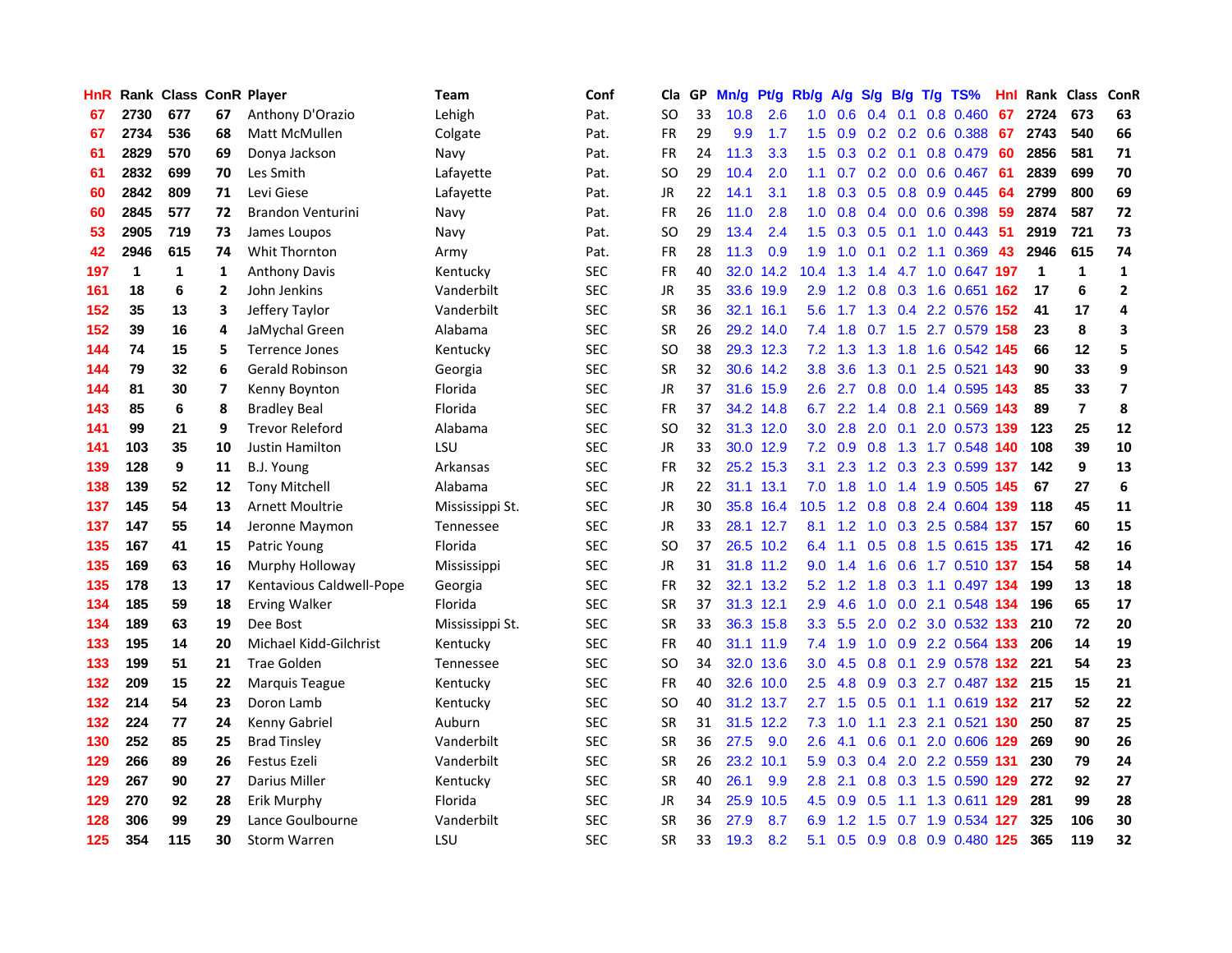| <b>HnR</b> |      | Rank Class ConR Player |    |                          | <b>Team</b>      | Conf       | Cla       |    | GP Mn/g Pt/g |           | Rb/g             | A/g             |                  |                 | S/g B/g T/g TS%            | Hnl | Rank Class |     | ConR |
|------------|------|------------------------|----|--------------------------|------------------|------------|-----------|----|--------------|-----------|------------------|-----------------|------------------|-----------------|----------------------------|-----|------------|-----|------|
| 125        | 358  | 117                    | 31 | Malik Cook               | South Carolina   | <b>SEC</b> | <b>SR</b> | 31 | 31.0         | 12.3      | 4.7              | 1.7             | 1.6              | 0.7             | 2.2 0.513                  | 124 | 371        | 121 | 33   |
| 125        | 364  | 97                     | 32 | Will Yeguete             | Florida          | <b>SEC</b> | SO.       | 26 | 21.9         | 4.4       | 6.3              | 1.0             | 1.2              | 0.4             | 0.7 0.540 125              |     | 350        | 92  | 31   |
| 124        | 389  | 128                    | 33 | Reginald Buckner         | Mississippi      | <b>SEC</b> | JR        | 32 | 27.4         | 6.9       | 8.1              | 0.9             | 0.7              | $2.2^{\circ}$   | 1.3 0.500 123              |     | 401        | 136 | 35   |
| 123        | 393  | 130                    | 34 | Mike Rosario             | Florida          | <b>SEC</b> | JR        | 31 | 14.4         | 6.6       |                  | $1.4$ 1.0       |                  | $0.5 \quad 0.1$ | 0.9 0.545 123              |     | 392        | 133 | 34   |
| 122        | 419  | 109                    | 35 | <b>Damontre Harris</b>   | South Carolina   | <b>SEC</b> | SO.       | 31 | 25.9         | 6.8       | 5.5 <sub>1</sub> | 0.5             |                  |                 | 0.9 2.3 1.2 0.589 122      |     | 435        | 108 | 36   |
| 122        | 422  | 110                    | 36 | <b>Andrew Steele</b>     | Alabama          | <b>SEC</b> | SO.       | 19 | 25.6         | 6.6       | 3.9              | 2.7             |                  |                 | 0.9 0.1 1.6 0.592 121      |     | 466        | 122 | 37   |
| 120        | 485  | 41                     | 37 | Anthony Hickey           | LSU              | <b>SEC</b> | <b>FR</b> | 33 | 31.2         | 8.9       | 3.6              | 3.8             |                  |                 | 2.1 0.2 1.9 0.466 119      |     | 503        | 45  | 38   |
| 119        | 499  | 154                    | 38 | Frankie Sullivan         | Auburn           | <b>SEC</b> | JR        | 31 | 31.8         | 12.6      | 3.9              | 2.3             |                  |                 | 1.4 0.2 1.6 0.508 118      |     | 530        | 167 | 40   |
| 119        | 509  | 49                     | 39 | Jarnell Stokes           | Tennessee        | <b>SEC</b> | <b>FR</b> | 17 | 25.6         | 9.6       | 7.4              | 0.7             | 0.9              | 1.4             | 2.1 0.538 127              |     | 313        | 24  | 29   |
| 119        | 510  | 50                     | 40 | Kyle Wiltjer             | Kentucky         | <b>SEC</b> | <b>FR</b> | 40 | 11.6         | 5.0       | 1.8              | 0.4             | 0.1              |                 | 0.4 0.7 0.567              | 119 | 521        | 50  | 39   |
| 117        | 577  | 63                     | 41 | <b>Trevor Lacey</b>      | Alabama          | <b>SEC</b> | FR        | 33 | 24.7         | 7.3       | 3.0              | 1.8             | 0.8              | 0.1             | 1.6 0.538 114              |     | 654        | 69  | 42   |
| 116        | 589  | 64                     | 42 | Levi Randolph            | Alabama          | <b>SEC</b> | <b>FR</b> | 33 | 27.1         | 6.5       | 3.9              | 1.7             | 1.0              | 0.1             | $1.0 \t0.451 \t113$        |     | 668        | 72  | 43   |
| 113        | 681  | 223                    | 43 | <b>Marvell Waithe</b>    | Arkansas         | <b>SEC</b> | <b>SR</b> | 30 | 15.8         | 4.7       | 3.3              | 0.7             | 0.7              | 0.9             | $0.6$ 0.555 112            |     | 708        | 229 | 44   |
| 112        | 707  | 186                    | 44 | Jordan McRae             | Tennessee        | <b>SEC</b> | SO.       | 34 | 21.7         | 8.6       | 2.9              | 1.5             | 0.6              | 0.8             | 1.5 0.494 111              |     | 753        | 194 | 45   |
| 112        | 737  | 83                     | 45 | Nick Jacobs              | Alabama          | <b>SEC</b> | <b>FR</b> | 32 | 19.2         | 6.1       | 3.6              | 0.1             | 0.3              | 0.8             | 1.1 0.524                  | 109 | 822        | 98  | 48   |
| 112        | 743  | 192                    | 46 | Mardracus Wade           | Arkansas         | <b>SEC</b> | <b>SO</b> | 32 | 28.8         | 10.8      | 1.8              | 1.5             | 1.5              | 0.1             | 1.3 0.643 111              |     | 771        | 199 | 46   |
| 111        | 762  | 233                    | 47 | Renardo Sidney           | Mississippi St.  | <b>SEC</b> | JR        | 29 | 22.7         | 9.7       |                  | $5.2 \quad 0.6$ |                  |                 | 0.8 0.7 1.4 0.541 111      |     | 775        | 239 | 47   |
| 111        | 763  | 198                    | 48 | <b>Dundrecous Massey</b> | Mississippi      | <b>SEC</b> | SO.       | 14 |              | 21.5 11.6 | 1.9              | 1.4             |                  |                 | 1.4 0.4 2.3 0.481 114      |     | 637        | 160 | 41   |
| 109        | 827  | 209                    | 49 | Donte Williams           | Georgia          | <b>SEC</b> | SO.       | 32 | 25.9         | 7.8       | 5.1              |                 |                  |                 | 0.2 0.3 1.6 0.8 0.486 109  |     | 853        | 212 | 49   |
| 109        | 858  | 214                    | 50 | Demarco Cox              | Mississippi      | <b>SEC</b> | SO        | 33 | 13.4         | 3.2       | 2.9              | 0.4             |                  |                 | 0.3 0.5 0.5 0.543 107      |     | 909        | 227 | 53   |
| 108        | 878  | 218                    | 51 | Scottie Wilbekin         | Florida          | <b>SEC</b> | SO.       | 37 | 15.2         | 2.6       | 1.5              | 1.6             | 0.6              |                 | 0.1 0.6 0.584 108          |     | 874        | 218 | 50   |
| 108        | 880  | 106                    | 52 | Devonta Abron            | Arkansas         | <b>SEC</b> | FR        | 32 | 16.3         | 5.7       | 4.2              | 0.6             | 0.9 <sub>o</sub> |                 | 0.3 0.8 0.458 107          |     | 911        | 109 | 54   |
| 108        | 887  | 289                    | 53 | Dustin Ware              | Georgia          | <b>SEC</b> | <b>SR</b> | 32 | 29.7         | 8.1       | 2.3              | 2.3             | 1.0              |                 | 0.0 0.8 0.509 107          |     | 908        | 297 | 52   |
| 108        | 890  | 108                    | 54 | <b>Hunter Mickelson</b>  | Arkansas         | <b>SEC</b> | <b>FR</b> | 32 | 16.7         | 5.1       | 3.5              | 0.4             | 0.5              | $2.2^{\circ}$   | 1.0 0.467 107              |     | 924        | 113 | 55   |
| 108        | 907  | 227                    | 55 | Charles Hankerson Jr.    | Alabama          | <b>SEC</b> | SO.       | 30 | 11.3         | 3.6       | $1.5^{\circ}$    | 0.6             |                  | $0.6\quad 0.0$  | 0.6 0.474 106              |     | 1015       | 252 | 64   |
| 108        | 912  | 275                    | 56 | Kenny Hall               | Tennessee        | <b>SEC</b> | <b>JR</b> | 25 | 20.2         | 6.2       | 4.5              | 0.4             | 0.4              | 1.0             | 1.3 0.560 108              |     | 902        | 277 | 51   |
| 108        | 914  | 298                    | 57 | Cameron Tatum            | <b>Tennessee</b> | <b>SEC</b> | <b>SR</b> | 34 | 29.1         | 8.1       | 4.1              | 2.6             | 0.8              | 0.1             | 1.8 0.473 107              |     | 951        | 312 | 57   |
| 107        | 930  | 305                    | 58 | <b>Terrance Henry</b>    | Mississippi      | <b>SEC</b> | <b>SR</b> | 34 | 30.9         | 12.5      | 4.3              | 1.6             | 0.6              | 1.0             | 3.4 0.537 106              |     | 991        | 320 | 59   |
| 107        | 939  | 116                    | 59 | Jarvis Summers           | Mississippi      | <b>SEC</b> | <b>FR</b> | 34 | 29.1         | 10.4      | $2.4^{\circ}$    | 3.4             | 0.8              | 0.1             | 2.6 0.499 106              |     | 1004       | 126 | 62   |
| 107        | 941  | 117                    | 60 | Rodney Hood              | Mississippi St.  | <b>SEC</b> | FR        | 32 |              | 32.8 10.3 | 4.8              | 2.0             |                  |                 | $0.4$ 0.4 0.9 0.533 107    |     | 952        | 119 | 58   |
| 107        | 944  | 118                    | 61 | Johnny O'Bryant          | LSU              | <b>SEC</b> | FR        | 28 | 21.4         | 8.5       | 6.7              | 0.4             |                  |                 | 0.5 0.8 2.4 0.439 107      |     | 944        | 117 | 56   |
| 107        | 959  | 289                    | 62 | <b>Julysses Nobles</b>   | Arkansas         | <b>SEC</b> | JR        | 32 | 28.4         | 8.7       | 3.4              | 3.1             |                  |                 | 1.5 0.3 1.8 0.508 106      |     | 996        | 304 | 60   |
| 107        | 973  | 296                    | 63 | <b>Vincent Williams</b>  | Georgia          | <b>SEC</b> | JR        | 32 | 12.4         | 2.9       | 1.0 <sub>1</sub> | 1.4             | 0.5              |                 | 0.0 0.8 0.531 106          |     | 1009       | 307 | 63   |
| 106        | 998  | 303                    | 64 | <b>Nick Williams</b>     | Mississippi      | <b>SEC</b> | JR        | 34 |              | 31.7 10.1 | $3.4^{\circ}$    | 1.1             | 0.8              |                 | 0.1 1.4 0.497 105          |     | 1051       | 319 | 65   |
| 105        | 1061 | 264                    | 65 | Andre Stringer           | LSU              | <b>SEC</b> | <b>SO</b> | 28 | 32.3         | 10.1      | 2.0              | 2.7             | 1.3              | 0.0             | 1.8 0.482                  | 106 | 1002       | 248 | 61   |
| 105        | 1069 | 345                    | 66 | <b>Brian Bryant</b>      | Mississippi St.  | <b>SEC</b> | <b>SR</b> | 30 | 26.9         | 7.4       | 4.5              | 1.9             | 0.8              | 0.5             | 1.1 0.503                  | 105 | 1065       | 345 | 66   |
| 104        | 1082 | 139                    | 67 | Nemanja Djurisic         | Georgia          | <b>SEC</b> | FR        | 32 | 19.8         | 7.0       | 4.2 <sub>1</sub> | 0.8             | 0.4              | 0.2             | 1.5 0.472                  | 104 | 1111       | 142 | 68   |
| 104        | 1098 | 271                    | 68 | Varez Ward               | Auburn           | <b>SEC</b> | <b>SO</b> | 27 | 27.4         | 9.0       | 3.1              | 3.8             |                  |                 | 0.9 0.2 2.7 0.454 104 1114 |     |            | 275 | 69   |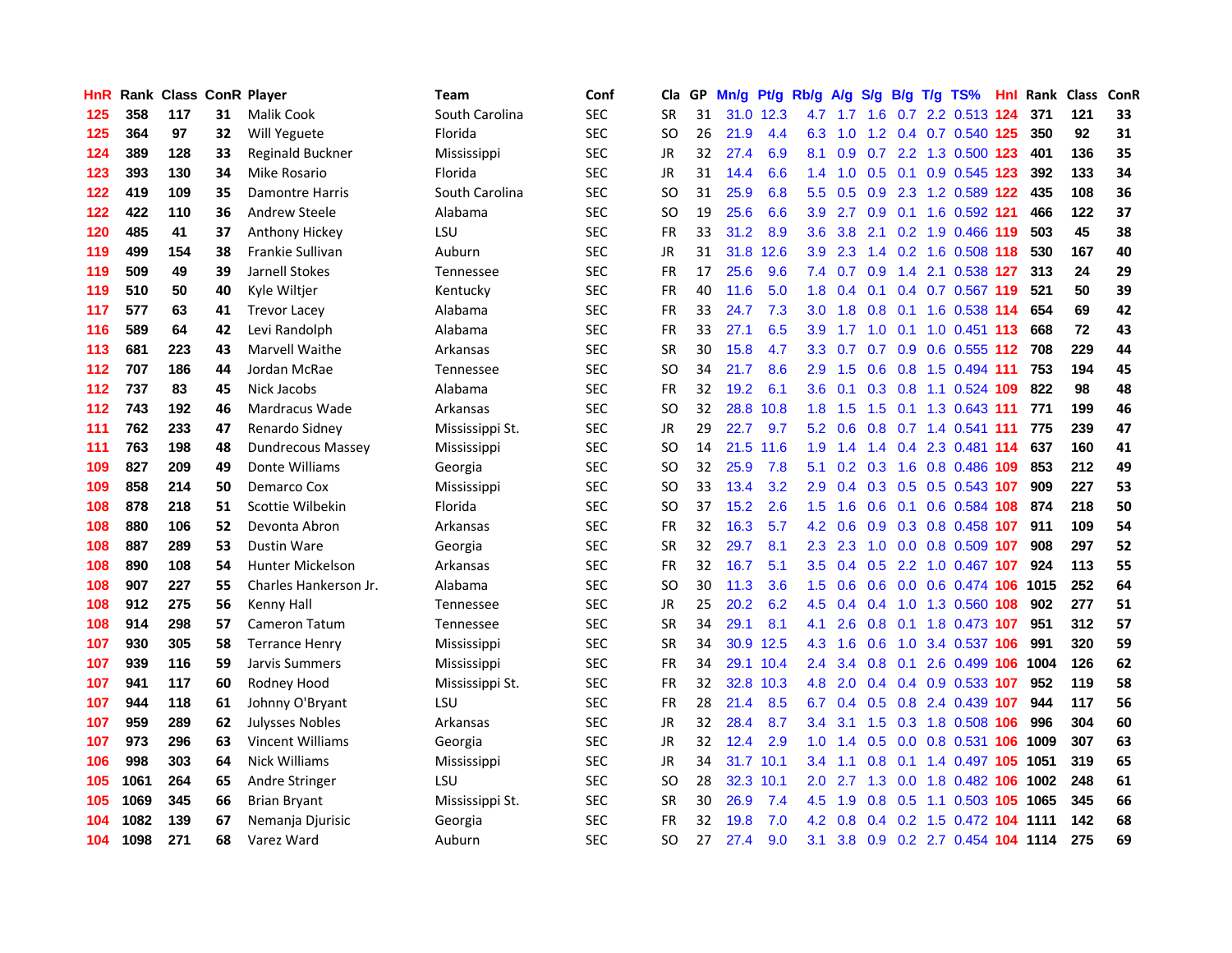| HnR |      | Rank Class ConR Player |     |                          | <b>Team</b>      | Conf       | Cla           |    | GP Mn/g | Pt/g | Rb/g             | A/g             |     |                 | S/g B/g T/g TS%            | Hnl | Rank Class |     | ConR |
|-----|------|------------------------|-----|--------------------------|------------------|------------|---------------|----|---------|------|------------------|-----------------|-----|-----------------|----------------------------|-----|------------|-----|------|
| 104 | 1121 | 278                    | 69  | <b>Rickey Scott</b>      | Arkansas         | <b>SEC</b> | SO            | 32 | 25.3    | 9.1  | 3.5              | 2.4             | 0.8 | 0.2             | 1.6 0.455                  | 103 | 1155       | 286 | 70   |
| 103 | 1151 | 285                    | 70  | <b>Brenton Williams</b>  | South Carolina   | <b>SEC</b> | SO.           | 23 | 14.0    | 6.1  | 0.8              | 0.6             |     | $0.7 \quad 0.1$ | 0.8 0.538 104 1093         |     |            | 270 | 67   |
| 103 | 1155 | 286                    | 71  | <b>RJ Slawson</b>        | South Carolina   | <b>SEC</b> | <b>SO</b>     | 31 | 17.8    | 4.5  | 4.0              | 0.6             | 0.7 | 0.6             | 1.0 0.502 103 1165         |     |            | 289 | 71   |
| 103 | 1180 | 294                    | 72  | <b>Ralston Turner</b>    | LSU              | <b>SEC</b> | <b>SO</b>     | 33 | 29.0    | 9.1  | 3.0              | 1.6             |     |                 | 0.5 0.2 1.8 0.491 102 1187 |     |            | 297 | 72   |
| 102 | 1207 | 165                    | 73  | Rodney Cooper            | Alabama          | <b>SEC</b> | FR            | 31 | 17.0    | 5.1  |                  | 2.4 0.5         |     |                 | 0.6 0.1 1.1 0.489 100 1270 |     |            | 173 | 75   |
| 101 | 1237 | 168                    | 74  | Deville Smith            | Mississippi St.  | <b>SEC</b> | FR            | 26 | 13.0    | 4.2  | 1.6 <sup>1</sup> | 1.9             |     |                 | 0.8 0.1 1.4 0.476 101 1229 |     |            | 164 | 73   |
| 101 | 1241 | 314                    | 75  | Chris Denson             | Auburn           | <b>SEC</b> | SO.           | 30 | 22.3    | 8.7  | 1.8 <sup>°</sup> | 1.1             |     |                 | 0.5 0.1 1.4 0.529 101 1264 |     |            | 319 | 74   |
| 101 | 1266 | 172                    | 76  | Rashad Madden            | Arkansas         | <b>SEC</b> | <b>FR</b>     | 32 | 19.7    | 6.6  | 3.3 <sub>2</sub> | 1.8             |     |                 | 0.5 0.3 1.6 0.485 100      |     | 1290       | 177 | 76   |
| 100 | 1291 | 176                    | 77  | <b>Anthony Gill</b>      | South Carolina   | <b>SEC</b> | <b>FR</b>     | 31 | 25.3    | 7.6  | 4.7              | 1.1             |     |                 | 0.5 0.3 1.6 0.511 100      |     | 1295       | 178 | 77   |
| 100 | 1309 | 333                    | 78  | Jalen Steele             | Mississippi St.  | <b>SEC</b> | <sub>SO</sub> | 33 | 23.7    | 8.7  | 1.8              | 0.8             |     | $0.3$ 0.1       | 1.1 0.575                  | -99 | 1345       | 338 | 79   |
| 99  | 1324 | 183                    | 79  | LaDarius White           | Mississippi      | <b>SEC</b> | FR            | 22 | 14.2    | 5.4  | 1.7              | 1.0             | 0.5 | 0.1             | 1.3 0.478                  | -99 | 1310       | 182 | 78   |
| 99  | 1326 | 386                    | 80  | Skylar McBee             | <b>Tennessee</b> | <b>SEC</b> | JR            | 34 | 22.4    | 6.6  | 1.3              | 0.7             | 0.6 |                 | 0.0 0.7 0.570              | 98  | 1372       | 400 | 81   |
| 98  | 1384 | 352                    | 81  | <b>Bruce Ellington</b>   | South Carolina   | <b>SEC</b> | <b>SO</b>     | 24 | 29.0    | 11.0 | 2.3              | 3.1             | 0.7 | 0.1             | 2.3 0.446                  | -99 | 1353       | 342 | 80   |
| 98  | 1409 | 415                    | 82  | Rob Chubb                | Auburn           | <b>SEC</b> | JR            | 31 | 24.6    | 8.1  | 5.1              | 0.9             |     | $0.4\quad 0.9$  | 2.1 0.479                  | 97  | 1453       | 428 | 83   |
| 97  | 1432 | 367                    | 83  | Allen Payne              | Auburn           | <b>SEC</b> | <b>SO</b>     | 20 | 19.0    | 4.3  | 4.0              | 0.9             | 0.7 | 0.1             | 1.0 0.480                  | 98  | 1405       | 353 | 82   |
| 97  | 1437 | 203                    | 84  | Kedren Johnson           | Vanderbilt       | <b>SEC</b> | <b>FR</b>     | 36 | 14.5    | 3.1  | 1.2 <sub>1</sub> | 1.8             | 0.5 | 0.1             | 1.2 0.444                  | -97 | 1460       | 205 | 84   |
| 97  | 1479 | 434                    | 85  | <b>Wendell Lewis</b>     | Mississippi St.  | <b>SEC</b> | JR            | 33 | 21.1    | 3.8  | 4.0              | 0.3             |     |                 | 0.5 0.9 0.7 0.607          | -96 | 1508       | 437 | 87   |
| 96  | 1497 | 466                    | 86  | <b>Steve Tchiengang</b>  | Vanderbilt       | <b>SEC</b> | SR            | 35 | 17.3    | 3.4  |                  | $3.3 \quad 0.5$ |     |                 | 0.3 0.3 1.0 0.538          | 97  | 1473       | 463 | 85   |
| 96  | 1519 | 442                    | 87  | Josh Wallace             | Auburn           | <b>SEC</b> | JR            | 31 | 18.1    | 3.4  |                  | $1.3$ 2.2       |     |                 | 0.8 0.1 1.1 0.491          | 95  | 1548       | 450 | 89   |
| 96  | 1532 | 446                    | 88  | Lakeem Jackson           | South Carolina   | <b>SEC</b> | JR            | 31 | 17.0    | 3.2  | 2.7              | 1.4             |     |                 | 0.8 0.1 1.2 0.458          | 95  | 1542       | 447 | 88   |
| 95  | 1559 | 486                    | 89  | Renaldo Woolridge        | Tennessee        | <b>SEC</b> | <b>SR</b>     | 25 | 13.6    | 4.3  | 3.3 <sub>1</sub> | 0.3             |     |                 | $0.1$ 0.2 0.6 0.484        | 96  | 1491       | 469 | 86   |
| 92  | 1723 | 516                    | 90  | <b>Chris Bass</b>        | LSU              | <b>SEC</b> | <b>SR</b>     | 32 | 12.9    | 1.6  | 1.5              | 1.5             |     |                 | $0.7$ $0.0$ 1.0 $0.510$    | 92  | 1720       | 517 | 90   |
| 90  | 1844 | 548                    | 91  | Malcolm White            | LSU              | <b>SEC</b> | <b>SR</b>     | 29 | 9.8     | 3.4  | 2.1              | 0.2             |     |                 | 0.2 0.3 0.7 0.454          | -90 | 1818       | 544 | 92   |
| 85  | 2133 | 519                    | 92  | Eric Smith               | South Carolina   | <b>SEC</b> | <b>SO</b>     | 28 | 14.3    | 4.1  | 0.9              | 1.2             |     |                 | 0.4 0.0 1.3 0.518          | 85  | 2104       | 512 | 93   |
| 83  | 2188 | 372                    | 93  | Willy Kouassi            | Auburn           | <b>SEC</b> | FR            | 25 | 10.2    | 1.6  | 2.6              | 0.0             |     |                 | 0.1 0.6 0.5 0.494          | 84  | 2161       | 363 | 95   |
| 83  | 2201 | 535                    | 94  | Rod Odom                 | Vanderbilt       | <b>SEC</b> | SO.           | 36 | 14.4    | 2.4  | 2.0              | 0.5             |     |                 | $0.2$ 0.2 0.6 0.494        | 83  | 2215       | 540 | 96   |
| 83  | 2232 | 384                    | 95  | Jelan Kendrick           | Mississippi      | <b>SEC</b> | <b>FR</b>     | 18 | 20.7    | 5.1  | $2.2^{\circ}$    | 1.7             |     |                 | 1.3 0.2 1.7 0.377          | 90  | 1811       | 278 | 91   |
| 82  | 2276 | 669                    | 96  | Eddie Ludwig             | LSU              | <b>SEC</b> | <b>JR</b>     | 29 | 10.0    | 2.0  | 1.9              | 0.4             |     |                 | 0.2 0.3 0.5 0.468          | 82  | 2243       | 660 | 97   |
| 80  | 2357 | 415                    | 97  | Damien Leonard           | South Carolina   | <b>SEC</b> | <b>FR</b>     | 31 | 21.0    | 6.8  | $1.4^{\circ}$    | 0.5             |     |                 | 0.5 0.1 1.2 0.435          | 79  | 2363       | 418 | 99   |
| 79  | 2377 | 587                    | 98  | Marcus Thornton          | Georgia          | <b>SEC</b> | <b>SO</b>     | 27 | 22.3    | 3.0  | 4.8              | 0.8             |     |                 | $0.4$ 0.5 1.2 0.333        | -84 | 2157       | 522 | 94   |
| 79  | 2381 | 680                    | 99  | <b>Adrian Forbes</b>     | Auburn           | <b>SEC</b> | <b>SR</b>     | 29 | 14.2    | 2.4  | 3.0 <sub>1</sub> | 0.1             |     |                 | $0.3$ $0.5$ $0.9$ $0.519$  | -79 | 2365       | 673 | 100  |
| 78  | 2412 | 691                    | 100 | Michael Sanchez          | Arkansas         | <b>SEC</b> | <b>SR</b>     | 29 | 18.5    | 4.0  | 3.3 <sub>1</sub> | 0.4             |     |                 | $0.6$ $0.5$ 1.3 0.438      | -80 | 2331       | 667 | 98   |
| 77  | 2454 | 450                    | 101 | Josh Richardson          | <b>Tennessee</b> | <b>SEC</b> | <b>FR</b>     | 34 | 16.0    | 2.9  |                  | $1.4 \quad 0.7$ |     |                 | $0.5$ $0.6$ $0.9$ $0.424$  | -76 | 2473       | 458 | 101  |
| 77  | 2468 | 716                    | 102 | John Florveus            | Georgia          | <b>SEC</b> | JR            | 32 | 12.8    | 1.8  | 1.8              | 0.2             |     |                 | $0.2$ 0.7 0.5 0.429        | 76  | 2481       | 715 | 102  |
| 73  | 2593 | 488                    | 103 | Dai-Jon Parker           | Vanderbilt       | <b>SEC</b> | FR            | 36 | 11.1    | 1.7  | 1.0              | 0.7             |     |                 | $0.3$ 0.2 0.5 0.404        | 72  | 2606       | 492 | 103  |
| 68  | 2713 | 533                    | 104 | John Isaac               | LSU              | <b>SEC</b> | <b>FR</b>     | 31 | 14.2    | 2.7  | 1.2 <sub>2</sub> | 1.1             | 0.2 | 0.1             | $1.0 \ \ 0.422$            | 69  | 2693       | 518 | 104  |
| 54  | 2903 | 717                    | 105 | <b>Brian Richardson</b>  | South Carolina   | <b>SEC</b> | SO.           | 25 | 12.3    | 3.2  | 1.0              | 0.4             | 0.2 | 0.0             | 0.6 0.385                  | 57  | 2886       | 712 | 105  |
| 53  | 2906 | 825                    | 106 | <b>Sherrard Brantley</b> | Georgia          | <b>SEC</b> | <b>JR</b>     | 29 | 10.0    | 1.7  |                  |                 |     |                 | 0.8 0.4 0.1 0.1 0.4 0.402  | 54  | 2906       | 825 | 106  |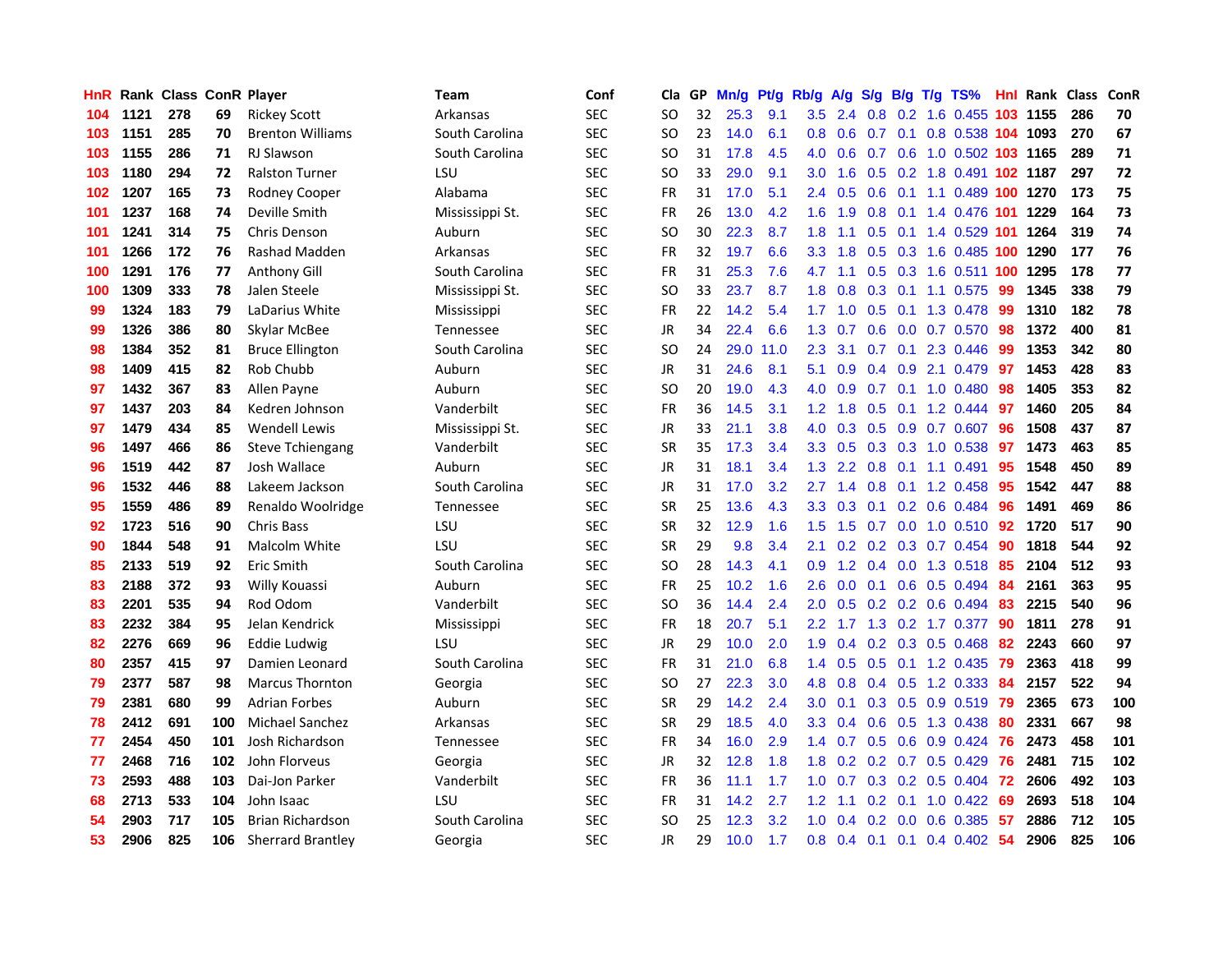| <b>HnR</b> |      | Rank Class ConR Player |                         |                          | Team                | Conf     | Cla       |    | GP Mn/g   |           | Pt/g Rb/g A/g    |           | S/g             |     | B/g T/g TS%                   | Hnl |      | Rank Class ConR |                         |
|------------|------|------------------------|-------------------------|--------------------------|---------------------|----------|-----------|----|-----------|-----------|------------------|-----------|-----------------|-----|-------------------------------|-----|------|-----------------|-------------------------|
| 146        | 58   | 10                     | $\mathbf{1}$            | De'Mon Brooks            | Davidson            | Southern | SO.       | 33 |           | 22.8 15.7 | 6.2              | 0.8       | 1.0             | 0.5 | 1.7 0.581                     | 146 | 59   | 10              | 1                       |
| 145        | 70   | 26                     | $\mathbf{2}$            | Jake Cohen               | Davidson            | Southern | JR.       | 33 |           | 24.8 14.3 | 6.1              | 1.4       | 0.7             | 1.7 | 2.1 0.606 145                 |     | 69   | 28              | $\mathbf{2}$            |
| 136        | 163  | 39                     | 3                       | Eric Ferguson            | Georgia Southern    | Southern | <b>SO</b> | 30 |           | 28.2 15.4 | 7.2              | 0.8       | 1.5             | 1.1 | 2.0 0.585 136                 |     | 162  | 37              | 3                       |
| 132        | 219  | 74                     | 4                       | Mike Groselle            | Citadel             | Southern | JR.       | 30 |           | 35.3 16.7 | 9.6              | 1.8       | 1.4             |     | 0.6 2.2 0.608 131             |     | 234  | 81              | 4                       |
| 125        | 349  | 117                    | 5                       | Andrew Lawrence          | Coll. of Charleston | Southern | JR.       | 31 |           | 35.4 13.0 | 2.9 <sup>°</sup> | 5.5       | 1.9             |     | 0.5 2.7 0.546 125             |     | 367  | 125             | 5                       |
| 120        | 481  | 166                    | 6                       | Antwaine Wiggins         | Coll. of Charleston | Southern | <b>SR</b> | 31 |           | 34.9 15.9 |                  | $6.5$ 2.2 |                 |     | 1.1 0.5 2.4 0.523 119         |     | 509  | 175             | 6                       |
| 118        | 540  | 169                    | $\overline{\mathbf{z}}$ | Nik Cochran              | Davidson            | Southern | JR.       | 33 |           | 29.6 10.9 | 2.8              | 3.6       |                 |     | 0.9 0.0 1.7 0.598 118         |     | 547  | 172             | 8                       |
| 117        | 572  | 148                    | 8                       | Jack Isenbarger          | Elon                | Southern | <b>SO</b> | 29 |           | 29.4 14.5 | 3.4              | 2.7       |                 |     | 0.8 0.0 1.8 0.608 118         |     | 526  | 136             | $\overline{\mathbf{z}}$ |
| 113        | 673  | 173                    | 9                       | Lucas Troutman           | Elon                | Southern | SO        | 31 |           | 26.8 12.8 | 5.5              | 0.9       | 0.8             |     | 1.4 1.7 0.537 112             |     | 697  | 177             | 10                      |
| 113        | 677  | 221                    | 10                      | <b>Willie Powers</b>     | Georgia Southern    | Southern | SR        | 30 |           | 30.8 10.8 | 4.0              | 5.4       | 1.2             | 0.1 | 3.0 0.524 113                 |     | 680  | 221             | 9                       |
| 111        | 758  | 231                    | 11                      | J.P. Kuhlman             | Davidson            | Southern | JR.       | 33 |           | 31.9 10.8 | 3.8 <sub>1</sub> | 2.9       | 0.9             |     | 0.0 1.5 0.535 111             |     | 761  | 234             | 11                      |
| 110        | 792  | 250                    | 12                      | <b>Derrell Armstrong</b> | NC-Greensboro       | Southern | JR        | 32 |           | 23.4 12.5 | 4.4              | 2.2       | 1.5             |     | 0.3 2.8 0.494 110             |     | 799  | 250             | 13                      |
| 109        | 828  | 260                    | 13                      | <b>Brad Loesing</b>      | Wofford             | Southern | <b>SR</b> | 33 |           | 38.3 14.9 | 3.0 <sub>2</sub> | 5.6       | 1.1             | 0.1 | 3.5 0.521 109                 |     | 832  | 262             | 14                      |
| 109        | 834  | 210                    | 14                      | <b>Charlie Reddick</b>   | Furman              | Southern | <b>SO</b> | 29 |           | 27.4 10.4 | 4.9              | 1.6       | 1.3             |     | 0.5 1.7 0.543 110             |     | 790  | 204             | 12                      |
| 109        | 837  | 267                    | 15                      | Drew Crowell             | Wofford             | Southern | <b>SR</b> | 33 | 29.5      | 9.2       | 5.5              | 1.4       | 0.4             | 0.5 | 0.8 0.609 109                 |     | 838  | 264             | 15                      |
| 109        | 866  | 215                    | 16                      | Drew Windler             | Samford             | Southern | <b>SO</b> | 30 |           | 26.1 14.4 | 3.8 <sub>2</sub> | 1.3       | 0.5             |     | 0.4 2.4 0.625                 | 108 | 885  | 220             | 17                      |
| 109        | 868  | 282                    | 17                      | Andre Williamson         | Appalachian St.     | Southern | <b>SR</b> | 30 | 25.8      | 9.6       | 7.2              |           | $1.2 \quad 0.4$ | 1.5 | 1.7 0.586 109                 |     | 855  | 275             | 16                      |
| 107        | 929  | 304                    | 18                      | Brandon Sebirumbi        | Furman              | Southern | <b>SR</b> | 31 |           | 26.3 11.1 | 5.6              |           |                 |     | 1.0 0.5 0.3 2.2 0.577 107     |     | 959  | 314             | 19                      |
| 107        | 932  | 232                    | 19                      | Chris Czerapowicz        | Davidson            | Southern | <b>SO</b> | 33 |           | 25.1 10.1 |                  |           |                 |     | 4.9 0.7 0.2 0.4 1.0 0.537 107 |     | 921  | 229             | 18                      |
| 103        | 1174 | 379                    | 20                      | Harouna Mutombo          | Western Carolina    | Southern | <b>SR</b> | 35 |           | 29.9 13.9 | 5.9              | 1.9       |                 |     | 1.4 0.3 2.2 0.486 103 1164    |     |      | 378             | 21                      |
| 103        | 1177 | 293                    | 21                      | <b>Trevis Simpson</b>    | NC-Greensboro       | Southern | <b>SO</b> | 30 |           | 27.8 18.3 |                  | 4.2 0.7   |                 |     | 0.8 0.2 2.2 0.488 104 1125    |     |      | 277             | 20                      |
| 102        | 1204 | 305                    | 22                      | <b>Trent Weideman</b>    | Coll. of Charleston | Southern | <b>SO</b> | 30 | 31.3 12.1 |           |                  | 8.7 0.9   |                 |     | 0.7 0.9 2.5 0.518 101 1217    |     |      | 307             | 23                      |
| 102        | 1220 | 394                    | 23                      | <b>Isaac Butts</b>       | Appalachian St.     | Southern | SR        | 28 | 21.1      | 7.6       | 6.6              | 0.8       | 0.4             |     | 0.6 1.9 0.639 102 1171        |     |      | 381             | 22                      |
| 101        | 1252 | 402                    | 24                      | Ben Drayton              | Georgia Southern    | Southern | <b>SR</b> | 30 | 31.5      | 11.9      | 2.1              | 3.0       | 1.6             |     | 0.0 2.1 0.533 101             |     | 1247 | 404             | 24                      |
| 101        | 1257 | 365                    | 25                      | Nathan Healy             | Appalachian St.     | Southern | JR        | 30 | 18.4      | 6.2       | 3.5              | 1.1       | 0.8             |     | 0.5 0.8 0.585 101             |     | 1262 | 367             | 25                      |
| 101        | 1268 | 174                    | 26                      | Karl Cochran             | Wofford             | Southern | <b>FR</b> | 33 |           | 29.7 11.1 | 4.7              | 2.2       | 1.4             |     | 0.6 2.2 0.479 100             |     | 1268 | 172             | 26                      |
| 100        | 1289 | 328                    | 27                      | <b>Trey Sumler</b>       | Western Carolina    | Southern | <b>SO</b> | 35 |           | 36.3 13.5 | 4.9              | 4.1       | 1.4             | 0.1 | 3.3 0.548 100                 |     | 1283 | 326             | 27                      |
| 99         | 1363 | 427                    | 28                      | <b>Omar Carter</b>       | Appalachian St.     | Southern | <b>SR</b> | 31 |           | 28.5 11.7 | 5.5 <sub>1</sub> | 1.8       | 1.1             |     | $0.2$ 1.9 0.483               | -98 | 1397 | 441             | 29                      |
| 98         | 1424 | 439                    | 29                      | <b>Bryson Barnes</b>     | Furman              | Southern | SR        | 22 | 18.5      | 7.1       | 4.7              | 0.5       | 0.5             | 1.0 | 1.8 0.534 100                 |     | 1305 | 419             | 28                      |
| 97         | 1428 | 202                    | 30                      | Lee Skinner              | Wofford             | Southern | <b>FR</b> | 33 | 26.9      | 6.2       | 5.9              | 1.8       | 0.9             | 0.2 | 1.0 0.455                     | 97  | 1432 | 202             | 30                      |
| 97         | 1431 | 422                    | 31                      | Dontay Hampton           | Chattanooga         | Southern | JR.       | 32 | 16.6      | 7.1       | 2.0 <sub>1</sub> | 1.2       | 1.0             | 0.0 | 0.8 0.551                     | 97  | 1434 | 425             | 31                      |
| 97         | 1436 | 443                    | 32                      | Matthew Friday           | Samford             | Southern | <b>SR</b> | 29 | 12.5      | 3.4       | $2.2^{\circ}$    | 1.3       | 0.9             |     | $0.4$ 0.8 0.586               | 97  | 1448 | 452             | 32                      |
| 97         | 1459 | 210                    | 33                      | Adjehi Baru              | Coll. of Charleston | Southern | <b>FR</b> | 29 | 26.7      | 7.8       |                  |           |                 |     | 6.3 0.6 0.7 0.7 0.9 0.489     | -97 | 1464 | 206             | 34                      |
| 97         | 1466 | 454                    | 34                      | <b>Keaton Cole</b>       | Western Carolina    | Southern | <b>SR</b> | 35 |           | 30.1 12.8 | 1.6              | 1.5       | 1.3             |     | $0.0$ 1.5 0.609               | 97  | 1454 | 454             | 33                      |
| 96         | 1525 | 477                    | 35                      | Kevin Giltner            | Wofford             | Southern | <b>SR</b> | 33 |           | 38.0 14.8 | 4.2              | 1.8       | 0.9             |     | 0.2 2.0 0.528                 | 96  | 1523 | 480             | 37                      |
| 96         | 1526 | 478                    | 36                      | <b>Ricky Taylor</b>      | Chattanooga         | Southern | <b>SR</b> | 32 |           | 26.7 12.2 | 3.8 <sub>1</sub> | 1.9       | 0.8             |     | 0.2 2.0 0.532                 | 96  | 1521 | 479             | 36                      |
| 95         | 1554 | 385                    | 37                      | <b>Richard Brown</b>     | Furman              | Southern | <b>SO</b> | 22 | 27.1      | 8.5       | 1.8              | 3.0       | 0.5             | 0.1 | 1.8 0.555                     | 96  | 1489 | 376             | 35                      |
| 95         | 1558 | 457                    | 38                      | Colin Reddick            | Furman              | Southern | JR        | 29 | 13.3      | 4.3       |                  |           |                 |     | 3.2 0.8 0.4 0.5 1.2 0.490     | 95  | 1572 | 460             | 39                      |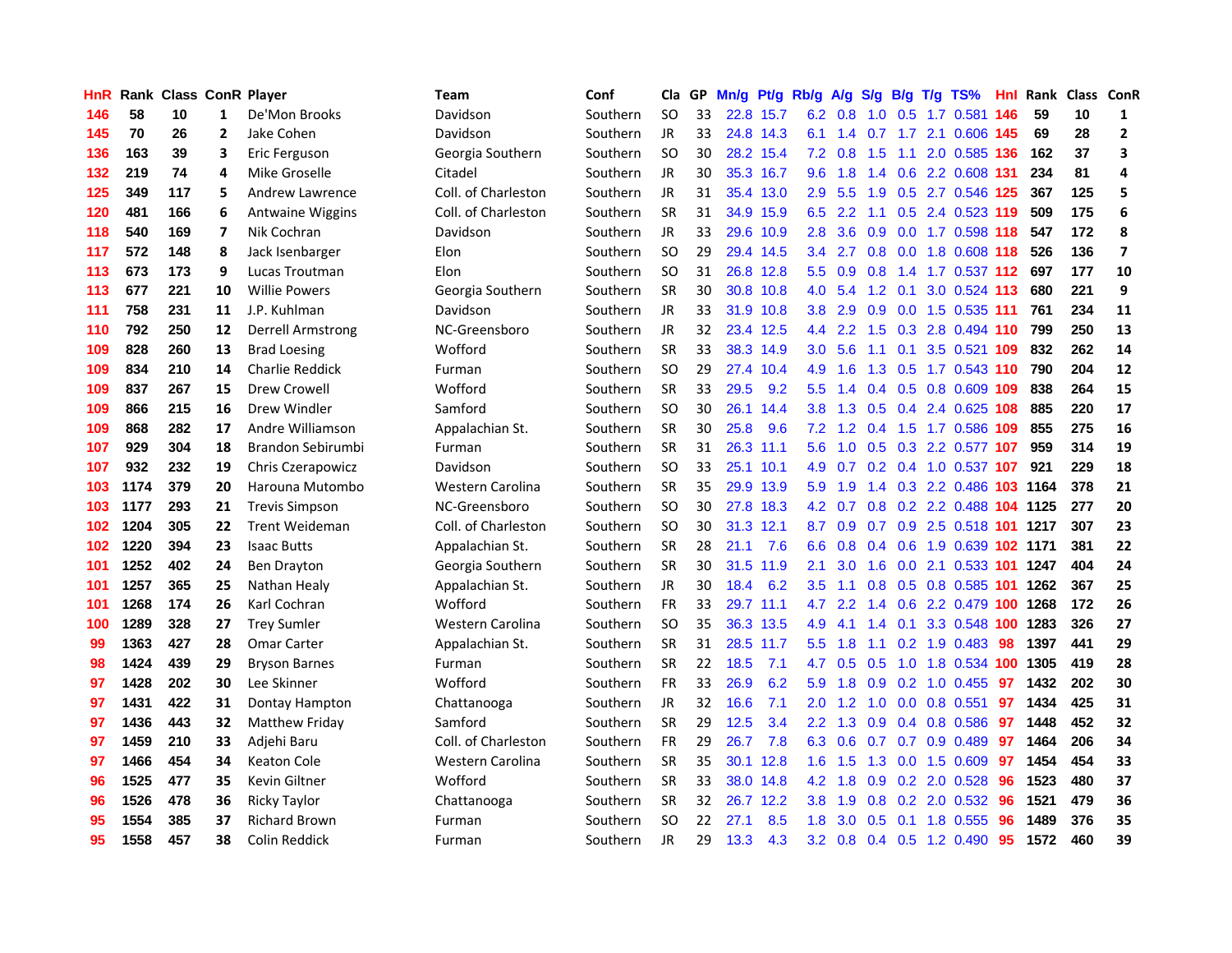| <b>HnR</b> |      | Rank Class ConR Player |    |                        | Team                    | Conf     | Cla       |    | GP Mn/g Pt/g Rb/g |           |                  |                 |     |                 | $A/g$ S/g B/g T/g TS%   | Hnl | Rank Class |     | ConR |
|------------|------|------------------------|----|------------------------|-------------------------|----------|-----------|----|-------------------|-----------|------------------|-----------------|-----|-----------------|-------------------------|-----|------------|-----|------|
| 94         | 1599 | 472                    | 39 | Clint Mann             | Davidson                | Southern | JR        | 31 | 16.2              | 5.7       | 3.0              | 0.5             | 0.6 | 0.3             | 1.2 0.507               | 95  | 1555       | 452 | 38   |
| 94         | 1612 | 238                    | 40 | <b>Tyler Kalinoski</b> | Davidson                | Southern | <b>FR</b> | 33 | 17.4              | 4.7       | $2.2^{\circ}$    | 1.2             | 0.5 | 0.1             | 0.4 0.445               | 94  | 1608       | 239 | 41   |
| 94         | 1614 | 239                    | 41 | <b>Tyler Hood</b>      | Samford                 | Southern | <b>FR</b> | 30 |                   | 26.1 11.1 | 3.6              | 1.3             | 0.6 | 0.2             | 1.6 0.558               | 94  | 1647       | 245 | 44   |
| 94         | 1616 | 401                    | 42 | <b>Tom Droney</b>      | Davidson                | Southern | <b>SO</b> | 33 | 21.3              | 3.8       | 3.7              | 2.1             |     | $0.4 \quad 0.0$ | 1.4 0.471               | 94  | 1610       | 400 | 42   |
| 94         | 1627 | 242                    | 43 | David Brown            | Furman                  | Southern | <b>FR</b> | 28 | 10.1              | 2.8       | 0.8 <sub>0</sub> | 1.1             |     | $0.5 \quad 0.1$ | $0.6$ 0.527             | -93 | 1648       | 246 | 45   |
| 94         | 1633 | 404                    | 44 | Jelani Hewitt          | Georgia Southern        | Southern | <b>SO</b> | 30 |                   | 29.0 10.5 |                  | $3.4 \quad 1.4$ |     |                 | 1.3 0.1 1.5 0.529       | 94  | 1628       | 405 | 43   |
| 93         | 1666 | 414                    | 45 | Nori Johnson           | Coll. of Charleston     | Southern | <b>SO</b> | 31 | 17.9              | 6.0       | 1.6              | 0.5             |     |                 | 1.0 0.3 0.9 0.543       | 93  | 1689       | 422 | 46   |
| 92         | 1740 | 524                    | 46 | <b>Aloysius Henry</b>  | NC-Greensboro           | Southern | <b>SR</b> | 32 | 15.7              | 5.8       | 3.9              | 0.3             |     |                 | 0.2 0.7 0.9 0.497       | 92  | 1744       | 523 | 47   |
| 92         | 1764 | 267                    | 47 | <b>Anthony Stitt</b>   | Coll. of Charleston     | Southern | <b>FR</b> | 19 | 27.5              | 9.7       | 1.7              | 1.9             | 1.1 |                 | 0.2 2.1 0.553           | 95  | 1573       | 232 | 40   |
| 92         | 1769 | 440                    | 48 | <b>Preston Ross</b>    | Western Carolina        | Southern | <b>SO</b> | 35 | 14.6              | 4.5       | 3.1              | 0.5             | 0.7 |                 | 0.2 0.8 0.547           | 92  | 1758       | 437 | 48   |
| 91         | 1789 | 443                    | 49 | Z Mason                | Chattanooga             | Southern | <b>SO</b> | 25 | 15.8              | 5.6       | 5.6              | 0.4             |     |                 | 0.3 0.3 0.8 0.450       | -91 | 1763       | 438 | 49   |
| 90         | 1821 | 281                    | 50 | <b>Michael Neal</b>    | Appalachian St.         | Southern | FR        | 30 | 24.1              | 8.3       | 2.4              | 3.1             |     | $1.3 \quad 0.4$ | 3.0 0.513               | -90 | 1845       | 284 | 50   |
| 90         | 1866 | 554                    | 51 | Keegan Bell            | Chattanooga             | Southern | <b>SR</b> | 32 | 34.8              | 7.9       | 3.5              | 6.2             | 1.0 | 0.0             | 2.8 0.436               | 89  | 1864       | 554 | 51   |
| 89         | 1868 | 561                    | 52 | Drazen Zlovaric        | Chattanooga             | Southern | JR        | 32 |                   | 27.7 10.2 | 6.4              | 0.5             | 0.5 |                 | 0.2 1.5 0.549           | -89 | 1865       | 560 | 52   |
| 89         | 1891 | 470                    | 53 | Sebastian Koch         | Elon                    | Southern | <b>SO</b> | 31 | 30.9              | 8.9       | 5.3              | 2.1             | 0.5 | 0.2             | 1.6 0.524               | 89  | 1910       | 474 | 56   |
| 89         | 1895 | 298                    | 54 | <b>Austin Hamilton</b> | Elon                    | Southern | <b>FR</b> | 25 | 24.5              | 9.2       | 2.1              | 2.8             | 0.7 | 0.0             | 2.2 0.519               | -89 | 1907       | 299 | 55   |
| 89         | 1900 | 561                    | 55 | Omar Wattad            | Chattanooga             | Southern | <b>SR</b> | 30 | 27.7              | 12.1      | 3.8              | 1.8             | 0.9 | 0.1             | 2.0 0.493               | -89 | 1902       | 562 | 53   |
| 89         | 1905 | 562                    | 56 | <b>Bobby Austin</b>    | Furman                  | Southern | <b>SR</b> | 30 | 27.1              | 7.5       | 2.8 <sup>°</sup> | 1.5             |     |                 | $0.7$ $0.5$ 1.8 $0.549$ | -88 | 1918       | 569 | 57   |
| 89         | 1929 | 577                    | 57 | Matt Sundberg          | Coll. of Charleston     | Southern | JR        | 29 | 21.8              | 6.2       |                  | $3.8 \quad 0.4$ |     |                 | $0.6$ 0.2 0.8 0.507     | -89 | 1903       | 570 | 54   |
| 88         | 1936 | 576                    | 58 | Jeffrey Merritt        | Samford                 | Southern | <b>SR</b> | 30 | 34.0              | 8.3       | 6.7              | 3.5             |     |                 | 0.8 0.2 1.9 0.466       | -88 | 1958       | 580 | 59   |
| 88         | 1939 | 308                    | 59 | Nicholas Paulos        | NC-Greensboro           | Southern | <b>FR</b> | 29 | 13.8              | 5.5       | 2.1              | 0.3             |     |                 | $0.4$ 0.2 0.7 0.502     | 88  | 1941       | 305 | 58   |
| 88         | 1947 | 311                    | 60 | Raijon Kelly           | Samford                 | Southern | <b>FR</b> | 30 | 28.2              | 9.4       | 2.9              | 2.3             |     |                 | $0.8$ 0.1 1.8 0.553     | 88  | 1975       | 312 | 62   |
| 88         | 1950 | 580                    | 61 | Drew Spradlin          | Elon                    | Southern | SR        | 31 | 26.9              | 9.1       | 3.7              | 1.6             |     |                 | 0.9 0.2 1.8 0.494       | 88  | 1964       | 582 | 60   |
| 88         | 1973 | 582                    | 62 | Jahmal Burroughs       | Chattanooga             | Southern | <b>SR</b> | 29 | 17.6              | 4.6       | 4.4              | 0.7             | 0.6 | 0.1             | 1.0 0.550               | 88  | 1972       | 585 | 61   |
| 87         | 1981 | 491                    | 63 | David Williams         | NC-Greensboro           | Southern | <b>SO</b> | 32 | 24.3              | 5.5       | 5.3              | 1.3             | 1.6 |                 | $0.5$ 2.3 0.527         | -87 | 1988       | 493 | 63   |
| 87         | 1989 | 595                    | 64 | <b>Bryant Irwin</b>    | Furman                  | Southern | JR        | 31 | 22.3              | 7.7       | 2.8              | 0.5             |     |                 | 0.2 0.3 0.8 0.482       | -87 | 2023       | 601 | 64   |
| 87         | 2012 | 495                    | 65 | Will Cook              | Samford                 | Southern | <b>SO</b> | 30 | 28.7              | 8.0       | 5.3              | 1.4             | 0.6 |                 | 0.3 1.3 0.526           | 86  | 2035       | 503 | 65   |
| 86         | 2072 | 507                    | 66 | Tawaski King           | Western Carolina        | Southern | <b>SO</b> | 35 | 26.6              | 7.7       | 5.8              | 0.4             | 0.8 |                 | 0.2 1.7 0.532           | 86  | 2066       | 505 | 66   |
| 85         | 2086 | 510                    | 67 | <b>Brandon Boggs</b>   | Western Carolina        | Southern | <b>SO</b> | 35 | 27.3              | 10.0      | 3.8              | 1.0             | 1.0 | 0.5             | 1.5 0.442               | 85  | 2089       | 511 | 68   |
| 85         | 2094 | 345                    | 68 | Ronrico White          | Chattanooga             | Southern | <b>FR</b> | 32 | 13.8              | 5.0       | 1.6              | 0.8             | 0.6 | 0.0             | 1.0 0.526               | 85  | 2100       | 348 | 69   |
| 85         | 2095 | 346                    | 69 | Jordan Loyd            | Furman                  | Southern | <b>FR</b> | 27 | 20.9              | 6.0       | 3.4              | 1.7             | 0.6 | 0.1             | 1.7 0.461               | 86  | 2072       | 340 | 67   |
| 85         | 2117 | 350                    | 70 | Jared Bryant           | Chattanooga             | Southern | FR        | 29 | 10.1              | 3.2       | 2.7              | 0.2             |     | $0.1 \quad 0.1$ | $0.7$ 0.608             | 85  | 2113       | 350 | 70   |
| 84         | 2138 | 631                    | 71 | Jamaal Trice           | Appalachian St.         | Southern | <b>JR</b> | 30 | 24.1              | 9.1       |                  | 2.4 0.7         |     |                 | $0.3$ 0.2 1.4 0.534     | -84 | 2146       | 639 | 71   |
| 84         | 2149 | 632                    | 72 | Aaron Bracket          | NC-Greensboro           | Southern | <b>SR</b> | 32 | 18.6              | 4.8       |                  | $4.0\quad 0.5$  |     |                 | 0.6 0.4 0.8 0.470 84    |     | 2153       | 633 | 72   |
| 84         | 2155 | 523                    | 73 | <b>Ryley Beaumont</b>  | Elon                    | Southern | <b>SO</b> | 31 | 25.1              | 7.0       | 5.8              | 1.3             |     |                 | $0.5$ $0.3$ 1.5 $0.425$ | 84  | 2177       | 527 | 73   |
| 84         | 2163 | 639                    | 74 | <b>Brett Ervin</b>     | Elon                    | Southern | JR        | 31 | 13.4              | 4.4       | 2.7              | 0.3             | 0.1 |                 | $0.0$ 0.7 0.612         | 84  | 2181       | 645 | 75   |
| 83         | 2195 | 532                    | 75 | Ishmael Hollis         | <b>Western Carolina</b> | Southern | <b>SO</b> | 29 | 10.9              | 3.3       | $2.2^{\circ}$    | 0.2             |     | $0.4$ 0.3       | 0.4 0.490               | 84  | 2179       | 528 | 74   |
| 83         | 2199 | 534                    | 76 | <b>Drew Parker</b>     | NC-Greensboro           | Southern | <b>SO</b> | 32 | 23.3              | 4.8       | 1.8              | 2.6             |     |                 | 0.7 0.1 1.6 0.566       | 83  | 2203       | 534 | 77   |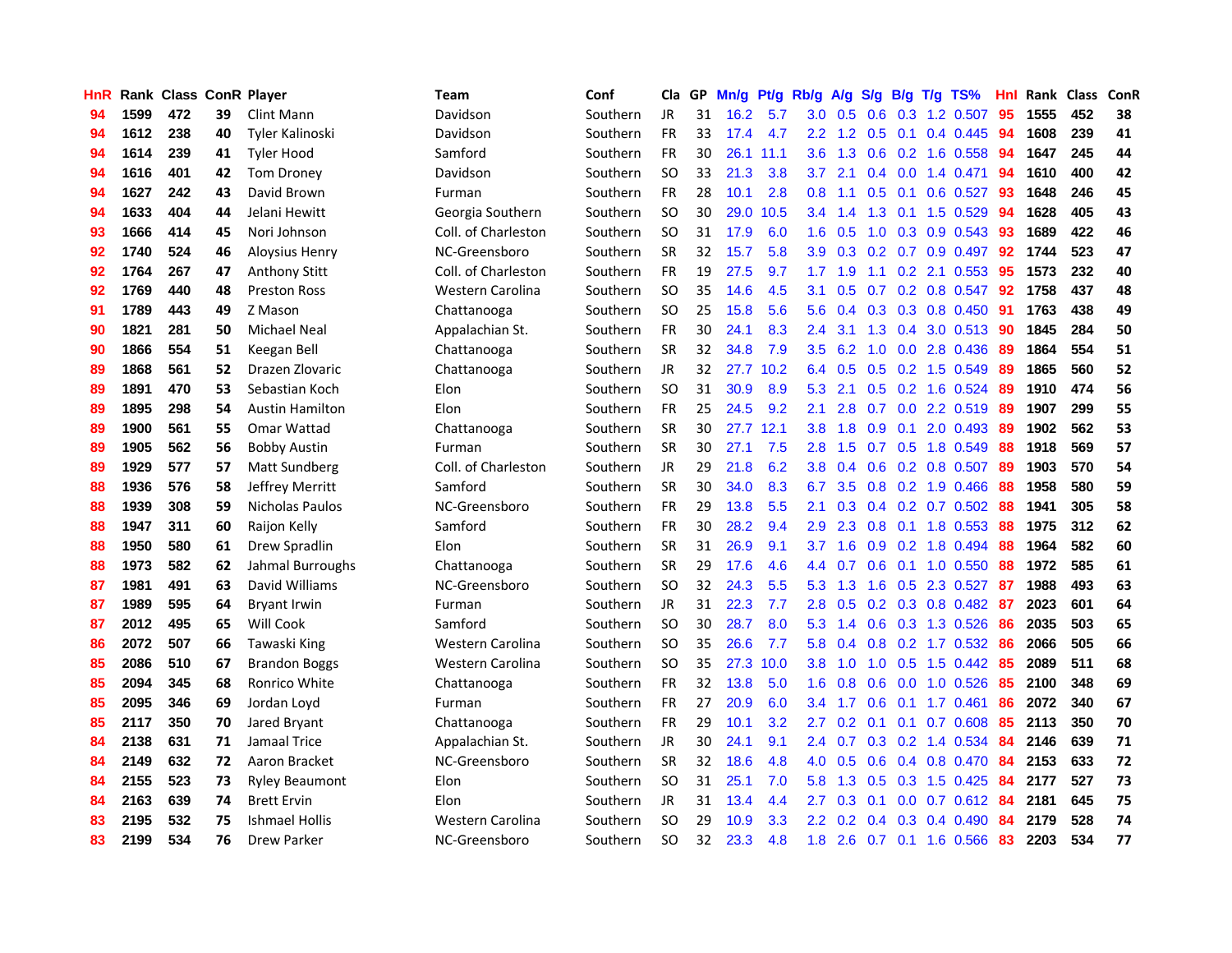| HnR |      | <b>Rank Class ConR Player</b> |     |                        | Team                | Conf      | Cla           | GP. | Mn/g   | Pt/g      | Rb/g             | <b>A/g</b>      | <b>S/g</b> | B/g             | T/g TS%                       | Hnl |         | Rank Class | ConR           |
|-----|------|-------------------------------|-----|------------------------|---------------------|-----------|---------------|-----|--------|-----------|------------------|-----------------|------------|-----------------|-------------------------------|-----|---------|------------|----------------|
| 83  | 2200 | 376                           | 77  | Tabarris Hamilton      | Appalachian St.     | Southern  | <b>FR</b>     | 29  | 23.1   | 8.0       | 1.4              | 0.7             | 1.1        | 0.1             | 1.1 0.510                     | 83  | 2185    | 376        | 76             |
| 82  | 2247 | 388                           | 78  | Brandon Hayman         | Samford             | Southern  | <b>FR</b>     | 28  | 10.4   | 3.3       | 1.7 <sup>2</sup> | 0.4             | 0.3        | 0.1             | $0.5$ 0.482                   | 82  | 2267    | 391        | 78             |
| 81  | 2306 | 675                           | 79  | Korey VanDussen        | NC-Greensboro       | Southern  | <b>JR</b>     | 32  | 24.6   | 6.5       | $2.4^{\circ}$    | 1.8             | 1.2        | 0.0             | 2.2 0.481                     | 81  | 2314    | 676        | 80             |
| 81  | 2317 | 571                           | 80  | Aerris Smith           | Wofford             | Southern  | <b>SO</b>     | 33  | 16.3   | 4.2       | 3.0 <sub>2</sub> | 0.1             |            | $0.2 \quad 0.1$ | 0.9 0.612 81                  |     | 2322    | 575        | 81             |
| 80  | 2351 | 413                           | 81  | Jarell Byrd            | Wofford             | Southern  | FR            | 27  | 12.1   | 1.9       | 2.3              | 0.9             |            |                 | 0.2 0.4 0.5 0.418 81          |     | 2308    | 401        | 79             |
| 79  | 2376 | 423                           | 82  | Devin McNeil           | Samford             | Southern  | <b>FR</b>     | 26  | 13.0   | 3.6       |                  | $1.5$ 1.5       |            |                 | 0.6 0.2 1.3 0.463 79          |     | 2371    | 420        | 82             |
| 79  | 2399 | 429                           | 83  | Kenny Hall             | Western Carolina    | Southern  | <b>FR</b>     | 35  | 11.5   | 1.6       | 2.1              | 0.4             |            |                 | $0.2$ 0.9 0.4 0.583           | -79 | 2392    | 427        | 83             |
| 78  | 2413 | 436                           | 84  | <b>Tyrone Brown</b>    | Georgia Southern    | Southern  | <b>FR</b>     | 30  | 8.2    | 2.4       |                  |                 |            |                 | 1.2 0.2 0.2 0.2 0.7 0.608     | 78  | 2410    | 434        | 85             |
| 78  | 2420 | 438                           | 85  | James Sinclair         | Western Carolina    | Southern  | <b>FR</b>     | 32  | 10.1   | 2.1       | 1.9              | 0.6             |            |                 | 0.6 0.3 0.5 0.417 78          |     | 2400    | 429        | 84             |
| 77  | 2449 | 710                           | 86  | Kyle Randall           | NC-Greensboro       | Southern  | JR            | 32  | 20.5   | 5.7       | $1.4^{\circ}$    | 1.7             |            |                 | 0.4 0.0 1.2 0.466             | -77 | 2449    | 708        | 86             |
| 77  | 2451 | 599                           | 87  | DeVontae Wright        | Citadel             | Southern  | <b>SO</b>     | 30  | 26.7   | 8.1       | 3.3 <sub>1</sub> | 2.7             | 0.8        |                 | $0.2$ 1.8 $0.477$             | 77  | 2459    | 606        | 88             |
| 77  | 2461 | 603                           | 88  | <b>Tre Bussey</b>      | Georgia Southern    | Southern  | <b>SO</b>     | 30  | 15.4   | 5.4       | 1.5 <sub>1</sub> | 0.2             | 0.6        |                 | $0.0$ $0.9$ $0.511$           | 77  | 2455    | 604        | 87             |
| 75  | 2513 | 619                           | 89  | Jordan Scott           | Coll. of Charleston | Southern  | <b>SO</b>     | 29  | 14.8   | 3.8       | 1.1              | 0.6             | 0.7        |                 | $0.2$ 1.0 $0.514$             | 76  | 2490    | 614        | 89             |
| 71  | 2622 | 494                           | 90  | Lawrence Miller        | Citadel             | Southern  | <b>FR</b>     | 30  | 17.9   | 6.2       | 0.9              | 1.1             | 0.4        | 0.1             | 1.0 0.536                     | -71 | 2634    | 496        | 90             |
| 69  | 2672 | 729                           | 91  | Cosmo Morabbi          | Citadel             | Southern  | <b>SR</b>     | 27  | 19.8   | 5.3       | 1.8 <sup>°</sup> | 1.5             | 0.9        | 0.0             | 1.1 0.458                     | 70  | 2672    | 732        | 91             |
| 69  | 2695 | 524                           | 92  | Dominic Early          | Furman              | Southern  | <b>FR</b>     | 29  | 12.0   | 3.2       | 1.8              | 0.3             | 0.1        | 0.1             | 0.4 0.416                     | 69  | 2697    | 521        | 92             |
| 68  | 2702 | 527                           | 93  | Jessie Pernell         | Georgia Southern    | Southern  | <b>FR</b>     | 29  | 14.5   | 2.8       | 1.7 <sup>2</sup> | 0.6             | 0.4        |                 | $0.0$ 0.7 0.506               | 68  | 2699    | 522        | 93             |
| 68  | 2711 | 531                           | 94  | <b>Ashton Moore</b>    | Citadel             | Southern  | <b>FR</b>     | 30  | 23.0   | 7.4       | 1.7              | 1.6             |            |                 | $0.7$ 0.0 1.9 0.463           | -67 | 2725    | 535        | 94             |
| 67  | 2736 | 781                           | 95  | Cameron Baskerville    | Georgia Southern    | Southern  | <b>JR</b>     | 30  | 20.1   | 4.1       | $2.7^{\circ}$    |                 |            |                 | 0.4 0.3 0.3 1.5 0.537         |     | 67 2747 | 786        | 96             |
| 66  | 2740 | 539                           | 96  | <b>Marshall Harris</b> | Citadel             | Southern  | FR            | 30  | 19.3   | 4.5       | $1.1-1$          | 2.5             |            |                 | 0.6 0.0 2.1 0.511             | 66  | 2754    | 545        | 97             |
| 65  | 2763 | 791                           | 97  | <b>Bo Holston</b>      | Citadel             | Southern  | <b>JR</b>     | 29  | 23.0   | 5.7       | $3.4^{\circ}$    | 1.1             | 0.6        |                 | $0.1$ 1.9 0.494               | 65  | 2776    | 794        | 99             |
| 65  | 2768 | 545                           | 98  | Jordan Robertson       | Citadel             | Southern  | <b>FR</b>     | 25  | 11.7   | 3.1       | $2.2^{\circ}$    | 0.3             |            |                 | $0.3$ $0.3$ $0.8$ $0.497$     | 65  | 2774    | 550        | 98             |
| 64  | 2787 | 688                           | 99  | G.J. Vilarino          | Appalachian St.     | Southern  | SO            | 28  | 16.1   | 3.8       | 1.8 <sup>°</sup> | 1.3             |            |                 | $0.4$ 0.0 1.3 0.411           | 65  | 2779    | 685        | 100            |
| 64  | 2792 | 556                           | 100 | C.J. Bray              | Citadel             | Southern  | <b>FR</b>     | 30  | 17.7   | 4.3       | 3.5              | 0.5             | 0.1        | 0.1             | $0.9$ 0.481                   | 63  | 2812    | 562        | 103            |
| 64  | 2793 | 689                           | 101 | Mitch Woods            | Appalachian St.     | Southern  | <b>SO</b>     | 30  | 13.8   | 2.1       | 1.0              | 1.6             |            |                 | $0.2$ 0.2 1.0 0.460           | 64  | 2805    | 691        | 102            |
| 63  | 2806 | 692                           | 102 | <b>Barry Smith</b>     | Citadel             | Southern  | <b>SO</b>     | 14  | 19.4   | 6.3       | 2.6              | 0.9             |            |                 | $0.4$ $0.3$ 1.3 $0.431$       | 67  | 2736    | 675        | 95             |
| 62  | 2811 | 754                           | 103 | Chris Toler            | Furman              | Southern  | <b>SR</b>     | 31  | 15.8   | 3.0       | $2.4^{\circ}$    | 0.4             |            | $0.2 \quad 0.3$ | 0.9 0.407                     | 62  | 2827    | 755        | 104            |
| 62  | 2820 | 568                           | 104 | <b>Connor Miller</b>   | Samford             | Southern  | <b>FR</b>     | 24  | 13.8   | 2.6       | 1.2 <sub>1</sub> | 0.9             |            | $0.2\quad 0.0$  | 0.5 0.467                     | 64  | 2798    | 557        | 101            |
| 61  | 2828 | 697                           | 105 | Marvin Baynham         | Georgia Southern    | Southern  | <sub>SO</sub> | 30  | 16.7   | 2.5       | 3.5              | 0.3             |            |                 | $0.4$ 0.2 1.4 0.455           | -61 | 2836    | 698        | 105            |
| 58  | 2875 | 708                           | 106 | Egheosa Edomwonyi      | Elon                | Southern  | <sub>SO</sub> | 31  | 10.3   | 2.6       | 1.9              | 0.3             |            | $0.2 \quad 0.5$ | $0.9$ $0.432$                 | 58  | 2882    | 710        | 106            |
| 57  | 2885 | 712                           | 107 | <b>Taylor Hoffer</b>   | NC-Greensboro       | Southern  | <sub>SO</sub> | 31  | 10.0   | 1.3       | $2.3^{\circ}$    | 0.1             |            |                 | $0.2$ 0.3 0.5 0.443           | -57 | 2891    | 714        | 107            |
| 140 | 117  | 43                            | 1   | <b>William Mosley</b>  | Northwestern St.    | Southland | <b>SR</b>     | 32  |        | 29.5 11.7 |                  | $9.5 \quad 0.9$ | 1.4        |                 | 3.9 1.2 0.566 139             |     | 122     | 44         | $\mathbf{1}$   |
| 131 | 228  | 76                            | 2   | <b>Taylor Smith</b>    | Stephen F. Austin   | Southland | <b>JR</b>     | 32  | $19.2$ | 9.2       |                  |                 |            |                 | 6.3 0.3 0.4 1.3 1.2 0.624 131 |     | 244     | 84         | $\mathbf{2}$   |
| 128 | 305  | 98                            | 3   | <b>Anthony Miles</b>   | Lamar               | Southland | <b>SR</b>     | 35  |        | 31.9 14.5 | 4.6              | -4.1            | 1.7        |                 | 0.0 2.3 0.561 127             |     | 318     | 105        | 3              |
| 127 | 315  | 103                           | 4   | Devon Lamb             | Lamar               | Southland | <b>SR</b>     | 35  |        | 29.0 12.1 | 7.9              | 1.7             | 1.7        |                 | 0.3 1.5 0.542 127             |     | 332     | 109        | 4              |
| 126 | 327  | 106                           | 5   | Patrick Richard        | McNeese St.         | Southland | <b>SR</b>     | 33  |        | 36.5 17.9 | 6.4              | 3.3             | 1.3        |                 | 0.7 2.4 0.511 125             |     | 352     | 115        | 6              |
| 125 | 347  | 113                           | 6   | LaMarcus Reed          | Texas-Arlington     | Southland | <b>SR</b>     | 33  |        | 30.6 17.8 | 3.7              | 1.7             | 1.0        | 0.4             | 2.6 0.598                     | 125 | 351     | 114        | 5              |
| 123 | 414  | 137                           | 7   | Jordan Reves           | Texas-Arlington     | Southland | JR            | 33  | 23.9   | 9.1       | 7.8              |                 |            |                 | 0.8 0.6 1.7 2.0 0.602 123     |     | 417     | 139        | $\overline{7}$ |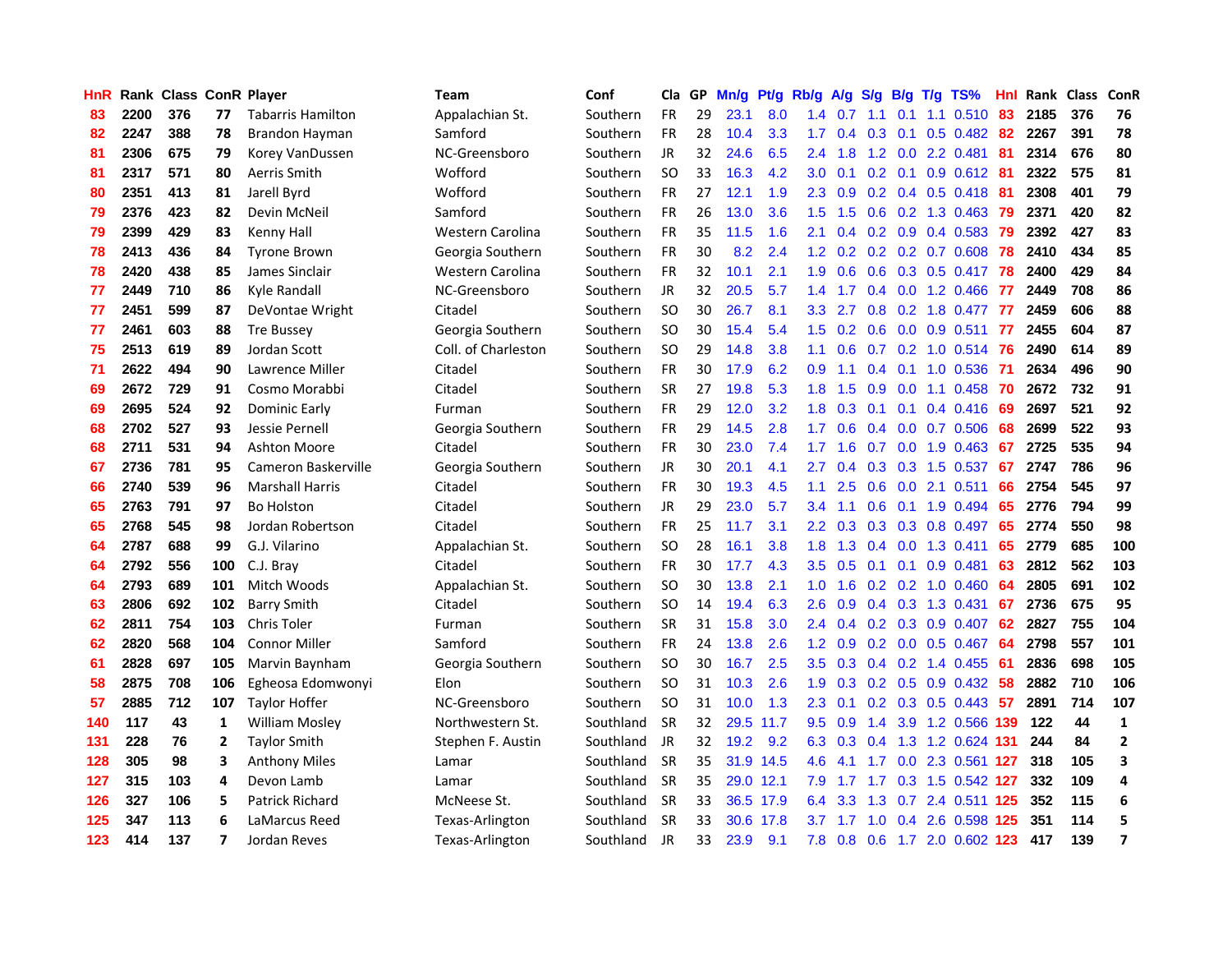| <b>HnR</b> |      | Rank Class ConR Player |    |                        | Team                    | Conf      |               | Cla GP | Mn/g Pt/g Rb/g A/g |           |                  |           | S/q             |     | B/g T/g TS%                |     | Hnl Rank Class ConR |     |    |
|------------|------|------------------------|----|------------------------|-------------------------|-----------|---------------|--------|--------------------|-----------|------------------|-----------|-----------------|-----|----------------------------|-----|---------------------|-----|----|
| 119        | 494  | 151                    | 8  | Matt Staff             | Texas St.               | Southland | JR.           | 30     |                    | 25.3 13.3 | 7.9              | 1.6       | 0.5             | 1.5 | 2.0 0.589 119              |     | 516                 | 159 | 8  |
| 116        | 583  | 193                    | 9  | Jereal Scott           | Stephen F. Austin       | Southland | <b>SR</b>     | 31     |                    | 24.0 12.4 | 5.4              | 0.8       | 0.5             | 0.8 | 2.0 0.522 116              |     | 578                 | 191 | 9  |
| 114        | 649  | 215                    | 10 | Mike James             | Lamar                   | Southland | <b>SR</b>     | 32     |                    | 31.1 17.1 | 3.2 <sub>2</sub> | 2.0       | 1.6             | 0.1 | 2.1 0.527 114              |     | 631                 | 208 | 11 |
| 114        | 651  | 202                    | 11 | Kevin Butler           | Texas-Arlington         | Southland | JR            | 33     |                    | 27.1 10.8 | 5.9              | 1.5       | 1.5             |     | 0.2 1.9 0.535 114          |     | 658                 | 210 | 12 |
| 113        | 678  | 174                    | 12 | LaQuentin Miles        | <b>Central Arkansas</b> | Southland | <b>SO</b>     | 28     |                    | 25.4 14.9 | 5.0              | 2.1       |                 |     | 2.0 0.2 2.4 0.491 112      |     | 688                 | 174 | 13 |
| 111        | 757  | 230                    | 13 | Roosevelt Johnson      | SE Louisiana            | Southland | JR            | 29     |                    | 25.5 11.5 | 7.9              |           | $0.8\ 0.9$      |     | 1.0 2.8 0.529 108          |     | 890                 | 272 | 17 |
| 111        | 759  | 232                    | 14 | Melvin Johnson         | Texas-San Antonio       | Southland | JR            | 30     |                    | 23.8 13.0 |                  | $3.4$ 1.2 |                 |     | 1.0 0.1 2.0 0.600 112 728  |     |                     | 226 | 14 |
| 110        | 789  | 247                    | 15 | Kannon Burrage         | Texas-San Antonio       | Southland | JR            | 32     |                    | 24.8 13.5 | 3.3 <sub>1</sub> | 1.3       |                 |     | 1.0 0.0 1.7 0.559 110      |     | 787                 | 245 | 15 |
| 110        | 797  | 251                    | 16 | Steven Werner          | Sam Houston St.         | Southland | JR            | 27     |                    | 21.8 10.7 | 6.1              | 0.4       |                 |     | 0.6 0.4 2.2 0.617 115      |     | 622                 | 197 | 10 |
| 109        | 853  | 274                    | 17 | <b>Brooks Ybarra</b>   | Texas St.               | Southland | <b>SR</b>     | 30     |                    | 25.3 12.5 | 3.4              | 1.3       |                 |     | 1.3 0.5 1.4 0.641 108      |     | 861                 | 277 | 16 |
| 107        | 937  | 236                    | 18 | <b>Brandon Edwards</b> | Texas-Arlington         | Southland | <b>SO</b>     | 33     | 15.5               | 4.3       | 4.4              | 0.5       | 0.3             |     | 0.7 0.7 0.608 107          |     | 922                 | 230 | 18 |
| 107        | 942  | 307                    | 19 | Stephen Franklin       | Texas-San Antonio       | Southland | <b>SR</b>     | 32     | 24.8               | 7.5       | 4.7              | 2.1       | 1.5             |     | $0.6$ 1.7 $0.626$          | 107 | 935                 | 307 | 19 |
| 105        | 1036 | 336                    | 20 | Bo Ingram              | Texas-Arlington         | Southland | <b>SR</b>     | 33     |                    | 26.3 12.8 |                  | 4.2 0.7   | 0.7             | 0.1 | 1.9 0.549 105 1038         |     |                     | 337 | 21 |
| 105        | 1042 | 258                    | 21 | Osas Ebomwonyi         | Lamar                   | Southland | SO.           | 35     | 12.3               | 2.2       | 3.6 <sub>1</sub> | 0.1       | 0.5             | 1.8 | 0.5 0.470 105              |     | 1059                | 261 | 22 |
| 105        | 1057 | 321                    | 22 | Myron Dempsey          | Tx.A&M-Corp. Christi    | Southland | JR            | 28     | 27.7               | 8.6       | 7.2              | 0.9       | 1.2             | 0.8 | 1.5 0.468                  | 106 | 978                 | 297 | 20 |
| 103        | 1144 | 340                    | 23 | Jonathan King          | Stephen F. Austin       | Southland | <b>JR</b>     | 31     | 21.6               | 6.4       | 4.8              | 0.7       | 0.9             |     | 0.2 1.4 0.564 103 1148     |     |                     | 342 | 24 |
| 103        | 1149 | 153                    | 24 | <b>Trevon Lewis</b>    | Nicholls St.            | Southland | <b>FR</b>     | 28     | 24.4               | 12.6      | 5.1              | 1.0       | 1.0             |     | 0.7 2.0 0.547 103 1146     |     |                     | 152 | 23 |
| 102        | 1188 | 298                    | 25 | Jeromie Hill           | Texas-San Antonio       | Southland | SO.           | 32     |                    | 30.5 12.5 | 6.4              | 1.5       | 0.9             |     | 0.7 2.5 0.547 102 1181     |     |                     | 295 | 25 |
| 102        | 1198 | 348                    | 26 | Cameron Catlett        | Texas-Arlington         | Southland | JR            | 33     | 19.2               | 5.5       | 2.8              | 2.6       |                 |     | 1.5 0.1 2.0 0.443 102 1191 |     |                     | 347 | 26 |
| 102        | 1216 | 352                    | 27 | <b>Shamir Davis</b>    | Northwestern St.        | Southland | JR            | 32     |                    | 29.0 13.3 | $2.4^{\circ}$    | 3.1       |                 |     | 1.3 0.1 2.7 0.543 101 1227 |     |                     | 356 | 28 |
| 102        | 1217 | 392                    | 28 | Charlie Harper         | Lamar                   | Southland | <b>SR</b>     | 32     | 23.6               | 8.6       | 5.8              | 0.9       |                 |     | 1.0 0.5 1.0 0.450 101      |     | 1207                | 391 | 27 |
| 99         | 1341 | 389                    | 29 | <b>Antonio Bostic</b>  | Stephen F. Austin       | Southland | JR            | 32     |                    | 34.2 11.3 | 4.0              | 2.8       |                 |     | 1.3 0.1 2.3 0.493          | -99 | 1357                | 393 | 30 |
| 99         | 1345 | 346                    | 30 | Shaquille White-Miller | Texas-Arlington         | Southland | <sub>SO</sub> | 33     | 20.2               | 4.8       | $2.2^{\circ}$    | 3.7       | 0.6             |     | 0.0 2.2 0.502              | -99 | 1338                | 334 | 29 |
| 99         | 1366 | 428                    | 31 | <b>Brandon Davis</b>   | Lamar                   | Southland | <b>SR</b>     | 35     | 23.9               | 8.9       | 3.1              | 1.3       | 0.5             |     | $0.0$ 1.1 $0.525$          | 98  | 1386                | 438 | 31 |
| 97         | 1433 | 423                    | 32 | Michael Hale           | Texas-San Antonio       | Southland | JR            | 31     | 29.9               | 9.9       | $2.7^{\circ}$    | 3.2       | 1.3             |     | $0.0$ 1.9 $0.545$          | 97  | 1426                | 421 | 32 |
| 97         | 1447 | 368                    | 33 | Desmond Haymon         | Stephen F. Austin       | Southland | SO.           | 32     | 31.3               | 8.2       | 4.3              | 1.4       | 0.9             |     | $0.0$ 1.5 0.490            | -97 | 1459                | 371 | 33 |
| 97         | 1464 | 453                    | 34 | <b>Louis Ellis</b>     | Northwestern St.        | Southland | <b>SR</b>     | 32     |                    | 24.7 11.0 | 3.3              | 2.5       | 1.2             | 0.3 | 2.3 0.495                  | 97  | 1472                | 462 | 34 |
| 97         | 1485 | 375                    | 35 | Darius Gardner         | Stephen F. Austin       | Southland | <b>SO</b>     | 32     | 23.3               | 4.7       | $2.3^{\circ}$    | 3.2       | 1.3             | 0.1 | 1.8 0.478                  | 96  | 1494                | 377 | 36 |
| 97         | 1489 | 461                    | 36 | Marcus James           | Sam Houston St.         | Southland | <b>SR</b>     | 32     | 28.1               | 9.6       | 7.1              | 0.8       | 0.9             | 0.8 | 2.5 0.507                  | 96  | 1520                | 478 | 38 |
| 96         | 1520 | 475                    | 37 | <b>Bradley Gay</b>     | Texas-Arlington         | Southland | <b>SR</b>     | 33     | 17.6               | 6.2       | 2.7              | 1.0       | 0.7             | 0.1 | $1.1 \quad 0.490$          | 96  | 1509                | 476 | 37 |
| 96         | 1524 | 476                    | 38 | <b>Rudy Turner</b>     | McNeese St.             | Southland | <b>SR</b>     | 29     | 22.4               | 8.3       | 6.4              | 0.3       | 0.4             | 1.1 | 1.8 0.544                  | 96  | 1492                | 470 | 35 |
| 95         | 1568 | 489                    | 39 | Alex Vouyoukas         | Texas-San Antonio       | Southland | <b>SR</b>     | 31     | 17.7               | 5.2       | 3.0 <sub>1</sub> |           | $1.2 \quad 0.5$ |     | 1.2 1.2 0.509              | 95  | 1561                | 489 | 39 |
| 95         | 1581 | 465                    | 40 | <b>Stan Brown</b>      | Lamar                   | Southland | JR            | 33     | 17.5               | 4.9       |                  | 4.3 0.4   |                 |     | $0.4$ 0.8 0.9 0.516        | -95 | 1568                | 459 | 40 |
| 95         | 1584 | 467                    | 41 | James Hulbin           | Northwestern St.        | Southland | JR            | 32     | 18.4               | 8.5       | 4.1              | 0.5       | 0.6             |     | 0.4 1.0 0.481              | 94  | 1601                | 471 | 42 |
| 94         | 1615 | 479                    | 42 | <b>Robert Crawford</b> | Central Arkansas        | Southland | JR            | 28     | 17.4               | 7.8       | 2.9              | 1.3       | 0.9             |     | 0.3 1.5 0.580              | 93  | 1655                | 490 | 44 |
| 94         | 1658 | 494                    | 43 | Hal Bateman            | Stephen F. Austin       | Southland | JR            | 32     | 17.0               | 4.1       | 1.5 <sub>1</sub> | 2.6       | 1.0             | 0.1 | 1.8 0.464                  | 93  | 1660                | 494 | 45 |
| 93         | 1672 | 508                    | 44 | <b>Eddie Rios</b>      | Texas St.               | Southland | <b>SR</b>     | 23     | 21.2               | 10.3      | 1.9              | 2.3       | 1.1             | 0.0 | 2.1 0.529                  | 94  | 1595                | 495 | 41 |
| 93         | 1681 | 254                    | 45 | Johnathan Jordan       | Tx.A&M-Corp. Christi    | Southland | <b>FR</b>     | 30     | 31.4               | 6.5       | 3.3 <sub>2</sub> | 4.6       |                 |     | 1.0 0.2 2.6 0.485          | 93  | 1709                | 256 | 46 |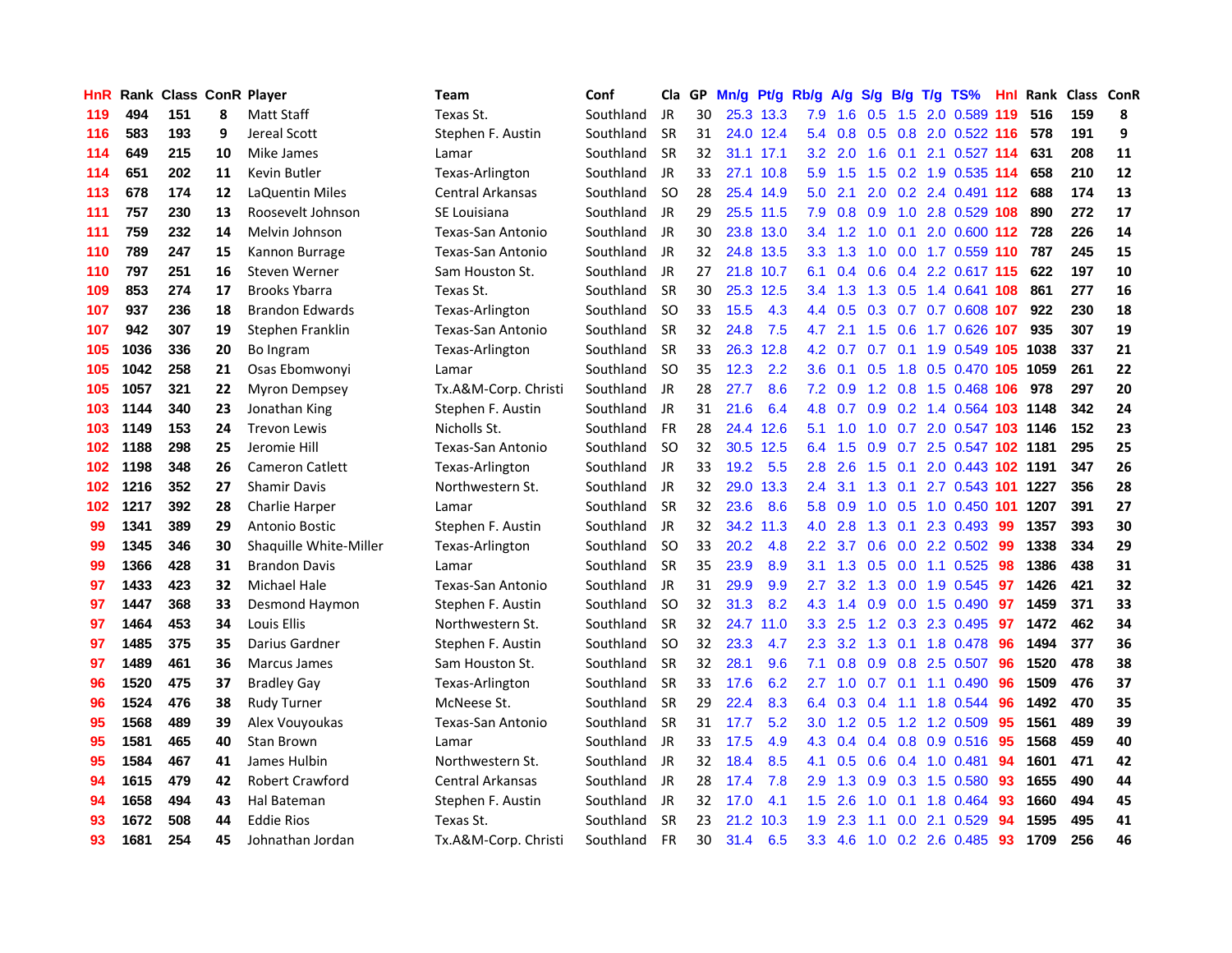| <b>HnR</b> |      | <b>Rank Class ConR Player</b> |    |                         | Team                     | Conf      | Cla           |    | GP Mn/g Pt/g |           | Rb/g             | A/g             |                  |                 | S/g B/g T/g TS%         | Hnl |      | Rank Class | ConR |
|------------|------|-------------------------------|----|-------------------------|--------------------------|-----------|---------------|----|--------------|-----------|------------------|-----------------|------------------|-----------------|-------------------------|-----|------|------------|------|
| 93         | 1682 | 500                           | 46 | Jarvis Garner           | Central Arkansas         | Southland | JR            | 29 |              | 22.4 10.6 | 6.0              | 1.1             | 0.7              | 0.5             | 2.0 0.501               | 92  | 1746 | 523        | 48   |
| 93         | 1715 | 514                           | 47 | Vonn Jones              | Texas St.                | Southland | <b>JR</b>     | 30 | 25.1         | 7.7       | 1.9              | 3.9             | 1.7              | 0.1             | 1.9 0.490               | 92  | 1730 | 514        | 47   |
| 92         | 1760 | 265                           | 48 | Desharick Guidry        | McNeese St.              | Southland | <b>FR</b>     | 31 | 21.2         | 6.4       | 5.4              | 0.6             | 1.0              | 0.3             | 1.1 0.494               | 91  | 1780 | 270        | 49   |
| 91         | 1798 | 446                           | 49 | <b>DeMarcus Gatlin</b>  | Sam Houston St.          | Southland | <b>SO</b>     | 32 |              | 30.5 10.4 | 4.3              | 2.6             |                  |                 | 1.0 0.4 2.6 0.454       | -90 | 1831 | 454        | 50   |
| 90         | 1813 | 450                           | 50 | Dantrell Thomas         | Nicholls St.             | Southland | <b>SO</b>     | 22 |              | 23.1 11.7 |                  | $3.3 \quad 1.4$ |                  |                 | 0.9 0.1 2.0 0.547       | -94 | 1612 | 402        | 43   |
| 90         | 1814 | 544                           | 51 | <b>Terence Jones</b>    | Tx.A&M-Corp. Christi     | Southland | JR            | 30 |              | 30.9 13.7 |                  | $3.0$ 1.8       |                  |                 | 0.7 0.2 2.9 0.501       | 90  | 1835 | 550        | 51   |
| 90         | 1853 | 287                           | 52 | Kevin Hardy             | McNeese St.              | Southland | <b>FR</b>     | 32 | 12.8         | 3.3       |                  | $1.7 \quad 1.0$ |                  |                 | 0.8 0.2 0.7 0.491       | 89  | 1892 | 295        | 52   |
| 89         | 1890 | 567                           | 53 | Dontae Cannon           | McNeese St.              | Southland | JR            | 33 |              | 34.9 11.5 | 4.4              | 2.8             |                  |                 | 1.3 0.2 2.4 0.504       | 88  | 1929 | 578        | 54   |
| 89         | 1908 | 565                           | 54 | Sei Paye                | Texas-San Antonio        | Southland | <b>SR</b>     | 32 | 23.1         | 4.2       | 2.6              | 1.9             | 1.1              |                 | $0.1$ 1.2 0.558         | 89  | 1913 | 567        | 53   |
| 88         | 1941 | 578                           | 55 | Jeremie Mitchell        | McNeese St.              | Southland | JR            | 33 | 32.1         | 10.8      | $2.4^{\circ}$    | 1.6             | 1.3              | 0.1             | 1.8 0.494               | 88  | 1973 | 589        | 57   |
| 88         | 1943 | 309                           | 56 | Nate Maxey              | Tx.A&M-Corp. Christi     | Southland | FR            | 29 | 15.8         | 3.5       | 3.0 <sub>2</sub> | 0.2             | 0.3              |                 | 1.7 0.9 0.557           | 88  | 1948 | 307        | 55   |
| 88         | 1969 | 486                           | 57 | Jordan Harks            | Central Arkansas         | Southland | <b>SO</b>     | 25 | 18.3         | 7.6       | 4.9              | 0.8             |                  |                 | 0.7 0.3 1.2 0.491       | 88  | 1965 | 487        | 56   |
| 87         | 1988 | 319                           | 58 | <b>Wesley Davis</b>     | Texas St.                | Southland | <b>FR</b>     | 29 | 20.4         | 6.8       | $2.4^{\circ}$    | 1.3             | 1.6              | 0.3             | 1.1 0.473               | -87 | 2005 | 321        | 58   |
| 87         | 2033 | 603                           | 59 | DeShawn Patterson       | SE Louisiana             | Southland | <b>SR</b>     | 29 | 28.8         | 5.7       | 4.6              | 3.7             | 1.9              | 0.4             | 2.9 0.406               | 84  | 2155 | 635        | 61   |
| 86         | 2046 | 605                           | 60 | Darius Gatson           | Sam Houston St.          | Southland | JR            | 32 | 33.6         | 6.7       | 2.9              | 4.5             | 1.1              | 0.1             | 2.4 0.427               | 85  | 2078 | 614        | 59   |
| 86         | 2062 | 610                           | 61 | Konner Tucker           | Sam Houston St.          | Southland | JR            | 32 | 31.8         | 12.0      | 3.3              | 1.0             | 0.7              | 0.0             | 1.7 0.495               | 85  | 2095 | 620        | 60   |
| 84         | 2171 | 526                           | 62 | Jeremy Smith            | Nicholls St.             | Southland | <b>SO</b>     | 30 | 21.2         | 7.6       | $3.5^{\circ}$    | 1.2             | 0.6              |                 | 0.2 2.1 0.596           | 82  | 2265 | 560        | 69   |
| 83         | 2190 | 642                           | 63 | <b>Travis Jones</b>     | Texas St.                | Southland | <b>SR</b>     | 29 | 22.8         | 8.2       | 4.1              | 0.9             |                  |                 | 0.6 0.1 1.2 0.504       | -83 | 2193 | 640        | 62   |
| 83         | 2210 | 379                           | 64 | Jake Kocher             | Tx.A&M-Corp. Christi     | Southland | <b>FR</b>     | 29 | 12.6         | 3.2       |                  | $1.8 \t0.6$     |                  |                 | 0.5 0.0 0.7 0.479 82    |     | 2241 | 387        | 65   |
| 83         | 2223 | 544                           | 65 | Igor Nujic              | <b>Texas-San Antonio</b> | Southland | -SO           | 32 | 18.3         | 5.8       | 2.7              | 0.7             |                  |                 | $0.5$ 0.3 1.3 0.512 83  |     | 2227 | 545        | 63   |
| 83         | 2225 | 545                           | 66 | Reid Koenen             | Texas St.                | Southland | <b>SO</b>     | 30 | 19.0         | 7.2       | 2.9              | 0.8             |                  |                 | 0.5 0.2 1.3 0.570 82    |     | 2247 | 552        | 66   |
| 83         | 2229 | 645                           | 67 | Chris Mast              | Tx.A&M-Corp. Christi     | Southland | <b>SR</b>     | 30 |              | 31.7 12.7 | 6.1              | 0.8             |                  |                 | 0.6 0.2 3.0 0.468       | 82  | 2253 | 649        | 67   |
| 82         | 2245 | 550                           | 68 | <b>Gary Stewart</b>     | Northwestern St.         | Southland | <b>SO</b>     | 32 | 16.5         | 5.1       | 2.1              | 1.0             |                  |                 | 0.7 0.3 1.3 0.506       | 82  | 2261 | 558        | 68   |
| 82         | 2269 | 667                           | 69 | Gary Roberson           | Northwestern St.         | Southland | JR            | 32 | 20.1         | 6.2       | 3.4              | 0.8             |                  |                 | $0.7$ $0.2$ 1.4 $0.501$ | 81  | 2282 | 669        | 70   |
| 81         | 2315 | 403                           | 70 | Michael Holyfield       | Sam Houston St.          | Southland | <b>FR</b>     | 27 | 15.1         | 4.0       | 3.7 <sub>2</sub> | 0.3             |                  |                 | $0.3$ 0.6 1.5 0.532     | -81 | 2320 | 404        | 71   |
| 80         | 2349 | 673                           | 71 | Elgin Bailey            | SE Louisiana             | Southland | <b>SR</b>     | 20 | 21.9         | 8.9       | 6.3              | 0.3             |                  |                 | 0.4 0.7 2.5 0.439       | 78  | 2416 | 689        | 73   |
| 80         | 2354 | 674                           | 72 | Mark Rutledge           | Central Arkansas         | Southland | <b>SR</b>     | 28 | 27.1         | 7.7       | 3.6 <sup>°</sup> | 2.6             | 0.9 <sub>o</sub> |                 | 0.3 1.8 0.464           | -79 | 2391 | 682        | 72   |
| 79         | 2375 | 422                           | 73 | Sam McBeath             | Nicholls St.             | Southland | <b>FR</b>     | 27 | 25.9         | 8.0       | 4.4              | 1.6             | 0.7              |                 | 0.7 2.2 0.507           | 78  | 2431 | 442        | 74   |
| 79         | 2388 | 589                           | 74 | Chris Talkington        | Nicholls St.             | Southland | <b>SO</b>     | 26 | 18.6         | 8.0       | 2.3              | 0.6             | 0.3              | 0.0             | 1.1 0.516               | 77  | 2437 | 599        | 75   |
| 78         | 2429 | 702                           | 75 | Daron Populist          | SE Louisiana             | Southland | JR            | 29 | 27.7         | 7.2       | 1.0              | 1.3             |                  | $0.5 \quad 0.1$ | 1.7 0.582               | -76 | 2498 | 723        | 78   |
| 77         | 2446 | 709                           | 76 | <b>Todd Nelson</b>      | SE Louisiana             | Southland | JR            | 25 | 19.1         | 6.5       | 1.2              | 0.9             |                  | $0.4\quad 0.0$  | 1.3 0.522               | 76  | 2494 | 722        | 77   |
| 77         | 2453 | 600                           | 77 | Jeremy Campbell         | SE Louisiana             | Southland | <b>SO</b>     | 29 | 28.6         | 7.7       | 3.0 <sub>2</sub> | 1.3             |                  |                 | 0.6 0.3 1.9 0.436       | 75  | 2523 | 623        | 79   |
| 77         | 2463 | 714                           | 78 | Demetrice Jacobs        | Northwestern St.         | Southland | JR            | 16 | 21.9         | 6.6       |                  | $2.5$ 1.4       |                  |                 | $1.5$ 0.2 1.6 0.455     | -82 | 2237 | 659        | 64   |
| 77         | 2470 | 606                           | 79 | Aaron Harwell           | Sam Houston St.          | Southland | <b>SO</b>     | 32 | 19.3         | 3.0       | 1.9 <sup>°</sup> | 2.2             |                  |                 | $0.9$ 0.0 1.4 0.404     | 76  | 2486 | 613        | 76   |
| 77         | 2471 | 717                           | 80 | Jan Petrovcic           | SE Louisiana             | Southland | JR            | 27 | 17.0         | 2.3       | 4.5              | 0.8             |                  |                 | $0.7$ 0.4 1.1 0.374     | 75  | 2534 | 733        | 82   |
| 76         | 2476 | 456                           | 81 | <b>Shane Rillieux</b>   | Nicholls St.             | Southland | FR            | 30 | 31.8         | 7.8       | 3.1              | 2.6             | 0.9              | 0.0             | 2.8 0.491               | 75  | 2532 | 470        | 81   |
| 76         | 2484 | 611                           | 82 | <b>Bryan Hammond</b>    | Nicholls St.             | Southland | <b>SO</b>     | 30 | 29.4         | 7.9       | 2.4              | 3.0             | 0.5              | 0.1             | 1.8 0.456               | 74  | 2539 | 626        | 83   |
| 75         | 2520 | 621                           | 83 | <b>Patrick Robinson</b> | Northwestern St.         | Southland | <sub>SO</sub> | 32 | 17.3         | 3.3       | $2.5^{\circ}$    | 1.1             |                  |                 | 0.8 0.4 1.2 0.475       | 75  | 2531 | 625        | 80   |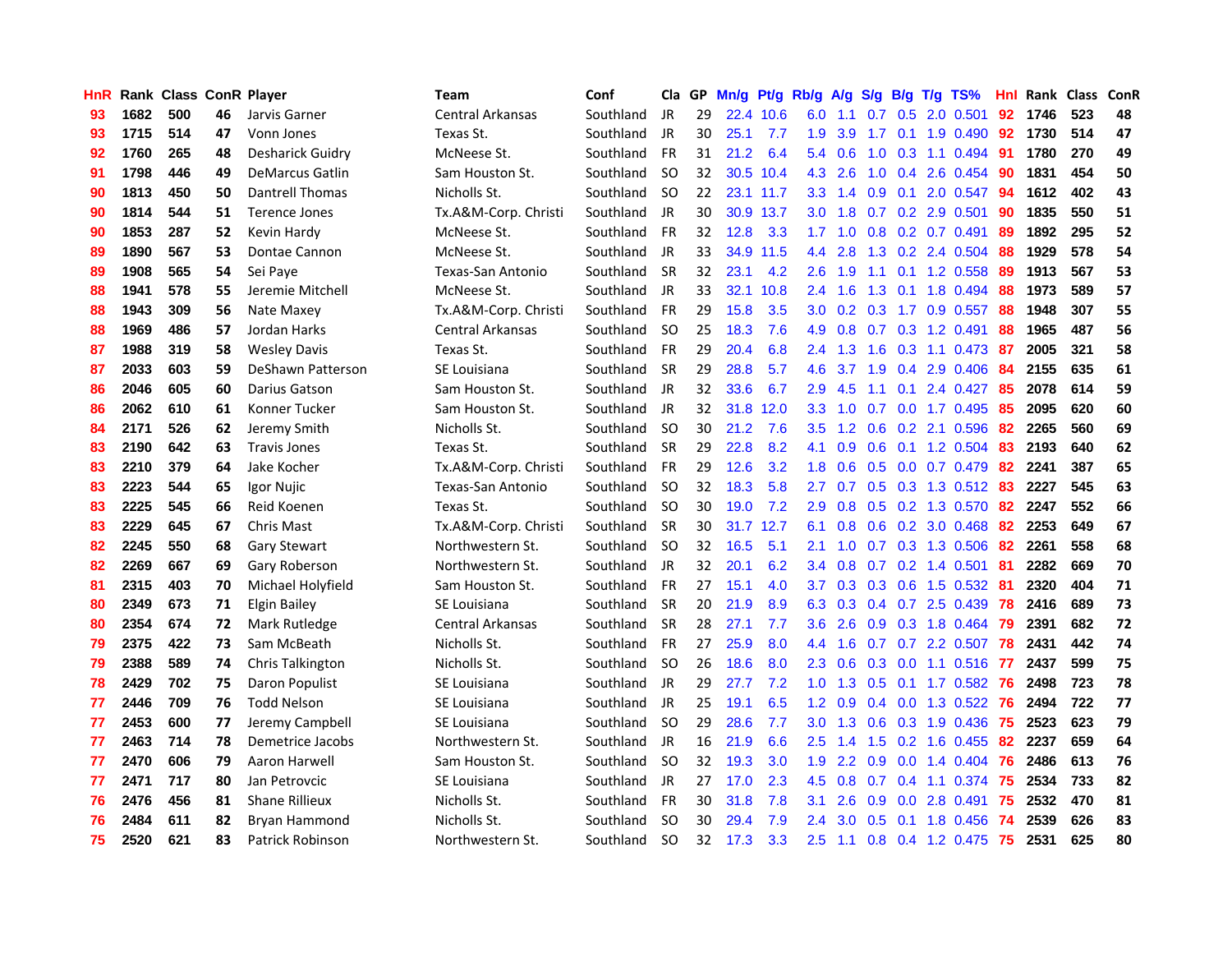| HnR. |      | <b>Rank Class ConR Player</b> |                |                         | Team                    | Conf      | Cla           | GP. | Mn/g Pt/g |           | Rb/g             | <b>A/g</b>      |     |     | S/g B/g T/g TS%               | Hnl  |      | Rank Class     | ConR         |
|------|------|-------------------------------|----------------|-------------------------|-------------------------|-----------|---------------|-----|-----------|-----------|------------------|-----------------|-----|-----|-------------------------------|------|------|----------------|--------------|
| 75   | 2528 | 622                           | 84             | Antonnio Benton         | SE Louisiana            | Southland | SO.           | 22  | 19.9      | 4.5       | 4.0              | 0.6             | 0.4 | 0.7 | $1.0 \ \ 0.418$               | 74   | 2549 | 629            | 84           |
| 74   | 2563 | 711                           | 85             | Dewan Clayborn          | <b>Central Arkansas</b> | Southland | <b>SR</b>     | 27  | 18.7      | 6.1       | $1.4^{\circ}$    | 2.0             | 0.9 | 0.0 | 1.4 0.432 73                  |      | 2590 | 717            | 85           |
| 73   | 2576 | 745                           | 86             | Jason Smith             | Tx.A&M-Corp. Christi    | Southland | <b>JR</b>     | 28  | 9.8       | 3.3       | 1.9              | 0.6             | 0.3 | 0.1 | 1.2 0.431                     | 73   | 2593 | 750            | 86           |
| 72   | 2609 | 718                           | 87             | Daniel Richard          | McNeese St.             | Southland | <b>SR</b>     | 32  | 17.3      | 2.8       | 3.1              | 0.4             | 0.4 | 1.0 | 0.8 0.454                     | 72   | 2622 | 723            | 87           |
| 71   | 2621 | 650                           | 88             | Ryan Williams           | Central Arkansas        | Southland | <b>SO</b>     | 28  | 16.9      | 4.2       | 2.1              | 2.0             |     |     | 0.7 0.0 1.4 0.405             | -71  | 2642 | 657            | 88           |
| 70   | 2662 | 728                           | 89             | Vincenzo Nelson         | Lamar                   | Southland | <b>SR</b>     | 32  | 10.5      | 2.3       | 2.0              |                 |     |     | $0.8$ 0.2 0.1 0.9 0.462       | -71  | 2647 | 727            | 89           |
| 69   | 2696 | 730                           | 90             | John Bowman             | Texas St.               | Southland | <b>SR</b>     | 29  | 19.4      | 5.3       | 2.3              | 1.3             |     |     | $0.3$ 0.1 1.9 0.481           | 69   | 2687 | 735            | 91           |
| 68   | 2704 | 775                           | 91             | Donley Minor            | Lamar                   | Southland | JR            | 34  | 13.0      | 2.4       | $1.4^{\circ}$    | 1.0             | 0.6 |     | $0.0$ 0.8 0.389               | 68   | 2706 | 775            | 92           |
| 68   | 2709 | 530                           | 92             | Hameed Ali              | Tx.A&M-Corp. Christi    | Southland | <b>FR</b>     | 30  | 20.1      | 4.3       | 1.7              | 1.6             |     |     | 0.8 0.2 1.4 0.369             | 67   | 2729 | 537            | 93           |
| 66   | 2752 | 788                           | 93             | Joe Bright              | Stephen F. Austin       | Southland | JR            | 28  | 12.2      | 1.6       | 1.7              | 0.5             | 0.4 | 0.1 | $0.6$ 0.411                   | 67   | 2731 | 782            | 94           |
| 66   | 2755 | 680                           | 94             | <b>Tyler Washington</b> | Northwestern St.        | Southland | <b>SO</b>     | 27  | 11.9      | 2.9       | 0.9              | 1.0             | 0.5 |     | $0.0$ 0.7 0.484               | 67   | 2737 | 676            | 95           |
| 65   | 2761 | 682                           | 95             | <b>Adrian Fields</b>    | McNeese St.             | Southland | -SO           | 31  | 16.8      | 4.3       | 2.0              | 0.5             |     |     | $0.2$ 0.0 0.8 0.445           | 66   | 2762 | 681            | 96           |
| 65   | 2765 | 792                           | 96             | O.J. Evans              | Northwestern St.        | Southland | JR            | 32  | 9.3       | 1.8       | 1.9              | 0.3             | 0.1 |     | $0.3$ 0.5 0.522               | 65   | 2782 | 796            | 97           |
| 64   | 2781 | 551                           | 97             | Lachlan Prest           | Nicholls St.            | Southland | <b>FR</b>     | 13  | 24.8      | 6.1       | $2.5\,$          | 1.4             |     |     | $0.4$ 0.2 1.6 0.568           | 70   | 2670 | 508            | 90           |
| 63   | 2809 | 563                           | 98             | Jacob Parker            | Stephen F. Austin       | Southland | FR            | 29  | 14.0      | 1.9       | 1.9              | 1.1             | 0.3 | 0.1 | $0.8$ 0.321                   | 64   | 2791 | 556            | 99           |
| 61   | 2835 | 572                           | 99             | <b>Marquel McKinney</b> | Sam Houston St.         | Southland | <b>FR</b>     | 32  | 13.7      | 1.7       | 1.3              | 0.7             | 0.2 | 0.1 | 0.4 0.424                     | 60   | 2854 | 579            | 100          |
| 59   | 2867 | 585                           | 100            | Oliver Wells            | <b>Central Arkansas</b> | Southland | FR            | 17  | 18.8      | 3.2       | 1.3 <sub>1</sub> | 2.0             | 0.8 | 0.1 | 1.2 0.404                     | -64  | 2789 | 555            | 98           |
| 58   | 2872 | 816                           | 101            | Anthony Borden          | Central Arkansas        | Southland | JR            | 29  | 13.5      | 2.9       | $2.6^{\circ}$    | 0.4             | 0.3 |     | 1.2 1.4 0.430                 | -58  | 2884 | 819            | 102          |
| 56   | 2890 | 821                           | 102            | Linden Smith-Hyde       | Nicholls St.            | Southland | JR            | 24  | 19.6      | 3.8       |                  |                 |     |     | 2.3 0.5 0.3 0.1 0.8 0.428     | -59  | 2871 | 817            | 101          |
| 56   | 2891 | 592                           | 103            | John Brisco             | Northwestern St.        | Southland | FR            | 31  | 10.0      | 2.6       |                  | $1.0 \quad 0.9$ |     |     | $0.5$ 0.1 1.1 0.411           | 56   | 2896 | 594            | 103          |
| 52   | 2908 | 599                           | 104            | Carlin Bremner          | Central Arkansas        | Southland | <b>FR</b>     | 25  | 10.4      | 3.0       | 0.7              | 0.8             |     |     | 0.2 0.0 0.5 0.378 53          |      | 2912 | 603            | 104          |
| 51   | 2914 | 603                           | 105            | Lenell Brown            | Central Arkansas        | Southland | <b>FR</b>     | 26  | 9.3       | 1.4       | 1.2 <sub>1</sub> | 0.3             |     |     | $0.3$ 0.0 0.5 0.474           | -51  | 2920 | 605            | 105          |
| 43   | 2943 | 613                           | 106            | Jordan Pope-Didier      | Tx.A&M-Corp. Christi    | Southland | <b>FR</b>     | 28  | 10.6      | 1.5       | 1.7              | 0.1             |     |     | $0.3$ 0.2 0.6 0.408           | 44   | 2943 | 613            | 106          |
| 162  | 17   | $\overline{7}$                | 1              | Reggie Hamilton         | Oakland                 | Summit    | <b>SR</b>     | 36  | 35.7      | 26.2      | 3.8              | 5.1             | 2.0 |     | 0.1 3.7 0.604 161             |      | 18   | $\overline{7}$ | $\mathbf{1}$ |
| 159  | 21   | 8                             | $\overline{2}$ | Nate Wolters            | South Dakota St.        | Summit    | JR            | 34  |           | 35.8 21.2 | 5.1              | 5.9             |     |     | 1.7 0.1 2.2 0.532 160         |      | 20   | $\overline{7}$ | $\mathbf{2}$ |
| 136  | 161  | 61                            | 3              | <b>Terell Parks</b>     | Western Illinois        | Summit    | <b>JR</b>     | 33  |           | 30.2 11.9 | 9.1              | 1.5             | 1.2 |     | 1.4 1.6 0.609 134             |      | 178  | 65             | 3            |
| 134  | 186  | 60                            | 4              | Alex Young              | <b>IUPUI</b>            | Summit    | <b>SR</b>     | 32  |           | 32.8 20.4 | 5.9              | $2.2^{\circ}$   | 1.6 | 1.0 | 2.4 0.534 134                 |      | 194  | 63             | 4            |
| 131  | 233  | 80                            | 5              | Dominique Morrison      | Oral Roberts            | Summit    | <b>SR</b>     | 34  |           | 36.5 19.8 | 4.3              | 1.6             | 0.8 |     | 0.4 1.7 0.607 131             |      | 248  | 86             | 5            |
| 129  | 273  | 70                            | 6              | <b>Taylor Braun</b>     | North Dakota St.        | Summit    | <sub>SO</sub> | 31  |           | 30.3 15.4 | 6.6              | 2.5             | 1.3 | 0.1 | 2.5 0.620 128                 |      | 291  | 71             | 7            |
| 129  | 282  | 93                            | 7              | Ceola Clark             | Western Illinois        | Summit    | <b>SR</b>     | 32  |           | 37.4 13.3 | 3.6              | 4.7             | 1.6 | 0.1 | 1.7 0.609 129                 |      | 285  | 94             | 6            |
| 124  | 371  | 125                           | 8              | <b>Frank Gaines</b>     | <b>IPFW</b>             | Summit    | JR            | 30  |           | 32.1 21.2 | 5.9              | 1.2             | 1.4 | 0.6 | 2.6 0.547 123                 |      | 405  | 137            | 10           |
| 124  | 373  | 122                           | 9              | Reggie Chamberlain      | UMKC                    | Summit    | SR            | 31  |           | 33.0 17.3 | 2.5              | 2.5             |     |     | 0.9 0.1 1.6 0.614 123         |      | 397  | 133            | 9            |
| 124  | 377  | 124                           | 10             | <b>Michael Craion</b>   | Oral Roberts            | Summit    | <b>SR</b>     | 34  |           | 28.8 10.9 |                  | 6.3 1.6         |     |     | 1.6 0.9 2.3 0.599 124         |      | 387  | 126            | 8            |
| 121  | 464  | 123                           | 11             | Marshall Bjorklund      | North Dakota St.        | Summit    | <sub>SO</sub> | 31  |           | 26.3 11.6 | 5.9              | 0.6             |     |     | 0.8 0.7 1.0 0.670 120         |      | 489  | 129            | 11           |
| 115  | 609  | 156                           | 12             | Jordan Dykstra          | South Dakota St.        | Summit    | <b>SO</b>     | 32  |           | 24.8 11.3 | 4.9              | 1.3             |     |     | 0.3 0.3 1.3 0.622 116         |      | 599  | 152            | 12           |
| 114  | 633  | 160                           | 13             | Steven Roundtree        | Oral Roberts            | Summit    | <b>SO</b>     | 34  | 25.5      | 9.8       | 5.3              | 1.4             | 1.0 |     | 0.3 1.9 0.601 114             |      | 648  | 162            | 13           |
| 112  | 722  | 235                           | 14             | Charlie Westbrook       | South Dakota            | Summit    | <b>SR</b>     | 28  | 32.4      | 18.7      | 4.0              | 2.2             | 1.7 | 0.9 | 2.5 0.554                     | -111 | 749  | 242            | 14           |
| 110  | 822  | 259                           | 15             | Jackson Stevenett       | Southern Utah           | Summit    | JR            | 31  |           | 32.5 14.1 |                  |                 |     |     | 5.7 1.5 0.7 0.7 2.1 0.564 109 |      | 825  | 260            | 15           |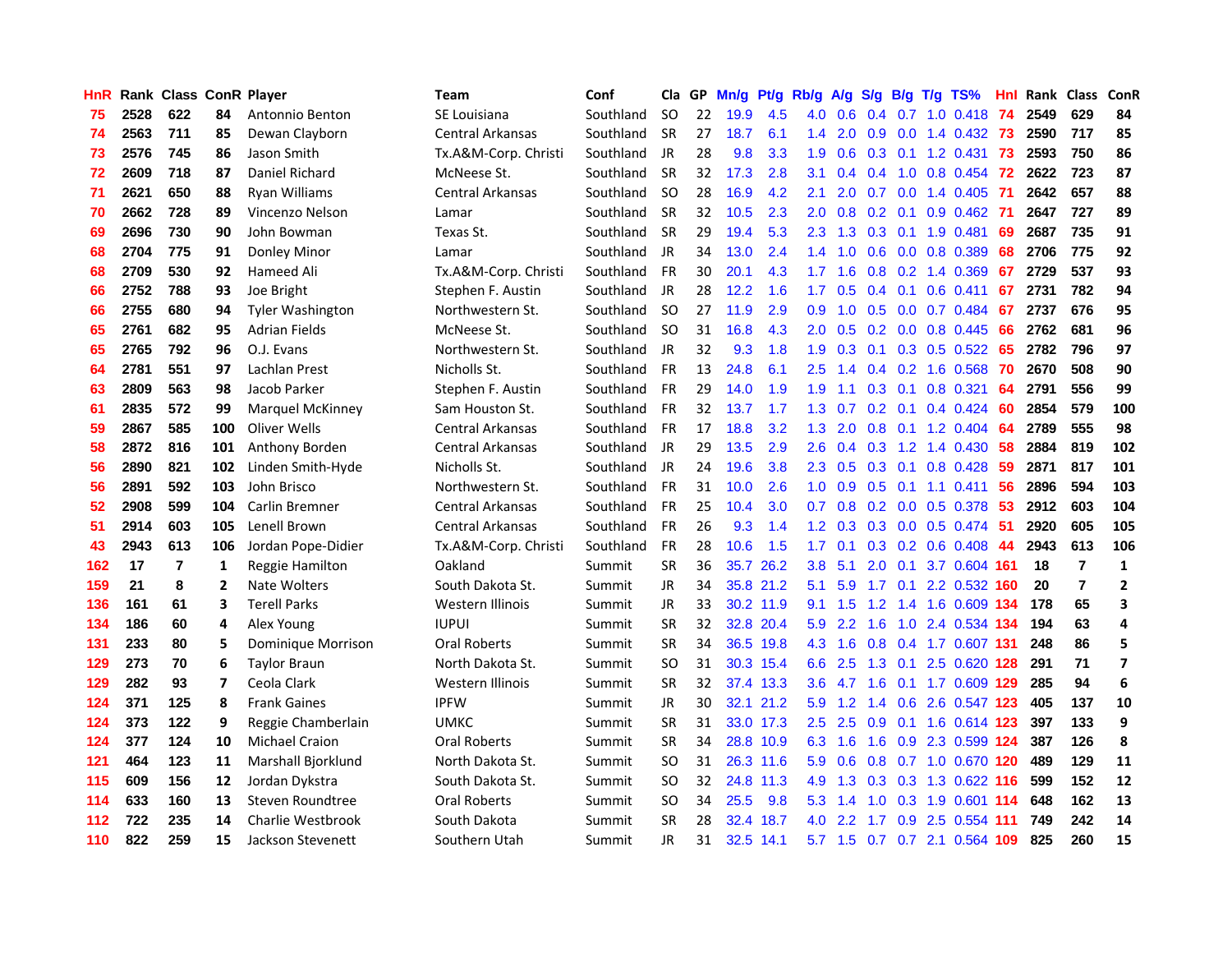| HnR. |      | <b>Rank Class ConR Player</b> |    |                         | Team                | Conf   | Cla           | GP. | Mn/g Pt/g |           | Rb/g             | <b>A/g</b> | <b>S/g</b>    |                 | B/g T/g TS%                        | Hnl | Rank Class |     | <b>ConR</b> |
|------|------|-------------------------------|----|-------------------------|---------------------|--------|---------------|-----|-----------|-----------|------------------|------------|---------------|-----------------|------------------------------------|-----|------------|-----|-------------|
| 109  | 875  | 285                           | 16 | Ray Jones               | Southern Utah       | Summit | <b>SR</b>     | 31  | 32.8      | 9.9       | 4.0              | 4.5        | 1.2           | 0.3             | 2.5 0.600                          | 108 | 869        | 278 | 16          |
| 108  | 883  | 287                           | 17 | Griffan Callahan        | South Dakota St.    | Summit | <b>SR</b>     | 35  |           | 29.5 10.4 | 4.7              | 1.1        | $1.4^{\circ}$ |                 | 0.2 1.1 0.601 108                  |     | 891        | 289 | 17          |
| 107  | 936  | 235                           | 18 | Chad White              | South Dakota St.    | Summit | <b>SO</b>     | 35  | 25.1      | 9.3       | 3.3 <sub>2</sub> | 1.4        | 0.6           | 0.4             | 1.2 0.623 107                      |     | 945        | 234 | 18          |
| 107  | 951  | 310                           | 19 | Louie Krogman           | South Dakota        | Summit | <b>SR</b>     | 28  | 36.0      | 16.8      | 3.1              | 3.8        | 1.5           | 0.1             | 2.0 0.565 106                      |     | 966        | 316 | 19          |
| 107  | 972  | 241                           | 20 | Brayden Carlson         | South Dakota St.    | Summit | <b>SO</b>     | 35  | 31.9      | 7.3       | 3.1              | 2.5        |               |                 | 1.3 0.1 1.6 0.633 106              |     | 979        | 241 | 20          |
| 105  | 1038 | 312                           | 21 | <b>Warren Niles</b>     | <b>Oral Roberts</b> | Summit | <b>JR</b>     | 34  |           | 33.9 12.1 | 3.7              | 2.2        |               |                 | 1.0 0.2 1.9 0.585 105 1048         |     |            | 318 | 21          |
| 105  | 1051 | 135                           | 22 | <b>Taevaunn Prince</b>  | South Dakota St.    | Summit | <b>FR</b>     | 34  | 15.8      | 6.5       |                  |            |               |                 | 3.4 0.3 0.5 0.1 1.1 0.601 105 1066 |     |            | 137 | 22          |
| 104  | 1103 | 354                           | 23 | <b>Trey McCorkle</b>    | <b>IPFW</b>         | Summit | <b>SR</b>     | 29  |           | 25.6 12.2 | 5.1              | 1.0        |               |                 | 0.3 0.6 1.4 0.603 104 1116         |     |            | 359 | 23          |
| 104  | 1109 | 144                           | 24 | Lawrence Alexander      | North Dakota St.    | Summit | <b>FR</b>     | 31  |           | 34.2 12.8 | 4.0              | 4.6        |               |                 | 1.2 0.3 3.1 0.531 103 1133         |     |            | 148 | 24          |
| 103  | 1145 | 372                           | 25 | <b>Roderick Pearson</b> | <b>Oral Roberts</b> | Summit | <b>SR</b>     | 34  | 30.9      | 8.4       | 2.6              | 3.7        | 1.1           | 0.1             | 2.3 0.528 103 1151                 |     |            | 373 | 25          |
| 102  | 1211 | 308                           | 26 | Jordan Aaberg           | North Dakota St.    | Summit | <b>SO</b>     | 31  | 11.8      | 3.9       | 2.6              | 0.1        | 0.3           |                 | 0.8 0.6 0.723 101 1225             |     |            | 309 | 26          |
| 101  | 1263 | 405                           | 27 | Eric Carlson            | North Dakota St.    | Summit | <b>SR</b>     | 20  | 15.4      | 5.3       | 3.2 <sub>2</sub> | 1.1        | 0.5           | 0.1             | 0.8 0.571 101 1236                 |     |            | 401 | 27          |
| 99   | 1335 | 421                           | 28 | <b>Christian Siakam</b> | <b>IUPUI</b>        | Summit | <b>SR</b>     | 32  | 23.8      | 8.8       | 5.8              | 0.9        |               |                 | 0.8 0.3 1.6 0.585                  | 99  | 1337       | 429 | 28          |
| 99   | 1354 | 392                           | 29 | <b>Drew Valentine</b>   | Oakland             | Summit | JR.           | 36  |           | 35.0 11.4 | 7.1              | 2.6        | 1.1           | 0.3             | 2.3 0.590                          | 98  | 1371       | 399 | 29          |
| 99   | 1370 | 350                           | 30 | Mike Felt               | North Dakota St.    | Summit | <b>SO</b>     | 31  | 21.6      | 9.6       | 1.5 <sub>1</sub> | 0.7        |               | $0.4 \quad 0.1$ | $0.7$ $0.629$                      | 98  | 1388       | 351 | 31          |
| 98   | 1390 | 355                           | 31 | <b>Travis Bader</b>     | Oakland             | Summit | <b>SO</b>     | 36  |           | 36.2 15.9 | 3.2 <sub>2</sub> | 1.2        | 0.9           | 0.1             | 1.0 0.587                          | 98  | 1408       | 354 | 32          |
| 98   | 1399 | 412                           | 32 | <b>Tony Fiegen</b>      | South Dakota St.    | Summit | JR            | 35  | 24.4      | 7.0       | 3.9 <sup>°</sup> | 0.8        |               |                 | $0.5$ 0.2 0.9 0.518                | -97 | 1419       | 419 | 33          |
| 98   | 1401 | 360                           | 33 | TrayVonn Wright         | North Dakota St.    | Summit | <b>SO</b>     | 31  | 23.7      | 7.7       | 4.8              |            |               |                 | 0.8 0.7 1.2 1.2 0.512 97           |     | 1420       | 358 | 34          |
| 96   | 1534 | 448                           | 34 | Damen Bell-Holter       | <b>Oral Roberts</b> | Summit | <b>JR</b>     | 29  | 26.8      | 7.9       | 5.8              |            |               |                 | 1.2 0.3 0.8 2.0 0.474 98           |     | 1377       | 401 | 30          |
| 95   | 1570 | 232                           | 35 | <b>Corey Petros</b>     | Oakland             | Summit | FR            | 36  | 28.8      | 8.7       | 7.2              | 0.7        |               |                 | 0.4 0.4 1.3 0.555                  | 95  | 1578       | 233 | 35          |
| 95   | 1582 | 466                           | 36 | <b>Thomas Staton</b>    | <b>UMKC</b>         | Summit | JR            | 31  | 27.3      | 7.8       | 4.1              | 2.1        |               |                 | 1.7 0.7 1.7 0.490 94               |     | 1613       | 475 | 36          |
| 93   | 1673 | 497                           | 37 | Damon Heuir             | Southern Utah       | Summit | <b>JR</b>     | 30  |           | 31.3 10.8 | 3.1              | 3.1        |               |                 | $0.7$ $0.2$ $1.5$ $0.514$          | 93  | 1661       | 495 | 37          |
| 93   | 1689 | 509                           | 38 | <b>Stephen Thomas</b>   | <b>IUPUI</b>        | Summit | <b>SR</b>     | 31  |           | 35.5 11.2 | 2.9              | 3.5        | 1.0           |                 | $0.1$ 1.9 0.527                    | -93 | 1673       | 511 | 38          |
| 93   | 1692 | 426                           | 39 | Ian Chiles              | <b>IUPUI</b>        | Summit | <sub>SO</sub> | 32  |           | 29.7 10.5 | 3.3 <sub>2</sub> | 1.7        |               | $1.2 \quad 0.6$ | 1.8 0.567                          | 93  | 1698       | 426 | 39          |
| 92   | 1766 | 438                           | 40 | <b>Ryan Bass</b>        | Oakland             | Summit | <b>SO</b>     | 30  | 19.8      | 7.3       | 1.8              | 1.8        | 0.8           | 0.1             | 1.0 0.522                          | 92  | 1722       | 433 | 40          |
| 90   | 1815 | 545                           | 41 | <b>Demario Hines</b>    | <b>IPFW</b>         | Summit | <b>JR</b>     | 29  | 18.2      | 7.1       | 4.5              | 0.9        |               |                 | 0.4 0.7 1.9 0.548                  | 90  | 1847       | 554 | 42          |
| 90   | 1833 | 453                           | 42 | <b>Mitchell Patton</b>  | <b>IUPUI</b>        | Summit | <b>SO</b>     | 32  | 10.3      | 3.9       | $2.2^{\circ}$    | 0.4        |               | $0.3 \quad 0.4$ | 0.3 0.440                          | 90  | 1836       | 456 | 41          |
| 90   | 1865 | 553                           | 43 | Laval Lucas-Perry       | Oakland             | Summit | <b>SR</b>     | 36  | 23.0      | 7.7       | 3.1              | 1.4        | 0.8           |                 | $0.2$ 1.3 0.496                    | -89 | 1877       | 558 | 43          |
| 89   | 1889 | 297                           | 44 | Obi Emegano             | Western Illinois    | Summit | FR            | 33  | 33.3      | 13.1      | 3.9              | 1.0        | 1.0           | 0.0             | 2.0 0.544                          | 88  | 1940       | 304 | 44          |
| 88   | 1958 | 481                           | 45 | Wade Collie             | Southern Utah       | Summit | <sub>SO</sub> | 30  | 16.8      | 4.3       | 2.9              | 1.3        | 0.7           | 0.0             | 0.9 0.498                          | 88  | 1956       | 483 | 45          |
| 88   | 1970 | 487                           | 46 | Nate Rogers             | <b>UMKC</b>         | Summit | <b>SO</b>     | 31  | 17.5      | 6.0       | $1.5^{\circ}$    | 1.7        |               |                 | $0.7$ $0.2$ 1.4 $0.537$            | -87 | 1999       | 496 | 46          |
| 87   | 2001 | 588                           | 47 | Matt Massey             | Southern Utah       | Summit | SR            | 31  | 27.2      | 8.7       | 4.0              |            |               |                 | 1.3 0.3 0.2 1.7 0.559              | -87 | 2010       | 590 | 47          |
| 87   | 2029 | 600                           | 48 | <b>Ramell Taylor</b>    | Southern Utah       | Summit | <b>SR</b>     | 31  |           | 29.3 11.3 | 4.5              | 1.0        |               |                 | 0.6 0.5 3.2 0.499                  | 86  | 2032       | 599 | 49          |
| 87   | 2031 | 329                           | 49 | <b>Lyonell Gaines</b>   | <b>IUPUI</b>        | Summit | <b>FR</b>     | 32  | 24.1      | 6.3       | 4.3              | 0.9        |               |                 | $0.4$ 0.2 1.2 0.552                | 86  | 2031       | 328 | 48          |
| 86   | 2056 | 613                           | 50 | <b>Tommie Tyler</b>     | Western Illinois    | Summit | <b>SR</b>     | 32  | 32.9      | 7.7       | 2.3              | 2.2        | 0.8           | 0.1             | 2.5 0.432                          | 86  | 2037       | 601 | 50          |
| 86   | 2066 | 504                           | 51 | Michael Kibiloski       | <b>IPFW</b>         | Summit | <b>SO</b>     | 29  | 14.3      | 5.2       | 2.2              | 0.6        | 0.3           | 0.1             | 0.6 0.539                          | 85  | 2107       | 513 | 52          |
| 86   | 2073 | 613                           | 52 | Sean Esposito           | <b>IUPUI</b>        | Summit | <b>JR</b>     | 25  | 14.0      | 4.5       | 1.3              | 0.6        | 0.4           | 0.1             | 0.4 0.592                          | 86  | 2043       | 607 | 51          |
| 86   | 2077 | 615                           | 53 | Jack Houpt              | Western Illinois    | Summit | JR            | 33  | 30.3      | 6.5       |                  |            |               |                 | 2.5 1.3 0.6 0.6 1.0 0.518          | 85  | 2126       | 632 | 53          |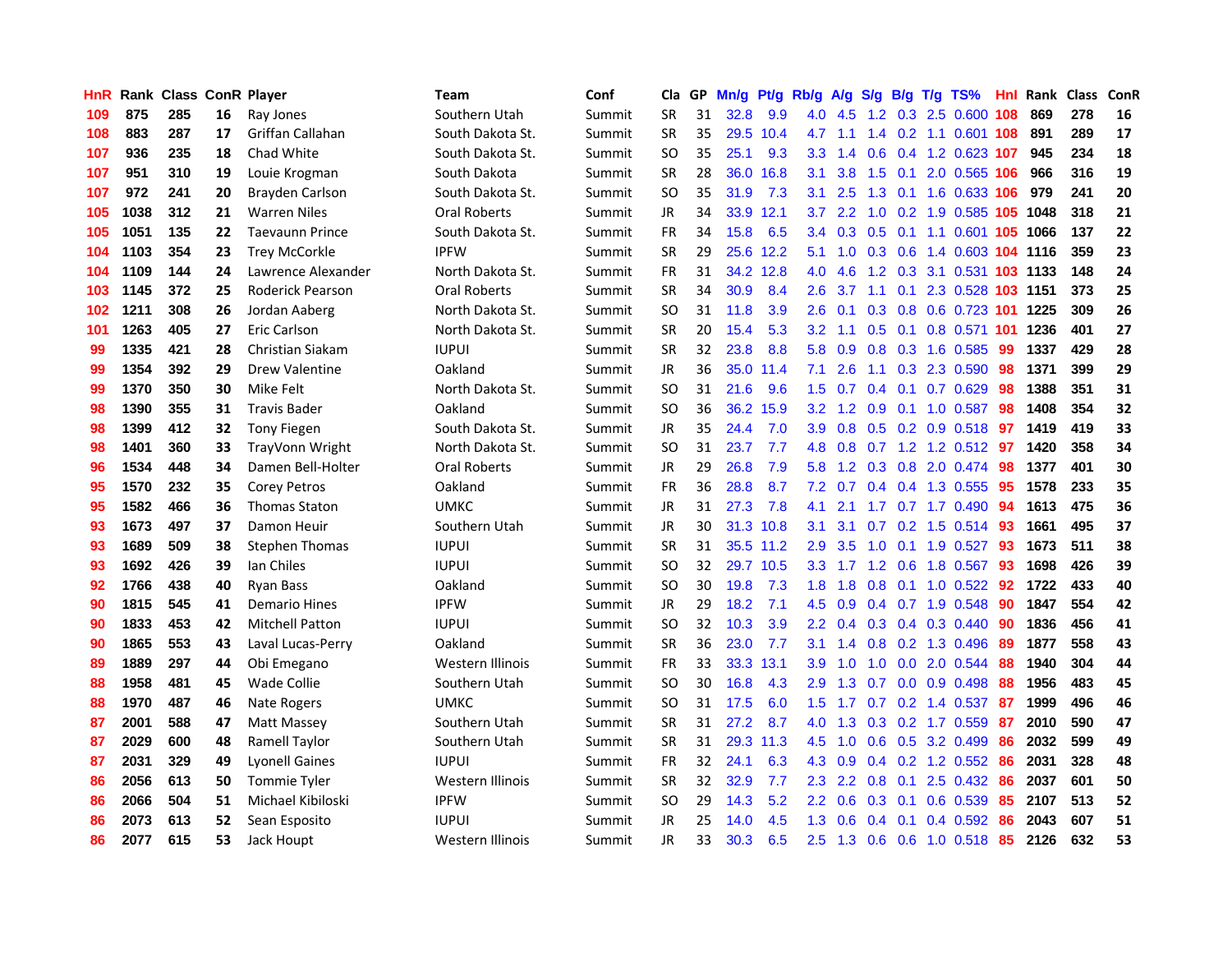| <b>HnR</b> |      | Rank Class ConR Player |                |                         | <b>Team</b>         | Conf     | Cla       |    | GP Mn/g Pt/g |           | Rb/g             | A/g             |                 |                 | S/g B/g T/g TS%           | Hnl  | Rank Class |     | ConR                    |
|------------|------|------------------------|----------------|-------------------------|---------------------|----------|-----------|----|--------------|-----------|------------------|-----------------|-----------------|-----------------|---------------------------|------|------------|-----|-------------------------|
| 85         | 2102 | 512                    | 54             | <b>Trevor Gruis</b>     | South Dakota        | Summit   | SO.       | 28 |              | 30.8 11.3 | 6.7              | 1.4             | 0.8             | 0.8             | 2.4 0.547                 | 85   | 2129       | 517 | 54                      |
| 83         | 2207 | 537                    | 55             | <b>Kirk Korver</b>      | <b>UMKC</b>         | Summit   | <b>SO</b> | 31 | 25.8         | 7.6       | 3.9              | 0.8             | $0.5 \quad 0.3$ |                 | 1.1 0.558                 | 82   | 2238       | 548 | 56                      |
| 83         | 2221 | 654                    | 56             | Jordan Johnson          | Southern Utah       | Summit   | <b>JR</b> | 31 | 13.5         | 2.3       | 2.1              | 0.8             | 0.9             | 0.1             | $0.5$ 0.514               | 82   | 2230       | 656 | 55                      |
| 83         | 2226 | 382                    | 57             | Joseph Edwards          | <b>IPFW</b>         | Summit   | FR        | 26 | 13.7         | 4.2       | 1.7              | 0.9             | $0.5 \quad 0.1$ |                 | 0.9 0.554                 | 82   | 2256       | 389 | 58                      |
| 82         | 2243 | 549                    | 58             | <b>Steve Tecker</b>     | South Dakota        | Summit   | <b>SO</b> | 28 | 21.3         | 5.6       | 3.7              | 1.6             |                 |                 | 0.6 0.1 0.9 0.538         | -82  | 2264       | 559 | 59                      |
| 82         | 2267 | 555                    | 59             | <b>Trinity Hall</b>     | <b>UMKC</b>         | Summit   | SO.       | 26 | 27.9         | 10.0      | 4.3              | 0.7             |                 |                 | 0.8 0.8 2.3 0.505         | 82   | 2246       | 551 | 57                      |
| 81         | 2311 | 666                    | 60             | Ricardo Andreotti       | South Dakota        | Summit   | <b>SR</b> | 25 | 24.0         | 3.7       | 6.8              | 0.8             | 0.7             |                 | 1.4 1.2 0.534             | 81   | 2300       | 661 | 60                      |
| 81         | 2322 | 679                    | 61             | Mikey Manghum           | Oral Roberts        | Summit   | <b>JR</b> | 34 | 13.7         | 2.3       | 0.6 <sub>1</sub> | 1.3             |                 |                 | $0.2$ 0.0 0.5 0.632       | 80   | 2329       | 679 | 61                      |
| 81         | 2324 | 406                    | 62             | Jonny Marlin            | <b>IPFW</b>         | Summit   | <b>FR</b> | 30 | 27.2         | 4.3       | 1.7 <sub>2</sub> | 3.5             | 0.9             | 0.0             | 1.7 0.489                 | 80   | 2348       | 411 | 62                      |
| 79         | 2393 | 693                    | 63             | Don McAvoy              | Western Illinois    | Summit   | JR        | 33 | 8.6          | 2.7       | 1.0              | 0.4             |                 | $0.3 \quad 0.1$ | 0.3 0.486                 | 78   | 2422       | 698 | 64                      |
| 76         | 2490 | 613                    | 64             | <b>Fred Chatmon</b>     | <b>UMKC</b>         | Summit   | SO.       | 26 | 12.0         | 3.0       | 3.0              | 0.1             |                 |                 | 0.4 0.3 1.1 0.552         | 76   | 2484       | 612 | 66                      |
| 76         | 2494 | 616                    | 65             | Justin Jordan           | <b>IPFW</b>         | Summit   | <b>SO</b> | 20 | 21.8         | 6.9       | 2.1              | 1.9             | 0.9             | 0.1             | 2.1 0.507                 | 78   | 2411       | 595 | 63                      |
| 75         | 2516 | 465                    | 66             | <b>Estan Tyler</b>      | <b>UMKC</b>         | Summit   | FR        | 28 | 25.8         | 5.3       | 2.4              | 3.0             | $0.4^{\circ}$   | 0.0             | 2.1 0.450                 | -77  | 2466       | 453 | 65                      |
| 75         | 2521 | 703                    | 67             | John Peckinpaugh        | <b>IPFW</b>         | Summit   | <b>SR</b> | 30 | 21.4         | 4.0       | 3.4              | 1.7             | 0.8             | 0.0             | 1.3 0.458                 | -74  | 2547       | 709 | 67                      |
| 74         | 2536 | 471                    | 68             | Marcellus Barksdale     | <b>IUPUI</b>        | Summit   | FR        | 32 | 14.9         | 3.3       | 1.9              | 0.8             | 0.7             | 0.1             | 0.9 0.500                 | 74   | 2548       | 475 | 68                      |
| 74         | 2556 | 479                    | 69             | Jake Lliteras           | <b>Oral Roberts</b> | Summit   | <b>FR</b> | 34 | 9.3          | 2.0       | 0.9 <sub>0</sub> | 0.5             | $0.4 \quad 0.1$ |                 | $0.5 \ \ 0.483$           | -73  | 2575       | 483 | 69                      |
| 72         | 2616 | 648                    | 70             | Donovan Gibbs           | <b>IUPUI</b>        | Summit   | <b>SO</b> | 31 | 12.7         | 3.1       | 1.9              |                 |                 |                 | $0.4$ 0.3 0.2 0.5 0.505   | 72   | 2617       | 647 | 73                      |
| 71         | 2630 | 496                    | 71             | Remy Roberts-Brunett    | Western Illinois    | Summit   | FR        | 28 | 18.0         | 4.5       |                  | $1.4 \quad 0.9$ |                 |                 | 0.3 0.1 0.8 0.498 72      |      | 2599       | 488 | 70                      |
| 71         | 2631 | 722                    | 72             | Dustin Dibble           | <b>UMKC</b>         | Summit   | <b>SR</b> | 29 | 18.4         | 4.1       | 2.1              | 0.6             |                 |                 | 0.4 0.0 0.7 0.524         | - 71 | 2626       | 724 | 74                      |
| 70         | 2653 | 660                    | 73             | Dylan Hale              | North Dakota St.    | Summit   | SO.       | 29 | 21.3         | 4.5       |                  | $1.3 \quad 1.8$ |                 |                 | 0.9 0.3 1.9 0.390 72      |      | 2605       | 643 | 71                      |
| 70         | 2658 | 766                    | 74             | Jordan Boots            | South Dakota        | Summit   | JR        | 28 | 20.4         | 5.0       | 1.1 <sub>1</sub> | 1.4             |                 |                 | 0.4 0.0 0.6 0.475 70      |      | 2671       | 768 | 75                      |
| 69         | 2674 | 665                    | 75             | David Gebru             | Western Illinois    | Summit   | <b>SO</b> | 30 | 9.8          | 2.2       | 1.7 <sup>2</sup> | 0.3             |                 |                 | $0.2$ 0.4 0.6 0.493       | -69  | 2684       | 666 | 76                      |
| 68         | 2701 | 731                    | 76             | <b>Michael Gholston</b> | <b>UMKC</b>         | Summit   | <b>SR</b> | 30 | 15.6         | 3.7       | 1.1              | 1.0             |                 |                 | $0.4$ 0.0 0.8 0.491       | 68   | 2709       | 736 | 78                      |
| 67         | 2716 | 777                    | 77             | Allan Saint-Gelais      | South Dakota        | Summit   | JR        | 27 | 17.7         | 5.5       | 2.1              | 0.7             |                 |                 | $0.3$ $0.3$ $1.3$ $0.550$ | 67   | 2723       | 780 | 80                      |
| 67         | 2724 | 739                    | 78             | Antwaun Boyd            | <b>IPFW</b>         | Summit   | <b>SR</b> | 20 | 20.9         | 5.3       | 2.6              | 1.9             |                 |                 | 0.7 0.2 1.8 0.467         | 72   | 2616       | 722 | 72                      |
| 66         | 2747 | 542                    | 79             | Joel Lindberg           | North Dakota St.    | Summit   | <b>FR</b> | 28 | 15.8         | 2.0       | 1.0              | 1.4             | 0.3             | 0.1             | 0.6 0.591                 | 68   | 2718       | 532 | 79                      |
| 66         | 2754 | 544                    | 80             | Nimrod Hilliard         | South Dakota        | Summit   | FR.       | 18 | 14.0         | 2.6       | 1.3              | 1.9             | 0.6             |                 | $0.1$ 1.1 0.470           | 68   | 2705       | 526 | 77                      |
| 65         | 2770 | 748                    | 81             | Jason Smeathers         | <b>IPFW</b>         | Summit   | <b>SR</b> | 26 | 13.3         | 2.9       | $1.5^{\circ}$    | 1.0             | 0.3             |                 | 0.2 0.8 0.494             | 66   | 2770       | 747 | 82                      |
| 65         | 2774 | 546                    | 82             | Kyle Sikora             | Oakland             | Summit   | FR        | 33 | 9.8          | 1.5       | 1.8              | 0.0             | 0.0             |                 | 0.7 0.4 0.580             | 65   | 2778       | 551 | 83                      |
| 65         | 2775 | 547                    | 83             | Isaiah McCray           | <b>IPFW</b>         | Summit   | FR        | 25 | 13.5         | 2.5       | 2.3              | 1.0             | 0.7             |                 | 0.0 0.9 0.380             | 66   | 2765       | 548 | 81                      |
| 58         | 2877 | 590                    | 84             | Dante Williams          | Oakland             | Summit   | <b>FR</b> | 34 | 10.1         | 1.4       | 1.7              |                 |                 |                 | $0.2$ 0.4 0.3 0.4 0.415   | 58   | 2879       | 591 | 84                      |
| 146        | 61   | 4                      | 1              | Tony Mitchell           | North Texas         | Sun Belt | <b>FR</b> | 23 |              | 29.4 14.7 | 10.3             | 1.6             | 0.9             |                 | 3.0 2.8 0.638 160         |      | 21         | 3   | 1                       |
| 144        | 75   | 28                     | $\overline{2}$ | LaRon Dendy             | Middle Tennessee    | Sun Belt | <b>SR</b> | 34 |              | 27.6 14.6 | 7.1              | 2.1             | 0.6             |                 | 1.4 2.4 0.555 144         |      | 79         | 28  | $\mathbf{2}$            |
| 137        | 146  | 32                     | 3              | Chris Udofia            | Denver              | Sun Belt | <b>SO</b> | 31 |              | 29.9 14.5 | 5.2              | 2.6             | 0.7             |                 | 2.3 2.4 0.596 137         |      | 156        | 36  | 3                       |
| 130        | 253  | 85                     | 4              | Marcos Knight           | Middle Tennessee    | Sun Belt | JR        | 34 |              | 27.6 11.8 | 5.2              | 2.8             |                 |                 | 1.3 0.4 2.1 0.527 130     |      | 262        | 92  | 6                       |
| 127        | 312  | 79                     | 5              | Augustine Rubit         | South Alabama       | Sun Belt | <b>SO</b> | 29 |              | 32.3 15.2 | 9.2              | 0.8             |                 | $0.4\quad 0.9$  | 2.3 0.551                 | 127  | 323        | 81  | 8                       |
| 126        | 330  | 108                    | 6              | DeJuan Wright           | Fla. International  | Sun Belt | <b>SR</b> | 22 | 36.1         | 16.7      | 7.9              | 1.9             | 1.4             | $0.4^{\circ}$   | 3.0 0.574                 | -135 | 168        | 55  | 4                       |
| 125        | 363  | 122                    | 7              | <b>Trey Finn</b>        | Arkansas St.        | Sun Belt | <b>JR</b> | 30 |              | 32.2 11.6 |                  | $5.3$ 1.8       |                 |                 | 1.5 0.2 0.8 0.601 128     |      | 289        | 102 | $\overline{\mathbf{z}}$ |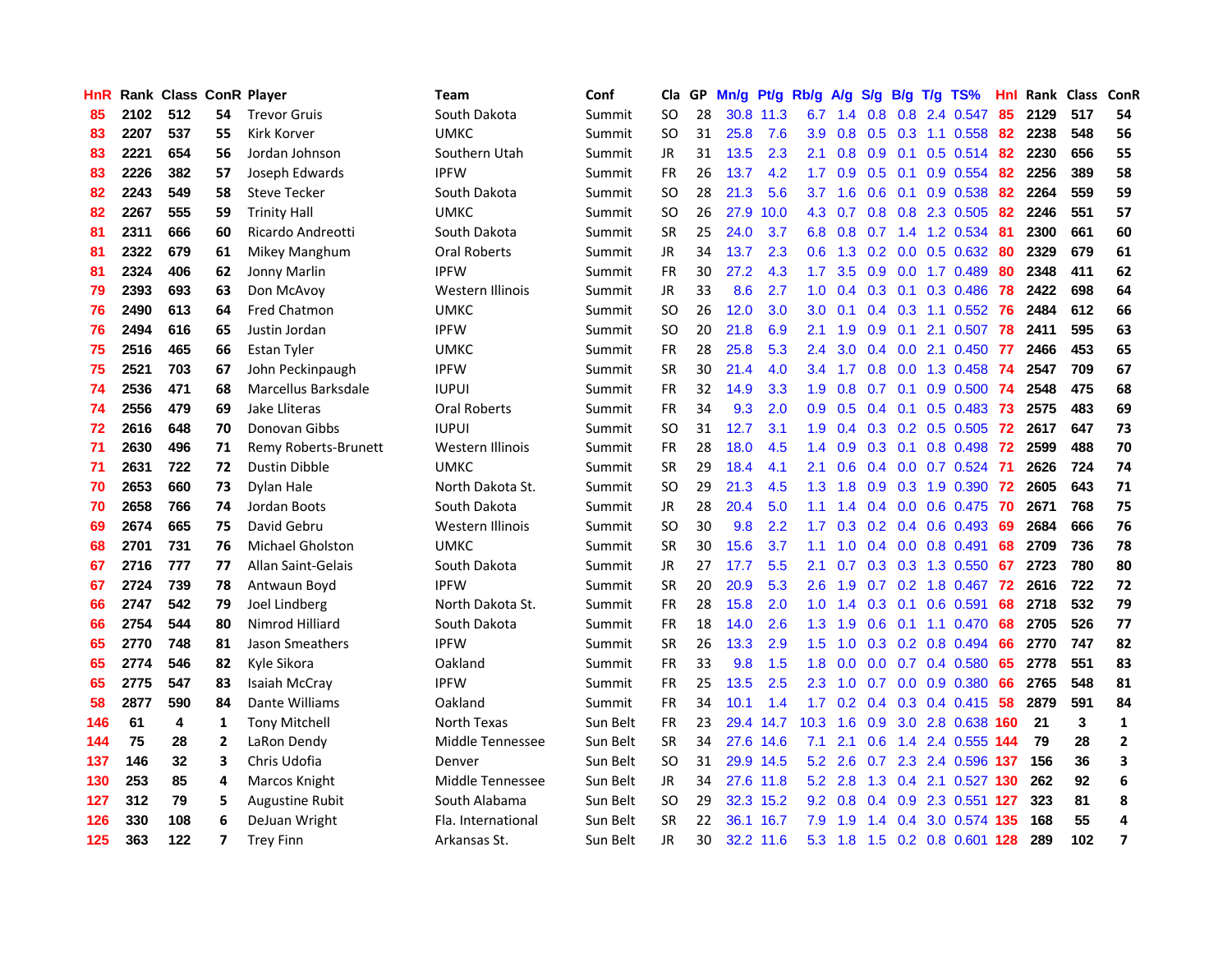| <b>HnR</b> |      | <b>Rank Class ConR Player</b> |    |                         | Team                | Conf     | Cla       |    | GP Mn/g Pt/g Rb/g A/g |           |                  |                 |               |     | S/g B/g T/g TS%                    | Hnl |      | Rank Class | <b>ConR</b> |
|------------|------|-------------------------------|----|-------------------------|---------------------|----------|-----------|----|-----------------------|-----------|------------------|-----------------|---------------|-----|------------------------------------|-----|------|------------|-------------|
| 121        | 447  | 153                           | 8  | Jeremy Allen            | Fla. International  | Sun Belt | SR        | 29 |                       | 32.5 13.9 |                  | $3.4$ 1.2       | 2.7           | 0.1 | 1.8 0.528                          | 117 | 561  | 183        | 13          |
| 121        | 450  | 154                           | 9  | D'Andre Williams        | Ark.-Little Rock    | Sun Belt | <b>SR</b> | 31 |                       | 34.3 13.2 | 3.9              | 3.9             | 1.7           | 0.1 | 2.7 0.499 121                      |     | 469  | 158        | 9           |
| 121        | 462  | 36                            | 10 | Royce O'Neale           | Denver              | Sun Belt | <b>FR</b> | 31 | 27.0                  | 9.9       | 5.8              | 2.1             | $1.4^{\circ}$ |     | 0.4 2.1 0.642 120                  |     | 478  | 40         | 10          |
| 120        | 467  | 38                            | 11 | Chris Jones             | North Texas         | Sun Belt | <b>FR</b> | 19 |                       | 29.4 14.1 | 4.7              |                 |               |     | 4.3 2.4 0.2 3.7 0.518 131          |     | 249  | 18         | 5           |
| 117        | 554  | 140                           | 12 | Shawn Jones             | Middle Tennessee    | Sun Belt | SO        | 32 | 16.2                  | 7.3       |                  |                 |               |     | 3.3 0.2 0.4 1.2 1.2 0.556 117      |     | 558  | 144        | 12          |
| 117        | 556  | 172                           | 13 | J.T. Sulton             | Middle Tennessee    | Sun Belt | JR.       | 34 |                       | 25.0 10.3 |                  |                 |               |     | 5.2 0.7 0.7 0.6 1.8 0.576 117      |     | 564  | 178        | 14          |
| 117        | 561  | 60                            | 14 | George Fant             | Western Kentucky    | Sun Belt | <b>FR</b> | 31 |                       | 26.4 10.4 |                  |                 |               |     | 6.1 0.7 0.9 1.2 1.9 0.523 119      |     | 515  | 49         | 11          |
| 117        | 575  | 190                           | 15 | <b>Brian Stafford</b>   | Denver              | Sun Belt | SR        | 31 |                       | 33.4 14.5 | 1.8 <sup>°</sup> | 2.1             |               |     | 1.1 0.2 1.3 0.654 116              |     | 585  | 193        | 16          |
| 116        | 582  | 149                           | 16 | Kerry Hammonds          | Middle Tennessee    | Sun Belt | SO        | 27 | 18.5                  | 4.9       | 2.7 <sup>2</sup> | 1.8             |               |     | 0.7 0.5 1.0 0.645 116              |     | 583  | 150        | 15          |
| 115        | 625  | 193                           | 17 | <b>Bruce Massey</b>     | Middle Tennessee    | Sun Belt | JR        | 34 | 27.3                  | 6.1       | 3.9              | 3.9             | 1.6           |     | 0.3 1.9 0.501 114                  |     | 630  | 200        | 18          |
| 114        | 637  | 197                           | 18 | <b>Greg Gantt</b>       | Florida Atlantic    | Sun Belt | JR.       | 27 | 27.0                  | 14.0      | 3.3 <sub>2</sub> | 0.8             | 0.8           | 0.1 | 1.1 0.545 116                      |     | 595  | 187        | 17          |
| 111        | 776  | 200                           | 19 | Will Neighbour          | Ark.-Little Rock    | Sun Belt | SO        | 29 |                       | 26.2 10.5 |                  | $5.3 \quad 0.6$ |               |     | 0.9 0.9 2.0 0.540 111              |     | 747  | 193        | 19          |
| 109        | 839  | 260                           | 20 | <b>Raymond Cintron</b>  | Middle Tennessee    | Sun Belt | <b>JR</b> | 34 | 22.5                  | 8.4       | 1.5 <sub>1</sub> | 1.1             | 0.5           |     | 0.1 1.3 0.662 109                  |     | 837  | 263        | 20          |
| 109        | 871  | 284                           | 21 | <b>Malcolm Kirkland</b> | Arkansas St.        | Sun Belt | <b>SR</b> | 34 |                       | 31.1 12.1 | 6.2              | 0.6             |               |     | 0.5 0.9 2.2 0.582 107              |     | 931  | 305        | 23          |
| 108        | 884  | 270                           | 22 | Kadeem Coleby           | Louisiana-Lafayette | Sun Belt | JR        | 31 | 24.4                  | 9.5       | 4.9              | 0.8             | 0.4           |     | 2.4 2.2 0.545 108                  |     | 865  | 268        | 21          |
| 108        | 892  | 290                           | 23 | Justin Coughlin         | Denver              | Sun Belt | <b>SR</b> | 31 | 9.5                   | 3.8       | 0.8 <sub>0</sub> | 0.8             | 0.3           |     | 0.5 0.5 0.594 108                  |     | 882  | 285        | 22          |
| 108        | 898  | 223                           | 24 | Phil Taylor             | Fla. International  | Sun Belt | SO        | 29 | 31.1                  | 13.5      | 2.0 <sub>1</sub> | 3.0             | 1.0           |     | 0.0 2.7 0.537 104                  |     | 1069 | 262        | 28          |
| 106        | 1018 | 129                           | 25 | Jordan Williams         | North Texas         | Sun Belt | <b>FR</b> | 19 |                       | 25.3 10.9 | 4.0              | 1.3             |               |     | 1.1 0.5 2.2 0.518 105 1062         |     |      | 136        | 27          |
| 106        | 1020 | 329                           | 26 | Antione Lundy           | South Alabama       | Sun Belt | <b>SR</b> | 29 | 19.1                  | 8.0       |                  |                 |               |     | 6.1 0.3 0.5 0.2 1.3 0.507 105 1037 |     |      | 336        | 25          |
| 105        | 1033 | 335                           | 27 | Josh Brown              | Louisiana-Lafayette | Sun Belt | <b>SR</b> | 30 |                       | 26.8 10.8 |                  |                 |               |     | 6.4 0.8 0.8 0.6 1.6 0.473 106 1018 |     |      | 329        | 24          |
| 104        | 1083 | 268                           | 28 | Daylon Guy              | Ark.-Little Rock    | Sun Belt | SΟ        | 31 |                       | 30.8 10.4 | $3.5^{\circ}$    |                 |               |     | 1.7 1.4 0.1 1.2 0.498 104 1090     |     |      | 268        | 31          |
| 104        | 1085 | 350                           | 29 | Darshawn McClellan      | Louisiana-Lafayette | Sun Belt | <b>SR</b> | 31 | 27.4                  | 9.5       | 5.4              | 1.5             |               |     | 0.5 0.5 2.3 0.591 104 1084         |     |      | 352        | 29          |
| 104        | 1086 | 351                           | 30 | Rob Lewis               | Denver              | Sun Belt | <b>SR</b> | 29 | 20.0                  | 7.4       | 3.2 <sub>0</sub> | 1.7             |               |     | 0.7 0.4 1.5 0.540 104 1085         |     |      | 353        | 30          |
| 104        | 1092 | 140                           | 31 | <b>Brett Olson</b>      | Denver              | Sun Belt | <b>FR</b> | 31 | 32.5                  | 7.6       |                  | $2.2\quad 2.0$  | 0.8           |     | 0.2 1.7 0.666 104 1097             |     |      | 141        | 32          |
| 104        | 1097 | 333                           | 32 | Javier Carter           | South Alabama       | Sun Belt | JR        | 27 | 23.6                  | 6.1       | 5.0              | 0.7             |               |     | 0.7 2.7 1.3 0.505 105              |     | 1054 | 320        | 26          |
| 103        | 1164 | 290                           | 33 | Pablo Bertone           | Florida Atlantic    | Sun Belt | <b>SO</b> | 30 | 19.6                  | 7.3       | 3.7              | 1.1             |               |     | 0.7 0.4 1.1 0.506 102 1179         |     |      | 293        | 35          |
| 103        | 1166 | 159                           | 34 | Omari Grier             | Florida Atlantic    | Sun Belt | <b>FR</b> | 25 | 14.2                  | 6.3       | $1.4^{\circ}$    | 0.6             |               |     | 0.3 0.0 0.2 0.564 104 1115         |     |      | 144        | 33          |
| 103        | 1176 | 343                           | 35 | <b>Teeng Akol</b>       | Western Kentucky    | Sun Belt | JR.       | 32 | 17.1                  | 6.3       | 3.4              | 0.3             | 0.2           |     | 1.4 1.1 0.496 102 1186             |     |      | 346        | 36          |
| 103        | 1179 | 344                           | 36 | Chase Hallam            | Denver              | Sun Belt | <b>JR</b> | 28 | 30.4                  | 7.5       | 4.1              | 2.3             | 1.6           |     | 0.4 1.4 0.515 104 1124             |     |      | 341        | 34          |
| 101        | 1265 | 323                           | 37 | <b>Alzee Williams</b>   | North Texas         | Sun Belt | <b>SO</b> | 32 | 31.8                  | 10.5      | 3.4              | 1.7             | 0.5           | 0.1 | 1.3 0.529                          | -96 | 1500 | 381        | 45          |
| 100        | 1303 | 415                           | 38 | <b>Fred Brown</b>       | Louisiana-Monroe    | Sun Belt | <b>SR</b> | 29 |                       | 28.5 12.8 | 2.6              | 2.3             |               |     | 1.2 0.0 2.3 0.512                  | -99 | 1341 | 431        | 39          |
| 100        | 1304 | 179                           | 39 | Derrick Gordon          | Western Kentucky    | Sun Belt | FR        | 35 |                       | 33.3 11.8 | 6.7              | 2.1             |               |     | 0.7 0.3 2.8 0.467                  | -99 | 1354 | 188        | 40          |
| 100        | 1312 | 180                           | 40 | <b>Mychal Ammons</b>    | South Alabama       | Sun Belt | <b>FR</b> | 29 |                       | 26.9 10.0 | 6.3              | 1.1             |               |     | 1.1 0.6 2.3 0.485                  | -99 | 1322 | 184        | 38          |
| 99         | 1358 | 395                           | 41 | Roger Franklin          | North Texas         | Sun Belt | JR.       | 32 | 23.6                  | 8.2       | 5.0              | 1.2             | 0.6           |     | $0.5$ 1.4 $0.452$                  | -94 | 1603 | 472        | 52          |
| 99         | 1362 | 398                           | 42 | Jason Jones             | Middle Tennessee    | Sun Belt | JR        | 23 | 13.8                  | 4.9       | 2.0 <sub>1</sub> | 0.7             | 0.3           |     | $0.0$ 0.7 0.544                    | 101 | 1244 | 362        | 37          |
| 98         | 1385 | 353                           | 43 | <b>Charles Winborne</b> | Louisiana-Monroe    | Sun Belt | SO        | 28 | 26.6                  | 11.2      | 2.1              | 1.6             | 0.5           |     | $0.0$ 1.4 0.584                    | 98  | 1385 | 350        | 41          |
| 98         | 1387 | 407                           | 44 | Raymond Taylor          | Florida Atlantic    | Sun Belt | JR.       | 28 | 27.6                  | 8.9       | 2.1              | 4.5             | 1.4           | 0.0 | 2.5 0.433                          | 98  | 1407 | 414        | 42          |
| 98         | 1402 | 196                           | 45 | <b>Elfrid Payton</b>    | Louisiana-Lafayette | Sun Belt | FR        | 32 | 22.7                  | 7.2       | 3.6 <sup>°</sup> |                 |               |     | 3.0 1.2 0.3 3.0 0.480              | 97  | 1422 | 200        | 43          |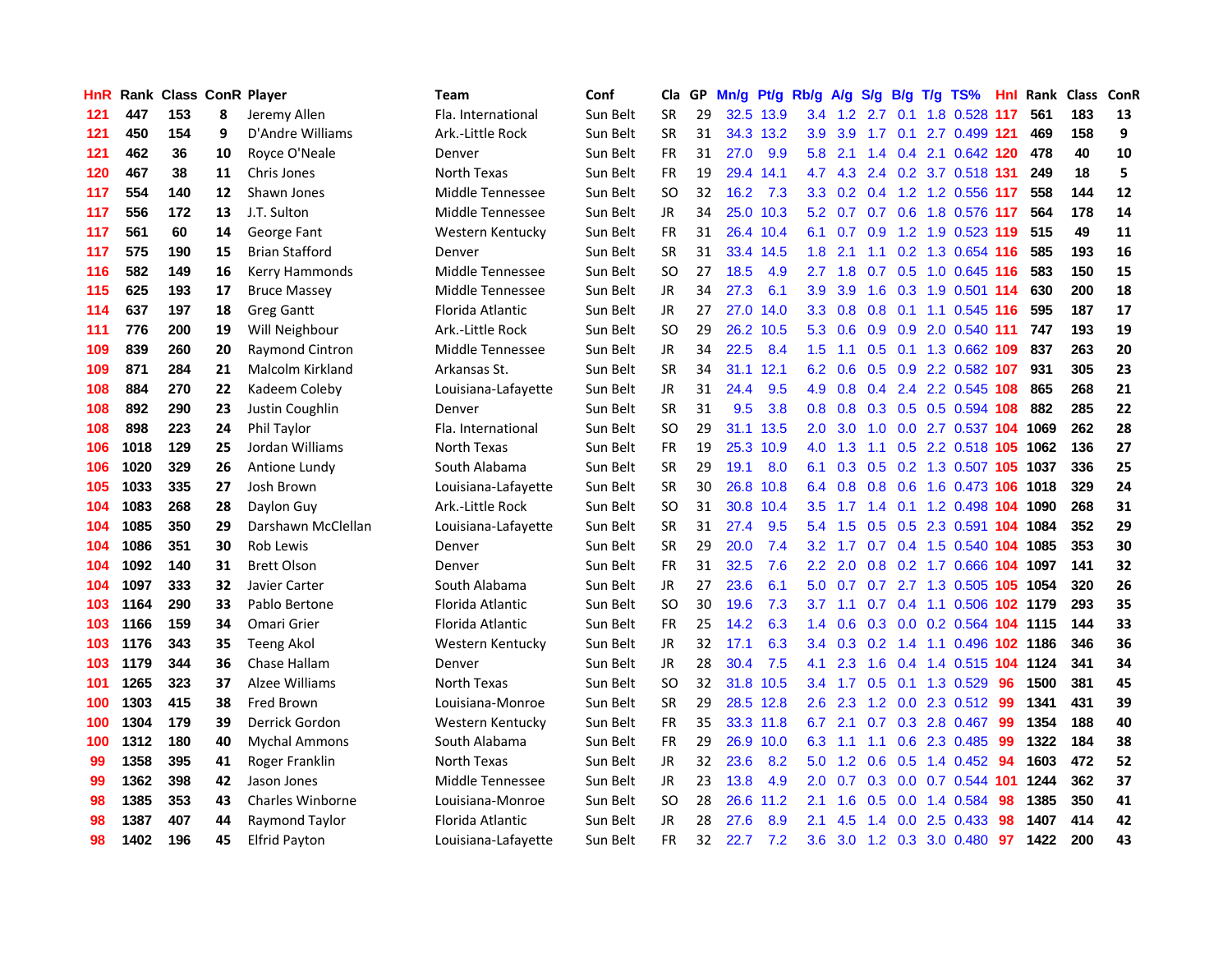| <b>HnR</b> |      | Rank Class ConR Player |    |                         | <b>Team</b>         | Conf     | Cla       |    | GP Mn/g |           | Pt/g Rb/g A/g    |                |                  |                 | S/g B/g T/g TS%           | Hnl |      | Rank Class | ConR |
|------------|------|------------------------|----|-------------------------|---------------------|----------|-----------|----|---------|-----------|------------------|----------------|------------------|-----------------|---------------------------|-----|------|------------|------|
| 98         | 1418 | 419                    | 46 | <b>Brandan Walton</b>   | North Texas         | Sun Belt | JR.       | 32 | 24.8    | 8.8       | 2.6              | 1.1            | 0.8              | 0.0             | 1.2 0.521                 | 93  | 1659 | 493        | 56   |
| 97         | 1441 | 206                    | 47 | T.J. Price              | Western Kentucky    | Sun Belt | <b>FR</b> | 30 | 27.9    | 9.0       | 4.3              | 1.8            | 0.9              | 0.2             | 2.3 0.509                 | 96  | 1493 | 213        | 44   |
| 97         | 1445 | 426                    | 48 | Jamal Crook             | Western Kentucky    | Sun Belt | <b>JR</b> | 35 | 25.1    | 8.5       | 2.7              | 2.7            | 1.1              | 0.1             | 2.3 0.450                 | 96  | 1501 | 436        | 46   |
| 97         | 1463 | 429                    | 49 | <b>Brandon Peterson</b> | Arkansas St.        | Sun Belt | JR        | 34 | 32.6    | 9.2       | 7.9              | 0.9            | 0.7              |                 | 1.0 2.0 0.499             | -96 | 1517 | 438        | 49   |
| 96         | 1498 | 467                    | 50 | Alex Tucker             | Florida Atlantic    | Sun Belt | <b>SR</b> | 30 | 24.2    | 4.4       | 2.6              | 4.1            |                  |                 | $1.1$ 0.2 2.0 0.470       | -96 | 1512 | 477        | 48   |
| 96         | 1509 | 220                    | 51 | <b>Ben Dillard</b>      | Ark.-Little Rock    | Sun Belt | <b>FR</b> | 31 | 14.4    | 4.7       | 1.2 <sub>2</sub> | 0.8            |                  |                 | $0.3$ 0.0 0.5 0.579       | -96 | 1510 | 216        | 47   |
| 96         | 1513 | 440                    | 52 | Niko Stojilkovic        | North Texas         | Sun Belt | <b>JR</b> | 31 | 11.1    | 3.2       | $2.6^{\circ}$    | 0.8            |                  |                 | $0.3$ $0.1$ $0.8$ $0.469$ | 92  | 1737 | 516        | 64   |
| 96         | 1542 | 225                    | 53 | <b>Darion Griswold</b>  | Arkansas St.        | Sun Belt | <b>FR</b> | 26 | 13.4    | 4.6       | 2.5              | 0.1            |                  |                 | 0.3 0.1 0.5 0.598         | 95  | 1544 | 223        | 50   |
| 95         | 1567 | 488                    | 54 | Courtney Jackson        | Ark .- Little Rock  | Sun Belt | SR        | 31 | 29.5    | 8.6       | 5.7              | 1.1            |                  |                 | 0.6 0.3 2.0 0.523         | 95  | 1570 | 490        | 51   |
| 95         | 1598 | 495                    | 55 | Shavar Richardson       | Florida Atlantic    | Sun Belt | <b>SR</b> | 30 | 19.2    | 7.4       | 1.9              | 0.8            | 0.6              | 0.1             | 1.0 0.520                 | 94  | 1622 | 501        | 53   |
| 94         | 1621 | 482                    | 56 | Emil Jones              | Troy                | Sun Belt | JR        | 28 | 30.4    | 9.6       | 5.9              | 2.0            | 1.5              |                 | $0.2$ 1.5 0.511           | 94  | 1623 | 480        | 54   |
| 94         | 1623 | 483                    | 57 | Kore White              | Florida Atlantic    | Sun Belt | JR        | 29 | 23.2    | 7.7       | 4.5              | 0.5            | 0.6              |                 | 1.3 1.6 0.467             | 94  | 1636 | 485        | 55   |
| 94         | 1650 | 504                    | 58 | Kahlil McDonald         | Western Kentucky    | Sun Belt | <b>SR</b> | 35 | 23.9    | 8.3       | $2.2^{\circ}$    | 1.5            | 0.5              | 0.1             | 1.4 0.490                 | 93  | 1703 | 515        | 60   |
| 93         | 1677 | 498                    | 59 | Jordan McCov            | Florida Atlantic    | Sun Belt | <b>JR</b> | 29 | 19.0    | 4.7       | $4.4^{\circ}$    | 0.2            |                  |                 | $0.2$ 0.4 0.5 0.566       | 93  | 1695 | 505        | 59   |
| 93         | 1697 | 504                    | 60 | Freddie Goldstein       | South Alabama       | Sun Belt | <b>JR</b> | 29 |         | 31.5 11.7 | 2.7              | 2.6            | 0.8              | 0.1             | 2.8 0.518                 | 93  | 1708 | 510        | 61   |
| 93         | 1703 | 508                    | 61 | <b>Will Weathers</b>    | Trov                | Sun Belt | JR.       | 27 |         | 33.8 12.2 | 2.8              | 5.5            |                  | $1.2 \quad 0.0$ | 3.1 0.478                 | -93 | 1694 | 504        | 58   |
| 93         | 1711 | 259                    | 62 | Kevin Kaspar            | Western Kentucky    | Sun Belt | <b>FR</b> | 20 | 18.6    | 5.5       | 1.9              | 1.3            |                  | $0.6\quad 0.0$  | 1.3 0.519                 | -93 | 1686 | 252        | 57   |
| 93         | 1713 | 429                    | 63 | <b>Edward Townsel</b>   | Arkansas St.        | Sun Belt | SO.       | 34 | 31.8    | 9.0       | 3.6              | 3.0            |                  | $1.9 \quad 0.1$ | 3.1 0.452 91              |     | 1764 | 439        | 65   |
| 92         | 1727 | 518                    | 64 | <b>Marcus Hooten</b>    | Arkansas St.        | Sun Belt | JR.       | 34 | 32.0    | 12.5      |                  | $2.4$ 1.6      |                  |                 | 0.6 0.0 1.9 0.479 91      |     | 1783 | 535        | 66   |
| 92         | 1730 | 519                    | 65 | <b>Tim Owens</b>        | Trov                | Sun Belt | <b>SR</b> | 28 | 21.7    | 5.2       |                  | $4.9$ 0.3      |                  | $0.3$ 2.1       | $0.8$ 0.620               | 92  | 1727 | 519        | 62   |
| 92         | 1768 | 439                    | 66 | J.J. Thomas             | Louisiana-Lafayette | Sun Belt | <b>SO</b> | 24 | 21.1    | 8.6       | 5.5              | 1.1            |                  |                 | $0.3$ 0.1 2.7 0.507       | 92  | 1728 | 435        | 63   |
| 91         | 1791 | 536                    | 67 | Alan Jones              | Troy                | Sun Belt | JR        | 28 | 21.9    | 10.4      | 1.9              | 0.6            | 1.0              |                 | $0.1$ 0.9 0.513           | -91 | 1795 | 536        | 67   |
| 91         | 1811 | 543                    | 68 | Raymone Andrews         | Louisiana-Lafayette | Sun Belt | JR.       | 30 | 25.3    | 6.3       | 2.0              | 2.2            |                  |                 | $0.9$ $0.2$ 1.3 $0.516$   | 91  | 1799 | 540        | 68   |
| 90         | 1831 | 283                    | 69 | <b>Michael Javes</b>    | Ark .- Little Rock  | Sun Belt | <b>FR</b> | 30 | 18.7    | 5.0       | 4.2              | 0.4            | 0.3              |                 | 1.5 1.3 0.420             | -90 | 1829 | 281        | 69   |
| 90         | 1860 | 462                    | 70 | Dominique Ferguson      | Fla. International  | Sun Belt | <b>SO</b> | 29 | 29.1    | 8.7       | 6.2              | 0.7            | 0.7              |                 | 1.0 2.2 0.447             | -87 | 2021 | 501        | 77   |
| 89         | 1877 | 563                    | 71 | Justin Wright           | Troy                | Sun Belt | JR        | 28 |         | 23.3 10.3 | 3.7              | 1.1            | 0.3 <sub>0</sub> | 0.0             | 1.5 0.542                 | -89 | 1870 | 562        | 70   |
| 89         | 1883 | 556                    | 72 | Jimmy Oden              | Middle Tennessee    | Sun Belt | <b>SR</b> | 34 | 11.2    | 1.5       | 1.3              | 1.6            | 0.6              | 0.0             | 0.8 0.481                 | 89  | 1879 | 559        | 71   |
| 89         | 1911 | 474                    | 73 | <b>Bryant Mbamalu</b>   | Louisiana-Lafayette | Sun Belt | <b>SO</b> | 32 | 23.8    | 7.3       | 3.4              | 1.0            | 0.8              | 0.0             | 1.7 0.497                 | 88  | 1936 | 479        | 74   |
| 88         | 1930 | 572                    | 74 | Steven Cunningham       | Trov                | Sun Belt | <b>SR</b> | 22 | 20.0    | 5.9       | 3.7              | 1.5            | 1.0              | 0.8             | 1.5 0.450                 | 88  | 1919 | 570        | 72   |
| 88         | 1946 | 310                    | 75 | Vinny Zollo             | Western Kentucky    | Sun Belt | <b>FR</b> | 35 | 15.3    | 3.7       | 2.9              | 0.6            |                  | $0.2 \quad 0.5$ | 1.1 0.496                 | -87 | 1986 | 316        | 76   |
| 88         | 1962 | 583                    | 76 | Jacob Holmen            | North Texas         | Sun Belt | JR        | 22 | 20.8    | 7.0       | 3.3 <sub>2</sub> | 1.0            |                  | $0.3 \quad 0.1$ | 1.0 0.464                 | -87 | 1978 | 590        | 75   |
| 87         | 1982 | 590                    | 77 | Cameron Bell            | Fla. International  | Sun Belt | JR        | 27 | 14.0    | 4.0       | $2.5\,$          | 0.5            |                  |                 | $0.7$ 0.1 1.0 0.505       | -85 | 2120 | 628        | 82   |
| 87         | 2028 | 499                    | 78 | Steven McClellan        | Louisiana-Monroe    | Sun Belt | <b>SO</b> | 22 | 24.6    | 7.9       |                  | $6.2\quad 0.7$ |                  | $0.6\quad 0.6$  | 1.6 0.496                 | 88  | 1935 | 478        | 73   |
| 86         | 2039 | 606                    | 79 | Kendrick Hogans         | North Texas         | Sun Belt | <b>SR</b> | 24 | 16.5    | 3.8       | $3.7^{\circ}$    | 0.2            |                  |                 | $0.4$ 0.5 0.8 0.469       | 85  | 2114 | 625        | 81   |
| 85         | 2087 | 620                    | 80 | <b>Travis Hallam</b>    | Denver              | Sun Belt | <b>SR</b> | 29 | 14.2    | 2.2       | $0.8\,$          | 1.7            | 0.6              |                 | 0.0 0.6 0.520             | 86  | 2057 | 609        | 78   |
| 85         | 2100 | 620                    | 81 | <b>Ray Chambers</b>     | Troy                | Sun Belt | <b>JR</b> | 28 | 16.7    | 4.9       | 4.5              | 0.3            | $0.4^{\circ}$    | 0.3             | 0.8 0.486                 | 85  | 2105 | 622        | 79   |
| 85         | 2121 | 515                    | 82 | R.J. Scott              | Trov                | Sun Belt | <b>SO</b> | 28 | 21.5    | 8.9       | 3.6              | 1.0            | 0.7              | 0.3             | 2.0 0.494                 | 85  | 2122 | 515        | 83   |
| 85         | 2124 | 628                    | 83 | <b>Brandon Moore</b>    | Fla. International  | Sun Belt | JR        | 18 | 24.8    | 3.9       |                  |                |                  |                 | 4.4 0.4 0.4 2.1 1.1 0.490 | 85  | 2112 | 625        | 80   |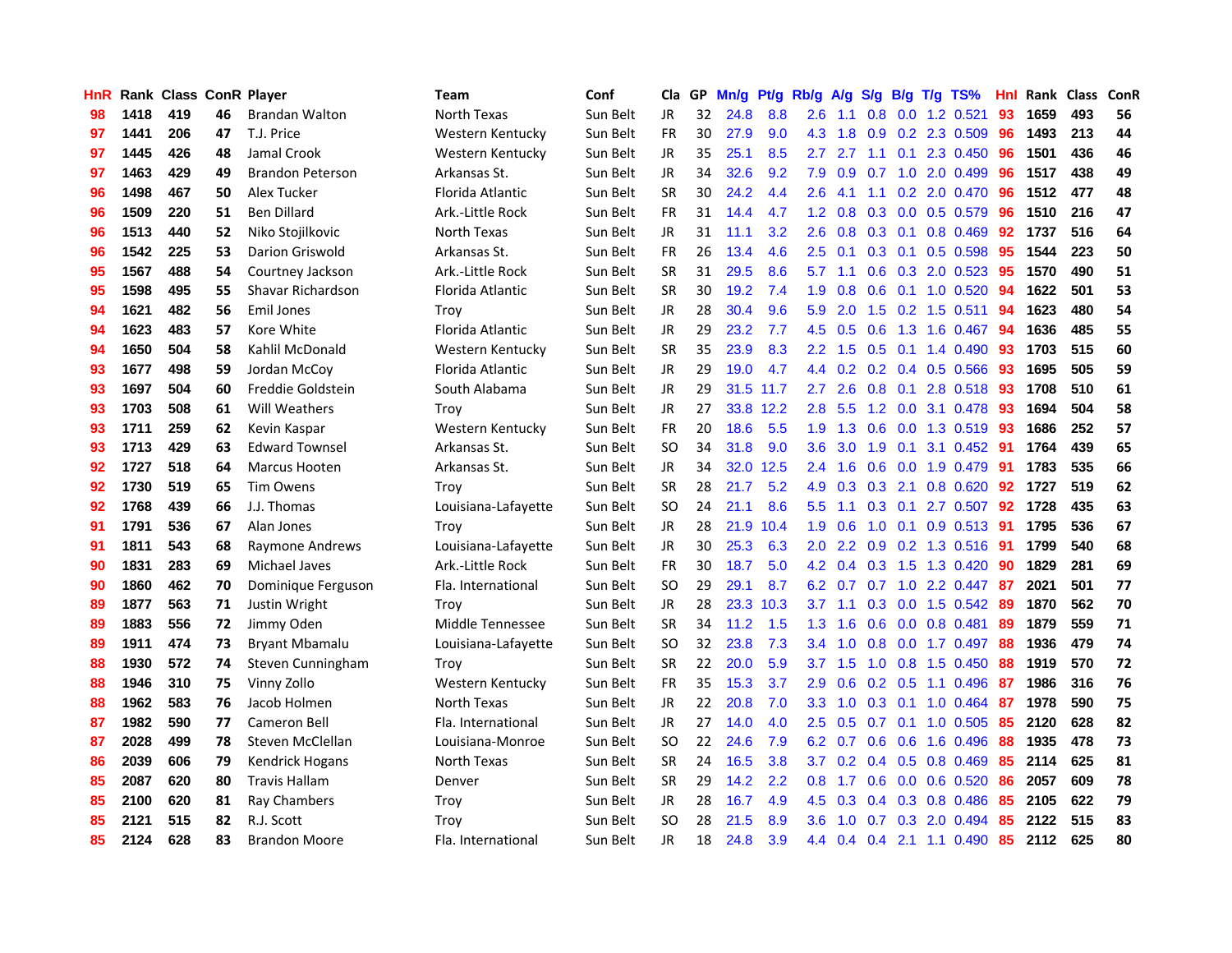| HnR |      | Rank Class ConR Player |                |                          | Team                  | Conf        | Cla       |    | GP Mn/g Pt/g |           | Rb/g             | A/g             |     |                 | S/g B/g T/g TS%                | Hnl | Rank Class |     | <b>ConR</b>             |
|-----|------|------------------------|----------------|--------------------------|-----------------------|-------------|-----------|----|--------------|-----------|------------------|-----------------|-----|-----------------|--------------------------------|-----|------------|-----|-------------------------|
| 84  | 2156 | 635                    | 84             | James Gallman            | Middle Tennessee      | Sun Belt    | JR.       | 34 | 13.7         | 3.8       | 0.9              | 0.8             | 0.3 | 0.0             | $0.7$ $0.542$                  | 84  | 2162       | 641 | 84                      |
| 84  | 2184 | 531                    | 85             | Marcelis Hansberry       | Louisiana-Monroe      | Sun Belt    | SO.       | 28 | 18.1         | 5.8       | $2.3^{\circ}$    | 1.6             | 0.5 | 0.0             | $1.1 \quad 0.472$              | 83  | 2206       | 536 | 85                      |
| 82  | 2240 | 649                    | 86             | <b>Tramar Sutherland</b> | Ark.-Little Rock      | Sun Belt    | <b>SR</b> | 31 | 12.9         | 3.3       | 2.0              | 0.5             |     | $0.4\quad 0.0$  | $0.6$ 0.451                    | 82  | 2251       | 647 | 87                      |
| 82  | 2271 | 394                    | 87             | Kelvin Penn              | Florida Atlantic      | Sun Belt    | <b>FR</b> | 28 | 19.6         | 2.3       | 3.4              | 0.0             | 0.6 |                 | 1.5 0.7 0.478                  | 82  | 2245       | 388 | 86                      |
| 81  | 2279 | 560                    | 88             | Dallas Jones             | South Alabama         | Sun Belt    | SO.       | 28 | 15.2         | 4.5       | 1.0              | 0.8             |     |                 | 0.4 0.0 0.5 0.506              | -81 | 2280       | 562 | 88                      |
| 81  | 2305 | 674                    | 89             | <b>Trey Anderson</b>     | South Alabama         | Sun Belt    | <b>JR</b> | 29 | 26.0         | 5.8       | 2.9              | 3.1             |     |                 | $0.4$ 0.2 3.4 0.425            | -81 | 2312       | 674 | 89                      |
| 79  | 2397 | 684                    | 90             | Hugh Mingo               | Louisiana-Monroe      | Sun Belt    | <b>SR</b> | 29 | 24.1         | 8.5       | 4.8              | 1.2             |     |                 | $0.6$ $0.5$ 2.1 $0.426$        | 78  | 2417       | 690 | 92                      |
| 78  | 2414 | 593                    | 91             | Dennis Mavin             | Florida Atlantic      | Sun Belt    | <b>SO</b> | 28 | 13.2         | 5.0       | $2.0^{\circ}$    | 0.6             |     |                 | $0.5$ 0.0 1.3 0.434            | -79 | 2399       | 592 | 91                      |
| 78  | 2422 | 698                    | 92             | Darnell Jackson          | Louisiana-Lafayette   | Sun Belt    | <b>JR</b> | 26 | 12.5         | 2.5       | 2.5              | 0.5             |     |                 | 0.5 0.1 0.7 0.436              | -79 | 2372       | 691 | 90                      |
| 77  | 2452 | 449                    | 93             | <b>Taggart Lockhart</b>  | Ark.-Little Rock      | Sun Belt    | FR        | 29 | 15.5         | 3.4       | $2.4^{\circ}$    | 0.6             |     |                 | $0.2$ $0.2$ $0.6$ $0.442$      | 78  | 2429       | 440 | 93                      |
| 77  | 2456 | 451                    | 94             | Rakeem Dickerson         | Arkansas St.          | Sun Belt    | <b>FR</b> | 32 | 14.8         | 3.3       | 1.3 <sup>2</sup> | 1.5             |     |                 | 0.5 0.0 1.3 0.477              | 77  | 2464       | 451 | 95                      |
| 76  | 2488 | 612                    | 95             | R.J. McCray              | Louisiana-Monroe      | Sun Belt    | SO.       | 28 | 17.9         | 3.1       | 2.1              | 1.2             |     |                 | $0.7$ $0.2$ 1.0 $0.518$        | -76 | 2501       | 617 | 97                      |
| 76  | 2493 | 615                    | 96             | Daronte Clark            | Troy                  | Sun Belt    | <b>SO</b> | 25 | 15.2         | 4.7       | 2.1              | 0.6             | 0.6 | 0.0             | $0.6$ 0.440                    | -77 | 2463       | 608 | 94                      |
| 75  | 2511 | 728                    | 97             | Adam Sterrenberg         | Arkansas St.          | Sun Belt    | <b>JR</b> | 28 | 12.8         | 3.6       | 1.0              | 0.5             |     | $0.2 \quad 0.0$ | $0.5$ 0.510                    | 76  | 2488       | 719 | 96                      |
| 75  | 2525 | 467                    | 98             | <b>Trent Mackey</b>      | Louisiana-Monroe      | Sun Belt    | FR        | 29 | 22.0         | 5.8       | 1.6              | 1.2             | 0.3 | 0.0             | 1.2 0.579                      | -74 | 2546       | 474 | 99                      |
| 73  | 2581 | 484                    | 99             | <b>Nigel Snipes</b>      | Western Kentucky      | Sun Belt    | <b>FR</b> | 32 | 15.9         | 3.7       | $2.3^{\circ}$    | 0.4             |     | $0.4 \quad 0.3$ | 1.1 0.474 74                   |     | 2567       | 481 | 100                     |
| 71  | 2636 | 723                    | 100            | <b>Tyler Hall</b>        | North Texas           | Sun Belt    | <b>SR</b> | 23 | 14.9         | 3.2       | 2.0 <sub>1</sub> | 1.0             | 0.5 | 0.1             | 1.3 0.477 72                   |     | 2612       | 721 | 101                     |
| 71  | 2639 | 724                    | 101            | David Perez              | Louisiana-Lafayette   | Sun Belt    | <b>SR</b> | 31 | 8.9          | 3.0       | 0.6              |                 |     |                 | 0.3 0.2 0.0 0.4 0.463 71       |     | 2645       | 726 | 102                     |
| 70  | 2656 | 765                    | 102            | Alan-Michael Thompson    | Louisiana-Lafayette   | Sun Belt    | JR        | 32 | 10.3         | 3.9       |                  |                 |     |                 | 0.6 0.3 0.3 0.0 0.5 0.448 70   |     | 2667       | 767 | 103                     |
| 69  | 2671 | 770                    | 103            | Tola Akomolafe           | Fla. International    | Sun Belt    | JR        | 14 | 21.4         | 3.2       |                  | $3.6\quad 0.6$  |     |                 | 0.7 0.4 1.3 0.523 76           |     | 2503       | 724 | 98                      |
| 66  | 2749 | 543                    | 104            | <b>Trey Lindsey</b>      | Louisiana-Monroe      | Sun Belt    | FR        | 28 | 17.5         | 2.7       |                  |                 |     |                 | 1.9 1.3 0.5 0.0 0.8 0.457      | 66  | 2769       | 549 | 105                     |
| 66  | 2756 | 744                    | 105            | Christian Bibi Ndongo    | Louisiana-Monroe      | Sun Belt    | <b>SR</b> | 27 | 19.7         | 3.0       |                  | $3.3 \quad 0.5$ |     |                 | $0.4$ 0.9 0.9 0.408            | 66  | 2755       | 743 | 104                     |
| 65  | 2771 | 794                    | 106            | Wendell Wright           | South Alabama         | Sun Belt    | <b>JR</b> | 28 | 15.6         | 1.9       | 1.8              | 0.8             |     |                 | $0.3$ 0.1 0.8 0.505            | 65  | 2777       | 795 | 106                     |
| 62  | 2812 | 564                    | 107            | Deric Hill               | Fla. International    | Sun Belt    | <b>FR</b> | 23 | 13.2         | 1.8       | 0.8              | 1.4             | 0.6 |                 | $0.0$ 1.2 $0.408$              | 63  | 2815       | 563 | 107                     |
| 62  | 2813 | 565                    | 108            | Gilles Dierickx          | Fla. International    | Sun Belt    | FR        | 29 | 14.9         | 2.6       | $2.2^{\circ}$    | 0.4             |     |                 | $0.1$ $0.6$ $1.2$ $0.507$      | -60 | 2850       | 577 | 108                     |
| 59  | 2863 | 583                    | 109            | <b>Trey Norris</b>       | North Texas           | Sun Belt    | <b>FR</b> | 31 | 11.7         | 1.6       | 1.1              | 1.1             |     |                 | $0.3$ 0.0 1.0 0.417            | 57  | 2889       | 592 | 111                     |
| 58  | 2873 | 817                    | 110            | Eric Lawton              | Ark.-Little Rock      | Sun Belt    | JR        | 29 | 9.9          | 2.4       | 0.7              | 0.4             |     | $0.3 \quad 0.0$ | 0.8 0.454                      | -59 | 2868       | 816 | 110                     |
| 56  | 2889 | 765                    | 111            | Fabio Ribero             | Louisiana-Monroe      | Sun Belt    | <b>SR</b> | 22 | 14.7         | 3.2       | 3.5              | 0.2             |     |                 | $0.3$ $0.2$ 1.1 $0.384$        | 59  | 2866       | 762 | 109                     |
| 52  | 2909 | 720                    | 112            | <b>Blake Foeman</b>      | Denver                | Sun Belt    | <b>SO</b> | 30 | 8.5          | 1.5       | 0.6              | 0.5             | 0.1 | 0.1             | 0.6 0.556                      | 52  | 2914       | 719 | 112                     |
| 117 | 566  | 174                    | $\mathbf{1}$   | <b>Quincy Roberts</b>    | Grambling             | <b>SWAC</b> | <b>JR</b> | 20 |              | 37.3 23.9 | 6.0              | 1.6             | 1.0 |                 | 0.3 3.8 0.530 134              |     | 191        | 72  | $\mathbf{1}$            |
| 111 | 751  | 244                    | $\overline{2}$ | Savalance Townsend       | Ark.-Pine Bluff       | <b>SWAC</b> | <b>SR</b> | 33 |              | 37.4 16.0 | 4.7              | 3.1             |     |                 | 2.2 0.7 3.0 0.510 111          |     | 770        | 247 | 3                       |
| 108 | 893  | 291                    | 3              | Cor-J Cox                | Miss. Valley St.      | <b>SWAC</b> | <b>SR</b> | 34 |              | 26.8 11.1 | 6.7              | 0.9             |     |                 | 1.1 0.4 1.6 0.546 107          |     | 916        | 300 | 4                       |
| 107 | 950  | 309                    | 4              | Ivory White              | Alabama St.           | <b>SWAC</b> | <b>SR</b> | 31 | 32.2         | 9.7       | 6.1              |                 |     |                 | 1.7 1.4 0.8 1.3 0.522 104 1120 |     |            | 361 | 8                       |
| 106 | 989  | 300                    | 5              | <b>Fred Sturdivant</b>   | <b>Texas Southern</b> | <b>SWAC</b> | <b>JR</b> | 33 | 23.3         | 9.1       | 5.5              | 0.5             | 1.2 |                 | 1.4 1.9 0.503 106              |     | 994        | 303 | 5                       |
| 106 | 1021 | 330                    | 6              | <b>Quinton Doggett</b>   | Southern              | <b>SWAC</b> | <b>SR</b> | 31 |              | 32.4 12.3 | 7.8              | 0.5             | 0.4 | 1.9             | 1.6 0.526 105 1031             |     |            | 334 | 6                       |
| 104 | 1126 | 279                    | 7              | Demarquelle Tabb         | Alabama A&M           | <b>SWAC</b> | SO.       | 27 |              | 29.3 10.6 | 7.6              | 1.2             | 0.8 | 1.9             | 2.0 0.523 104 1082             |     |            | 265 | $\overline{\mathbf{z}}$ |
| 103 | 1173 | 378                    | 8              | Paul Crosby              | Miss. Valley St.      | <b>SWAC</b> | <b>SR</b> | 34 | 32.8         | 13.1      | 7.4              | 1.6             | 1.6 | 0.8             | 2.5 0.484 102 1192             |     |            | 387 | 9                       |
| 99  | 1327 | 387                    | 9              | <b>Omar Strong</b>       | <b>Texas Southern</b> | <b>SWAC</b> | JR        | 33 |              | 30.7 13.3 |                  | $2.4$ 1.6       |     |                 | 1.0 0.1 2.1 0.569              | -99 | 1333       | 388 | 12                      |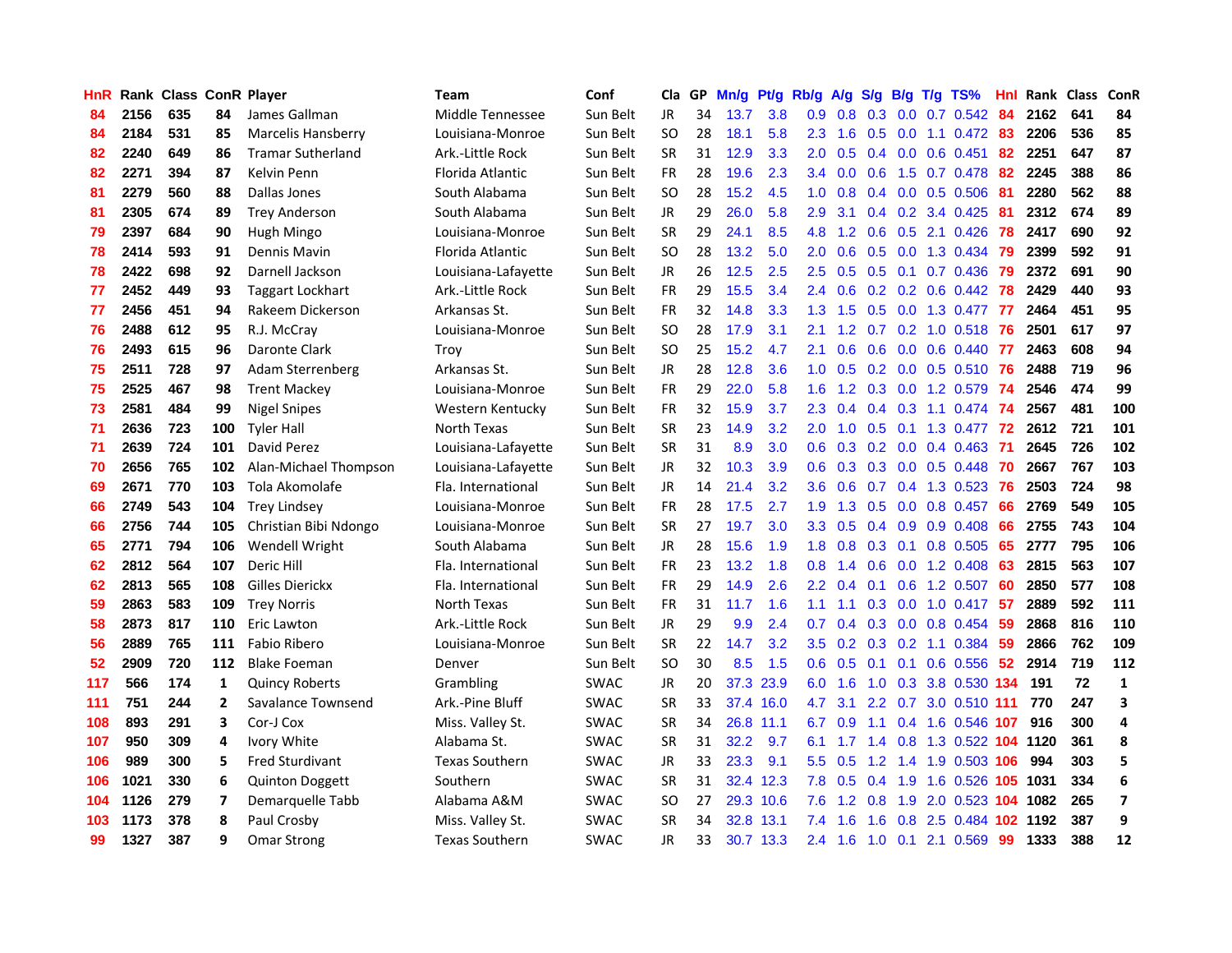| HnR |      | Rank Class ConR Player |    |                           | Team                  | Conf        | Cla       |    | GP Mn/g Pt/g Rb/g |           |                  | A/g             |     |                 | S/g B/g T/g TS%              | Hnl | Rank Class |     | ConR         |
|-----|------|------------------------|----|---------------------------|-----------------------|-------------|-----------|----|-------------------|-----------|------------------|-----------------|-----|-----------------|------------------------------|-----|------------|-----|--------------|
| 97  | 1476 | 456                    | 10 | Terrence Joyner           | Miss. Valley St.      | <b>SWAC</b> | <b>SR</b> | 34 |                   | 31.7 12.9 | 3.4              | 2.6             | 1.3 | 0.1             | 2.2 0.516                    | 96  | 1504       | 474 | 14           |
| 96  | 1501 | 468                    | 11 | Kenderek Washington       | Alabama St.           | SWAC        | <b>SR</b> | 16 |                   | 30.6 14.1 | 4.6              | 1.1             | 1.6 | 0.4             | 1.8 0.547 112                |     | 716        | 232 | $\mathbf{2}$ |
| 96  | 1545 | 455                    | 12 | Jourdan Demunyck          | <b>Prairie View</b>   | <b>SWAC</b> | <b>JR</b> | 32 |                   | 22.2 10.1 | 4.4              | 1.8             | 1.0 | 0.1             | 2.1 0.454                    | 95  | 1557       | 453 | 16           |
| 96  | 1548 | 483                    | 13 | Falando Jones             | Miss. Valley St.      | <b>SWAC</b> | <b>SR</b> | 20 | 24.7              | 9.0       | 4.4              | 2.1             |     | $1.2 \quad 0.1$ | 2.0 0.550                    | -99 | 1331       | 426 | ${\bf 11}$   |
| 93  | 1663 | 495                    | 14 | <b>Mitchell Anderson</b>  | Ark.-Pine Bluff       | <b>SWAC</b> | JR        | 33 |                   | 29.5 11.4 |                  |                 |     |                 | 6.3 1.2 1.0 1.6 2.2 0.470 93 |     | 1683       | 501 | 18           |
| 93  | 1690 | 425                    | 15 | Kelsey Howard             | Jackson St.           | <b>SWAC</b> | SO.       | 31 |                   | 32.2 14.6 | 4.1              | 0.9             |     |                 | 1.0 0.1 2.5 0.494            | 90  | 1806       | 449 | 21           |
| 93  | 1700 | 506                    | 16 | <b>Phillip Crawford</b>   | Alabama St.           | <b>SWAC</b> | JR        | 23 |                   | 24.4 10.8 | 5.8              | 0.4             |     |                 | $0.6$ $0.7$ 1.8 0.503        | 95  | 1547       | 449 | 15           |
| 93  | 1706 | 510                    | 17 | Jameel Grace              | Southern              | <b>SWAC</b> | <b>JR</b> | 31 | 32.5              | 9.6       | 4.4              | 4.2             | 1.9 |                 | 0.0 3.1 0.466                | 93  | 1704       | 507 | 19           |
| 93  | 1708 | 511                    | 18 | <b>Christian Williams</b> | Jackson St.           | <b>SWAC</b> | JR        | 23 |                   | 28.4 11.0 | 2.7              | 2.4             |     |                 | 1.5 0.2 2.3 0.480            | 97  | 1442       | 427 | 13           |
| 93  | 1710 | 513                    | 19 | Daguan Joyner             | <b>Texas Southern</b> | <b>SWAC</b> | <b>SR</b> | 30 | 15.0              | 4.7       | $3.2\phantom{0}$ | 0.5             |     |                 | 0.4 0.6 0.9 0.576            | 93  | 1662       | 507 | 17           |
| 92  | 1722 | 432                    | 20 | Demondre Chapman          | Prairie View          | SWAC        | <b>SO</b> | 31 | 21.6              | 8.4       | 4.6              | 0.4             |     |                 | $0.6$ $0.7$ 1.4 $0.502$      | 92  | 1716       | 432 | 20           |
| 91  | 1800 | 538                    | 21 | Casey Cantey              | Alabama A&M           | SWAC        | <b>SR</b> | 28 |                   | 25.5 13.5 |                  | $3.4$ 1.6       | 1.4 | 0.6             | 3.4 0.509                    | 90  | 1822       | 546 | 22           |
| 91  | 1806 | 540                    | 22 | Kevin Burwell             | Miss. Valley St.      | <b>SWAC</b> | <b>SR</b> | 34 | 33.8              | 9.5       | 3.4              | 4.5             | 1.2 | 0.0             | 2.1 0.467                    | 90  | 1825       | 548 | 23           |
| 90  | 1825 | 545                    | 23 | Jenirro Bush              | Jackson St.           | <b>SWAC</b> | <b>SR</b> | 18 |                   | 32.1 15.5 | 4.7              | 0.8             | 1.8 | 0.3             | 2.5 0.468                    | 100 | 1285       | 413 | 10           |
| 89  | 1925 | 576                    | 24 | Derick Beltran            | Southern              | <b>SWAC</b> | JR        | 31 |                   | 31.2 13.2 | 3.5              | 1.6             | 0.9 | 0.4             | 2.2 0.511                    | 88  | 1922       | 576 | 24           |
| 88  | 1952 | 581                    | 25 | Peter "PJ" Roberson       | Grambling             | <b>SWAC</b> | JR        | 28 | 28.8              | 7.4       | 7.1              | 0.4             | 0.3 | 2.5             | $1.1 \t0.418$                | 82  | 2231       | 657 | 32           |
| 88  | 1964 | 484                    | 26 | Daniel Broughton          | Ark.-Pine Bluff       | <b>SWAC</b> | <b>SO</b> | 33 |                   | 23.9 10.7 | 6.1              | 0.9             |     |                 | $0.6$ $0.7$ $2.2$ $0.492$    | -87 | 1984       | 491 | 25           |
| 87  | 2034 | 604                    | 27 | <b>Tramaine Butler</b>    | Alabama St.           | <b>SWAC</b> | <b>SR</b> | 28 |                   | 27.9 12.1 |                  | $4.2 \quad 1.5$ |     |                 | 1.3 0.2 2.3 0.451            | 85  | 2127       | 627 | 29           |
| 86  | 2045 | 333                    | 28 | <b>Madarious Gibbs</b>    | <b>Texas Southern</b> | <b>SWAC</b> | <b>FR</b> | 33 | 20.1              | 6.7       |                  | $2.5$ 2.0       |     |                 | 1.2 0.1 2.6 0.497            | -86 | 2052       | 333 | 27           |
| 86  | 2054 | 336                    | 29 | <b>Brent Arrington</b>    | Miss. Valley St.      | <b>SWAC</b> | <b>FR</b> | 31 | 22.2              | 6.7       | 2.6              | 1.1             |     |                 | $1.7$ 0.6 1.5 0.463          | -86 | 2050       | 332 | 26           |
| 86  | 2068 | 505                    | 30 | Louis Munks               | <b>Prairie View</b>   | <b>SWAC</b> | <b>SO</b> | 31 | 20.0              | 9.6       | $2.7^{\circ}$    | 0.7             |     |                 | $0.9$ $0.3$ 1.6 $0.478$      | 86  | 2073       | 508 | 28           |
| 86  | 2070 | 612                    | 31 | lan Francis               | Alcorn St.            | <b>SWAC</b> | JR        | 30 | 23.8              | 6.7       | 5.4              | 1.1             |     |                 | $0.7$ $0.6$ 1.5 $0.536$      | 84  | 2135       | 635 | 30           |
| 84  | 2180 | 529                    | 32 | Jules Montgomery          | <b>Prairie View</b>   | <b>SWAC</b> | <b>SO</b> | 32 | 23.7              | 5.8       | 6.3              | 0.8             |     |                 | 0.8 0.8 1.3 0.397            | -83 | 2196       | 531 | 31           |
| 81  | 2283 | 562                    | 33 | Cortney Bell              | <b>Prairie View</b>   | <b>SWAC</b> | <b>SO</b> | 30 | 11.6              | 2.5       | 2.9              | 0.5             |     |                 | $0.4$ 0.4 0.8 0.490          | -81 | 2293       | 568 | 34           |
| 81  | 2286 | 670                    | 34 | Dexter Ellington          | <b>Texas Southern</b> | <b>SWAC</b> | JR        | 33 | 20.9              | 6.4       | 1.5              | 2.0             |     |                 | 0.9 0.0 2.3 0.499            | -81 | 2292       | 671 | 33           |
| 81  | 2294 | 564                    | 35 | <b>Michael Celestine</b>  | Southern              | SWAC        | SO.       | 31 | 23.1              | 8.5       | 2.2              | 1.2             | 0.7 |                 | $0.1$ 1.3 $0.516$            | -81 | 2294       | 569 | 35           |
| 81  | 2303 | 661                    | 36 | Kendrick McDonald         | Alcorn St.            | <b>SWAC</b> | <b>SR</b> | 31 | 28.5              | 10.6      | 2.9              | 1.3             | 1.5 |                 | $0.1$ 1.7 $0.470$            | -79 | 2357       | 672 | 36           |
| 80  | 2350 | 412                    | 37 | <b>Derrell Taylor</b>     | Jackson St.           | <b>SWAC</b> | <b>FR</b> | 31 | 19.9              | 3.7       | 4.4              | 0.5             |     | $0.4$ 0.5       | 1.1 0.556                    | -78 | 2430       | 441 | 45           |
| 80  | 2363 | 687                    | 38 | Ryan Gesiakowski          | <b>Prairie View</b>   | <b>SWAC</b> | <b>JR</b> | 32 | 26.1              | 9.5       | 2.4              | 1.0             | 0.9 | 0.0             | 1.7 0.489                    | 79  | 2375       | 692 | 40           |
| 80  | 2367 | 419                    | 39 | KeDorian Sullivan         | Alcorn St.            | <b>SWAC</b> | <b>FR</b> | 31 | 20.4              | 5.6       | 4.4              | 0.4             |     |                 | 0.5 0.6 0.9 0.509            | 78  | 2423       | 439 | 44           |
| 80  | 2370 | 676                    | 40 | <b>Timothy Price</b>      | <b>Texas Southern</b> | <b>SWAC</b> | <b>SR</b> | 33 | 13.5              | 2.5       | 2.7              | 0.2             |     |                 | $0.6$ 0.8 0.7 0.416          | -79 | 2368       | 675 | 38           |
| 79  | 2373 | 677                    | 41 | Jeffery Middlebrooks      | Alabama St.           | SWAC        | <b>SR</b> | 29 | 31.7              | 6.2       | 2.5              | 4.4             |     |                 | 1.2 0.0 2.3 0.435 77         |     | 2453       | 695 | 47           |
| 79  | 2374 | 678                    | 42 | Daniel King               | <b>Texas Southern</b> | <b>SWAC</b> | <b>SR</b> | 32 | 14.5              | 2.0       | 3.3 <sub>2</sub> | 0.7             |     |                 | $0.8$ $0.5$ 1.0 $0.463$      | -79 | 2374       | 677 | 39           |
| 79  | 2378 | 679                    | 43 | Amos Studivant            | Miss. Valley St.      | <b>SWAC</b> | <b>SR</b> | 34 | 23.1              | 4.6       | 5.8              | 0.6             |     |                 | $0.5$ 0.6 1.4 0.416          | -79 | 2396       | 683 | 42           |
| 79  | 2392 | 682                    | 44 | DeAngelo Scott            | <b>Texas Southern</b> | <b>SWAC</b> | <b>SR</b> | 30 | 17.8              | 3.9       | 3.0 <sub>1</sub> | 0.8             |     |                 | 0.8 0.3 1.7 0.515            | -79 | 2367       | 674 | 37           |
| 79  | 2396 | 694                    | 45 | Lazabian Jackson          | Ark.-Pine Bluff       | <b>SWAC</b> | JR        | 30 | 29.8              | 9.8       | 3.0              | 2.6             | 1.2 | 0.2             | 2.1 0.475                    | 79  | 2397       | 696 | 43           |
| 78  | 2425 | 699                    | 46 | Ronald Wright             | <b>Prairie View</b>   | <b>SWAC</b> | JR        | 32 | 21.7              | 4.4       | 3.1              | 2.5             | 0.9 | 0.1             | 1.7 0.427                    | 78  | 2433       | 701 | 46           |
| 78  | 2433 | 704                    | 47 | <b>Michael Starks</b>     | Alcorn St.            | <b>SWAC</b> | JR        | 31 | 16.3              | 3.9       | 3.9              |                 |     |                 | 0.2 0.2 1.1 0.9 0.530 76     |     | 2479       | 713 | 48           |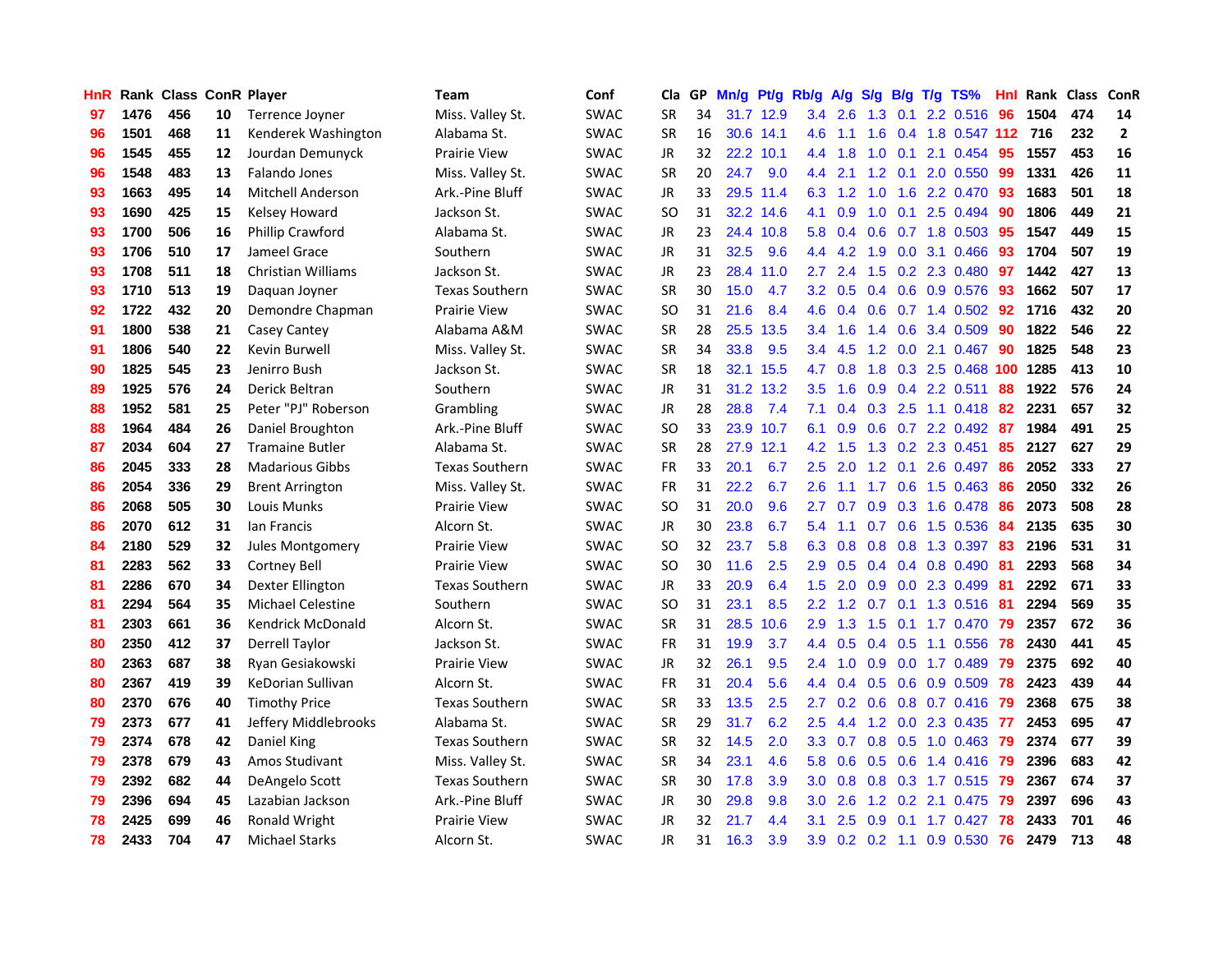| HnR |      | Rank Class ConR Player |    |                         | <b>Team</b>           | Conf        | Cla           | GP. | Mn/g Pt/g Rb/g A/g S/g |           |                  |                 |                  |                 | B/g T/g TS%                  | Hnl |      | Rank Class | ConR |
|-----|------|------------------------|----|-------------------------|-----------------------|-------------|---------------|-----|------------------------|-----------|------------------|-----------------|------------------|-----------------|------------------------------|-----|------|------------|------|
| 78  | 2444 | 707                    | 48 | <b>Anthony Nieves</b>   | Alcorn St.            | <b>SWAC</b> | JR            | 14  |                        | 27.4 10.9 | 3.6              | 2.0             | 1.1              | 0.1             | 2.6 0.461                    | 79  | 2388 | 694        | 41   |
| 76  | 2499 | 724                    | 49 | <b>Brandon Allen</b>    | Alabama A&M           | <b>SWAC</b> | <b>JR</b>     | 19  | 12.9                   | 4.3       | $2.2\phantom{0}$ | 0.6             | 0.5              | 0.1             | 0.7 0.466                    | 76  | 2489 | 720        | 49   |
| 76  | 2501 | 726                    | 50 | Jeremy Ingram           | Alabama A&M           | <b>SWAC</b> | JR            | 22  | 12.0                   | 5.5       | 1.1              | 0.7             |                  |                 | $0.5$ $0.2$ $0.9$ $0.447$ 76 |     | 2504 | 725        | 50   |
| 75  | 2517 | 620                    | 51 | <b>Brandon Ellis</b>    | Alabama A&M           | <b>SWAC</b> | <b>SO</b>     | 28  | 16.9                   | 6.5       | 2.3              | 0.5             |                  |                 | 0.4 0.1 1.1 0.513 75         |     | 2530 | 624        | 51   |
| 75  | 2527 | 734                    | 52 | <b>Twann Oakley</b>     | Alcorn St.            | <b>SWAC</b> | JR            | 28  |                        | 31.1 10.5 | 2.9              | 1.1             |                  | $0.9 \quad 0.1$ | 2.0 0.516 74                 |     | 2558 | 738        | 53   |
| 75  | 2533 | 735                    | 53 | Jonathan Lewis          | Jackson St.           | <b>SWAC</b> | JR            | 31  | 24.3                   | 2.5       | 2.5              | 2.3             | 1.5              | 0.0             | 1.6 0.435                    | -73 | 2597 | 751        | 57   |
| 75  | 2535 | 625                    | 54 | Jeremy Crutcher         | Alabama A&M           | <b>SWAC</b> | SO.           | 28  | 32.2                   | 9.6       | 3.1              | 3.9             | 1.3              | 0.1             | 3.3 0.445                    | -74 | 2552 | 630        | 52   |
| 74  | 2550 | 476                    | 55 | Xavian Rimmer           | Alcorn St.            | <b>SWAC</b> | <b>FR</b>     | 31  | 28.1                   | 8.7       | 2.6              | 1.5             | 0.6              |                 | 0.0 2.3 0.538                | 72  | 2603 | 491        | 58   |
| 73  | 2566 | 742                    | 56 | Stephawn Brown          | Alabama St.           | <b>SWAC</b> | <b>JR</b>     | 31  | 24.5                   | 4.4       | 4.1              | 1.1             | 0.6              |                 | 0.4 1.5 0.420                | -71 | 2635 | 762        | 60   |
| 73  | 2569 | 712                    | 57 | Frederick Coleman       | Southern              | <b>SWAC</b> | <b>SR</b>     | 31  | 26.1                   | 4.2       | 5.2              | 0.9             | 0.5              | 0.6             | 1.5 0.520                    | 73  | 2580 | 715        | 55   |
| 73  | 2574 | 633                    | 58 | <b>Willie Readus</b>    | Jackson St.           | <b>SWAC</b> | <b>SO</b>     | 25  | 18.4                   | 5.7       | 4.0              | 0.6             |                  |                 | 0.8 0.3 1.9 0.441            | 72  | 2620 | 649        | 59   |
| 73  | 2579 | 747                    | 59 | Madut Bol               | Southern              | <b>SWAC</b> | JR            | 31  | 11.8                   | 3.1       | 2.0              | 0.2             | 0.2              |                 | 0.4 0.5 0.514                | 73  | 2592 | 749        | 56   |
| 73  | 2583 | 636                    | 60 | Lawrence Johnson-Danner | <b>Texas Southern</b> | <b>SWAC</b> | <sub>SO</sub> | 31  | 19.8                   | 5.6       | 1.9              | 1.1             | 0.6              |                 | $0.1$ 1.5 $0.448$            | 73  | 2571 | 634        | 54   |
| 71  | 2638 | 656                    | 61 | Jerome Hunter           | Alabama A&M           | <b>SWAC</b> | SO            | 28  | 19.5                   | 3.8       | 3.9              | 0.4             | 0.2              | 0.8             | 0.9 0.522                    | -70 | 2655 | 661        | 61   |
| 71  | 2644 | 725                    | 62 | <b>Tim Meadows</b>      | Prairie View          | <b>SWAC</b> | <b>SR</b>     | 32  | 12.8                   | 3.1       | 1.9              | 0.8             | 0.5              |                 | $0.0$ $0.8$ $0.426$          | 70  | 2656 | 729        | 62   |
| 70  | 2654 | 503                    | 63 | Sydney Coleman          | Jackson St.           | <b>SWAC</b> | <b>FR</b>     | 31  | 22.5                   | 3.1       | 3.8              | 0.4             |                  | $0.5$ 0.5       | 1.1 0.447                    | -68 | 2707 | 527        | 64   |
| 69  | 2686 | 773                    | 64 | Davon Jones             | Jackson St.           | <b>SWAC</b> | JR            | 31  | 14.3                   | 3.5       | 3.1              | 0.3             |                  |                 | $0.3$ 0.7 1.1 0.413 67       |     | 2738 | 783        | 65   |
| 69  | 2687 | 518                    | 65 | <b>Montrael Scott</b>   | <b>Prairie View</b>   | <b>SWAC</b> | FR.           | 28  | 14.9                   | 3.5       | 1.7              | 1.5             |                  |                 | $0.9$ 0.1 1.6 0.407          | -69 | 2677 | 511        | 63   |
| 67  | 2714 | 672                    | 66 | <b>Ryan Watts</b>       | Alabama St.           | <b>SWAC</b> | <b>SO</b>     | 31  | 17.9                   | 6.1       | 1.9              | 0.9             |                  |                 | $0.7$ $0.2$ 1.6 $0.426$      | 65  | 2775 | 684        | 69   |
| 66  | 2750 | 679                    | 67 | <b>Brandon Dorsett</b>  | Grambling             | <b>SWAC</b> | SO            | 20  | 25.5                   | 6.8       | 2.5              | 1.7             |                  |                 | $1.1$ 0.2 2.6 0.449          | 62  | 2828 | 693        | 73   |
| 65  | 2758 | 681                    | 68 | Aaron Clayborn          | <b>Texas Southern</b> | <b>SWAC</b> | SO            | 32  | 16.1                   | 4.3       | 3.7              | 0.3             |                  |                 | $0.2$ 0.2 1.3 0.420          | 66  | 2767 | 683        | 66   |
| 65  | 2766 | 793                    | 69 | Jarvis Moore            | Alcorn St.            | <b>SWAC</b> | <b>JR</b>     | 20  | 14.0                   | 2.9       | 1.1              | 1.5             | 0.9 <sub>0</sub> |                 | 0.1 1.8 0.468                | 65  | 2773 | 793        | 68   |
| 64  | 2776 | 749                    | 70 | <b>Rontrell Bailey</b>  | Ark.-Pine Bluff       | <b>SWAC</b> | <b>SR</b>     | 28  | 18.0                   | 3.1       | 2.5              | 1.0             | 0.4              | 0.0             | 1.1 0.521                    | 66  | 2768 | 746        | 67   |
| 64  | 2783 | 687                    | 71 | <b>Xavier Rogers</b>    | Grambling             | SWAC        | SO            | 25  | 28.8                   | 8.6       | 2.4              | 1.6             | 0.9              |                 | 0.0 1.9 0.432                | -60 | 2852 | 702        | 75   |
| 64  | 2786 | 750                    | 72 | Clay Johnson            | Ark.-Pine Bluff       | <b>SWAC</b> | <b>SR</b>     | 32  | 22.0                   | 3.1       | 1.8              | 1.7             | 1.0              | 0.2             | 1.9 0.519                    | 64  | 2792 | 750        | 70   |
| 63  | 2796 | 558                    | 73 | David Copeland          | Grambling             | <b>SWAC</b> | <b>FR</b>     | 18  | 21.6                   | 3.9       | 2.6              | 1.7             | 0.6              | 0.0             | 1.7 0.519                    | 60  | 2859 | 583        | 76   |
| 63  | 2803 | 797                    | 74 | Mayol Riathin           | <b>Prairie View</b>   | <b>SWAC</b> | JR            | 28  | 12.0                   | 2.6       | 2.6              | 0.3             |                  | $0.4$ 0.5       | $1.0$ 0.416                  | 64  | 2802 | 802        | 71   |
| 63  | 2807 | 800                    | 75 | Marcellus Jackson       | <b>Prairie View</b>   | <b>SWAC</b> | JR            | 26  | 9.9                    | 2.9       | 2.4              | 0.3             |                  | $0.3$ 0.3       | 1.2 0.391                    | -64 | 2807 | 806        | 72   |
| 62  | 2818 | 694                    | 76 | Green Hill              | Alabama A&M           | <b>SWAC</b> | <b>SO</b>     | 28  | 18.2                   | 3.9       | 1.3              | 1.6             | 0.6              | 0.0             | 1.6 0.474                    | -61 | 2832 | 695        | 74   |
| 61  | 2833 | 571                    | 77 | Luther Page             | Alabama St.           | <b>SWAC</b> | <b>FR</b>     | 31  | 17.0                   | 3.1       |                  | $3.2 \quad 0.5$ |                  |                 | $0.5$ $0.5$ 1.4 $0.358$      | -59 | 2867 | 586        | 77   |
| 57  | 2882 | 818                    | 78 | <b>Raymond Gregory</b>  | Jackson St.           | <b>SWAC</b> | JR            | 26  | 9.7                    | 2.1       | 1.3              | 0.1             |                  |                 | $0.0$ $0.6$ $0.8$ $0.478$    | -57 | 2892 | 821        | 78   |
| 55  | 2896 | 714                    | 79 | Rondale Livas           | Grambling             | <b>SWAC</b> | <b>SO</b>     | 28  | 25.1                   | 4.2       | 2.8              | 1.9             | 1.0              | 0.0             | 3.1 0.368                    | 52  | 2916 | 720        | 80   |
| 55  | 2900 | 596                    | 80 | <b>Cameron Monroe</b>   | Southern              | <b>SWAC</b> | <b>FR</b>     | 31  | 17.2                   | 3.8       | 1.5              | 1.1             | 0.6              |                 | 0.0 1.5 0.406                | -55 | 2900 | 597        | 79   |
| 54  | 2904 | 718                    | 81 | Steven Danridge         | Grambling             | <b>SWAC</b> | <b>SO</b>     | 28  | 17.6                   | 2.4       | 2.6              | 0.2             |                  |                 | 0.2 0.5 0.7 0.475            | 50  | 2927 | 726        | 85   |
| 53  | 2907 | 598                    | 82 | <b>Keeslee Stewart</b>  | Jackson St.           | <b>SWAC</b> | <b>FR</b>     | 31  | 18.2                   | 4.1       | 1.6              | 1.0             | 0.5              |                 | $0.1$ 1.6 0.356              | 51  | 2923 | 606        | 84   |
| 51  | 2912 | 601                    | 83 | <b>Thomas Marshall</b>  | Southern              | <b>SWAC</b> | <b>FR</b>     | 31  | 12.7                   | 1.5       | 1.1              | 0.9             | 0.5              | 0.0             | 0.9 0.475                    | 51  | 2918 | 604        | 82   |
| 51  | 2918 | 766                    | 84 | Lavoris Weathers        | Ark.-Pine Bluff       | <b>SWAC</b> | <b>SR</b>     | 29  | 10.7                   | 2.3       | 2.3              | 0.1             | 0.1              | 0.1             | 0.7 0.431                    | -51 | 2917 | 766        | 81   |
| 50  | 2921 | 724                    | 85 | Demetri Wheeler         | Grambling             | <b>SWAC</b> | <b>SO</b>     | 19  | 22.7                   | 3.3       | 2.8              | 0.4             |                  |                 | 0.3 0.2 0.8 0.404            | -51 | 2921 | 722        | 83   |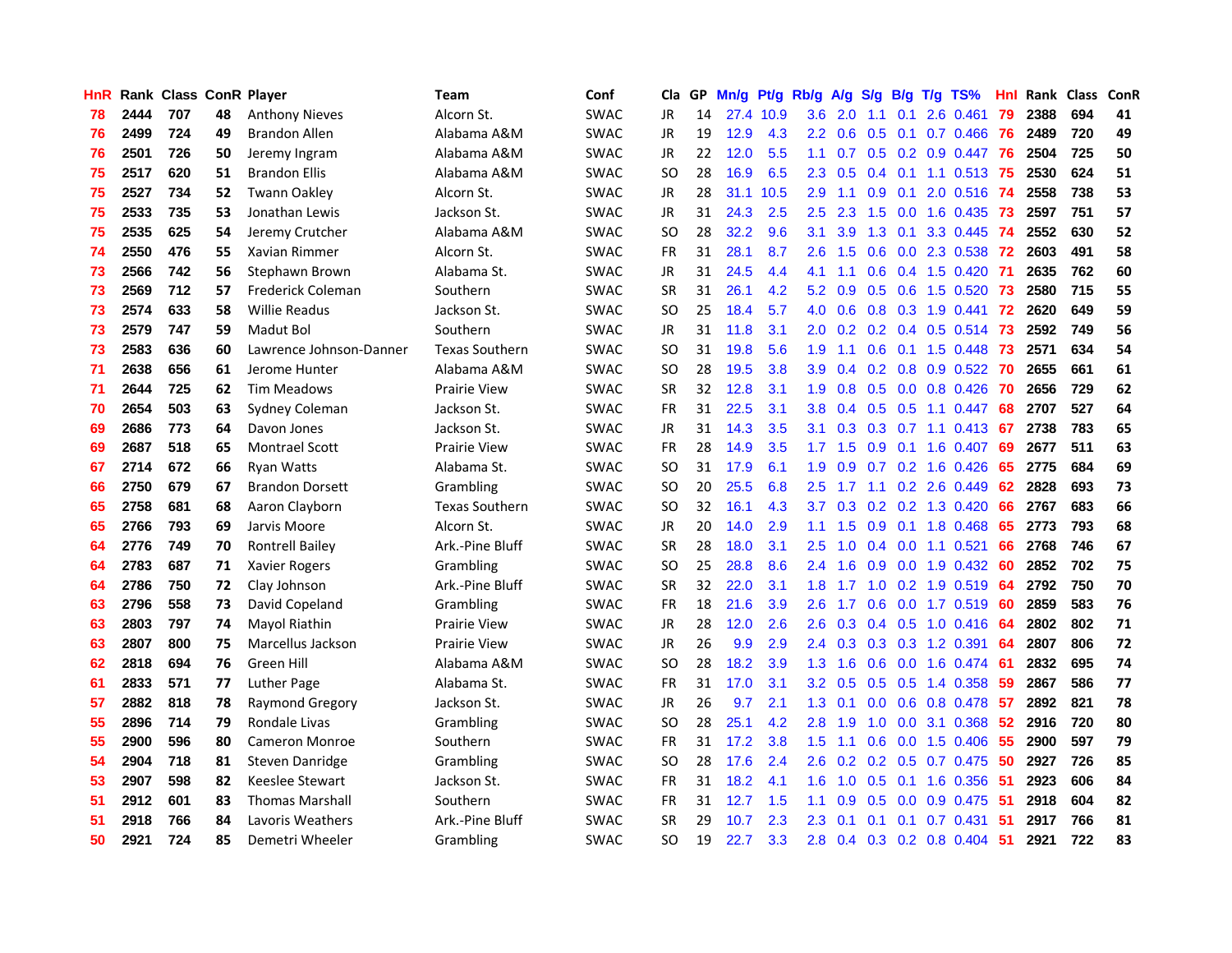| HnR              |      | <b>Rank Class ConR Player</b> |                |                        | Team            | Conf        | Cla           |    | GP Mn/g | Pt/g      | Rb/g             | A/g             | <b>S/g</b> |                  | B/g T/g TS%                        | Hnl  | Rank Class ConR |     |                          |
|------------------|------|-------------------------------|----------------|------------------------|-----------------|-------------|---------------|----|---------|-----------|------------------|-----------------|------------|------------------|------------------------------------|------|-----------------|-----|--------------------------|
| 46               | 2933 | 831                           | 86             | Jamar Harris           | Ark.-Pine Bluff | <b>SWAC</b> | JR            | 30 | 11.7    | 1.6       | 1.8              | 0.2             | 0.1        | 0.4              | $0.7$ $0.425$                      | 47   | 2936            | 831 | 87                       |
| 46               | 2934 | 609                           | 87             | JaMichael Hawkins      | Alcorn St.      | <b>SWAC</b> | <b>FR</b>     | 25 | 18.2    | 5.1       | 1.7              | 0.5             |            | $0.4 \quad 0.2$  | 1.3 0.366                          | 50   | 2929            | 607 | 86                       |
| 43               | 2944 | 835                           | 88             | <b>Bryant Purvis</b>   | Grambling       | <b>SWAC</b> | JR            | 28 | 20.1    | 3.4       | 3.3 <sub>2</sub> | 0.5             | 0.3        | 0.1              | 1.5 0.321                          | 40   | 2949            | 836 | 88                       |
| 36               | 2956 | 733                           | 89             | <b>Reginald Martin</b> | Alabama A&M     | <b>SWAC</b> | <b>SO</b>     | 28 | 9.2     | 1.3       |                  |                 |            |                  | 1.7 0.2 0.3 0.0 0.8 0.424          | 36   | 2959            | 733 | 90                       |
| 36               | 2957 | 837                           | 90             | Joshua Mason           | Alabama St.     | <b>SWAC</b> | <b>JR</b>     | 29 | 10.2    | 1.7       |                  | $1.2 \quad 0.6$ |            |                  | 0.3 0.0 1.2 0.338                  | 36   | 2958            | 837 | 89                       |
| 143              | 89   | 17                            | 1              | <b>Preston Medlin</b>  | Utah St.        | <b>WAC</b>  | <sub>SO</sub> | 37 |         | 35.2 17.0 | 4.4              | 3.4             |            |                  | 0.7 0.1 2.0 0.642 142              |      | 97              | 19  | $\overline{2}$           |
| 142              | 96   | 36                            | $\overline{2}$ | <b>Wendell McKines</b> | New Mexico St.  | <b>WAC</b>  | <b>SR</b>     | 35 |         | 33.7 18.7 | 10.7             | 1.5             |            |                  | 0.8 0.4 2.0 0.549 142              |      | 93              | 35  | $\mathbf{1}$             |
| 132              | 226  | 58                            | 3              | Deonte Burton          | Nevada          | <b>WAC</b>  | <b>SO</b>     | 35 |         | 32.9 14.8 | 2.6              | 4.2             | 1.1        |                  | 0.4 2.0 0.551 131                  |      | 231             | 56  | 3                        |
| 125              | 355  | 120                           | 4              | Vander Joaquim         | Hawaii          | <b>WAC</b>  | JR            | 32 |         | 30.6 14.3 | 9.5              | 1.0             | 0.7        |                  | 1.8 2.0 0.577 124                  |      | 374             | 128 | 4                        |
| 122              | 427  | 142                           | 5              | Olek Czyz              | Nevada          | <b>WAC</b>  | <b>SR</b>     | 35 |         | 28.4 13.8 | 6.5              | 0.9             | 0.7        |                  | 0.3 2.4 0.578 122                  |      | 430             | 145 | 5                        |
| 120              | 476  | 162                           | 6              | Dario Hunt             | Nevada          | <b>WAC</b>  | <b>SR</b>     | 35 |         | 32.6 10.3 | 9.7              | 1.6             | 0.9        |                  | 2.4 2.7 0.490 120                  |      | 485             | 164 | 6                        |
| 120              | 482  | 167                           | 7              | Hamidu Rahman          | New Mexico St.  | <b>WAC</b>  | <b>SR</b>     | 36 | 20.4    | 9.9       | 5.8              | 0.5             | 0.3        | 1.1              | 1.7 0.571 119                      |      | 505             | 173 | $\overline{\phantom{a}}$ |
| 118              | 537  | 168                           | 8              | Kyisean Reed           | Utah St.        | <b>WAC</b>  | JR            | 36 |         | 25.0 10.0 | 5.1              | 0.6             | 0.6        | 1.1              | 1.3 0.629 117                      |      | 556             | 174 | 8                        |
| 116              | 585  | 179                           | 9              | <b>Malik Story</b>     | Nevada          | <b>WAC</b>  | JR            | 35 |         | 31.1 14.1 | 2.8              | 2.3             | 0.7        | 0.3              | 2.0 0.574 116                      |      | 593             | 185 | 9                        |
| 112              | 741  | 191                           | 10             | <b>Stephen Madison</b> | Idaho           | <b>WAC</b>  | <sub>SO</sub> | 33 |         | 28.7 12.1 | 5.5 <sub>1</sub> | 2.1             | 0.6        |                  | 0.4 1.8 0.561 111                  |      | 754             | 195 | 10                       |
| 110              | 783  | 244                           | 11             | Kyle Barone            | Idaho           | <b>WAC</b>  | <b>JR</b>     | 33 |         | 32.8 12.9 | 8.0              | 1.5             | 0.5        | 1.5              | 2.6 0.569 110                      |      | 791             | 246 | ${\bf 12}$               |
| 110              | 799  | 94                            | 12             | Raheem Appleby         | Louisiana Tech  | <b>WAC</b>  | FR            | 32 |         | 27.9 13.9 |                  | $2.4$ 1.2       |            |                  | 1.1 0.1 1.4 0.544 111              |      | 773             | 89  | ${\bf 11}$               |
| 110              | 804  | 251                           | 13             | Hernst Laroche         | New Mexico St.  | <b>WAC</b>  | <b>SR</b>     | 36 |         | 33.6 11.9 | 2.9              | 3.8             |            | $1.8 \quad 0.1$  | 2.3 0.571 109                      |      | 810             | 255 | 13                       |
| 109              | 830  | 261                           | 14             | Deremy Geiger          | Idaho           | <b>WAC</b>  | <b>SR</b>     | 33 |         | 31.7 12.9 | $2.2^{\circ}$    |                 |            |                  | 2.3 0.8 0.0 1.3 0.640 109          |      | 841             | 266 | 14                       |
| 108              | 889  | 272                           | 15             | Bandja Sy              | New Mexico St.  | <b>WAC</b>  | JR            | 36 | 21.8    | 8.8       | 4.0              | 1.1             |            |                  | 0.6 0.6 1.5 0.542 108              |      | 895             | 274 | 16                       |
| 108              | 891  | 109                           | 16             | <b>Daniel Mullings</b> | New Mexico St.  | <b>WAC</b>  | <b>FR</b>     | 36 | 27.7    | 9.3       | 4.1              | 1.9             | 1.6        |                  | 0.5 2.1 0.520 108                  |      | 896             | 108 | 17                       |
| 107              | 960  | 290                           | 17             | Joston Thomas          | Hawaii          | <b>WAC</b>  | JR            | 32 |         | 24.3 13.7 | 5.3              | 1.3             | 0.5        |                  | 0.4 2.4 0.553 106                  |      | 971             | 294 | 18                       |
| 107              | 964  | 292                           | 18             | James Kinney           | San Jose St.    | <b>WAC</b>  | JR            | 31 |         | 31.1 15.8 | 3.6 <sup>°</sup> | 2.7             |            |                  | 1.3 0.2 3.0 0.536                  | 106  | 980             | 298 | 19                       |
| 106              | 992  | 246                           | 19             | Tyler Johnson          | Fresno St.      | <b>WAC</b>  | <b>SO</b>     | 33 | 29.6    | 9.3       | 4.6              | 2.5             |            |                  | 1.3 0.3 1.2 0.495                  | -106 | 989             | 244 | 20                       |
| 106              | 994  | 301                           | 20             | <b>Tyrone Watson</b>   | New Mexico St.  | <b>WAC</b>  | JR            | 36 | 29.1    | 7.0       | 4.0              | 3.1             | 0.9        |                  | 0.3 2.2 0.520 106                  |      | 1014            | 309 | 22                       |
| 106              | 1001 | 248                           | 21             | Kevin Olekaibe         | Fresno St.      | <b>WAC</b>  | <b>SO</b>     | 33 | 36.5    | 17.8      | 3.2              | 1.2             | 1.3        |                  | $0.1$ 1.5 0.505                    | 106  | 999             | 247 | 21                       |
| 105              | 1032 | 334                           | 22             | Romario Souza          | Louisiana Tech  | <b>WAC</b>  | <b>SR</b>     | 34 | 16.9    | 7.4       | 3.1              | 0.5             | 0.3        | 0.4              | 1.0 0.617 105                      |      | 1053            | 341 | 25                       |
| 105              | 1052 | 261                           | 23             | Jerry Evans            | Nevada          | <b>WAC</b>  | SO            | 35 | 25.4    | 6.7       | 4.7              | 1.1             | 0.8        | 0.5              | 1.1 0.548 105                      |      | 1049            | 258 | 24                       |
| 105              | 1066 | 343                           | 24             | <b>Wil Carter</b>      | San Jose St.    | <b>WAC</b>  | <b>SR</b>     | 31 | 31.6    | 13.2      | 8.6              | 0.9             | 0.4        | 0.1              | 1.6 0.555 104                      |      | 1095            | 355 | 26                       |
| 105              | 1074 | 265                           | 25             | Christian Kabongo      | New Mexico St.  | <b>WAC</b>  | <b>SO</b>     | 11 |         | 29.0 14.6 |                  | $3.4$ $3.5$     |            |                  | 1.3 0.2 4.2 0.518 108              |      | 889             | 223 | 15                       |
| 105              | 1078 | 348                           | 26             | Morgan Grim            | Utah St.        | <b>WAC</b>  | SR            | 37 | 27.9    | 9.1       | 6.1              | 1.1             |            |                  | 0.3 0.9 1.6 0.591 104 1118         |      |                 | 360 | 27                       |
| 105              | 1079 | 328                           | 27             | Mike McChristian       | Idaho           | <b>WAC</b>  | <b>JR</b>     | 28 | 10.1    | 2.5       | 2.1              | 0.9             |            |                  | 0.8 0.0 0.5 0.622 105 1047         |      |                 | 317 | 23                       |
| 104              | 1113 | 358                           | 28             | <b>Brockeith Pane</b>  | Utah St.        | <b>WAC</b>  | <b>SR</b>     | 37 |         | 32.3 12.6 | 3.0 <sub>1</sub> | 4.3             | 0.7        |                  | 0.2 2.9 0.490 103 1149             |      |                 | 372 | 29                       |
| 104              | 1124 | 362                           | 29             | <b>Trevor Gaskins</b>  | Louisiana Tech  | <b>WAC</b>  | <b>SR</b>     | 33 |         | 30.2 11.9 | 3.8 <sup>°</sup> | 2.2             | 1.1        | 0.0 <sub>1</sub> | 2.0 0.553 103 1131                 |      |                 | 366 | 28                       |
| 102              | 1193 | 299                           | 30             | Keith Shamburger       | San Jose St.    | <b>WAC</b>  | <b>SO</b>     | 30 |         | 35.2 13.1 | 2.9              | 5.2             | 1.3        | 0.0              | 2.1 0.479 102 1178                 |      |                 | 292 | 30                       |
| 102              | 1200 | 304                           | 31             | Tshilidzi Nephawe      | New Mexico St.  | <b>WAC</b>  | <b>SO</b>     | 36 | 16.8    | 5.8       | 3.8 <sub>2</sub> | 0.4             | 0.1        | 0.9              | 0.9 0.587                          |      | 102 1205        | 305 | 32                       |
| 102              | 1201 | 386                           | 32             | Djim Bandoumel         | Idaho           | WAC         | <b>SR</b>     | 32 | 25.3    | 8.4       | 5.2              | 1.1             | 0.2        | 1.5              | 1.2 0.543                          |      | 102 1202        | 389 | 31                       |
| 102 <sub>1</sub> | 1218 | 166                           | 33             | Michale Kyser          | Louisiana Tech  | <b>WAC</b>  | <b>FR</b>     | 33 | 13.5    | 3.7       |                  |                 |            |                  | 2.6 0.2 0.4 1.8 0.4 0.469 101 1218 |      |                 | 162 | 33                       |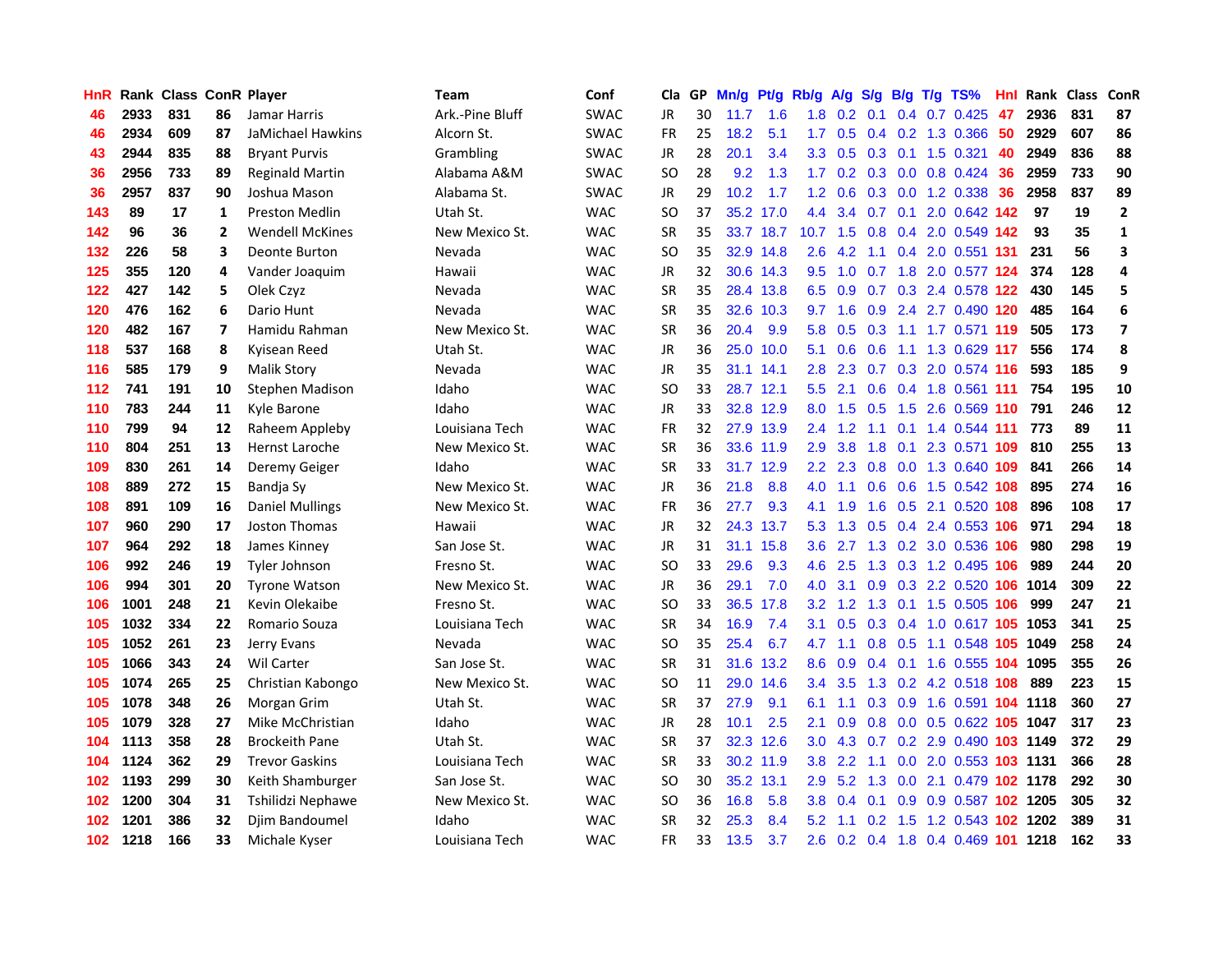| <b>HnR</b> |      |     |                | Rank Class ConR Player  | Team              | Conf       | Cla       |    | GP Mn/g | Pt/g      | Rb/g             | A/g             | S/g B/g       |                 | $T/g$ TS%                      | Hnl |      | Rank Class | ConR         |
|------------|------|-----|----------------|-------------------------|-------------------|------------|-----------|----|---------|-----------|------------------|-----------------|---------------|-----------------|--------------------------------|-----|------|------------|--------------|
| 99         | 1334 | 420 | 34             | Landon Tatum            | Idaho             | <b>WAC</b> | <b>SR</b> | 33 | 30.8    | 7.4       | 2.4              | 4.7             | 0.9           | 0.0             | 2.4 0.525                      | 99  | 1347 | 432        | 34           |
| 98         | 1400 | 359 | 35             | Jerry Brown             | Fresno St.        | <b>WAC</b> | SO.       | 33 | 30.5    | 8.8       | 5.5              | 0.9             | 1.1           | 0.8             | 1.4 0.535                      | -98 | 1409 | 355        | 36           |
| 98         | 1410 | 363 | 36             | Danny Berger            | Utah St.          | <b>WAC</b> | <b>SO</b> | 31 | 25.8    | 6.6       | $3.4^{\circ}$    | 2.4             |               |                 | $0.5$ 0.0 1.1 0.515            | -99 | 1350 | 341        | 35           |
| 98         | 1426 | 365 | 37             | Cordarius Johnson       | Louisiana Tech    | <b>WAC</b> | <b>SO</b> | 34 | 22.8    | 9.6       | 3.8 <sub>1</sub> |                 |               |                 | 1.0 0.5 0.2 1.6 0.515 97       |     | 1446 | 366        | 37           |
| 96         | 1502 | 469 | 38             | Steven Shepp            | Fresno St.        | <b>WAC</b> | <b>SR</b> | 33 | 36.6    | 5.6       | 2.8              | 5.0             |               |                 | 1.4 0.4 2.0 0.455              | -96 | 1499 | 471        | 38           |
| 95         | 1551 | 228 | 39             | <b>Ben Clifford</b>     | Utah St.          | <b>WAC</b> | <b>FR</b> | 36 | 16.8    | 4.4       | $3.5^{\circ}$    | 0.4             |               |                 | $0.4$ $0.5$ $0.8$ $0.572$      | 95  | 1571 | 231        | 39           |
| 95         | 1569 | 461 | 40             | <b>Brandon Gibson</b>   | Louisiana Tech    | <b>WAC</b> | <b>JR</b> | 34 | 21.2    | 7.7       | 4.6              | 1.1             |               |                 | $0.8$ 0.4 1.3 0.438            | 95  | 1583 | 465        | 41           |
| 95         | 1579 | 492 | 41             | Jonathan Wills          | Fresno St.        | WAC        | <b>SR</b> | 33 |         | 28.4 10.3 | 4.2              | 1.0             |               |                 | 0.7 0.2 1.6 0.539              | 95  | 1581 | 491        | 40           |
| 95         | 1587 | 392 | 42             | <b>Mitch Bruneel</b>    | Utah St.          | <b>WAC</b> | <b>SO</b> | 36 | 14.9    | 4.1       | 1.8              | 0.7             |               | $0.3 \quad 0.1$ | 0.6 0.593                      | 94  | 1615 | 403        | 43           |
| 95         | 1591 | 394 | 43             | Kenyon McNeaill         | Louisiana Tech    | <b>WAC</b> | <b>SO</b> | 34 | 21.8    | 6.8       | 2.1              | 2.2             | 1.0           | 0.1             | 1.6 0.496                      | 94  | 1605 | 398        | 42           |
| 94         | 1629 | 485 | 44             | <b>Kevin Foster</b>     | Fresno St.        | <b>WAC</b> | JR.       | 33 | 21.2    | 8.0       | 5.4              | 0.1             | 0.7           | 0.8             | 1.8 0.484                      | 94  | 1632 | 484        | 44           |
| 94         | 1647 | 244 | 45             | Connor Hill             | Idaho             | <b>WAC</b> | <b>FR</b> | 30 | 12.5    | 5.6       | 1.2              | 0.5             | 0.1           | 0.0             | 0.5 0.571                      | 94  | 1640 | 243        | 45           |
| 94         | 1655 | 246 | 46             | Kenneth Smith           | Louisiana Tech    | <b>WAC</b> | <b>FR</b> | 34 | 25.8    | 3.6       | 3.6 <sup>2</sup> | 4.2             | $1.2^{\circ}$ | 0.1             | 2.4 0.430                      | -93 | 1666 | 248        | 46           |
| 93         | 1704 | 427 | 47             | Davis Rozitis           | Hawaii            | <b>WAC</b> | <b>SO</b> | 32 | 9.4     | 3.1       | 2.6              | 0.2             | 0.1           | 0.5             | 0.6 0.589                      | 92  | 1724 | 434        | 47           |
| 92         | 1726 | 517 | 48             | Hauns Brereton          | Hawaii            | <b>WAC</b> | <b>JR</b> | 32 | 19.5    | 7.7       | 3.2 <sub>2</sub> | 0.6             |               | $0.4 \quad 0.1$ | 1.0 0.579                      | 92  | 1743 | 521        | 49           |
| 91         | 1777 | 534 | 49             | Zane Johnson            | Hawaii            | <b>WAC</b> | <b>SR</b> | 29 |         | 34.3 14.0 | 3.2              | 1.8             |               | $0.8\quad 0.1$  | 2.2 0.533                      | 92  | 1726 | 518        | 48           |
| 91         | 1786 | 537 | 50             | Jeremiah Ostrowski      | Hawaii            | <b>WAC</b> | <b>SR</b> | 25 | 30.2    | 4.1       |                  | 2.5 7.0         |               |                 | 1.1 0.0 2.7 0.468 91           |     | 1766 | 531        | 50           |
| 91         | 1795 | 445 | 51             | Jordan Burris           | Nevada            | <b>WAC</b> | SO.       | 34 | 11.1    | 2.6       |                  | $1.3 \quad 1.0$ |               |                 | 0.5 0.1 0.7 0.489 91           |     | 1789 | 446        | 51           |
| 91         | 1796 | 539 | 52             | Garrett Johnson         | Fresno St.        | <b>WAC</b> | JR        | 31 | 13.7    | 3.9       | 2.3              | 0.5             |               |                 | 0.4 0.3 0.5 0.511 91           |     | 1797 | 538        | 52           |
| 89         | 1870 | 291 | 53             | Jordan Stone            | Utah St.          | <b>WAC</b> | FR        | 34 | 9.3     | 2.1       | $2.5\,$          | 0.1             |               |                 | $0.1$ 0.1 0.3 0.569            | -89 | 1887 | 294        | 53           |
| 89         | 1899 | 299 | 54             | D.J. Brown              | San Jose St.      | <b>WAC</b> | <b>FR</b> | 31 | 22.4    | 7.7       | 2.6              | 2.4             |               |                 | 0.5 0.0 1.3 0.502              | 88  | 1926 | 301        | 54           |
| 88         | 1960 | 482 | 55             | <b>Trevor Wiseman</b>   | Hawaii            | <b>WAC</b> | <b>SO</b> | 31 | 22.1    | 6.2       | 4.5              | 1.1             | 0.7           |                 | 0.0 1.5 0.575                  | 88  | 1968 | 489        | 55           |
| 85         | 2109 | 623 | 56             | Mansa Habeeb            | Idaho             | <b>WAC</b> | JR        | 29 | 11.0    | 3.6       | 1.0 <sub>1</sub> | 0.8             |               |                 | $0.6$ 0.1 1.2 0.565            | -85 | 2087 | 617        | 56           |
| 84         | 2144 | 360 | 57             | Matt Borton             | Idaho             | <b>WAC</b> | <b>FR</b> | 27 | 11.4    | 2.8       | 2.3              | 0.9             |               |                 | $0.3$ 0.2 0.6 0.494            | -85 | 2092 | 344        | 57           |
| 84         | 2177 | 371 | 58             | <b>Shaquille Stokes</b> | Hawaii            | <b>WAC</b> | <b>FR</b> | 30 | 20.1    | 8.4       | 1.3 <sup>°</sup> | 2.2             | 0.6           |                 | $0.1$ 1.9 0.461                | -84 | 2172 | 368        | 58           |
| 83         | 2231 | 546 | 59             | Kevin Panzer            | Nevada            | <b>WAC</b> | <b>SO</b> | 34 | 12.1    | 2.9       | 2.5              | 0.4             |               |                 | $0.1$ 0.4 0.6 0.465            | -83 | 2214 | 539        | 59           |
| 80         | 2337 | 682 | 60             | J.L. Lewis              | Louisiana Tech    | <b>WAC</b> | JR        | 33 | 16.0    | 3.5       | 3.3              | 0.3             |               | $0.2 \quad 0.5$ | 0.7 0.504                      | 80  | 2335 | 682        | 60           |
| 76         | 2500 | 725 | 61             | E.J. Farris             | Utah St.          | <b>WAC</b> | JR        | 33 | 9.2     | 2.8       | 1.2 <sub>2</sub> | 0.8             |               |                 | $0.3$ 0.0 0.9 0.453            | 76  | 2485 | 717        | 61           |
| 73         | 2567 | 631 | 62             | Garrett Jefferson       | Hawaii            | <b>WAC</b> | <b>SO</b> | 32 | 11.0    | 3.2       |                  | $1.4 \quad 0.3$ |               |                 | $0.7$ $0.2$ $0.6$ $0.452$      | 73  | 2588 | 639        | 62           |
| 70         | 2651 | 501 | 63             | Stephon Smith           | San Jose St.      | <b>WAC</b> | <b>FR</b> | 30 | 15.7    | 3.9       |                  | $2.9$ 0.3       |               |                 | 0.2 0.3 0.7 0.509 70           |     | 2659 | 503        | 63           |
| 68         | 2705 | 733 | 64             | Calvin Douglas          | San Jose St.      | <b>WAC</b> | <b>SR</b> | 30 | 20.4    | 5.7       |                  | $1.2 \quad 0.8$ |               |                 | $0.2$ 0.0 0.4 0.442            | -68 | 2713 | 737        | 64           |
| 67         | 2737 | 782 | 65             | Chris Jones             | San Jose St.      | <b>WAC</b> | JR        | 30 | 13.7    | 3.0       | $2.5\,$          | 0.3             |               |                 | 0.3 0.1 0.7 0.471              | 67  | 2748 | 787        | 66           |
| 66         | 2739 | 742 | 66             | Matt Ballard            | San Jose St.      | <b>WAC</b> | <b>SR</b> | 30 | 23.6    | 1.6       | 3.9              | 0.6             |               |                 | 0.3 0.3 0.4 0.397              | 67  | 2735 | 741        | 65           |
| 64         | 2782 | 796 | 67             | Patrick Nyeko           | Nevada            | <b>WAC</b> | <b>JR</b> | 35 | 13.1    | 1.5       | 1.1              | 0.5             |               | $0.5 \quad 0.1$ | $0.6$ 0.421                    | 64  | 2794 | 799        | 68           |
| 62         | 2822 | 695 | 68             | <b>Bobby Miles</b>      | Hawaii            | <b>WAC</b> | <b>SO</b> | 26 | 14.8    | 2.2       | 1.6              | 1.5             | 0.5           | 0.0             | 1.3 0.427                      | 65  | 2783 | 686        | 67           |
| 145        | 71   | 27  | 1              | Elias Harris            | Gonzaga           | <b>WCC</b> | JR        | 33 |         | 29.1 13.1 | 8.5              | 1.2             | 0.9           |                 | 0.8 1.8 0.565 144              |     | -74  | 30         | 1            |
| 141        | 100  | 37  | $\overline{2}$ | Noah Hartsock           | <b>BYU</b>        | <b>WCC</b> | <b>SR</b> | 34 |         | 30.9 16.8 | 5.0              | 1.5             | 0.9           | 1.6             | 1.6 0.624                      | 142 | 96   | 36         | $\mathbf{2}$ |
| 140        | 115  | 42  | 3              | Rob Jones               | Saint Mary's (CA) | <b>WCC</b> | <b>SR</b> | 33 |         | 33.6 15.0 |                  |                 |               |                 | 10.8 2.3 1.6 0.6 2.2 0.525 139 |     | 115  | 41         | 3            |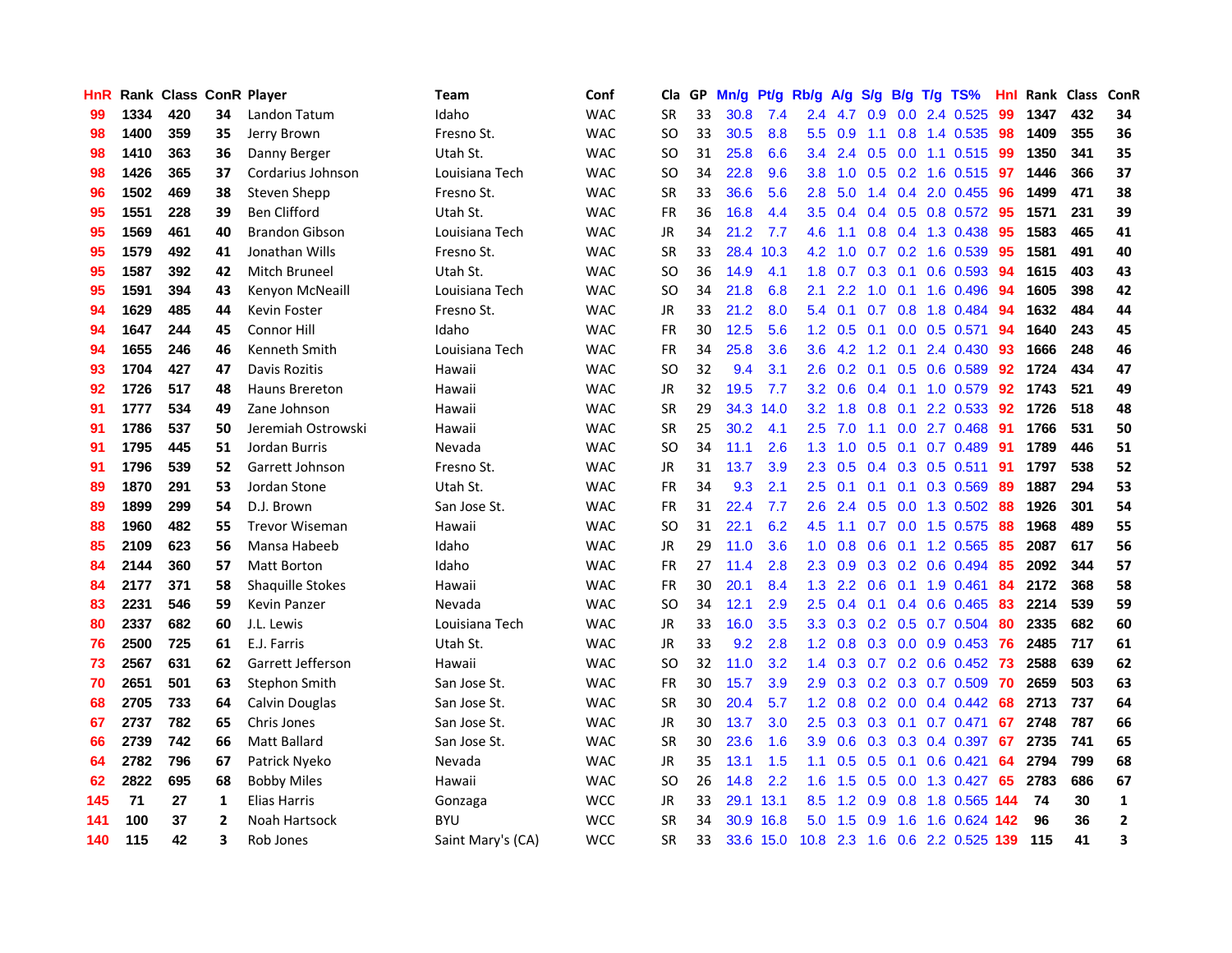| HnR |      | Rank Class ConR Player |    |                            | Team              | Conf       | Cla           |    | GP Mn/g Pt/g |           | Rb/g             | A/g |               |     | S/g B/g T/g TS%            | Hnl |      | Rank Class ConR |                         |
|-----|------|------------------------|----|----------------------------|-------------------|------------|---------------|----|--------------|-----------|------------------|-----|---------------|-----|----------------------------|-----|------|-----------------|-------------------------|
| 139 | 129  | 47                     | 4  | <b>Brandon Davies</b>      | <b>BYU</b>        | <b>WCC</b> | JR            | 35 |              | 28.6 15.2 | 7.7              | 2.1 | .5<br>1.      | 1.3 | 2.9 0.548                  | 138 | 136  | 52              | 4                       |
| 136 | 160  | 11                     | 5  | <b>Kevin Pangos</b>        | Gonzaga           | <b>WCC</b> | <b>FR</b>     | 33 |              | 31.6 13.6 | 2.7              | 3.4 | 1.2           | 0.1 | 1.8 0.600 136              |     | 164  | 11              | 5                       |
| 133 | 202  | 67                     | 6  | <b>Robert Sacre</b>        | Gonzaga           | <b>WCC</b> | <b>SR</b>     | 33 |              | 26.3 11.6 | 6.3              | 0.7 | 0.4           | 1.4 | 1.8 0.586 133              |     | 211  | 73              | 6                       |
| 132 | 213  | 73                     | 7  | Angelo Caloiaro            | San Francisco     | <b>WCC</b> | <b>SR</b>     | 34 |              | 30.8 14.2 | 6.0              | 2.4 | 1.6           |     | 0.2 1.7 0.629 131          |     | 238  | 81              | $\overline{\mathbf{z}}$ |
| 132 | 217  | 55                     | 8  | Anthony Ireland            | Loyola Marymount  | <b>WCC</b> | SO            | 34 |              | 36.5 16.1 | 3.9              | 4.9 |               |     | 1.7 0.0 3.1 0.539 129      |     | 275  | 67              | 9                       |
| 130 | 249  | 83                     | 9  | <b>Matthew Dellavedova</b> | Saint Mary's (CA) | <b>WCC</b> | JR            | 33 |              | 37.5 15.5 | 3.3 <sub>1</sub> | 6.4 | 0.8           |     | 0.1 2.9 0.592 130          |     | 260  | 91              | 8                       |
| 126 | 333  | 109                    | 10 | Charles Abouo              | <b>BYU</b>        | <b>WCC</b> | <b>SR</b>     | 35 |              | 26.8 11.0 | 6.2              | 2.6 | 1.1           |     | 0.3 1.7 0.553 126          |     | 346  | 112             | 11                      |
| 126 | 341  | 90                     | 11 | Sam Dower                  | Gonzaga           | <b>WCC</b> | SO            | 33 | 18.1         | 8.3       | 3.7 <sub>2</sub> | 0.6 | 0.5           |     | 0.3 1.2 0.592 126          |     | 349  | 91              | 12                      |
| 125 | 356  | 26                     | 12 | <b>Brad Waldow</b>         | Saint Mary's (CA) | <b>WCC</b> | <b>FR</b>     | 33 | 18.5         | 8.1       | 4.4              | 0.4 | 0.4           |     | 1.0 0.7 0.629 125          |     | 363  | 29              | 13                      |
| 121 | 456  | 156                    | 13 | Drew Viney                 | Loyola Marymount  | <b>WCC</b> | <b>SR</b>     | 24 | 31.4         | 15.2      | $5.5^{\circ}$    | 1.6 | 1.2           |     | 0.9 2.2 0.586              | 128 | 294  | 97              | 10                      |
| 120 | 489  | 42                     | 14 | Gary Bell                  | Gonzaga           | <b>WCC</b> | <b>FR</b>     | 33 |              | 28.9 10.4 | 2.5              | 2.0 | 0.7           | 0.1 | 1.6 0.628 119              |     | 504  | 46              | 15                      |
| 120 | 490  | 170                    | 15 | Kenton Walker              | Saint Mary's (CA) | <b>WCC</b> | <b>SR</b>     | 33 | 9.7          | 3.9       | 3.0              | 0.2 | $0.4^{\circ}$ | 0.5 | 0.4 0.556 119              |     | 502  | 172             | 14                      |
| 118 | 534  | 57                     | 16 | <b>Matt Carlino</b>        | <b>BYU</b>        | <b>WCC</b> | <b>FR</b>     | 25 |              | 27.7 12.2 | 3.0              | 4.6 | $1.4^{\circ}$ | 0.3 | 3.0 0.503 118              |     | 533  | 53              | 16                      |
| 118 | 538  | 137                    | 17 | Stephen Holt               | Saint Mary's (CA) | <b>WCC</b> | SO            | 28 |              | 32.4 10.1 | 4.7              | 3.2 | 1.8           | 0.0 | 1.6 0.617 118              |     | 540  | 138             | 18                      |
| 116 | 584  | 194                    | 18 | Corbin Moore               | Pepperdine        | <b>WCC</b> | SR            | 29 |              | 30.5 10.4 | 8.6              | 1.0 | 0.4           | 1.0 | 1.5 0.537 116              |     | 600  | 196             | 19                      |
| 113 | 685  | 76                     | 19 | Christopher Anderson       | San Diego         | <b>WCC</b> | <b>FR</b>     | 31 | 29.0         | 9.0       | 3.0 <sub>2</sub> | 5.0 | 2.0           |     | 0.2 3.0 0.535 112          |     | 689  | 76              | 20                      |
| 113 | 688  | 176                    | 20 | Ryan Nicholas              | Portland          | <b>WCC</b> | SO            | 31 |              | 28.4 11.5 | 7.6              | 1.1 |               |     | 0.4 0.2 1.7 0.550 112 705  |     |      | 180             | 22                      |
| 113 | 690  | 212                    | 21 | Brock Zylstra              | <b>BYU</b>        | <b>WCC</b> | <b>JR</b>     | 34 | 28.2         | 8.3       | 4.3              | 1.9 |               |     | 1.2 0.2 1.4 0.581 112      |     | 690  | 216             | 21                      |
| 110 | 784  | 245                    | 22 | Perris Blackwell           | San Francisco     | <b>WCC</b> | JR            | 34 |              | 25.6 12.7 | 6.1              | 0.9 |               |     | 0.4 0.3 1.9 0.573 110      |     | 809  | 255             | 24                      |
| 110 | 785  | 91                     | 23 | <b>Nate Austin</b>         | <b>BYU</b>        | <b>WCC</b> | FR            | 35 | 12.9         | 4.1       | 3.8 <sup>°</sup> | 0.5 |               |     | 0.3 0.4 0.6 0.565 110      |     | 795  | 93              | 23                      |
| 109 | 838  | 268                    | 24 | <b>Marquise Carter</b>     | Gonzaga           | <b>WCC</b> | <b>SR</b>     | 33 | 13.3         | 3.8       | $1.5^{\circ}$    | 1.7 |               |     | 0.8 0.0 1.4 0.502 109      |     | 839  | 265             | 26                      |
| 109 | 849  | 264                    | 25 | Mitchell Young             | Saint Mary's (CA) | <b>WCC</b> | <b>JR</b>     | 29 | 12.4         | 4.4       | $2.7^{\circ}$    | 0.3 | 0.6           |     | 0.4 1.0 0.615 109          |     | 830  | 261             | 25                      |
| 108 | 879  | 219                    | 26 | Cole Dickerson             | San Francisco     | <b>WCC</b> | <sub>SO</sub> | 34 | 18.0         | 7.1       | 4.0              | 0.6 | 0.6           |     | 0.8 1.0 0.610 108          |     | 905  | 225             | 28                      |
| 108 | 908  | 296                    | 27 | <b>Clint Steindl</b>       | Saint Mary's (CA) | <b>WCC</b> | <b>SR</b>     | 30 | 23.5         | 7.9       | 2.9              | 0.9 | 0.6           |     | 0.2 0.5 0.605 109          |     | 848  | 270             | 27                      |
| 106 | 1015 | 311                    | 28 | Kevin Foster               | Santa Clara       | <b>WCC</b> | JR            | 18 |              | 31.6 17.8 | 3.1              | 3.2 |               |     | 1.4 0.2 2.3 0.517 118      |     | 538  | 169             | 17                      |
| 105 | 1030 | 254                    | 29 | Evan Roguemore             | Santa Clara       | <b>WCC</b> | SO            | 30 | 33.5         | 13.8      | 3.1              | 5.3 | 0.9           | 0.3 | 2.8 0.492 103              |     | 1140 | 280             | 32                      |
| 105 | 1050 | 260                    | 30 | Jorden Page                | Saint Mary's (CA) | <b>WCC</b> | <b>SO</b>     | 33 | 26.0         | 8.0       | 1.2 <sub>1</sub> | 2.3 | 0.7           |     | 0.1 1.6 0.520 105          |     | 1052 | 259             | 30                      |
| 104 | 1088 | 330                    | 31 | Guy Edi                    | Gonzaga           | <b>WCC</b> | <b>JR</b>     | 25 | 17.3         | 5.5       | 2.4              | 0.9 | 0.6           |     | 0.2 0.9 0.531 107          |     | 934  | 282             | 29                      |
| 104 | 1096 | 270                    | 32 | David Stockton             | Gonzaga           | <b>WCC</b> | SO            | 33 | 16.8         | 3.7       | 1.0              | 2.4 | 0.8           | 0.1 | 1.5 0.510 104 1101         |     |      | 273             | 31                      |
| 103 | 1156 | 156                    | 33 | C.J. Blackwell             | Loyola Marymount  | <b>WCC</b> | <b>FR</b>     | 33 | 15.1         | 6.2       | 3.0 <sub>1</sub> | 0.5 |               |     | 0.4 0.2 0.8 0.488 101      |     | 1255 | 169             | 36                      |
| 103 | 1158 | 373                    | 34 | <b>Taylor Darby</b>        | Pepperdine        | <b>WCC</b> | SR            | 29 | 29.8         | 12.3      | 6.0              | 0.8 |               |     | 0.5 0.8 1.8 0.487 102 1169 |     |      | 380             | 33                      |
| 103 | 1162 | 374                    | 35 | LaRon Armstead             | Loyola Marymount  | <b>WCC</b> | <b>SR</b>     | 32 | 21.6         | 8.0       | 2.8              | 1.0 |               |     | 0.7 0.2 0.9 0.567 101      |     | 1256 | 407             | 37                      |
| 102 | 1206 | 306                    | 36 | Cody Doolin                | San Francisco     | <b>WCC</b> | SO            | 34 | 30.9         | 9.3       | 3.1              | 3.8 | 1.6           |     | 0.1 1.5 0.532 101          |     | 1239 | 312             | 35                      |
| 101 | 1247 | 362                    | 37 | Chris Manresa              | San Diego         | <b>WCC</b> | <b>JR</b>     | 30 | 23.4         | 8.8       | 5.9              | 0.8 | 0.5           | 0.5 | 1.0 0.520 101              |     | 1215 | 355             | 34                      |
| 100 | 1287 | 413                    | 38 | Rashad Green               | San Francisco     | <b>WCC</b> | <b>SR</b>     | 33 | 29.4         | 11.8      | 5.2              | 2.2 | 1.8           |     | 0.2 3.3 0.538              | 99  | 1313 | 422             | 39                      |
| 100 | 1294 | 376                    | 39 | Niyi Harrison              | Santa Clara       | <b>WCC</b> | <b>JR</b>     | 30 | 24.9         | 10.7      | 6.3              | 0.1 | 0.7           | 0.6 | 1.8 0.576                  | 98  | 1389 | 405             | 43                      |
| 100 | 1299 | 178                    | 40 | Anson Winder               | BYU               | <b>WCC</b> | <b>FR</b>     | 34 | 16.2         | 4.3       | 1.6              | 1.7 | 1.0           | 0.1 | 0.9 0.485                  | 100 | 1289 | 176             | 38                      |
| 100 | 1313 | 384                    | 41 | <b>Craig Cusick</b>        | <b>BYU</b>        | <b>WCC</b> | <b>JR</b>     | 35 | 16.8         | 3.1       | 1.5              | 2.1 |               |     | 0.8 0.0 0.7 0.519          | -99 | 1326 | 387             | 40                      |